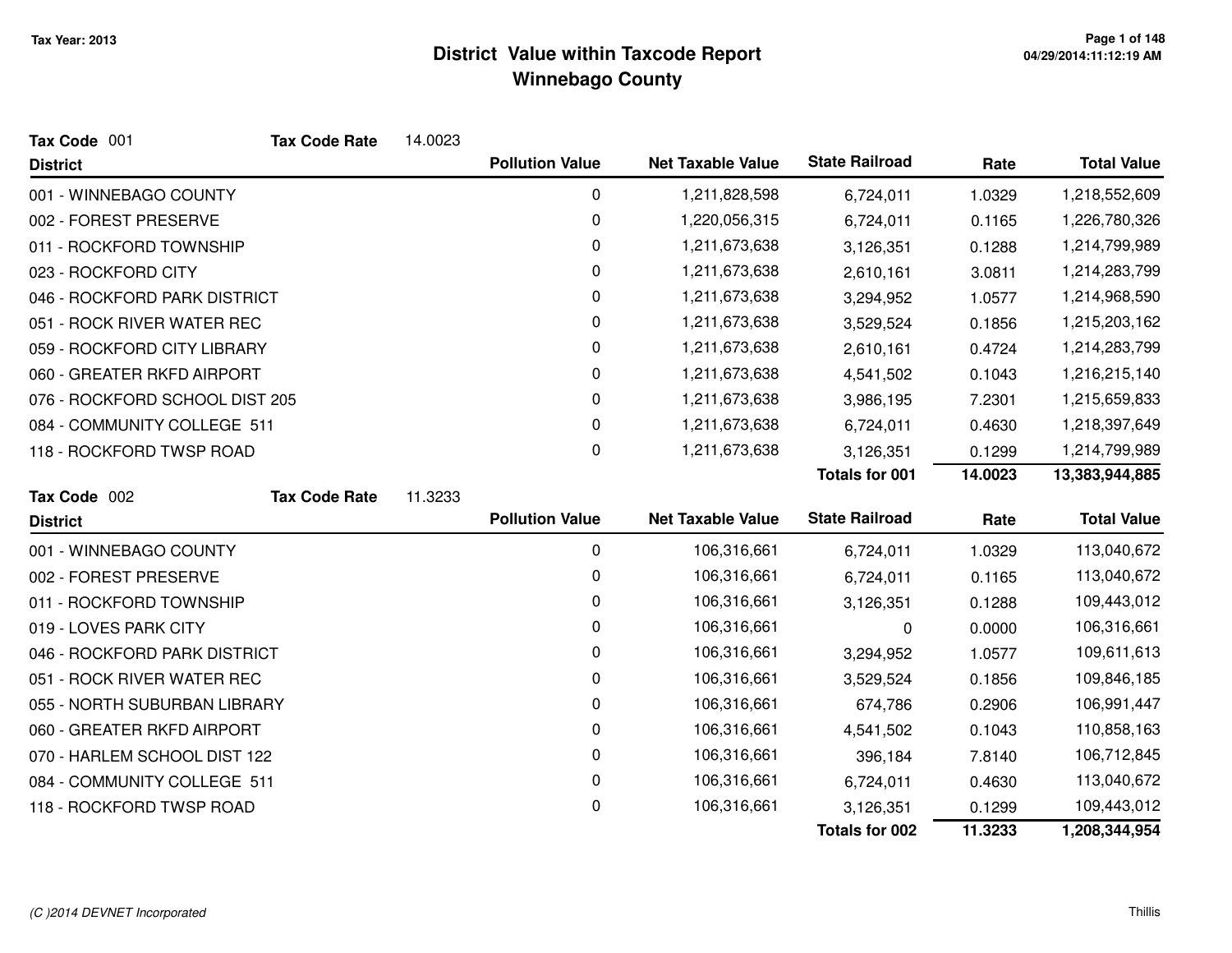| Tax Code 003                   | <b>Tax Code Rate</b> | 11.5572 |                        |                          |                       |         |                    |
|--------------------------------|----------------------|---------|------------------------|--------------------------|-----------------------|---------|--------------------|
| <b>District</b>                |                      |         | <b>Pollution Value</b> | <b>Net Taxable Value</b> | <b>State Railroad</b> | Rate    | <b>Total Value</b> |
| 001 - WINNEBAGO COUNTY         |                      |         | 0                      | 26,666,860               | 6,724,011             | 1.0329  | 33,390,871         |
| 002 - FOREST PRESERVE          |                      |         | 0                      | 26,666,860               | 6,724,011             | 0.1165  | 33,390,871         |
| 011 - ROCKFORD TOWNSHIP        |                      |         | 0                      | 26,666,860               | 3,126,351             | 0.1288  | 29,793,211         |
| 031 - CHERRY VALLEY FIRE       |                      |         | 0                      | 26,666,860               | 579,802               | 0.9166  | 27,246,662         |
| 046 - ROCKFORD PARK DISTRICT   |                      |         | 0                      | 26,666,860               | 3,294,952             | 1.0577  | 29,961,812         |
| 054 - CHERRY VALLEY LIBRARY    |                      |         | 0                      | 26,666,860               | 696,730               | 0.3774  | 27,363,590         |
| 060 - GREATER RKFD AIRPORT     |                      |         | 0                      | 26,666,860               | 4,541,502             | 0.1043  | 31,208,362         |
| 076 - ROCKFORD SCHOOL DIST 205 |                      |         | 0                      | 26,666,860               | 3,986,195             | 7.2301  | 30,653,055         |
| 084 - COMMUNITY COLLEGE 511    |                      |         | 0                      | 26,666,860               | 6,724,011             | 0.4630  | 33,390,871         |
| 118 - ROCKFORD TWSP ROAD       |                      |         | $\mathbf 0$            | 26,666,860               | 3,126,351             | 0.1299  | 29,793,211         |
|                                |                      |         |                        |                          | <b>Totals for 003</b> | 11.5572 | 306,192,516        |
| Tax Code 005                   | <b>Tax Code Rate</b> | 11.1798 |                        |                          |                       |         |                    |
| <b>District</b>                |                      |         | <b>Pollution Value</b> | <b>Net Taxable Value</b> | <b>State Railroad</b> | Rate    | <b>Total Value</b> |
| 001 - WINNEBAGO COUNTY         |                      |         | 0                      | 10,549,191               | 6,724,011             | 1.0329  | 17,273,202         |
| 002 - FOREST PRESERVE          |                      |         | 0                      | 10,549,191               | 6,724,011             | 0.1165  | 17,273,202         |
| 011 - ROCKFORD TOWNSHIP        |                      |         | 0                      | 10,549,191               | 3,126,351             | 0.1288  | 13,675,542         |
| 031 - CHERRY VALLEY FIRE       |                      |         | 0                      | 10,549,191               | 579,802               | 0.9166  | 11,128,993         |
| 046 - ROCKFORD PARK DISTRICT   |                      |         | 0                      | 10,549,191               | 3,294,952             | 1.0577  | 13,844,143         |
| 060 - GREATER RKFD AIRPORT     |                      |         | 0                      | 10,549,191               | 4,541,502             | 0.1043  | 15,090,693         |
| 076 - ROCKFORD SCHOOL DIST 205 |                      |         | 0                      | 10,549,191               | 3,986,195             | 7.2301  | 14,535,386         |
| 084 - COMMUNITY COLLEGE 511    |                      |         | 0                      | 10,549,191               | 6,724,011             | 0.4630  | 17,273,202         |
| 118 - ROCKFORD TWSP ROAD       |                      |         | 0                      | 10,549,191               | 3,126,351             | 0.1299  | 13,675,542         |
|                                |                      |         |                        |                          | <b>Totals for 005</b> | 11.1798 | 133,769,905        |
| Tax Code 006                   | <b>Tax Code Rate</b> | 11.2175 |                        |                          |                       |         |                    |
| <b>District</b>                |                      |         | <b>Pollution Value</b> | <b>Net Taxable Value</b> | <b>State Railroad</b> | Rate    | <b>Total Value</b> |
| 001 - WINNEBAGO COUNTY         |                      |         | 0                      | 119,762,198              | 6,724,011             | 1.0329  | 126,486,209        |
| 002 - FOREST PRESERVE          |                      |         | 0                      | 119,762,198              | 6,724,011             | 0.1165  | 126,486,209        |
| 006 - HARLEM TOWNSHIP          |                      |         | 0                      | 119,762,198              | 0                     | 0.1072  | 119,762,198        |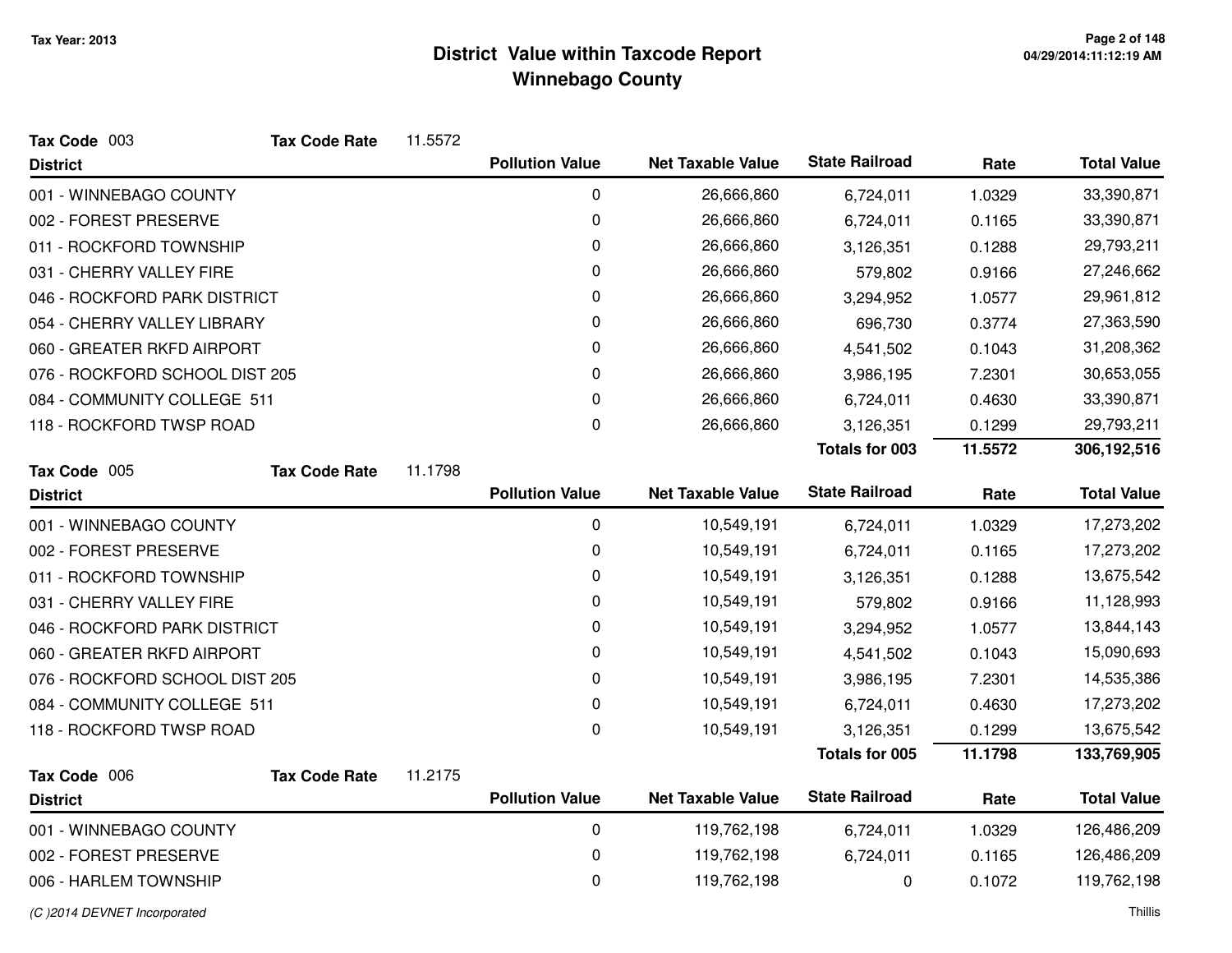| Tax Code 006                 | <b>Tax Code Rate</b> | 11.2175 |                        |                          |                       |         |                    |
|------------------------------|----------------------|---------|------------------------|--------------------------|-----------------------|---------|--------------------|
| <b>District</b>              |                      |         | <b>Pollution Value</b> | <b>Net Taxable Value</b> | <b>State Railroad</b> | Rate    | <b>Total Value</b> |
| 019 - LOVES PARK CITY        |                      |         | 0                      | 119,762,198              | 0                     | 0.0000  | 119,762,198        |
| 046 - ROCKFORD PARK DISTRICT |                      |         | 0                      | 119,762,198              | 3,294,952             | 1.0577  | 123,057,150        |
| 051 - ROCK RIVER WATER REC   |                      |         | 0                      | 119,762,198              | 3,529,524             | 0.1856  | 123,291,722        |
| 055 - NORTH SUBURBAN LIBRARY |                      |         | $\mathbf 0$            | 119,762,198              | 674,786               | 0.2906  | 120,436,984        |
| 060 - GREATER RKFD AIRPORT   |                      |         | 0                      | 119,762,198              | 4,541,502             | 0.1043  | 124,303,700        |
| 070 - HARLEM SCHOOL DIST 122 |                      |         | 0                      | 119,762,198              | 396,184               | 7.8140  | 120,158,382        |
| 084 - COMMUNITY COLLEGE 511  |                      |         | 0                      | 119,762,198              | 6,724,011             | 0.4630  | 126,486,209        |
| 113 - HARLEM TWSP ROAD       |                      |         | 0                      | 119,762,198              | 0                     | 0.0457  | 119,762,198        |
|                              |                      |         |                        |                          | <b>Totals for 006</b> | 11.2175 | 1,349,993,159      |
| Tax Code 007                 | <b>Tax Code Rate</b> | 11.0319 |                        |                          |                       |         |                    |
| <b>District</b>              |                      |         | <b>Pollution Value</b> | <b>Net Taxable Value</b> | <b>State Railroad</b> | Rate    | <b>Total Value</b> |
| 001 - WINNEBAGO COUNTY       |                      |         | 0                      | 6,729,268                | 6,724,011             | 1.0329  | 13,453,279         |
| 002 - FOREST PRESERVE        |                      |         | 0                      | 6,729,268                | 6,724,011             | 0.1165  | 13,453,279         |
| 006 - HARLEM TOWNSHIP        |                      |         | 0                      | 6,729,268                | 0                     | 0.1072  | 6,729,268          |
| 019 - LOVES PARK CITY        |                      |         | 0                      | 6,729,268                | 0                     | 0.0000  | 6,729,268          |
| 046 - ROCKFORD PARK DISTRICT |                      |         | 0                      | 6,729,268                | 3,294,952             | 1.0577  | 10,024,220         |
| 055 - NORTH SUBURBAN LIBRARY |                      |         | 0                      | 6,729,268                | 674,786               | 0.2906  | 7,404,054          |
| 060 - GREATER RKFD AIRPORT   |                      |         | $\mathbf 0$            | 6,729,268                | 4,541,502             | 0.1043  | 11,270,770         |
| 070 - HARLEM SCHOOL DIST 122 |                      |         | 0                      | 6,729,268                | 396,184               | 7.8140  | 7,125,452          |
| 084 - COMMUNITY COLLEGE 511  |                      |         | $\mathbf 0$            | 6,729,268                | 6,724,011             | 0.4630  | 13,453,279         |
| 113 - HARLEM TWSP ROAD       |                      |         | 0                      | 6,729,268                | 0                     | 0.0457  | 6,729,268          |
|                              |                      |         |                        |                          | <b>Totals for 007</b> | 11.0319 | 96,372,137         |
| Tax Code 008                 | <b>Tax Code Rate</b> | 10.7394 |                        |                          |                       |         |                    |
| <b>District</b>              |                      |         | <b>Pollution Value</b> | <b>Net Taxable Value</b> | <b>State Railroad</b> | Rate    | <b>Total Value</b> |
| 001 - WINNEBAGO COUNTY       |                      |         | $\mathbf 0$            | 45,424,158               | 6,724,011             | 1.0329  | 52,148,169         |
| 002 - FOREST PRESERVE        |                      |         | 0                      | 45,424,158               | 6,724,011             | 0.1165  | 52,148,169         |
| 011 - ROCKFORD TOWNSHIP      |                      |         | $\mathbf 0$            | 45,424,158               | 3,126,351             | 0.1288  | 48,550,509         |
| 019 - LOVES PARK CITY        |                      |         | 0                      | 45,424,158               | 0                     | 0.0000  | 45,424,158         |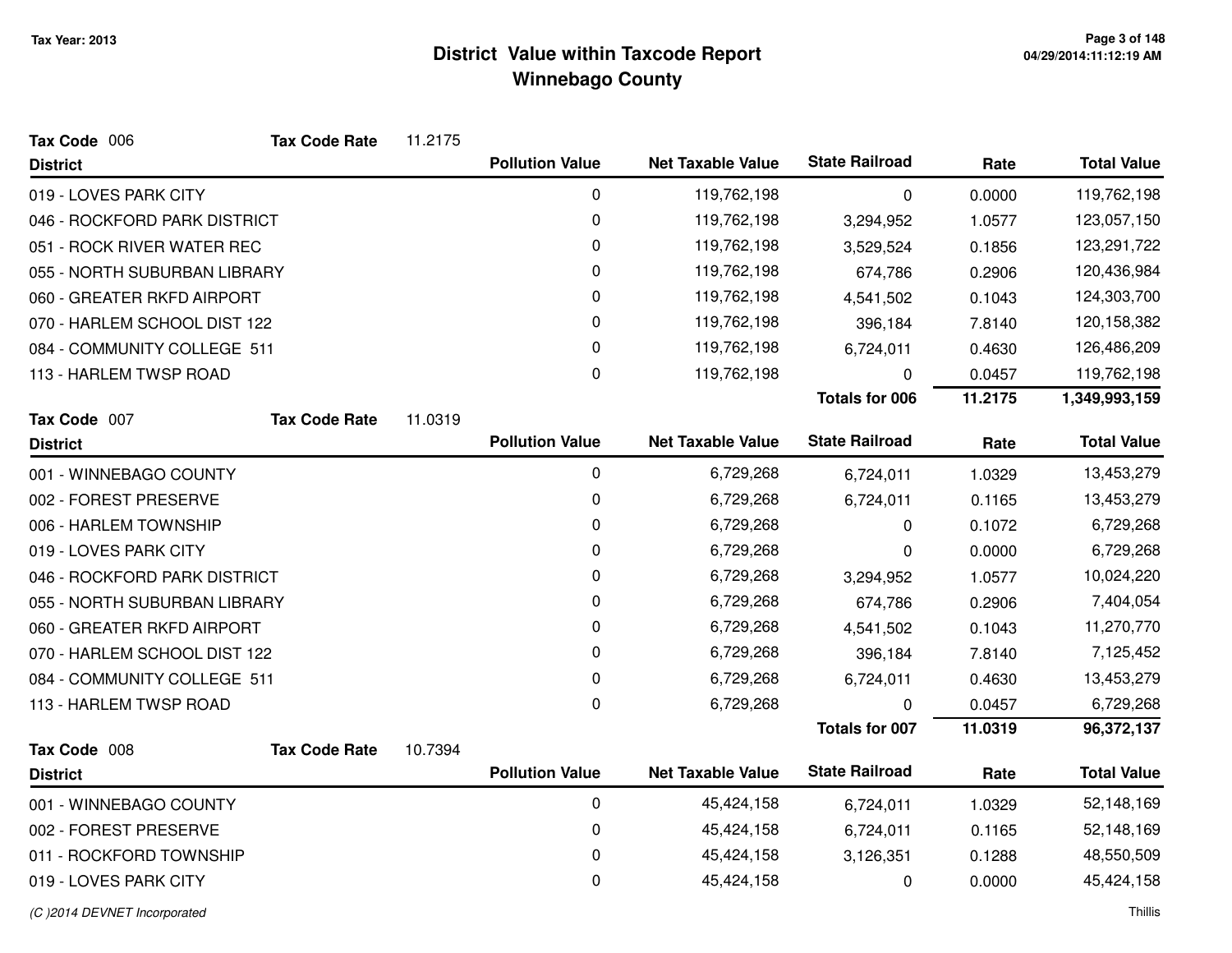| Tax Code 008                   | <b>Tax Code Rate</b> | 10.7394 |                        |                          |                       |         |                    |
|--------------------------------|----------------------|---------|------------------------|--------------------------|-----------------------|---------|--------------------|
| <b>District</b>                |                      |         | <b>Pollution Value</b> | <b>Net Taxable Value</b> | <b>State Railroad</b> | Rate    | <b>Total Value</b> |
| 046 - ROCKFORD PARK DISTRICT   |                      |         | 0                      | 45,424,158               | 3,294,952             | 1.0577  | 48,719,110         |
| 051 - ROCK RIVER WATER REC     |                      |         | 0                      | 45,424,158               | 3,529,524             | 0.1856  | 48,953,682         |
| 055 - NORTH SUBURBAN LIBRARY   |                      |         | $\mathbf 0$            | 45,424,158               | 674,786               | 0.2906  | 46,098,944         |
| 060 - GREATER RKFD AIRPORT     |                      |         | 0                      | 45,424,158               | 4,541,502             | 0.1043  | 49,965,660         |
| 076 - ROCKFORD SCHOOL DIST 205 |                      |         | 0                      | 45,424,158               | 3,986,195             | 7.2301  | 49,410,353         |
| 084 - COMMUNITY COLLEGE 511    |                      |         | 0                      | 45,424,158               | 6,724,011             | 0.4630  | 52,148,169         |
| 118 - ROCKFORD TWSP ROAD       |                      |         | 0                      | 45,424,158               | 3,126,351             | 0.1299  | 48,550,509         |
|                                |                      |         |                        |                          | <b>Totals for 008</b> | 10.7394 | 542,117,432        |
| Tax Code 010                   | <b>Tax Code Rate</b> | 11.7622 |                        |                          |                       |         |                    |
| <b>District</b>                |                      |         | <b>Pollution Value</b> | <b>Net Taxable Value</b> | <b>State Railroad</b> | Rate    | <b>Total Value</b> |
| 001 - WINNEBAGO COUNTY         |                      |         | 0                      | 3,865,833                | 6,724,011             | 1.0329  | 10,589,844         |
| 002 - FOREST PRESERVE          |                      |         | 0                      | 3,865,833                | 6,724,011             | 0.1165  | 10,589,844         |
| 011 - ROCKFORD TOWNSHIP        |                      |         | 0                      | 3,865,833                | 3,126,351             | 0.1288  | 6,992,184          |
| 037 - NORTH PARK FIRE          |                      |         | 0                      | 3,865,833                | 338,673               | 0.4389  | 4,204,506          |
| 046 - ROCKFORD PARK DISTRICT   |                      |         | 0                      | 3,865,833                | 3,294,952             | 1.0577  | 7,160,785          |
| 051 - ROCK RIVER WATER REC     |                      |         | 0                      | 3,865,833                | 3,529,524             | 0.1856  | 7,395,357          |
| 055 - NORTH SUBURBAN LIBRARY   |                      |         | 0                      | 3,865,833                | 674,786               | 0.2906  | 4,540,619          |
| 060 - GREATER RKFD AIRPORT     |                      |         | 0                      | 3,865,833                | 4,541,502             | 0.1043  | 8,407,335          |
| 070 - HARLEM SCHOOL DIST 122   |                      |         | 0                      | 3,865,833                | 396,184               | 7.8140  | 4,262,017          |
| 084 - COMMUNITY COLLEGE 511    |                      |         | $\pmb{0}$              | 3,865,833                | 6,724,011             | 0.4630  | 10,589,844         |
| 118 - ROCKFORD TWSP ROAD       |                      |         | 0                      | 3,865,833                | 3,126,351             | 0.1299  | 6,992,184          |
|                                |                      |         |                        |                          | Totals for 010        | 11.7622 | 81,724,519         |
| Tax Code 011                   | <b>Tax Code Rate</b> | 10.7394 |                        |                          |                       |         |                    |
| <b>District</b>                |                      |         | <b>Pollution Value</b> | <b>Net Taxable Value</b> | <b>State Railroad</b> | Rate    | <b>Total Value</b> |
| 001 - WINNEBAGO COUNTY         |                      |         | $\mathbf 0$            | $\mathbf 0$              | 6,724,011             | 1.0329  | 6,724,011          |
| 002 - FOREST PRESERVE          |                      |         | 0                      | 0                        | 6,724,011             | 0.1165  | 6,724,011          |
| 011 - ROCKFORD TOWNSHIP        |                      |         | 0                      | 0                        | 3,126,351             | 0.1288  | 3,126,351          |
| 046 - ROCKFORD PARK DISTRICT   |                      |         | 0                      | 0                        | 3,294,952             | 1.0577  | 3,294,952          |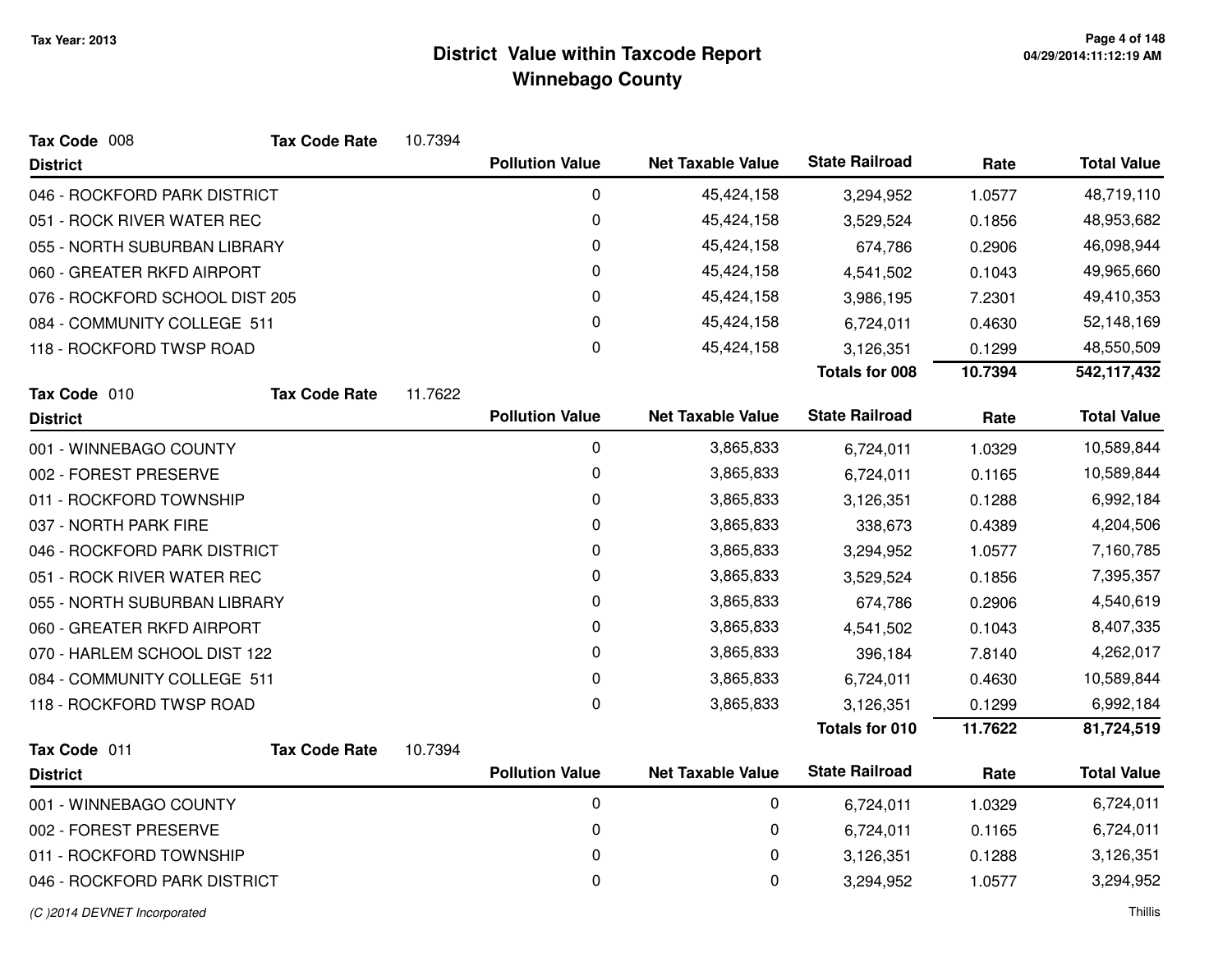| Tax Code 011                   | <b>Tax Code Rate</b> | 10.7394 |                        |                          |                       |         |                    |
|--------------------------------|----------------------|---------|------------------------|--------------------------|-----------------------|---------|--------------------|
| <b>District</b>                |                      |         | <b>Pollution Value</b> | <b>Net Taxable Value</b> | <b>State Railroad</b> | Rate    | <b>Total Value</b> |
| 051 - ROCK RIVER WATER REC     |                      |         | 0                      | 0                        | 3,529,524             | 0.1856  | 3,529,524          |
| 055 - NORTH SUBURBAN LIBRARY   |                      |         | 0                      | 0                        | 674,786               | 0.2906  | 674,786            |
| 060 - GREATER RKFD AIRPORT     |                      |         | 0                      | 0                        | 4,541,502             | 0.1043  | 4,541,502          |
| 076 - ROCKFORD SCHOOL DIST 205 |                      |         | 0                      | 0                        | 3,986,195             | 7.2301  | 3,986,195          |
| 084 - COMMUNITY COLLEGE 511    |                      |         | 0                      | 0                        | 6,724,011             | 0.4630  | 6,724,011          |
| 118 - ROCKFORD TWSP ROAD       |                      |         | 0                      | 0                        | 3,126,351             | 0.1299  | 3,126,351          |
|                                |                      |         |                        |                          | <b>Totals for 011</b> | 10.7394 | 42,451,694         |
| Tax Code 012                   | <b>Tax Code Rate</b> | 9.3903  |                        |                          |                       |         |                    |
| <b>District</b>                |                      |         | <b>Pollution Value</b> | <b>Net Taxable Value</b> | <b>State Railroad</b> | Rate    | <b>Total Value</b> |
| 001 - WINNEBAGO COUNTY         |                      |         | 0                      | 134,985                  | 6,724,011             | 1.0329  | 6,858,996          |
| 002 - FOREST PRESERVE          |                      |         | 0                      | 134,985                  | 6,724,011             | 0.1165  | 6,858,996          |
| 006 - HARLEM TOWNSHIP          |                      |         | 0                      | 134,985                  | 0                     | 0.1072  | 134,985            |
| 019 - LOVES PARK CITY          |                      |         | 0                      | 134,985                  | 0                     | 0.0000  | 134,985            |
| 055 - NORTH SUBURBAN LIBRARY   |                      |         | 0                      | 134,985                  | 674,786               | 0.2906  | 809,771            |
| 060 - GREATER RKFD AIRPORT     |                      |         | 0                      | 134,985                  | 4,541,502             | 0.1043  | 4,676,487          |
| 076 - ROCKFORD SCHOOL DIST 205 |                      |         | 0                      | 134,985                  | 3,986,195             | 7.2301  | 4,121,180          |
| 084 - COMMUNITY COLLEGE 511    |                      |         | 0                      | 134,985                  | 6,724,011             | 0.4630  | 6,858,996          |
| 113 - HARLEM TWSP ROAD         |                      |         | 0                      | 134,985                  | 0                     | 0.0457  | 134,985            |
|                                |                      |         |                        |                          | <b>Totals for 012</b> | 9.3903  | 30,589,381         |
| Tax Code 013                   | <b>Tax Code Rate</b> | 10.8877 | <b>Pollution Value</b> | <b>Net Taxable Value</b> | <b>State Railroad</b> |         | <b>Total Value</b> |
| <b>District</b>                |                      |         |                        |                          |                       | Rate    |                    |
| 001 - WINNEBAGO COUNTY         |                      |         | 0                      | 22,016,379               | 6,724,011             | 1.0329  | 28,740,390         |
| 002 - FOREST PRESERVE          |                      |         | 0                      | 22,016,379               | 6,724,011             | 0.1165  | 28,740,390         |
| 011 - ROCKFORD TOWNSHIP        |                      |         | 0                      | 22,016,379               | 3,126,351             | 0.1288  | 25,142,730         |
| 037 - NORTH PARK FIRE          |                      |         | 0                      | 22,016,379               | 338,673               | 0.4389  | 22,355,052         |
| 046 - ROCKFORD PARK DISTRICT   |                      |         | 0                      | 22,016,379               | 3,294,952             | 1.0577  | 25,311,331         |
| 051 - ROCK RIVER WATER REC     |                      |         | 0                      | 22,016,379               | 3,529,524             | 0.1856  | 25,545,903         |
| 060 - GREATER RKFD AIRPORT     |                      |         | 0                      | 22,016,379               | 4,541,502             | 0.1043  | 26,557,881         |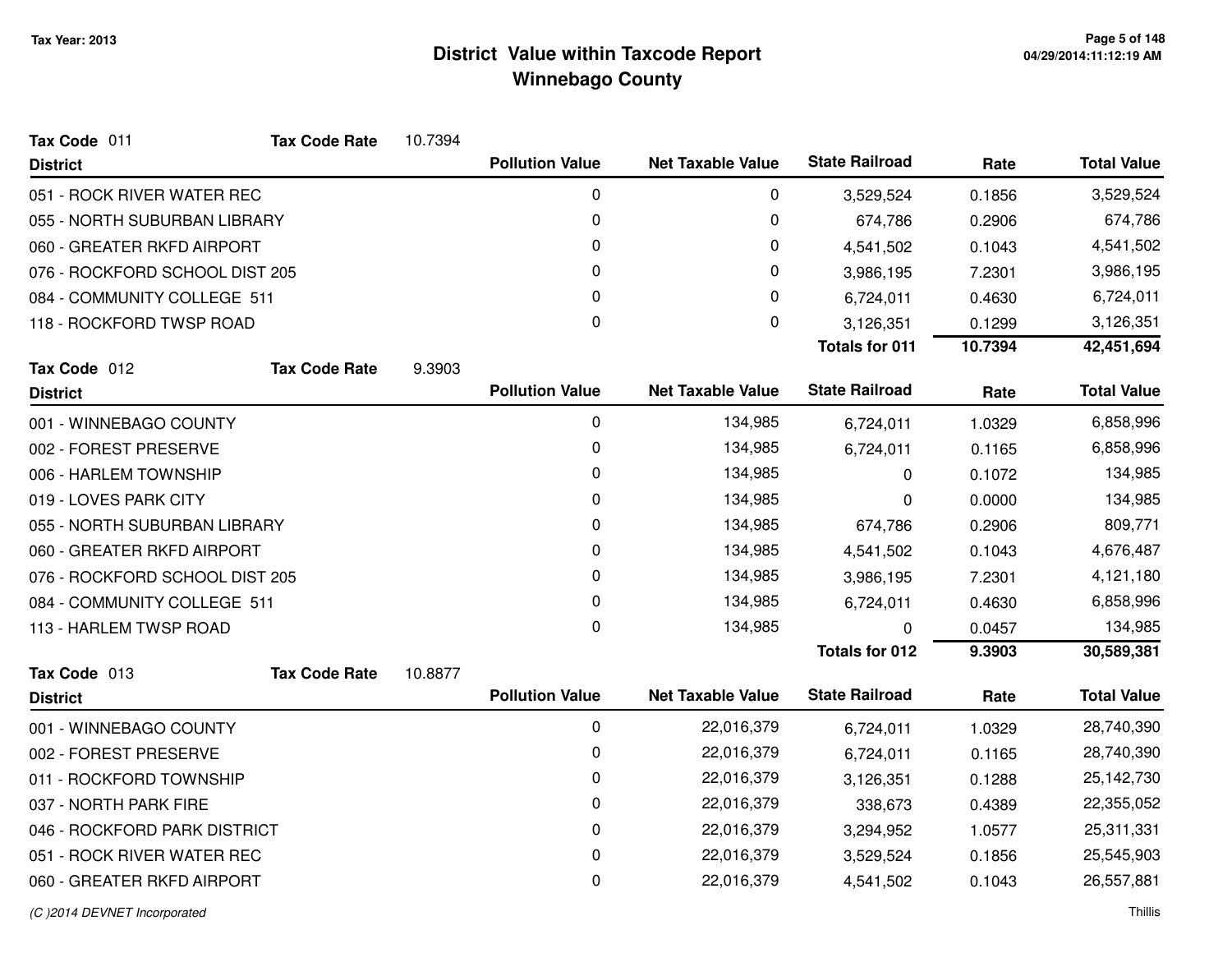| Tax Code 013                   | <b>Tax Code Rate</b> | 10.8877 |                        |                          |                       |         |                    |
|--------------------------------|----------------------|---------|------------------------|--------------------------|-----------------------|---------|--------------------|
| <b>District</b>                |                      |         | <b>Pollution Value</b> | <b>Net Taxable Value</b> | <b>State Railroad</b> | Rate    | <b>Total Value</b> |
| 076 - ROCKFORD SCHOOL DIST 205 |                      |         | 0                      | 22,016,379               | 3,986,195             | 7.2301  | 26,002,574         |
| 084 - COMMUNITY COLLEGE 511    |                      |         | 0                      | 22,016,379               | 6,724,011             | 0.4630  | 28,740,390         |
| 118 - ROCKFORD TWSP ROAD       |                      |         | 0                      | 22,016,379               | 3,126,351             | 0.1299  | 25,142,730         |
|                                |                      |         |                        |                          | <b>Totals for 013</b> | 10.8877 | 262,279,371        |
| Tax Code 014                   | <b>Tax Code Rate</b> | 14.0023 |                        |                          |                       |         |                    |
| <b>District</b>                |                      |         | <b>Pollution Value</b> | <b>Net Taxable Value</b> | <b>State Railroad</b> | Rate    | <b>Total Value</b> |
| 001 - WINNEBAGO COUNTY         |                      |         | 0                      | 1,779,388                | 6,724,011             | 1.0329  | 8,503,399          |
| 002 - FOREST PRESERVE          |                      |         | 0                      | 1,779,388                | 6,724,011             | 0.1165  | 8,503,399          |
| 011 - ROCKFORD TOWNSHIP        |                      |         | 0                      | 1,779,388                | 3,126,351             | 0.1288  | 4,905,739          |
| 023 - ROCKFORD CITY            |                      |         | 0                      | 1,779,388                | 2,610,161             | 3.0811  | 4,389,549          |
| 046 - ROCKFORD PARK DISTRICT   |                      |         | 0                      | 1,779,388                | 3,294,952             | 1.0577  | 5,074,340          |
| 051 - ROCK RIVER WATER REC     |                      |         | 0                      | 1,779,388                | 3,529,524             | 0.1856  | 5,308,912          |
| 059 - ROCKFORD CITY LIBRARY    |                      |         | $\pmb{0}$              | 1,779,388                | 2,610,161             | 0.4724  | 4,389,549          |
| 060 - GREATER RKFD AIRPORT     |                      |         | 0                      | 1,779,388                | 4,541,502             | 0.1043  | 6,320,890          |
| 076 - ROCKFORD SCHOOL DIST 205 |                      |         | 0                      | 1,779,388                | 3,986,195             | 7.2301  | 5,765,583          |
| 084 - COMMUNITY COLLEGE 511    |                      |         | 0                      | 1,779,388                | 6,724,011             | 0.4630  | 8,503,399          |
| 104 - SOUTH ROCKFORD TIF       |                      |         | 0                      | 776,530                  | 0                     | 0.0000  | 776,530            |
| 118 - ROCKFORD TWSP ROAD       |                      |         | 0                      | 1,779,388                | 3,126,351             | 0.1299  | 4,905,739          |
|                                |                      |         |                        |                          | <b>Totals for 014</b> | 14.0023 | 67,347,028         |
| Tax Code 015                   | <b>Tax Code Rate</b> | 10.4488 |                        |                          |                       |         |                    |
| <b>District</b>                |                      |         | <b>Pollution Value</b> | <b>Net Taxable Value</b> | <b>State Railroad</b> | Rate    | <b>Total Value</b> |
| 001 - WINNEBAGO COUNTY         |                      |         | $\pmb{0}$              | 0                        | 6,724,011             | 1.0329  | 6,724,011          |
| 002 - FOREST PRESERVE          |                      |         | 0                      | 0                        | 6,724,011             | 0.1165  | 6,724,011          |
| 011 - ROCKFORD TOWNSHIP        |                      |         | 0                      | 0                        | 3,126,351             | 0.1288  | 3,126,351          |
| 046 - ROCKFORD PARK DISTRICT   |                      |         | 0                      | 0                        | 3,294,952             | 1.0577  | 3,294,952          |
| 051 - ROCK RIVER WATER REC     |                      |         | 0                      | 0                        | 3,529,524             | 0.1856  | 3,529,524          |
| 060 - GREATER RKFD AIRPORT     |                      |         | 0                      | 0                        | 4,541,502             | 0.1043  | 4,541,502          |
| 076 - ROCKFORD SCHOOL DIST 205 |                      |         | $\pmb{0}$              | 0                        | 3,986,195             | 7.2301  | 3,986,195          |
|                                |                      |         |                        |                          |                       |         |                    |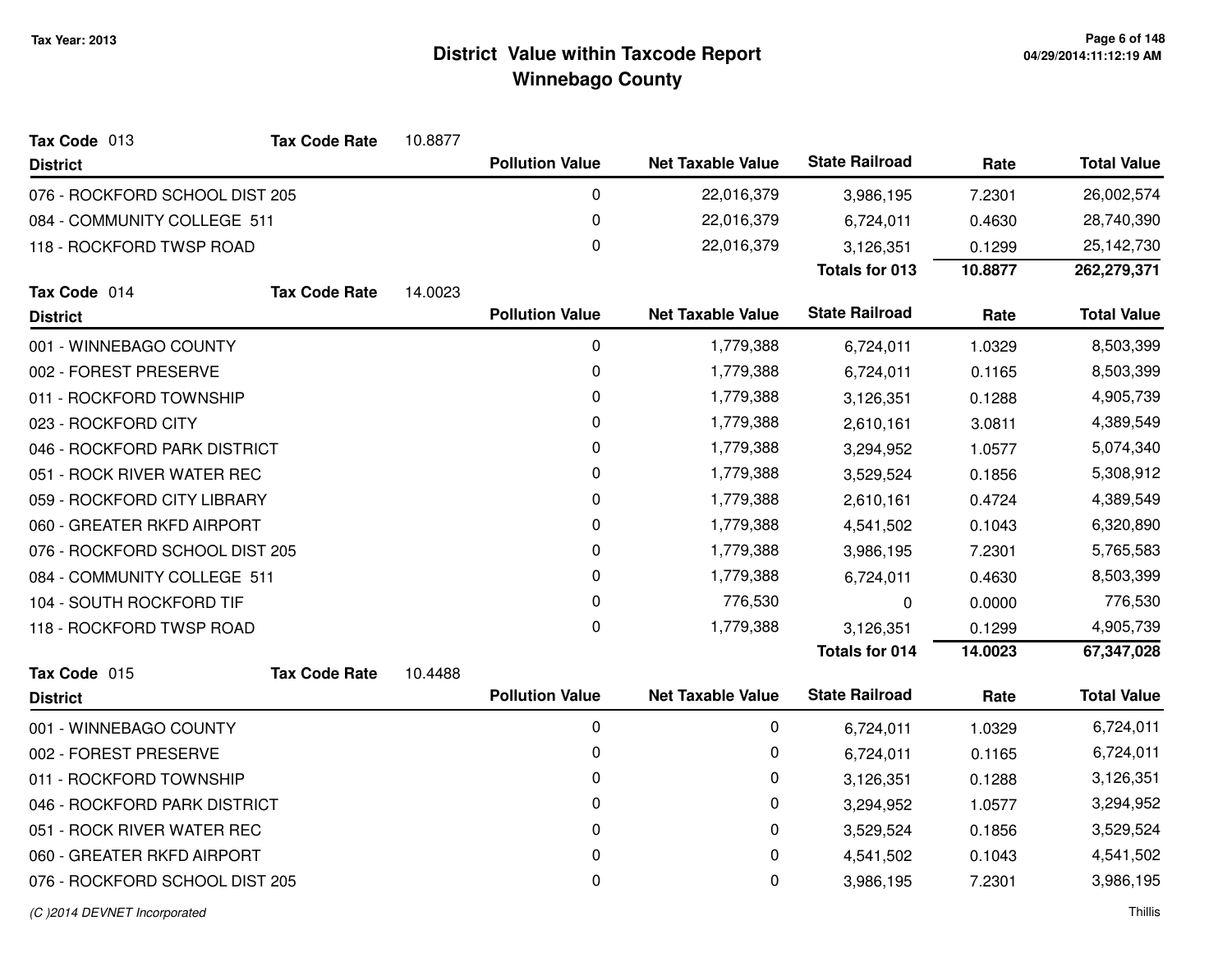| Tax Code 015                   | Tax Code Rate        | 10.4488 |                        |                          |                       |         |                    |
|--------------------------------|----------------------|---------|------------------------|--------------------------|-----------------------|---------|--------------------|
| <b>District</b>                |                      |         | <b>Pollution Value</b> | <b>Net Taxable Value</b> | <b>State Railroad</b> | Rate    | <b>Total Value</b> |
| 084 - COMMUNITY COLLEGE 511    |                      |         | 0                      | 0                        | 6,724,011             | 0.4630  | 6,724,011          |
| 118 - ROCKFORD TWSP ROAD       |                      |         | 0                      | 0                        | 3,126,351             | 0.1299  | 3,126,351          |
|                                |                      |         |                        |                          | <b>Totals for 015</b> | 10.4488 | 41,776,908         |
| Tax Code 016                   | <b>Tax Code Rate</b> | 10.4488 |                        |                          |                       |         |                    |
| <b>District</b>                |                      |         | <b>Pollution Value</b> | <b>Net Taxable Value</b> | <b>State Railroad</b> | Rate    | <b>Total Value</b> |
| 001 - WINNEBAGO COUNTY         |                      |         | $\mathbf 0$            | 5,541                    | 6,724,011             | 1.0329  | 6,729,552          |
| 002 - FOREST PRESERVE          |                      |         | 0                      | 5,541                    | 6,724,011             | 0.1165  | 6,729,552          |
| 011 - ROCKFORD TOWNSHIP        |                      |         | 0                      | 5,541                    | 3,126,351             | 0.1288  | 3,131,892          |
| 046 - ROCKFORD PARK DISTRICT   |                      |         | 0                      | 5,541                    | 3,294,952             | 1.0577  | 3,300,493          |
| 051 - ROCK RIVER WATER REC     |                      |         | 0                      | 5,541                    | 3,529,524             | 0.1856  | 3,535,065          |
| 060 - GREATER RKFD AIRPORT     |                      |         | 0                      | 5,541                    | 4,541,502             | 0.1043  | 4,547,043          |
| 076 - ROCKFORD SCHOOL DIST 205 |                      |         | 0                      | 5,541                    | 3,986,195             | 7.2301  | 3,991,736          |
| 084 - COMMUNITY COLLEGE 511    |                      |         | 0                      | 5,541                    | 6,724,011             | 0.4630  | 6,729,552          |
| 118 - ROCKFORD TWSP ROAD       |                      |         | 0                      | 5,541                    | 3,126,351             | 0.1299  | 3,131,892          |
|                                |                      |         |                        |                          | <b>Totals for 016</b> | 10.4488 | 41,826,777         |
| Tax Code 017                   | <b>Tax Code Rate</b> | 11.7428 |                        |                          |                       |         |                    |
| <b>District</b>                |                      |         | <b>Pollution Value</b> | <b>Net Taxable Value</b> | <b>State Railroad</b> | Rate    | <b>Total Value</b> |
| 001 - WINNEBAGO COUNTY         |                      |         | $\mathbf 0$            | 21,134,627               | 6,724,011             | 1.0329  | 27,858,638         |
| 002 - FOREST PRESERVE          |                      |         | 0                      | 21,134,627               | 6,724,011             | 0.1165  | 27,858,638         |
| 011 - ROCKFORD TOWNSHIP        |                      |         | 0                      | 21,134,627               | 3,126,351             | 0.1288  | 24,260,978         |
| 031 - CHERRY VALLEY FIRE       |                      |         | 0                      | 21,134,627               | 579,802               | 0.9166  | 21,714,429         |
| 046 - ROCKFORD PARK DISTRICT   |                      |         | 0                      | 21,134,627               | 3,294,952             | 1.0577  | 24,429,579         |
| 051 - ROCK RIVER WATER REC     |                      |         | 0                      | 21,134,627               | 3,529,524             | 0.1856  | 24,664,151         |
| 054 - CHERRY VALLEY LIBRARY    |                      |         | 0                      | 21,134,627               | 696,730               | 0.3774  | 21,831,357         |
| 060 - GREATER RKFD AIRPORT     |                      |         | 0                      | 21,134,627               | 4,541,502             | 0.1043  | 25,676,129         |
| 076 - ROCKFORD SCHOOL DIST 205 |                      |         | 0                      | 21,134,627               | 3,986,195             | 7.2301  | 25,120,822         |
| 084 - COMMUNITY COLLEGE 511    |                      |         | 0                      | 21,134,627               | 6,724,011             | 0.4630  | 27,858,638         |
|                                |                      |         |                        |                          |                       |         |                    |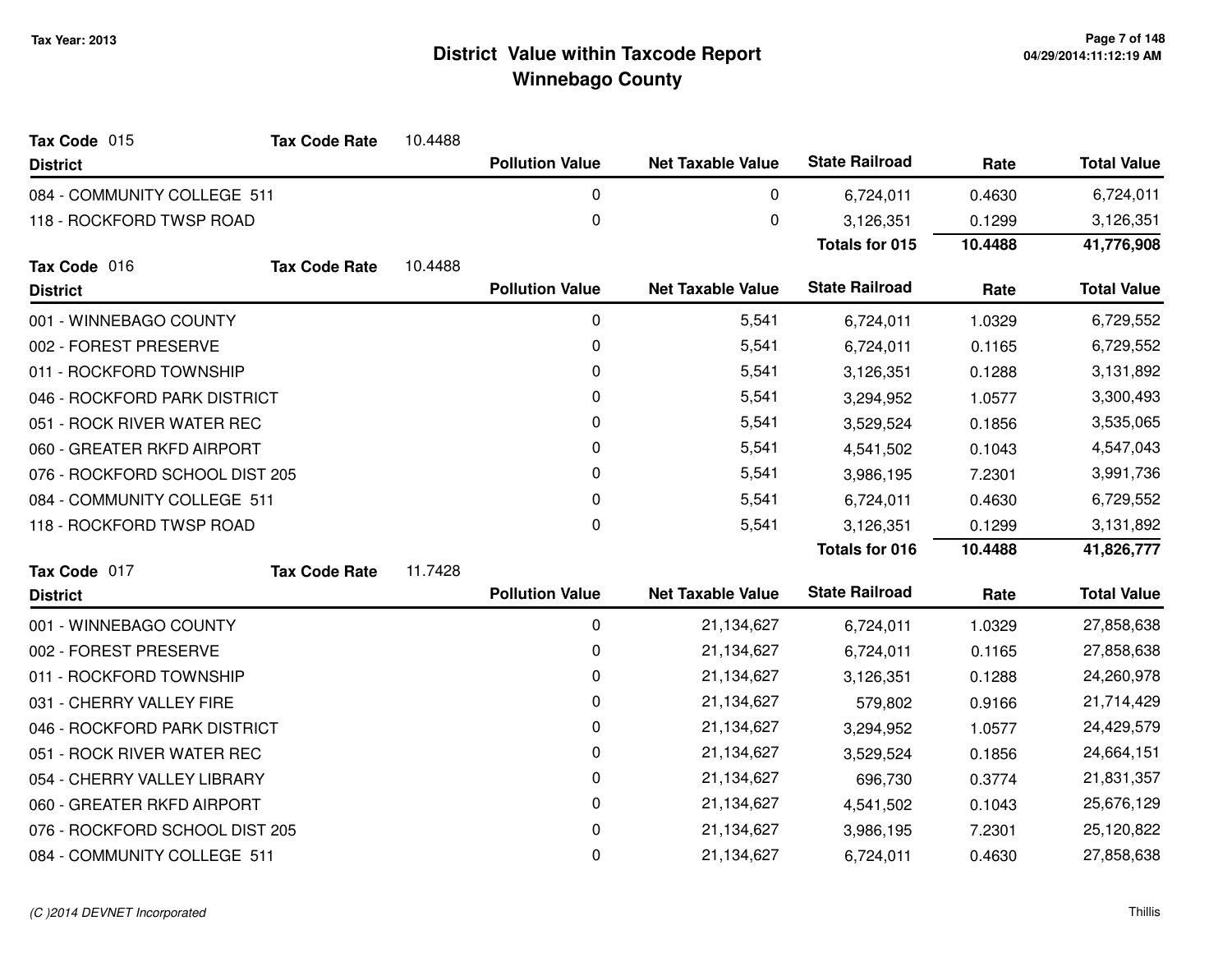| Tax Code 017                   | <b>Tax Code Rate</b> | 11.7428 |                        |                          |                       |            |                    |
|--------------------------------|----------------------|---------|------------------------|--------------------------|-----------------------|------------|--------------------|
| <b>District</b>                |                      |         | <b>Pollution Value</b> | <b>Net Taxable Value</b> | <b>State Railroad</b> | Rate       | <b>Total Value</b> |
| 118 - ROCKFORD TWSP ROAD       |                      |         | 0                      | 21,134,627               | 3,126,351             | 0.1299     | 24,260,978         |
|                                |                      |         |                        |                          | <b>Totals for 017</b> | 11.7428    | 275,534,337        |
| Tax Code 018                   | <b>Tax Code Rate</b> | 11.3654 |                        |                          |                       |            |                    |
| <b>District</b>                |                      |         | <b>Pollution Value</b> | <b>Net Taxable Value</b> | <b>State Railroad</b> | Rate       | <b>Total Value</b> |
| 001 - WINNEBAGO COUNTY         |                      |         | 0                      | 51,269,391               | 6,724,011             | 1.0329     | 57,993,402         |
| 002 - FOREST PRESERVE          |                      |         | 0                      | 51,269,391               | 6,724,011             | 0.1165     | 57,993,402         |
| 011 - ROCKFORD TOWNSHIP        |                      |         | $\pmb{0}$              | 51,269,391               | 3,126,351             | 0.1288     | 54,395,742         |
| 031 - CHERRY VALLEY FIRE       |                      |         | 0                      | 51,269,391               | 579,802               | 0.9166     | 51,849,193         |
| 046 - ROCKFORD PARK DISTRICT   |                      |         | 0                      | 51,269,391               | 3,294,952             | 1.0577     | 54,564,343         |
| 051 - ROCK RIVER WATER REC     |                      |         | 0                      | 51,269,391               | 3,529,524             | 0.1856     | 54,798,915         |
| 060 - GREATER RKFD AIRPORT     |                      |         | 0                      | 51,269,391               | 4,541,502             | 0.1043     | 55,810,893         |
| 076 - ROCKFORD SCHOOL DIST 205 |                      | 0       | 51,269,391             | 3,986,195                | 7.2301                | 55,255,586 |                    |
| 084 - COMMUNITY COLLEGE 511    |                      |         | 0                      | 51,269,391               | 6,724,011             | 0.4630     | 57,993,402         |
| 118 - ROCKFORD TWSP ROAD       |                      |         | 0                      | 51,269,391               | 3,126,351             | 0.1299     | 54,395,742         |
|                                |                      |         |                        |                          | <b>Totals for 018</b> | 11.3654    | 555,050,620        |
| Tax Code 019                   | <b>Tax Code Rate</b> | 10.7413 |                        |                          |                       |            |                    |
| <b>District</b>                |                      |         | <b>Pollution Value</b> | <b>Net Taxable Value</b> | <b>State Railroad</b> | Rate       | <b>Total Value</b> |
| 001 - WINNEBAGO COUNTY         |                      |         | 0                      | 0                        | 6,724,011             | 1.0329     | 6,724,011          |
| 002 - FOREST PRESERVE          |                      |         | 0                      | 0                        | 6,724,011             | 0.1165     | 6,724,011          |
| 006 - HARLEM TOWNSHIP          |                      |         | 0                      | 0                        | 0                     | 0.1072     | 0                  |
| 019 - LOVES PARK CITY          |                      |         | 0                      | 0                        | 0                     | 0.0000     | 0                  |
| 046 - ROCKFORD PARK DISTRICT   |                      |         | 0                      | 0                        | 3,294,952             | 1.0577     | 3,294,952          |
| 060 - GREATER RKFD AIRPORT     |                      |         | 0                      | 0                        | 4,541,502             | 0.1043     | 4,541,502          |
| 070 - HARLEM SCHOOL DIST 122   |                      |         | 0                      | 0                        | 396,184               | 7.8140     | 396,184            |
| 084 - COMMUNITY COLLEGE 511    |                      |         | 0                      | 0                        | 6,724,011             | 0.4630     | 6,724,011          |
| 113 - HARLEM TWSP ROAD         |                      |         | 0                      | 0                        | 0                     | 0.0457     | 0                  |
|                                |                      |         |                        |                          | <b>Totals for 019</b> | 10.7413    | 28,404,671         |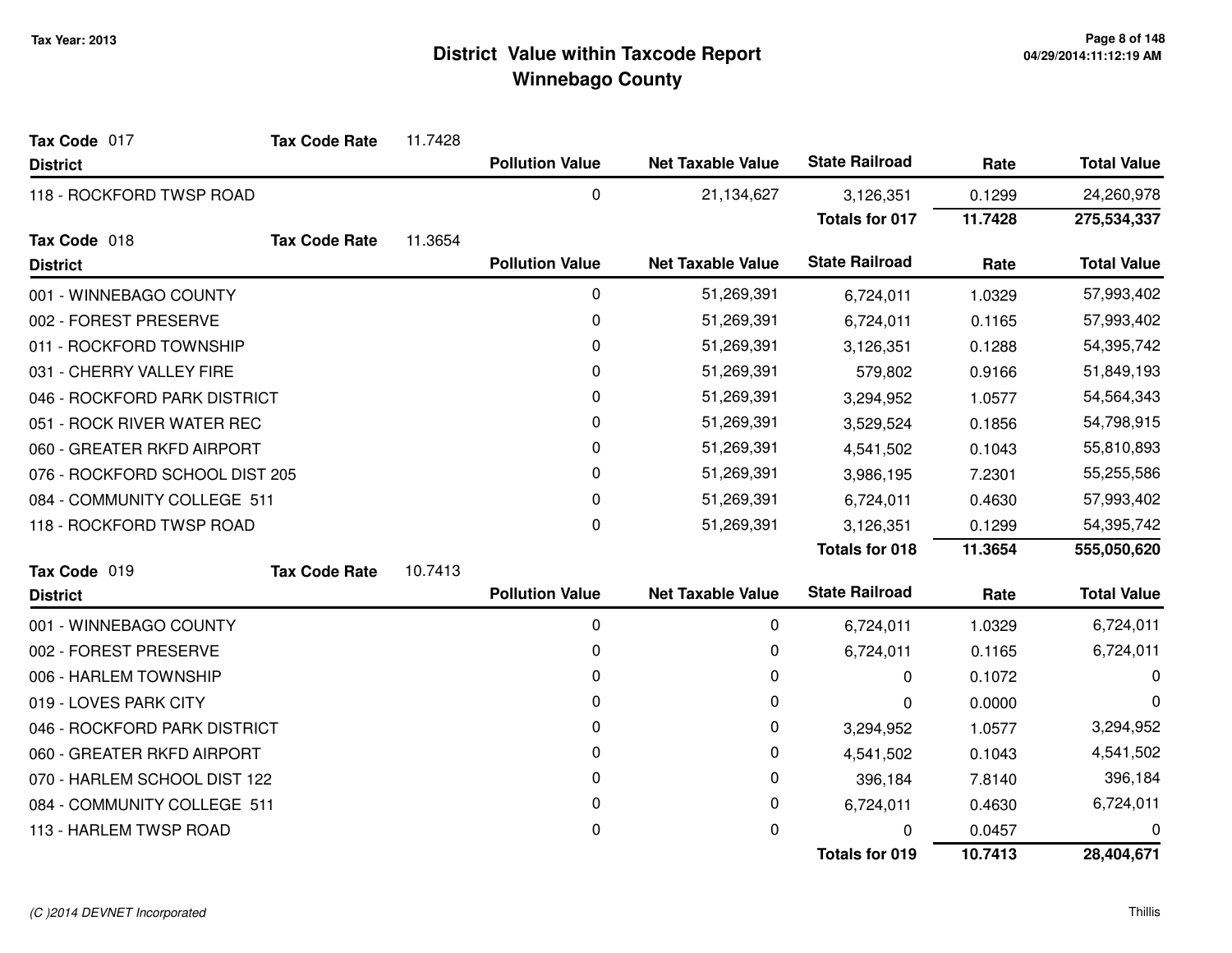| Tax Code 020                   | <b>Tax Code Rate</b> | 10.4480 |                        |                          |                       |         |                    |
|--------------------------------|----------------------|---------|------------------------|--------------------------|-----------------------|---------|--------------------|
| <b>District</b>                |                      |         | <b>Pollution Value</b> | <b>Net Taxable Value</b> | <b>State Railroad</b> | Rate    | <b>Total Value</b> |
| 001 - WINNEBAGO COUNTY         |                      |         | $\mathbf 0$            | 14,287                   | 6,724,011             | 1.0329  | 6,738,298          |
| 002 - FOREST PRESERVE          |                      |         | 0                      | 14,287                   | 6,724,011             | 0.1165  | 6,738,298          |
| 006 - HARLEM TOWNSHIP          |                      |         | 0                      | 14,287                   | $\Omega$              | 0.1072  | 14,287             |
| 019 - LOVES PARK CITY          |                      |         | 0                      | 14,287                   | 0                     | 0.0000  | 14,287             |
| 046 - ROCKFORD PARK DISTRICT   |                      |         | 0                      | 14,287                   | 3,294,952             | 1.0577  | 3,309,239          |
| 055 - NORTH SUBURBAN LIBRARY   |                      |         | 0                      | 14,287                   | 674,786               | 0.2906  | 689,073            |
| 060 - GREATER RKFD AIRPORT     |                      |         | 0                      | 14,287                   | 4,541,502             | 0.1043  | 4,555,789          |
| 076 - ROCKFORD SCHOOL DIST 205 |                      |         | 0                      | 14,287                   | 3,986,195             | 7.2301  | 4,000,482          |
| 084 - COMMUNITY COLLEGE 511    |                      |         | 0                      | 14,287                   | 6,724,011             | 0.4630  | 6,738,298          |
| 113 - HARLEM TWSP ROAD         |                      |         | 0                      | 14,287                   | 0                     | 0.0457  | 14,287             |
|                                |                      |         |                        |                          | <b>Totals for 020</b> | 10.4480 | 32,812,338         |
| Tax Code 021                   | <b>Tax Code Rate</b> | 14.5862 |                        |                          |                       |         |                    |
| <b>District</b>                |                      |         | <b>Pollution Value</b> | <b>Net Taxable Value</b> | <b>State Railroad</b> | Rate    | <b>Total Value</b> |
| 001 - WINNEBAGO COUNTY         |                      |         | 0                      | 15,150,750               | 6,724,011             | 1.0329  | 21,874,761         |
| 002 - FOREST PRESERVE          |                      |         | 0                      | 15,150,750               | 6,724,011             | 0.1165  | 21,874,761         |
| 011 - ROCKFORD TOWNSHIP        |                      |         | 0                      | 15,150,750               | 3,126,351             | 0.1288  | 18,277,101         |
| 023 - ROCKFORD CITY            |                      |         | 0                      | 15,150,750               | 2,610,161             | 3.0811  | 17,760,911         |
| 046 - ROCKFORD PARK DISTRICT   |                      |         | 0                      | 15,150,750               | 3,294,952             | 1.0577  | 18,445,702         |
| 051 - ROCK RIVER WATER REC     |                      |         | 0                      | 15,150,750               | 3,529,524             | 0.1856  | 18,680,274         |
| 059 - ROCKFORD CITY LIBRARY    |                      |         | 0                      | 15,150,750               | 2,610,161             | 0.4724  | 17,760,911         |
| 060 - GREATER RKFD AIRPORT     |                      |         | 0                      | 15,150,750               | 4,541,502             | 0.1043  | 19,692,252         |
| 070 - HARLEM SCHOOL DIST 122   |                      |         | 0                      | 15,150,750               | 396,184               | 7.8140  | 15,546,934         |
| 084 - COMMUNITY COLLEGE 511    |                      |         | 0                      | 15,150,750               | 6,724,011             | 0.4630  | 21,874,761         |
| 118 - ROCKFORD TWSP ROAD       |                      |         | $\mathbf 0$            | 15,150,750               | 3,126,351             | 0.1299  | 18,277,101         |
|                                |                      |         |                        |                          | Totals for 021        | 14.5862 | 210,065,469        |
| Tax Code 026                   | <b>Tax Code Rate</b> | 10.6336 |                        |                          |                       |         |                    |
| <b>District</b>                |                      |         | <b>Pollution Value</b> | <b>Net Taxable Value</b> | <b>State Railroad</b> | Rate    | <b>Total Value</b> |
| 001 - WINNEBAGO COUNTY         |                      |         | $\mathbf 0$            | 24,285,763               | 6,724,011             | 1.0329  | 31,009,774         |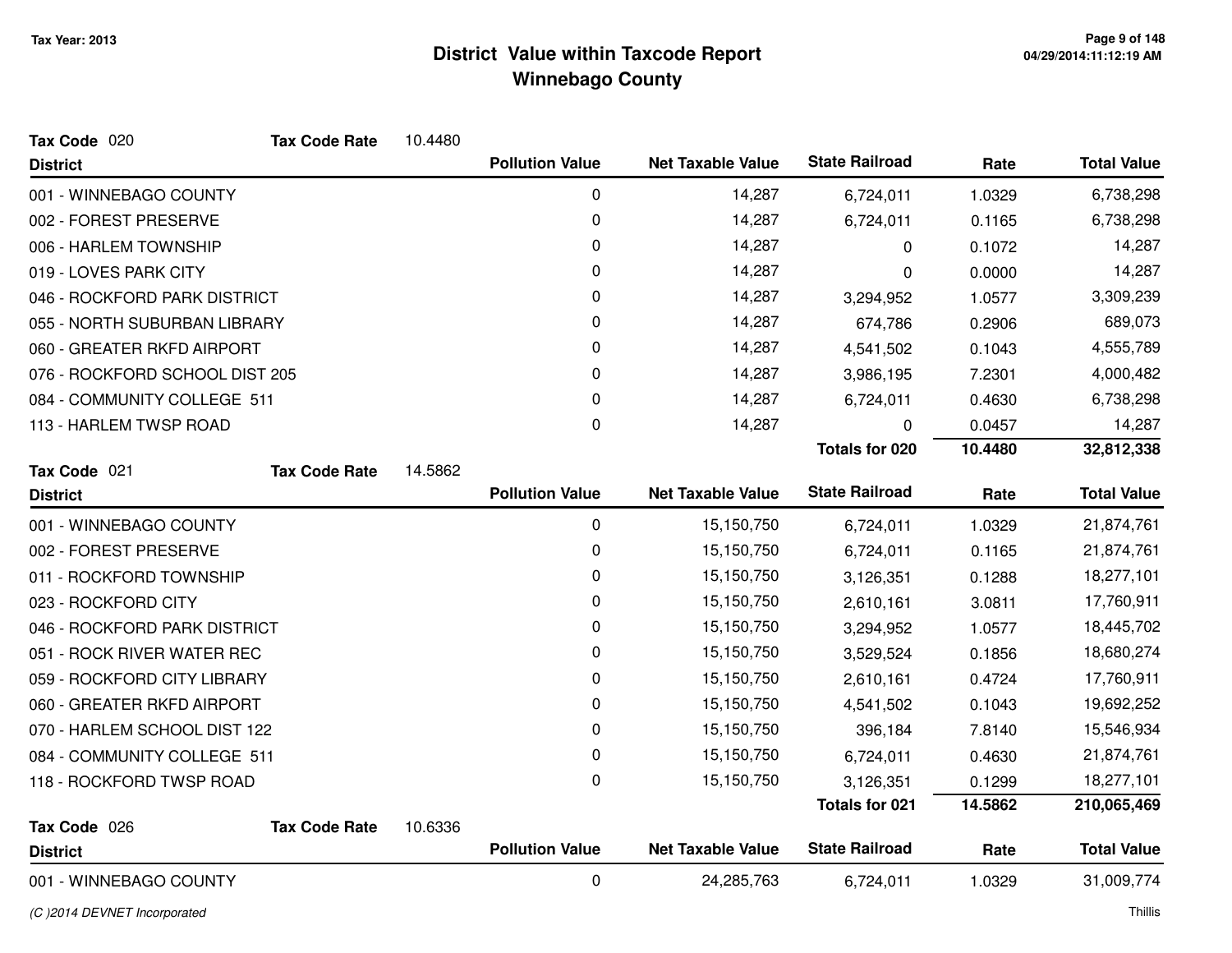| Tax Code 026                   | <b>Tax Code Rate</b> | 10.6336 |                        |                          |                       |            |                    |
|--------------------------------|----------------------|---------|------------------------|--------------------------|-----------------------|------------|--------------------|
| <b>District</b>                |                      |         | <b>Pollution Value</b> | <b>Net Taxable Value</b> | <b>State Railroad</b> | Rate       | <b>Total Value</b> |
| 002 - FOREST PRESERVE          |                      |         | $\mathbf 0$            | 24,285,763               | 6,724,011             | 0.1165     | 31,009,774         |
| 006 - HARLEM TOWNSHIP          |                      |         | 0                      | 24,285,763               | 0                     | 0.1072     | 24,285,763         |
| 019 - LOVES PARK CITY          |                      |         | 0                      | 24,285,763               | 0                     | 0.0000     | 24,285,763         |
| 046 - ROCKFORD PARK DISTRICT   |                      |         | 0                      | 24,285,763               | 3,294,952             | 1.0577     | 27,580,715         |
| 051 - ROCK RIVER WATER REC     |                      | 0       | 24,285,763             | 3,529,524                | 0.1856                | 27,815,287 |                    |
| 055 - NORTH SUBURBAN LIBRARY   |                      |         | 0                      | 24,285,763               | 674,786               | 0.2906     | 24,960,549         |
| 060 - GREATER RKFD AIRPORT     |                      |         | 0                      | 24,285,763               | 4,541,502             | 0.1043     | 28,827,265         |
| 076 - ROCKFORD SCHOOL DIST 205 |                      |         | 0                      | 24,285,763               | 3,986,195             | 7.2301     | 28,271,958         |
| 084 - COMMUNITY COLLEGE 511    |                      |         | 0                      | 24,285,763               | 6,724,011             | 0.4630     | 31,009,774         |
| 113 - HARLEM TWSP ROAD         |                      |         | 0                      | 24,285,763               | 0                     | 0.0457     | 24,285,763         |
|                                |                      |         |                        |                          | <b>Totals for 026</b> | 10.6336    | 303,342,385        |
| Tax Code 027                   | <b>Tax Code Rate</b> | 14.0023 |                        |                          |                       |            |                    |
| <b>District</b>                |                      |         | <b>Pollution Value</b> | <b>Net Taxable Value</b> | <b>State Railroad</b> | Rate       | <b>Total Value</b> |
| 001 - WINNEBAGO COUNTY         |                      |         | 0                      | 1,927,616                | 6,724,011             | 1.0329     | 8,651,627          |
| 002 - FOREST PRESERVE          |                      |         | 0                      | 1,927,616                | 6,724,011             | 0.1165     | 8,651,627          |
| 011 - ROCKFORD TOWNSHIP        |                      |         | 0                      | 1,927,616                | 3,126,351             | 0.1288     | 5,053,967          |
| 023 - ROCKFORD CITY            |                      |         | 0                      | 1,927,616                | 2,610,161             | 3.0811     | 4,537,777          |
| 046 - ROCKFORD PARK DISTRICT   |                      |         | 0                      | 1,927,616                | 3,294,952             | 1.0577     | 5,222,568          |
| 051 - ROCK RIVER WATER REC     |                      |         | 0                      | 1,927,616                | 3,529,524             | 0.1856     | 5,457,140          |
| 059 - ROCKFORD CITY LIBRARY    |                      |         | 0                      | 1,927,616                | 2,610,161             | 0.4724     | 4,537,777          |
| 060 - GREATER RKFD AIRPORT     |                      |         | 0                      | 1,927,616                | 4,541,502             | 0.1043     | 6,469,118          |
| 076 - ROCKFORD SCHOOL DIST 205 |                      |         | 0                      | 1,927,616                | 3,986,195             | 7.2301     | 5,913,811          |
| 084 - COMMUNITY COLLEGE 511    |                      |         | 0                      | 1,927,616                | 6,724,011             | 0.4630     | 8,651,627          |
| 090 - EASTSIDE TIF             |                      |         | 0                      | 2,183,708                | 0                     | 0.0000     | 2,183,708          |
| 118 - ROCKFORD TWSP ROAD       |                      |         | $\mathbf 0$            | 1,927,616                | 3,126,351             | 0.1299     | 5,053,967          |
|                                |                      |         |                        |                          | Totals for 027        | 14.0023    | 70,384,714         |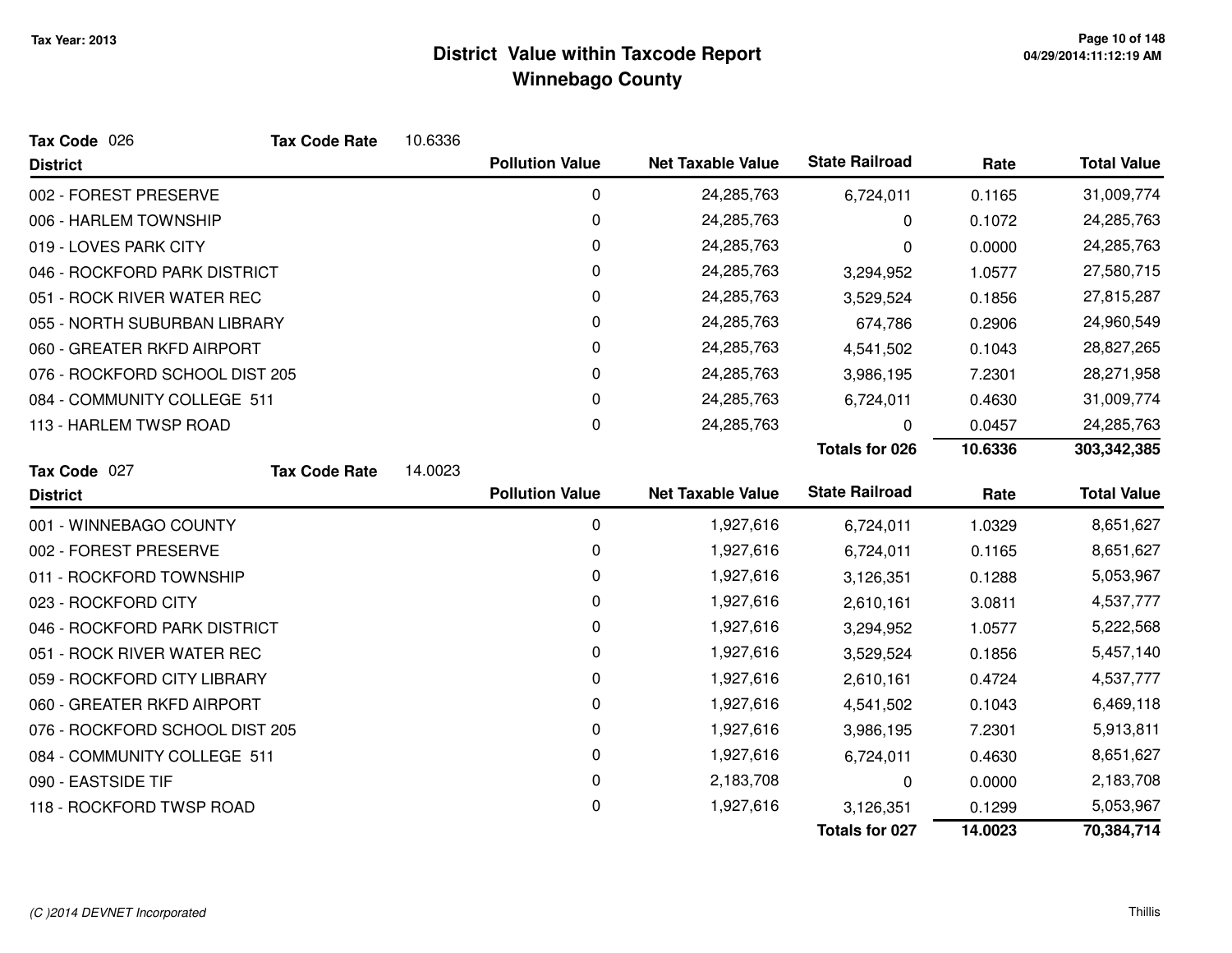| Tax Code 028                   | <b>Tax Code Rate</b> | 14.0023 |                        |                          |                       |         |                    |
|--------------------------------|----------------------|---------|------------------------|--------------------------|-----------------------|---------|--------------------|
| <b>District</b>                |                      |         | <b>Pollution Value</b> | <b>Net Taxable Value</b> | <b>State Railroad</b> | Rate    | <b>Total Value</b> |
| 001 - WINNEBAGO COUNTY         |                      |         | $\mathbf 0$            | 2,294,566                | 6,724,011             | 1.0329  | 9,018,577          |
| 002 - FOREST PRESERVE          |                      |         | $\pmb{0}$              | 2,294,566                | 6,724,011             | 0.1165  | 9,018,577          |
| 011 - ROCKFORD TOWNSHIP        |                      |         | 0                      | 2,294,566                | 3,126,351             | 0.1288  | 5,420,917          |
| 023 - ROCKFORD CITY            |                      |         | 0                      | 2,294,566                | 2,610,161             | 3.0811  | 4,904,727          |
| 046 - ROCKFORD PARK DISTRICT   |                      |         | 0                      | 2,294,566                | 3,294,952             | 1.0577  | 5,589,518          |
| 051 - ROCK RIVER WATER REC     |                      |         | 0                      | 2,294,566                | 3,529,524             | 0.1856  | 5,824,090          |
| 059 - ROCKFORD CITY LIBRARY    |                      |         | 0                      | 2,294,566                | 2,610,161             | 0.4724  | 4,904,727          |
| 060 - GREATER RKFD AIRPORT     |                      |         | 0                      | 2,294,566                | 4,541,502             | 0.1043  | 6,836,068          |
| 076 - ROCKFORD SCHOOL DIST 205 |                      |         | 0                      | 2,294,566                | 3,986,195             | 7.2301  | 6,280,761          |
| 084 - COMMUNITY COLLEGE 511    |                      |         | 0                      | 2,294,566                | 6,724,011             | 0.4630  | 9,018,577          |
| 091 - WESTSIDE TIF             |                      |         | 0                      | 2,098,568                | 0                     | 0.0000  | 2,098,568          |
| 118 - ROCKFORD TWSP ROAD       |                      |         | 0                      | 2,294,566                | 3,126,351             | 0.1299  | 5,420,917          |
|                                |                      |         |                        |                          | <b>Totals for 028</b> | 14.0023 | 74,336,024         |
| Tax Code 029                   | <b>Tax Code Rate</b> | 10.2632 |                        |                          |                       |         |                    |
| <b>District</b>                |                      |         | <b>Pollution Value</b> | <b>Net Taxable Value</b> | <b>State Railroad</b> | Rate    | <b>Total Value</b> |
| 001 - WINNEBAGO COUNTY         |                      |         | 0                      | 0                        | 6,724,011             | 1.0329  | 6,724,011          |
| 002 - FOREST PRESERVE          |                      |         | 0                      | 0                        | 6,724,011             | 0.1165  | 6,724,011          |
| 011 - ROCKFORD TOWNSHIP        |                      |         | 0                      | 0                        | 3,126,351             | 0.1288  | 3,126,351          |
| 019 - LOVES PARK CITY          |                      |         | 0                      | 0                        | 0                     | 0.0000  | 0                  |
| 046 - ROCKFORD PARK DISTRICT   |                      |         | 0                      | 0                        | 3,294,952             | 1.0577  | 3,294,952          |
| 060 - GREATER RKFD AIRPORT     |                      |         | 0                      | 0                        | 4,541,502             | 0.1043  | 4,541,502          |
| 076 - ROCKFORD SCHOOL DIST 205 |                      |         | 0                      | 0                        | 3,986,195             | 7.2301  | 3,986,195          |
| 084 - COMMUNITY COLLEGE 511    |                      |         | 0                      | 0                        | 6,724,011             | 0.4630  | 6,724,011          |
| 118 - ROCKFORD TWSP ROAD       |                      |         | 0                      | 0                        | 3,126,351             | 0.1299  | 3,126,351          |
|                                |                      |         |                        |                          | Totals for 029        | 10.2632 | 38,247,384         |
| Tax Code 030                   | <b>Tax Code Rate</b> | 10.4488 |                        |                          |                       |         |                    |
| <b>District</b>                |                      |         | <b>Pollution Value</b> | <b>Net Taxable Value</b> | <b>State Railroad</b> | Rate    | <b>Total Value</b> |
| 001 - WINNEBAGO COUNTY         |                      |         | 0                      | 345,659                  | 6,724,011             | 1.0329  | 7,069,670          |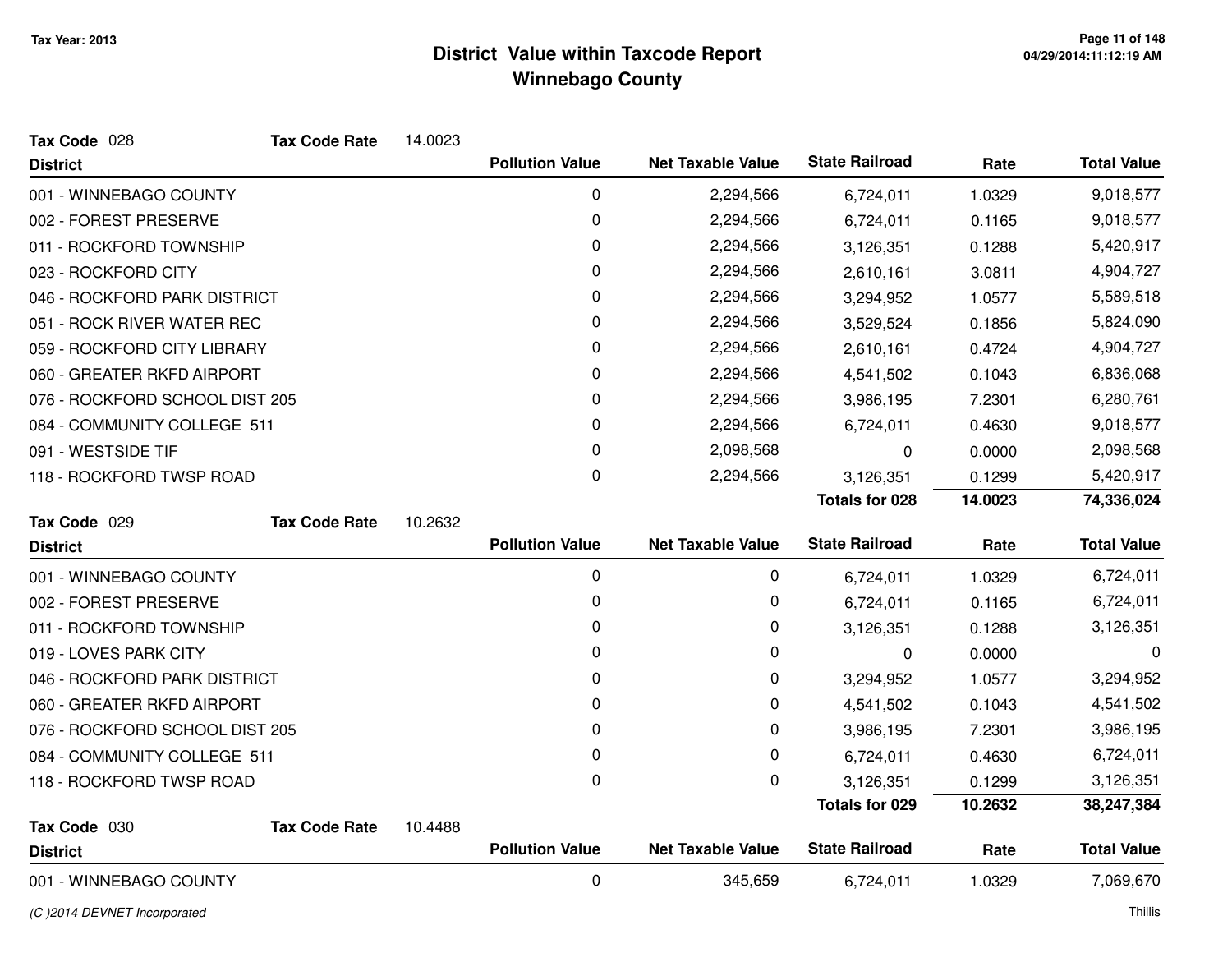| Tax Code 030                   | <b>Tax Code Rate</b>        | 10.4488 |                        |                          |                       |           |                    |
|--------------------------------|-----------------------------|---------|------------------------|--------------------------|-----------------------|-----------|--------------------|
| <b>District</b>                |                             |         | <b>Pollution Value</b> | <b>Net Taxable Value</b> | <b>State Railroad</b> | Rate      | <b>Total Value</b> |
| 002 - FOREST PRESERVE          |                             |         | 0                      | 345,659                  | 6,724,011             | 0.1165    | 7,069,670          |
| 011 - ROCKFORD TOWNSHIP        |                             |         | 0                      | 345,659                  | 3,126,351             | 0.1288    | 3,472,010          |
| 019 - LOVES PARK CITY          |                             |         | 0                      | 345,659                  | 0                     | 0.0000    | 345,659            |
| 046 - ROCKFORD PARK DISTRICT   |                             |         | 0                      | 345,659                  | 3,294,952             | 1.0577    | 3,640,611          |
| 051 - ROCK RIVER WATER REC     |                             |         | 0                      | 345,659                  | 3,529,524             | 0.1856    | 3,875,183          |
| 060 - GREATER RKFD AIRPORT     |                             |         | 0                      | 345,659                  | 4,541,502             | 0.1043    | 4,887,161          |
| 076 - ROCKFORD SCHOOL DIST 205 |                             | 0       | 345,659                | 3,986,195                | 7.2301                | 4,331,854 |                    |
|                                | 084 - COMMUNITY COLLEGE 511 |         | 0                      | 345,659                  | 6,724,011             | 0.4630    | 7,069,670          |
| 118 - ROCKFORD TWSP ROAD       |                             |         | 0                      | 345,659                  | 3,126,351             | 0.1299    | 3,472,010          |
|                                |                             |         |                        |                          | <b>Totals for 030</b> | 10.4488   | 45,233,498         |
| Tax Code 031                   | <b>Tax Code Rate</b>        | 10.7021 |                        |                          |                       |           |                    |
| <b>District</b>                |                             |         | <b>Pollution Value</b> | <b>Net Taxable Value</b> | <b>State Railroad</b> | Rate      | <b>Total Value</b> |
| 001 - WINNEBAGO COUNTY         |                             |         | $\pmb{0}$              | 4,708,662                | 6,724,011             | 1.0329    | 11,432,673         |
| 002 - FOREST PRESERVE          |                             |         | 0                      | 4,708,662                | 6,724,011             | 0.1165    | 11,432,673         |
| 011 - ROCKFORD TOWNSHIP        |                             |         | 0                      | 4,708,662                | 3,126,351             | 0.1288    | 7,835,013          |
| 037 - NORTH PARK FIRE          |                             |         | 0                      | 4,708,662                | 338,673               | 0.4389    | 5,047,335          |
| 046 - ROCKFORD PARK DISTRICT   |                             |         | 0                      | 4,708,662                | 3,294,952             | 1.0577    | 8,003,614          |
| 060 - GREATER RKFD AIRPORT     |                             |         | 0                      | 4,708,662                | 4,541,502             | 0.1043    | 9,250,164          |
| 076 - ROCKFORD SCHOOL DIST 205 |                             |         | 0                      | 4,708,662                | 3,986,195             | 7.2301    | 8,694,857          |
| 084 - COMMUNITY COLLEGE 511    |                             |         | 0                      | 4,708,662                | 6,724,011             | 0.4630    | 11,432,673         |
| 118 - ROCKFORD TWSP ROAD       |                             |         | 0                      | 4,708,662                | 3,126,351             | 0.1299    | 7,835,013          |
|                                |                             |         |                        |                          | <b>Totals for 031</b> | 10.7021   | 80,964,015         |
| Tax Code 033                   | <b>Tax Code Rate</b>        | 14.0023 |                        |                          |                       |           |                    |
| <b>District</b>                |                             |         | <b>Pollution Value</b> | <b>Net Taxable Value</b> | <b>State Railroad</b> | Rate      | <b>Total Value</b> |
| 001 - WINNEBAGO COUNTY         |                             |         | 0                      | 542                      | 6,724,011             | 1.0329    | 6,724,553          |
| 002 - FOREST PRESERVE          |                             |         | 0                      | 542                      | 6,724,011             | 0.1165    | 6,724,553          |
| 011 - ROCKFORD TOWNSHIP        |                             |         | 0                      | 542                      | 3,126,351             | 0.1288    | 3,126,893          |
| 023 - ROCKFORD CITY            |                             |         | 0                      | 542                      | 2,610,161             | 3.0811    | 2,610,703          |

(C )2014 DEVNET Incorporated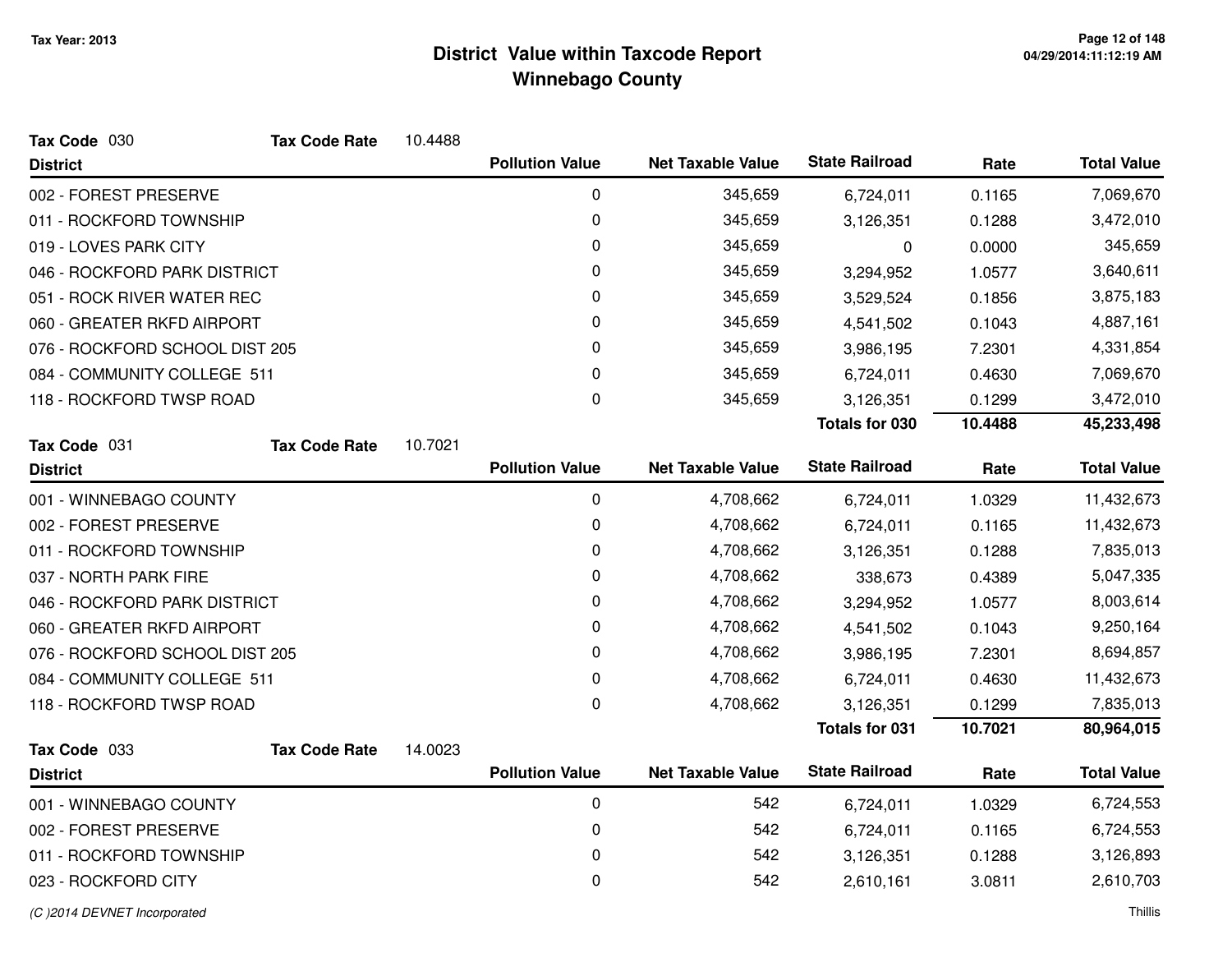| Tax Code 033                   | <b>Tax Code Rate</b> | 14.0023 |                        |                          |                       |         |                    |
|--------------------------------|----------------------|---------|------------------------|--------------------------|-----------------------|---------|--------------------|
| <b>District</b>                |                      |         | <b>Pollution Value</b> | <b>Net Taxable Value</b> | <b>State Railroad</b> | Rate    | <b>Total Value</b> |
| 046 - ROCKFORD PARK DISTRICT   |                      |         | 0                      | 542                      | 3,294,952             | 1.0577  | 3,295,494          |
| 051 - ROCK RIVER WATER REC     |                      |         | 0                      | 542                      | 3,529,524             | 0.1856  | 3,530,066          |
| 059 - ROCKFORD CITY LIBRARY    |                      |         | 0                      | 542                      | 2,610,161             | 0.4724  | 2,610,703          |
| 060 - GREATER RKFD AIRPORT     |                      |         | 0                      | 542                      | 4,541,502             | 0.1043  | 4,542,044          |
| 076 - ROCKFORD SCHOOL DIST 205 |                      |         | 0                      | 542                      | 3,986,195             | 7.2301  | 3,986,737          |
| 084 - COMMUNITY COLLEGE 511    |                      |         | 0                      | 542                      | 6,724,011             | 0.4630  | 6,724,553          |
| 091 - WESTSIDE TIF             |                      |         | 0                      | $\pmb{0}$                | 0                     | 0.0000  | 0                  |
| 118 - ROCKFORD TWSP ROAD       |                      |         | $\Omega$               | 542                      | 3,126,351             | 0.1299  | 3,126,893          |
|                                |                      |         |                        |                          | <b>Totals for 033</b> | 14.0023 | 47,003,192         |
| Tax Code 034                   | <b>Tax Code Rate</b> | 14.0023 |                        |                          |                       |         |                    |
| <b>District</b>                |                      |         | <b>Pollution Value</b> | <b>Net Taxable Value</b> | <b>State Railroad</b> | Rate    | <b>Total Value</b> |
| 001 - WINNEBAGO COUNTY         |                      |         | 0                      | 5,202,581                | 6,724,011             | 1.0329  | 11,926,592         |
| 002 - FOREST PRESERVE          |                      |         | 0                      | 5,202,581                | 6,724,011             | 0.1165  | 11,926,592         |
| 011 - ROCKFORD TOWNSHIP        |                      |         | 0                      | 5,202,581                | 3,126,351             | 0.1288  | 8,328,932          |
| 023 - ROCKFORD CITY            |                      |         | 0                      | 5,202,581                | 2,610,161             | 3.0811  | 7,812,742          |
| 046 - ROCKFORD PARK DISTRICT   |                      |         | 0                      | 5,202,581                | 3,294,952             | 1.0577  | 8,497,533          |
| 051 - ROCK RIVER WATER REC     |                      |         | 0                      | 5,202,581                | 3,529,524             | 0.1856  | 8,732,105          |
| 059 - ROCKFORD CITY LIBRARY    |                      |         | 0                      | 5,202,581                | 2,610,161             | 0.4724  | 7,812,742          |
| 060 - GREATER RKFD AIRPORT     |                      |         | 0                      | 5,202,581                | 4,541,502             | 0.1043  | 9,744,083          |
| 076 - ROCKFORD SCHOOL DIST 205 |                      |         | 0                      | 5,202,581                | 3,986,195             | 7.2301  | 9,188,776          |
| 084 - COMMUNITY COLLEGE 511    |                      |         | 0                      | 5,202,581                | 6,724,011             | 0.4630  | 11,926,592         |
| 092 - SEVENTH ST TIF           |                      |         | 0                      | 5,730,235                | 0                     | 0.0000  | 5,730,235          |
| 118 - ROCKFORD TWSP ROAD       |                      |         | 0                      | 5,202,581                | 3,126,351             | 0.1299  | 8,328,932          |
|                                |                      |         |                        |                          | <b>Totals for 034</b> | 14.0023 | 109,955,856        |
| Tax Code 035                   | <b>Tax Code Rate</b> | 11.1377 |                        |                          |                       |         |                    |
| <b>District</b>                |                      |         | <b>Pollution Value</b> | <b>Net Taxable Value</b> | <b>State Railroad</b> | Rate    | <b>Total Value</b> |
| 001 - WINNEBAGO COUNTY         |                      |         | 0                      | 762,434                  | 6,724,011             | 1.0329  | 7,486,445          |
| 002 - FOREST PRESERVE          |                      |         | 0                      | 762,434                  | 6,724,011             | 0.1165  | 7,486,445          |
|                                |                      |         |                        |                          |                       |         |                    |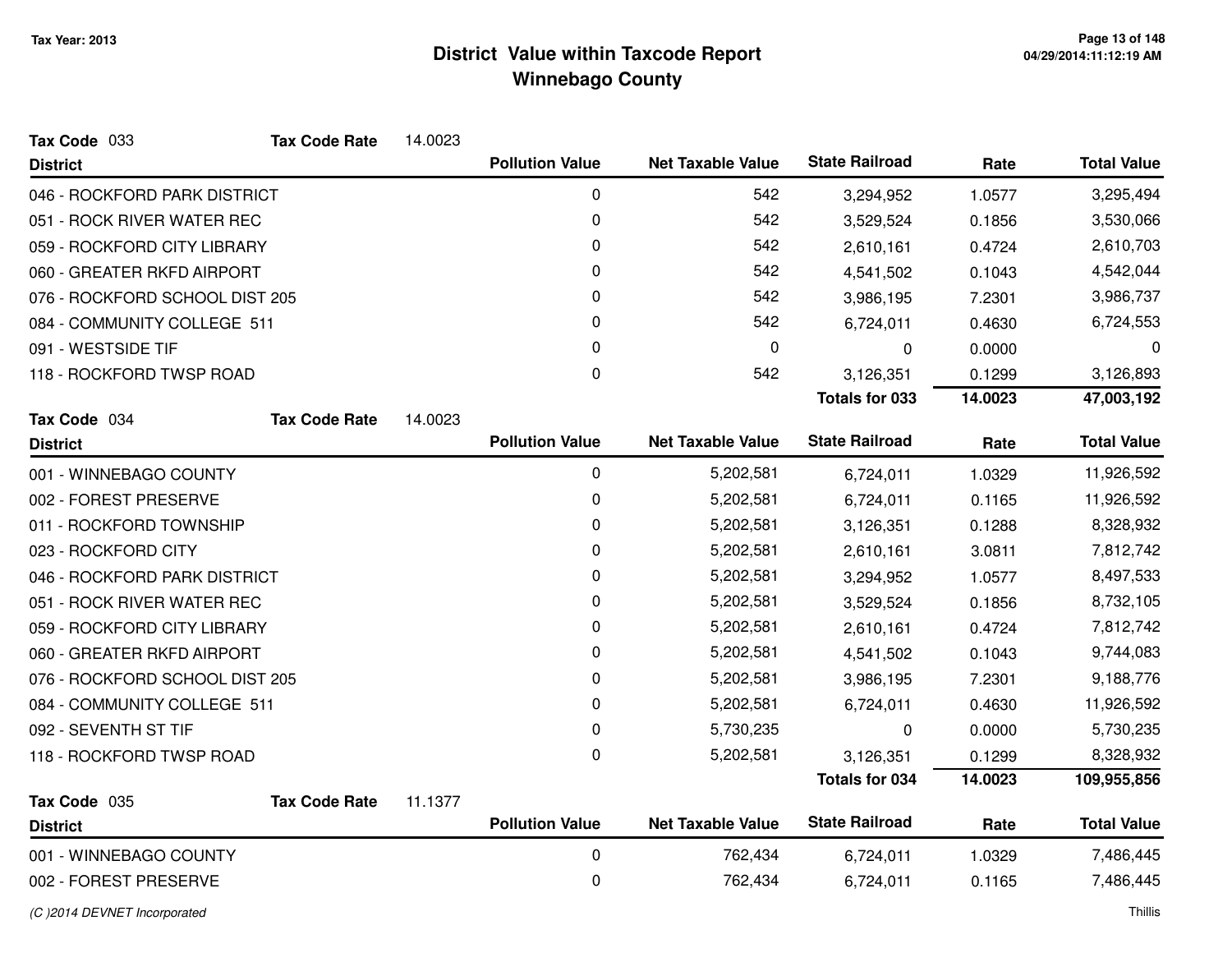| Tax Code 035                   | <b>Tax Code Rate</b> | 11.1377 |                        |                          |                       |         |                    |
|--------------------------------|----------------------|---------|------------------------|--------------------------|-----------------------|---------|--------------------|
| <b>District</b>                |                      |         | <b>Pollution Value</b> | <b>Net Taxable Value</b> | <b>State Railroad</b> | Rate    | <b>Total Value</b> |
| 011 - ROCKFORD TOWNSHIP        |                      |         | 0                      | 762,434                  | 3,126,351             | 0.1288  | 3,888,785          |
| 019 - LOVES PARK CITY          |                      |         | 0                      | 762,434                  | 0                     | 0.0000  | 762,434            |
| 046 - ROCKFORD PARK DISTRICT   |                      |         | 0                      | 762,434                  | 3,294,952             | 1.0577  | 4,057,386          |
| 055 - NORTH SUBURBAN LIBRARY   |                      |         | 0                      | 762,434                  | 674,786               | 0.2906  | 1,437,220          |
| 060 - GREATER RKFD AIRPORT     |                      |         | 0                      | 762,434                  | 4,541,502             | 0.1043  | 5,303,936          |
| 070 - HARLEM SCHOOL DIST 122   |                      |         | 0                      | 762,434                  | 396,184               | 7.8140  | 1,158,618          |
| 084 - COMMUNITY COLLEGE 511    |                      |         | 0                      | 762,434                  | 6,724,011             | 0.4630  | 7,486,445          |
| 118 - ROCKFORD TWSP ROAD       |                      |         | 0                      | 762,434                  | 3,126,351             | 0.1299  | 3,888,785          |
|                                |                      |         |                        |                          | <b>Totals for 035</b> | 11.1377 | 42,956,499         |
| Tax Code 036                   | <b>Tax Code Rate</b> | 13.8167 |                        |                          |                       |         |                    |
| <b>District</b>                |                      |         | <b>Pollution Value</b> | <b>Net Taxable Value</b> | <b>State Railroad</b> | Rate    | <b>Total Value</b> |
| 001 - WINNEBAGO COUNTY         |                      |         | 0                      | 11,959,107               | 6,724,011             | 1.0329  | 18,683,118         |
| 002 - FOREST PRESERVE          |                      |         | 0                      | 11,959,107               | 6,724,011             | 0.1165  | 18,683,118         |
| 011 - ROCKFORD TOWNSHIP        |                      |         | 0                      | 11,959,107               | 3,126,351             | 0.1288  | 15,085,458         |
| 023 - ROCKFORD CITY            |                      |         | 0                      | 11,959,107               | 2,610,161             | 3.0811  | 14,569,268         |
| 046 - ROCKFORD PARK DISTRICT   |                      |         | 0                      | 11,959,107               | 3,294,952             | 1.0577  | 15,254,059         |
| 059 - ROCKFORD CITY LIBRARY    |                      |         | 0                      | 11,959,107               | 2,610,161             | 0.4724  | 14,569,268         |
| 060 - GREATER RKFD AIRPORT     |                      |         | 0                      | 11,959,107               | 4,541,502             | 0.1043  | 16,500,609         |
| 076 - ROCKFORD SCHOOL DIST 205 |                      |         | 0                      | 11,959,107               | 3,986,195             | 7.2301  | 15,945,302         |
| 084 - COMMUNITY COLLEGE 511    |                      |         | 0                      | 11,959,107               | 6,724,011             | 0.4630  | 18,683,118         |
| 118 - ROCKFORD TWSP ROAD       |                      |         | 0                      | 11,959,107               | 3,126,351             | 0.1299  | 15,085,458         |
|                                |                      |         |                        |                          | <b>Totals for 036</b> | 13.8167 | 163,058,776        |
| Tax Code 038                   | <b>Tax Code Rate</b> | 14.0023 |                        |                          |                       |         |                    |
| <b>District</b>                |                      |         | <b>Pollution Value</b> | <b>Net Taxable Value</b> | <b>State Railroad</b> | Rate    | <b>Total Value</b> |
| 001 - WINNEBAGO COUNTY         |                      |         | 0                      | 1,335,884                | 6,724,011             | 1.0329  | 8,059,895          |
| 002 - FOREST PRESERVE          |                      |         | 0                      | 1,335,884                | 6,724,011             | 0.1165  | 8,059,895          |
| 011 - ROCKFORD TOWNSHIP        |                      |         | 0                      | 1,335,884                | 3,126,351             | 0.1288  | 4,462,235          |
| 023 - ROCKFORD CITY            |                      |         | 0                      | 1,335,884                | 2,610,161             | 3.0811  | 3,946,045          |

#### (C )2014 DEVNET Incorporated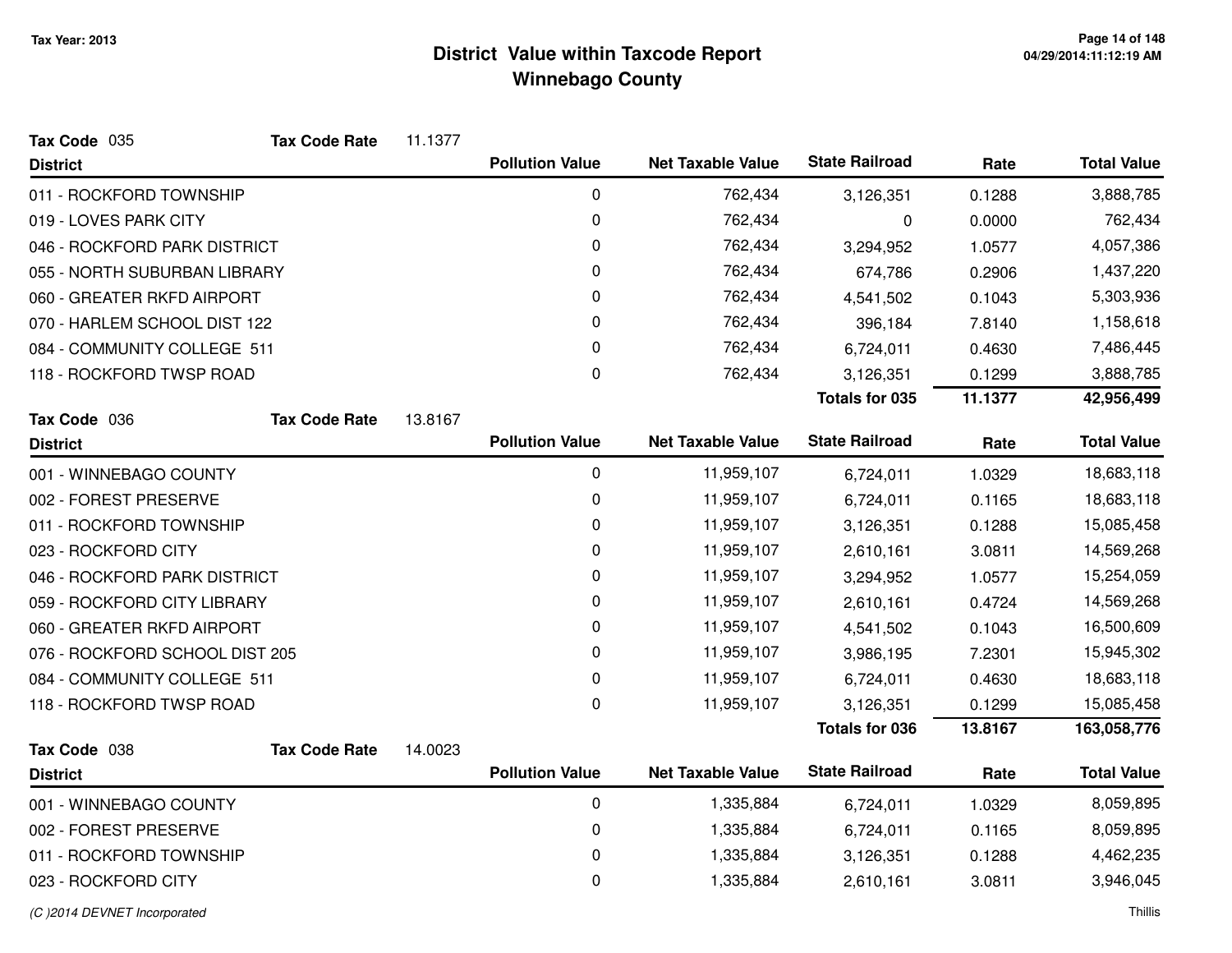| Tax Code 038                   | <b>Tax Code Rate</b> | 14.0023 |                        |                          |                       |         |                    |
|--------------------------------|----------------------|---------|------------------------|--------------------------|-----------------------|---------|--------------------|
| <b>District</b>                |                      |         | <b>Pollution Value</b> | <b>Net Taxable Value</b> | <b>State Railroad</b> | Rate    | <b>Total Value</b> |
| 046 - ROCKFORD PARK DISTRICT   |                      |         | $\pmb{0}$              | 1,335,884                | 3,294,952             | 1.0577  | 4,630,836          |
| 051 - ROCK RIVER WATER REC     |                      |         | 0                      | 1,335,884                | 3,529,524             | 0.1856  | 4,865,408          |
| 059 - ROCKFORD CITY LIBRARY    |                      |         | $\pmb{0}$              | 1,335,884                | 2,610,161             | 0.4724  | 3,946,045          |
| 060 - GREATER RKFD AIRPORT     |                      |         | 0                      | 1,335,884                | 4,541,502             | 0.1043  | 5,877,386          |
| 076 - ROCKFORD SCHOOL DIST 205 |                      |         | $\pmb{0}$              | 1,335,884                | 3,986,195             | 7.2301  | 5,322,079          |
| 084 - COMMUNITY COLLEGE 511    |                      |         | 0                      | 1,335,884                | 6,724,011             | 0.4630  | 8,059,895          |
| 091 - WESTSIDE TIF             |                      |         | $\pmb{0}$              | 823,640                  | 0                     | 0.0000  | 823,640            |
| 118 - ROCKFORD TWSP ROAD       |                      |         | 0                      | 1,335,884                | 3,126,351             | 0.1299  | 4,462,235          |
|                                |                      |         |                        |                          | <b>Totals for 038</b> | 14.0023 | 62,515,594         |
| Tax Code 039                   | <b>Tax Code Rate</b> | 14.0023 |                        |                          |                       |         |                    |
| <b>District</b>                |                      |         | <b>Pollution Value</b> | <b>Net Taxable Value</b> | <b>State Railroad</b> | Rate    | <b>Total Value</b> |
| 001 - WINNEBAGO COUNTY         |                      |         | 0                      | 311,724                  | 6,724,011             | 1.0329  | 7,035,735          |
| 002 - FOREST PRESERVE          |                      |         | 0                      | 311,724                  | 6,724,011             | 0.1165  | 7,035,735          |
| 011 - ROCKFORD TOWNSHIP        |                      |         | 0                      | 311,724                  | 3,126,351             | 0.1288  | 3,438,075          |
| 023 - ROCKFORD CITY            |                      |         | 0                      | 311,724                  | 2,610,161             | 3.0811  | 2,921,885          |
| 046 - ROCKFORD PARK DISTRICT   |                      |         | 0                      | 311,724                  | 3,294,952             | 1.0577  | 3,606,676          |
| 051 - ROCK RIVER WATER REC     |                      |         | 0                      | 311,724                  | 3,529,524             | 0.1856  | 3,841,248          |
| 059 - ROCKFORD CITY LIBRARY    |                      |         | 0                      | 311,724                  | 2,610,161             | 0.4724  | 2,921,885          |
| 060 - GREATER RKFD AIRPORT     |                      |         | 0                      | 311,724                  | 4,541,502             | 0.1043  | 4,853,226          |
| 076 - ROCKFORD SCHOOL DIST 205 |                      |         | 0                      | 311,724                  | 3,986,195             | 7.2301  | 4,297,919          |
| 084 - COMMUNITY COLLEGE 511    |                      |         | 0                      | 311,724                  | 6,724,011             | 0.4630  | 7,035,735          |
| 092 - SEVENTH ST TIF           |                      |         | 0                      | 74,639                   | 0                     | 0.0000  | 74,639             |
| 118 - ROCKFORD TWSP ROAD       |                      |         | $\mathbf{0}$           | 311,724                  | 3,126,351             | 0.1299  | 3,438,075          |
|                                |                      |         |                        |                          | <b>Totals for 039</b> | 14.0023 | 50,500,833         |
| Tax Code 040                   | <b>Tax Code Rate</b> | 10.9927 |                        |                          |                       |         |                    |
| <b>District</b>                |                      |         | <b>Pollution Value</b> | <b>Net Taxable Value</b> | <b>State Railroad</b> | Rate    | <b>Total Value</b> |
| 001 - WINNEBAGO COUNTY         |                      |         | 0                      | 74,910                   | 6,724,011             | 1.0329  | 6,798,921          |
| 002 - FOREST PRESERVE          |                      |         | $\pmb{0}$              | 74,910                   | 6,724,011             | 0.1165  | 6,798,921          |
|                                |                      |         |                        |                          |                       |         |                    |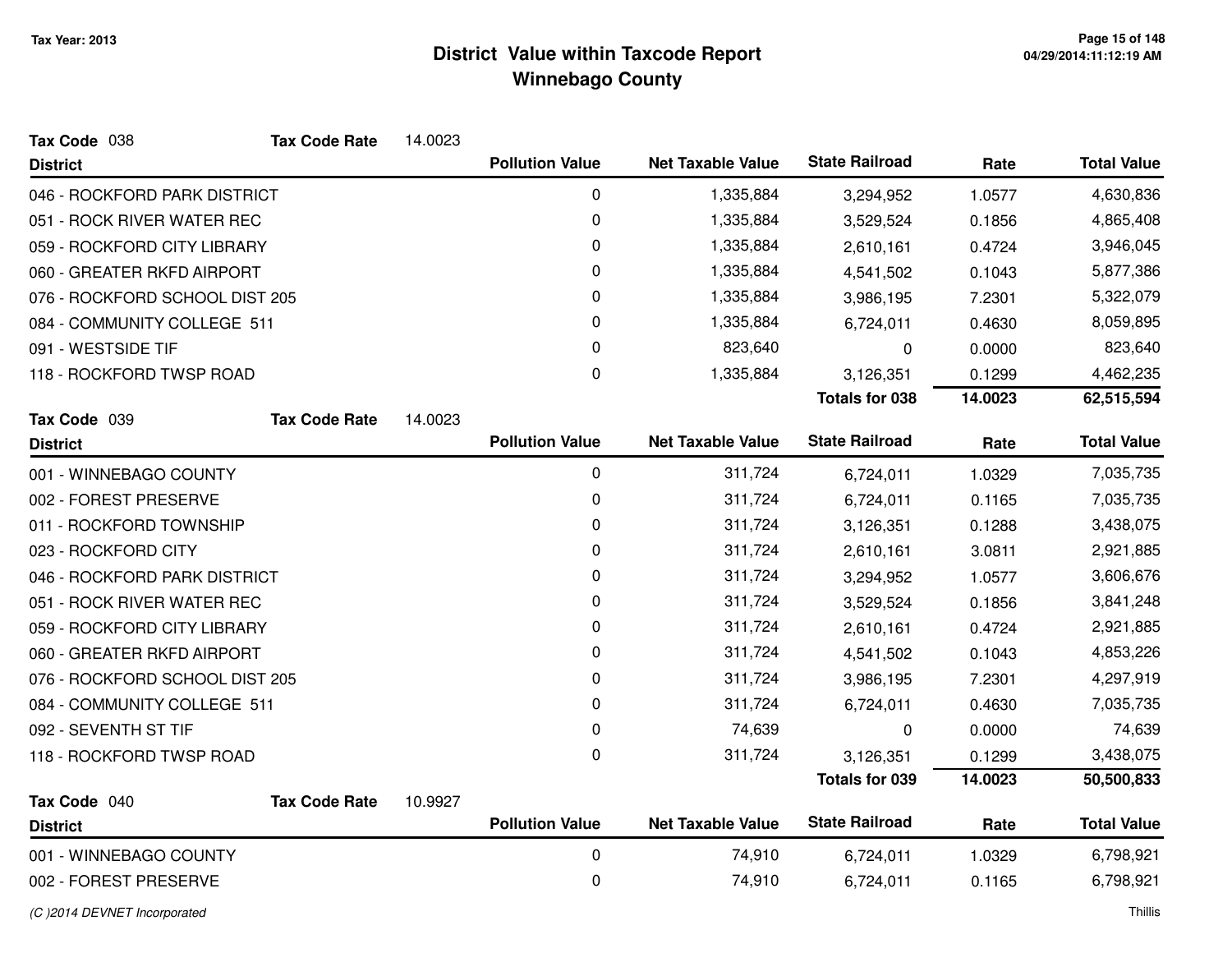| Tax Code 040                   | <b>Tax Code Rate</b> | 10.9927 |                        |                          |                       |         |                    |
|--------------------------------|----------------------|---------|------------------------|--------------------------|-----------------------|---------|--------------------|
| <b>District</b>                |                      |         | <b>Pollution Value</b> | <b>Net Taxable Value</b> | <b>State Railroad</b> | Rate    | <b>Total Value</b> |
| 011 - ROCKFORD TOWNSHIP        |                      |         | 0                      | 74,910                   | 3,126,351             | 0.1288  | 3,201,261          |
| 037 - NORTH PARK FIRE          |                      |         | 0                      | 74,910                   | 338,673               | 0.4389  | 413,583            |
| 046 - ROCKFORD PARK DISTRICT   |                      |         | 0                      | 74,910                   | 3,294,952             | 1.0577  | 3,369,862          |
| 055 - NORTH SUBURBAN LIBRARY   |                      |         | 0                      | 74,910                   | 674,786               | 0.2906  | 749,696            |
| 060 - GREATER RKFD AIRPORT     |                      |         | 0                      | 74,910                   | 4,541,502             | 0.1043  | 4,616,412          |
| 076 - ROCKFORD SCHOOL DIST 205 |                      |         | 0                      | 74,910                   | 3,986,195             | 7.2301  | 4,061,105          |
| 084 - COMMUNITY COLLEGE 511    |                      |         | 0                      | 74,910                   | 6,724,011             | 0.4630  | 6,798,921          |
| 118 - ROCKFORD TWSP ROAD       |                      |         | 0                      | 74,910                   | 3,126,351             | 0.1299  | 3,201,261          |
|                                |                      |         |                        |                          | Totals for 040        | 10.9927 | 40,009,943         |
| Tax Code 042                   | <b>Tax Code Rate</b> | 11.0725 |                        |                          |                       |         |                    |
| <b>District</b>                |                      |         | <b>Pollution Value</b> | <b>Net Taxable Value</b> | <b>State Railroad</b> | Rate    | <b>Total Value</b> |
| 001 - WINNEBAGO COUNTY         |                      |         | 0                      | 3,421,265                | 6,724,011             | 1.0329  | 10,145,276         |
| 002 - FOREST PRESERVE          |                      |         | 0                      | 3,421,265                | 6,724,011             | 0.1165  | 10,145,276         |
| 006 - HARLEM TOWNSHIP          |                      |         | 0                      | 3,421,265                | 0                     | 0.1072  | 3,421,265          |
| 037 - NORTH PARK FIRE          |                      |         | 0                      | 3,421,265                | 338,673               | 0.4389  | 3,759,938          |
| 046 - ROCKFORD PARK DISTRICT   |                      |         | 0                      | 3,421,265                | 3,294,952             | 1.0577  | 6,716,217          |
| 051 - ROCK RIVER WATER REC     |                      |         | 0                      | 3,421,265                | 3,529,524             | 0.1856  | 6,950,789          |
| 055 - NORTH SUBURBAN LIBRARY   |                      |         | 0                      | 3,421,265                | 674,786               | 0.2906  | 4,096,051          |
| 060 - GREATER RKFD AIRPORT     |                      |         | 0                      | 3,421,265                | 4,541,502             | 0.1043  | 7,962,767          |
| 076 - ROCKFORD SCHOOL DIST 205 |                      |         | 0                      | 3,421,265                | 3,986,195             | 7.2301  | 7,407,460          |
| 084 - COMMUNITY COLLEGE 511    |                      |         | 0                      | 3,421,265                | 6,724,011             | 0.4630  | 10,145,276         |
| 113 - HARLEM TWSP ROAD         |                      |         | 0                      | 3,421,265                | 0                     | 0.0457  | 3,421,265          |
|                                |                      |         |                        |                          | <b>Totals for 042</b> | 11.0725 | 74,171,580         |
| Tax Code 044                   | <b>Tax Code Rate</b> | 10.5538 |                        |                          |                       |         |                    |
| <b>District</b>                |                      |         | <b>Pollution Value</b> | <b>Net Taxable Value</b> | <b>State Railroad</b> | Rate    | <b>Total Value</b> |
| 001 - WINNEBAGO COUNTY         |                      |         | 0                      | 16,461                   | 6,724,011             | 1.0329  | 6,740,472          |
| 002 - FOREST PRESERVE          |                      |         | 0                      | 16,461                   | 6,724,011             | 0.1165  | 6,740,472          |
| 011 - ROCKFORD TOWNSHIP        |                      |         | 0                      | 16,461                   | 3,126,351             | 0.1288  | 3,142,812          |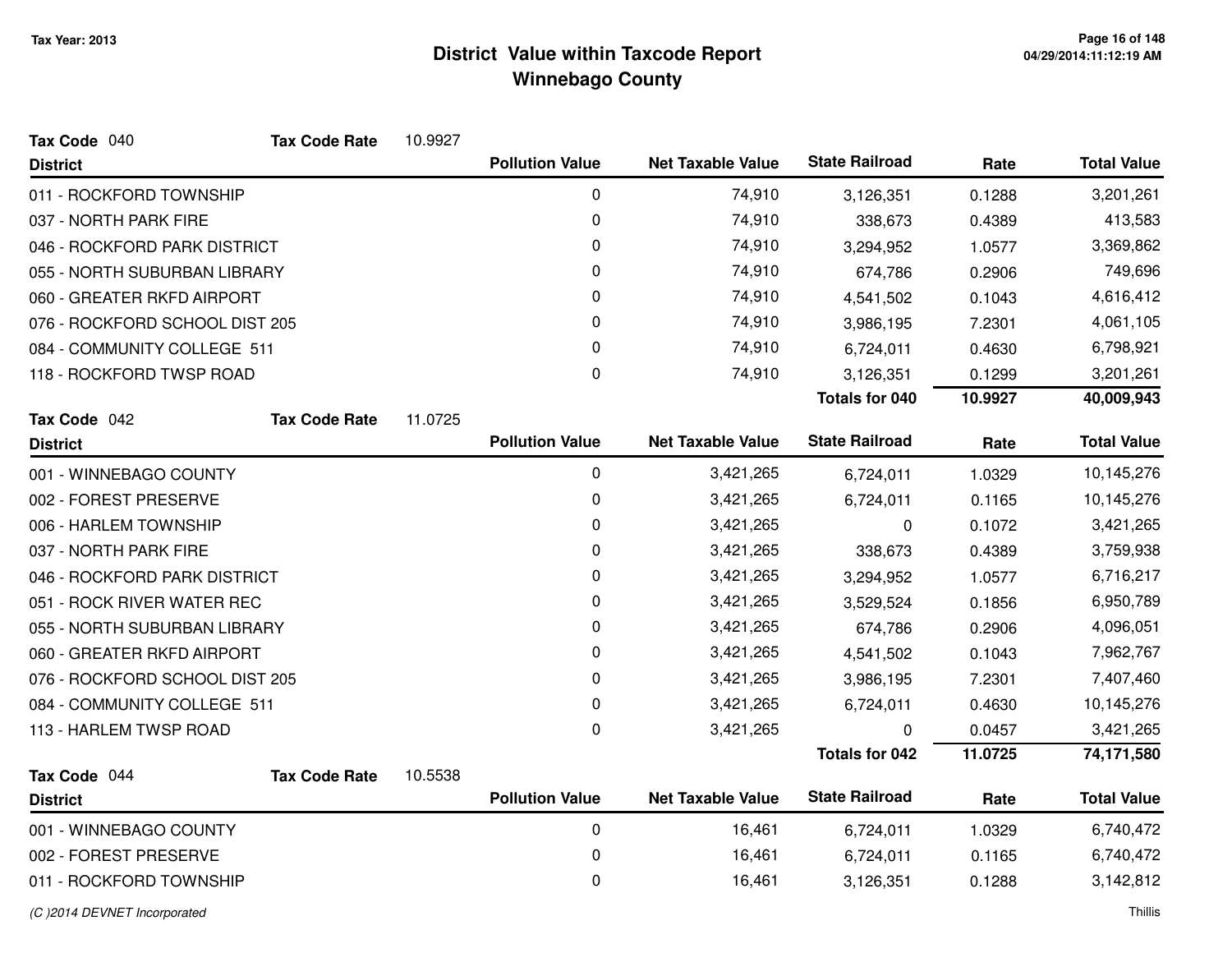| Tax Code 044                   | <b>Tax Code Rate</b> | 10.5538 |                        |                          |                       |         |                    |
|--------------------------------|----------------------|---------|------------------------|--------------------------|-----------------------|---------|--------------------|
| <b>District</b>                |                      |         | <b>Pollution Value</b> | <b>Net Taxable Value</b> | <b>State Railroad</b> | Rate    | <b>Total Value</b> |
| 019 - LOVES PARK CITY          |                      |         | 0                      | 16,461                   | 0                     | 0.0000  | 16,461             |
| 046 - ROCKFORD PARK DISTRICT   |                      |         | 0                      | 16,461                   | 3,294,952             | 1.0577  | 3,311,413          |
| 055 - NORTH SUBURBAN LIBRARY   |                      |         | 0                      | 16,461                   | 674,786               | 0.2906  | 691,247            |
| 060 - GREATER RKFD AIRPORT     |                      |         | 0                      | 16,461                   | 4,541,502             | 0.1043  | 4,557,963          |
| 076 - ROCKFORD SCHOOL DIST 205 |                      |         | 0                      | 16,461                   | 3,986,195             | 7.2301  | 4,002,656          |
| 084 - COMMUNITY COLLEGE 511    |                      |         | 0                      | 16,461                   | 6,724,011             | 0.4630  | 6,740,472          |
| 118 - ROCKFORD TWSP ROAD       |                      |         | 0                      | 16,461                   | 3,126,351             | 0.1299  | 3,142,812          |
|                                |                      |         |                        |                          | <b>Totals for 044</b> | 10.5538 | 39,086,780         |
| Tax Code 045                   | <b>Tax Code Rate</b> | 9.5759  |                        |                          |                       |         |                    |
| <b>District</b>                |                      |         | <b>Pollution Value</b> | <b>Net Taxable Value</b> | <b>State Railroad</b> | Rate    | <b>Total Value</b> |
| 001 - WINNEBAGO COUNTY         |                      |         | $\mathbf 0$            | 567,631                  | 6,724,011             | 1.0329  | 7,291,642          |
| 002 - FOREST PRESERVE          |                      |         | $\mathbf 0$            | 567,631                  | 6,724,011             | 0.1165  | 7,291,642          |
| 006 - HARLEM TOWNSHIP          |                      |         | 0                      | 567,631                  | 0                     | 0.1072  | 567,631            |
| 019 - LOVES PARK CITY          |                      |         | 0                      | 567,631                  | 0                     | 0.0000  | 567,631            |
| 051 - ROCK RIVER WATER REC     |                      |         | 0                      | 567,631                  | 3,529,524             | 0.1856  | 4,097,155          |
| 055 - NORTH SUBURBAN LIBRARY   |                      |         | 0                      | 567,631                  | 674,786               | 0.2906  | 1,242,417          |
| 060 - GREATER RKFD AIRPORT     |                      |         | 0                      | 567,631                  | 4,541,502             | 0.1043  | 5,109,133          |
| 076 - ROCKFORD SCHOOL DIST 205 |                      |         | 0                      | 567,631                  | 3,986,195             | 7.2301  | 4,553,826          |
| 084 - COMMUNITY COLLEGE 511    |                      |         | 0                      | 567,631                  | 6,724,011             | 0.4630  | 7,291,642          |
| 113 - HARLEM TWSP ROAD         |                      |         | 0                      | 567,631                  | O                     | 0.0457  | 567,631            |
|                                |                      |         |                        |                          | <b>Totals for 045</b> | 9.5759  | 38,580,350         |
| Tax Code 046                   | <b>Tax Code Rate</b> | 13.8002 |                        |                          |                       |         |                    |
| <b>District</b>                |                      |         | <b>Pollution Value</b> | <b>Net Taxable Value</b> | <b>State Railroad</b> | Rate    | <b>Total Value</b> |
| 001 - WINNEBAGO COUNTY         |                      |         | $\mathbf 0$            | 262,084                  | 6,724,011             | 1.0329  | 6,986,095          |
| 002 - FOREST PRESERVE          |                      |         | 0                      | 262,084                  | 6,724,011             | 0.1165  | 6,986,095          |
| 009 - OWEN TOWNSHIP            |                      |         | 0                      | 262,084                  | 313,494               | 0.1442  | 575,578            |
| 023 - ROCKFORD CITY            |                      |         | 0                      | 262,084                  | 2,610,161             | 3.0811  | 2,872,245          |
| 046 - ROCKFORD PARK DISTRICT   |                      |         | $\mathbf 0$            | 262,084                  | 3,294,952             | 1.0577  | 3,557,036          |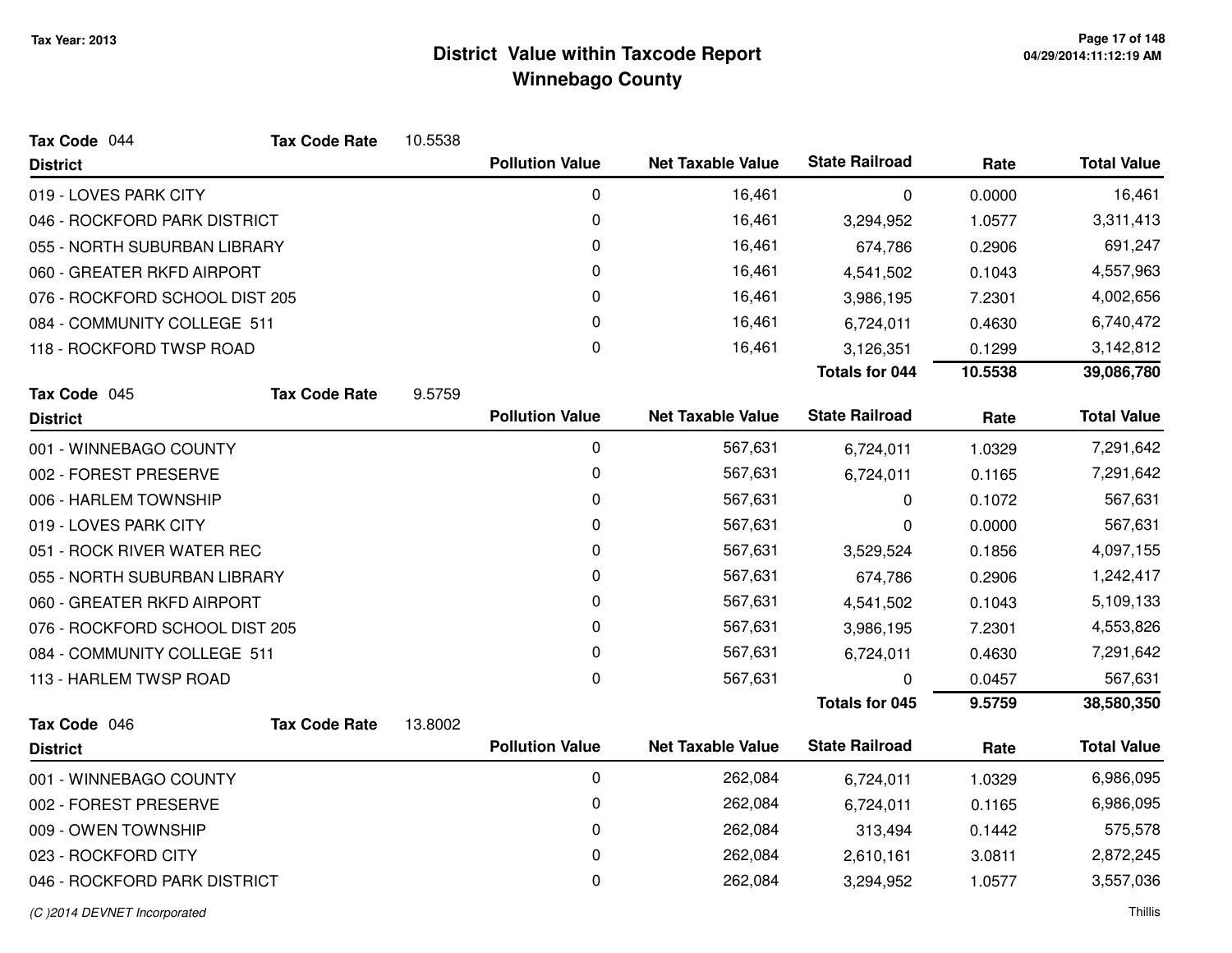| Tax Code 046                   | <b>Tax Code Rate</b> | 13.8002 |                        |                          |                       |           |                    |
|--------------------------------|----------------------|---------|------------------------|--------------------------|-----------------------|-----------|--------------------|
| <b>District</b>                |                      |         | <b>Pollution Value</b> | <b>Net Taxable Value</b> | <b>State Railroad</b> | Rate      | <b>Total Value</b> |
| 059 - ROCKFORD CITY LIBRARY    |                      |         | 0                      | 262,084                  | 2,610,161             | 0.4724    | 2,872,245          |
| 076 - ROCKFORD SCHOOL DIST 205 |                      |         | 0                      | 262,084                  | 3,986,195             | 7.2301    | 4,248,279          |
| 084 - COMMUNITY COLLEGE 511    |                      |         | 0                      | 262,084                  | 6,724,011             | 0.4630    | 6,986,095          |
| 116 - OWEN TWSP ROAD           |                      |         | $\Omega$               | 262,084                  | 313,494               | 0.2023    | 575,578            |
|                                |                      |         |                        |                          | <b>Totals for 046</b> | 13.8002   | 35,659,246         |
| Tax Code 047                   | <b>Tax Code Rate</b> | 14.0023 |                        |                          |                       |           |                    |
| <b>District</b>                |                      |         | <b>Pollution Value</b> | <b>Net Taxable Value</b> | <b>State Railroad</b> | Rate      | <b>Total Value</b> |
| 001 - WINNEBAGO COUNTY         |                      |         | 0                      | 3,861                    | 6,724,011             | 1.0329    | 6,727,872          |
| 002 - FOREST PRESERVE          |                      |         | 0                      | 3,861                    | 6,724,011             | 0.1165    | 6,727,872          |
| 011 - ROCKFORD TOWNSHIP        |                      |         | 0                      | 3,861                    | 3,126,351             | 0.1288    | 3,130,212          |
| 023 - ROCKFORD CITY            |                      |         | 0                      | 3,861                    | 2,610,161             | 3.0811    | 2,614,022          |
| 046 - ROCKFORD PARK DISTRICT   |                      | 0       | 3,861                  | 3,294,952                | 1.0577                | 3,298,813 |                    |
| 051 - ROCK RIVER WATER REC     |                      | 0       | 3,861                  | 3,529,524                | 0.1856                | 3,533,385 |                    |
| 059 - ROCKFORD CITY LIBRARY    |                      | 0       | 3,861                  | 2,610,161                | 0.4724                | 2,614,022 |                    |
| 060 - GREATER RKFD AIRPORT     |                      |         | 0                      | 3,861                    | 4,541,502             | 0.1043    | 4,545,363          |
| 076 - ROCKFORD SCHOOL DIST 205 |                      |         | 0                      | 3,861                    | 3,986,195             | 7.2301    | 3,990,056          |
| 084 - COMMUNITY COLLEGE 511    |                      |         | 0                      | 3,861                    | 6,724,011             | 0.4630    | 6,727,872          |
| 105 - LINCOLNWOOD TIF          |                      |         | 0                      | 457,384                  | $\mathbf 0$           | 0.0000    | 457,384            |
| 118 - ROCKFORD TWSP ROAD       |                      |         | 0                      | 3,861                    | 3,126,351             | 0.1299    | 3,130,212          |
|                                |                      |         |                        |                          | <b>Totals for 047</b> | 14.0023   | 47,497,085         |
| Tax Code 048                   | <b>Tax Code Rate</b> | 14.0023 |                        |                          |                       |           |                    |
| <b>District</b>                |                      |         | <b>Pollution Value</b> | <b>Net Taxable Value</b> | <b>State Railroad</b> | Rate      | <b>Total Value</b> |
| 001 - WINNEBAGO COUNTY         |                      |         | 0                      | 186,636                  | 6,724,011             | 1.0329    | 6,910,647          |
| 002 - FOREST PRESERVE          |                      |         | 0                      | 186,636                  | 6,724,011             | 0.1165    | 6,910,647          |
| 011 - ROCKFORD TOWNSHIP        |                      |         | 0                      | 186,636                  | 3,126,351             | 0.1288    | 3,312,987          |
| 023 - ROCKFORD CITY            |                      |         | 0                      | 186,636                  | 2,610,161             | 3.0811    | 2,796,797          |
| 046 - ROCKFORD PARK DISTRICT   |                      |         | 0                      | 186,636                  | 3,294,952             | 1.0577    | 3,481,588          |
| 051 - ROCK RIVER WATER REC     |                      |         | 0                      | 186,636                  | 3,529,524             | 0.1856    | 3,716,160          |
|                                |                      |         |                        |                          |                       |           |                    |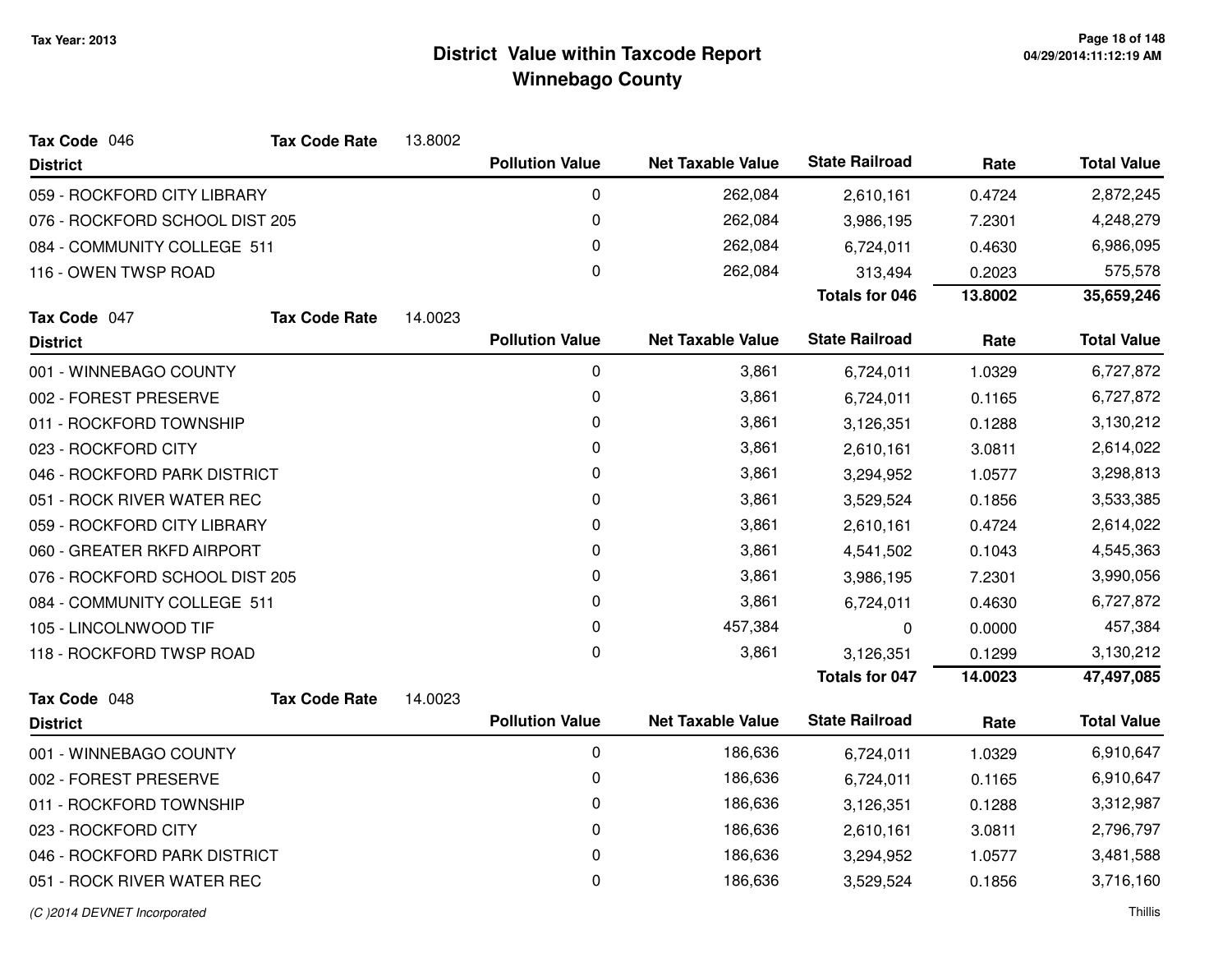| Tax Code 048                   | <b>Tax Code Rate</b> | 14.0023 |                        |                          |                       |         |                    |
|--------------------------------|----------------------|---------|------------------------|--------------------------|-----------------------|---------|--------------------|
| <b>District</b>                |                      |         | <b>Pollution Value</b> | <b>Net Taxable Value</b> | <b>State Railroad</b> | Rate    | <b>Total Value</b> |
| 059 - ROCKFORD CITY LIBRARY    |                      |         | $\mathbf 0$            | 186,636                  | 2,610,161             | 0.4724  | 2,796,797          |
| 060 - GREATER RKFD AIRPORT     |                      |         | 0                      | 186,636                  | 4,541,502             | 0.1043  | 4,728,138          |
| 076 - ROCKFORD SCHOOL DIST 205 |                      |         | 0                      | 186,636                  | 3,986,195             | 7.2301  | 4,172,831          |
| 084 - COMMUNITY COLLEGE 511    |                      |         | $\pmb{0}$              | 186,636                  | 6,724,011             | 0.4630  | 6,910,647          |
| 107 - SPRINGFIELD CORNERS TIF  |                      |         | 0                      | 1,538,738                | 0                     | 0.0000  | 1,538,738          |
| 118 - ROCKFORD TWSP ROAD       |                      |         | $\pmb{0}$              | 186,636                  | 3,126,351             | 0.1299  | 3,312,987          |
|                                |                      |         |                        |                          | <b>Totals for 048</b> | 14.0023 | 50,588,964         |
| Tax Code 049                   | <b>Tax Code Rate</b> | 11.5647 |                        |                          |                       |         |                    |
| <b>District</b>                |                      |         | <b>Pollution Value</b> | <b>Net Taxable Value</b> | <b>State Railroad</b> | Rate    | <b>Total Value</b> |
| 001 - WINNEBAGO COUNTY         |                      |         | $\mathbf 0$            | 16,427,311               | 6,724,011             | 1.0329  | 23, 151, 322       |
| 002 - FOREST PRESERVE          |                      |         | 0                      | 16,427,311               | 6,724,011             | 0.1165  | 23, 151, 322       |
| 006 - HARLEM TOWNSHIP          |                      |         | 0                      | 16,427,311               | 0                     | 0.1072  | 16,427,311         |
| 025 - ROSCOE VILLAGE           |                      |         | 0                      | 16,427,311               | 0                     | 0.6582  | 16,427,311         |
| 035 - HARLEM-ROSCOE FIRE       |                      |         | 0                      | 16,427,311               | 278,584               | 0.7467  | 16,705,895         |
| 051 - ROCK RIVER WATER REC     |                      |         | 0                      | 16,427,311               | 3,529,524             | 0.1856  | 19,956,835         |
| 055 - NORTH SUBURBAN LIBRARY   |                      |         | 0                      | 16,427,311               | 674,786               | 0.2906  | 17,102,097         |
| 060 - GREATER RKFD AIRPORT     |                      |         | $\pmb{0}$              | 16,427,311               | 4,541,502             | 0.1043  | 20,968,813         |
| 070 - HARLEM SCHOOL DIST 122   |                      |         | 0                      | 16,427,311               | 396,184               | 7.8140  | 16,823,495         |
| 084 - COMMUNITY COLLEGE 511    |                      |         | 0                      | 16,427,311               | 6,724,011             | 0.4630  | 23, 151, 322       |
| 113 - HARLEM TWSP ROAD         |                      |         | 0                      | 16,427,311               | O                     | 0.0457  | 16,427,311         |
|                                |                      |         |                        |                          | <b>Totals for 049</b> | 11.5647 | 210,293,034        |
| Tax Code 050                   | <b>Tax Code Rate</b> | 10.8801 |                        |                          |                       |         |                    |
| <b>District</b>                |                      |         | <b>Pollution Value</b> | <b>Net Taxable Value</b> | <b>State Railroad</b> | Rate    | <b>Total Value</b> |
| 001 - WINNEBAGO COUNTY         |                      |         | $\mathbf 0$            | 6,852,783                | 6,724,011             | 1.0329  | 13,576,794         |
| 002 - FOREST PRESERVE          |                      |         | 0                      | 6,852,783                | 6,724,011             | 0.1165  | 13,576,794         |
| 011 - ROCKFORD TOWNSHIP        |                      |         | 0                      | 6,852,783                | 3,126,351             | 0.1288  | 9,979,134          |
| 038 - NORTHWEST FIRE           |                      |         | 0                      | 6,852,783                | 243,593               | 0.4313  | 7,096,376          |
| 046 - ROCKFORD PARK DISTRICT   |                      |         | $\pmb{0}$              | 6,852,783                | 3,294,952             | 1.0577  | 10,147,735         |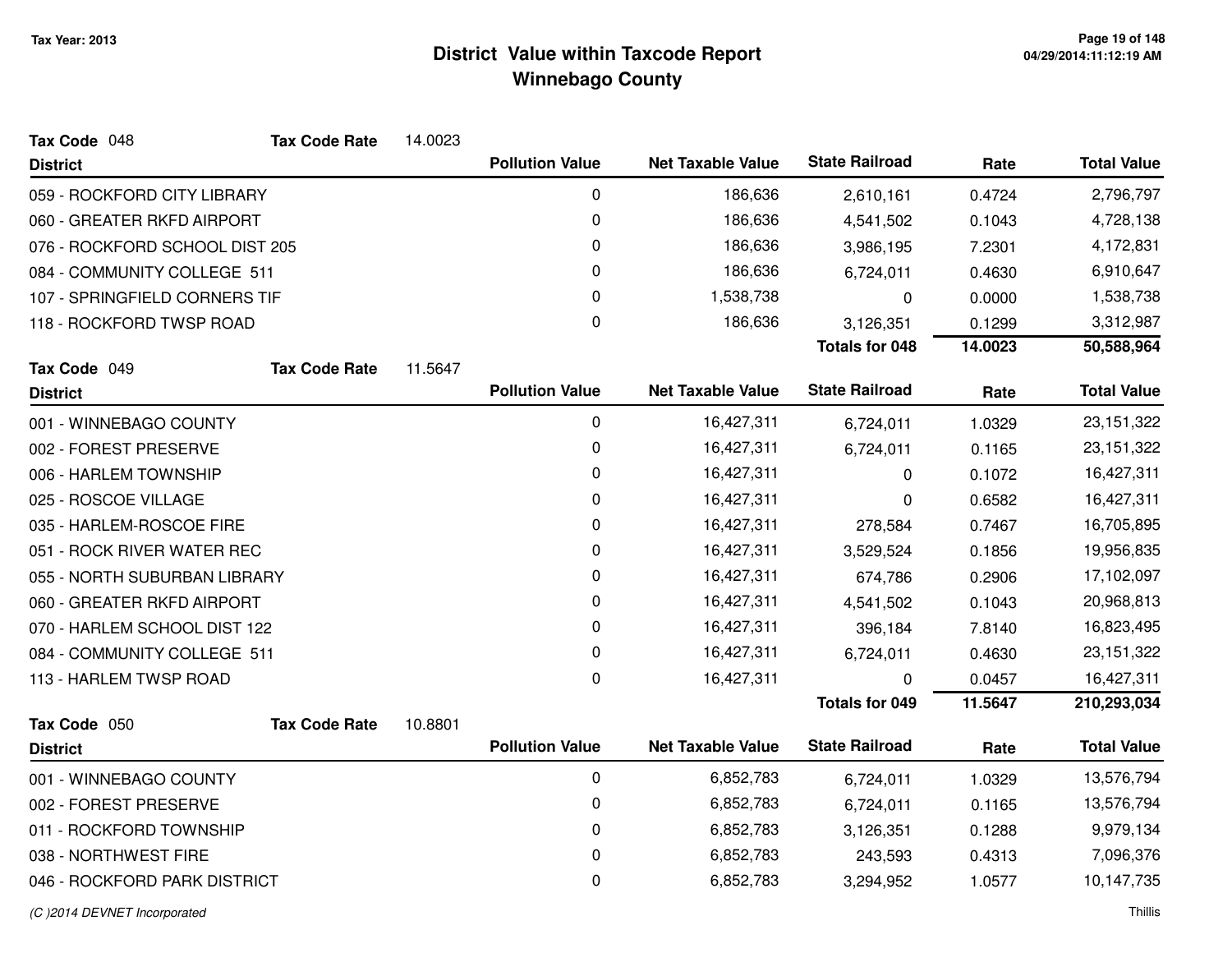| Tax Code 050                   | <b>Tax Code Rate</b> | 10.8801 |                        |                          |                       |         |                    |
|--------------------------------|----------------------|---------|------------------------|--------------------------|-----------------------|---------|--------------------|
| <b>District</b>                |                      |         | <b>Pollution Value</b> | <b>Net Taxable Value</b> | <b>State Railroad</b> | Rate    | <b>Total Value</b> |
| 051 - ROCK RIVER WATER REC     |                      |         | 0                      | 6,852,783                | 3,529,524             | 0.1856  | 10,382,307         |
| 060 - GREATER RKFD AIRPORT     |                      |         | 0                      | 6,852,783                | 4,541,502             | 0.1043  | 11,394,285         |
| 076 - ROCKFORD SCHOOL DIST 205 |                      |         | 0                      | 6,852,783                | 3,986,195             | 7.2301  | 10,838,978         |
| 084 - COMMUNITY COLLEGE 511    |                      |         | 0                      | 6,852,783                | 6,724,011             | 0.4630  | 13,576,794         |
| 118 - ROCKFORD TWSP ROAD       |                      |         | 0                      | 6,852,783                | 3,126,351             | 0.1299  | 9,979,134          |
|                                |                      |         |                        |                          | Totals for 050        | 10.8801 | 110,548,331        |
| Tax Code 051                   | <b>Tax Code Rate</b> | 10.6945 |                        |                          |                       |         |                    |
| <b>District</b>                |                      |         | <b>Pollution Value</b> | <b>Net Taxable Value</b> | <b>State Railroad</b> | Rate    | <b>Total Value</b> |
| 001 - WINNEBAGO COUNTY         |                      |         | $\pmb{0}$              | 10,298,527               | 6,724,011             | 1.0329  | 17,022,538         |
| 002 - FOREST PRESERVE          |                      |         | 0                      | 10,298,527               | 6,724,011             | 0.1165  | 17,022,538         |
| 011 - ROCKFORD TOWNSHIP        |                      |         | 0                      | 10,298,527               | 3,126,351             | 0.1288  | 13,424,878         |
| 038 - NORTHWEST FIRE           |                      |         | 0                      | 10,298,527               | 243,593               | 0.4313  | 10,542,120         |
| 046 - ROCKFORD PARK DISTRICT   |                      |         | 0                      | 10,298,527               | 3,294,952             | 1.0577  | 13,593,479         |
| 060 - GREATER RKFD AIRPORT     |                      |         | 0                      | 10,298,527               | 4,541,502             | 0.1043  | 14,840,029         |
| 076 - ROCKFORD SCHOOL DIST 205 |                      |         | 0                      | 10,298,527               | 3,986,195             | 7.2301  | 14,284,722         |
| 084 - COMMUNITY COLLEGE 511    |                      |         | 0                      | 10,298,527               | 6,724,011             | 0.4630  | 17,022,538         |
| 118 - ROCKFORD TWSP ROAD       |                      |         | 0                      | 10,298,527               | 3,126,351             | 0.1299  | 13,424,878         |
|                                |                      |         |                        |                          | <b>Totals for 051</b> | 10.6945 | 131, 177, 720      |
| Tax Code 052                   | <b>Tax Code Rate</b> | 10.6179 |                        |                          |                       |         |                    |
| <b>District</b>                |                      |         | <b>Pollution Value</b> | <b>Net Taxable Value</b> | <b>State Railroad</b> | Rate    | <b>Total Value</b> |
| 001 - WINNEBAGO COUNTY         |                      |         | 0                      | 444,434                  | 6,724,011             | 1.0329  | 7,168,445          |
| 002 - FOREST PRESERVE          |                      |         | 0                      | 444,434                  | 6,724,011             | 0.1165  | 7,168,445          |
| 011 - ROCKFORD TOWNSHIP        |                      |         | 0                      | 444,434                  | 3,126,351             | 0.1288  | 3,570,785          |
| 038 - NORTHWEST FIRE           |                      |         | 0                      | 444,434                  | 243,593               | 0.4313  | 688,027            |
| 046 - ROCKFORD PARK DISTRICT   |                      |         | 0                      | 444,434                  | 3,294,952             | 1.0577  | 3,739,386          |
| 058 - WINNEBAGO LIBRARY        |                      |         | 0                      | 444,434                  | 0                     | 0.2023  | 444,434            |
| 060 - GREATER RKFD AIRPORT     |                      |         | 0                      | 444,434                  | 4,541,502             | 0.1043  | 4,985,936          |
| 082 - WINNEBAGO UNIT SD #323   |                      |         | 0                      | 444,434                  | 1,046,418             | 6.9512  | 1,490,852          |
|                                |                      |         |                        |                          |                       |         |                    |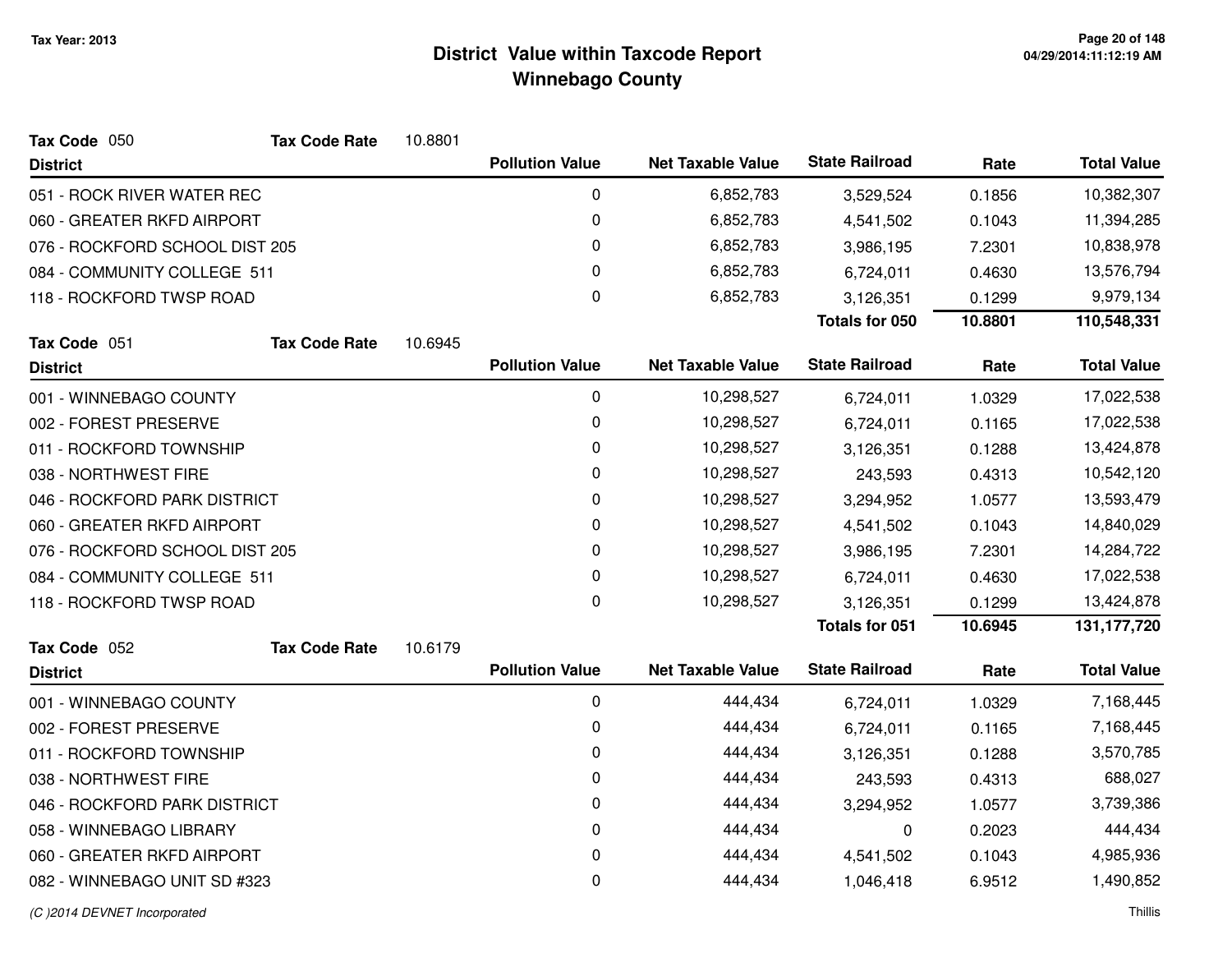| Tax Code 052                   | <b>Tax Code Rate</b> | 10.6179 |                        |                          |                       |           |                    |
|--------------------------------|----------------------|---------|------------------------|--------------------------|-----------------------|-----------|--------------------|
| <b>District</b>                |                      |         | <b>Pollution Value</b> | <b>Net Taxable Value</b> | <b>State Railroad</b> | Rate      | <b>Total Value</b> |
| 084 - COMMUNITY COLLEGE 511    |                      |         | 0                      | 444,434                  | 6,724,011             | 0.4630    | 7,168,445          |
| 118 - ROCKFORD TWSP ROAD       |                      |         | $\pmb{0}$              | 444,434                  | 3,126,351             | 0.1299    | 3,570,785          |
|                                |                      |         |                        |                          | Totals for 052        | 10.6179   | 39,995,540         |
| Tax Code 053                   | <b>Tax Code Rate</b> | 10.8362 |                        |                          |                       |           |                    |
| <b>District</b>                |                      |         | <b>Pollution Value</b> | <b>Net Taxable Value</b> | <b>State Railroad</b> | Rate      | <b>Total Value</b> |
| 001 - WINNEBAGO COUNTY         |                      |         | 0                      | 1,826,714                | 6,724,011             | 1.0329    | 8,550,725          |
| 002 - FOREST PRESERVE          |                      |         | 0                      | 1,826,714                | 6,724,011             | 0.1165    | 8,550,725          |
| 011 - ROCKFORD TOWNSHIP        |                      |         | 0                      | 1,826,714                | 3,126,351             | 0.1288    | 4,953,065          |
| 036 - NEW MILFORD FIRE         |                      |         | 0                      | 1,826,714                | 43,474                | 0.3874    | 1,870,188          |
| 046 - ROCKFORD PARK DISTRICT   |                      |         | 0                      | 1,826,714                | 3,294,952             | 1.0577    | 5,121,666          |
| 051 - ROCK RIVER WATER REC     |                      |         | 0                      | 1,826,714                | 3,529,524             | 0.1856    | 5,356,238          |
| 060 - GREATER RKFD AIRPORT     |                      | 0       | 1,826,714              | 4,541,502                | 0.1043                | 6,368,216 |                    |
| 076 - ROCKFORD SCHOOL DIST 205 |                      |         | 0                      | 1,826,714                | 3,986,195             | 7.2301    | 5,812,909          |
| 084 - COMMUNITY COLLEGE 511    |                      |         | 0                      | 1,826,714                | 6,724,011             | 0.4630    | 8,550,725          |
| 118 - ROCKFORD TWSP ROAD       |                      |         | 0                      | 1,826,714                | 3,126,351             | 0.1299    | 4,953,065          |
|                                |                      |         |                        |                          | Totals for 053        | 10.8362   | 60,087,522         |
| Tax Code 054                   | <b>Tax Code Rate</b> | 10.8362 |                        |                          |                       |           |                    |
| <b>District</b>                |                      |         | <b>Pollution Value</b> | <b>Net Taxable Value</b> | <b>State Railroad</b> | Rate      | <b>Total Value</b> |
| 001 - WINNEBAGO COUNTY         |                      |         | 0                      | 0                        | 6,724,011             | 1.0329    | 6,724,011          |
| 002 - FOREST PRESERVE          |                      |         | 0                      | 0                        | 6,724,011             | 0.1165    | 6,724,011          |
| 011 - ROCKFORD TOWNSHIP        |                      |         | 0                      | 0                        | 3,126,351             | 0.1288    | 3,126,351          |
| 036 - NEW MILFORD FIRE         |                      |         | 0                      | 0                        | 43,474                | 0.3874    | 43,474             |
| 046 - ROCKFORD PARK DISTRICT   |                      |         | 0                      | 0                        | 3,294,952             | 1.0577    | 3,294,952          |
| 051 - ROCK RIVER WATER REC     |                      |         | 0                      | 0                        | 3,529,524             | 0.1856    | 3,529,524          |
| 060 - GREATER RKFD AIRPORT     |                      |         | 0                      | 0                        | 4,541,502             | 0.1043    | 4,541,502          |
| 076 - ROCKFORD SCHOOL DIST 205 |                      |         | 0                      | 0                        | 3,986,195             | 7.2301    | 3,986,195          |
| 084 - COMMUNITY COLLEGE 511    |                      |         | 0                      | 0                        | 6,724,011             | 0.4630    | 6,724,011          |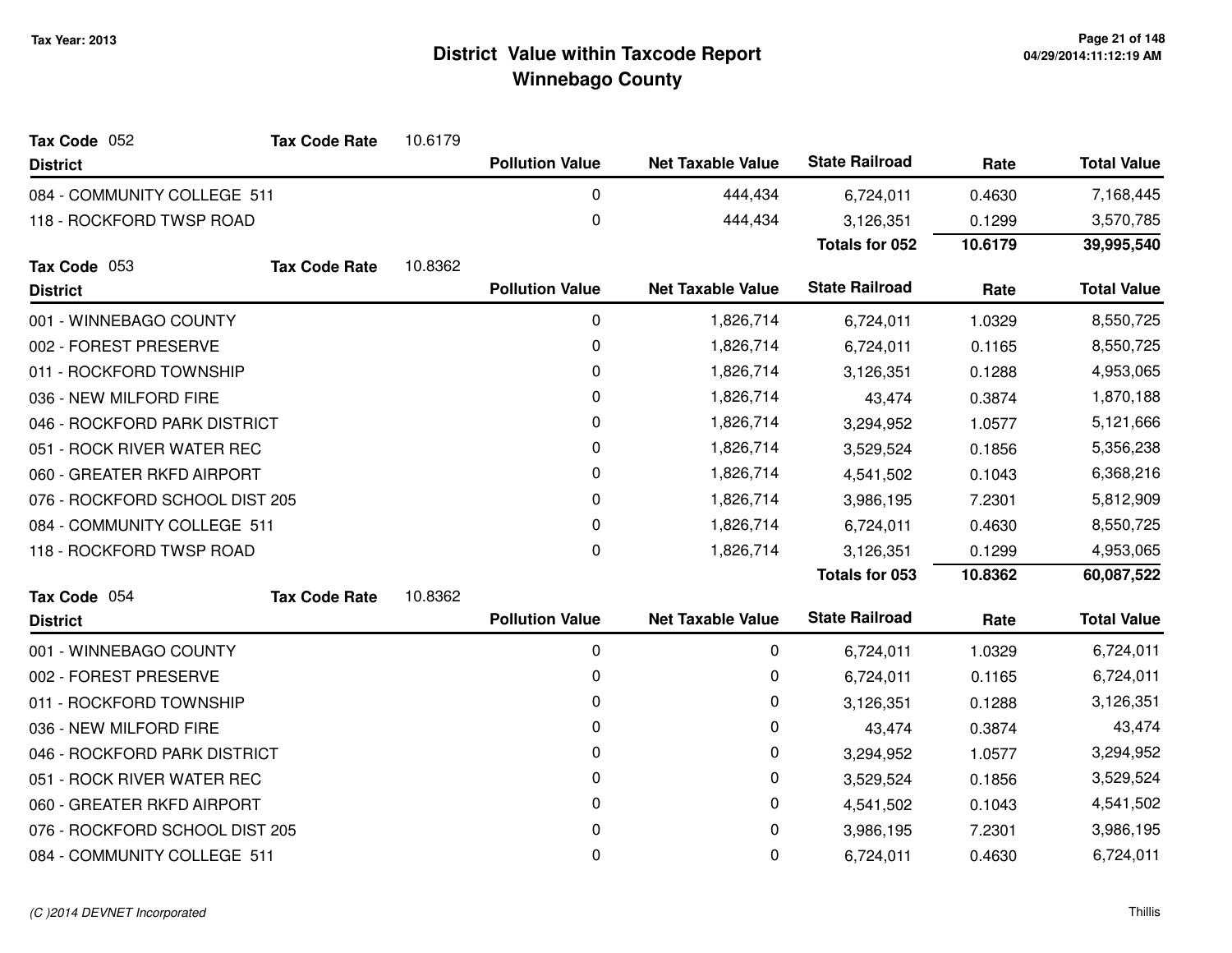| Tax Code 054                   | <b>Tax Code Rate</b> | 10.8362 |                        |                          |                       |           |                    |
|--------------------------------|----------------------|---------|------------------------|--------------------------|-----------------------|-----------|--------------------|
| <b>District</b>                |                      |         | <b>Pollution Value</b> | <b>Net Taxable Value</b> | <b>State Railroad</b> | Rate      | <b>Total Value</b> |
| 118 - ROCKFORD TWSP ROAD       |                      |         | $\mathbf 0$            | 0                        | 3,126,351             | 0.1299    | 3,126,351          |
|                                |                      |         |                        |                          | <b>Totals for 054</b> | 10.8362   | 41,820,382         |
| Tax Code 055                   | <b>Tax Code Rate</b> | 10.9563 |                        |                          |                       |           |                    |
| <b>District</b>                |                      |         | <b>Pollution Value</b> | <b>Net Taxable Value</b> | <b>State Railroad</b> | Rate      | <b>Total Value</b> |
| 001 - WINNEBAGO COUNTY         |                      |         | 0                      | 0                        | 6,724,011             | 1.0329    | 6,724,011          |
| 002 - FOREST PRESERVE          |                      |         | 0                      | 0                        | 6,724,011             | 0.1165    | 6,724,011          |
| 011 - ROCKFORD TOWNSHIP        |                      |         | 0                      | 0                        | 3,126,351             | 0.1288    | 3,126,351          |
| 043 - WEST SUBURBAN FIRE       |                      |         | 0                      | 0                        | 21,614                | 0.5075    | 21,614             |
| 046 - ROCKFORD PARK DISTRICT   |                      |         | 0                      | 0                        | 3,294,952             | 1.0577    | 3,294,952          |
| 051 - ROCK RIVER WATER REC     |                      |         | 0                      | 0                        | 3,529,524             | 0.1856    | 3,529,524          |
| 060 - GREATER RKFD AIRPORT     |                      |         | 0                      | 0                        | 4,541,502             | 0.1043    | 4,541,502          |
| 076 - ROCKFORD SCHOOL DIST 205 |                      | 0       | 0                      | 3,986,195                | 7.2301                | 3,986,195 |                    |
| 084 - COMMUNITY COLLEGE 511    |                      |         | $\mathbf{0}$           | $\pmb{0}$                | 6,724,011             | 0.4630    | 6,724,011          |
| 118 - ROCKFORD TWSP ROAD       |                      |         | 0                      | 0                        | 3,126,351             | 0.1299    | 3,126,351          |
|                                |                      |         |                        |                          | Totals for 055        | 10.9563   | 41,798,522         |
| Tax Code 056                   | <b>Tax Code Rate</b> | 14.0023 |                        |                          |                       |           |                    |
| <b>District</b>                |                      |         | <b>Pollution Value</b> | <b>Net Taxable Value</b> | <b>State Railroad</b> | Rate      | <b>Total Value</b> |
| 001 - WINNEBAGO COUNTY         |                      |         | $\pmb{0}$              | 328,994                  | 6,724,011             | 1.0329    | 7,053,005          |
| 002 - FOREST PRESERVE          |                      |         | 0                      | 328,994                  | 6,724,011             | 0.1165    | 7,053,005          |
| 011 - ROCKFORD TOWNSHIP        |                      |         | 0                      | 328,994                  | 3,126,351             | 0.1288    | 3,455,345          |
| 023 - ROCKFORD CITY            |                      |         | 0                      | 328,994                  | 2,610,161             | 3.0811    | 2,939,155          |
| 046 - ROCKFORD PARK DISTRICT   |                      |         | 0                      | 328,994                  | 3,294,952             | 1.0577    | 3,623,946          |
| 051 - ROCK RIVER WATER REC     |                      |         | 0                      | 328,994                  | 3,529,524             | 0.1856    | 3,858,518          |
| 059 - ROCKFORD CITY LIBRARY    |                      |         | 0                      | 328,994                  | 2,610,161             | 0.4724    | 2,939,155          |
| 060 - GREATER RKFD AIRPORT     |                      |         | 0                      | 328,994                  | 4,541,502             | 0.1043    | 4,870,496          |
| 076 - ROCKFORD SCHOOL DIST 205 |                      |         | 0                      | 328,994                  | 3,986,195             | 7.2301    | 4,315,189          |
| 084 - COMMUNITY COLLEGE 511    |                      |         |                        |                          | 6,724,011             | 0.4630    | 7,053,005          |
|                                |                      |         | 0                      | 328,994                  |                       |           |                    |
| 109 - COUNTRY OAKS SSA         |                      |         | $\mathbf 0$            | 328,994                  | 0                     | 0.0000    | 328,994            |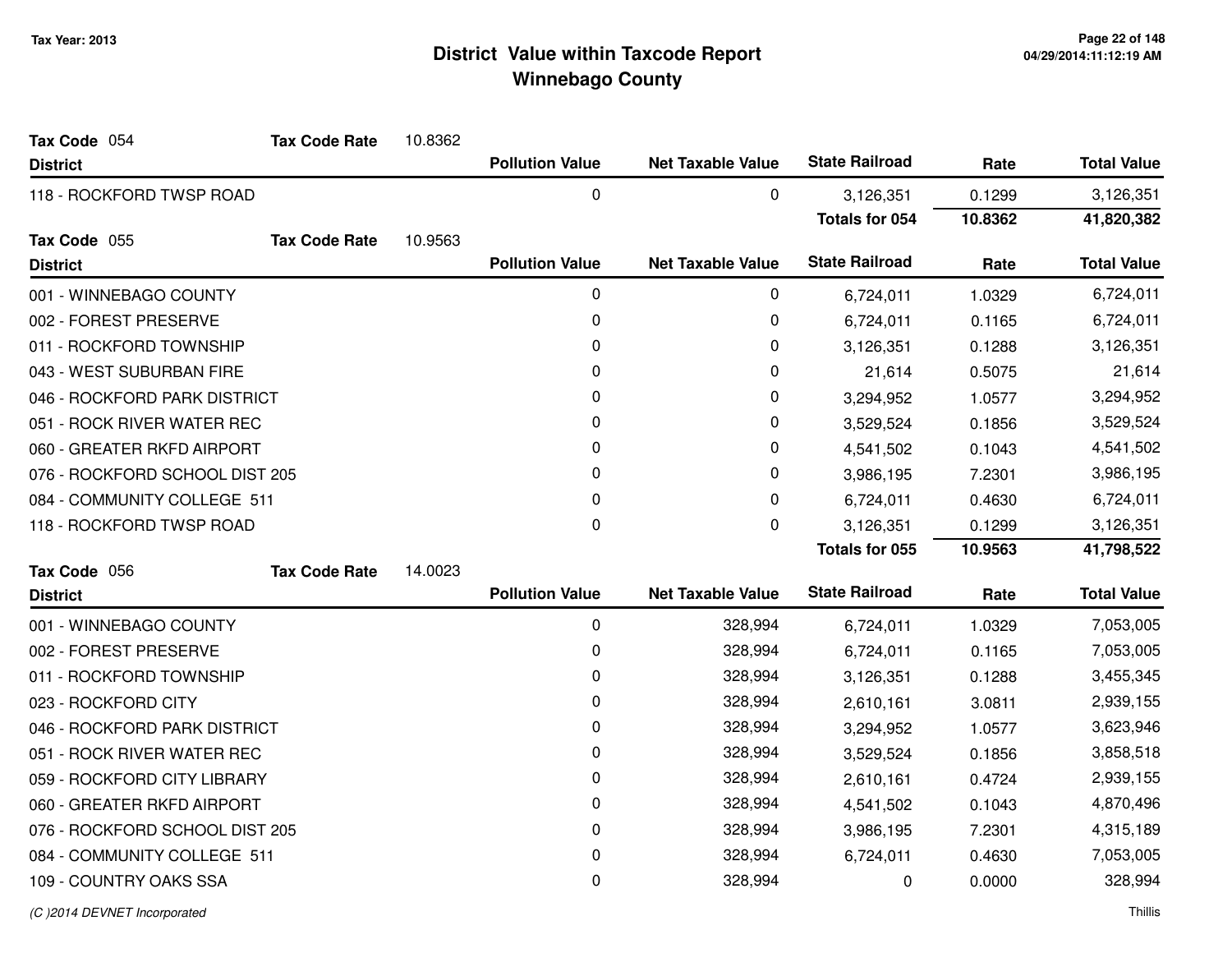| Tax Code 056                   | <b>Tax Code Rate</b>     | 14.0023 |                        |                          |                       |         |                    |
|--------------------------------|--------------------------|---------|------------------------|--------------------------|-----------------------|---------|--------------------|
| <b>District</b>                |                          |         | <b>Pollution Value</b> | <b>Net Taxable Value</b> | <b>State Railroad</b> | Rate    | <b>Total Value</b> |
| 118 - ROCKFORD TWSP ROAD       |                          |         | 0                      | 328,994                  | 3,126,351             | 0.1299  | 3,455,345          |
|                                |                          |         |                        |                          | <b>Totals for 056</b> | 14.0023 | 50,945,158         |
| Tax Code 057                   | <b>Tax Code Rate</b>     | 10.9563 |                        |                          |                       |         |                    |
| <b>District</b>                |                          |         | <b>Pollution Value</b> | <b>Net Taxable Value</b> | <b>State Railroad</b> | Rate    | <b>Total Value</b> |
| 001 - WINNEBAGO COUNTY         |                          |         | 0                      | 9,903,402                | 6,724,011             | 1.0329  | 16,627,413         |
| 002 - FOREST PRESERVE          |                          |         | 0                      | 9,903,402                | 6,724,011             | 0.1165  | 16,627,413         |
| 011 - ROCKFORD TOWNSHIP        |                          |         | 0                      | 9,903,402                | 3,126,351             | 0.1288  | 13,029,753         |
| 043 - WEST SUBURBAN FIRE       |                          |         | 0                      | 9,903,402                | 21,614                | 0.5075  | 9,925,016          |
| 046 - ROCKFORD PARK DISTRICT   |                          |         | 0                      | 9,903,402                | 3,294,952             | 1.0577  | 13,198,354         |
| 051 - ROCK RIVER WATER REC     |                          |         | 0                      | 9,903,402                | 3,529,524             | 0.1856  | 13,432,926         |
| 060 - GREATER RKFD AIRPORT     |                          |         | 0                      | 9,903,402                | 4,541,502             | 0.1043  | 14,444,904         |
| 076 - ROCKFORD SCHOOL DIST 205 |                          |         | 0                      | 9,903,402                | 3,986,195             | 7.2301  | 13,889,597         |
| 084 - COMMUNITY COLLEGE 511    |                          |         | 0                      | 9,903,402                | 6,724,011             | 0.4630  | 16,627,413         |
|                                | 118 - ROCKFORD TWSP ROAD |         | 0                      | 9,903,402                | 3,126,351             | 0.1299  | 13,029,753         |
|                                |                          |         |                        |                          | <b>Totals for 057</b> | 10.9563 | 140,832,542        |
| Tax Code 058                   | <b>Tax Code Rate</b>     | 10.7707 |                        |                          |                       |         |                    |
| <b>District</b>                |                          |         | <b>Pollution Value</b> | <b>Net Taxable Value</b> | <b>State Railroad</b> | Rate    | <b>Total Value</b> |
| 001 - WINNEBAGO COUNTY         |                          |         | 0                      | 1,703,311                | 6,724,011             | 1.0329  | 8,427,322          |
| 002 - FOREST PRESERVE          |                          |         | 0                      | 1,703,311                | 6,724,011             | 0.1165  | 8,427,322          |
| 011 - ROCKFORD TOWNSHIP        |                          |         | 0                      | 1,703,311                | 3,126,351             | 0.1288  | 4,829,662          |
| 043 - WEST SUBURBAN FIRE       |                          |         | 0                      | 1,703,311                | 21,614                | 0.5075  | 1,724,925          |
| 046 - ROCKFORD PARK DISTRICT   |                          |         | 0                      | 1,703,311                | 3,294,952             | 1.0577  | 4,998,263          |
| 060 - GREATER RKFD AIRPORT     |                          |         | 0                      | 1,703,311                | 4,541,502             | 0.1043  | 6,244,813          |
| 076 - ROCKFORD SCHOOL DIST 205 |                          |         | 0                      | 1,703,311                | 3,986,195             | 7.2301  | 5,689,506          |
| 084 - COMMUNITY COLLEGE 511    |                          |         | 0                      | 1,703,311                | 6,724,011             | 0.4630  | 8,427,322          |
| 118 - ROCKFORD TWSP ROAD       |                          |         | 0                      | 1,703,311                | 3,126,351             | 0.1299  | 4,829,662          |
|                                |                          |         |                        |                          | <b>Totals for 058</b> | 10.7707 | 53,598,797         |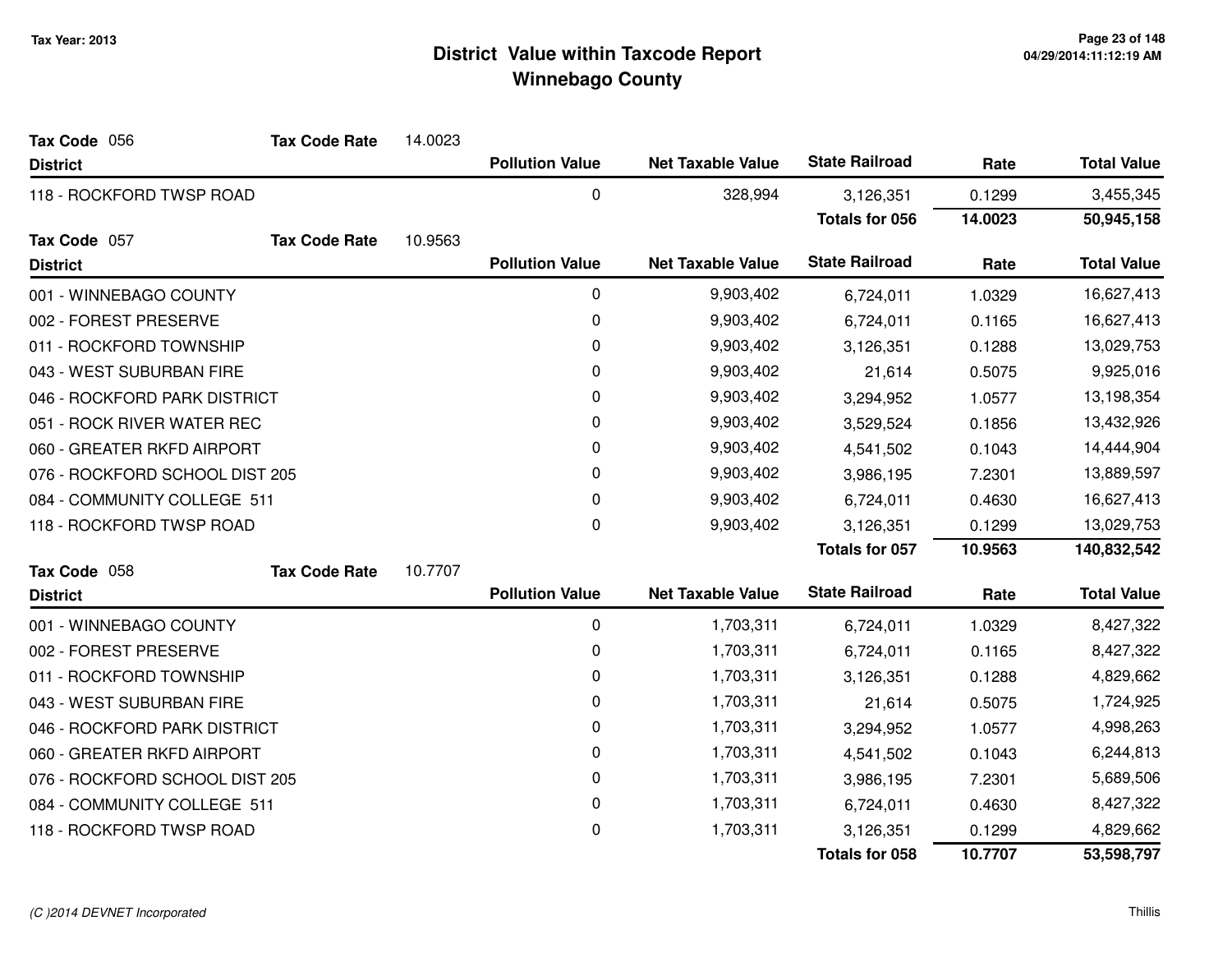| Tax Code 059                       | <b>Tax Code Rate</b> | 11.7087 |                        |                          |                       |         |                    |
|------------------------------------|----------------------|---------|------------------------|--------------------------|-----------------------|---------|--------------------|
| <b>District</b>                    |                      |         | <b>Pollution Value</b> | <b>Net Taxable Value</b> | <b>State Railroad</b> | Rate    | <b>Total Value</b> |
| 001 - WINNEBAGO COUNTY             |                      |         | $\pmb{0}$              | 1,640,348                | 6,724,011             | 1.0329  | 8,364,359          |
| 002 - FOREST PRESERVE              |                      |         | 0                      | 1,640,348                | 6,724,011             | 0.1165  | 8,364,359          |
| 011 - ROCKFORD TOWNSHIP            |                      |         | 0                      | 1,640,348                | 3,126,351             | 0.1288  | 4,766,699          |
| 043 - WEST SUBURBAN FIRE           |                      |         | 0                      | 1,640,348                | 21,614                | 0.5075  | 1,661,962          |
| 046 - ROCKFORD PARK DISTRICT       |                      |         | 0                      | 1,640,348                | 3,294,952             | 1.0577  | 4,935,300          |
| 051 - ROCK RIVER WATER REC         |                      |         | 0                      | 1,640,348                | 3,529,524             | 0.1856  | 5,169,872          |
| 060 - GREATER RKFD AIRPORT         |                      |         | 0                      | 1,640,348                | 4,541,502             | 0.1043  | 6,181,850          |
| 065 - WASHINGTON PARK STREET LIGHT |                      |         | 0                      | 1,640,348                | 0                     | 0.7524  | 1,640,348          |
| 076 - ROCKFORD SCHOOL DIST 205     |                      |         | 0                      | 1,640,348                | 3,986,195             | 7.2301  | 5,626,543          |
| 084 - COMMUNITY COLLEGE 511        |                      |         | 0                      | 1,640,348                | 6,724,011             | 0.4630  | 8,364,359          |
| 118 - ROCKFORD TWSP ROAD           |                      |         | 0                      | 1,640,348                | 3,126,351             | 0.1299  | 4,766,699          |
|                                    |                      |         |                        |                          | <b>Totals for 059</b> | 11.7087 | 59,842,350         |
| Tax Code 060                       | <b>Tax Code Rate</b> | 10.8087 |                        |                          |                       |         |                    |
| <b>District</b>                    |                      |         | <b>Pollution Value</b> | <b>Net Taxable Value</b> | <b>State Railroad</b> | Rate    | <b>Total Value</b> |
| 001 - WINNEBAGO COUNTY             |                      |         | 0                      | 1,541,623                | 6,724,011             | 1.0329  | 8,265,634          |
| 002 - FOREST PRESERVE              |                      |         | 0                      | 1,541,623                | 6,724,011             | 0.1165  | 8,265,634          |
| 011 - ROCKFORD TOWNSHIP            |                      |         | 0                      | 1,541,623                | 3,126,351             | 0.1288  | 4,667,974          |
| 043 - WEST SUBURBAN FIRE           |                      |         | 0                      | 1,541,623                | 21,614                | 0.5075  | 1,563,237          |
| 046 - ROCKFORD PARK DISTRICT       |                      |         | 0                      | 1,541,623                | 3,294,952             | 1.0577  | 4,836,575          |
| 060 - GREATER RKFD AIRPORT         |                      |         | 0                      | 1,541,623                | 4,541,502             | 0.1043  | 6,083,125          |
| 062 - RKFD - WINN DRAINAGE         |                      |         | 0                      | 1,541,623                | 0                     | 0.0380  | 1,541,623          |
| 076 - ROCKFORD SCHOOL DIST 205     |                      |         | 0                      | 1,541,623                | 3,986,195             | 7.2301  | 5,527,818          |
| 084 - COMMUNITY COLLEGE 511        |                      |         | 0                      | 1,541,623                | 6,724,011             | 0.4630  | 8,265,634          |
| 118 - ROCKFORD TWSP ROAD           |                      |         | $\pmb{0}$              | 1,541,623                | 3,126,351             | 0.1299  | 4,667,974          |
|                                    |                      |         |                        |                          | <b>Totals for 060</b> | 10.8087 | 53,685,228         |
| Tax Code 061                       | <b>Tax Code Rate</b> | 11.1783 |                        |                          |                       |         |                    |
| <b>District</b>                    |                      |         | <b>Pollution Value</b> | <b>Net Taxable Value</b> | <b>State Railroad</b> | Rate    | <b>Total Value</b> |
| 001 - WINNEBAGO COUNTY             |                      |         | 0                      | 2,770,399                | 6,724,011             | 1.0329  | 9,494,410          |

(C )2014 DEVNET Incorporated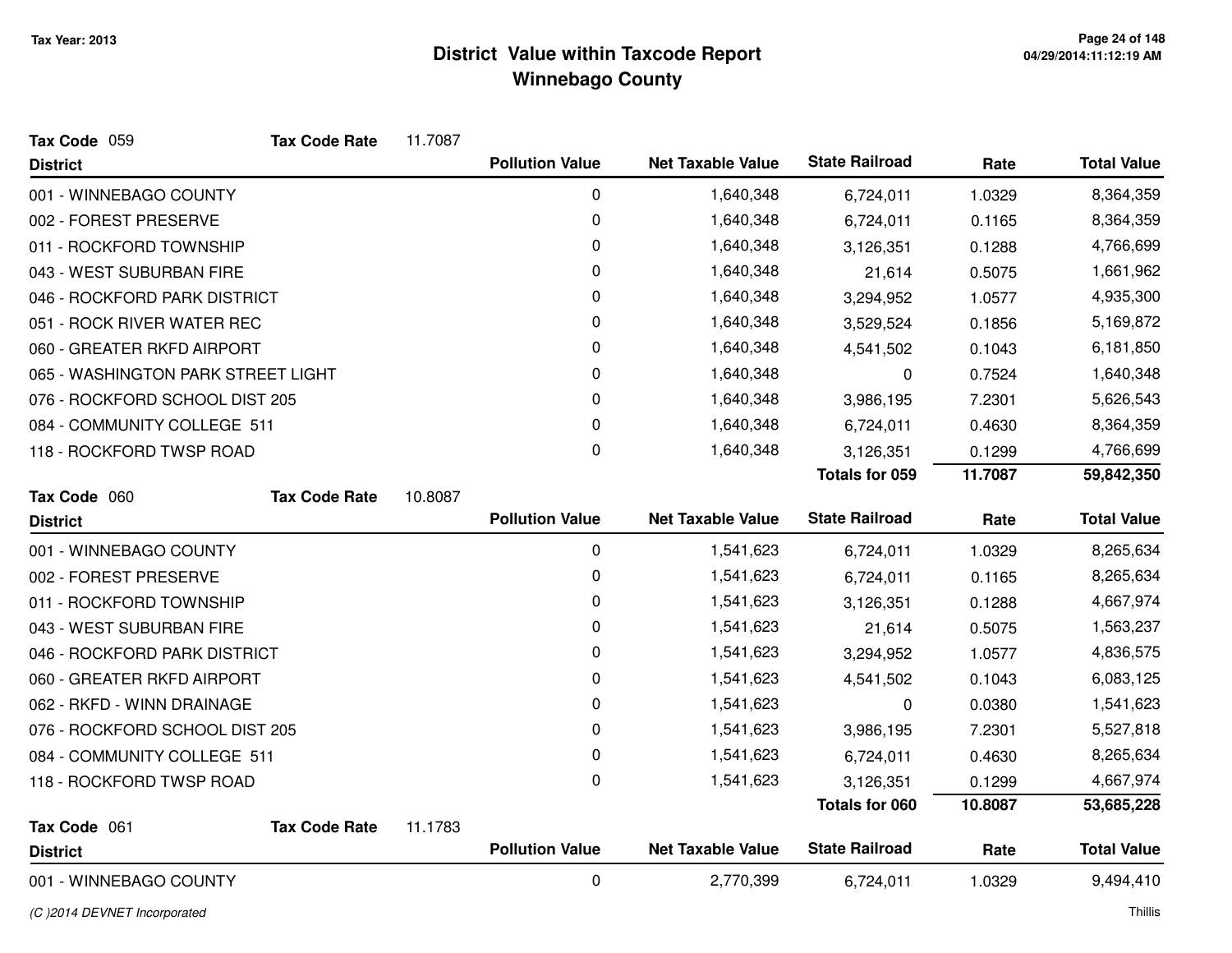| Tax Code 061                   | <b>Tax Code Rate</b> | 11.1783 |                        |                          |                       |         |                    |
|--------------------------------|----------------------|---------|------------------------|--------------------------|-----------------------|---------|--------------------|
| <b>District</b>                |                      |         | <b>Pollution Value</b> | <b>Net Taxable Value</b> | <b>State Railroad</b> | Rate    | <b>Total Value</b> |
| 002 - FOREST PRESERVE          |                      |         | 0                      | 2,770,399                | 6,724,011             | 0.1165  | 9,494,410          |
| 011 - ROCKFORD TOWNSHIP        |                      |         | $\mathbf 0$            | 2,770,399                | 3,126,351             | 0.1288  | 5,896,750          |
| 037 - NORTH PARK FIRE          |                      |         | 0                      | 2,770,399                | 338,673               | 0.4389  | 3,109,072          |
| 046 - ROCKFORD PARK DISTRICT   |                      |         | 0                      | 2,770,399                | 3,294,952             | 1.0577  | 6,065,351          |
| 051 - ROCK RIVER WATER REC     |                      |         | 0                      | 2,770,399                | 3,529,524             | 0.1856  | 6,299,923          |
| 055 - NORTH SUBURBAN LIBRARY   |                      |         | 0                      | 2,770,399                | 674,786               | 0.2906  | 3,445,185          |
| 060 - GREATER RKFD AIRPORT     |                      |         | 0                      | 2,770,399                | 4,541,502             | 0.1043  | 7,311,901          |
| 076 - ROCKFORD SCHOOL DIST 205 |                      |         | 0                      | 2,770,399                | 3,986,195             | 7.2301  | 6,756,594          |
| 084 - COMMUNITY COLLEGE 511    |                      |         | 0                      | 2,770,399                | 6,724,011             | 0.4630  | 9,494,410          |
| 118 - ROCKFORD TWSP ROAD       |                      |         | 0                      | 2,770,399                | 3,126,351             | 0.1299  | 5,896,750          |
|                                |                      |         |                        |                          | <b>Totals for 061</b> | 11.1783 | 73,264,756         |
| Tax Code 062                   | <b>Tax Code Rate</b> | 10.9943 |                        |                          |                       |         |                    |
| <b>District</b>                |                      |         | <b>Pollution Value</b> | <b>Net Taxable Value</b> | <b>State Railroad</b> | Rate    | <b>Total Value</b> |
| 001 - WINNEBAGO COUNTY         |                      |         | 0                      | 6,885,787                | 6,724,011             | 1.0329  | 13,609,798         |
| 002 - FOREST PRESERVE          |                      |         | 0                      | 6,885,787                | 6,724,011             | 0.1165  | 13,609,798         |
| 011 - ROCKFORD TOWNSHIP        |                      |         | 0                      | 6,885,787                | 3,126,351             | 0.1288  | 10,012,138         |
| 043 - WEST SUBURBAN FIRE       |                      |         | 0                      | 6,885,787                | 21,614                | 0.5075  | 6,907,401          |
| 046 - ROCKFORD PARK DISTRICT   |                      |         | 0                      | 6,885,787                | 3,294,952             | 1.0577  | 10,180,739         |
| 051 - ROCK RIVER WATER REC     |                      |         | 0                      | 6,885,787                | 3,529,524             | 0.1856  | 10,415,311         |
| 060 - GREATER RKFD AIRPORT     |                      |         | 0                      | 6,885,787                | 4,541,502             | 0.1043  | 11,427,289         |
| 062 - RKFD - WINN DRAINAGE     |                      |         | 0                      | 6,885,787                | $\mathbf 0$           | 0.0380  | 6,885,787          |
| 076 - ROCKFORD SCHOOL DIST 205 |                      |         | 0                      | 6,885,787                | 3,986,195             | 7.2301  | 10,871,982         |
| 084 - COMMUNITY COLLEGE 511    |                      |         | 0                      | 6,885,787                | 6,724,011             | 0.4630  | 13,609,798         |
| 118 - ROCKFORD TWSP ROAD       |                      |         | 0                      | 6,885,787                | 3,126,351             | 0.1299  | 10,012,138         |
|                                |                      |         |                        |                          | <b>Totals for 062</b> | 10.9943 | 117,542,179        |
| Tax Code 063                   | <b>Tax Code Rate</b> | 10.6941 |                        |                          |                       |         |                    |
| <b>District</b>                |                      |         | <b>Pollution Value</b> | <b>Net Taxable Value</b> | <b>State Railroad</b> | Rate    | <b>Total Value</b> |
| 001 - WINNEBAGO COUNTY         |                      |         | $\mathbf 0$            | 2,035,415                | 6,724,011             | 1.0329  | 8,759,426          |

(C )2014 DEVNET Incorporated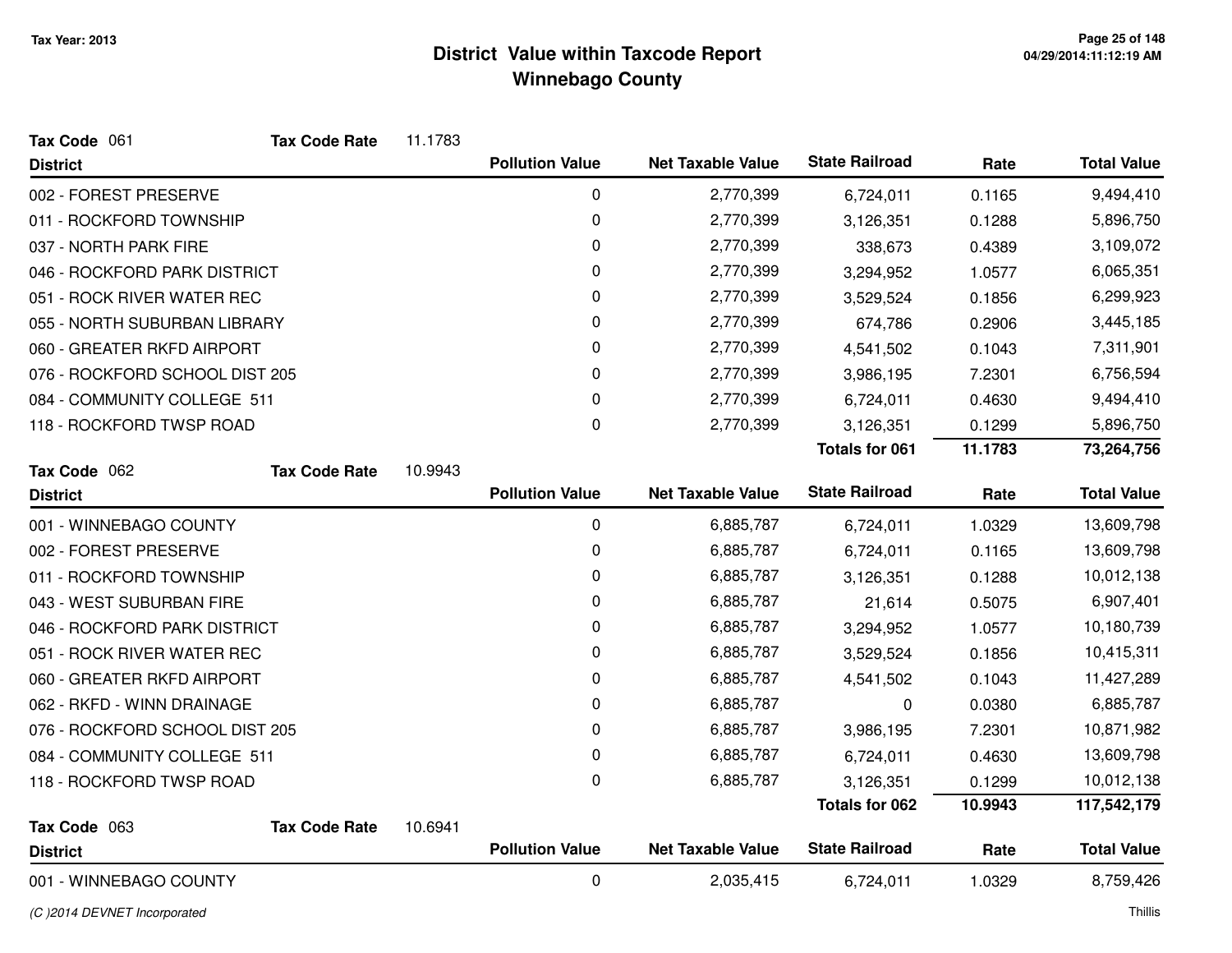| Tax Code 063                   | <b>Tax Code Rate</b> | 10.6941 |                        |                          |                       |         |                    |
|--------------------------------|----------------------|---------|------------------------|--------------------------|-----------------------|---------|--------------------|
| <b>District</b>                |                      |         | <b>Pollution Value</b> | <b>Net Taxable Value</b> | <b>State Railroad</b> | Rate    | <b>Total Value</b> |
| 002 - FOREST PRESERVE          |                      |         | 0                      | 2,035,415                | 6,724,011             | 0.1165  | 8,759,426          |
| 011 - ROCKFORD TOWNSHIP        |                      |         | 0                      | 2,035,415                | 3,126,351             | 0.1288  | 5,161,766          |
| 043 - WEST SUBURBAN FIRE       |                      |         | 0                      | 2,035,415                | 21,614                | 0.5075  | 2,057,029          |
| 046 - ROCKFORD PARK DISTRICT   |                      |         | 0                      | 2,035,415                | 3,294,952             | 1.0577  | 5,330,367          |
| 058 - WINNEBAGO LIBRARY        |                      |         | 0                      | 2,035,415                | $\pmb{0}$             | 0.2023  | 2,035,415          |
| 060 - GREATER RKFD AIRPORT     |                      |         | 0                      | 2,035,415                | 4,541,502             | 0.1043  | 6,576,917          |
| 082 - WINNEBAGO UNIT SD #323   |                      |         | 0                      | 2,035,415                | 1,046,418             | 6.9512  | 3,081,833          |
| 084 - COMMUNITY COLLEGE 511    |                      |         | 0                      | 2,035,415                | 6,724,011             | 0.4630  | 8,759,426          |
| 118 - ROCKFORD TWSP ROAD       |                      |         | 0                      | 2,035,415                | 3,126,351             | 0.1299  | 5,161,766          |
|                                |                      |         |                        |                          | <b>Totals for 063</b> | 10.6941 | 55,683,371         |
| Tax Code 064                   | <b>Tax Code Rate</b> | 10.7078 |                        |                          |                       |         |                    |
| <b>District</b>                |                      |         | <b>Pollution Value</b> | <b>Net Taxable Value</b> | <b>State Railroad</b> | Rate    | <b>Total Value</b> |
| 001 - WINNEBAGO COUNTY         |                      |         | 0                      | 13,772,460               | 6,724,011             | 1.0329  | 20,496,471         |
| 002 - FOREST PRESERVE          |                      |         | 0                      | 13,772,460               | 6,724,011             | 0.1165  | 20,496,471         |
| 011 - ROCKFORD TOWNSHIP        |                      |         | 0                      | 13,772,460               | 3,126,351             | 0.1288  | 16,898,811         |
| 030 - BLACKHAWK FIRE           |                      |         | 0                      | 13,772,460               | 169,535               | 0.4446  | 13,941,995         |
| 046 - ROCKFORD PARK DISTRICT   |                      |         | 0                      | 13,772,460               | 3,294,952             | 1.0577  | 17,067,412         |
| 060 - GREATER RKFD AIRPORT     |                      |         | 0                      | 13,772,460               | 4,541,502             | 0.1043  | 18,313,962         |
| 076 - ROCKFORD SCHOOL DIST 205 |                      |         | 0                      | 13,772,460               | 3,986,195             | 7.2301  | 17,758,655         |
| 084 - COMMUNITY COLLEGE 511    |                      |         | 0                      | 13,772,460               | 6,724,011             | 0.4630  | 20,496,471         |
| 118 - ROCKFORD TWSP ROAD       |                      |         | $\mathbf 0$            | 13,772,460               | 3,126,351             | 0.1299  | 16,898,811         |
|                                |                      |         |                        |                          | <b>Totals for 064</b> | 10.7078 | 162,369,059        |
| Tax Code 066                   | <b>Tax Code Rate</b> | 10.8934 |                        |                          |                       |         |                    |
| <b>District</b>                |                      |         | <b>Pollution Value</b> | <b>Net Taxable Value</b> | <b>State Railroad</b> | Rate    | <b>Total Value</b> |
| 001 - WINNEBAGO COUNTY         |                      |         | $\mathbf 0$            | 12,689,894               | 6,724,011             | 1.0329  | 19,413,905         |
| 002 - FOREST PRESERVE          |                      |         | 0                      | 12,689,894               | 6,724,011             | 0.1165  | 19,413,905         |
| 011 - ROCKFORD TOWNSHIP        |                      |         | 0                      | 12,689,894               | 3,126,351             | 0.1288  | 15,816,245         |
| 030 - BLACKHAWK FIRE           |                      |         | 0                      | 12,689,894               | 169,535               | 0.4446  | 12,859,429         |
| (C) 2014 DEVNET Incorporated   |                      |         |                        |                          |                       |         | Thillis            |

d and the contract of the contract of the contract of the contract of the contract of the contract of the contract of the contract of the contract of the contract of the contract of the contract of the contract of the cont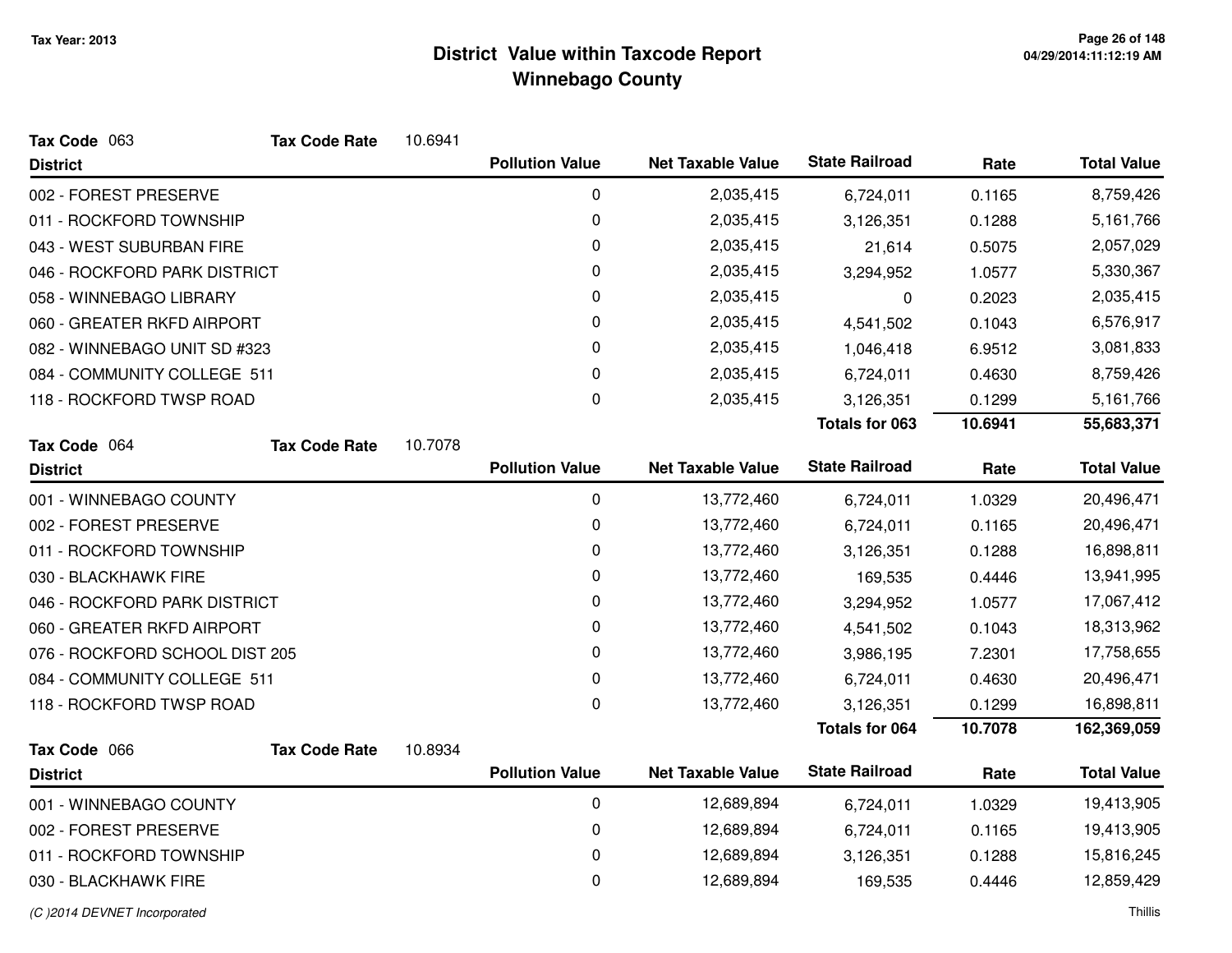| Tax Code 066                    | <b>Tax Code Rate</b> | 10.8934 |                        |                          |                       |         |                    |
|---------------------------------|----------------------|---------|------------------------|--------------------------|-----------------------|---------|--------------------|
| <b>District</b>                 |                      |         | <b>Pollution Value</b> | <b>Net Taxable Value</b> | <b>State Railroad</b> | Rate    | <b>Total Value</b> |
| 046 - ROCKFORD PARK DISTRICT    |                      |         | 0                      | 12,689,894               | 3,294,952             | 1.0577  | 15,984,846         |
| 051 - ROCK RIVER WATER REC      |                      |         | 0                      | 12,689,894               | 3,529,524             | 0.1856  | 16,219,418         |
| 060 - GREATER RKFD AIRPORT      |                      |         | 0                      | 12,689,894               | 4,541,502             | 0.1043  | 17,231,396         |
| 076 - ROCKFORD SCHOOL DIST 205  |                      |         | 0                      | 12,689,894               | 3,986,195             | 7.2301  | 16,676,089         |
| 084 - COMMUNITY COLLEGE 511     |                      |         | 0                      | 12,689,894               | 6,724,011             | 0.4630  | 19,413,905         |
| 118 - ROCKFORD TWSP ROAD        |                      |         | 0                      | 12,689,894               | 3,126,351             | 0.1299  | 15,816,245         |
|                                 |                      |         |                        |                          | <b>Totals for 066</b> | 10.8934 | 168,845,383        |
| Tax Code 068                    | <b>Tax Code Rate</b> | 10.7781 |                        |                          |                       |         |                    |
| <b>District</b>                 |                      |         | <b>Pollution Value</b> | <b>Net Taxable Value</b> | <b>State Railroad</b> | Rate    | <b>Total Value</b> |
| 001 - WINNEBAGO COUNTY          |                      |         | 0                      | 1,192,087                | 6,724,011             | 1.0329  | 7,916,098          |
| 002 - FOREST PRESERVE           |                      |         | 0                      | 1,192,087                | 6,724,011             | 0.1165  | 7,916,098          |
| 013 - ROSCOE TOWNSHIP           |                      |         | 0                      | 1,192,087                | 505,730               | 0.1456  | 1,697,817          |
| 025 - ROSCOE VILLAGE            |                      |         | 0                      | 1,192,087                | 0                     | 0.6582  | 1,192,087          |
| 035 - HARLEM-ROSCOE FIRE        |                      |         | 0                      | 1,192,087                | 278,584               | 0.7467  | 1,470,671          |
| 051 - ROCK RIVER WATER REC      |                      |         | 0                      | 1,192,087                | 3,529,524             | 0.1856  | 4,721,611          |
| 055 - NORTH SUBURBAN LIBRARY    |                      |         | 0                      | 1,192,087                | 674,786               | 0.2906  | 1,866,873          |
| 072 - PRAIRIE HILL SCH DIST 133 |                      |         | 0                      | 1,192,087                | 0                     | 4.4356  | 1,192,087          |
| 077 - HONONEGAH HIGH SD #207    |                      |         | 0                      | 1,192,087                | 407,966               | 2.5241  | 1,600,053          |
| 084 - COMMUNITY COLLEGE 511     |                      |         | 0                      | 1,192,087                | 6,724,011             | 0.4630  | 7,916,098          |
| 120 - ROSCOE TWSP ROAD          |                      |         | 0                      | 1,192,087                | 505,730               | 0.1793  | 1,697,817          |
|                                 |                      |         |                        |                          | <b>Totals for 068</b> | 10.7781 | 39,187,310         |
| Tax Code 069                    | <b>Tax Code Rate</b> | 10.8168 |                        |                          |                       |         |                    |
| <b>District</b>                 |                      |         | <b>Pollution Value</b> | <b>Net Taxable Value</b> | <b>State Railroad</b> | Rate    | <b>Total Value</b> |
| 001 - WINNEBAGO COUNTY          |                      |         | 0                      | 6,423,483                | 6,724,011             | 1.0329  | 13,147,494         |
| 002 - FOREST PRESERVE           |                      |         | 0                      | 6,423,483                | 6,724,011             | 0.1165  | 13,147,494         |
| 011 - ROCKFORD TOWNSHIP         |                      |         | 0                      | 6,423,483                | 3,126,351             | 0.1288  | 9,549,834          |
| 030 - BLACKHAWK FIRE            |                      |         | 0                      | 6,423,483                | 169,535               | 0.4446  | 6,593,018          |
| 046 - ROCKFORD PARK DISTRICT    |                      |         | $\mathbf 0$            | 6,423,483                | 3,294,952             | 1.0577  | 9,718,435          |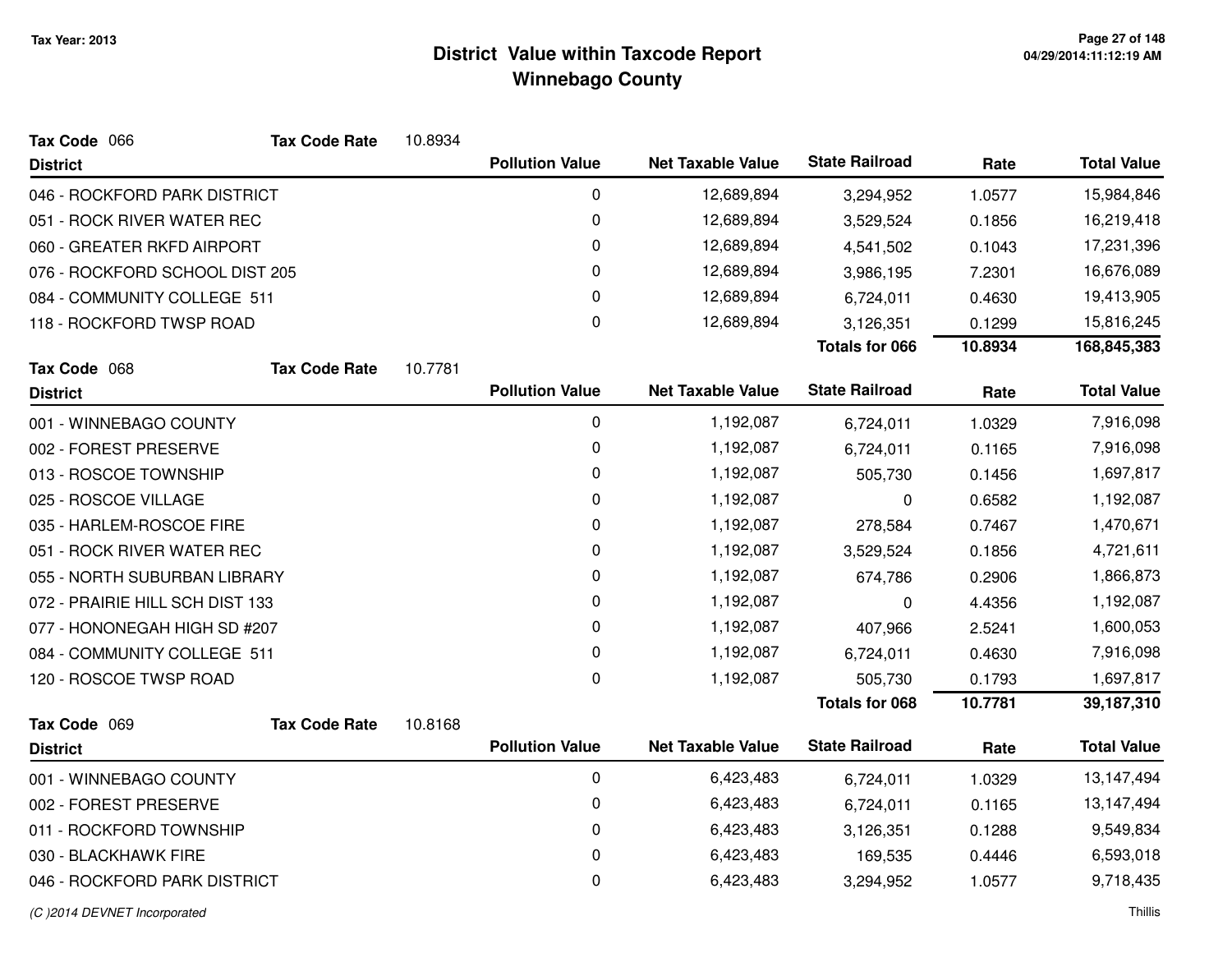| Tax Code 069                   | <b>Tax Code Rate</b> | 10.8168 |                        |                          |                       |         |                    |
|--------------------------------|----------------------|---------|------------------------|--------------------------|-----------------------|---------|--------------------|
| <b>District</b>                |                      |         | <b>Pollution Value</b> | <b>Net Taxable Value</b> | <b>State Railroad</b> | Rate    | <b>Total Value</b> |
| 051 - ROCK RIVER WATER REC     |                      |         | $\pmb{0}$              | 6,423,483                | 3,529,524             | 0.1856  | 9,953,007          |
| 058 - WINNEBAGO LIBRARY        |                      |         | $\pmb{0}$              | 6,423,483                | 0                     | 0.2023  | 6,423,483          |
| 060 - GREATER RKFD AIRPORT     |                      |         | 0                      | 6,423,483                | 4,541,502             | 0.1043  | 10,964,985         |
| 082 - WINNEBAGO UNIT SD #323   |                      |         | $\pmb{0}$              | 6,423,483                | 1,046,418             | 6.9512  | 7,469,901          |
| 084 - COMMUNITY COLLEGE 511    |                      |         | 0                      | 6,423,483                | 6,724,011             | 0.4630  | 13,147,494         |
| 118 - ROCKFORD TWSP ROAD       |                      |         | $\pmb{0}$              | 6,423,483                | 3,126,351             | 0.1299  | 9,549,834          |
|                                |                      |         |                        |                          | <b>Totals for 069</b> | 10.8168 | 109,664,979        |
| Tax Code 070                   | <b>Tax Code Rate</b> | 10.7394 |                        |                          |                       |         |                    |
| <b>District</b>                |                      |         | <b>Pollution Value</b> | <b>Net Taxable Value</b> | <b>State Railroad</b> | Rate    | <b>Total Value</b> |
| 001 - WINNEBAGO COUNTY         |                      |         | $\pmb{0}$              | 1,801,313                | 6,724,011             | 1.0329  | 8,525,324          |
| 002 - FOREST PRESERVE          |                      |         | $\pmb{0}$              | 1,801,313                | 6,724,011             | 0.1165  | 8,525,324          |
| 011 - ROCKFORD TOWNSHIP        |                      |         | $\pmb{0}$              | 1,801,313                | 3,126,351             | 0.1288  | 4,927,664          |
| 019 - LOVES PARK CITY          |                      |         | 0                      | 1,801,313                | 0                     | 0.0000  | 1,801,313          |
| 046 - ROCKFORD PARK DISTRICT   |                      |         | 0                      | 1,801,313                | 3,294,952             | 1.0577  | 5,096,265          |
| 051 - ROCK RIVER WATER REC     |                      |         | 0                      | 1,801,313                | 3,529,524             | 0.1856  | 5,330,837          |
| 055 - NORTH SUBURBAN LIBRARY   |                      |         | 0                      | 1,801,313                | 674,786               | 0.2906  | 2,476,099          |
| 060 - GREATER RKFD AIRPORT     |                      |         | 0                      | 1,801,313                | 4,541,502             | 0.1043  | 6,342,815          |
| 076 - ROCKFORD SCHOOL DIST 205 |                      |         | 0                      | 1,801,313                | 3,986,195             | 7.2301  | 5,787,508          |
| 084 - COMMUNITY COLLEGE 511    |                      |         | 0                      | 1,801,313                | 6,724,011             | 0.4630  | 8,525,324          |
| 118 - ROCKFORD TWSP ROAD       |                      |         | 0                      | 1,801,313                | 3,126,351             | 0.1299  | 4,927,664          |
| 136 - HARVEST HILLS SSA        |                      |         | $\pmb{0}$              | 1,801,313                | 0                     | 0.0000  | 1,801,313          |
|                                |                      |         |                        |                          | Totals for 070        | 10.7394 | 64,067,450         |
| Tax Code 071                   | <b>Tax Code Rate</b> | 10.6312 |                        |                          |                       |         |                    |
| <b>District</b>                |                      |         | <b>Pollution Value</b> | <b>Net Taxable Value</b> | <b>State Railroad</b> | Rate    | <b>Total Value</b> |
| 001 - WINNEBAGO COUNTY         |                      |         | $\pmb{0}$              | 10,414,253               | 6,724,011             | 1.0329  | 17,138,264         |
| 002 - FOREST PRESERVE          |                      |         | 0                      | 10,414,253               | 6,724,011             | 0.1165  | 17,138,264         |
| 011 - ROCKFORD TOWNSHIP        |                      |         | $\pmb{0}$              | 10,414,253               | 3,126,351             | 0.1288  | 13,540,604         |
| 030 - BLACKHAWK FIRE           |                      |         | 0                      | 10,414,253               | 169,535               | 0.4446  | 10,583,788         |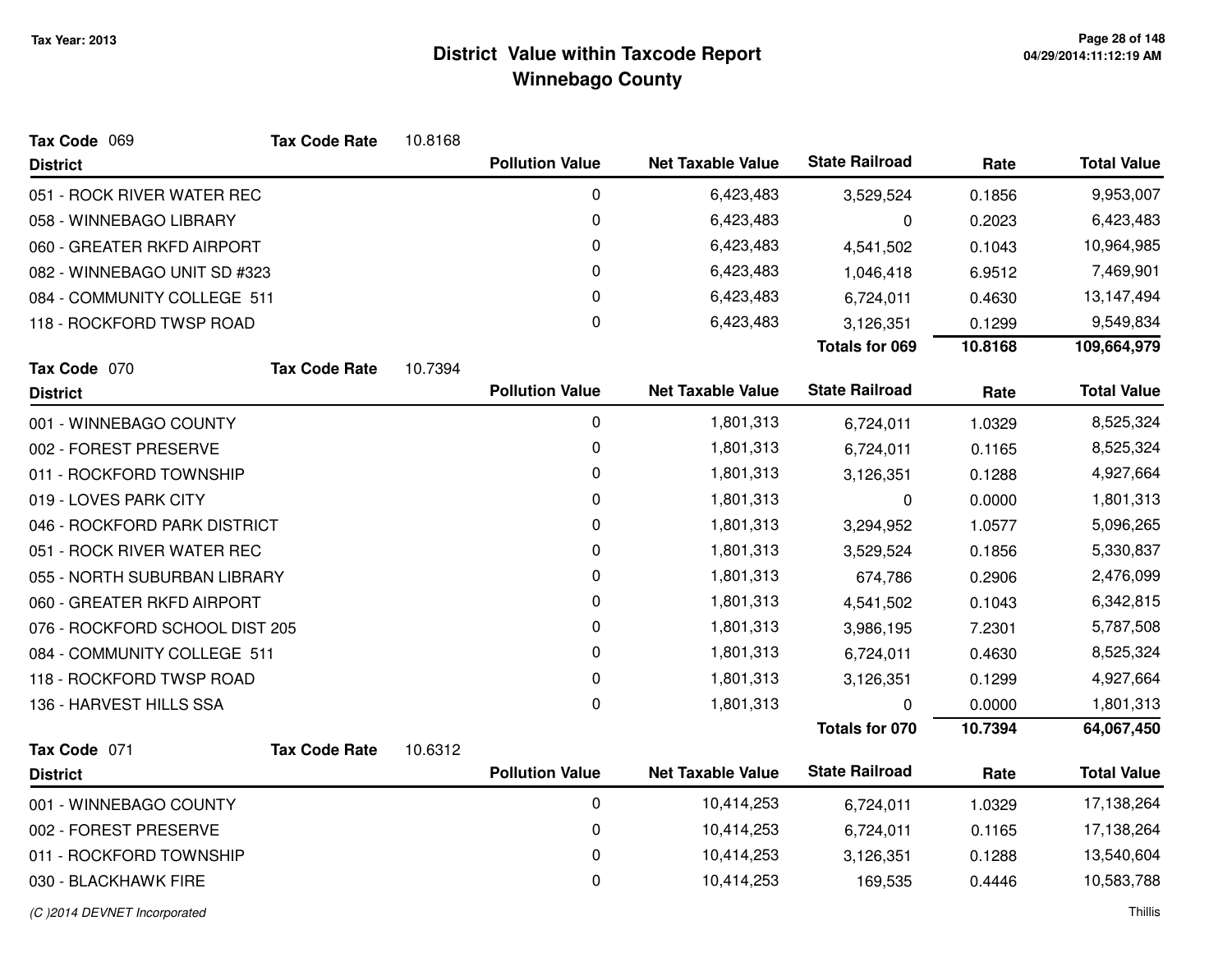| Tax Code 071                   | <b>Tax Code Rate</b> | 10.6312 |                        |                          |                       |         |                    |
|--------------------------------|----------------------|---------|------------------------|--------------------------|-----------------------|---------|--------------------|
| <b>District</b>                |                      |         | <b>Pollution Value</b> | <b>Net Taxable Value</b> | <b>State Railroad</b> | Rate    | <b>Total Value</b> |
| 046 - ROCKFORD PARK DISTRICT   |                      |         | 0                      | 10,414,253               | 3,294,952             | 1.0577  | 13,709,205         |
| 058 - WINNEBAGO LIBRARY        |                      |         | 0                      | 10,414,253               | 0                     | 0.2023  | 10,414,253         |
| 060 - GREATER RKFD AIRPORT     |                      |         | 0                      | 10,414,253               | 4,541,502             | 0.1043  | 14,955,755         |
| 082 - WINNEBAGO UNIT SD #323   |                      |         | 0                      | 10,414,253               | 1,046,418             | 6.9512  | 11,460,671         |
| 084 - COMMUNITY COLLEGE 511    |                      |         | 0                      | 10,414,253               | 6,724,011             | 0.4630  | 17,138,264         |
| 118 - ROCKFORD TWSP ROAD       |                      |         | 0                      | 10,414,253               | 3,126,351             | 0.1299  | 13,540,604         |
|                                |                      |         |                        |                          | <b>Totals for 071</b> | 10.6312 | 139,619,672        |
| Tax Code 072                   | <b>Tax Code Rate</b> | 10.4995 |                        |                          |                       |         |                    |
| <b>District</b>                |                      |         | <b>Pollution Value</b> | <b>Net Taxable Value</b> | <b>State Railroad</b> | Rate    | <b>Total Value</b> |
| 001 - WINNEBAGO COUNTY         |                      |         | $\mathbf 0$            | 47,392                   | 6,724,011             | 1.0329  | 6,771,403          |
| 002 - FOREST PRESERVE          |                      |         | 0                      | 47,392                   | 6,724,011             | 0.1165  | 6,771,403          |
| 011 - ROCKFORD TOWNSHIP        |                      |         | 0                      | 47,392                   | 3,126,351             | 0.1288  | 3,173,743          |
| 017 - CHERRY VALLEY VILLAGE    |                      |         | 0                      | 47,392                   | 131,310               | 0.0000  | 178,702            |
| 031 - CHERRY VALLEY FIRE       |                      |         | 0                      | 47,392                   | 579,802               | 0.9166  | 627,194            |
| 054 - CHERRY VALLEY LIBRARY    |                      |         | 0                      | 47,392                   | 696,730               | 0.3774  | 744,122            |
| 060 - GREATER RKFD AIRPORT     |                      |         | $\Omega$               | 47,392                   | 4,541,502             | 0.1043  | 4,588,894          |
| 076 - ROCKFORD SCHOOL DIST 205 |                      |         | 0                      | 47,392                   | 3,986,195             | 7.2301  | 4,033,587          |
| 084 - COMMUNITY COLLEGE 511    |                      |         | 0                      | 47,392                   | 6,724,011             | 0.4630  | 6,771,403          |
| 118 - ROCKFORD TWSP ROAD       |                      |         | 0                      | 47,392                   | 3,126,351             | 0.1299  | 3,173,743          |
|                                |                      |         |                        |                          | <b>Totals for 072</b> | 10.4995 | 36,834,194         |
| Tax Code 073                   | <b>Tax Code Rate</b> | 10.7321 |                        |                          |                       |         |                    |
| <b>District</b>                |                      |         | <b>Pollution Value</b> | <b>Net Taxable Value</b> | <b>State Railroad</b> | Rate    | <b>Total Value</b> |
| 001 - WINNEBAGO COUNTY         |                      |         | $\mathbf 0$            | 5,326                    | 6,724,011             | 1.0329  | 6,729,337          |
| 002 - FOREST PRESERVE          |                      |         | 0                      | 5,326                    | 6,724,011             | 0.1165  | 6,729,337          |
| 011 - ROCKFORD TOWNSHIP        |                      |         | 0                      | 5,326                    | 3,126,351             | 0.1288  | 3,131,677          |
| 043 - WEST SUBURBAN FIRE       |                      |         | 0                      | 5,326                    | 21,614                | 0.5075  | 26,940             |
| 046 - ROCKFORD PARK DISTRICT   |                      |         | 0                      | 5,326                    | 3,294,952             | 1.0577  | 3,300,278          |
| 058 - WINNEBAGO LIBRARY        |                      |         | 0                      | 5,326                    | 0                     | 0.2023  | 5,326              |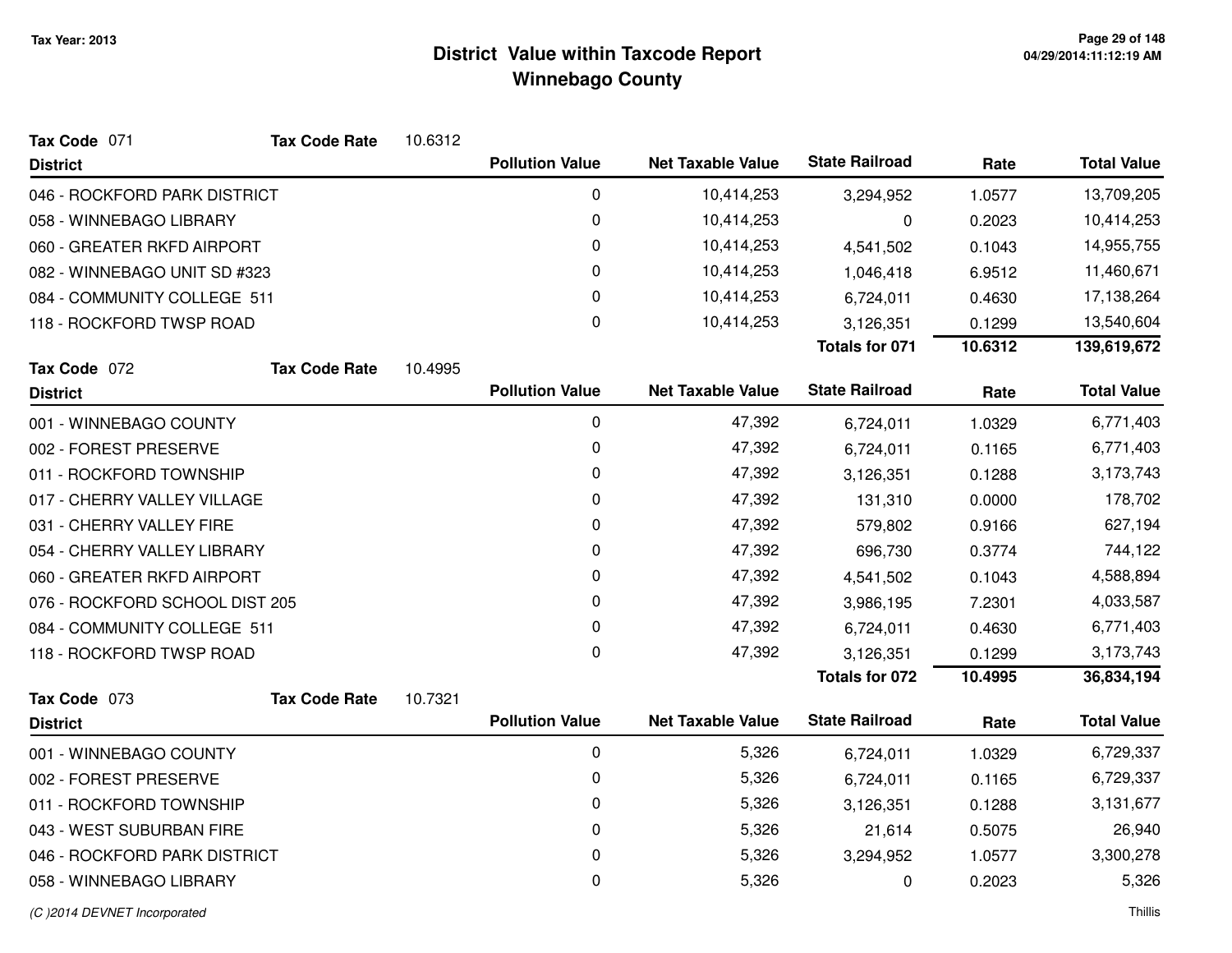| Tax Code 073                 | <b>Tax Code Rate</b> | 10.7321 |                        |                          |                       |         |                    |
|------------------------------|----------------------|---------|------------------------|--------------------------|-----------------------|---------|--------------------|
| <b>District</b>              |                      |         | <b>Pollution Value</b> | <b>Net Taxable Value</b> | <b>State Railroad</b> | Rate    | <b>Total Value</b> |
| 060 - GREATER RKFD AIRPORT   |                      |         | 0                      | 5,326                    | 4,541,502             | 0.1043  | 4,546,828          |
| 062 - RKFD - WINN DRAINAGE   |                      |         | 0                      | 5,326                    | 0                     | 0.0380  | 5,326              |
| 082 - WINNEBAGO UNIT SD #323 |                      |         | 0                      | 5,326                    | 1,046,418             | 6.9512  | 1,051,744          |
| 084 - COMMUNITY COLLEGE 511  |                      |         | 0                      | 5,326                    | 6,724,011             | 0.4630  | 6,729,337          |
| 118 - ROCKFORD TWSP ROAD     |                      |         | 0                      | 5,326                    | 3,126,351             | 0.1299  | 3,131,677          |
|                              |                      |         |                        |                          | <b>Totals for 073</b> | 10.7321 | 35,387,807         |
| Tax Code 074                 | <b>Tax Code Rate</b> | 11.2175 |                        |                          |                       |         |                    |
| <b>District</b>              |                      |         | <b>Pollution Value</b> | <b>Net Taxable Value</b> | <b>State Railroad</b> | Rate    | <b>Total Value</b> |
| 001 - WINNEBAGO COUNTY       |                      |         | 0                      | 0                        | 6,724,011             | 1.0329  | 6,724,011          |
| 002 - FOREST PRESERVE        |                      |         | 0                      | 0                        | 6,724,011             | 0.1165  | 6,724,011          |
| 006 - HARLEM TOWNSHIP        |                      |         | 0                      | 0                        | 0                     | 0.1072  | 0                  |
| 019 - LOVES PARK CITY        |                      |         | 0                      | 0                        | 0                     | 0.0000  | 0                  |
| 046 - ROCKFORD PARK DISTRICT |                      |         | 0                      | 0                        | 3,294,952             | 1.0577  | 3,294,952          |
| 051 - ROCK RIVER WATER REC   |                      |         | 0                      | 0                        | 3,529,524             | 0.1856  | 3,529,524          |
| 055 - NORTH SUBURBAN LIBRARY |                      |         | 0                      | 0                        | 674,786               | 0.2906  | 674,786            |
| 060 - GREATER RKFD AIRPORT   |                      |         | 0                      | 0                        | 4,541,502             | 0.1043  | 4,541,502          |
| 070 - HARLEM SCHOOL DIST 122 |                      |         | 0                      | 0                        | 396,184               | 7.8140  | 396,184            |
| 084 - COMMUNITY COLLEGE 511  |                      |         | 0                      | 0                        | 6,724,011             | 0.4630  | 6,724,011          |
| 113 - HARLEM TWSP ROAD       |                      |         | 0                      | 0                        | $\Omega$              | 0.0457  | 0                  |
|                              |                      |         |                        |                          | <b>Totals for 074</b> | 11.2175 | 32,608,981         |
| Tax Code 075                 | <b>Tax Code Rate</b> | 10.3430 |                        |                          |                       |         |                    |
| <b>District</b>              |                      |         | <b>Pollution Value</b> | <b>Net Taxable Value</b> | <b>State Railroad</b> | Rate    | <b>Total Value</b> |
| 001 - WINNEBAGO COUNTY       |                      |         | $\pmb{0}$              | 0                        | 6,724,011             | 1.0329  | 6,724,011          |
| 002 - FOREST PRESERVE        |                      |         | 0                      | 0                        | 6,724,011             | 0.1165  | 6,724,011          |
| 006 - HARLEM TOWNSHIP        |                      |         | 0                      | 0                        | 0                     | 0.1072  | 0                  |
| 019 - LOVES PARK CITY        |                      |         | 0                      | 0                        | 0                     | 0.0000  | 0                  |
| 046 - ROCKFORD PARK DISTRICT |                      |         | 0                      | 0                        | 3,294,952             | 1.0577  | 3,294,952          |
| 051 - ROCK RIVER WATER REC   |                      |         | 0                      | 0                        | 3,529,524             | 0.1856  | 3,529,524          |
|                              |                      |         |                        |                          |                       |         |                    |

#### (C )2014 DEVNET Incorporated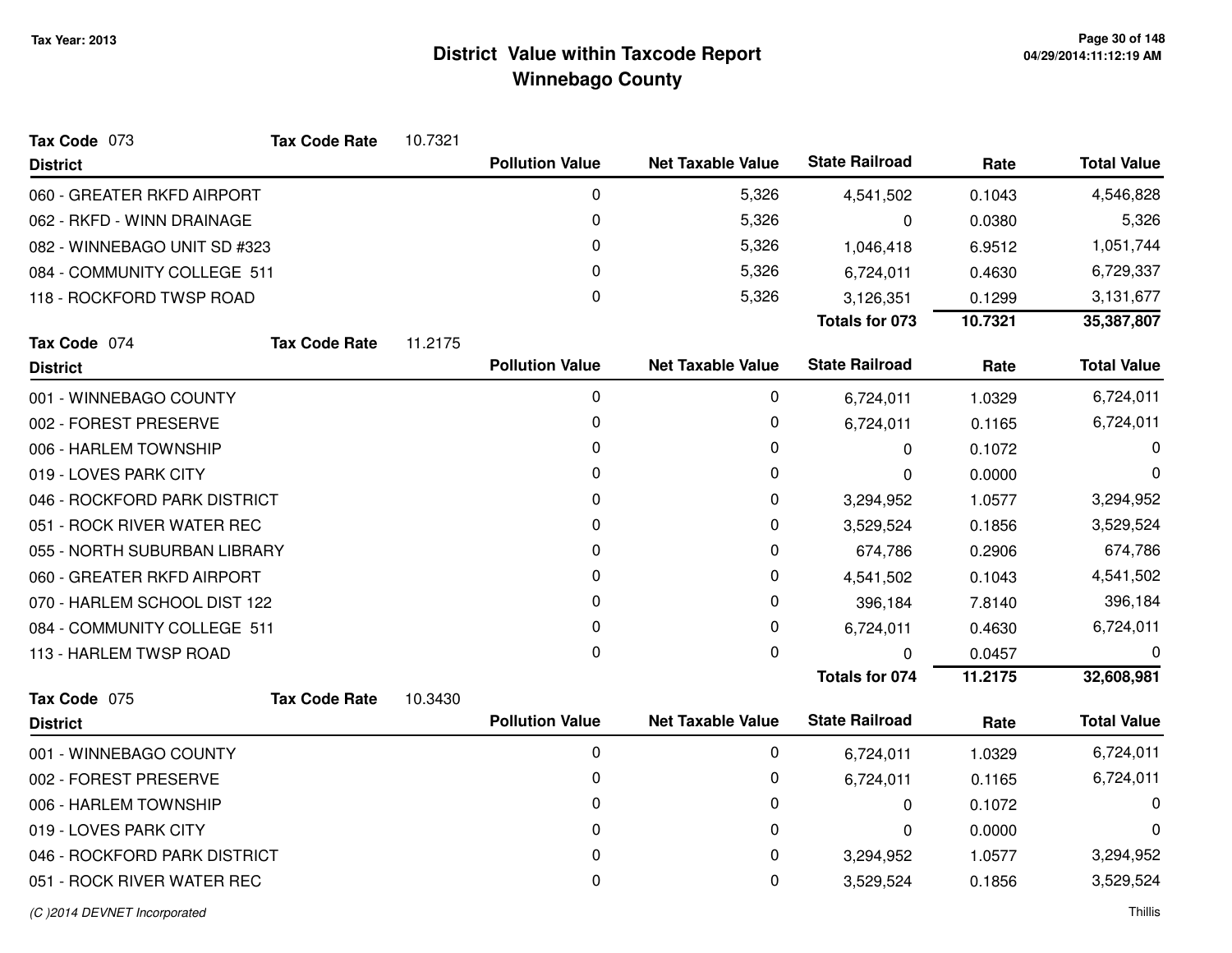| Tax Code 075                   | <b>Tax Code Rate</b> | 10.3430 |                        |                          |                       |           |                    |
|--------------------------------|----------------------|---------|------------------------|--------------------------|-----------------------|-----------|--------------------|
| <b>District</b>                |                      |         | <b>Pollution Value</b> | <b>Net Taxable Value</b> | <b>State Railroad</b> | Rate      | <b>Total Value</b> |
| 060 - GREATER RKFD AIRPORT     |                      |         | 0                      | 0                        | 4,541,502             | 0.1043    | 4,541,502          |
| 076 - ROCKFORD SCHOOL DIST 205 |                      |         | 0                      | 0                        | 3,986,195             | 7.2301    | 3,986,195          |
| 084 - COMMUNITY COLLEGE 511    |                      |         | 0                      | 0                        | 6,724,011             | 0.4630    | 6,724,011          |
| 113 - HARLEM TWSP ROAD         |                      |         | $\mathbf 0$            | 0                        | 0                     | 0.0457    | 0                  |
|                                |                      |         |                        |                          | <b>Totals for 075</b> | 10.3430   | 35,524,206         |
| Tax Code 076                   | <b>Tax Code Rate</b> | 10.5538 |                        |                          |                       |           |                    |
| <b>District</b>                |                      |         | <b>Pollution Value</b> | <b>Net Taxable Value</b> | <b>State Railroad</b> | Rate      | <b>Total Value</b> |
| 001 - WINNEBAGO COUNTY         |                      |         | $\mathbf 0$            | 922,565                  | 6,724,011             | 1.0329    | 7,646,576          |
| 002 - FOREST PRESERVE          |                      |         | 0                      | 922,565                  | 6,724,011             | 0.1165    | 7,646,576          |
| 011 - ROCKFORD TOWNSHIP        |                      |         | 0                      | 922,565                  | 3,126,351             | 0.1288    | 4,048,916          |
| 019 - LOVES PARK CITY          |                      |         | 0                      | 922,565                  | 0                     | 0.0000    | 922,565            |
| 046 - ROCKFORD PARK DISTRICT   |                      | 0       | 922,565                | 3,294,952                | 1.0577                | 4,217,517 |                    |
| 055 - NORTH SUBURBAN LIBRARY   |                      |         | 0                      | 922,565                  | 674,786               | 0.2906    | 1,597,351          |
| 060 - GREATER RKFD AIRPORT     |                      |         | 0                      | 922,565                  | 4,541,502             | 0.1043    | 5,464,067          |
| 076 - ROCKFORD SCHOOL DIST 205 |                      |         | 0                      | 922,565                  | 3,986,195             | 7.2301    | 4,908,760          |
| 084 - COMMUNITY COLLEGE 511    |                      |         | $\Omega$               | 922,565                  | 6,724,011             | 0.4630    | 7,646,576          |
| 118 - ROCKFORD TWSP ROAD       |                      |         | 0                      | 922,565                  | 3,126,351             | 0.1299    | 4,048,916          |
| 136 - HARVEST HILLS SSA        |                      |         | 0                      | 922,565                  | $\Omega$              | 0.0000    | 922,565            |
|                                |                      |         |                        |                          | <b>Totals for 076</b> | 10.5538   | 49,070,385         |
| Tax Code 077                   | <b>Tax Code Rate</b> | 10.4488 |                        |                          |                       |           |                    |
| <b>District</b>                |                      |         | <b>Pollution Value</b> | <b>Net Taxable Value</b> | <b>State Railroad</b> | Rate      | <b>Total Value</b> |
| 001 - WINNEBAGO COUNTY         |                      |         | $\mathbf 0$            | 118,773                  | 6,724,011             | 1.0329    | 6,842,784          |
| 002 - FOREST PRESERVE          |                      |         | 0                      | 118,773                  | 6,724,011             | 0.1165    | 6,842,784          |
| 011 - ROCKFORD TOWNSHIP        |                      |         | 0                      | 118,773                  | 3,126,351             | 0.1288    | 3,245,124          |
| 019 - LOVES PARK CITY          |                      |         | 0                      | 118,773                  | 0                     | 0.0000    | 118,773            |
| 046 - ROCKFORD PARK DISTRICT   |                      |         | $\pmb{0}$              | 118,773                  | 3,294,952             | 1.0577    | 3,413,725          |
| 051 - ROCK RIVER WATER REC     |                      |         | 0                      | 118,773                  | 3,529,524             | 0.1856    | 3,648,297          |
| 060 - GREATER RKFD AIRPORT     |                      |         | 0                      | 118,773                  | 4,541,502             | 0.1043    | 4,660,275          |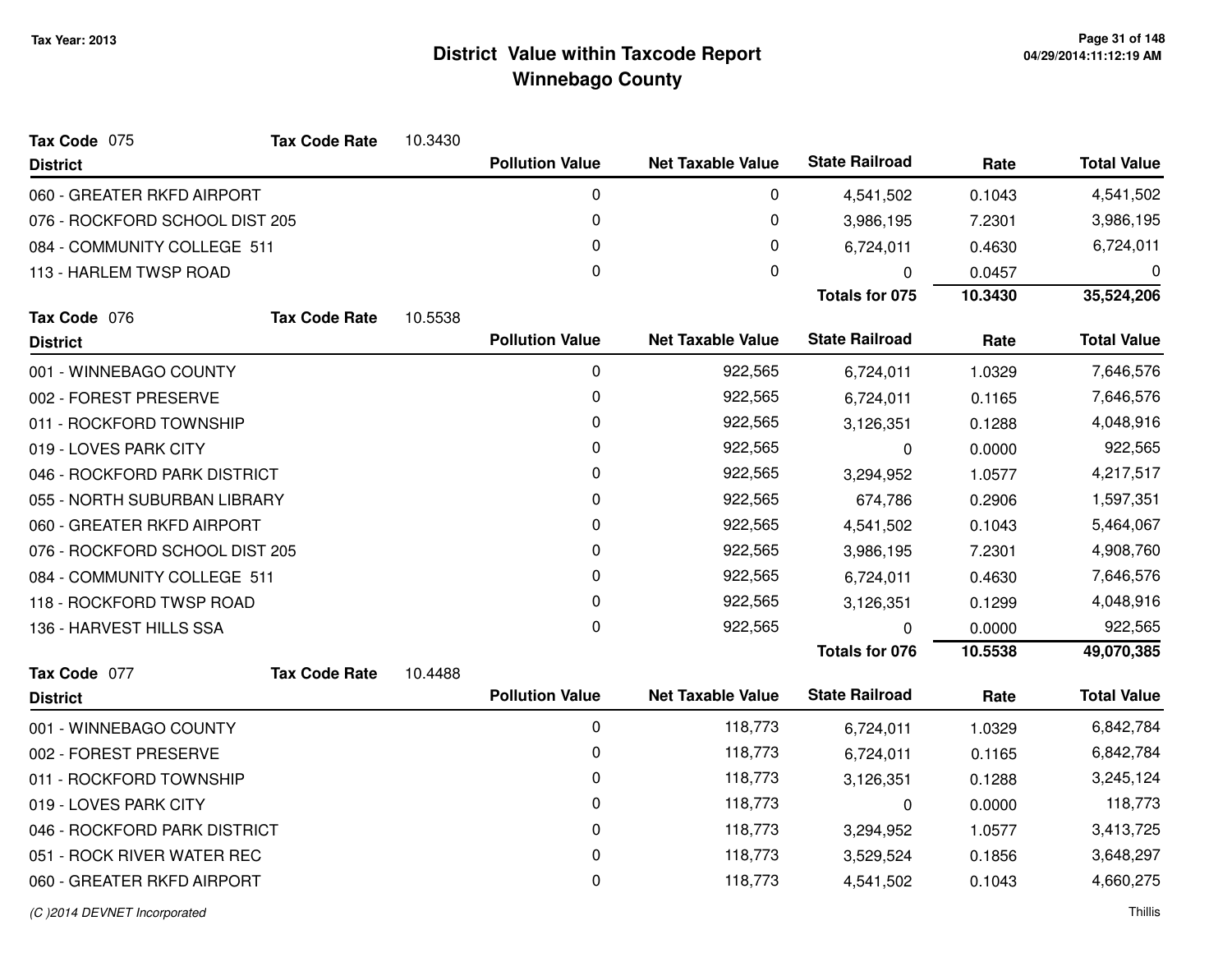| Tax Code 077                   | <b>Tax Code Rate</b> | 10.4488 |                        |                          |                       |         |                    |
|--------------------------------|----------------------|---------|------------------------|--------------------------|-----------------------|---------|--------------------|
| <b>District</b>                |                      |         | <b>Pollution Value</b> | <b>Net Taxable Value</b> | <b>State Railroad</b> | Rate    | <b>Total Value</b> |
| 076 - ROCKFORD SCHOOL DIST 205 |                      |         | 0                      | 118,773                  | 3,986,195             | 7.2301  | 4,104,968          |
| 084 - COMMUNITY COLLEGE 511    |                      |         | 0                      | 118,773                  | 6,724,011             | 0.4630  | 6,842,784          |
| 118 - ROCKFORD TWSP ROAD       |                      |         | 0                      | 118,773                  | 3,126,351             | 0.1299  | 3,245,124          |
| 136 - HARVEST HILLS SSA        |                      |         | 0                      | 118,773                  | $\Omega$              | 0.0000  | 118,773            |
|                                |                      |         |                        |                          | <b>Totals for 077</b> | 10.4488 | 43,083,411         |
| Tax Code 078                   | <b>Tax Code Rate</b> | 10.3430 |                        |                          |                       |         |                    |
| <b>District</b>                |                      |         | <b>Pollution Value</b> | <b>Net Taxable Value</b> | <b>State Railroad</b> | Rate    | <b>Total Value</b> |
| 001 - WINNEBAGO COUNTY         |                      |         | 0                      | 267,081                  | 6,724,011             | 1.0329  | 6,991,092          |
| 002 - FOREST PRESERVE          |                      |         | 0                      | 267,081                  | 6,724,011             | 0.1165  | 6,991,092          |
| 006 - HARLEM TOWNSHIP          |                      |         | 0                      | 267,081                  | $\Omega$              | 0.1072  | 267,081            |
| 019 - LOVES PARK CITY          |                      |         | 0                      | 267,081                  | 0                     | 0.0000  | 267,081            |
| 046 - ROCKFORD PARK DISTRICT   |                      |         | 0                      | 267,081                  | 3,294,952             | 1.0577  | 3,562,033          |
| 051 - ROCK RIVER WATER REC     |                      |         | 0                      | 267,081                  | 3,529,524             | 0.1856  | 3,796,605          |
| 060 - GREATER RKFD AIRPORT     |                      |         | 0                      | 267,081                  | 4,541,502             | 0.1043  | 4,808,583          |
| 076 - ROCKFORD SCHOOL DIST 205 |                      |         | 0                      | 267,081                  | 3,986,195             | 7.2301  | 4,253,276          |
| 084 - COMMUNITY COLLEGE 511    |                      |         | 0                      | 267,081                  | 6,724,011             | 0.4630  | 6,991,092          |
| 113 - HARLEM TWSP ROAD         |                      |         | 0                      | 267,081                  | $\Omega$              | 0.0457  | 267,081            |
|                                |                      |         |                        |                          | <b>Totals for 078</b> | 10.3430 | 38,195,016         |
| Tax Code 082                   | <b>Tax Code Rate</b> | 14.0023 |                        |                          |                       |         |                    |
| <b>District</b>                |                      |         | <b>Pollution Value</b> | <b>Net Taxable Value</b> | <b>State Railroad</b> | Rate    | <b>Total Value</b> |
| 001 - WINNEBAGO COUNTY         |                      |         | 0                      | 425,804                  | 6,724,011             | 1.0329  | 7,149,815          |
| 002 - FOREST PRESERVE          |                      |         | 0                      | 425,804                  | 6,724,011             | 0.1165  | 7,149,815          |
| 011 - ROCKFORD TOWNSHIP        |                      |         | 0                      | 425,804                  | 3,126,351             | 0.1288  | 3,552,155          |
| 023 - ROCKFORD CITY            |                      |         | 0                      | 425,804                  | 2,610,161             | 3.0811  | 3,035,965          |
| 046 - ROCKFORD PARK DISTRICT   |                      |         | 0                      | 425,804                  | 3,294,952             | 1.0577  | 3,720,756          |
| 051 - ROCK RIVER WATER REC     |                      |         | 0                      | 425,804                  | 3,529,524             | 0.1856  | 3,955,328          |
| 059 - ROCKFORD CITY LIBRARY    |                      |         | 0                      | 425,804                  | 2,610,161             | 0.4724  | 3,035,965          |
| 060 - GREATER RKFD AIRPORT     |                      |         | $\Omega$               | 425,804                  | 4,541,502             | 0.1043  | 4,967,306          |
|                                |                      |         |                        |                          |                       |         |                    |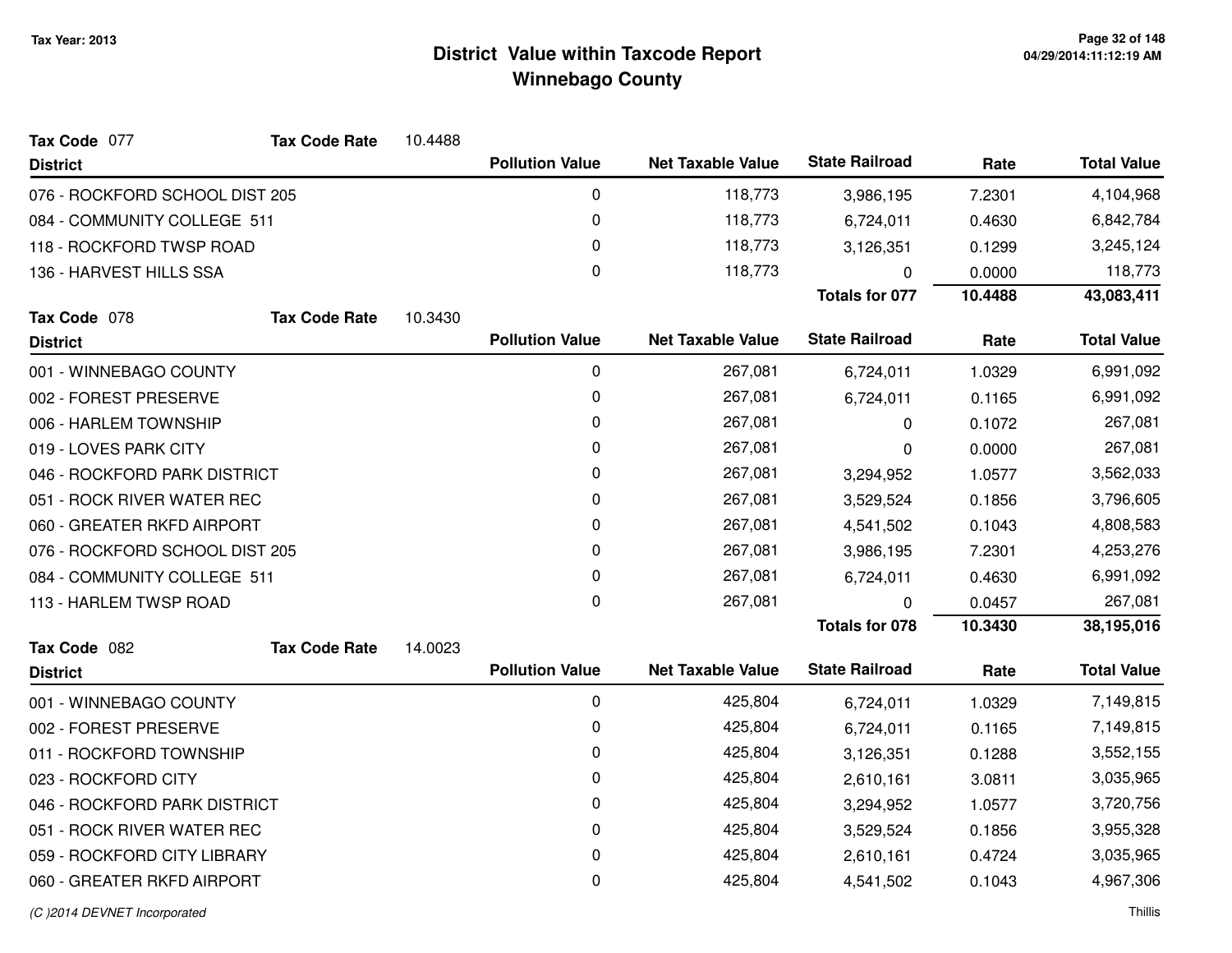| Tax Code 082                     | <b>Tax Code Rate</b>        | 14.0023 |                        |                          |                       |           |                    |
|----------------------------------|-----------------------------|---------|------------------------|--------------------------|-----------------------|-----------|--------------------|
| <b>District</b>                  |                             |         | <b>Pollution Value</b> | <b>Net Taxable Value</b> | <b>State Railroad</b> | Rate      | <b>Total Value</b> |
| 063 - WESTSIDE TIF #2            |                             |         | 0                      | 10,525                   | 0                     | 0.0000    | 10,525             |
| 076 - ROCKFORD SCHOOL DIST 205   |                             |         | 0                      | 425,804                  | 3,986,195             | 7.2301    | 4,411,999          |
|                                  | 084 - COMMUNITY COLLEGE 511 |         | 0                      | 425,804                  | 6,724,011             | 0.4630    | 7,149,815          |
| 118 - ROCKFORD TWSP ROAD         |                             |         | $\mathbf 0$            | 425,804                  | 3,126,351             | 0.1299    | 3,552,155          |
|                                  |                             |         |                        |                          | <b>Totals for 082</b> | 14.0023   | 51,691,599         |
| Tax Code 083                     | <b>Tax Code Rate</b>        | 10.9563 |                        |                          |                       |           |                    |
| <b>District</b>                  |                             |         | <b>Pollution Value</b> | <b>Net Taxable Value</b> | <b>State Railroad</b> | Rate      | <b>Total Value</b> |
| 001 - WINNEBAGO COUNTY           |                             |         | $\mathbf 0$            | 661,468                  | 6,724,011             | 1.0329    | 7,385,479          |
| 002 - FOREST PRESERVE            |                             |         | 0                      | 661,468                  | 6,724,011             | 0.1165    | 7,385,479          |
| 011 - ROCKFORD TOWNSHIP          |                             |         | 0                      | 661,468                  | 3,126,351             | 0.1288    | 3,787,819          |
| 043 - WEST SUBURBAN FIRE         |                             |         | 0                      | 661,468                  | 21,614                | 0.5075    | 683,082            |
| 046 - ROCKFORD PARK DISTRICT     |                             | 0       | 661,468                | 3,294,952                | 1.0577                | 3,956,420 |                    |
| 051 - ROCK RIVER WATER REC       |                             | 0       | 661,468                | 3,529,524                | 0.1856                | 4,190,992 |                    |
| 060 - GREATER RKFD AIRPORT       |                             |         | 0                      | 661,468                  | 4,541,502             | 0.1043    | 5,202,970          |
| 064 - LINCOLN-ACRES STREET LIGHT |                             |         | 0                      | 661,468                  | 0                     | 0.0000    | 661,468            |
| 076 - ROCKFORD SCHOOL DIST 205   |                             |         | $\Omega$               | 661,468                  | 3,986,195             | 7.2301    | 4,647,663          |
| 084 - COMMUNITY COLLEGE 511      |                             |         | 0                      | 661,468                  | 6,724,011             | 0.4630    | 7,385,479          |
| 118 - ROCKFORD TWSP ROAD         |                             |         | 0                      | 661,468                  | 3,126,351             | 0.1299    | 3,787,819          |
|                                  |                             |         |                        |                          | <b>Totals for 083</b> | 10.9563   | 49,074,670         |
| Tax Code 084                     | <b>Tax Code Rate</b>        | 10.3444 |                        |                          |                       |           |                    |
| <b>District</b>                  |                             |         | <b>Pollution Value</b> | <b>Net Taxable Value</b> | <b>State Railroad</b> | Rate      | <b>Total Value</b> |
| 001 - WINNEBAGO COUNTY           |                             |         | $\mathbf 0$            | 555,420                  | 6,724,011             | 1.0329    | 7,279,431          |
| 002 - FOREST PRESERVE            |                             |         | 0                      | 555,420                  | 6,724,011             | 0.1165    | 7,279,431          |
| 011 - ROCKFORD TOWNSHIP          |                             |         | 0                      | 555,420                  | 3,126,351             | 0.1288    | 3,681,771          |
| 040 - ROCK RIVER FIRE            |                             |         | 0                      | 555,420                  | 0                     | 0.0812    | 555,420            |
| 046 - ROCKFORD PARK DISTRICT     |                             |         | $\pmb{0}$              | 555,420                  | 3,294,952             | 1.0577    | 3,850,372          |
| 060 - GREATER RKFD AIRPORT       |                             |         | 0                      | 555,420                  | 4,541,502             | 0.1043    | 5,096,922          |
| 076 - ROCKFORD SCHOOL DIST 205   |                             |         | 0                      | 555,420                  | 3,986,195             | 7.2301    | 4,541,615          |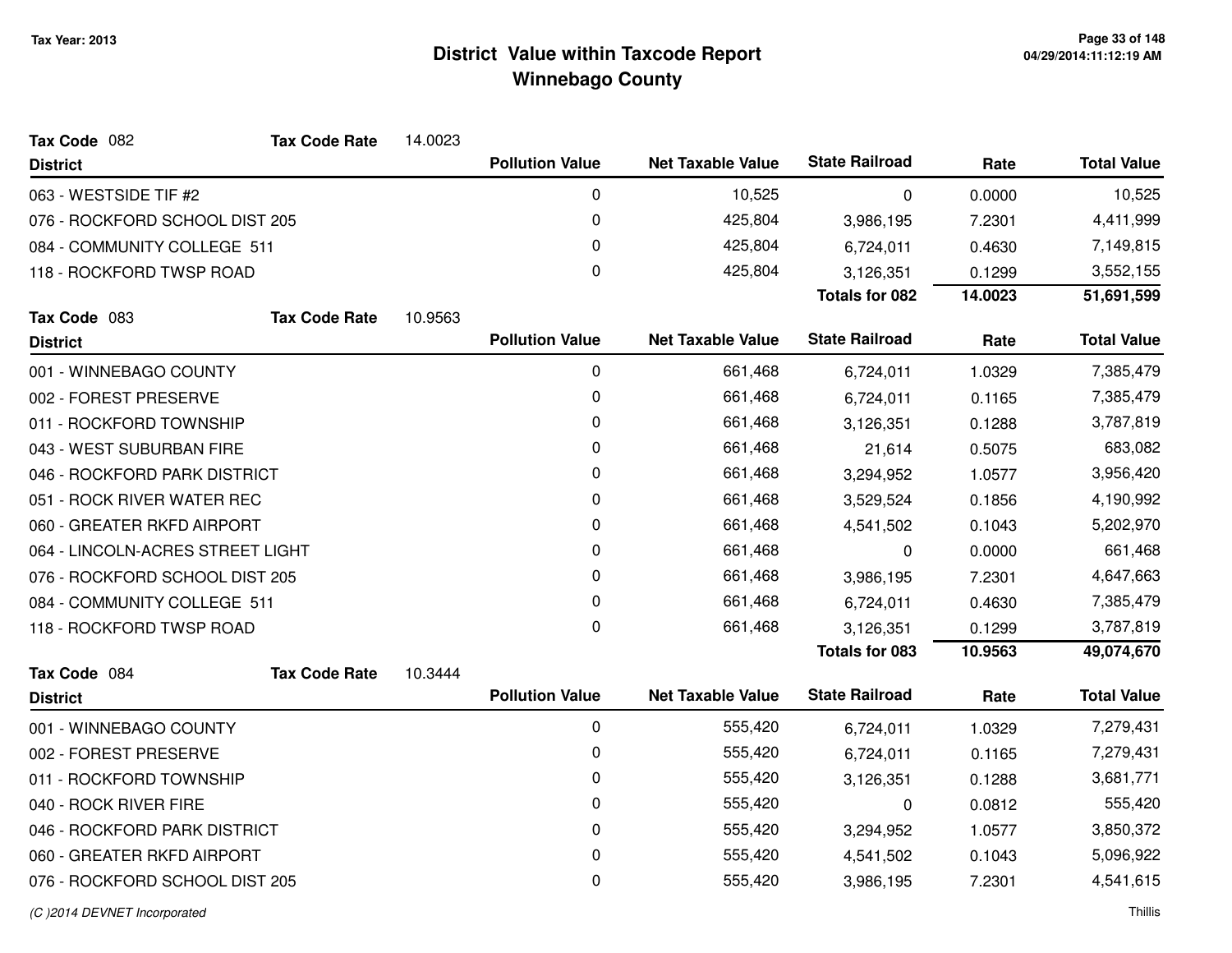| <b>Pollution Value</b><br><b>District</b>       |             |                          |                       |         |                    |
|-------------------------------------------------|-------------|--------------------------|-----------------------|---------|--------------------|
|                                                 |             | <b>Net Taxable Value</b> | <b>State Railroad</b> | Rate    | <b>Total Value</b> |
| 084 - COMMUNITY COLLEGE 511                     | $\mathbf 0$ | 555,420                  | 6,724,011             | 0.4630  | 7,279,431          |
| 118 - ROCKFORD TWSP ROAD                        | 0           | 555,420                  | 3,126,351             | 0.1299  | 3,681,771          |
|                                                 |             |                          | <b>Totals for 084</b> | 10.3444 | 43,246,164         |
| Tax Code 085<br><b>Tax Code Rate</b><br>14.0023 |             |                          |                       |         |                    |
| <b>Pollution Value</b><br><b>District</b>       |             | <b>Net Taxable Value</b> | <b>State Railroad</b> | Rate    | <b>Total Value</b> |
| 001 - WINNEBAGO COUNTY                          | $\mathbf 0$ | 11,334,950               | 6,724,011             | 1.0329  | 18,058,961         |
| 002 - FOREST PRESERVE                           | $\pmb{0}$   | 11,334,950               | 6,724,011             | 0.1165  | 18,058,961         |
| 011 - ROCKFORD TOWNSHIP                         | 0           | 11,334,950               | 3,126,351             | 0.1288  | 14,461,301         |
| 023 - ROCKFORD CITY                             | 0           | 11,334,950               | 2,610,161             | 3.0811  | 13,945,111         |
| 046 - ROCKFORD PARK DISTRICT                    | 0           | 11,334,950               | 3,294,952             | 1.0577  | 14,629,902         |
| 051 - ROCK RIVER WATER REC                      | 0           | 11,334,950               | 3,529,524             | 0.1856  | 14,864,474         |
| 059 - ROCKFORD CITY LIBRARY                     | 0           | 11,334,950               | 2,610,161             | 0.4724  | 13,945,111         |
| 060 - GREATER RKFD AIRPORT                      | 0           | 11,334,950               | 4,541,502             | 0.1043  | 15,876,452         |
| 067 - WEST STATE & CENTRAL TIF                  | 0           | 494,327                  | 0                     | 0.0000  | 494,327            |
| 076 - ROCKFORD SCHOOL DIST 205                  | 0           | 11,334,950               | 3,986,195             | 7.2301  | 15,321,145         |
| 084 - COMMUNITY COLLEGE 511                     | 0           | 11,334,950               | 6,724,011             | 0.4630  | 18,058,961         |
| 118 - ROCKFORD TWSP ROAD                        | 0           | 11,334,950               | 3,126,351             | 0.1299  | 14,461,301         |
|                                                 |             |                          | <b>Totals for 085</b> | 14.0023 | 172,176,007        |
| Tax Code 086<br><b>Tax Code Rate</b><br>13.8980 |             |                          |                       |         |                    |
| <b>Pollution Value</b><br><b>District</b>       |             | <b>Net Taxable Value</b> | <b>State Railroad</b> | Rate    | <b>Total Value</b> |
| 001 - WINNEBAGO COUNTY                          | $\mathbf 0$ | 1,419,602                | 6,724,011             | 1.0329  | 8,143,613          |
| 002 - FOREST PRESERVE                           | 0           | 1,419,602                | 6,724,011             | 0.1165  | 8,143,613          |
| 011 - ROCKFORD TOWNSHIP                         | 0           | 1,419,602                | 3,126,351             | 0.1288  | 4,545,953          |
| 023 - ROCKFORD CITY                             | 0           | 1,419,602                | 2,610,161             | 3.0811  | 4,029,763          |
| 046 - ROCKFORD PARK DISTRICT                    | 0           | 1,419,602                | 3,294,952             | 1.0577  | 4,714,554          |
| 051 - ROCK RIVER WATER REC                      | 0           | 1,419,602                | 3,529,524             | 0.1856  | 4,949,126          |
| 059 - ROCKFORD CITY LIBRARY                     | 0           | 1,419,602                | 2,610,161             | 0.4724  | 4,029,763          |
| 076 - ROCKFORD SCHOOL DIST 205                  | 0           | 1,419,602                | 3,986,195             | 7.2301  | 5,405,797          |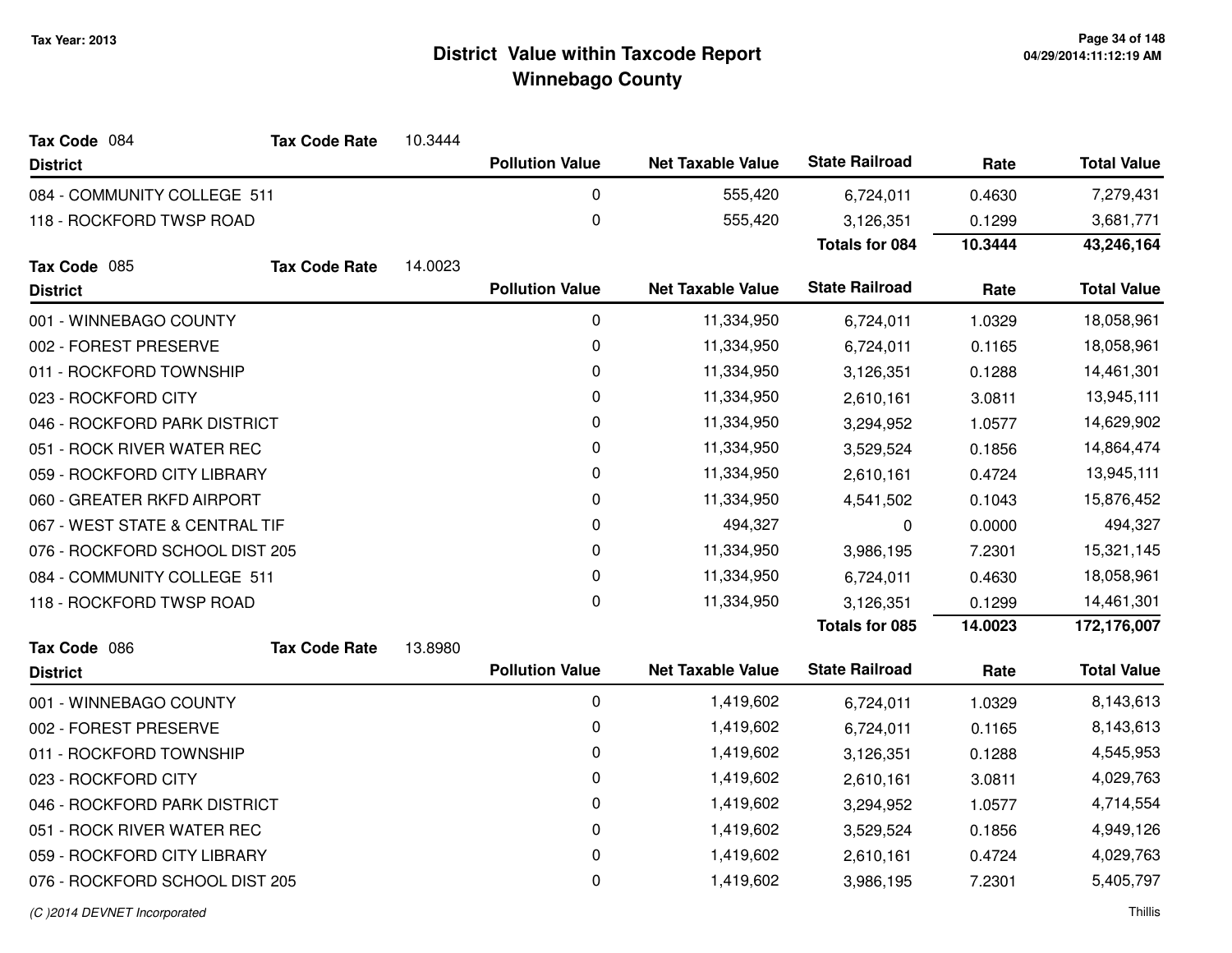| Tax Code 086                   | <b>Tax Code Rate</b> | 13.8980 |                        |                          |                       |         |                    |
|--------------------------------|----------------------|---------|------------------------|--------------------------|-----------------------|---------|--------------------|
| <b>District</b>                |                      |         | <b>Pollution Value</b> | <b>Net Taxable Value</b> | <b>State Railroad</b> | Rate    | <b>Total Value</b> |
| 084 - COMMUNITY COLLEGE 511    |                      |         | 0                      | 1,419,602                | 6,724,011             | 0.4630  | 8,143,613          |
| 088 - NORTH MAIN/AUBURN TIF    |                      |         | 0                      | 38,883                   | 0                     | 0.0000  | 38,883             |
| 118 - ROCKFORD TWSP ROAD       |                      |         | 0                      | 1,419,602                | 3,126,351             | 0.1299  | 4,545,953          |
|                                |                      |         |                        |                          | <b>Totals for 086</b> | 13.8980 | 56,690,631         |
| Tax Code 089                   | <b>Tax Code Rate</b> | 9.2055  |                        |                          |                       |         |                    |
| <b>District</b>                |                      |         | <b>Pollution Value</b> | <b>Net Taxable Value</b> | <b>State Railroad</b> | Rate    | <b>Total Value</b> |
| 001 - WINNEBAGO COUNTY         |                      |         | 0                      | 0                        | 6,724,011             | 1.0329  | 6,724,011          |
| 002 - FOREST PRESERVE          |                      |         | 0                      | 0                        | 6,724,011             | 0.1165  | 6,724,011          |
| 011 - ROCKFORD TOWNSHIP        |                      |         | 0                      | 0                        | 3,126,351             | 0.1288  | 3,126,351          |
| 060 - GREATER RKFD AIRPORT     |                      |         | 0                      | 0                        | 4,541,502             | 0.1043  | 4,541,502          |
| 076 - ROCKFORD SCHOOL DIST 205 |                      |         | 0                      | 0                        | 3,986,195             | 7.2301  | 3,986,195          |
| 084 - COMMUNITY COLLEGE 511    |                      |         | 0                      | 0                        | 6,724,011             | 0.4630  | 6,724,011          |
| 118 - ROCKFORD TWSP ROAD       |                      |         | 0                      | 0                        | 3,126,351             | 0.1299  | 3,126,351          |
|                                |                      |         |                        |                          | <b>Totals for 089</b> | 9.2055  | 34,952,432         |
| Tax Code 090                   | <b>Tax Code Rate</b> | 9.8905  |                        |                          |                       |         |                    |
| <b>District</b>                |                      |         | <b>Pollution Value</b> | <b>Net Taxable Value</b> | <b>State Railroad</b> | Rate    | <b>Total Value</b> |
| 001 - WINNEBAGO COUNTY         |                      |         | 0                      | 2,266                    | 6,724,011             | 1.0329  | 6,726,277          |
| 002 - FOREST PRESERVE          |                      |         | 0                      | 2,266                    | 6,724,011             | 0.1165  | 6,726,277          |
| 011 - ROCKFORD TOWNSHIP        |                      |         | 0                      | 2,266                    | 3,126,351             | 0.1288  | 3,128,617          |
| 042 - STILLMAN FIRE            |                      |         | 0                      | 2,266                    | 0                     | 0.6850  | 2,266              |
| 060 - GREATER RKFD AIRPORT     |                      |         | 0                      | 2,266                    | 4,541,502             | 0.1043  | 4,543,768          |
| 076 - ROCKFORD SCHOOL DIST 205 |                      |         | 0                      | 2,266                    | 3,986,195             | 7.2301  | 3,988,461          |
| 084 - COMMUNITY COLLEGE 511    |                      |         | 0                      | 2,266                    | 6,724,011             | 0.4630  | 6,726,277          |
| 118 - ROCKFORD TWSP ROAD       |                      |         | 0                      | 2,266                    | 3,126,351             | 0.1299  | 3,128,617          |
|                                |                      |         |                        |                          | <b>Totals for 090</b> | 9.8905  | 34,970,560         |
| Tax Code 091                   | <b>Tax Code Rate</b> | 7.9469  |                        |                          |                       |         |                    |
| <b>District</b>                |                      |         | <b>Pollution Value</b> | <b>Net Taxable Value</b> | <b>State Railroad</b> | Rate    | <b>Total Value</b> |
| 001 - WINNEBAGO COUNTY         |                      |         | 0                      | 9,289,576                | 6,724,011             | 1.0329  | 16,013,587         |

(C )2014 DEVNET Incorporated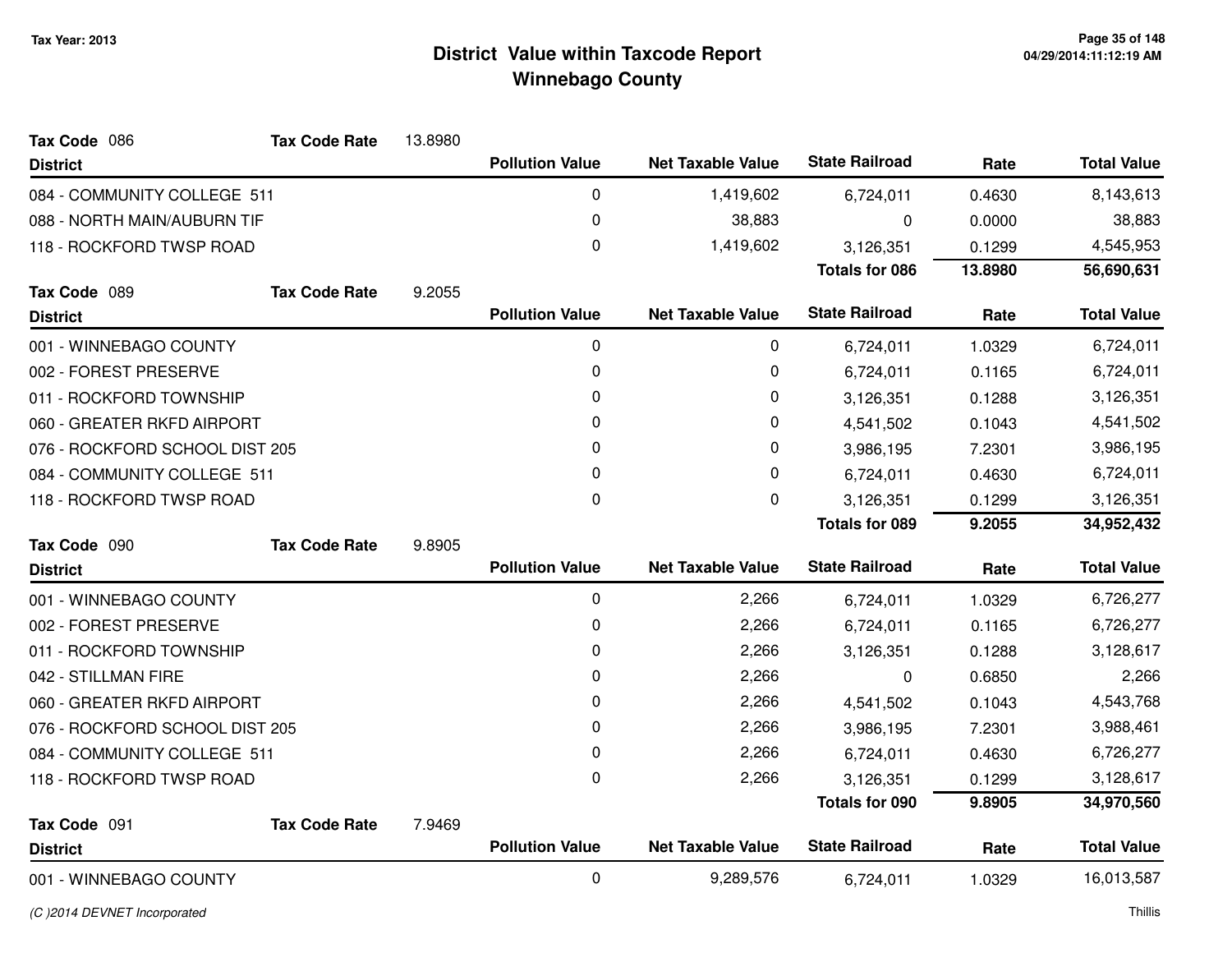| Tax Code 091                   | <b>Tax Code Rate</b> | 7.9469 |                        |                          |                       |        |                    |
|--------------------------------|----------------------|--------|------------------------|--------------------------|-----------------------|--------|--------------------|
| <b>District</b>                |                      |        | <b>Pollution Value</b> | <b>Net Taxable Value</b> | <b>State Railroad</b> | Rate   | <b>Total Value</b> |
| 002 - FOREST PRESERVE          |                      |        | 0                      | 9,289,576                | 6,724,011             | 0.1165 | 16,013,587         |
| 011 - ROCKFORD TOWNSHIP        |                      |        | 0                      | 9,289,576                | 3,126,351             | 0.1288 | 12,415,927         |
| 042 - STILLMAN FIRE            |                      |        | 0                      | 9,289,576                | $\mathbf 0$           | 0.6850 | 9,289,576          |
| 060 - GREATER RKFD AIRPORT     |                      |        | 0                      | 9,289,576                | 4,541,502             | 0.1043 | 13,831,078         |
| 078 - MERIDIAN SCHOOL DIST 223 |                      |        | 0                      | 9,289,576                | 11,758                | 5.2865 | 9,301,334          |
| 084 - COMMUNITY COLLEGE 511    |                      |        | 0                      | 9,289,576                | 6,724,011             | 0.4630 | 16,013,587         |
| 118 - ROCKFORD TWSP ROAD       |                      |        | $\mathbf 0$            | 9,289,576                | 3,126,351             | 0.1299 | 12,415,927         |
|                                |                      |        |                        |                          | <b>Totals for 091</b> | 7.9469 | 105,294,603        |
| Tax Code 092                   | <b>Tax Code Rate</b> | 9.5929 |                        |                          |                       |        |                    |
| <b>District</b>                |                      |        | <b>Pollution Value</b> | <b>Net Taxable Value</b> | <b>State Railroad</b> | Rate   | <b>Total Value</b> |
| 001 - WINNEBAGO COUNTY         |                      |        | 0                      | 4,587,456                | 6,724,011             | 1.0329 | 11,311,467         |
| 002 - FOREST PRESERVE          |                      |        | 0                      | 4,587,456                | 6,724,011             | 0.1165 | 11,311,467         |
| 011 - ROCKFORD TOWNSHIP        |                      |        | 0                      | 4,587,456                | 3,126,351             | 0.1288 | 7,713,807          |
| 036 - NEW MILFORD FIRE         |                      |        | 0                      | 4,587,456                | 43,474                | 0.3874 | 4,630,930          |
| 060 - GREATER RKFD AIRPORT     |                      |        | 0                      | 4,587,456                | 4,541,502             | 0.1043 | 9,128,958          |
| 076 - ROCKFORD SCHOOL DIST 205 |                      |        | 0                      | 4,587,456                | 3,986,195             | 7.2301 | 8,573,651          |
| 084 - COMMUNITY COLLEGE 511    |                      |        | 0                      | 4,587,456                | 6,724,011             | 0.4630 | 11,311,467         |
| 118 - ROCKFORD TWSP ROAD       |                      |        | $\mathbf 0$            | 4,587,456                | 3,126,351             | 0.1299 | 7,713,807          |
|                                |                      |        |                        |                          | <b>Totals for 092</b> | 9.5929 | 71,695,554         |
| Tax Code 093                   | <b>Tax Code Rate</b> | 7.6493 |                        |                          |                       |        |                    |
| <b>District</b>                |                      |        | <b>Pollution Value</b> | <b>Net Taxable Value</b> | <b>State Railroad</b> | Rate   | <b>Total Value</b> |
| 001 - WINNEBAGO COUNTY         |                      |        | 0                      | 1,328,896                | 6,724,011             | 1.0329 | 8,052,907          |
| 002 - FOREST PRESERVE          |                      |        | 0                      | 1,328,896                | 6,724,011             | 0.1165 | 8,052,907          |
| 011 - ROCKFORD TOWNSHIP        |                      |        | 0                      | 1,328,896                | 3,126,351             | 0.1288 | 4,455,247          |
| 036 - NEW MILFORD FIRE         |                      |        | 0                      | 1,328,896                | 43,474                | 0.3874 | 1,372,370          |
| 060 - GREATER RKFD AIRPORT     |                      |        | 0                      | 1,328,896                | 4,541,502             | 0.1043 | 5,870,398          |
| 078 - MERIDIAN SCHOOL DIST 223 |                      |        | 0                      | 1,328,896                | 11,758                | 5.2865 | 1,340,654          |
| 084 - COMMUNITY COLLEGE 511    |                      |        | 0                      | 1,328,896                | 6,724,011             | 0.4630 | 8,052,907          |
|                                |                      |        |                        |                          |                       |        |                    |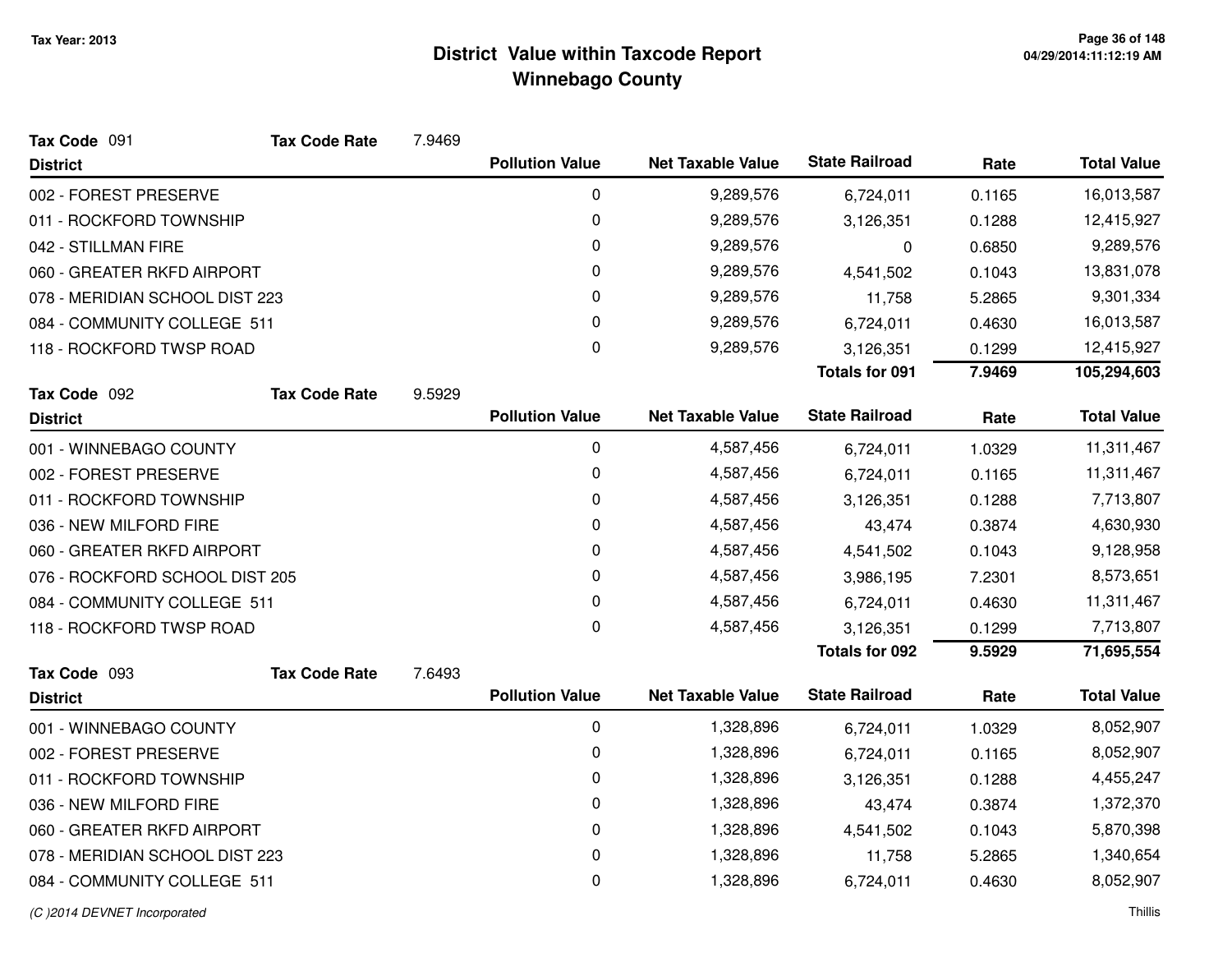| Tax Code 093                   | <b>Tax Code Rate</b> | 7.6493  |                        |                          |                       |         |                    |
|--------------------------------|----------------------|---------|------------------------|--------------------------|-----------------------|---------|--------------------|
| <b>District</b>                |                      |         | <b>Pollution Value</b> | <b>Net Taxable Value</b> | <b>State Railroad</b> | Rate    | <b>Total Value</b> |
| 118 - ROCKFORD TWSP ROAD       |                      |         | 0                      | 1,328,896                | 3,126,351             | 0.1299  | 4,455,247          |
|                                |                      |         |                        |                          | <b>Totals for 093</b> | 7.6493  | 41,652,637         |
| Tax Code 095                   | <b>Tax Code Rate</b> | 9.9703  |                        |                          |                       |         |                    |
| <b>District</b>                |                      |         | <b>Pollution Value</b> | <b>Net Taxable Value</b> | <b>State Railroad</b> | Rate    | <b>Total Value</b> |
| 001 - WINNEBAGO COUNTY         |                      |         | 0                      | 4,541,957                | 6,724,011             | 1.0329  | 11,265,968         |
| 002 - FOREST PRESERVE          |                      |         | 0                      | 4,541,957                | 6,724,011             | 0.1165  | 11,265,968         |
| 011 - ROCKFORD TOWNSHIP        |                      |         | 0                      | 4,541,957                | 3,126,351             | 0.1288  | 7,668,308          |
| 036 - NEW MILFORD FIRE         |                      |         | 0                      | 4,541,957                | 43,474                | 0.3874  | 4,585,431          |
| 054 - CHERRY VALLEY LIBRARY    |                      |         | $\pmb{0}$              | 4,541,957                | 696,730               | 0.3774  | 5,238,687          |
| 060 - GREATER RKFD AIRPORT     |                      |         | 0                      | 4,541,957                | 4,541,502             | 0.1043  | 9,083,459          |
| 076 - ROCKFORD SCHOOL DIST 205 |                      |         | 0                      | 4,541,957                | 3,986,195             | 7.2301  | 8,528,152          |
| 084 - COMMUNITY COLLEGE 511    |                      |         | 0                      | 4,541,957                | 6,724,011             | 0.4630  | 11,265,968         |
| 118 - ROCKFORD TWSP ROAD       |                      |         | 0                      | 4,541,957                | 3,126,351             | 0.1299  | 7,668,308          |
|                                |                      |         |                        |                          | <b>Totals for 095</b> | 9.9703  | 76,570,249         |
| Tax Code 096                   | <b>Tax Code Rate</b> | 11.0280 |                        |                          |                       |         |                    |
| <b>District</b>                |                      |         | <b>Pollution Value</b> | <b>Net Taxable Value</b> | <b>State Railroad</b> | Rate    | <b>Total Value</b> |
| 001 - WINNEBAGO COUNTY         |                      |         | 0                      | 7,492,740                | 6,724,011             | 1.0329  | 14,216,751         |
| 002 - FOREST PRESERVE          |                      |         | 0                      | 7,492,740                | 6,724,011             | 0.1165  | 14,216,751         |
| 011 - ROCKFORD TOWNSHIP        |                      |         | 0                      | 7,492,740                | 3,126,351             | 0.1288  | 10,619,091         |
| 036 - NEW MILFORD FIRE         |                      |         | 0                      | 7,492,740                | 43,474                | 0.3874  | 7,536,214          |
| 046 - ROCKFORD PARK DISTRICT   |                      |         | 0                      | 7,492,740                | 3,294,952             | 1.0577  | 10,787,692         |
| 054 - CHERRY VALLEY LIBRARY    |                      |         | 0                      | 7,492,740                | 696,730               | 0.3774  | 8,189,470          |
| 060 - GREATER RKFD AIRPORT     |                      |         | 0                      | 7,492,740                | 4,541,502             | 0.1043  | 12,034,242         |
| 076 - ROCKFORD SCHOOL DIST 205 |                      |         | 0                      | 7,492,740                | 3,986,195             | 7.2301  | 11,478,935         |
| 084 - COMMUNITY COLLEGE 511    |                      |         | $\pmb{0}$              | 7,492,740                | 6,724,011             | 0.4630  | 14,216,751         |
| 118 - ROCKFORD TWSP ROAD       |                      |         | 0                      | 7,492,740                | 3,126,351             | 0.1299  | 10,619,091         |
|                                |                      |         |                        |                          | <b>Totals for 096</b> | 11.0280 | 113,914,988        |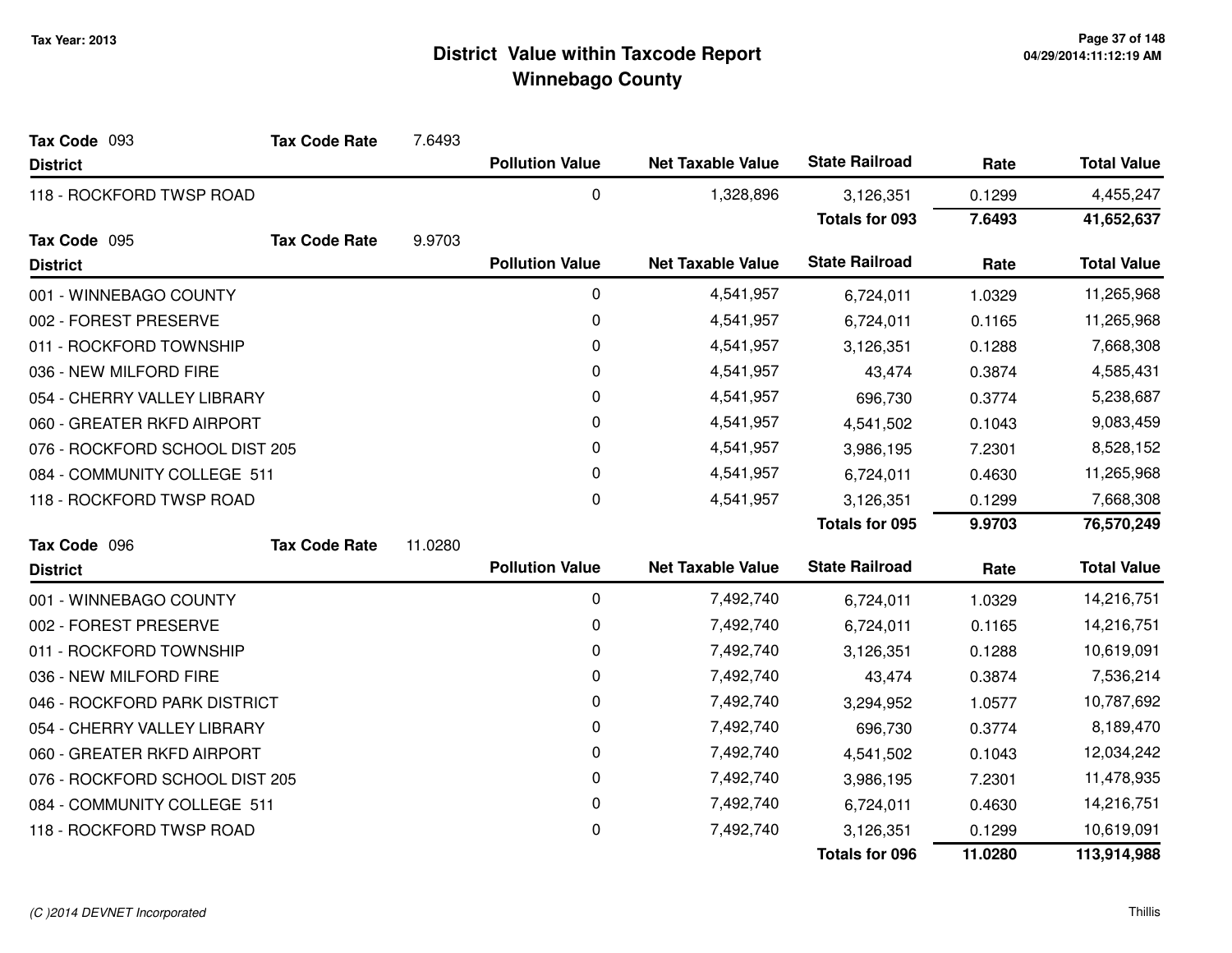| Tax Code 099                   | <b>Tax Code Rate</b> | 10.6506 |                        |                          |                       |         |                    |
|--------------------------------|----------------------|---------|------------------------|--------------------------|-----------------------|---------|--------------------|
| <b>District</b>                |                      |         | <b>Pollution Value</b> | <b>Net Taxable Value</b> | <b>State Railroad</b> | Rate    | <b>Total Value</b> |
| 001 - WINNEBAGO COUNTY         |                      |         | 0                      | 6,221,465                | 6,724,011             | 1.0329  | 12,945,476         |
| 002 - FOREST PRESERVE          |                      |         | 0                      | 6,221,465                | 6,724,011             | 0.1165  | 12,945,476         |
| 011 - ROCKFORD TOWNSHIP        |                      |         | 0                      | 6,221,465                | 3,126,351             | 0.1288  | 9,347,816          |
| 036 - NEW MILFORD FIRE         |                      |         | 0                      | 6,221,465                | 43,474                | 0.3874  | 6,264,939          |
| 046 - ROCKFORD PARK DISTRICT   |                      |         | 0                      | 6,221,465                | 3,294,952             | 1.0577  | 9,516,417          |
| 060 - GREATER RKFD AIRPORT     |                      |         | 0                      | 6,221,465                | 4,541,502             | 0.1043  | 10,762,967         |
| 076 - ROCKFORD SCHOOL DIST 205 |                      |         | 0                      | 6,221,465                | 3,986,195             | 7.2301  | 10,207,660         |
| 084 - COMMUNITY COLLEGE 511    |                      |         | 0                      | 6,221,465                | 6,724,011             | 0.4630  | 12,945,476         |
| 118 - ROCKFORD TWSP ROAD       |                      |         | 0                      | 6,221,465                | 3,126,351             | 0.1299  | 9,347,816          |
|                                |                      |         |                        |                          | <b>Totals for 099</b> | 10.6506 | 94,284,043         |
| Tax Code 100                   | <b>Tax Code Rate</b> | 10.5987 |                        |                          |                       |         |                    |
| <b>District</b>                |                      |         | <b>Pollution Value</b> | <b>Net Taxable Value</b> | <b>State Railroad</b> | Rate    | <b>Total Value</b> |
| 001 - WINNEBAGO COUNTY         |                      |         | $\pmb{0}$              | 0                        | 6,724,011             | 1.0329  | 6,724,011          |
| 002 - FOREST PRESERVE          |                      |         | 0                      | 0                        | 6,724,011             | 0.1165  | 6,724,011          |
| 006 - HARLEM TOWNSHIP          |                      |         | 0                      | 0                        | 0                     | 0.1072  | 0                  |
| 020 - MACHESNEY PARK VILLAGE   |                      |         | 0                      | 0                        | 0                     | 0.0000  | 0                  |
| 037 - NORTH PARK FIRE          |                      |         | 0                      | 0                        | 338,673               | 0.4389  | 338,673            |
| 051 - ROCK RIVER WATER REC     |                      |         | 0                      | 0                        | 3,529,524             | 0.1856  | 3,529,524          |
| 055 - NORTH SUBURBAN LIBRARY   |                      |         | 0                      | 0                        | 674,786               | 0.2906  | 674,786            |
| 060 - GREATER RKFD AIRPORT     |                      |         | 0                      | 0                        | 4,541,502             | 0.1043  | 4,541,502          |
| 070 - HARLEM SCHOOL DIST 122   |                      |         | 0                      | 0                        | 396,184               | 7.8140  | 396,184            |
| 084 - COMMUNITY COLLEGE 511    |                      |         | 0                      | 0                        | 6,724,011             | 0.4630  | 6,724,011          |
| 113 - HARLEM TWSP ROAD         |                      |         | 0                      | $\mathbf 0$              | $\Omega$              | 0.0457  | 0                  |
|                                |                      |         |                        |                          | <b>Totals for 100</b> | 10.5987 | 29,652,702         |
| Tax Code 101                   | <b>Tax Code Rate</b> | 10.5987 | <b>Pollution Value</b> | <b>Net Taxable Value</b> | <b>State Railroad</b> | Rate    | <b>Total Value</b> |
| <b>District</b>                |                      |         |                        |                          |                       |         |                    |
| 001 - WINNEBAGO COUNTY         |                      |         | 0                      | 0                        | 6,724,011             | 1.0329  | 6,724,011          |
| 002 - FOREST PRESERVE          |                      |         | $\mathbf 0$            | 0                        | 6,724,011             | 0.1165  | 6,724,011          |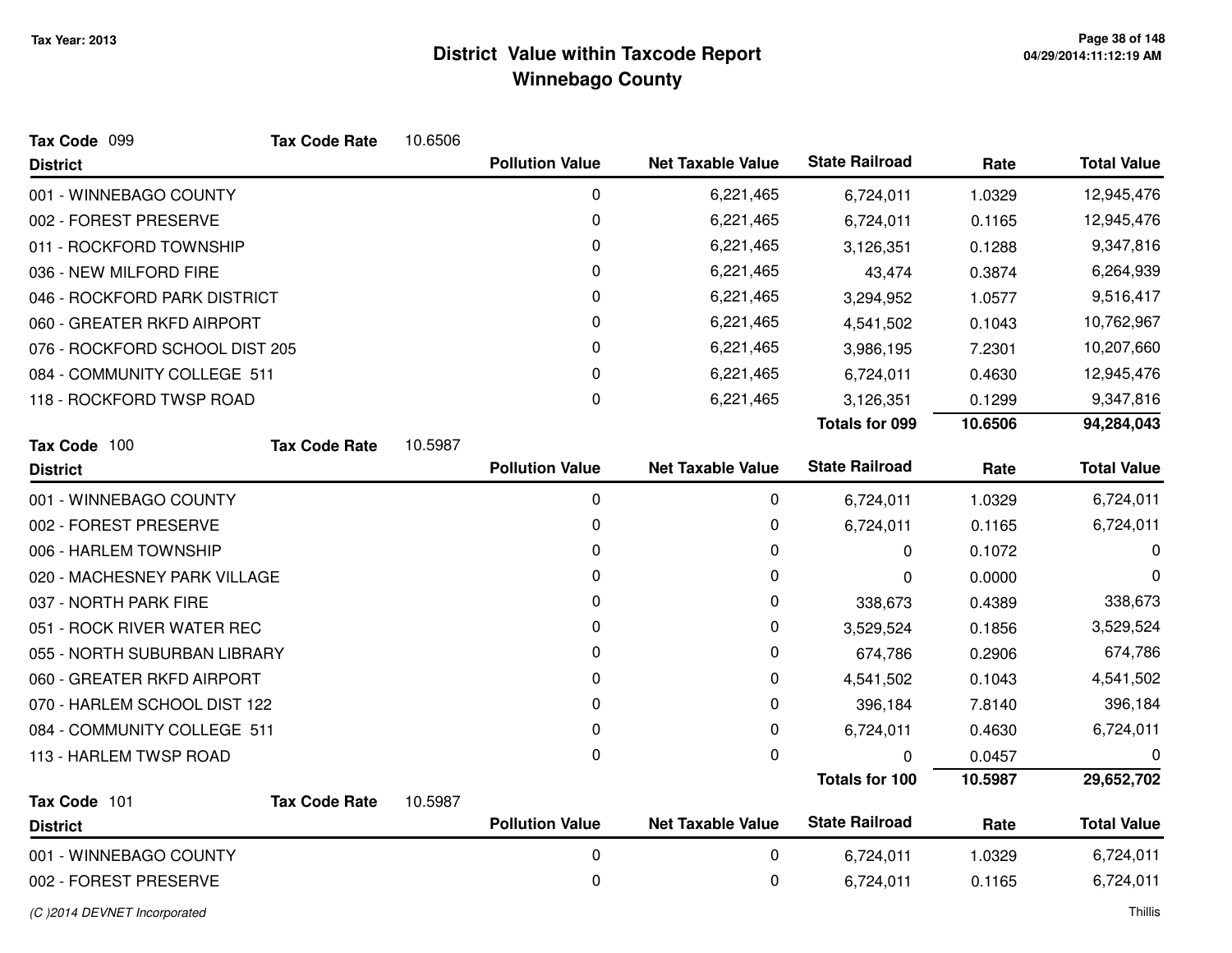| Tax Code 101                   | <b>Tax Code Rate</b> | 10.5987 |                        |                          |                       |         |                    |
|--------------------------------|----------------------|---------|------------------------|--------------------------|-----------------------|---------|--------------------|
| <b>District</b>                |                      |         | <b>Pollution Value</b> | <b>Net Taxable Value</b> | <b>State Railroad</b> | Rate    | <b>Total Value</b> |
| 006 - HARLEM TOWNSHIP          |                      |         | 0                      | 0                        | 0                     | 0.1072  | 0                  |
| 037 - NORTH PARK FIRE          |                      |         | 0                      | 0                        | 338,673               | 0.4389  | 338,673            |
| 051 - ROCK RIVER WATER REC     |                      |         | $\Omega$               | 0                        | 3,529,524             | 0.1856  | 3,529,524          |
| 055 - NORTH SUBURBAN LIBRARY   |                      |         | 0                      | 0                        | 674,786               | 0.2906  | 674,786            |
| 060 - GREATER RKFD AIRPORT     |                      |         | $\mathbf{0}$           | 0                        | 4,541,502             | 0.1043  | 4,541,502          |
| 070 - HARLEM SCHOOL DIST 122   |                      |         | $\Omega$               | 0                        | 396,184               | 7.8140  | 396,184            |
| 084 - COMMUNITY COLLEGE 511    |                      |         | 0                      | 0                        | 6,724,011             | 0.4630  | 6,724,011          |
| 113 - HARLEM TWSP ROAD         |                      |         | 0                      | 0                        | 0                     | 0.0457  | 0                  |
|                                |                      |         |                        |                          | <b>Totals for 101</b> | 10.5987 | 29,652,702         |
| Tax Code 102                   | <b>Tax Code Rate</b> | 10.0148 |                        |                          |                       |         |                    |
| <b>District</b>                |                      |         | <b>Pollution Value</b> | <b>Net Taxable Value</b> | <b>State Railroad</b> | Rate    | <b>Total Value</b> |
| 001 - WINNEBAGO COUNTY         |                      |         | 0                      | 0                        | 6,724,011             | 1.0329  | 6,724,011          |
| 002 - FOREST PRESERVE          |                      |         | 0                      | 0                        | 6,724,011             | 0.1165  | 6,724,011          |
| 006 - HARLEM TOWNSHIP          |                      |         | 0                      | 0                        | 0                     | 0.1072  | 0                  |
| 037 - NORTH PARK FIRE          |                      |         | 0                      | 0                        | 338,673               | 0.4389  | 338,673            |
| 051 - ROCK RIVER WATER REC     |                      |         | 0                      | 0                        | 3,529,524             | 0.1856  | 3,529,524          |
| 055 - NORTH SUBURBAN LIBRARY   |                      |         | 0                      | 0                        | 674,786               | 0.2906  | 674,786            |
| 060 - GREATER RKFD AIRPORT     |                      |         | 0                      | 0                        | 4,541,502             | 0.1043  | 4,541,502          |
| 076 - ROCKFORD SCHOOL DIST 205 |                      |         | 0                      | 0                        | 3,986,195             | 7.2301  | 3,986,195          |
| 084 - COMMUNITY COLLEGE 511    |                      |         | 0                      | 0                        | 6,724,011             | 0.4630  | 6,724,011          |
| 113 - HARLEM TWSP ROAD         |                      |         | 0                      | 0                        | 0                     | 0.0457  | 0                  |
|                                |                      |         |                        |                          | <b>Totals for 102</b> | 10.0148 | 33,242,713         |
| Tax Code 104                   | <b>Tax Code Rate</b> | 10.5300 |                        |                          |                       |         |                    |
| <b>District</b>                |                      |         | <b>Pollution Value</b> | <b>Net Taxable Value</b> | <b>State Railroad</b> | Rate    | <b>Total Value</b> |
| 001 - WINNEBAGO COUNTY         |                      |         | 0                      | 2,299,212                | 6,724,011             | 1.0329  | 9,023,223          |
| 002 - FOREST PRESERVE          |                      |         | 0                      | 2,299,212                | 6,724,011             | 0.1165  | 9,023,223          |
| 011 - ROCKFORD TOWNSHIP        |                      |         | 0                      | 2,299,212                | 3,126,351             | 0.1288  | 5,425,563          |
| 040 - ROCK RIVER FIRE          |                      |         | 0                      | 2,299,212                | 0                     | 0.0812  | 2,299,212          |
|                                |                      |         |                        |                          |                       |         |                    |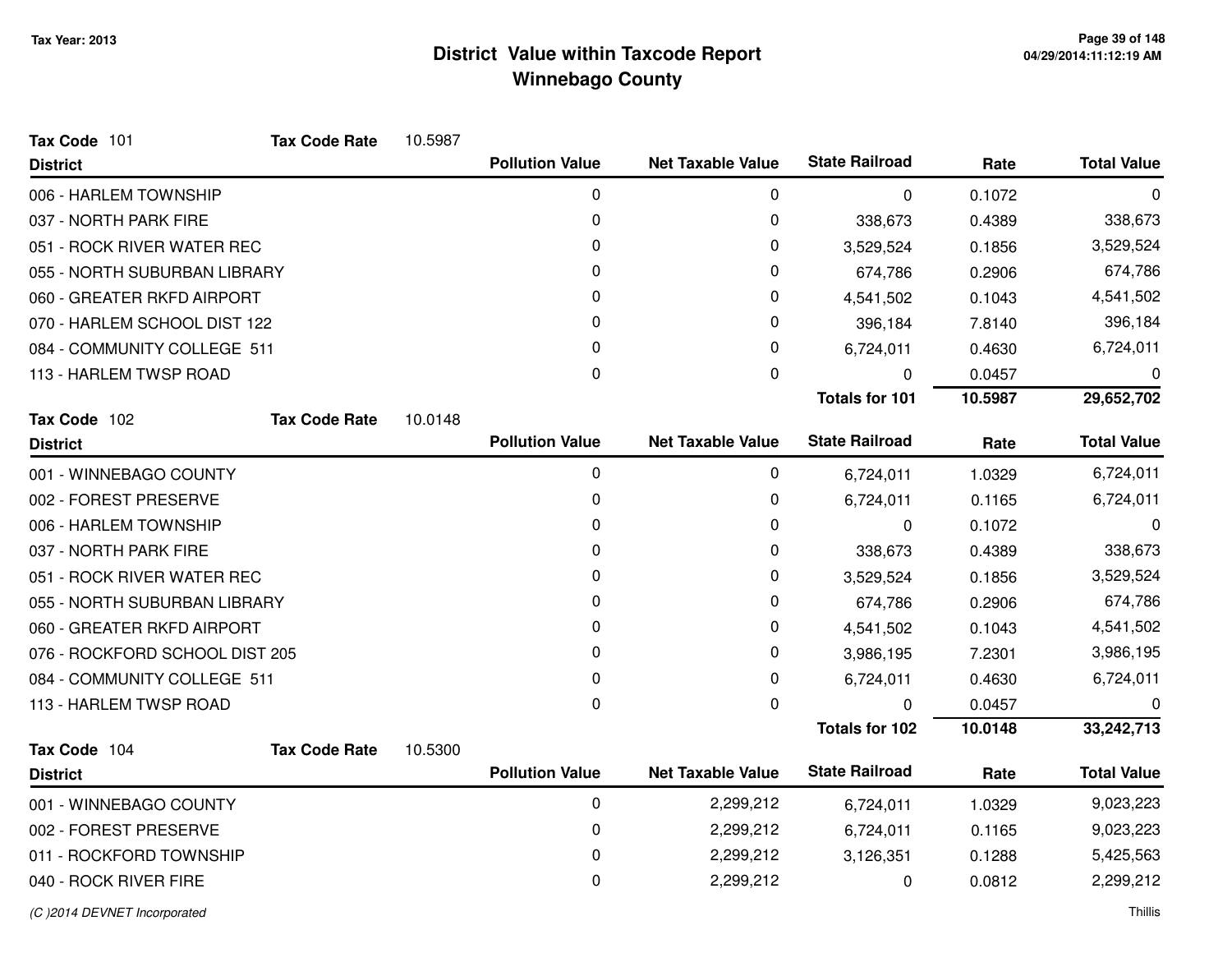| Tax Code 104                   | <b>Tax Code Rate</b> | 10.5300 |                        |                          |                       |         |                    |
|--------------------------------|----------------------|---------|------------------------|--------------------------|-----------------------|---------|--------------------|
| <b>District</b>                |                      |         | <b>Pollution Value</b> | <b>Net Taxable Value</b> | <b>State Railroad</b> | Rate    | <b>Total Value</b> |
| 046 - ROCKFORD PARK DISTRICT   |                      |         | 0                      | 2,299,212                | 3,294,952             | 1.0577  | 5,594,164          |
| 051 - ROCK RIVER WATER REC     |                      |         | 0                      | 2,299,212                | 3,529,524             | 0.1856  | 5,828,736          |
| 060 - GREATER RKFD AIRPORT     |                      |         | 0                      | 2,299,212                | 4,541,502             | 0.1043  | 6,840,714          |
| 076 - ROCKFORD SCHOOL DIST 205 |                      |         | $\mathbf 0$            | 2,299,212                | 3,986,195             | 7.2301  | 6,285,407          |
| 084 - COMMUNITY COLLEGE 511    |                      |         | 0                      | 2,299,212                | 6,724,011             | 0.4630  | 9,023,223          |
| 118 - ROCKFORD TWSP ROAD       |                      |         | 0                      | 2,299,212                | 3,126,351             | 0.1299  | 5,425,563          |
|                                |                      |         |                        |                          | Totals for 104        | 10.5300 | 64,769,028         |
| Tax Code 108                   | <b>Tax Code Rate</b> | 10.1370 |                        |                          |                       |         |                    |
| <b>District</b>                |                      |         | <b>Pollution Value</b> | <b>Net Taxable Value</b> | <b>State Railroad</b> | Rate    | <b>Total Value</b> |
| 001 - WINNEBAGO COUNTY         |                      |         | $\mathbf 0$            | 10,356                   | 6,724,011             | 1.0329  | 6,734,367          |
| 002 - FOREST PRESERVE          |                      |         | 0                      | 10,356                   | 6,724,011             | 0.1165  | 6,734,367          |
| 006 - HARLEM TOWNSHIP          |                      |         | 0                      | 10,356                   | 0                     | 0.1072  | 10,356             |
| 020 - MACHESNEY PARK VILLAGE   |                      |         | 0                      | 10,356                   | 0                     | 0.0000  | 10,356             |
| 035 - HARLEM-ROSCOE FIRE       |                      |         | 0                      | 10,356                   | 278,584               | 0.7467  | 288,940            |
| 055 - NORTH SUBURBAN LIBRARY   |                      |         | 0                      | 10,356                   | 674,786               | 0.2906  | 685,142            |
| 060 - GREATER RKFD AIRPORT     |                      |         | 0                      | 10,356                   | 4,541,502             | 0.1043  | 4,551,858          |
| 076 - ROCKFORD SCHOOL DIST 205 |                      |         | 0                      | 10,356                   | 3,986,195             | 7.2301  | 3,996,551          |
| 084 - COMMUNITY COLLEGE 511    |                      |         | 0                      | 10,356                   | 6,724,011             | 0.4630  | 6,734,367          |
| 113 - HARLEM TWSP ROAD         |                      |         | $\Omega$               | 10,356                   | 0                     | 0.0457  | 10,356             |
|                                |                      |         |                        |                          | <b>Totals for 108</b> | 10.1370 | 29,756,660         |
| Tax Code 109                   | <b>Tax Code Rate</b> | 10.3226 |                        |                          | <b>State Railroad</b> |         |                    |
| <b>District</b>                |                      |         | <b>Pollution Value</b> | <b>Net Taxable Value</b> |                       | Rate    | <b>Total Value</b> |
| 001 - WINNEBAGO COUNTY         |                      |         | $\mathbf 0$            | 22,965,492               | 6,724,011             | 1.0329  | 29,689,503         |
| 002 - FOREST PRESERVE          |                      |         | 0                      | 22,965,492               | 6,724,011             | 0.1165  | 29,689,503         |
| 006 - HARLEM TOWNSHIP          |                      |         | 0                      | 22,965,492               | 0                     | 0.1072  | 22,965,492         |
| 020 - MACHESNEY PARK VILLAGE   |                      |         | 0                      | 22,965,492               | 0                     | 0.0000  | 22,965,492         |
| 035 - HARLEM-ROSCOE FIRE       |                      |         | 0                      | 22,965,492               | 278,584               | 0.7467  | 23,244,076         |
| 051 - ROCK RIVER WATER REC     |                      |         | 0                      | 22,965,492               | 3,529,524             | 0.1856  | 26,495,016         |
|                                |                      |         |                        |                          |                       |         |                    |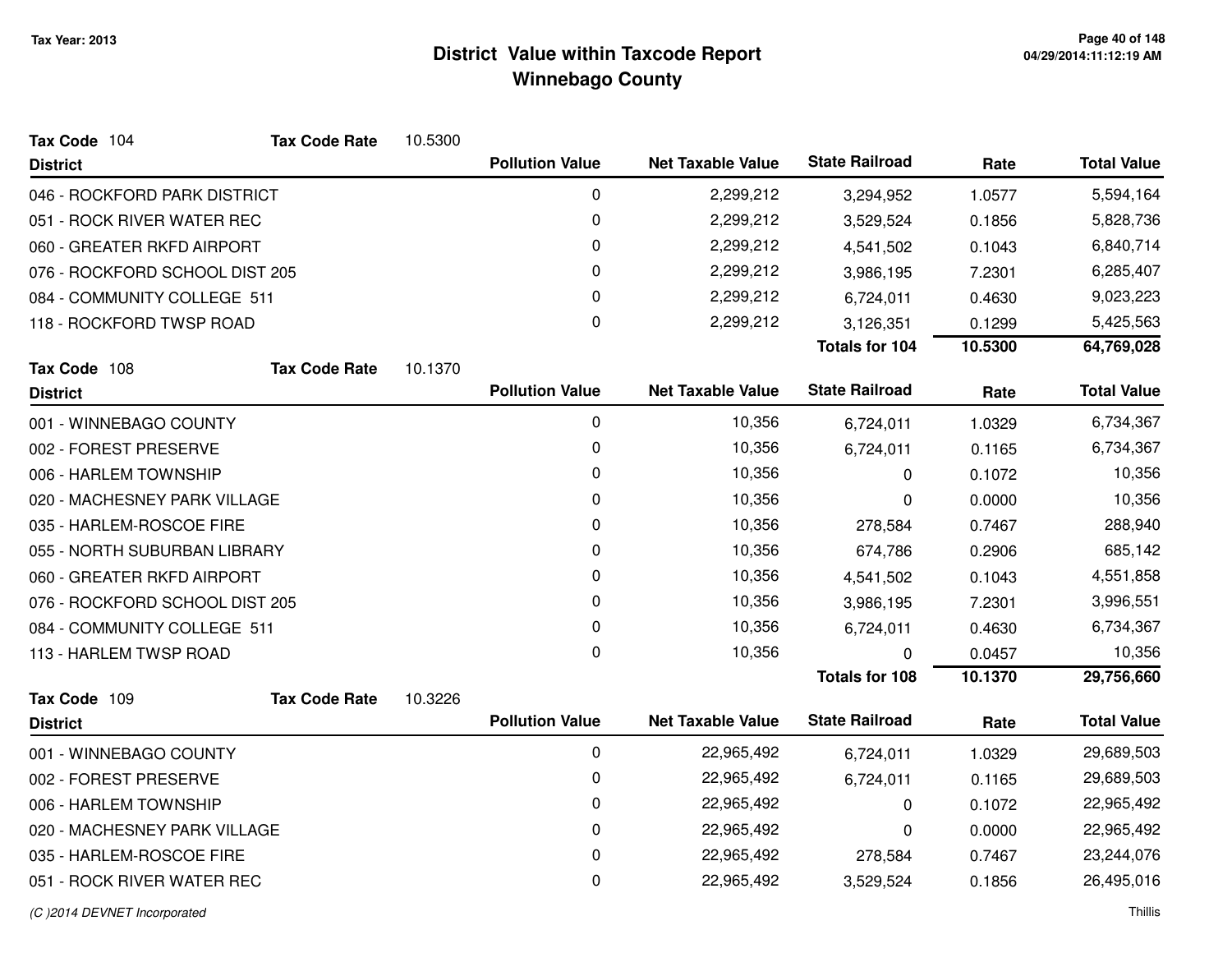| Tax Code 109                   | <b>Tax Code Rate</b> | 10.3226 |                        |                          |                       |         |                    |
|--------------------------------|----------------------|---------|------------------------|--------------------------|-----------------------|---------|--------------------|
| <b>District</b>                |                      |         | <b>Pollution Value</b> | <b>Net Taxable Value</b> | <b>State Railroad</b> | Rate    | <b>Total Value</b> |
| 055 - NORTH SUBURBAN LIBRARY   |                      |         | 0                      | 22,965,492               | 674,786               | 0.2906  | 23,640,278         |
| 060 - GREATER RKFD AIRPORT     |                      |         | 0                      | 22,965,492               | 4,541,502             | 0.1043  | 27,506,994         |
| 076 - ROCKFORD SCHOOL DIST 205 |                      |         | 0                      | 22,965,492               | 3,986,195             | 7.2301  | 26,951,687         |
| 084 - COMMUNITY COLLEGE 511    |                      |         | 0                      | 22,965,492               | 6,724,011             | 0.4630  | 29,689,503         |
| 113 - HARLEM TWSP ROAD         |                      |         | 0                      | 22,965,492               | 0                     | 0.0457  | 22,965,492         |
|                                |                      |         |                        |                          | <b>Totals for 109</b> | 10.3226 | 285,803,036        |
| Tax Code 110                   | <b>Tax Code Rate</b> | 10.8187 |                        |                          |                       |         |                    |
| <b>District</b>                |                      |         | <b>Pollution Value</b> | <b>Net Taxable Value</b> | <b>State Railroad</b> | Rate    | <b>Total Value</b> |
| 001 - WINNEBAGO COUNTY         |                      |         | 0                      | 26,250,473               | 6,724,011             | 1.0329  | 32,974,484         |
| 002 - FOREST PRESERVE          |                      |         | 0                      | 26,250,473               | 6,724,011             | 0.1165  | 32,974,484         |
| 004 - CHERRY VALLEY TOWNSHIP   |                      |         | 0                      | 26,250,473               | 1,101,657             | 0.1330  | 27,352,130         |
| 031 - CHERRY VALLEY FIRE       |                      |         | 0                      | 26,250,473               | 579,802               | 0.9166  | 26,830,275         |
| 051 - ROCK RIVER WATER REC     |                      |         | $\mathbf 0$            | 26,250,473               | 3,529,524             | 0.1856  | 29,779,997         |
| 054 - CHERRY VALLEY LIBRARY    |                      |         | 0                      | 26,250,473               | 696,730               | 0.3774  | 26,947,203         |
| 060 - GREATER RKFD AIRPORT     |                      |         | 0                      | 26,250,473               | 4,541,502             | 0.1043  | 30,791,975         |
| 076 - ROCKFORD SCHOOL DIST 205 |                      |         | 0                      | 26,250,473               | 3,986,195             | 7.2301  | 30,236,668         |
| 084 - COMMUNITY COLLEGE 511    |                      |         | 0                      | 26,250,473               | 6,724,011             | 0.4630  | 32,974,484         |
| 111 - CHERRY VALLEY TWSP ROAD  |                      |         | 0                      | 26,250,473               | 1,101,657             | 0.2593  | 27,352,130         |
|                                |                      |         |                        |                          | <b>Totals for 110</b> | 10.8187 | 298,213,830        |
| Tax Code 111                   | <b>Tax Code Rate</b> | 10.4413 |                        |                          | <b>State Railroad</b> |         |                    |
| <b>District</b>                |                      |         | <b>Pollution Value</b> | <b>Net Taxable Value</b> |                       | Rate    | <b>Total Value</b> |
| 001 - WINNEBAGO COUNTY         |                      |         | 0                      | 8,502,771                | 6,724,011             | 1.0329  | 15,226,782         |
| 002 - FOREST PRESERVE          |                      |         | 0                      | 8,502,771                | 6,724,011             | 0.1165  | 15,226,782         |
| 004 - CHERRY VALLEY TOWNSHIP   |                      |         | 0                      | 8,502,771                | 1,101,657             | 0.1330  | 9,604,428          |
| 031 - CHERRY VALLEY FIRE       |                      |         | 0                      | 8,502,771                | 579,802               | 0.9166  | 9,082,573          |
| 051 - ROCK RIVER WATER REC     |                      |         | 0                      | 8,502,771                | 3,529,524             | 0.1856  | 12,032,295         |
| 060 - GREATER RKFD AIRPORT     |                      |         | 0                      | 8,502,771                | 4,541,502             | 0.1043  | 13,044,273         |
| 076 - ROCKFORD SCHOOL DIST 205 |                      |         | $\mathbf 0$            | 8,502,771                | 3,986,195             | 7.2301  | 12,488,966         |
|                                |                      |         |                        |                          |                       |         |                    |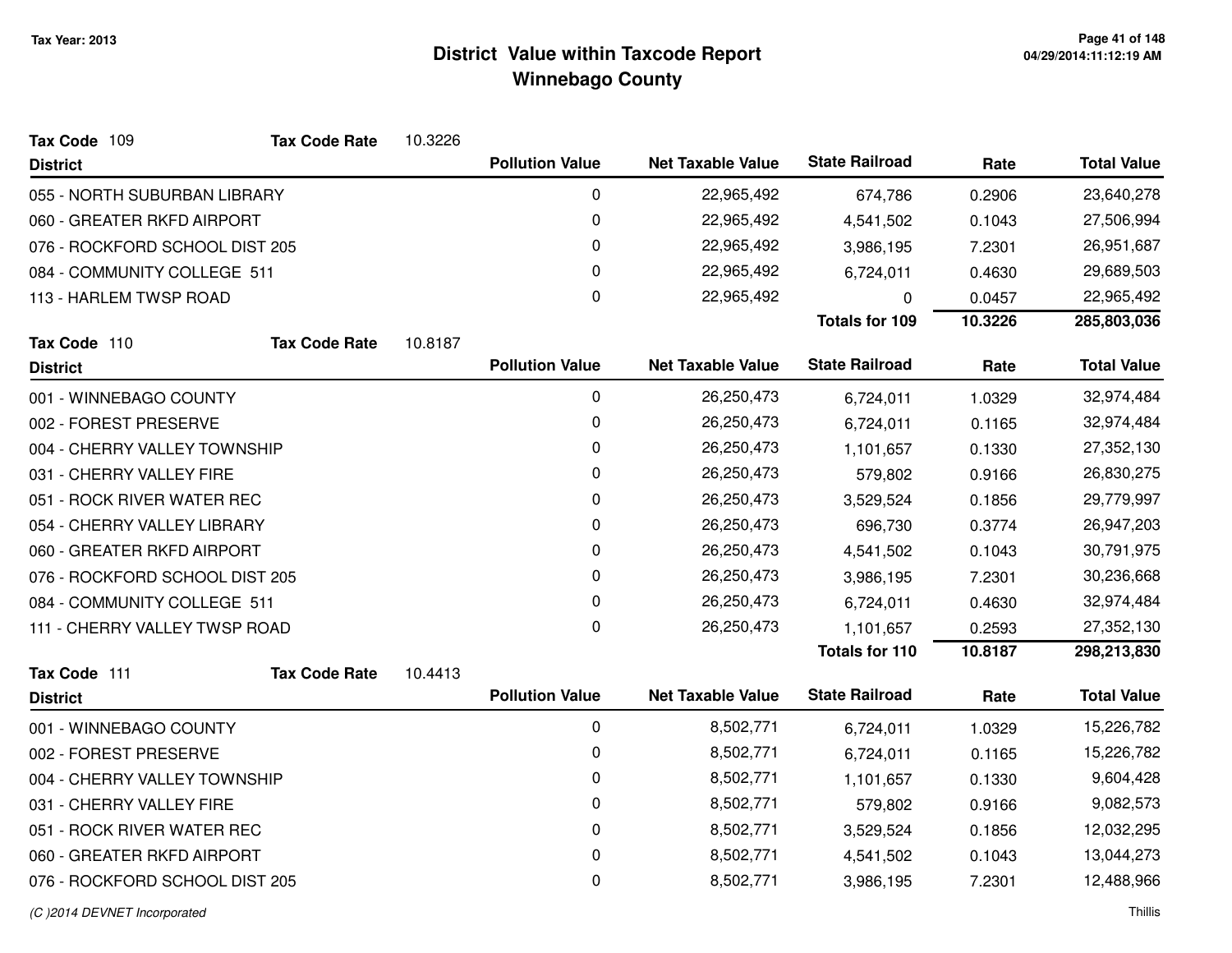| Tax Code 111                   | <b>Tax Code Rate</b> | 10.4413 |                        |                          |                       |         |                    |
|--------------------------------|----------------------|---------|------------------------|--------------------------|-----------------------|---------|--------------------|
| <b>District</b>                |                      |         | <b>Pollution Value</b> | <b>Net Taxable Value</b> | <b>State Railroad</b> | Rate    | <b>Total Value</b> |
| 084 - COMMUNITY COLLEGE 511    |                      |         | 0                      | 8,502,771                | 6,724,011             | 0.4630  | 15,226,782         |
| 111 - CHERRY VALLEY TWSP ROAD  |                      |         | 0                      | 8,502,771                | 1,101,657             | 0.2593  | 9,604,428          |
|                                |                      |         |                        |                          | <b>Totals for 111</b> | 10.4413 | 111,537,309        |
| Tax Code 112                   | <b>Tax Code Rate</b> | 13.0782 |                        |                          |                       |         |                    |
| <b>District</b>                |                      |         | <b>Pollution Value</b> | <b>Net Taxable Value</b> | <b>State Railroad</b> | Rate    | <b>Total Value</b> |
| 001 - WINNEBAGO COUNTY         |                      |         | 0                      | 2,025,285                | 6,724,011             | 1.0329  | 8,749,296          |
| 002 - FOREST PRESERVE          |                      |         | 0                      | 2,025,285                | 6,724,011             | 0.1165  | 8,749,296          |
| 004 - CHERRY VALLEY TOWNSHIP   |                      |         | 0                      | 2,025,285                | 1,101,657             | 0.1330  | 3,126,942          |
| 023 - ROCKFORD CITY            |                      |         | 0                      | 2,025,285                | 2,610,161             | 3.0811  | 4,635,446          |
| 051 - ROCK RIVER WATER REC     |                      |         | 0                      | 2,025,285                | 3,529,524             | 0.1856  | 5,554,809          |
| 059 - ROCKFORD CITY LIBRARY    |                      |         | 0                      | 2,025,285                | 2,610,161             | 0.4724  | 4,635,446          |
| 060 - GREATER RKFD AIRPORT     |                      |         | 0                      | 2,025,285                | 4,541,502             | 0.1043  | 6,566,787          |
| 076 - ROCKFORD SCHOOL DIST 205 |                      |         | 0                      | 2,025,285                | 3,986,195             | 7.2301  | 6,011,480          |
| 084 - COMMUNITY COLLEGE 511    |                      |         | 0                      | 2,025,285                | 6,724,011             | 0.4630  | 8,749,296          |
| 111 - CHERRY VALLEY TWSP ROAD  |                      |         | 0                      | 2,025,285                | 1,101,657             | 0.2593  | 3,126,942          |
|                                |                      |         |                        |                          | <b>Totals for 112</b> | 13.0782 | 59,905,740         |
| Tax Code 113                   | <b>Tax Code Rate</b> | 11.8764 |                        |                          |                       |         |                    |
| <b>District</b>                |                      |         | <b>Pollution Value</b> | <b>Net Taxable Value</b> | <b>State Railroad</b> | Rate    | <b>Total Value</b> |
| 001 - WINNEBAGO COUNTY         |                      |         | 0                      | 8,208,635                | 6,724,011             | 1.0329  | 14,932,646         |
| 002 - FOREST PRESERVE          |                      |         | 0                      | 8,208,635                | 6,724,011             | 0.1165  | 14,932,646         |
| 004 - CHERRY VALLEY TOWNSHIP   |                      |         | 0                      | 8,208,635                | 1,101,657             | 0.1330  | 9,310,292          |
| 031 - CHERRY VALLEY FIRE       |                      |         | 0                      | 8,208,635                | 579,802               | 0.9166  | 8,788,437          |
| 046 - ROCKFORD PARK DISTRICT   |                      |         | 0                      | 8,208,635                | 3,294,952             | 1.0577  | 11,503,587         |
| 051 - ROCK RIVER WATER REC     |                      |         | 0                      | 8,208,635                | 3,529,524             | 0.1856  | 11,738,159         |
| 054 - CHERRY VALLEY LIBRARY    |                      |         | 0                      | 8,208,635                | 696,730               | 0.3774  | 8,905,365          |
| 060 - GREATER RKFD AIRPORT     |                      |         | 0                      | 8,208,635                | 4,541,502             | 0.1043  | 12,750,137         |
| 076 - ROCKFORD SCHOOL DIST 205 |                      |         | 0                      | 8,208,635                | 3,986,195             | 7.2301  | 12,194,830         |
| 084 - COMMUNITY COLLEGE 511    |                      |         | 0                      | 8,208,635                | 6,724,011             | 0.4630  | 14,932,646         |
|                                |                      |         |                        |                          |                       |         |                    |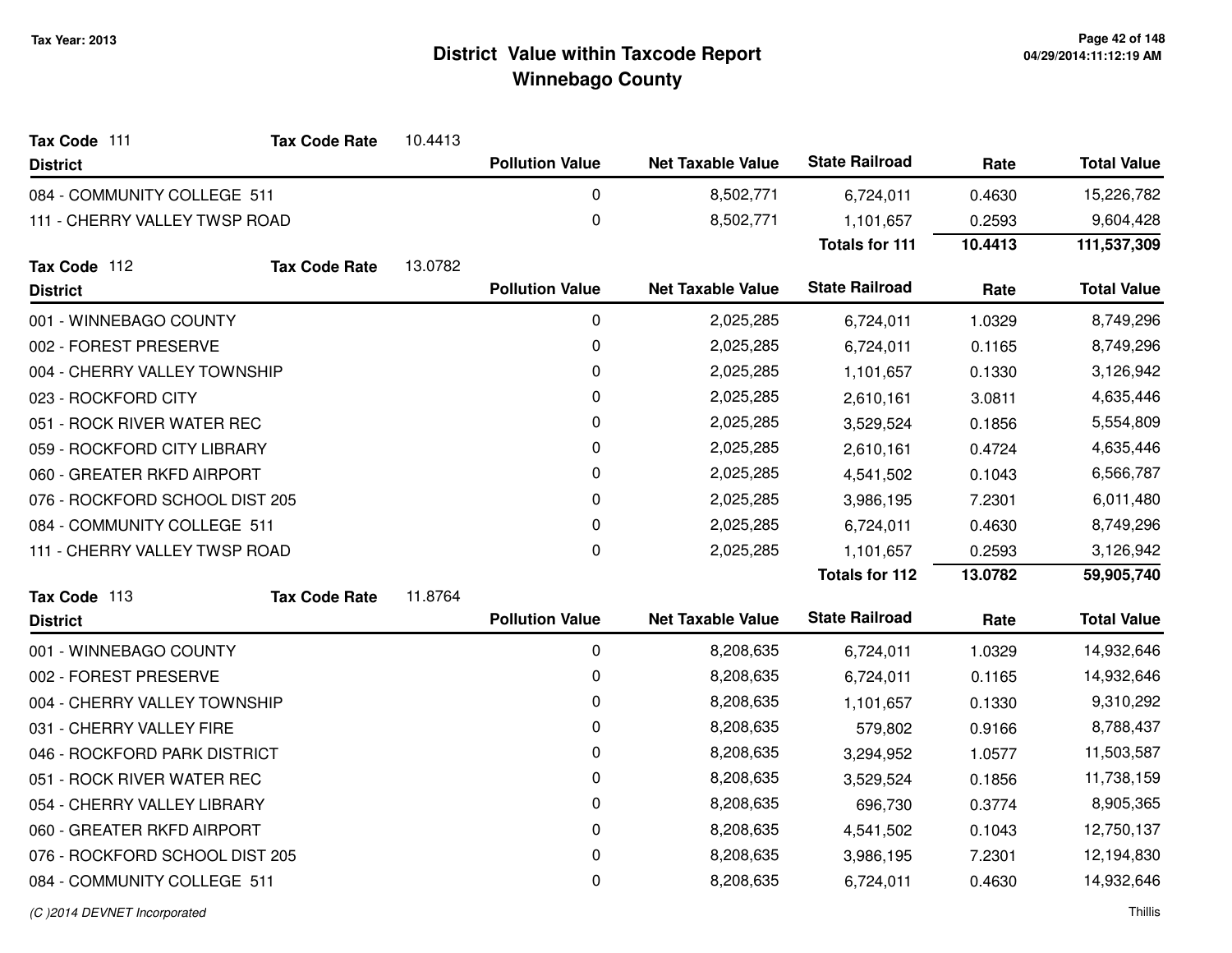| Tax Code 113                   | <b>Tax Code Rate</b> | 11.8764 |                        |                          |                       |         |                    |
|--------------------------------|----------------------|---------|------------------------|--------------------------|-----------------------|---------|--------------------|
| <b>District</b>                |                      |         | <b>Pollution Value</b> | <b>Net Taxable Value</b> | <b>State Railroad</b> | Rate    | <b>Total Value</b> |
| 111 - CHERRY VALLEY TWSP ROAD  |                      |         | 0                      | 8,208,635                | 1,101,657             | 0.2593  | 9,310,292          |
|                                |                      |         |                        |                          | <b>Totals for 113</b> | 11.8764 | 129,299,037        |
| Tax Code 114                   | <b>Tax Code Rate</b> | 10.6331 |                        |                          |                       |         |                    |
| <b>District</b>                |                      |         | <b>Pollution Value</b> | <b>Net Taxable Value</b> | <b>State Railroad</b> | Rate    | <b>Total Value</b> |
| 001 - WINNEBAGO COUNTY         |                      |         | $\mathbf 0$            | 67,770,833               | 6,724,011             | 1.0329  | 74,494,844         |
| 002 - FOREST PRESERVE          |                      |         | 0                      | 67,770,833               | 6,724,011             | 0.1165  | 74,494,844         |
| 004 - CHERRY VALLEY TOWNSHIP   |                      |         | 0                      | 67,770,833               | 1,101,657             | 0.1330  | 68,872,490         |
| 031 - CHERRY VALLEY FIRE       |                      |         | 0                      | 67,770,833               | 579,802               | 0.9166  | 68,350,635         |
| 054 - CHERRY VALLEY LIBRARY    |                      |         | 0                      | 67,770,833               | 696,730               | 0.3774  | 68,467,563         |
| 060 - GREATER RKFD AIRPORT     |                      |         | 0                      | 67,770,833               | 4,541,502             | 0.1043  | 72,312,335         |
| 076 - ROCKFORD SCHOOL DIST 205 |                      |         | 0                      | 67,770,833               | 3,986,195             | 7.2301  | 71,757,028         |
| 084 - COMMUNITY COLLEGE 511    |                      |         | 0                      | 67,770,833               | 6,724,011             | 0.4630  | 74,494,844         |
| 111 - CHERRY VALLEY TWSP ROAD  |                      |         | 0                      | 67,770,833               | 1,101,657             | 0.2593  | 68,872,490         |
|                                |                      |         |                        |                          | <b>Totals for 114</b> | 10.6331 | 642,117,073        |
| Tax Code 115                   | <b>Tax Code Rate</b> | 10.2557 |                        |                          |                       |         |                    |
| <b>District</b>                |                      |         | <b>Pollution Value</b> | <b>Net Taxable Value</b> | <b>State Railroad</b> | Rate    | <b>Total Value</b> |
| 001 - WINNEBAGO COUNTY         |                      |         | $\pmb{0}$              | 5,808,766                | 6,724,011             | 1.0329  | 12,532,777         |
| 002 - FOREST PRESERVE          |                      |         | 0                      | 5,808,766                | 6,724,011             | 0.1165  | 12,532,777         |
| 004 - CHERRY VALLEY TOWNSHIP   |                      |         | 0                      | 5,808,766                | 1,101,657             | 0.1330  | 6,910,423          |
| 031 - CHERRY VALLEY FIRE       |                      |         | 0                      | 5,808,766                | 579,802               | 0.9166  | 6,388,568          |
| 060 - GREATER RKFD AIRPORT     |                      |         | $\pmb{0}$              | 5,808,766                | 4,541,502             | 0.1043  | 10,350,268         |
| 076 - ROCKFORD SCHOOL DIST 205 |                      |         | 0                      | 5,808,766                | 3,986,195             | 7.2301  | 9,794,961          |
| 084 - COMMUNITY COLLEGE 511    |                      |         | 0                      | 5,808,766                | 6,724,011             | 0.4630  | 12,532,777         |
| 111 - CHERRY VALLEY TWSP ROAD  |                      |         | 0                      | 5,808,766                | 1,101,657             | 0.2593  | 6,910,423          |
|                                |                      |         |                        |                          | <b>Totals for 115</b> | 10.2557 | 77,952,974         |
| Tax Code 116                   | <b>Tax Code Rate</b> | 12.8926 |                        |                          |                       |         |                    |
| <b>District</b>                |                      |         | <b>Pollution Value</b> | <b>Net Taxable Value</b> | <b>State Railroad</b> | Rate    | <b>Total Value</b> |
| 001 - WINNEBAGO COUNTY         |                      |         | 0                      | 5,877                    | 6,724,011             | 1.0329  | 6,729,888          |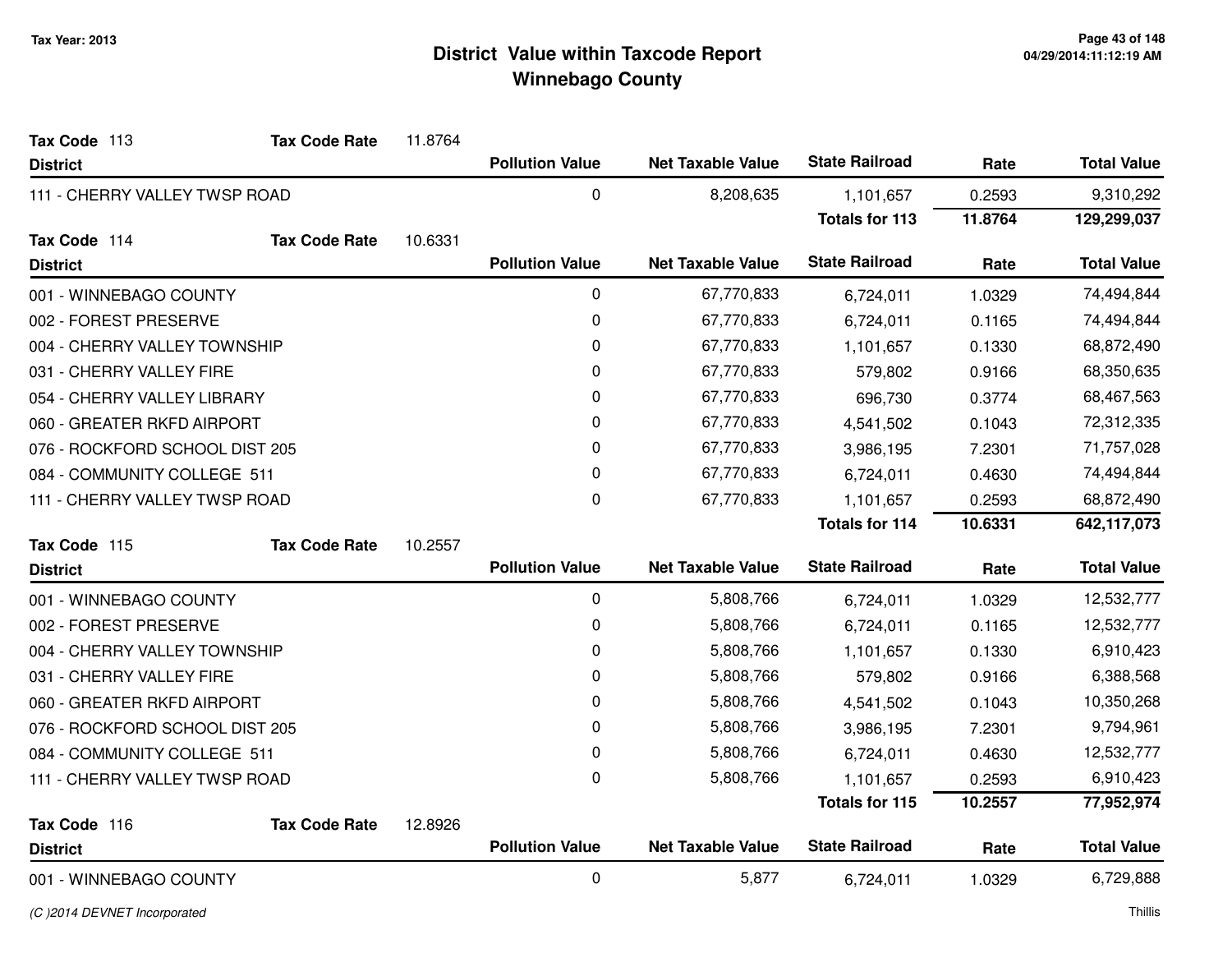| Tax Code 116                   | <b>Tax Code Rate</b> | 12.8926 |                        |                          |                       |         |                    |
|--------------------------------|----------------------|---------|------------------------|--------------------------|-----------------------|---------|--------------------|
| <b>District</b>                |                      |         | <b>Pollution Value</b> | <b>Net Taxable Value</b> | <b>State Railroad</b> | Rate    | <b>Total Value</b> |
| 002 - FOREST PRESERVE          |                      |         | $\mathbf 0$            | 5,877                    | 6,724,011             | 0.1165  | 6,729,888          |
| 004 - CHERRY VALLEY TOWNSHIP   |                      |         | $\mathbf 0$            | 5,877                    | 1,101,657             | 0.1330  | 1,107,534          |
| 023 - ROCKFORD CITY            |                      |         | 0                      | 5,877                    | 2,610,161             | 3.0811  | 2,616,038          |
| 059 - ROCKFORD CITY LIBRARY    |                      |         | 0                      | 5,877                    | 2,610,161             | 0.4724  | 2,616,038          |
| 060 - GREATER RKFD AIRPORT     |                      |         | 0                      | 5,877                    | 4,541,502             | 0.1043  | 4,547,379          |
| 076 - ROCKFORD SCHOOL DIST 205 |                      |         | 0                      | 5,877                    | 3,986,195             | 7.2301  | 3,992,072          |
| 084 - COMMUNITY COLLEGE 511    |                      |         | 0                      | 5,877                    | 6,724,011             | 0.4630  | 6,729,888          |
| 111 - CHERRY VALLEY TWSP ROAD  |                      |         | 0                      | 5,877                    | 1,101,657             | 0.2593  | 1,107,534          |
|                                |                      |         |                        |                          | <b>Totals for 116</b> | 12.8926 | 36,176,259         |
| Tax Code 117                   | <b>Tax Code Rate</b> | 14.0023 |                        |                          |                       |         |                    |
| <b>District</b>                |                      |         | <b>Pollution Value</b> | <b>Net Taxable Value</b> | <b>State Railroad</b> | Rate    | <b>Total Value</b> |
| 001 - WINNEBAGO COUNTY         |                      |         | 0                      | 11,491,289               | 6,724,011             | 1.0329  | 18,215,300         |
| 002 - FOREST PRESERVE          |                      |         | 0                      | 11,491,289               | 6,724,011             | 0.1165  | 18,215,300         |
| 011 - ROCKFORD TOWNSHIP        |                      |         | 0                      | 11,491,289               | 3,126,351             | 0.1288  | 14,617,640         |
| 023 - ROCKFORD CITY            |                      |         | 0                      | 11,491,289               | 2,610,161             | 3.0811  | 14,101,450         |
| 046 - ROCKFORD PARK DISTRICT   |                      |         | 0                      | 11,491,289               | 3,294,952             | 1.0577  | 14,786,241         |
| 051 - ROCK RIVER WATER REC     |                      |         | 0                      | 11,491,289               | 3,529,524             | 0.1856  | 15,020,813         |
| 059 - ROCKFORD CITY LIBRARY    |                      |         | 0                      | 11,491,289               | 2,610,161             | 0.4724  | 14,101,450         |
| 060 - GREATER RKFD AIRPORT     |                      |         | 0                      | 11,491,289               | 4,541,502             | 0.1043  | 16,032,791         |
| 066 - EAST STATE & ALPINE TIF  |                      |         | 0                      | 868,538                  | 0                     | 0.0000  | 868,538            |
| 076 - ROCKFORD SCHOOL DIST 205 |                      |         | 0                      | 11,491,289               | 3,986,195             | 7.2301  | 15,477,484         |
| 084 - COMMUNITY COLLEGE 511    |                      |         | $\pmb{0}$              | 11,491,289               | 6,724,011             | 0.4630  | 18,215,300         |
| 118 - ROCKFORD TWSP ROAD       |                      |         | 0                      | 11,491,289               | 3,126,351             | 0.1299  | 14,617,640         |
|                                |                      |         |                        |                          | <b>Totals for 117</b> | 14.0023 | 174,269,947        |
| Tax Code 118                   | <b>Tax Code Rate</b> | 10.9065 |                        |                          |                       |         |                    |
| <b>District</b>                |                      |         | <b>Pollution Value</b> | <b>Net Taxable Value</b> | <b>State Railroad</b> | Rate    | <b>Total Value</b> |
| 001 - WINNEBAGO COUNTY         |                      |         | $\mathbf 0$            | 366,998                  | 6,724,011             | 1.0329  | 7,091,009          |
| 002 - FOREST PRESERVE          |                      |         | 0                      | 366,998                  | 6,724,011             | 0.1165  | 7,091,009          |

(C )2014 DEVNET Incorporated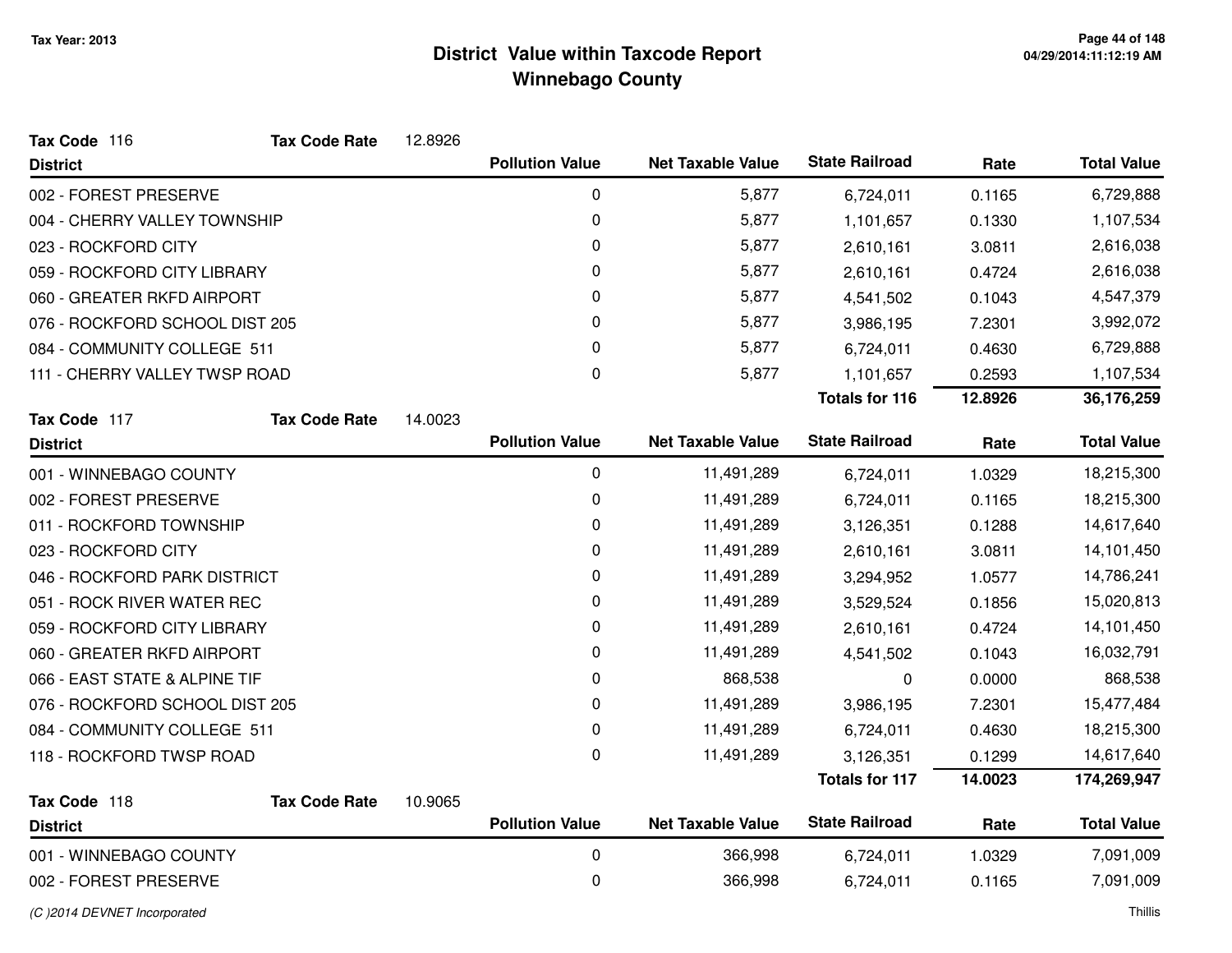| Tax Code 118                   | <b>Tax Code Rate</b> | 10.9065 |                        |                          |                       |         |                    |
|--------------------------------|----------------------|---------|------------------------|--------------------------|-----------------------|---------|--------------------|
| <b>District</b>                |                      |         | <b>Pollution Value</b> | <b>Net Taxable Value</b> | <b>State Railroad</b> | Rate    | <b>Total Value</b> |
| 006 - HARLEM TOWNSHIP          |                      |         | 0                      | 366,998                  | 0                     | 0.1072  | 366,998            |
| 020 - MACHESNEY PARK VILLAGE   |                      |         | 0                      | 366,998                  | 0                     | 0.0000  | 366,998            |
| 035 - HARLEM-ROSCOE FIRE       |                      |         | 0                      | 366,998                  | 278,584               | 0.7467  | 645,582            |
| 051 - ROCK RIVER WATER REC     |                      |         | 0                      | 366,998                  | 3,529,524             | 0.1856  | 3,896,522          |
| 055 - NORTH SUBURBAN LIBRARY   |                      |         | 0                      | 366,998                  | 674,786               | 0.2906  | 1,041,784          |
| 060 - GREATER RKFD AIRPORT     |                      |         | 0                      | 366,998                  | 4,541,502             | 0.1043  | 4,908,500          |
| 070 - HARLEM SCHOOL DIST 122   |                      |         | 0                      | 366,998                  | 396,184               | 7.8140  | 763,182            |
| 084 - COMMUNITY COLLEGE 511    |                      |         | 0                      | 366,998                  | 6,724,011             | 0.4630  | 7,091,009          |
| 098 - MACHESNEY PARK TIF       |                      |         | 0                      | 7,378,412                | 0                     | 0.0000  | 7,378,412          |
| 113 - HARLEM TWSP ROAD         |                      |         | 0                      | 366,998                  | 0                     | 0.0457  | 366,998            |
|                                |                      |         |                        |                          | <b>Totals for 118</b> | 10.9065 | 41,008,003         |
| Tax Code 119                   | <b>Tax Code Rate</b> | 10.8187 |                        |                          |                       |         |                    |
| <b>District</b>                |                      |         | <b>Pollution Value</b> | <b>Net Taxable Value</b> | <b>State Railroad</b> | Rate    | <b>Total Value</b> |
| 001 - WINNEBAGO COUNTY         |                      |         | 0                      | 11,791,052               | 6,724,011             | 1.0329  | 18,515,063         |
| 002 - FOREST PRESERVE          |                      |         | 0                      | 11,791,052               | 6,724,011             | 0.1165  | 18,515,063         |
| 004 - CHERRY VALLEY TOWNSHIP   |                      |         | 0                      | 11,791,052               | 1,101,657             | 0.1330  | 12,892,709         |
| 017 - CHERRY VALLEY VILLAGE    |                      |         | 0                      | 11,791,052               | 131,310               | 0.0000  | 11,922,362         |
| 031 - CHERRY VALLEY FIRE       |                      |         | 0                      | 11,791,052               | 579,802               | 0.9166  | 12,370,854         |
| 051 - ROCK RIVER WATER REC     |                      |         | 0                      | 11,791,052               | 3,529,524             | 0.1856  | 15,320,576         |
| 054 - CHERRY VALLEY LIBRARY    |                      |         | 0                      | 11,791,052               | 696,730               | 0.3774  | 12,487,782         |
| 060 - GREATER RKFD AIRPORT     |                      |         | 0                      | 11,791,052               | 4,541,502             | 0.1043  | 16,332,554         |
| 076 - ROCKFORD SCHOOL DIST 205 |                      |         | 0                      | 11,791,052               | 3,986,195             | 7.2301  | 15,777,247         |
| 084 - COMMUNITY COLLEGE 511    |                      |         | 0                      | 11,791,052               | 6,724,011             | 0.4630  | 18,515,063         |
| 111 - CHERRY VALLEY TWSP ROAD  |                      |         | $\mathbf{0}$           | 11,791,052               | 1,101,657             | 0.2593  | 12,892,709         |
|                                |                      |         |                        |                          | <b>Totals for 119</b> | 10.8187 | 165,541,982        |
| Tax Code 120                   | <b>Tax Code Rate</b> | 10.6331 |                        |                          |                       |         |                    |
| <b>District</b>                |                      |         | <b>Pollution Value</b> | <b>Net Taxable Value</b> | <b>State Railroad</b> | Rate    | <b>Total Value</b> |
| 001 - WINNEBAGO COUNTY         |                      |         | $\mathbf 0$            | 3,271,004                | 6,724,011             | 1.0329  | 9,995,015          |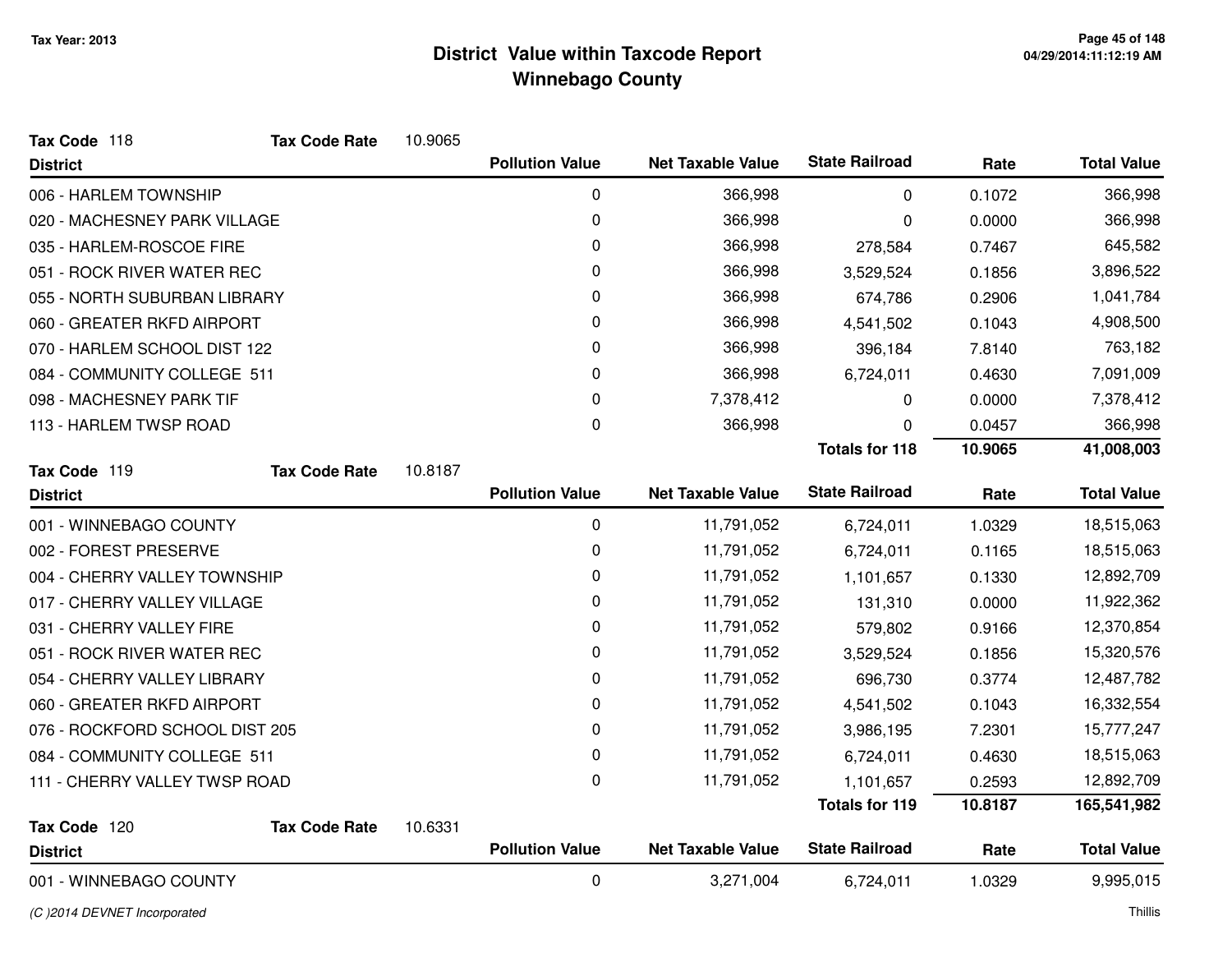| Tax Code 120                   | <b>Tax Code Rate</b> | 10.6331 |                        |                          |                       |         |                    |
|--------------------------------|----------------------|---------|------------------------|--------------------------|-----------------------|---------|--------------------|
| <b>District</b>                |                      |         | <b>Pollution Value</b> | <b>Net Taxable Value</b> | <b>State Railroad</b> | Rate    | <b>Total Value</b> |
| 002 - FOREST PRESERVE          |                      |         | 0                      | 3,271,004                | 6,724,011             | 0.1165  | 9,995,015          |
| 004 - CHERRY VALLEY TOWNSHIP   |                      |         | 0                      | 3,271,004                | 1,101,657             | 0.1330  | 4,372,661          |
| 017 - CHERRY VALLEY VILLAGE    |                      |         | 0                      | 3,271,004                | 131,310               | 0.0000  | 3,402,314          |
| 031 - CHERRY VALLEY FIRE       |                      |         | $\mathbf 0$            | 3,271,004                | 579,802               | 0.9166  | 3,850,806          |
| 054 - CHERRY VALLEY LIBRARY    |                      |         | $\mathbf 0$            | 3,271,004                | 696,730               | 0.3774  | 3,967,734          |
| 060 - GREATER RKFD AIRPORT     |                      |         | 0                      | 3,271,004                | 4,541,502             | 0.1043  | 7,812,506          |
| 076 - ROCKFORD SCHOOL DIST 205 |                      |         | 0                      | 3,271,004                | 3,986,195             | 7.2301  | 7,257,199          |
| 084 - COMMUNITY COLLEGE 511    |                      |         | 0                      | 3,271,004                | 6,724,011             | 0.4630  | 9,995,015          |
| 111 - CHERRY VALLEY TWSP ROAD  |                      |         | $\mathbf 0$            | 3,271,004                | 1,101,657             | 0.2593  | 4,372,661          |
|                                |                      |         |                        |                          | <b>Totals for 120</b> | 10.6331 | 65,020,926         |
| Tax Code 122                   | <b>Tax Code Rate</b> | 9.5770  |                        |                          |                       |         |                    |
| <b>District</b>                |                      |         | <b>Pollution Value</b> | <b>Net Taxable Value</b> | <b>State Railroad</b> | Rate    | <b>Total Value</b> |
| 001 - WINNEBAGO COUNTY         |                      |         | $\pmb{0}$              | 474,315                  | 6,724,011             | 1.0329  | 7,198,326          |
| 002 - FOREST PRESERVE          |                      |         | 0                      | 474,315                  | 6,724,011             | 0.1165  | 7,198,326          |
| 004 - CHERRY VALLEY TOWNSHIP   |                      |         | 0                      | 474,315                  | 1,101,657             | 0.1330  | 1,575,972          |
| 031 - CHERRY VALLEY FIRE       |                      |         | 0                      | 474,315                  | 579,802               | 0.9166  | 1,054,117          |
| 054 - CHERRY VALLEY LIBRARY    |                      |         | 0                      | 474,315                  | 696,730               | 0.3774  | 1,171,045          |
| 060 - GREATER RKFD AIRPORT     |                      |         | 0                      | 474,315                  | 4,541,502             | 0.1043  | 5,015,817          |
| 083 - HIAWATHA SCHOOL DIST 426 |                      |         | 0                      | 474,315                  | 0                     | 5.9134  | 474,315            |
| 085 - COMMUNITY COLLEGE 523    |                      |         | 0                      | 474,315                  | 0                     | 0.7236  | 474,315            |
| 111 - CHERRY VALLEY TWSP ROAD  |                      |         | 0                      | 474,315                  | 1,101,657             | 0.2593  | 1,575,972          |
|                                |                      |         |                        |                          | <b>Totals for 122</b> | 9.5770  | 25,738,205         |
| Tax Code 123                   | <b>Tax Code Rate</b> | 12.9446 |                        |                          |                       |         |                    |
| <b>District</b>                |                      |         | <b>Pollution Value</b> | <b>Net Taxable Value</b> | <b>State Railroad</b> | Rate    | <b>Total Value</b> |
| 001 - WINNEBAGO COUNTY         |                      |         | 0                      | 633,752                  | 6,724,011             | 1.0329  | 7,357,763          |
| 002 - FOREST PRESERVE          |                      |         | 0                      | 633,752                  | 6,724,011             | 0.1165  | 7,357,763          |
| 011 - ROCKFORD TOWNSHIP        |                      |         | 0                      | 633,752                  | 3,126,351             | 0.1288  | 3,760,103          |
| 023 - ROCKFORD CITY            |                      |         | 0                      | 633,752                  | 2,610,161             | 3.0811  | 3,243,913          |
|                                |                      |         |                        |                          |                       |         |                    |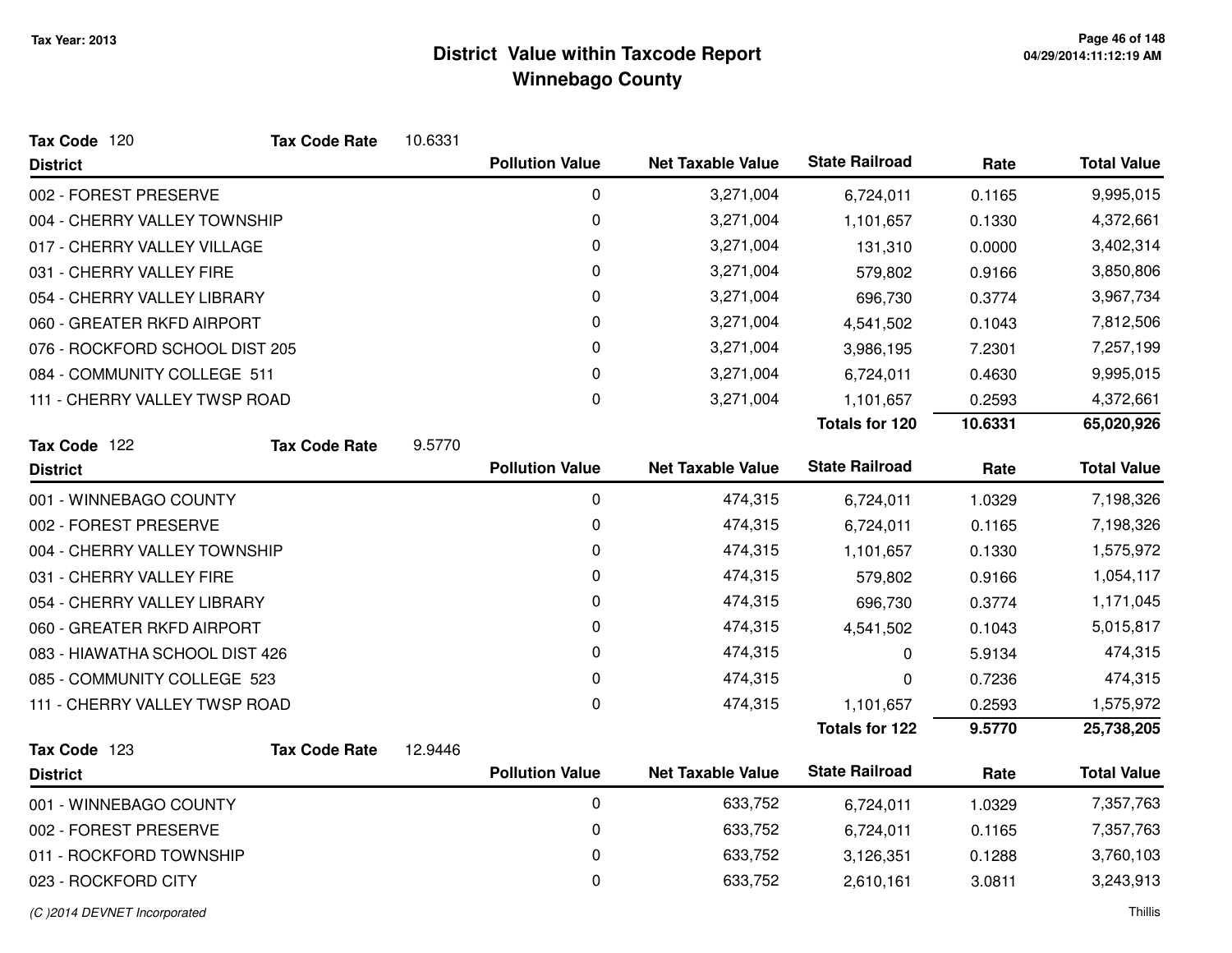| Tax Code 123                   | <b>Tax Code Rate</b> | 12.9446 |                        |                          |                       |         |                    |
|--------------------------------|----------------------|---------|------------------------|--------------------------|-----------------------|---------|--------------------|
| <b>District</b>                |                      |         | <b>Pollution Value</b> | <b>Net Taxable Value</b> | <b>State Railroad</b> | Rate    | <b>Total Value</b> |
| 051 - ROCK RIVER WATER REC     |                      |         | 0                      | 633,752                  | 3,529,524             | 0.1856  | 4,163,276          |
| 059 - ROCKFORD CITY LIBRARY    |                      |         | 0                      | 633,752                  | 2,610,161             | 0.4724  | 3,243,913          |
| 060 - GREATER RKFD AIRPORT     |                      |         | 0                      | 633,752                  | 4,541,502             | 0.1043  | 5,175,254          |
| 076 - ROCKFORD SCHOOL DIST 205 |                      |         | 0                      | 633,752                  | 3,986,195             | 7.2301  | 4,619,947          |
| 084 - COMMUNITY COLLEGE 511    |                      |         | 0                      | 633,752                  | 6,724,011             | 0.4630  | 7,357,763          |
| 118 - ROCKFORD TWSP ROAD       |                      |         | 0                      | 633,752                  | 3,126,351             | 0.1299  | 3,760,103          |
|                                |                      |         |                        |                          | <b>Totals for 123</b> | 12.9446 | 50,039,798         |
| Tax Code 124                   | <b>Tax Code Rate</b> | 11.8764 |                        |                          |                       |         |                    |
| <b>District</b>                |                      |         | <b>Pollution Value</b> | <b>Net Taxable Value</b> | <b>State Railroad</b> | Rate    | <b>Total Value</b> |
| 001 - WINNEBAGO COUNTY         |                      |         | $\pmb{0}$              | 6,389,533                | 6,724,011             | 1.0329  | 13,113,544         |
| 002 - FOREST PRESERVE          |                      |         | 0                      | 6,389,533                | 6,724,011             | 0.1165  | 13,113,544         |
| 004 - CHERRY VALLEY TOWNSHIP   |                      |         | 0                      | 6,389,533                | 1,101,657             | 0.1330  | 7,491,190          |
| 017 - CHERRY VALLEY VILLAGE    |                      |         | 0                      | 6,389,533                | 131,310               | 0.0000  | 6,520,843          |
| 031 - CHERRY VALLEY FIRE       |                      |         | 0                      | 6,389,533                | 579,802               | 0.9166  | 6,969,335          |
| 046 - ROCKFORD PARK DISTRICT   |                      |         | 0                      | 6,389,533                | 3,294,952             | 1.0577  | 9,684,485          |
| 051 - ROCK RIVER WATER REC     |                      |         | 0                      | 6,389,533                | 3,529,524             | 0.1856  | 9,919,057          |
| 054 - CHERRY VALLEY LIBRARY    |                      |         | 0                      | 6,389,533                | 696,730               | 0.3774  | 7,086,263          |
| 060 - GREATER RKFD AIRPORT     |                      |         | 0                      | 6,389,533                | 4,541,502             | 0.1043  | 10,931,035         |
| 076 - ROCKFORD SCHOOL DIST 205 |                      |         | 0                      | 6,389,533                | 3,986,195             | 7.2301  | 10,375,728         |
| 084 - COMMUNITY COLLEGE 511    |                      |         | 0                      | 6,389,533                | 6,724,011             | 0.4630  | 13,113,544         |
| 111 - CHERRY VALLEY TWSP ROAD  |                      |         | 0                      | 6,389,533                | 1,101,657             | 0.2593  | 7,491,190          |
|                                |                      |         |                        |                          | <b>Totals for 124</b> | 11.8764 | 115,809,758        |
| Tax Code 125                   | <b>Tax Code Rate</b> | 11.6908 |                        |                          |                       |         |                    |
| <b>District</b>                |                      |         | <b>Pollution Value</b> | <b>Net Taxable Value</b> | <b>State Railroad</b> | Rate    | <b>Total Value</b> |
| 001 - WINNEBAGO COUNTY         |                      |         | $\pmb{0}$              | 107,075                  | 6,724,011             | 1.0329  | 6,831,086          |
| 002 - FOREST PRESERVE          |                      |         | 0                      | 107,075                  | 6,724,011             | 0.1165  | 6,831,086          |
| 004 - CHERRY VALLEY TOWNSHIP   |                      |         | 0                      | 107,075                  | 1,101,657             | 0.1330  | 1,208,732          |

#### 017 - CHERRY VALLEY VILLAGE<sup>0</sup> 107,075 131,310 0.0000 238,385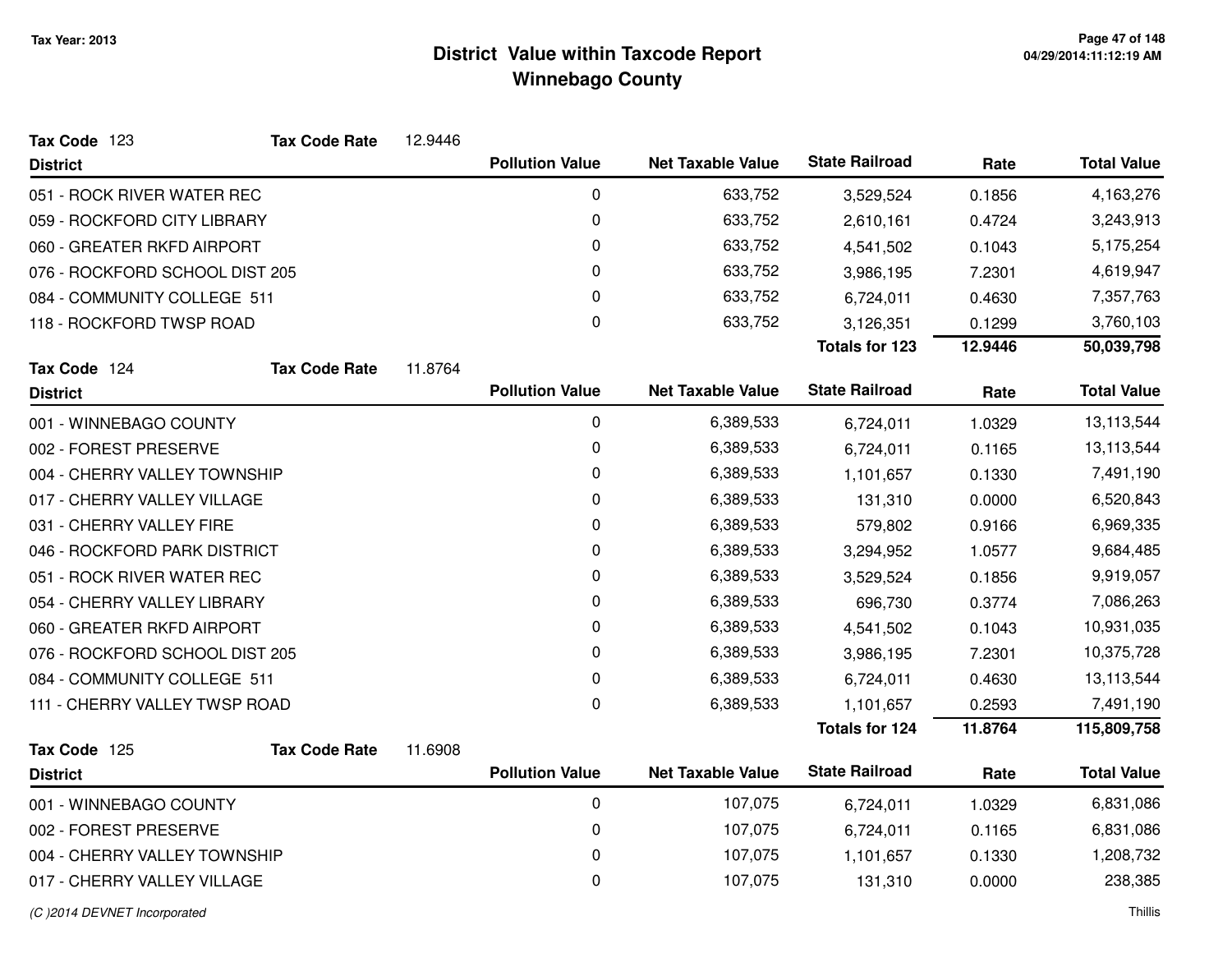| Tax Code 125                   | <b>Tax Code Rate</b> | 11.6908 |                        |                          |                       |         |                    |
|--------------------------------|----------------------|---------|------------------------|--------------------------|-----------------------|---------|--------------------|
| <b>District</b>                |                      |         | <b>Pollution Value</b> | <b>Net Taxable Value</b> | <b>State Railroad</b> | Rate    | <b>Total Value</b> |
| 031 - CHERRY VALLEY FIRE       |                      |         | $\mathbf 0$            | 107,075                  | 579,802               | 0.9166  | 686,877            |
| 046 - ROCKFORD PARK DISTRICT   |                      |         | 0                      | 107,075                  | 3,294,952             | 1.0577  | 3,402,027          |
| 054 - CHERRY VALLEY LIBRARY    |                      |         | 0                      | 107,075                  | 696,730               | 0.3774  | 803,805            |
| 060 - GREATER RKFD AIRPORT     |                      |         | 0                      | 107,075                  | 4,541,502             | 0.1043  | 4,648,577          |
| 076 - ROCKFORD SCHOOL DIST 205 |                      |         | 0                      | 107,075                  | 3,986,195             | 7.2301  | 4,093,270          |
| 084 - COMMUNITY COLLEGE 511    |                      |         | 0                      | 107,075                  | 6,724,011             | 0.4630  | 6,831,086          |
| 111 - CHERRY VALLEY TWSP ROAD  |                      |         | 0                      | 107,075                  | 1,101,657             | 0.2593  | 1,208,732          |
|                                |                      |         |                        |                          | <b>Totals for 125</b> | 11.6908 | 36,783,663         |
| Tax Code 126                   | <b>Tax Code Rate</b> | 14.0023 |                        |                          |                       |         |                    |
| <b>District</b>                |                      |         | <b>Pollution Value</b> | <b>Net Taxable Value</b> | <b>State Railroad</b> | Rate    | <b>Total Value</b> |
| 001 - WINNEBAGO COUNTY         |                      |         | $\mathbf 0$            | 1,637,042                | 6,724,011             | 1.0329  | 8,361,053          |
| 002 - FOREST PRESERVE          |                      |         | 0                      | 1,637,042                | 6,724,011             | 0.1165  | 8,361,053          |
| 011 - ROCKFORD TOWNSHIP        |                      |         | $\pmb{0}$              | 1,637,042                | 3,126,351             | 0.1288  | 4,763,393          |
| 023 - ROCKFORD CITY            |                      |         | 0                      | 1,637,042                | 2,610,161             | 3.0811  | 4,247,203          |
| 046 - ROCKFORD PARK DISTRICT   |                      |         | 0                      | 1,637,042                | 3,294,952             | 1.0577  | 4,931,994          |
| 051 - ROCK RIVER WATER REC     |                      |         | 0                      | 1,637,042                | 3,529,524             | 0.1856  | 5,166,566          |
| 052 - PRESTON & CENTRAL TIF    |                      |         | 0                      | 542,670                  | 0                     | 0.0000  | 542,670            |
| 059 - ROCKFORD CITY LIBRARY    |                      |         | 0                      | 1,637,042                | 2,610,161             | 0.4724  | 4,247,203          |
| 060 - GREATER RKFD AIRPORT     |                      |         | 0                      | 1,637,042                | 4,541,502             | 0.1043  | 6,178,544          |
| 076 - ROCKFORD SCHOOL DIST 205 |                      |         | $\mathbf 0$            | 1,637,042                | 3,986,195             | 7.2301  | 5,623,237          |
| 084 - COMMUNITY COLLEGE 511    |                      |         | 0                      | 1,637,042                | 6,724,011             | 0.4630  | 8,361,053          |
| 118 - ROCKFORD TWSP ROAD       |                      |         | $\Omega$               | 1,637,042                | 3,126,351             | 0.1299  | 4,763,393          |
|                                |                      |         |                        |                          | <b>Totals for 126</b> | 14.0023 | 65,547,362         |
| Tax Code 127                   | <b>Tax Code Rate</b> | 14.1359 |                        |                          |                       |         |                    |
| <b>District</b>                |                      |         | <b>Pollution Value</b> | <b>Net Taxable Value</b> | <b>State Railroad</b> | Rate    | <b>Total Value</b> |
| 001 - WINNEBAGO COUNTY         |                      |         | 0                      | 108,371,991              | 6,724,011             | 1.0329  | 115,096,002        |
| 002 - FOREST PRESERVE          |                      |         | $\mathbf 0$            | 108,371,991              | 6,724,011             | 0.1165  | 115,096,002        |
| 004 - CHERRY VALLEY TOWNSHIP   |                      |         | 0                      | 108,371,991              | 1,101,657             | 0.1330  | 109,473,648        |
|                                |                      |         |                        |                          |                       |         |                    |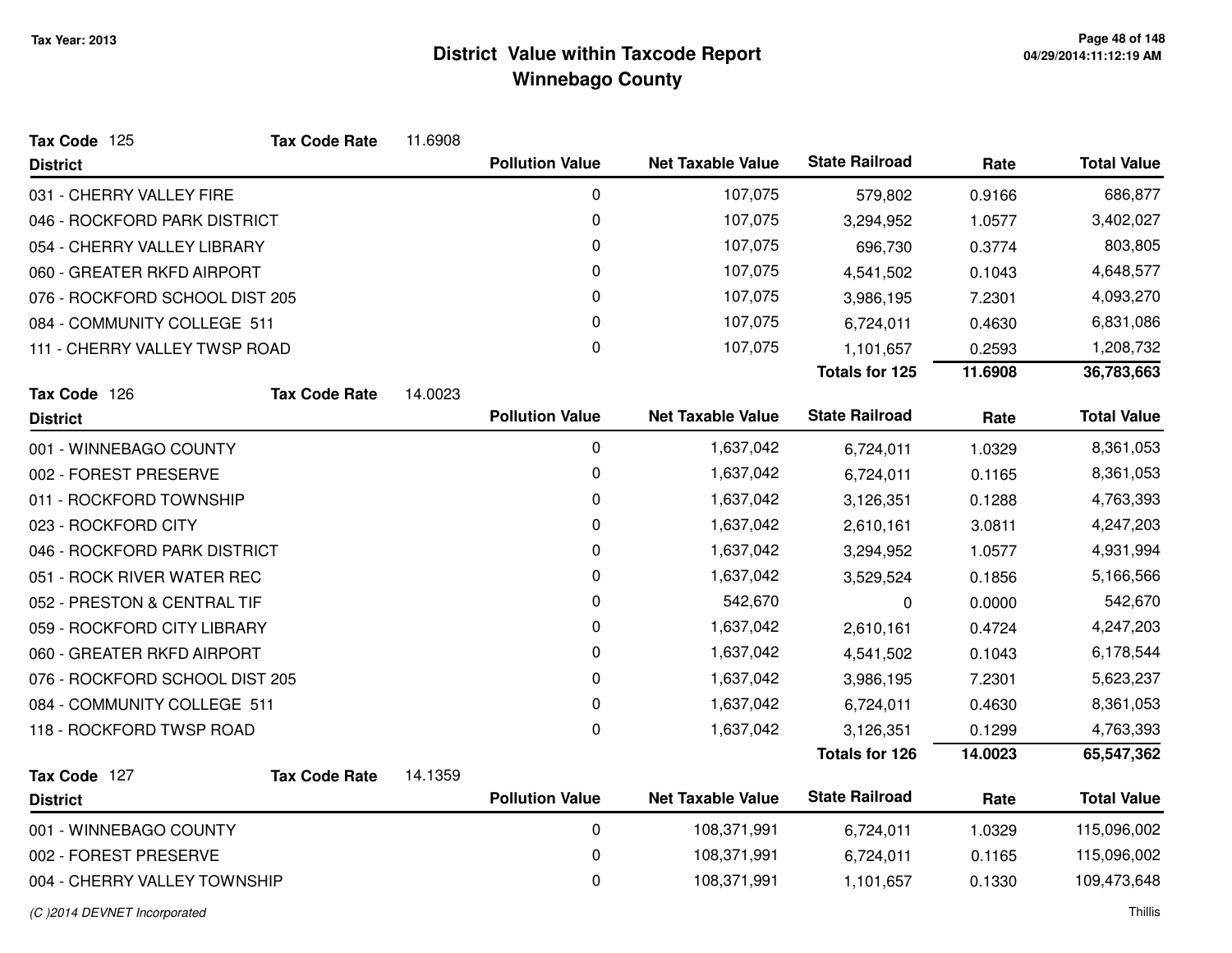| Tax Code 127                   | <b>Tax Code Rate</b> | 14.1359 |                        |                          |                       |         |                    |
|--------------------------------|----------------------|---------|------------------------|--------------------------|-----------------------|---------|--------------------|
| <b>District</b>                |                      |         | <b>Pollution Value</b> | <b>Net Taxable Value</b> | <b>State Railroad</b> | Rate    | <b>Total Value</b> |
| 023 - ROCKFORD CITY            |                      |         | $\mathbf 0$            | 108,371,991              | 2,610,161             | 3.0811  | 110,982,152        |
| 046 - ROCKFORD PARK DISTRICT   |                      |         | $\pmb{0}$              | 108,371,991              | 3,294,952             | 1.0577  | 111,666,943        |
| 051 - ROCK RIVER WATER REC     |                      |         | 0                      | 108,371,991              | 3,529,524             | 0.1856  | 111,901,515        |
| 059 - ROCKFORD CITY LIBRARY    |                      |         | $\pmb{0}$              | 108,371,991              | 2,610,161             | 0.4724  | 110,982,152        |
| 060 - GREATER RKFD AIRPORT     |                      |         | 0                      | 108,371,991              | 4,541,502             | 0.1043  | 112,913,493        |
| 076 - ROCKFORD SCHOOL DIST 205 |                      |         | 0                      | 108,371,991              | 3,986,195             | 7.2301  | 112,358,186        |
| 084 - COMMUNITY COLLEGE 511    |                      |         | 0                      | 108,371,991              | 6,724,011             | 0.4630  | 115,096,002        |
| 111 - CHERRY VALLEY TWSP ROAD  |                      |         | 0                      | 108,371,991              | 1,101,657             | 0.2593  | 109,473,648        |
|                                |                      |         |                        |                          | <b>Totals for 127</b> | 14.1359 | 1,235,039,743      |
| Tax Code 128                   | <b>Tax Code Rate</b> | 11.3134 |                        |                          |                       |         |                    |
| <b>District</b>                |                      |         | <b>Pollution Value</b> | <b>Net Taxable Value</b> | <b>State Railroad</b> | Rate    | <b>Total Value</b> |
| 001 - WINNEBAGO COUNTY         |                      |         | 0                      | 1,777,549                | 6,724,011             | 1.0329  | 8,501,560          |
| 002 - FOREST PRESERVE          |                      |         | 0                      | 1,777,549                | 6,724,011             | 0.1165  | 8,501,560          |
| 004 - CHERRY VALLEY TOWNSHIP   |                      |         | 0                      | 1,777,549                | 1,101,657             | 0.1330  | 2,879,206          |
| 031 - CHERRY VALLEY FIRE       |                      |         | 0                      | 1,777,549                | 579,802               | 0.9166  | 2,357,351          |
| 046 - ROCKFORD PARK DISTRICT   |                      |         | $\mathbf 0$            | 1,777,549                | 3,294,952             | 1.0577  | 5,072,501          |
| 060 - GREATER RKFD AIRPORT     |                      |         | $\pmb{0}$              | 1,777,549                | 4,541,502             | 0.1043  | 6,319,051          |
| 076 - ROCKFORD SCHOOL DIST 205 |                      |         | 0                      | 1,777,549                | 3,986,195             | 7.2301  | 5,763,744          |
| 084 - COMMUNITY COLLEGE 511    |                      |         | $\pmb{0}$              | 1,777,549                | 6,724,011             | 0.4630  | 8,501,560          |
| 111 - CHERRY VALLEY TWSP ROAD  |                      |         | $\mathbf 0$            | 1,777,549                | 1,101,657             | 0.2593  | 2,879,206          |
|                                |                      |         |                        |                          | <b>Totals for 128</b> | 11.3134 | 50,775,739         |
| Tax Code 129                   | <b>Tax Code Rate</b> | 11.6908 |                        |                          |                       |         |                    |
| <b>District</b>                |                      |         | <b>Pollution Value</b> | <b>Net Taxable Value</b> | <b>State Railroad</b> | Rate    | <b>Total Value</b> |
| 001 - WINNEBAGO COUNTY         |                      |         | $\mathbf 0$            | 12,524,080               | 6,724,011             | 1.0329  | 19,248,091         |
| 002 - FOREST PRESERVE          |                      |         | 0                      | 12,524,080               | 6,724,011             | 0.1165  | 19,248,091         |
| 004 - CHERRY VALLEY TOWNSHIP   |                      |         | 0                      | 12,524,080               | 1,101,657             | 0.1330  | 13,625,737         |
| 031 - CHERRY VALLEY FIRE       |                      |         | 0                      | 12,524,080               | 579,802               | 0.9166  | 13,103,882         |
| 046 - ROCKFORD PARK DISTRICT   |                      |         | 0                      | 12,524,080               | 3,294,952             | 1.0577  | 15,819,032         |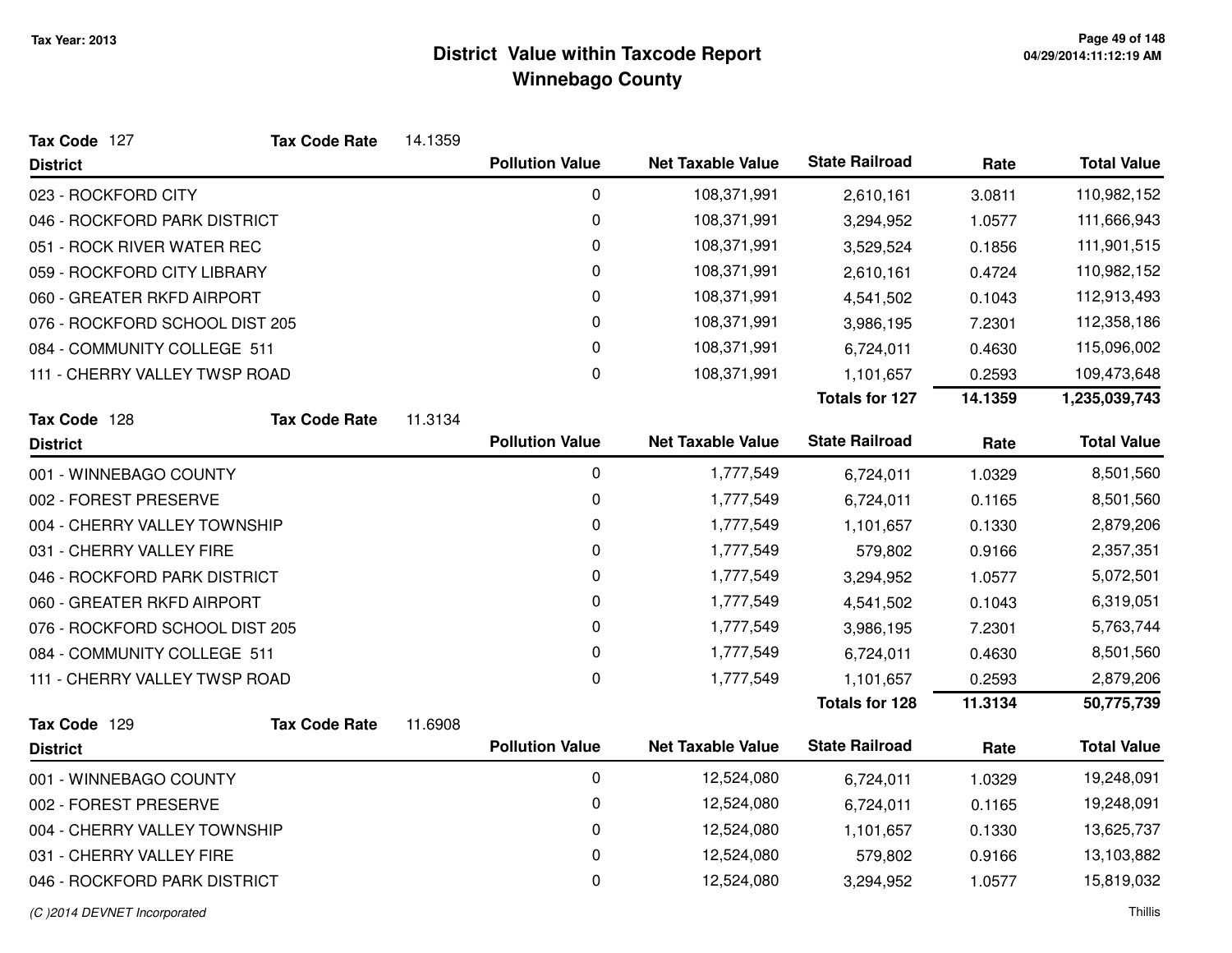| <b>State Railroad</b><br><b>Net Taxable Value</b><br><b>Pollution Value</b><br>Rate<br><b>District</b> | <b>Total Value</b> |
|--------------------------------------------------------------------------------------------------------|--------------------|
|                                                                                                        |                    |
| 0<br>12,524,080<br>054 - CHERRY VALLEY LIBRARY<br>696,730<br>0.3774                                    | 13,220,810         |
| 0<br>060 - GREATER RKFD AIRPORT<br>12,524,080<br>4,541,502<br>0.1043                                   | 17,065,582         |
| 0<br>12,524,080<br>076 - ROCKFORD SCHOOL DIST 205<br>3,986,195<br>7.2301                               | 16,510,275         |
| 0<br>084 - COMMUNITY COLLEGE 511<br>12,524,080<br>6,724,011<br>0.4630                                  | 19,248,091         |
| $\mathbf 0$<br>111 - CHERRY VALLEY TWSP ROAD<br>12,524,080<br>1,101,657<br>0.2593                      | 13,625,737         |
| <b>Totals for 129</b><br>11.6908                                                                       | 160,715,328        |
| Tax Code 130<br><b>Tax Code Rate</b><br>10.7952                                                        |                    |
| <b>State Railroad</b><br><b>Pollution Value</b><br><b>Net Taxable Value</b><br>Rate<br><b>District</b> | <b>Total Value</b> |
| $\pmb{0}$<br>3,394,101<br>001 - WINNEBAGO COUNTY<br>1.0329<br>6,724,011                                | 10,118,112         |
| 0<br>002 - FOREST PRESERVE<br>3,394,101<br>6,724,011<br>0.1165                                         | 10,118,112         |
| 0<br>006 - HARLEM TOWNSHIP<br>3,394,101<br>0<br>0.1072                                                 | 3,394,101          |
| 025 - ROSCOE VILLAGE<br>0<br>3,394,101<br>0.6582<br>0                                                  | 3,394,101          |
| 0<br>3,394,101<br>035 - HARLEM-ROSCOE FIRE<br>278,584<br>0.7467                                        | 3,672,685          |
| 0<br>3,394,101<br>055 - NORTH SUBURBAN LIBRARY<br>0.2906<br>674,786                                    | 4,068,887          |
| 0<br>3,394,101<br>060 - GREATER RKFD AIRPORT<br>4,541,502<br>0.1043                                    | 7,935,603          |
| 0<br>076 - ROCKFORD SCHOOL DIST 205<br>3,394,101<br>3,986,195<br>7.2301                                | 7,380,296          |
| 0<br>084 - COMMUNITY COLLEGE 511<br>3,394,101<br>0.4630<br>6,724,011                                   | 10,118,112         |
| 0<br>113 - HARLEM TWSP ROAD<br>3,394,101<br>0.0457<br>$\Omega$                                         | 3,394,101          |
| <b>Totals for 130</b><br>10.7952                                                                       | 63,594,110         |
| Tax Code 131<br><b>Tax Code Rate</b><br>12.7590                                                        |                    |
| <b>State Railroad</b><br><b>Pollution Value</b><br><b>Net Taxable Value</b><br>Rate<br><b>District</b> | <b>Total Value</b> |
| $\pmb{0}$<br>3,608<br>001 - WINNEBAGO COUNTY<br>1.0329<br>6,724,011                                    | 6,727,619          |
| 0<br>3,608<br>002 - FOREST PRESERVE<br>6,724,011<br>0.1165                                             | 6,727,619          |
| 0<br>3,608<br>011 - ROCKFORD TOWNSHIP<br>0.1288<br>3,126,351                                           | 3,129,959          |
| $\Omega$<br>3,608<br>023 - ROCKFORD CITY<br>3.0811<br>2,610,161                                        | 2,613,769          |
| 0<br>3,608<br>059 - ROCKFORD CITY LIBRARY<br>0.4724<br>2,610,161                                       | 2,613,769          |
| 060 - GREATER RKFD AIRPORT<br>0<br>3,608<br>0.1043<br>4,541,502                                        | 4,545,110          |
| 0<br>3,608<br>076 - ROCKFORD SCHOOL DIST 205<br>7.2301<br>3,986,195                                    | 3,989,803          |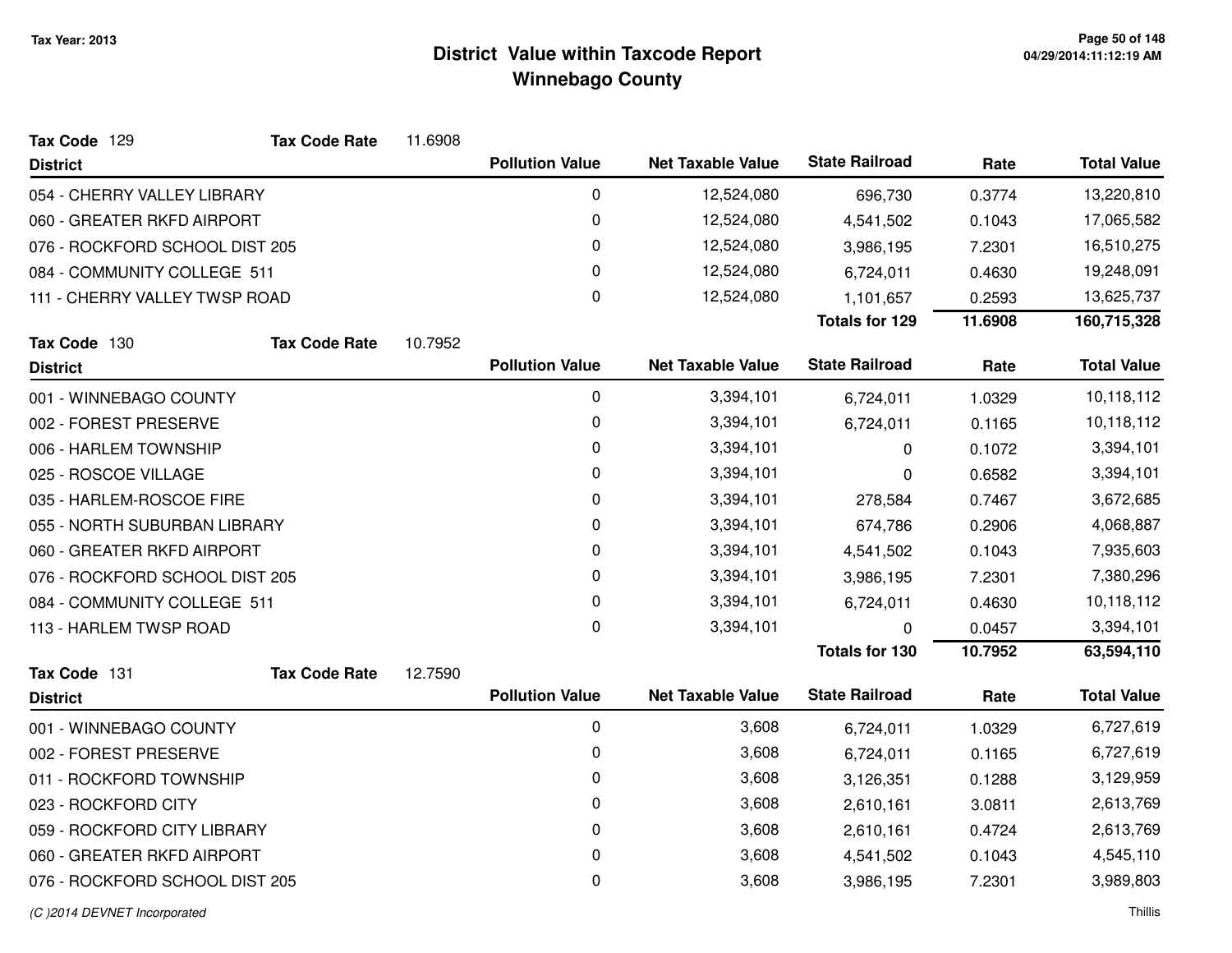| Tax Code 131                 | <b>Tax Code Rate</b> | 12.7590 |                        |                          |                       |            |                    |
|------------------------------|----------------------|---------|------------------------|--------------------------|-----------------------|------------|--------------------|
| <b>District</b>              |                      |         | <b>Pollution Value</b> | <b>Net Taxable Value</b> | <b>State Railroad</b> | Rate       | <b>Total Value</b> |
| 084 - COMMUNITY COLLEGE 511  |                      |         | 0                      | 3,608                    | 6,724,011             | 0.4630     | 6,727,619          |
| 118 - ROCKFORD TWSP ROAD     |                      |         | $\mathsf 0$            | 3,608                    | 3,126,351             | 0.1299     | 3,129,959          |
|                              |                      |         |                        |                          | <b>Totals for 131</b> | 12.7590    | 40,205,226         |
| Tax Code 133                 | <b>Tax Code Rate</b> | 10.9065 |                        |                          |                       |            |                    |
| <b>District</b>              |                      |         | <b>Pollution Value</b> | <b>Net Taxable Value</b> | <b>State Railroad</b> | Rate       | <b>Total Value</b> |
| 001 - WINNEBAGO COUNTY       |                      |         | 0                      | 92,400,334               | 6,724,011             | 1.0329     | 99,124,345         |
| 002 - FOREST PRESERVE        |                      |         | $\pmb{0}$              | 92,400,334               | 6,724,011             | 0.1165     | 99,124,345         |
| 006 - HARLEM TOWNSHIP        |                      | 0       | 92,400,334             | 0                        | 0.1072                | 92,400,334 |                    |
| 020 - MACHESNEY PARK VILLAGE |                      | 0       | 92,400,334             | 0                        | 0.0000                | 92,400,334 |                    |
| 035 - HARLEM-ROSCOE FIRE     |                      | 0       | 92,400,334             | 278,584                  | 0.7467                | 92,678,918 |                    |
| 051 - ROCK RIVER WATER REC   |                      |         | 0                      | 92,400,334               | 3,529,524             | 0.1856     | 95,929,858         |
| 055 - NORTH SUBURBAN LIBRARY |                      |         | 0                      | 92,400,334               | 674,786               | 0.2906     | 93,075,120         |
| 060 - GREATER RKFD AIRPORT   |                      |         | 0                      | 92,400,334               | 4,541,502             | 0.1043     | 96,941,836         |
| 070 - HARLEM SCHOOL DIST 122 |                      |         | $\mathbf 0$            | 92,400,334               | 396,184               | 7.8140     | 92,796,518         |
| 084 - COMMUNITY COLLEGE 511  |                      |         | 0                      | 92,400,334               | 6,724,011             | 0.4630     | 99,124,345         |
| 113 - HARLEM TWSP ROAD       |                      |         | 0                      | 92,400,334               | $\Omega$              | 0.0457     | 92,400,334         |
|                              |                      |         |                        |                          | <b>Totals for 133</b> | 10.9065    | 1,045,996,287      |
| Tax Code 134                 | <b>Tax Code Rate</b> | 9.9742  |                        |                          |                       |            |                    |
| <b>District</b>              |                      |         | <b>Pollution Value</b> | <b>Net Taxable Value</b> | <b>State Railroad</b> | Rate       | <b>Total Value</b> |
| 001 - WINNEBAGO COUNTY       |                      |         | 0                      | 478,075                  | 6,724,011             | 1.0329     | 7,202,086          |
| 002 - FOREST PRESERVE        |                      |         | $\mathbf 0$            | 478,075                  | 6,724,011             | 0.1165     | 7,202,086          |
| 006 - HARLEM TOWNSHIP        |                      |         | 0                      | 478,075                  | 0                     | 0.1072     | 478,075            |
| 019 - LOVES PARK CITY        |                      |         | 0                      | 478,075                  | 0                     | 0.0000     | 478,075            |
| 055 - NORTH SUBURBAN LIBRARY |                      |         | 0                      | 478,075                  | 674,786               | 0.2906     | 1,152,861          |
| 060 - GREATER RKFD AIRPORT   |                      |         | 0                      | 478,075                  | 4,541,502             | 0.1043     | 5,019,577          |
| 070 - HARLEM SCHOOL DIST 122 |                      |         | 0                      | 478,075                  | 396,184               | 7.8140     | 874,259            |
| 084 - COMMUNITY COLLEGE 511  |                      |         | 0                      | 478,075                  | 6,724,011             | 0.4630     | 7,202,086          |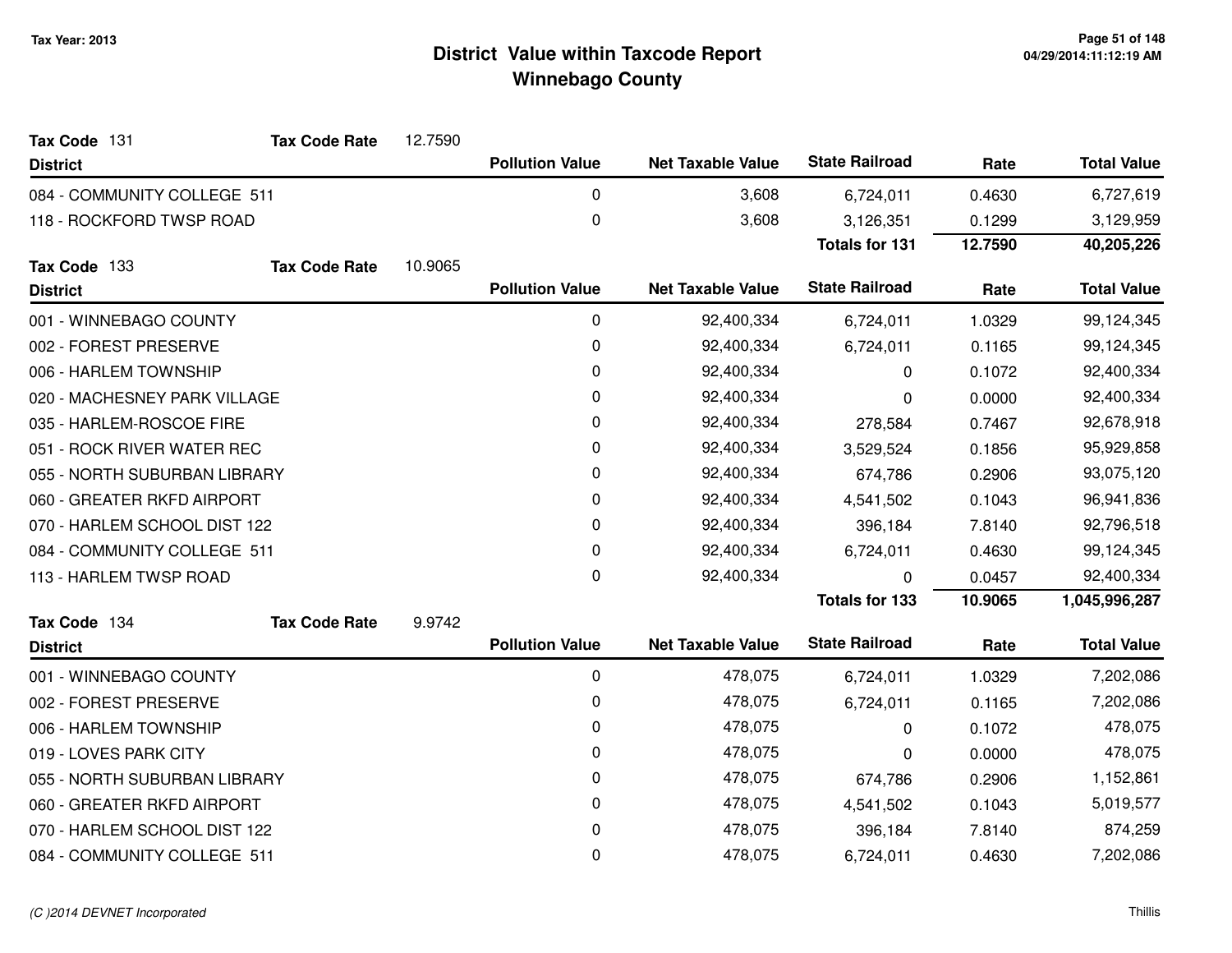| Tax Code 134                   | <b>Tax Code Rate</b> | 9.9742  |                        |                          |                       |            |                    |
|--------------------------------|----------------------|---------|------------------------|--------------------------|-----------------------|------------|--------------------|
| <b>District</b>                |                      |         | <b>Pollution Value</b> | <b>Net Taxable Value</b> | <b>State Railroad</b> | Rate       | <b>Total Value</b> |
| 113 - HARLEM TWSP ROAD         |                      |         | 0                      | 478,075                  | 0                     | 0.0457     | 478,075            |
|                                |                      |         |                        |                          | <b>Totals for 134</b> | 9.9742     | 30,087,180         |
| Tax Code 135                   | <b>Tax Code Rate</b> | 10.1370 |                        |                          |                       |            |                    |
| <b>District</b>                |                      |         | <b>Pollution Value</b> | <b>Net Taxable Value</b> | <b>State Railroad</b> | Rate       | <b>Total Value</b> |
| 001 - WINNEBAGO COUNTY         |                      |         | 0                      | 6,299,872                | 6,724,011             | 1.0329     | 13,023,883         |
| 002 - FOREST PRESERVE          |                      |         | 0                      | 6,299,872                | 6,724,011             | 0.1165     | 13,023,883         |
| 006 - HARLEM TOWNSHIP          |                      |         | 0                      | 6,299,872                | 0                     | 0.1072     | 6,299,872          |
| 035 - HARLEM-ROSCOE FIRE       |                      | 0       | 6,299,872              | 278,584                  | 0.7467                | 6,578,456  |                    |
| 055 - NORTH SUBURBAN LIBRARY   |                      |         | 0                      | 6,299,872                | 674,786               | 0.2906     | 6,974,658          |
| 060 - GREATER RKFD AIRPORT     |                      | 0       | 6,299,872              | 4,541,502                | 0.1043                | 10,841,374 |                    |
| 076 - ROCKFORD SCHOOL DIST 205 |                      |         | 0                      | 6,299,872                | 3,986,195             | 7.2301     | 10,286,067         |
| 084 - COMMUNITY COLLEGE 511    |                      |         | 0                      | 6,299,872                | 6,724,011             | 0.4630     | 13,023,883         |
| 113 - HARLEM TWSP ROAD         |                      |         | 0                      | 6,299,872                | 0                     | 0.0457     | 6,299,872          |
|                                |                      |         |                        |                          | <b>Totals for 135</b> | 10.1370    | 86,351,948         |
| Tax Code 136                   | <b>Tax Code Rate</b> | 8.9418  |                        |                          |                       |            |                    |
| <b>District</b>                |                      |         | <b>Pollution Value</b> | <b>Net Taxable Value</b> | <b>State Railroad</b> | Rate       | <b>Total Value</b> |
| 001 - WINNEBAGO COUNTY         |                      |         | 0                      | 25,201,229               | 6,724,011             | 1.0329     | 31,925,240         |
| 002 - FOREST PRESERVE          |                      |         | 0                      | 25,201,229               | 6,724,011             | 0.1165     | 31,925,240         |
| 006 - HARLEM TOWNSHIP          |                      |         | 0                      | 25,201,229               | $\mathbf{0}$          | 0.1072     | 25,201,229         |
| 035 - HARLEM-ROSCOE FIRE       |                      |         | 0                      | 25,201,229               | 278,584               | 0.7467     | 25,479,813         |
| 055 - NORTH SUBURBAN LIBRARY   |                      |         | 0                      | 25,201,229               | 674,786               | 0.2906     | 25,876,015         |
| 060 - GREATER RKFD AIRPORT     |                      |         | 0                      | 25,201,229               | 4,541,502             | 0.1043     | 29,742,731         |
| 071 - KINNIKINNICK SD #131     |                      |         | 0                      | 25,201,229               | 70,113                | 3.5108     | 25,271,342         |
| 077 - HONONEGAH HIGH SD #207   |                      |         | 0                      | 25,201,229               | 407,966               | 2.5241     | 25,609,195         |
| 084 - COMMUNITY COLLEGE 511    |                      |         | 0                      | 25,201,229               | 6,724,011             | 0.4630     | 31,925,240         |
| 113 - HARLEM TWSP ROAD         |                      |         | 0                      | 25,201,229               | 0                     | 0.0457     | 25,201,229         |
|                                |                      |         |                        |                          | <b>Totals for 136</b> | 8.9418     | 278, 157, 274      |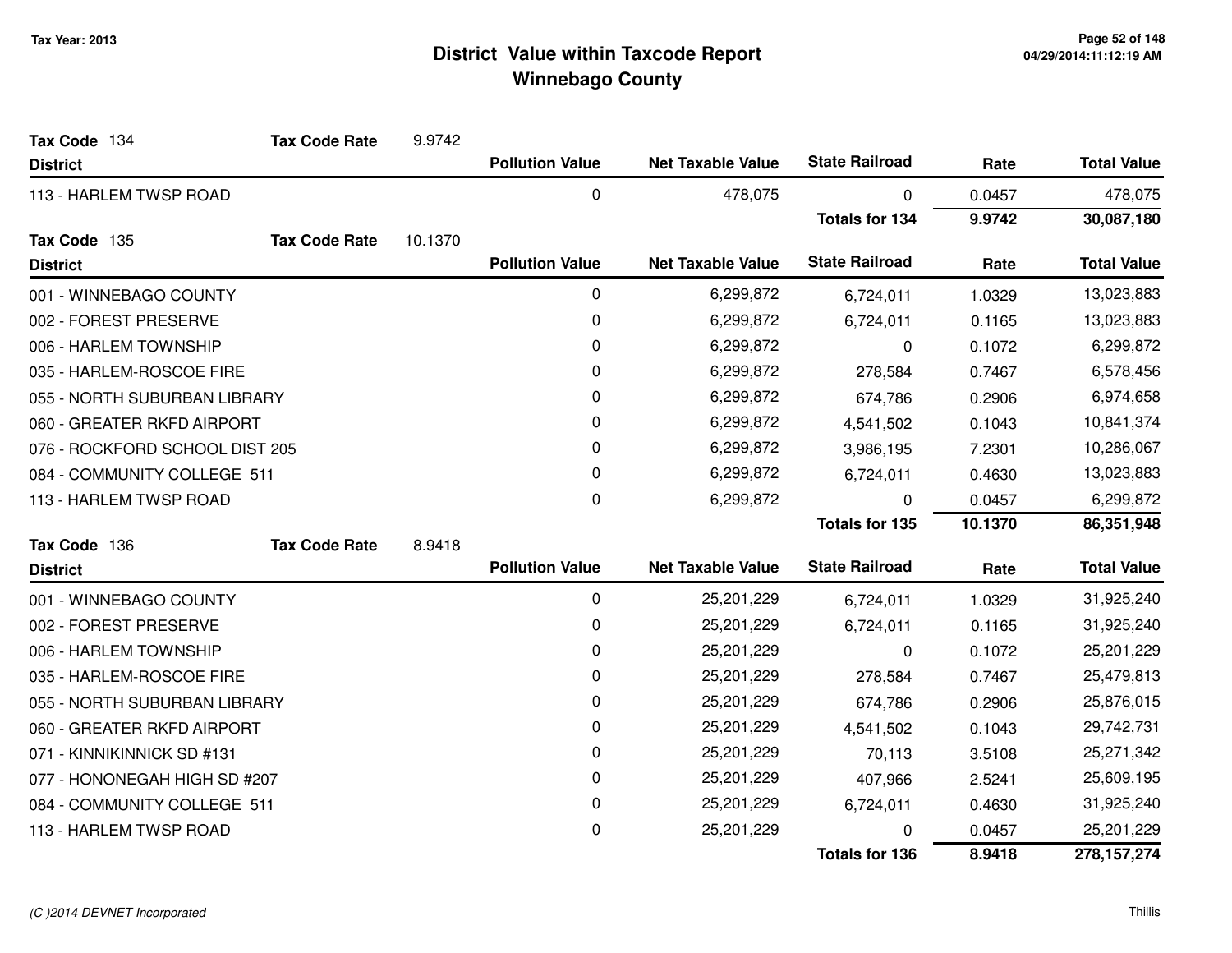| Tax Code 137                 | <b>Tax Code Rate</b> | 10.7209 |                        |                          |                       |         |                    |
|------------------------------|----------------------|---------|------------------------|--------------------------|-----------------------|---------|--------------------|
| <b>District</b>              |                      |         | <b>Pollution Value</b> | <b>Net Taxable Value</b> | <b>State Railroad</b> | Rate    | <b>Total Value</b> |
| 001 - WINNEBAGO COUNTY       |                      |         | 0                      | 47,918,111               | 6,724,011             | 1.0329  | 54,642,122         |
| 002 - FOREST PRESERVE        |                      |         | 0                      | 47,918,111               | 6,724,011             | 0.1165  | 54,642,122         |
| 006 - HARLEM TOWNSHIP        |                      |         | 0                      | 47,918,111               | 0                     | 0.1072  | 47,918,111         |
| 020 - MACHESNEY PARK VILLAGE |                      |         | 0                      | 47,918,111               | 0                     | 0.0000  | 47,918,111         |
| 035 - HARLEM-ROSCOE FIRE     |                      |         | 0                      | 47,918,111               | 278,584               | 0.7467  | 48,196,695         |
| 055 - NORTH SUBURBAN LIBRARY |                      |         | 0                      | 47,918,111               | 674,786               | 0.2906  | 48,592,897         |
| 060 - GREATER RKFD AIRPORT   |                      |         | 0                      | 47,918,111               | 4,541,502             | 0.1043  | 52,459,613         |
| 070 - HARLEM SCHOOL DIST 122 |                      |         | 0                      | 47,918,111               | 396,184               | 7.8140  | 48,314,295         |
| 084 - COMMUNITY COLLEGE 511  |                      |         | 0                      | 47,918,111               | 6,724,011             | 0.4630  | 54,642,122         |
| 113 - HARLEM TWSP ROAD       |                      |         | $\mathsf 0$            | 47,918,111               | 0                     | 0.0457  | 47,918,111         |
|                              |                      |         |                        |                          | <b>Totals for 137</b> | 10.7209 | 505,244,199        |
| Tax Code 139                 | <b>Tax Code Rate</b> | 10.4131 |                        |                          |                       |         |                    |
| <b>District</b>              |                      |         | <b>Pollution Value</b> | <b>Net Taxable Value</b> | <b>State Railroad</b> | Rate    | <b>Total Value</b> |
| 001 - WINNEBAGO COUNTY       |                      |         | 0                      | 10,922,598               | 6,724,011             | 1.0329  | 17,646,609         |
| 002 - FOREST PRESERVE        |                      |         | 0                      | 10,922,598               | 6,724,011             | 0.1165  | 17,646,609         |
| 006 - HARLEM TOWNSHIP        |                      |         | 0                      | 10,922,598               | 0                     | 0.1072  | 10,922,598         |
| 020 - MACHESNEY PARK VILLAGE |                      |         | 0                      | 10,922,598               | 0                     | 0.0000  | 10,922,598         |
| 037 - NORTH PARK FIRE        |                      |         | 0                      | 10,922,598               | 338,673               | 0.4389  | 11,261,271         |
| 055 - NORTH SUBURBAN LIBRARY |                      |         | 0                      | 10,922,598               | 674,786               | 0.2906  | 11,597,384         |
| 060 - GREATER RKFD AIRPORT   |                      |         | 0                      | 10,922,598               | 4,541,502             | 0.1043  | 15,464,100         |
| 070 - HARLEM SCHOOL DIST 122 |                      |         | 0                      | 10,922,598               | 396,184               | 7.8140  | 11,318,782         |
| 084 - COMMUNITY COLLEGE 511  |                      |         | 0                      | 10,922,598               | 6,724,011             | 0.4630  | 17,646,609         |
| 113 - HARLEM TWSP ROAD       |                      |         | $\mathbf 0$            | 10,922,598               | 0                     | 0.0457  | 10,922,598         |
|                              |                      |         |                        |                          | <b>Totals for 139</b> | 10.4131 | 135,349,158        |
| Tax Code 140                 | <b>Tax Code Rate</b> | 9.5386  |                        |                          |                       |         |                    |
| <b>District</b>              |                      |         | <b>Pollution Value</b> | <b>Net Taxable Value</b> | <b>State Railroad</b> | Rate    | <b>Total Value</b> |
| 001 - WINNEBAGO COUNTY       |                      |         | $\pmb{0}$              | 56,028                   | 6,724,011             | 1.0329  | 6,780,039          |
| 002 - FOREST PRESERVE        |                      |         | $\mathbf 0$            | 56,028                   | 6,724,011             | 0.1165  | 6,780,039          |
| (C) 2014 DEVNET Incorporated |                      |         |                        |                          |                       |         | Thillis            |

d and the contract of the contract of the contract of the contract of the contract of the contract of the contract of the contract of the contract of the contract of the contract of the contract of the contract of the cont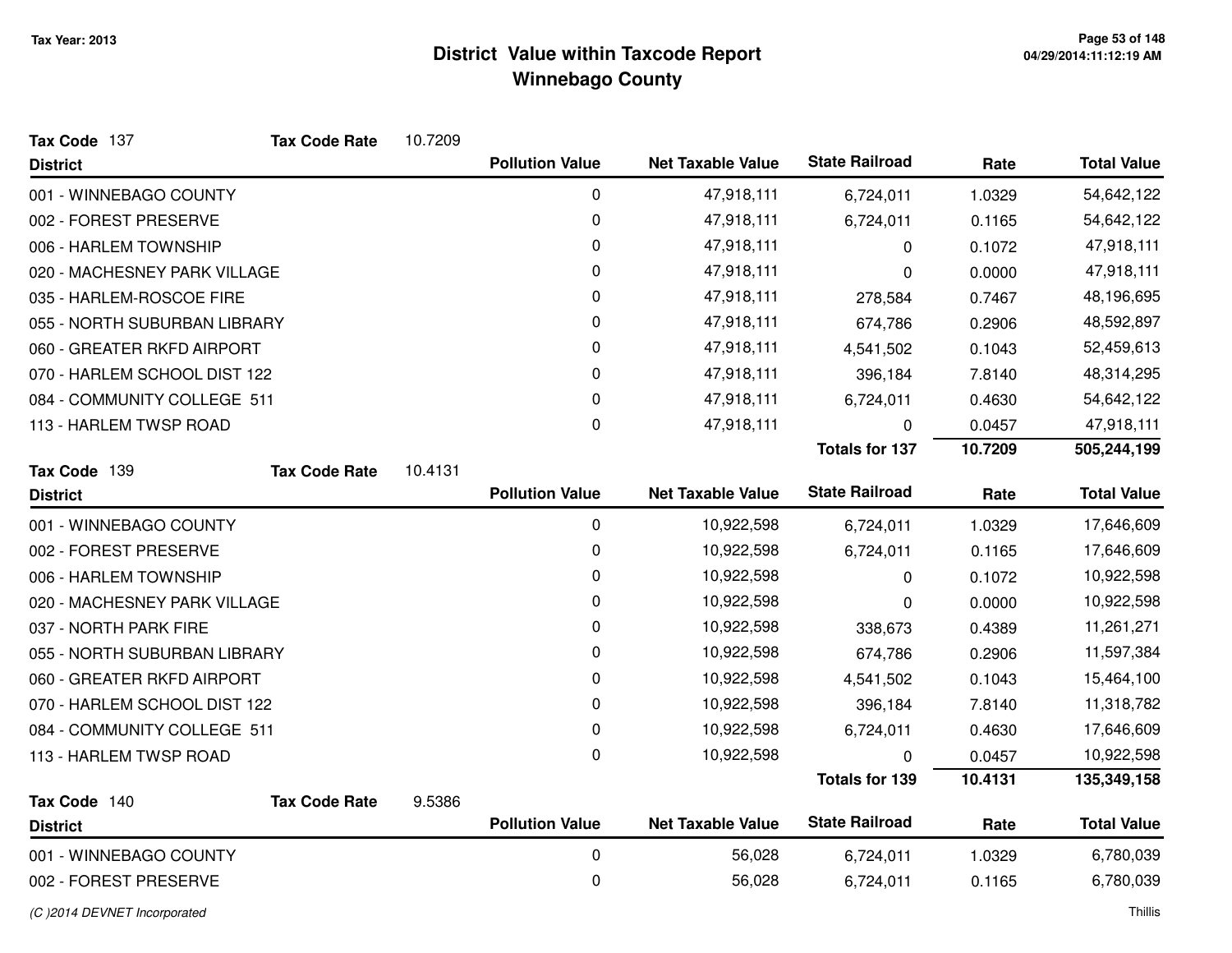| Tax Code 140                   | <b>Tax Code Rate</b> | 9.5386  |                        |                          |                       |         |                    |
|--------------------------------|----------------------|---------|------------------------|--------------------------|-----------------------|---------|--------------------|
| <b>District</b>                |                      |         | <b>Pollution Value</b> | <b>Net Taxable Value</b> | <b>State Railroad</b> | Rate    | <b>Total Value</b> |
| 006 - HARLEM TOWNSHIP          |                      |         | 0                      | 56,028                   | 0                     | 0.1072  | 56,028             |
| 037 - NORTH PARK FIRE          |                      |         | 0                      | 56,028                   | 338,673               | 0.4389  | 394,701            |
| 060 - GREATER RKFD AIRPORT     |                      |         | 0                      | 56,028                   | 4,541,502             | 0.1043  | 4,597,530          |
| 076 - ROCKFORD SCHOOL DIST 205 |                      |         | 0                      | 56,028                   | 3,986,195             | 7.2301  | 4,042,223          |
| 084 - COMMUNITY COLLEGE 511    |                      |         | 0                      | 56,028                   | 6,724,011             | 0.4630  | 6,780,039          |
| 113 - HARLEM TWSP ROAD         |                      |         | $\mathbf 0$            | 56,028                   | 0                     | 0.0457  | 56,028             |
|                                |                      |         |                        |                          | <b>Totals for 140</b> | 9.5386  | 29,486,627         |
| Tax Code 141                   | <b>Tax Code Rate</b> | 10.7209 |                        |                          |                       |         |                    |
| <b>District</b>                |                      |         | <b>Pollution Value</b> | <b>Net Taxable Value</b> | <b>State Railroad</b> | Rate    | <b>Total Value</b> |
| 001 - WINNEBAGO COUNTY         |                      |         | 0                      | 215,227                  | 6,724,011             | 1.0329  | 6,939,238          |
| 002 - FOREST PRESERVE          |                      |         | 0                      | 215,227                  | 6,724,011             | 0.1165  | 6,939,238          |
| 006 - HARLEM TOWNSHIP          |                      |         | 0                      | 215,227                  | 0                     | 0.1072  | 215,227            |
| 020 - MACHESNEY PARK VILLAGE   |                      |         | 0                      | 215,227                  | 0                     | 0.0000  | 215,227            |
| 035 - HARLEM-ROSCOE FIRE       |                      |         | 0                      | 215,227                  | 278,584               | 0.7467  | 493,811            |
| 055 - NORTH SUBURBAN LIBRARY   |                      |         | 0                      | 215,227                  | 674,786               | 0.2906  | 890,013            |
| 060 - GREATER RKFD AIRPORT     |                      |         | 0                      | 215,227                  | 4,541,502             | 0.1043  | 4,756,729          |
| 070 - HARLEM SCHOOL DIST 122   |                      |         | 0                      | 215,227                  | 396,184               | 7.8140  | 611,411            |
| 084 - COMMUNITY COLLEGE 511    |                      |         | 0                      | 215,227                  | 6,724,011             | 0.4630  | 6,939,238          |
| 098 - MACHESNEY PARK TIF       |                      |         | 0                      | 558,635                  | 0                     | 0.0000  | 558,635            |
| 113 - HARLEM TWSP ROAD         |                      |         | 0                      | 215,227                  | 0                     | 0.0457  | 215,227            |
|                                |                      |         |                        |                          | <b>Totals for 141</b> | 10.7209 | 28,773,994         |
| Tax Code 142                   | <b>Tax Code Rate</b> | 11.4708 | <b>Pollution Value</b> | <b>Net Taxable Value</b> | <b>State Railroad</b> |         | <b>Total Value</b> |
| <b>District</b>                |                      |         |                        |                          |                       | Rate    |                    |
| 001 - WINNEBAGO COUNTY         |                      |         | 0                      | 175,009                  | 6,724,011             | 1.0329  | 6,899,020          |
| 002 - FOREST PRESERVE          |                      |         | 0                      | 175,009                  | 6,724,011             | 0.1165  | 6,899,020          |
| 006 - HARLEM TOWNSHIP          |                      |         | 0                      | 175,009                  | 0                     | 0.1072  | 175,009            |
| 037 - NORTH PARK FIRE          |                      |         | 0                      | 175,009                  | 338,673               | 0.4389  | 513,682            |
| 046 - ROCKFORD PARK DISTRICT   |                      |         | 0                      | 175,009                  | 3,294,952             | 1.0577  | 3,469,961          |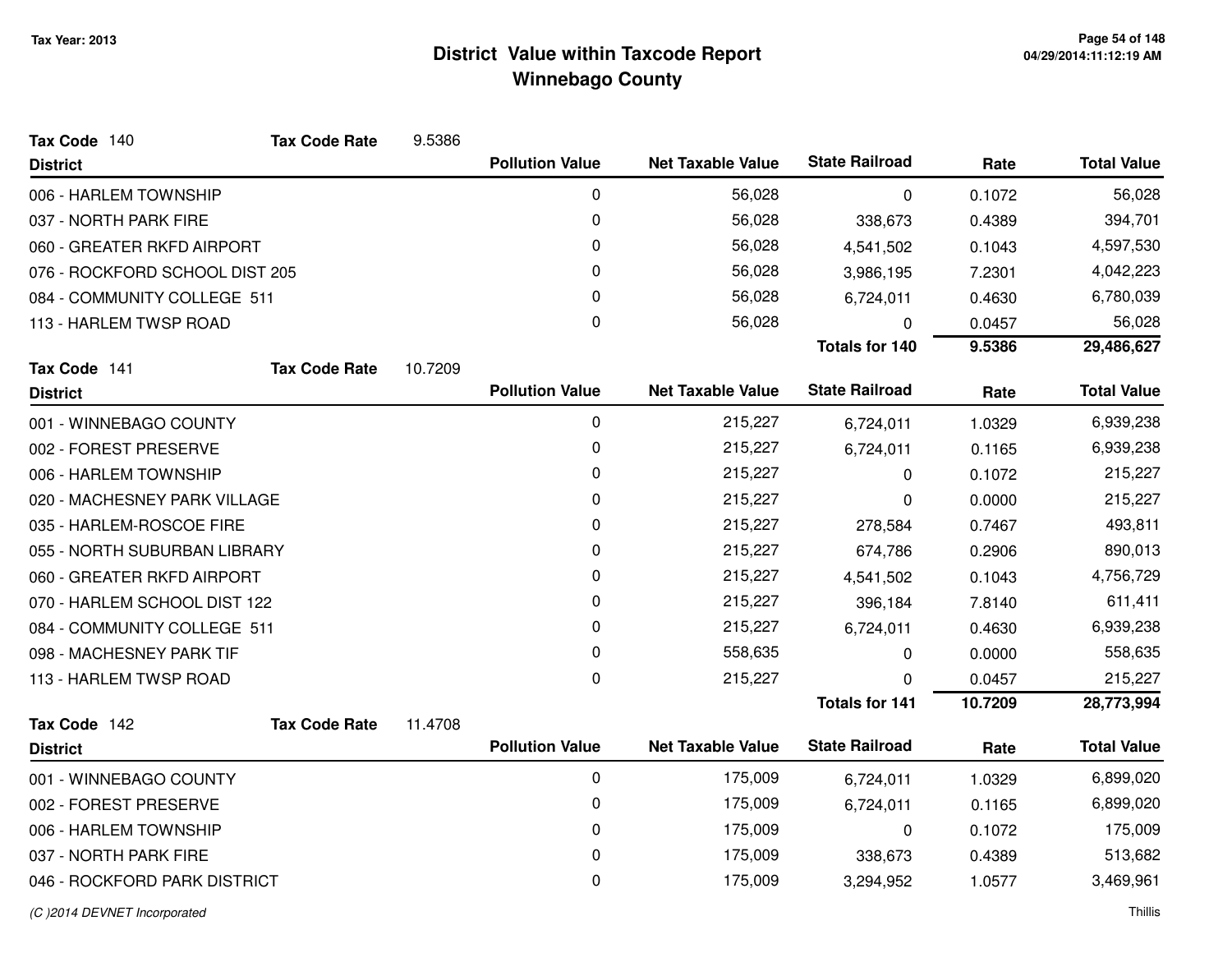| Tax Code 142                 | <b>Tax Code Rate</b> | 11.4708 |                        |                          |                       |         |                    |
|------------------------------|----------------------|---------|------------------------|--------------------------|-----------------------|---------|--------------------|
| <b>District</b>              |                      |         | <b>Pollution Value</b> | <b>Net Taxable Value</b> | <b>State Railroad</b> | Rate    | <b>Total Value</b> |
| 055 - NORTH SUBURBAN LIBRARY |                      |         | 0                      | 175,009                  | 674,786               | 0.2906  | 849,795            |
| 060 - GREATER RKFD AIRPORT   |                      |         | 0                      | 175,009                  | 4,541,502             | 0.1043  | 4,716,511          |
| 070 - HARLEM SCHOOL DIST 122 |                      |         | 0                      | 175,009                  | 396,184               | 7.8140  | 571,193            |
| 084 - COMMUNITY COLLEGE 511  |                      |         | 0                      | 175,009                  | 6,724,011             | 0.4630  | 6,899,020          |
| 113 - HARLEM TWSP ROAD       |                      |         | 0                      | 175,009                  | $\Omega$              | 0.0457  | 175,009            |
|                              |                      |         |                        |                          | <b>Totals for 142</b> | 11.4708 | 31,168,220         |
| Tax Code 143                 | <b>Tax Code Rate</b> | 10.1598 |                        |                          |                       |         |                    |
| <b>District</b>              |                      |         | <b>Pollution Value</b> | <b>Net Taxable Value</b> | <b>State Railroad</b> | Rate    | <b>Total Value</b> |
| 001 - WINNEBAGO COUNTY       |                      |         | $\pmb{0}$              | 1,951,058                | 6,724,011             | 1.0329  | 8,675,069          |
| 002 - FOREST PRESERVE        |                      |         | 0                      | 1,951,058                | 6,724,011             | 0.1165  | 8,675,069          |
| 006 - HARLEM TOWNSHIP        |                      |         | 0                      | 1,951,058                | 0                     | 0.1072  | 1,951,058          |
| 019 - LOVES PARK CITY        |                      |         | 0                      | 1,951,058                | 0                     | 0.0000  | 1,951,058          |
| 051 - ROCK RIVER WATER REC   |                      |         | 0                      | 1,951,058                | 3,529,524             | 0.1856  | 5,480,582          |
| 055 - NORTH SUBURBAN LIBRARY |                      |         | 0                      | 1,951,058                | 674,786               | 0.2906  | 2,625,844          |
| 060 - GREATER RKFD AIRPORT   |                      |         | 0                      | 1,951,058                | 4,541,502             | 0.1043  | 6,492,560          |
| 070 - HARLEM SCHOOL DIST 122 |                      |         | 0                      | 1,951,058                | 396,184               | 7.8140  | 2,347,242          |
| 084 - COMMUNITY COLLEGE 511  |                      |         | 0                      | 1,951,058                | 6,724,011             | 0.4630  | 8,675,069          |
| 113 - HARLEM TWSP ROAD       |                      |         | 0                      | 1,951,058                | $\mathbf{0}$          | 0.0457  | 1,951,058          |
|                              |                      |         |                        |                          | <b>Totals for 143</b> | 10.1598 | 48,824,609         |
| Tax Code 144                 | <b>Tax Code Rate</b> | 10.5987 |                        |                          |                       |         |                    |
| <b>District</b>              |                      |         | <b>Pollution Value</b> | <b>Net Taxable Value</b> | <b>State Railroad</b> | Rate    | <b>Total Value</b> |
| 001 - WINNEBAGO COUNTY       |                      |         | 0                      | 101,241,820              | 6,724,011             | 1.0329  | 107,965,831        |
| 002 - FOREST PRESERVE        |                      |         | 0                      | 101,241,820              | 6,724,011             | 0.1165  | 107,965,831        |
| 006 - HARLEM TOWNSHIP        |                      |         | 0                      | 101,241,820              | 0                     | 0.1072  | 101,241,820        |
| 020 - MACHESNEY PARK VILLAGE |                      |         | 0                      | 101,241,820              | 0                     | 0.0000  | 101,241,820        |
| 037 - NORTH PARK FIRE        |                      |         | $\mathbf 0$            | 101,241,820              | 338,673               | 0.4389  | 101,580,493        |
| 051 - ROCK RIVER WATER REC   |                      |         | 0                      | 101,241,820              | 3,529,524             | 0.1856  | 104,771,344        |
| 055 - NORTH SUBURBAN LIBRARY |                      |         | 0                      | 101,241,820              | 674,786               | 0.2906  | 101,916,606        |
|                              |                      |         |                        |                          |                       |         |                    |

### (C )2014 DEVNET Incorporated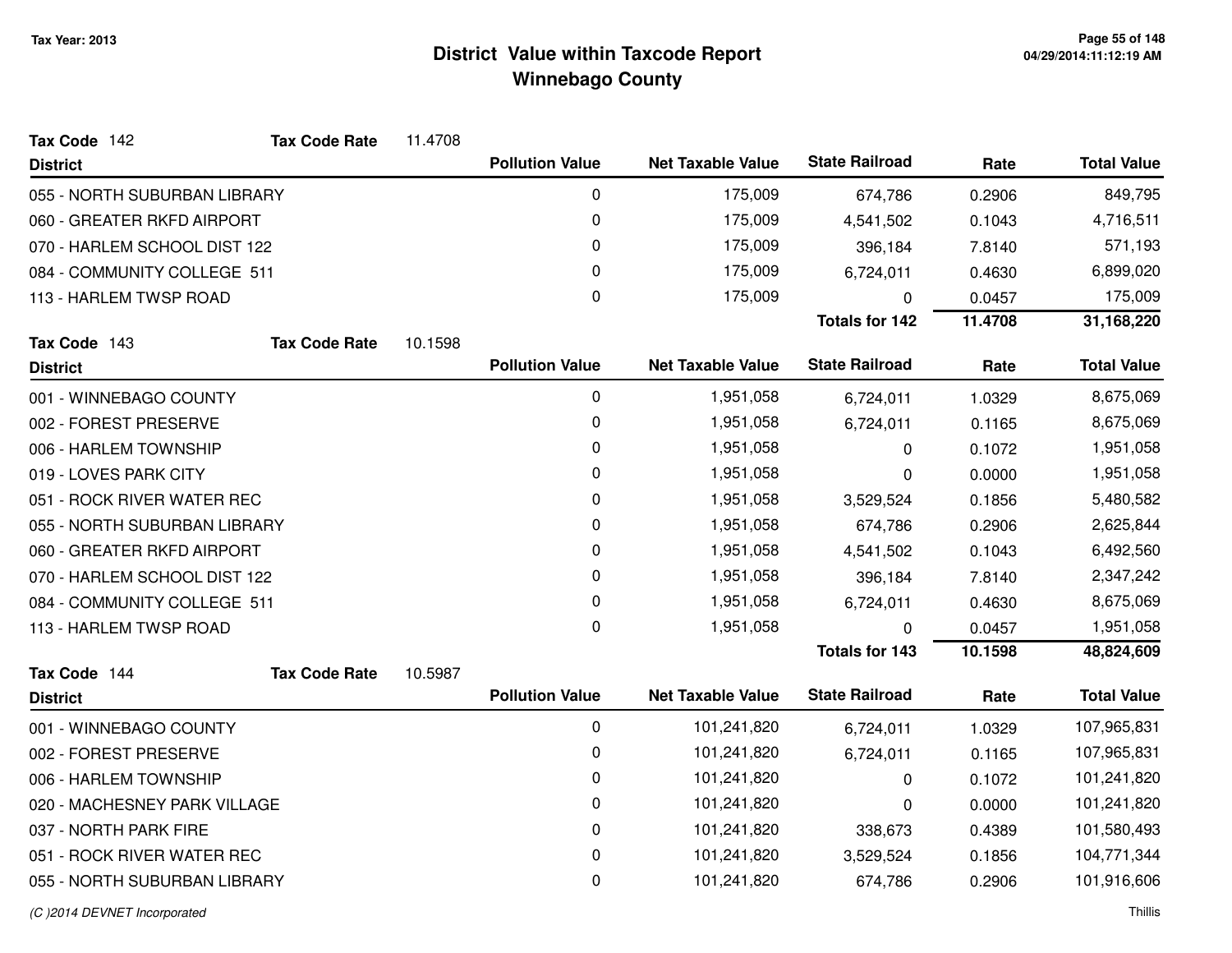| Tax Code 144                   | <b>Tax Code Rate</b> | 10.5987   |                        |                          |                       |           |                    |
|--------------------------------|----------------------|-----------|------------------------|--------------------------|-----------------------|-----------|--------------------|
| <b>District</b>                |                      |           | <b>Pollution Value</b> | <b>Net Taxable Value</b> | <b>State Railroad</b> | Rate      | <b>Total Value</b> |
| 060 - GREATER RKFD AIRPORT     |                      |           | 0                      | 101,241,820              | 4,541,502             | 0.1043    | 105,783,322        |
| 070 - HARLEM SCHOOL DIST 122   |                      |           | $\pmb{0}$              | 101,241,820              | 396,184               | 7.8140    | 101,638,004        |
| 084 - COMMUNITY COLLEGE 511    |                      |           | 0                      | 101,241,820              | 6,724,011             | 0.4630    | 107,965,831        |
| 113 - HARLEM TWSP ROAD         |                      |           | $\pmb{0}$              | 101,241,820              | 0                     | 0.0457    | 101,241,820        |
|                                |                      |           |                        |                          | <b>Totals for 144</b> | 10.5987   | 1,143,312,722      |
| Tax Code 145                   | <b>Tax Code Rate</b> | 9.8292    |                        |                          |                       |           |                    |
| <b>District</b>                |                      |           | <b>Pollution Value</b> | <b>Net Taxable Value</b> | <b>State Railroad</b> | Rate      | <b>Total Value</b> |
| 001 - WINNEBAGO COUNTY         |                      |           | 0                      | 4,343,136                | 6,724,011             | 1.0329    | 11,067,147         |
| 002 - FOREST PRESERVE          |                      |           | $\pmb{0}$              | 4,343,136                | 6,724,011             | 0.1165    | 11,067,147         |
| 006 - HARLEM TOWNSHIP          |                      |           | 0                      | 4,343,136                | 0                     | 0.1072    | 4,343,136          |
| 037 - NORTH PARK FIRE          |                      | $\pmb{0}$ | 4,343,136              | 338,673                  | 0.4389                | 4,681,809 |                    |
| 055 - NORTH SUBURBAN LIBRARY   |                      |           | 0                      | 4,343,136                | 674,786               | 0.2906    | 5,017,922          |
| 060 - GREATER RKFD AIRPORT     |                      |           | $\pmb{0}$              | 4,343,136                | 4,541,502             | 0.1043    | 8,884,638          |
| 076 - ROCKFORD SCHOOL DIST 205 |                      | 0         | 4,343,136              | 3,986,195                | 7.2301                | 8,329,331 |                    |
| 084 - COMMUNITY COLLEGE 511    |                      |           | $\pmb{0}$              | 4,343,136                | 6,724,011             | 0.4630    | 11,067,147         |
| 113 - HARLEM TWSP ROAD         |                      |           | 0                      | 4,343,136                | 0                     | 0.0457    | 4,343,136          |
|                                |                      |           |                        |                          | Totals for 145        | 9.8292    | 68,801,413         |
| Tax Code 146                   | <b>Tax Code Rate</b> | 14.0901   |                        |                          |                       |           |                    |
| <b>District</b>                |                      |           | <b>Pollution Value</b> | <b>Net Taxable Value</b> | <b>State Railroad</b> | Rate      | <b>Total Value</b> |
| 001 - WINNEBAGO COUNTY         |                      |           | 0                      | 17,329,904               | 6,724,011             | 1.0329    | 24,053,915         |
| 002 - FOREST PRESERVE          |                      |           | 0                      | 17,329,904               | 6,724,011             | 0.1165    | 24,053,915         |
| 009 - OWEN TOWNSHIP            |                      |           | $\pmb{0}$              | 17,329,904               | 313,494               | 0.1442    | 17,643,398         |
| 023 - ROCKFORD CITY            |                      |           | 0                      | 17,329,904               | 2,610,161             | 3.0811    | 19,940,065         |
| 046 - ROCKFORD PARK DISTRICT   |                      |           | $\pmb{0}$              | 17,329,904               | 3,294,952             | 1.0577    | 20,624,856         |
| 051 - ROCK RIVER WATER REC     |                      |           | 0                      | 17,329,904               | 3,529,524             | 0.1856    | 20,859,428         |
| 059 - ROCKFORD CITY LIBRARY    |                      |           | $\pmb{0}$              | 17,329,904               | 2,610,161             | 0.4724    | 19,940,065         |
| 060 - GREATER RKFD AIRPORT     |                      |           | 0                      | 17,329,904               | 4,541,502             | 0.1043    | 21,871,406         |
| 076 - ROCKFORD SCHOOL DIST 205 |                      |           | $\pmb{0}$              | 17,329,904               | 3,986,195             | 7.2301    | 21,316,099         |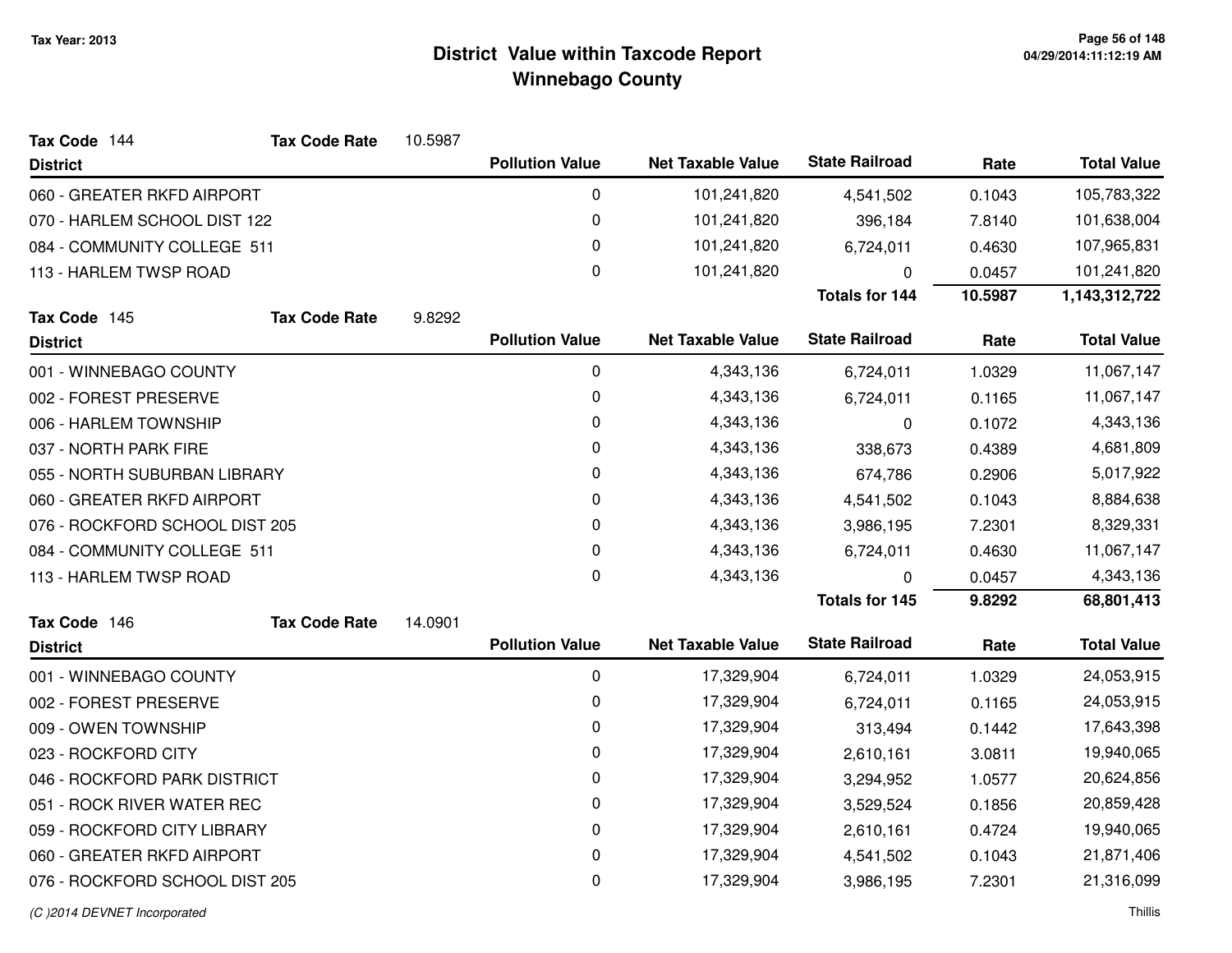| Tax Code 146                 | <b>Tax Code Rate</b> | 14.0901   |                        |                          |                       |           |                    |
|------------------------------|----------------------|-----------|------------------------|--------------------------|-----------------------|-----------|--------------------|
| <b>District</b>              |                      |           | <b>Pollution Value</b> | <b>Net Taxable Value</b> | <b>State Railroad</b> | Rate      | <b>Total Value</b> |
| 084 - COMMUNITY COLLEGE 511  |                      |           | 0                      | 17,329,904               | 6,724,011             | 0.4630    | 24,053,915         |
| 116 - OWEN TWSP ROAD         |                      |           | 0                      | 17,329,904               | 313,494               | 0.2023    | 17,643,398         |
|                              |                      |           |                        |                          | <b>Totals for 146</b> | 14.0901   | 232,000,460        |
| Tax Code 147                 | <b>Tax Code Rate</b> | 11.6564   |                        |                          |                       |           |                    |
| <b>District</b>              |                      |           | <b>Pollution Value</b> | <b>Net Taxable Value</b> | <b>State Railroad</b> | Rate      | <b>Total Value</b> |
| 001 - WINNEBAGO COUNTY       |                      |           | 0                      | 68,136                   | 6,724,011             | 1.0329    | 6,792,147          |
| 002 - FOREST PRESERVE        |                      |           | 0                      | 68,136                   | 6,724,011             | 0.1165    | 6,792,147          |
| 006 - HARLEM TOWNSHIP        |                      |           | 0                      | 68,136                   | 0                     | 0.1072    | 68,136             |
| 037 - NORTH PARK FIRE        |                      |           | $\pmb{0}$              | 68,136                   | 338,673               | 0.4389    | 406,809            |
| 046 - ROCKFORD PARK DISTRICT |                      | 0         | 68,136                 | 3,294,952                | 1.0577                | 3,363,088 |                    |
| 051 - ROCK RIVER WATER REC   |                      |           | 0                      | 68,136                   | 3,529,524             | 0.1856    | 3,597,660          |
| 055 - NORTH SUBURBAN LIBRARY |                      |           | 0                      | 68,136                   | 674,786               | 0.2906    | 742,922            |
| 060 - GREATER RKFD AIRPORT   |                      | $\pmb{0}$ | 68,136                 | 4,541,502                | 0.1043                | 4,609,638 |                    |
| 070 - HARLEM SCHOOL DIST 122 |                      |           | 0                      | 68,136                   | 396,184               | 7.8140    | 464,320            |
| 084 - COMMUNITY COLLEGE 511  |                      |           | 0                      | 68,136                   | 6,724,011             | 0.4630    | 6,792,147          |
| 113 - HARLEM TWSP ROAD       |                      |           | 0                      | 68,136                   | 0                     | 0.0457    | 68,136             |
|                              |                      |           |                        |                          | <b>Totals for 147</b> | 11.6564   | 33,697,150         |
| Tax Code 149                 | <b>Tax Code Rate</b> | 11.3791   |                        |                          |                       |           |                    |
| <b>District</b>              |                      |           | <b>Pollution Value</b> | <b>Net Taxable Value</b> | <b>State Railroad</b> | Rate      | <b>Total Value</b> |
| 001 - WINNEBAGO COUNTY       |                      |           | 0                      | 29,384,470               | 6,724,011             | 1.0329    | 36,108,481         |
| 002 - FOREST PRESERVE        |                      |           | 0                      | 29,384,470               | 6,724,011             | 0.1165    | 36,108,481         |
| 006 - HARLEM TOWNSHIP        |                      |           | $\pmb{0}$              | 29,384,470               | 0                     | 0.1072    | 29,384,470         |
| 025 - ROSCOE VILLAGE         |                      |           | 0                      | 29,384,470               | 0                     | 0.6582    | 29,384,470         |
| 035 - HARLEM-ROSCOE FIRE     |                      |           | $\pmb{0}$              | 29,384,470               | 278,584               | 0.7467    | 29,663,054         |
| 055 - NORTH SUBURBAN LIBRARY |                      |           | 0                      | 29,384,470               | 674,786               | 0.2906    | 30,059,256         |
| 060 - GREATER RKFD AIRPORT   |                      |           | $\pmb{0}$              | 29,384,470               | 4,541,502             | 0.1043    | 33,925,972         |
| 070 - HARLEM SCHOOL DIST 122 |                      |           | 0                      | 29,384,470               | 396,184               | 7.8140    | 29,780,654         |
| 084 - COMMUNITY COLLEGE 511  |                      |           | $\pmb{0}$              | 29,384,470               | 6,724,011             | 0.4630    | 36,108,481         |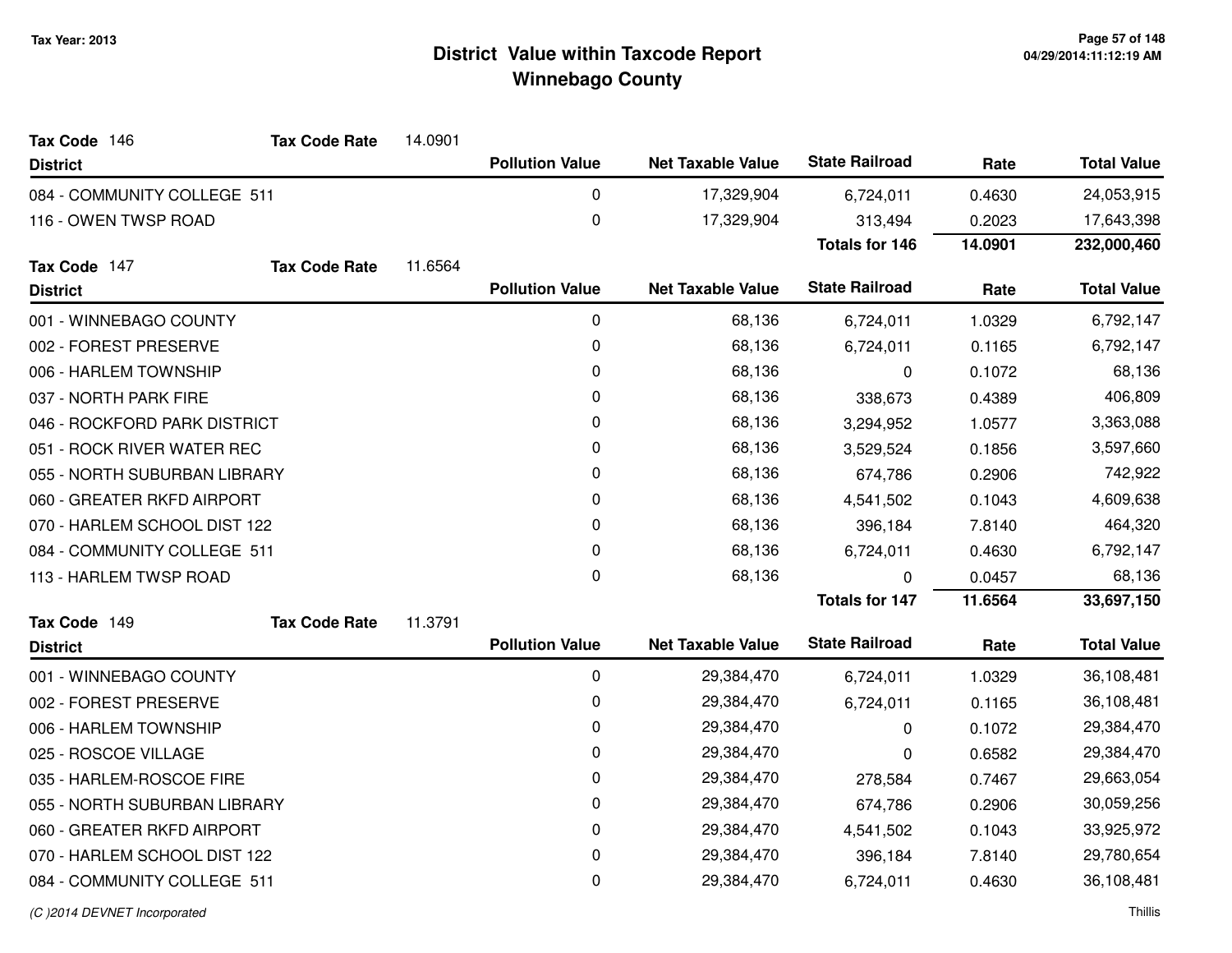| Tax Code 149                   | <b>Tax Code Rate</b> | 11.3791 |                        |                          |                       |         |                    |
|--------------------------------|----------------------|---------|------------------------|--------------------------|-----------------------|---------|--------------------|
| <b>District</b>                |                      |         | <b>Pollution Value</b> | <b>Net Taxable Value</b> | <b>State Railroad</b> | Rate    | <b>Total Value</b> |
| 113 - HARLEM TWSP ROAD         |                      |         | 0                      | 29,384,470               | 0                     | 0.0457  | 29,384,470         |
|                                |                      |         |                        |                          | <b>Totals for 149</b> | 11.3791 | 319,907,789        |
| Tax Code 150                   | <b>Tax Code Rate</b> | 10.7823 |                        |                          |                       |         |                    |
| <b>District</b>                |                      |         | <b>Pollution Value</b> | <b>Net Taxable Value</b> | <b>State Railroad</b> | Rate    | <b>Total Value</b> |
| 001 - WINNEBAGO COUNTY         |                      |         | 0                      | 104,000                  | 6,724,011             | 1.0329  | 6,828,011          |
| 002 - FOREST PRESERVE          |                      |         | 0                      | 104,000                  | 6,724,011             | 0.1165  | 6,828,011          |
| 009 - OWEN TOWNSHIP            |                      |         | 0                      | 104,000                  | 313,494               | 0.1442  | 417,494            |
| 038 - NORTHWEST FIRE           |                      |         | 0                      | 104,000                  | 243,593               | 0.4313  | 347,593            |
| 046 - ROCKFORD PARK DISTRICT   |                      |         | 0                      | 104,000                  | 3,294,952             | 1.0577  | 3,398,952          |
| 060 - GREATER RKFD AIRPORT     |                      |         | 0                      | 104,000                  | 4,541,502             | 0.1043  | 4,645,502          |
| 076 - ROCKFORD SCHOOL DIST 205 |                      |         | $\mathbf{0}$           | 104,000                  | 3,986,195             | 7.2301  | 4,090,195          |
| 084 - COMMUNITY COLLEGE 511    |                      |         | 0                      | 104,000                  | 6,724,011             | 0.4630  | 6,828,011          |
| 116 - OWEN TWSP ROAD           |                      |         | 0                      | 104,000                  | 313,494               | 0.2023  | 417,494            |
|                                |                      |         |                        |                          | Totals for 150        | 10.7823 | 33,801,263         |
| Tax Code 151                   | <b>Tax Code Rate</b> | 11.9642 |                        |                          |                       |         |                    |
| <b>District</b>                |                      |         | <b>Pollution Value</b> | <b>Net Taxable Value</b> | <b>State Railroad</b> | Rate    | <b>Total Value</b> |
| 001 - WINNEBAGO COUNTY         |                      |         | 0                      | 765                      | 6,724,011             | 1.0329  | 6,724,776          |
| 002 - FOREST PRESERVE          |                      |         | 0                      | 765                      | 6,724,011             | 0.1165  | 6,724,776          |
| 006 - HARLEM TOWNSHIP          |                      |         | 0                      | 765                      | $\Omega$              | 0.1072  | 765                |
| 035 - HARLEM-ROSCOE FIRE       |                      |         | 0                      | 765                      | 278,584               | 0.7467  | 279,349            |
| 046 - ROCKFORD PARK DISTRICT   |                      |         | 0                      | 765                      | 3,294,952             | 1.0577  | 3,295,717          |
| 051 - ROCK RIVER WATER REC     |                      |         | 0                      | 765                      | 3,529,524             | 0.1856  | 3,530,289          |
| 055 - NORTH SUBURBAN LIBRARY   |                      |         | 0                      | 765                      | 674,786               | 0.2906  | 675,551            |
| 060 - GREATER RKFD AIRPORT     |                      |         | 0                      | 765                      | 4,541,502             | 0.1043  | 4,542,267          |
| 070 - HARLEM SCHOOL DIST 122   |                      |         | 0                      | 765                      | 396,184               | 7.8140  | 396,949            |
| 084 - COMMUNITY COLLEGE 511    |                      |         | 0                      | 765                      | 6,724,011             | 0.4630  | 6,724,776          |
| 113 - HARLEM TWSP ROAD         |                      |         | 0                      | 765                      | 0                     | 0.0457  | 765                |
|                                |                      |         |                        |                          | <b>Totals for 151</b> | 11.9642 | 32,895,980         |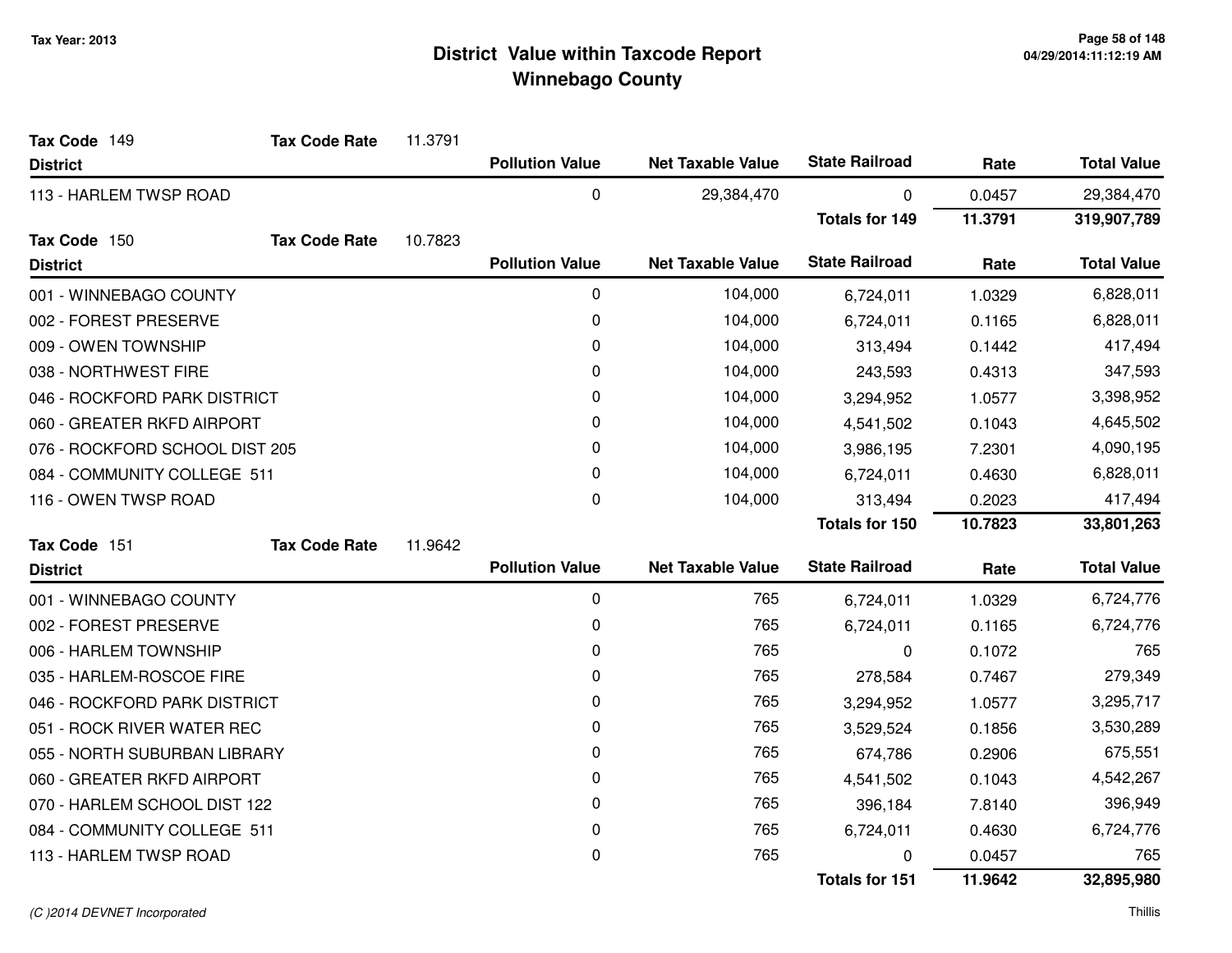| Tax Code 152                 | <b>Tax Code Rate</b> | 11.9642 |                        |                          |                       |           |                    |
|------------------------------|----------------------|---------|------------------------|--------------------------|-----------------------|-----------|--------------------|
| <b>District</b>              |                      |         | <b>Pollution Value</b> | <b>Net Taxable Value</b> | <b>State Railroad</b> | Rate      | <b>Total Value</b> |
| 001 - WINNEBAGO COUNTY       |                      |         | $\mathbf 0$            | 3,781,108                | 6,724,011             | 1.0329    | 10,505,119         |
| 002 - FOREST PRESERVE        |                      |         | 0                      | 3,781,108                | 6,724,011             | 0.1165    | 10,505,119         |
| 006 - HARLEM TOWNSHIP        |                      |         | 0                      | 3,781,108                | 0                     | 0.1072    | 3,781,108          |
| 020 - MACHESNEY PARK VILLAGE |                      |         | 0                      | 3,781,108                | 0                     | 0.0000    | 3,781,108          |
| 035 - HARLEM-ROSCOE FIRE     |                      |         | 0                      | 3,781,108                | 278,584               | 0.7467    | 4,059,692          |
| 046 - ROCKFORD PARK DISTRICT |                      | 0       | 3,781,108              | 3,294,952                | 1.0577                | 7,076,060 |                    |
| 051 - ROCK RIVER WATER REC   |                      |         | 0                      | 3,781,108                | 3,529,524             | 0.1856    | 7,310,632          |
| 055 - NORTH SUBURBAN LIBRARY |                      |         | 0                      | 3,781,108                | 674,786               | 0.2906    | 4,455,894          |
| 060 - GREATER RKFD AIRPORT   |                      |         | 0                      | 3,781,108                | 4,541,502             | 0.1043    | 8,322,610          |
| 070 - HARLEM SCHOOL DIST 122 |                      |         | 0                      | 3,781,108                | 396,184               | 7.8140    | 4,177,292          |
| 084 - COMMUNITY COLLEGE 511  |                      |         | $\mathbf 0$            | 3,781,108                | 6,724,011             | 0.4630    | 10,505,119         |
| 113 - HARLEM TWSP ROAD       |                      |         | 0                      | 3,781,108                | 0                     | 0.0457    | 3,781,108          |
|                              |                      |         |                        |                          | <b>Totals for 152</b> | 11.9642   | 78,260,861         |
| Tax Code 153                 | <b>Tax Code Rate</b> | 10.9065 |                        |                          |                       |           |                    |
| <b>District</b>              |                      |         | <b>Pollution Value</b> | <b>Net Taxable Value</b> | <b>State Railroad</b> | Rate      | <b>Total Value</b> |
| 001 - WINNEBAGO COUNTY       |                      |         | 0                      | 1,818,868                | 6,724,011             | 1.0329    | 8,542,879          |
| 002 - FOREST PRESERVE        |                      |         | 0                      | 1,818,868                | 6,724,011             | 0.1165    | 8,542,879          |
| 006 - HARLEM TOWNSHIP        |                      |         | 0                      | 1,818,868                | 0                     | 0.1072    | 1,818,868          |
| 035 - HARLEM-ROSCOE FIRE     |                      |         | 0                      | 1,818,868                | 278,584               | 0.7467    | 2,097,452          |
| 051 - ROCK RIVER WATER REC   |                      |         | 0                      | 1,818,868                | 3,529,524             | 0.1856    | 5,348,392          |
| 055 - NORTH SUBURBAN LIBRARY |                      |         | 0                      | 1,818,868                | 674,786               | 0.2906    | 2,493,654          |
| 060 - GREATER RKFD AIRPORT   |                      |         | 0                      | 1,818,868                | 4,541,502             | 0.1043    | 6,360,370          |
| 070 - HARLEM SCHOOL DIST 122 |                      |         | 0                      | 1,818,868                | 396,184               | 7.8140    | 2,215,052          |
| 084 - COMMUNITY COLLEGE 511  |                      |         | 0                      | 1,818,868                | 6,724,011             | 0.4630    | 8,542,879          |
| 113 - HARLEM TWSP ROAD       |                      |         | 0                      | 1,818,868                | 0                     | 0.0457    | 1,818,868          |
|                              |                      |         |                        |                          | <b>Totals for 153</b> | 10.9065   | 47,781,293         |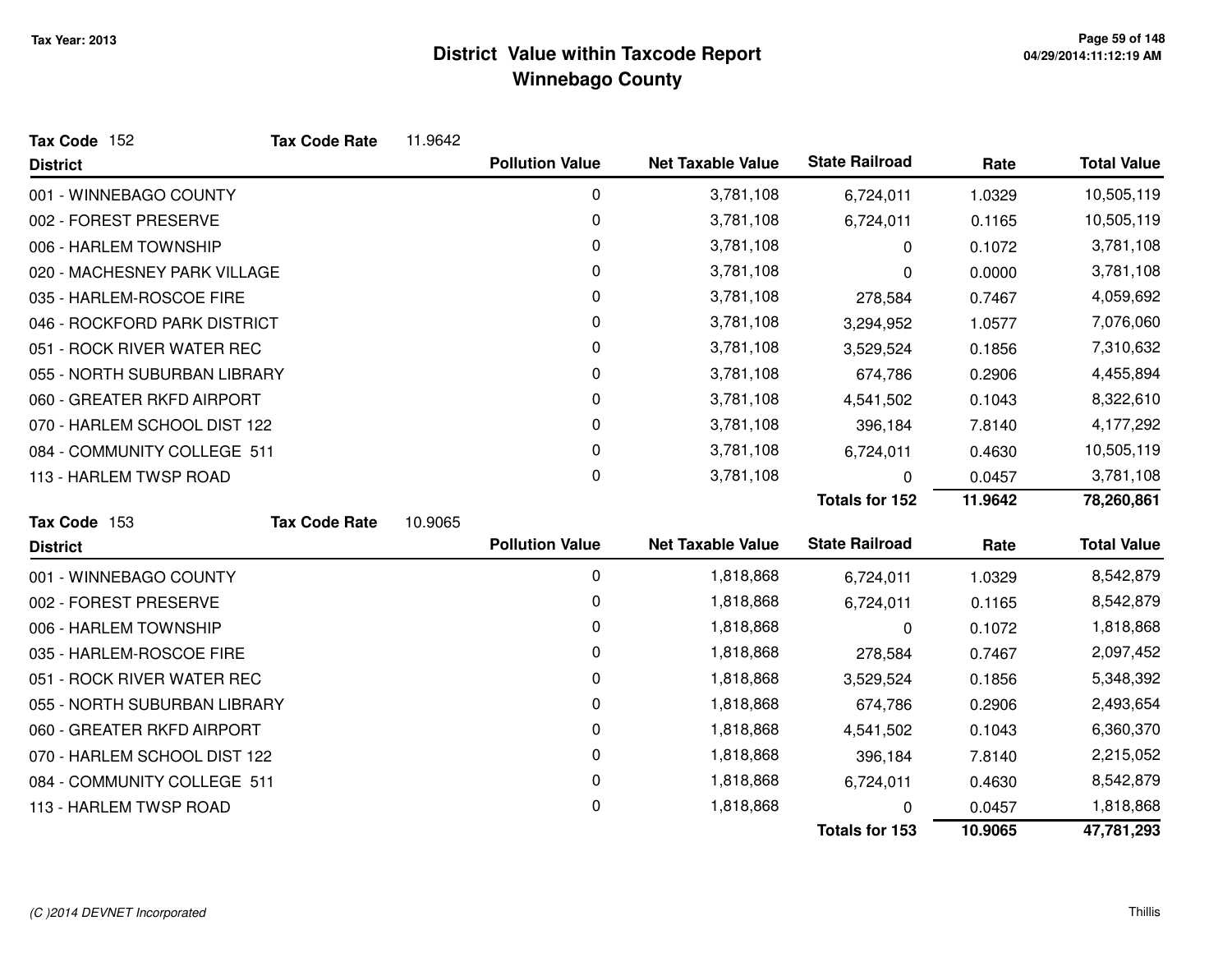| Tax Code 154                   | <b>Tax Code Rate</b> | 13.9045 |                        |                          |                       |         |                    |
|--------------------------------|----------------------|---------|------------------------|--------------------------|-----------------------|---------|--------------------|
| <b>District</b>                |                      |         | <b>Pollution Value</b> | <b>Net Taxable Value</b> | <b>State Railroad</b> | Rate    | <b>Total Value</b> |
| 001 - WINNEBAGO COUNTY         |                      |         | $\mathbf 0$            | 96,676                   | 6,724,011             | 1.0329  | 6,820,687          |
| 002 - FOREST PRESERVE          |                      |         | 0                      | 96,676                   | 6,724,011             | 0.1165  | 6,820,687          |
| 009 - OWEN TOWNSHIP            |                      |         | 0                      | 96,676                   | 313,494               | 0.1442  | 410,170            |
| 023 - ROCKFORD CITY            |                      |         | 0                      | 96,676                   | 2,610,161             | 3.0811  | 2,706,837          |
| 046 - ROCKFORD PARK DISTRICT   |                      |         | 0                      | 96,676                   | 3,294,952             | 1.0577  | 3,391,628          |
| 059 - ROCKFORD CITY LIBRARY    |                      |         | 0                      | 96,676                   | 2,610,161             | 0.4724  | 2,706,837          |
| 060 - GREATER RKFD AIRPORT     |                      |         | 0                      | 96,676                   | 4,541,502             | 0.1043  | 4,638,178          |
| 076 - ROCKFORD SCHOOL DIST 205 |                      |         | 0                      | 96,676                   | 3,986,195             | 7.2301  | 4,082,871          |
| 084 - COMMUNITY COLLEGE 511    |                      |         | 0                      | 96,676                   | 6,724,011             | 0.4630  | 6,820,687          |
| 116 - OWEN TWSP ROAD           |                      |         | 0                      | 96,676                   | 313,494               | 0.2023  | 410,170            |
|                                |                      |         |                        |                          | <b>Totals for 154</b> | 13.9045 | 38,808,752         |
| Tax Code 155                   | <b>Tax Code Rate</b> | 10.0473 |                        |                          |                       |         |                    |
| <b>District</b>                |                      |         | <b>Pollution Value</b> | <b>Net Taxable Value</b> | <b>State Railroad</b> | Rate    | <b>Total Value</b> |
| 001 - WINNEBAGO COUNTY         |                      |         | 0                      | 7,281,858                | 6,724,011             | 1.0329  | 14,005,869         |
| 002 - FOREST PRESERVE          |                      |         | 0                      | 7,281,858                | 6,724,011             | 0.1165  | 14,005,869         |
| 009 - OWEN TOWNSHIP            |                      |         | 0                      | 7,281,858                | 313,494               | 0.1442  | 7,595,352          |
| 041 - ROCKTON FIRE             |                      |         | 0                      | 7,281,858                | 363,272               | 0.7540  | 7,645,130          |
| 060 - GREATER RKFD AIRPORT     |                      |         | 0                      | 7,281,858                | 4,541,502             | 0.1043  | 11,823,360         |
| 076 - ROCKFORD SCHOOL DIST 205 |                      |         | 0                      | 7,281,858                | 3,986,195             | 7.2301  | 11,268,053         |
| 084 - COMMUNITY COLLEGE 511    |                      |         | 0                      | 7,281,858                | 6,724,011             | 0.4630  | 14,005,869         |
| 116 - OWEN TWSP ROAD           |                      |         | 0                      | 7,281,858                | 313,494               | 0.2023  | 7,595,352          |
|                                |                      |         |                        |                          | <b>Totals for 155</b> | 10.0473 | 87,944,854         |
| Tax Code 156                   | <b>Tax Code Rate</b> | 9.7246  |                        |                          |                       |         |                    |
| <b>District</b>                |                      |         | <b>Pollution Value</b> | <b>Net Taxable Value</b> | <b>State Railroad</b> | Rate    | <b>Total Value</b> |
| 001 - WINNEBAGO COUNTY         |                      |         | $\pmb{0}$              | 15,980,531               | 6,724,011             | 1.0329  | 22,704,542         |
| 002 - FOREST PRESERVE          |                      |         | $\mathbf 0$            | 15,980,531               | 6,724,011             | 0.1165  | 22,704,542         |
| 009 - OWEN TOWNSHIP            |                      |         | 0                      | 15,980,531               | 313,494               | 0.1442  | 16,294,025         |
| 038 - NORTHWEST FIRE           |                      |         | 0                      | 15,980,531               | 243,593               | 0.4313  | 16,224,124         |
| (C) 2014 DEVNET Incorporated   |                      |         |                        |                          |                       |         | Thillis            |

d and the contract of the contract of the contract of the contract of the contract of the contract of the contract of the contract of the contract of the contract of the contract of the contract of the contract of the cont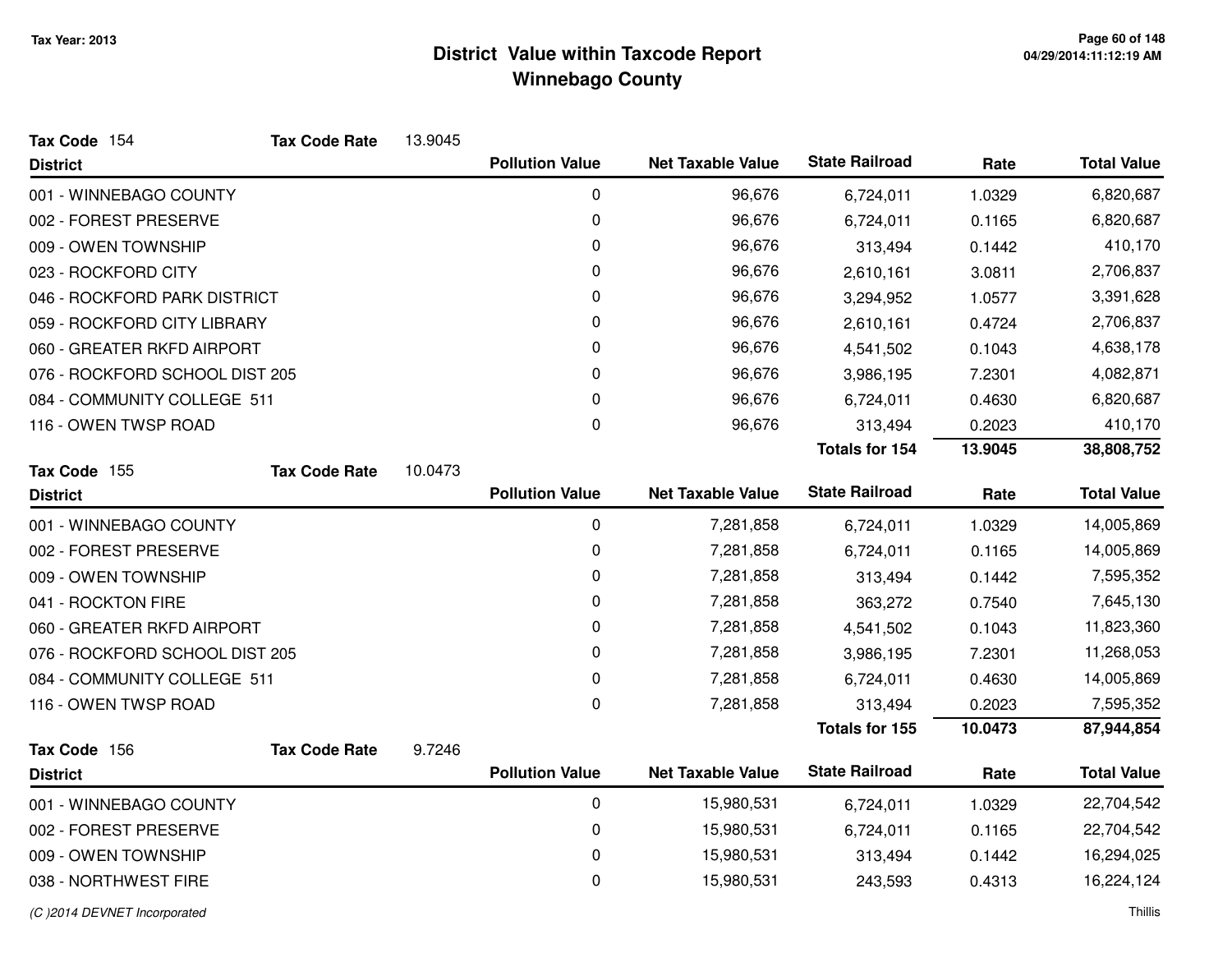| Tax Code 156                   | <b>Tax Code Rate</b> | 9.7246  |                        |                          |                       |           |                    |
|--------------------------------|----------------------|---------|------------------------|--------------------------|-----------------------|-----------|--------------------|
| <b>District</b>                |                      |         | <b>Pollution Value</b> | <b>Net Taxable Value</b> | <b>State Railroad</b> | Rate      | <b>Total Value</b> |
| 060 - GREATER RKFD AIRPORT     |                      |         | 0                      | 15,980,531               | 4,541,502             | 0.1043    | 20,522,033         |
| 076 - ROCKFORD SCHOOL DIST 205 |                      |         | 0                      | 15,980,531               | 3,986,195             | 7.2301    | 19,966,726         |
| 084 - COMMUNITY COLLEGE 511    |                      |         | 0                      | 15,980,531               | 6,724,011             | 0.4630    | 22,704,542         |
| 116 - OWEN TWSP ROAD           |                      |         | 0                      | 15,980,531               | 313,494               | 0.2023    | 16,294,025         |
|                                |                      |         |                        |                          | <b>Totals for 156</b> | 9.7246    | 157,414,559        |
| Tax Code 157                   | <b>Tax Code Rate</b> | 12.8468 |                        |                          |                       |           |                    |
| <b>District</b>                |                      |         | <b>Pollution Value</b> | <b>Net Taxable Value</b> | <b>State Railroad</b> | Rate      | <b>Total Value</b> |
| 001 - WINNEBAGO COUNTY         |                      |         | 0                      | 61,576                   | 6,724,011             | 1.0329    | 6,785,587          |
| 002 - FOREST PRESERVE          |                      |         | 0                      | 61,576                   | 6,724,011             | 0.1165    | 6,785,587          |
| 009 - OWEN TOWNSHIP            |                      |         | 0                      | 61,576                   | 313,494               | 0.1442    | 375,070            |
| 023 - ROCKFORD CITY            |                      |         | 0                      | 61,576                   | 2,610,161             | 3.0811    | 2,671,737          |
| 059 - ROCKFORD CITY LIBRARY    |                      |         | 0                      | 61,576                   | 2,610,161             | 0.4724    | 2,671,737          |
| 060 - GREATER RKFD AIRPORT     |                      | 0       | 61,576                 | 4,541,502                | 0.1043                | 4,603,078 |                    |
| 076 - ROCKFORD SCHOOL DIST 205 |                      |         | 0                      | 61,576                   | 3,986,195             | 7.2301    | 4,047,771          |
| 084 - COMMUNITY COLLEGE 511    |                      |         | 0                      | 61,576                   | 6,724,011             | 0.4630    | 6,785,587          |
| 116 - OWEN TWSP ROAD           |                      |         | 0                      | 61,576                   | 313,494               | 0.2023    | 375,070            |
|                                |                      |         |                        |                          | <b>Totals for 157</b> | 12.8468   | 35,101,224         |
| Tax Code 158                   | <b>Tax Code Rate</b> | 11.6564 |                        |                          |                       |           |                    |
| <b>District</b>                |                      |         | <b>Pollution Value</b> | <b>Net Taxable Value</b> | <b>State Railroad</b> | Rate      | <b>Total Value</b> |
| 001 - WINNEBAGO COUNTY         |                      |         | 0                      | 6,008,259                | 6,724,011             | 1.0329    | 12,732,270         |
| 002 - FOREST PRESERVE          |                      |         | 0                      | 6,008,259                | 6,724,011             | 0.1165    | 12,732,270         |
| 006 - HARLEM TOWNSHIP          |                      |         | $\pmb{0}$              | 6,008,259                | 0                     | 0.1072    | 6,008,259          |
| 020 - MACHESNEY PARK VILLAGE   |                      |         | 0                      | 6,008,259                | 0                     | 0.0000    | 6,008,259          |
| 037 - NORTH PARK FIRE          |                      |         | 0                      | 6,008,259                | 338,673               | 0.4389    | 6,346,932          |
| 046 - ROCKFORD PARK DISTRICT   |                      |         | 0                      | 6,008,259                | 3,294,952             | 1.0577    | 9,303,211          |
| 051 - ROCK RIVER WATER REC     |                      |         | $\pmb{0}$              | 6,008,259                | 3,529,524             | 0.1856    | 9,537,783          |
| 055 - NORTH SUBURBAN LIBRARY   |                      |         | 0                      | 6,008,259                | 674,786               | 0.2906    | 6,683,045          |
| 060 - GREATER RKFD AIRPORT     |                      |         | $\pmb{0}$              | 6,008,259                | 4,541,502             | 0.1043    | 10,549,761         |
|                                |                      |         |                        |                          |                       |           |                    |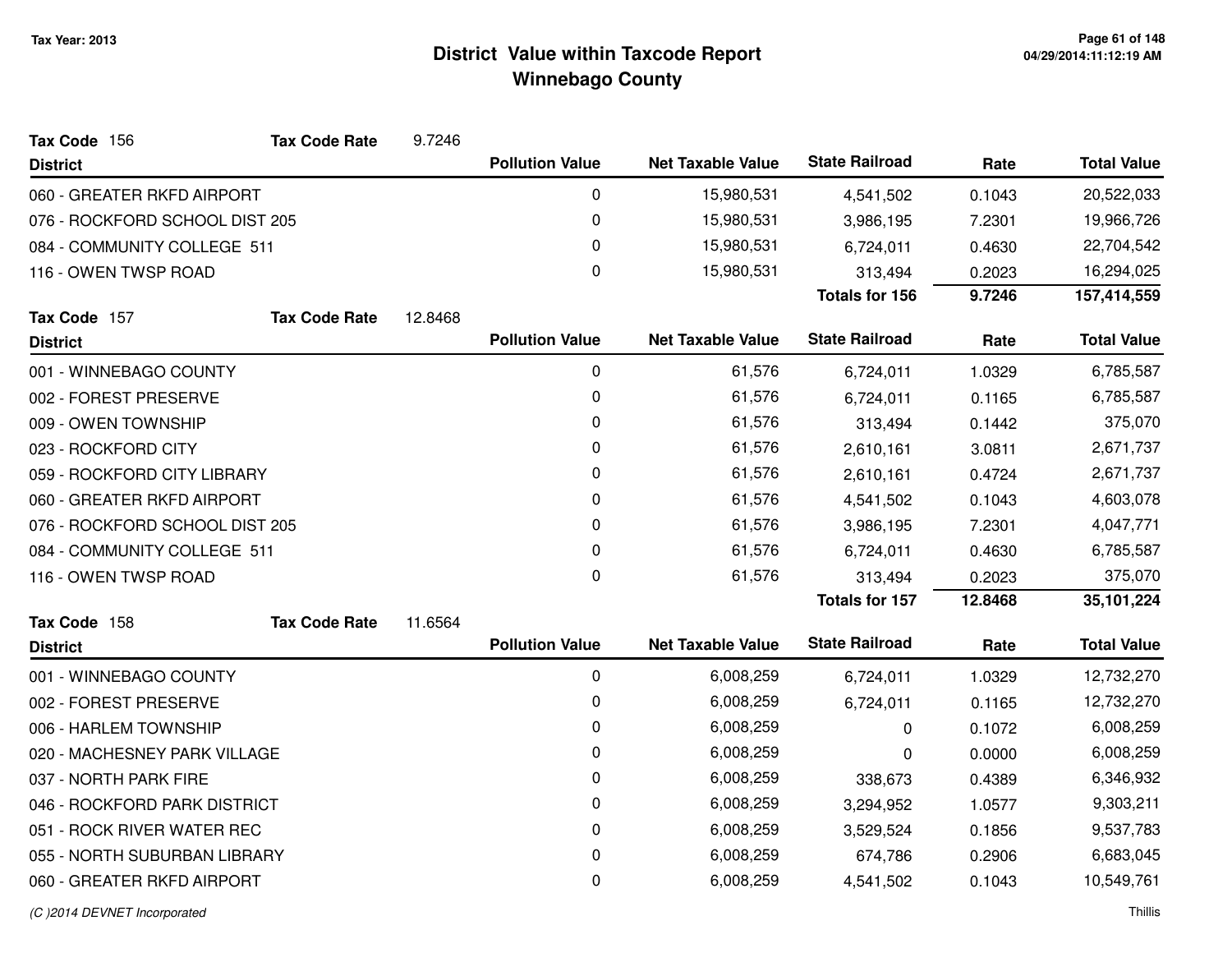| Tax Code 158                   | <b>Tax Code Rate</b> | 11.6564 |                        |                          |                       |         |                    |
|--------------------------------|----------------------|---------|------------------------|--------------------------|-----------------------|---------|--------------------|
| <b>District</b>                |                      |         | <b>Pollution Value</b> | <b>Net Taxable Value</b> | <b>State Railroad</b> | Rate    | <b>Total Value</b> |
| 070 - HARLEM SCHOOL DIST 122   |                      |         | 0                      | 6,008,259                | 396,184               | 7.8140  | 6,404,443          |
| 084 - COMMUNITY COLLEGE 511    |                      |         | 0                      | 6,008,259                | 6,724,011             | 0.4630  | 12,732,270         |
| 113 - HARLEM TWSP ROAD         |                      |         | 0                      | 6,008,259                | $\Omega$              | 0.0457  | 6,008,259          |
|                                |                      |         |                        |                          | Totals for 158        | 11.6564 | 105,046,762        |
| Tax Code 159                   | <b>Tax Code Rate</b> | 10.8869 |                        |                          |                       |         |                    |
| <b>District</b>                |                      |         | <b>Pollution Value</b> | <b>Net Taxable Value</b> | <b>State Railroad</b> | Rate    | <b>Total Value</b> |
| 001 - WINNEBAGO COUNTY         |                      |         | $\pmb{0}$              | 221,077                  | 6,724,011             | 1.0329  | 6,945,088          |
| 002 - FOREST PRESERVE          |                      |         | 0                      | 221,077                  | 6,724,011             | 0.1165  | 6,945,088          |
| 006 - HARLEM TOWNSHIP          |                      |         | 0                      | 221,077                  | 0                     | 0.1072  | 221,077            |
| 037 - NORTH PARK FIRE          |                      |         | 0                      | 221,077                  | 338,673               | 0.4389  | 559,750            |
| 046 - ROCKFORD PARK DISTRICT   |                      |         | 0                      | 221,077                  | 3,294,952             | 1.0577  | 3,516,029          |
| 055 - NORTH SUBURBAN LIBRARY   |                      |         | 0                      | 221,077                  | 674,786               | 0.2906  | 895,863            |
| 060 - GREATER RKFD AIRPORT     |                      |         | 0                      | 221,077                  | 4,541,502             | 0.1043  | 4,762,579          |
| 076 - ROCKFORD SCHOOL DIST 205 |                      |         | 0                      | 221,077                  | 3,986,195             | 7.2301  | 4,207,272          |
| 084 - COMMUNITY COLLEGE 511    |                      |         | 0                      | 221,077                  | 6,724,011             | 0.4630  | 6,945,088          |
| 113 - HARLEM TWSP ROAD         |                      |         | 0                      | 221,077                  | U                     | 0.0457  | 221,077            |
|                                |                      |         |                        |                          | <b>Totals for 159</b> | 10.8869 | 35,218,911         |
| Tax Code 160                   | <b>Tax Code Rate</b> | 10.5987 |                        |                          |                       |         |                    |
| <b>District</b>                |                      |         | <b>Pollution Value</b> | <b>Net Taxable Value</b> | <b>State Railroad</b> | Rate    | <b>Total Value</b> |
| 001 - WINNEBAGO COUNTY         |                      |         | 0                      | 599,696                  | 6,724,011             | 1.0329  | 7,323,707          |
| 002 - FOREST PRESERVE          |                      |         | 0                      | 599,696                  | 6,724,011             | 0.1165  | 7,323,707          |
| 006 - HARLEM TOWNSHIP          |                      |         | 0                      | 599,696                  | 0                     | 0.1072  | 599,696            |
| 037 - NORTH PARK FIRE          |                      |         | 0                      | 599,696                  | 338,673               | 0.4389  | 938,369            |
| 051 - ROCK RIVER WATER REC     |                      |         | 0                      | 599,696                  | 3,529,524             | 0.1856  | 4,129,220          |
| 055 - NORTH SUBURBAN LIBRARY   |                      |         | 0                      | 599,696                  | 674,786               | 0.2906  | 1,274,482          |
| 060 - GREATER RKFD AIRPORT     |                      |         | 0                      | 599,696                  | 4,541,502             | 0.1043  | 5,141,198          |
| 070 - HARLEM SCHOOL DIST 122   |                      |         | 0                      | 599,696                  | 396,184               | 7.8140  | 995,880            |
| 084 - COMMUNITY COLLEGE 511    |                      |         | 0                      | 599,696                  | 6,724,011             | 0.4630  | 7,323,707          |
|                                |                      |         |                        |                          |                       |         |                    |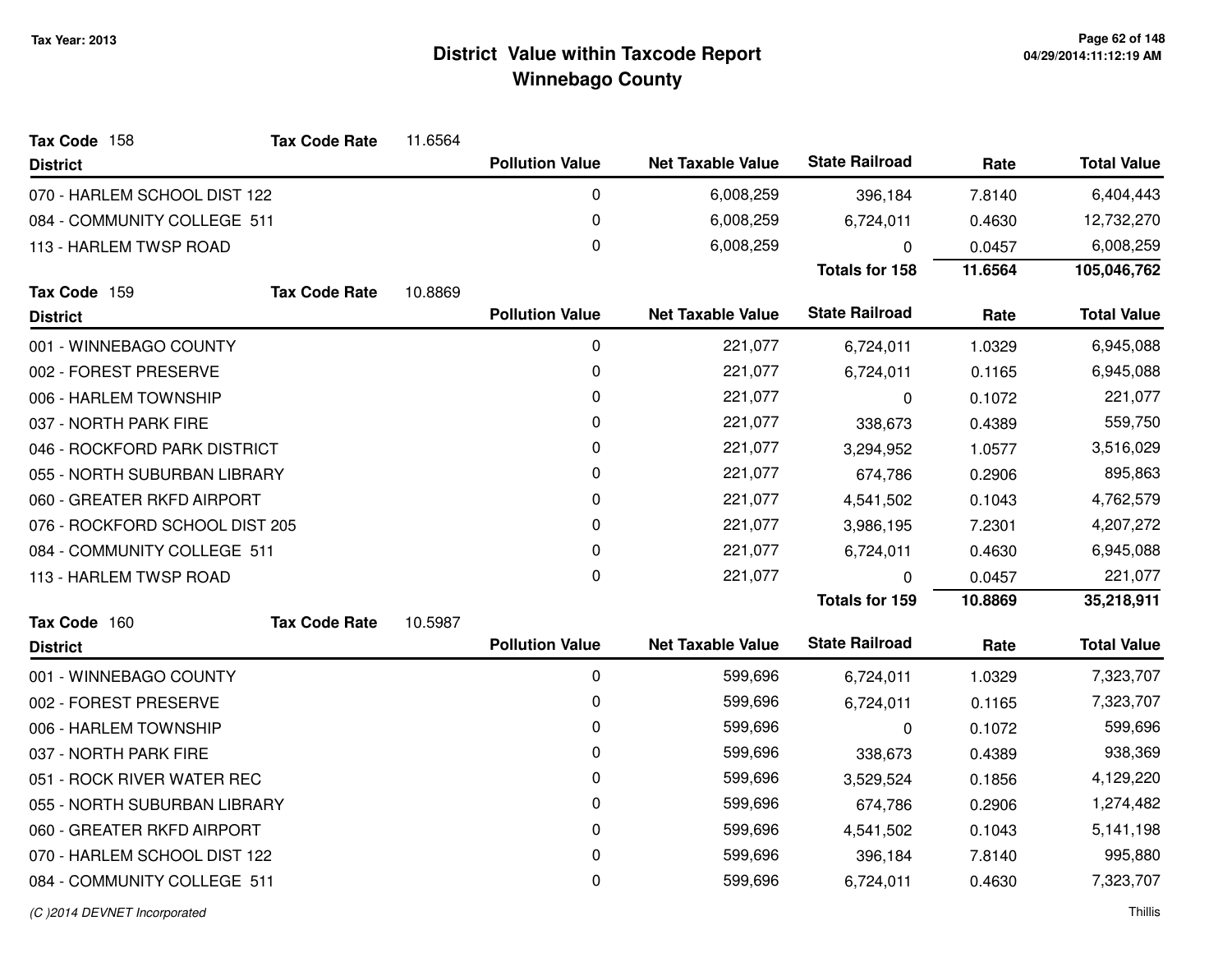| Tax Code 160                  | <b>Tax Code Rate</b> | 10.5987 |                        |                          |                       |         |                    |
|-------------------------------|----------------------|---------|------------------------|--------------------------|-----------------------|---------|--------------------|
| <b>District</b>               |                      |         | <b>Pollution Value</b> | <b>Net Taxable Value</b> | <b>State Railroad</b> | Rate    | <b>Total Value</b> |
| 113 - HARLEM TWSP ROAD        |                      |         | 0                      | 599,696                  | 0                     | 0.0457  | 599,696            |
|                               |                      |         |                        |                          | <b>Totals for 160</b> | 10.5987 | 35,649,662         |
| Tax Code 161                  | <b>Tax Code Rate</b> | 8.7617  |                        |                          |                       |         |                    |
| <b>District</b>               |                      |         | <b>Pollution Value</b> | <b>Net Taxable Value</b> | <b>State Railroad</b> | Rate    | <b>Total Value</b> |
| 001 - WINNEBAGO COUNTY        |                      |         | 0                      | 87,213                   | 6,724,011             | 1.0329  | 6,811,224          |
| 002 - FOREST PRESERVE         |                      |         | 0                      | 87,213                   | 6,724,011             | 0.1165  | 6,811,224          |
| 009 - OWEN TOWNSHIP           |                      |         | 0                      | 87,213                   | 313,494               | 0.1442  | 400,707            |
| 038 - NORTHWEST FIRE          |                      |         | 0                      | 87,213                   | 243,593               | 0.4313  | 330,806            |
| 060 - GREATER RKFD AIRPORT    |                      |         | $\pmb{0}$              | 87,213                   | 4,541,502             | 0.1043  | 4,628,715          |
| 074 - ROCKTON SCHOOL DIST 140 |                      |         | 0                      | 87,213                   | 337,853               | 3.7431  | 425,066            |
| 077 - HONONEGAH HIGH SD #207  |                      | 0       | 87,213                 | 407,966                  | 2.5241                | 495,179 |                    |
| 084 - COMMUNITY COLLEGE 511   |                      |         | 0                      | 87,213                   | 6,724,011             | 0.4630  | 6,811,224          |
| 116 - OWEN TWSP ROAD          |                      |         | $\mathbf 0$            | 87,213                   | 313,494               | 0.2023  | 400,707            |
|                               |                      |         |                        |                          | <b>Totals for 161</b> | 8.7617  | 27,114,852         |
| Tax Code 162                  | <b>Tax Code Rate</b> | 9.6480  |                        |                          |                       |         |                    |
| <b>District</b>               |                      |         | <b>Pollution Value</b> | <b>Net Taxable Value</b> | <b>State Railroad</b> | Rate    | <b>Total Value</b> |
| 001 - WINNEBAGO COUNTY        |                      |         | 0                      | 448,117                  | 6,724,011             | 1.0329  | 7,172,128          |
| 002 - FOREST PRESERVE         |                      |         | 0                      | 448,117                  | 6,724,011             | 0.1165  | 7,172,128          |
| 009 - OWEN TOWNSHIP           |                      |         | 0                      | 448,117                  | 313,494               | 0.1442  | 761,611            |
| 038 - NORTHWEST FIRE          |                      |         | 0                      | 448,117                  | 243,593               | 0.4313  | 691,710            |
| 058 - WINNEBAGO LIBRARY       |                      |         | 0                      | 448,117                  | $\Omega$              | 0.2023  | 448,117            |
| 060 - GREATER RKFD AIRPORT    |                      |         | 0                      | 448,117                  | 4,541,502             | 0.1043  | 4,989,619          |
| 082 - WINNEBAGO UNIT SD #323  |                      |         | 0                      | 448,117                  | 1,046,418             | 6.9512  | 1,494,535          |
| 084 - COMMUNITY COLLEGE 511   |                      |         | 0                      | 448,117                  | 6,724,011             | 0.4630  | 7,172,128          |
| 116 - OWEN TWSP ROAD          |                      |         | 0                      | 448,117                  | 313,494               | 0.2023  | 761,611            |
|                               |                      |         |                        |                          | <b>Totals for 162</b> | 9.6480  | 30,663,587         |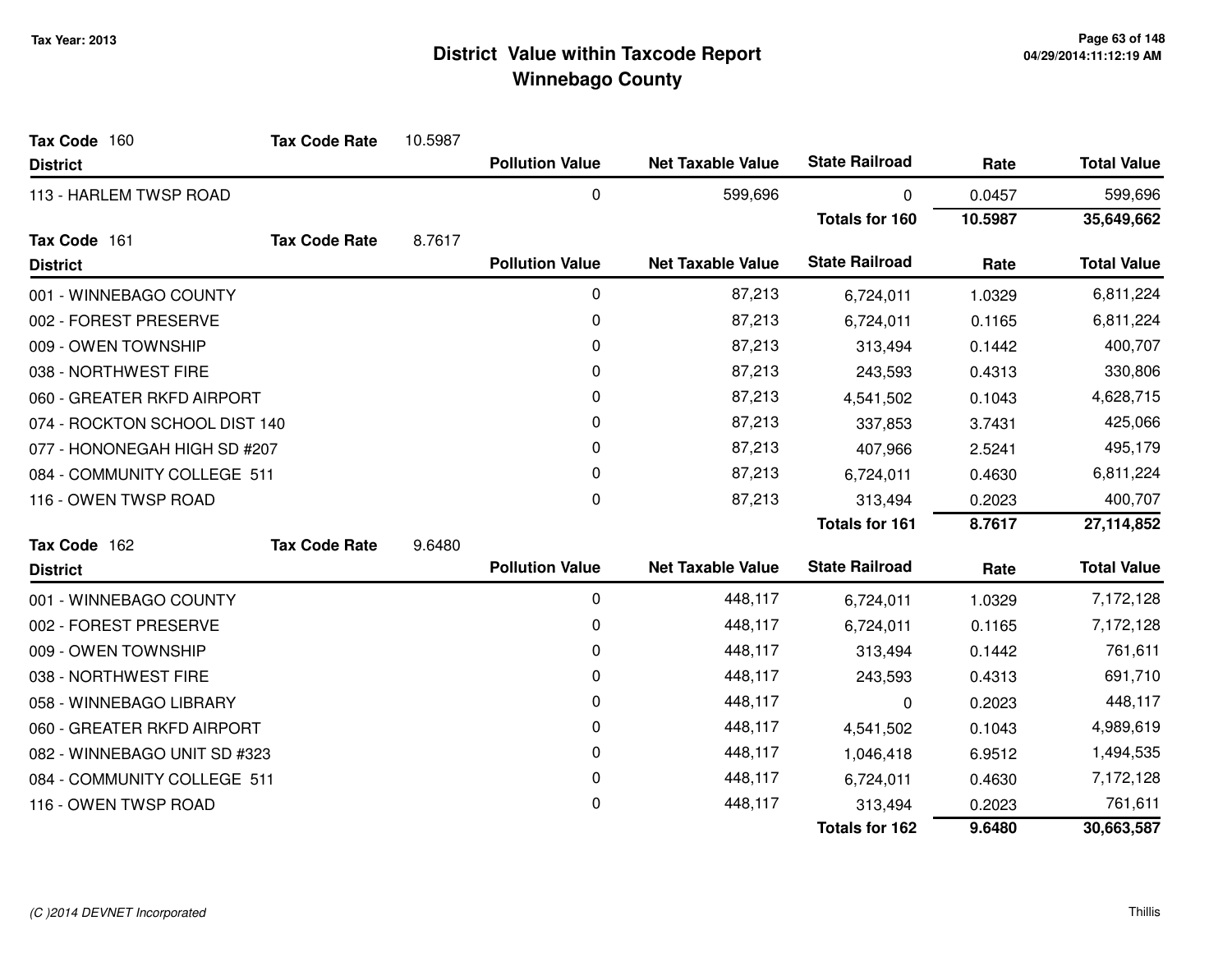| Tax Code 163                 | <b>Tax Code Rate</b> | 10.7209 |                        |                          |                       |         |                    |
|------------------------------|----------------------|---------|------------------------|--------------------------|-----------------------|---------|--------------------|
| <b>District</b>              |                      |         | <b>Pollution Value</b> | <b>Net Taxable Value</b> | <b>State Railroad</b> | Rate    | <b>Total Value</b> |
| 001 - WINNEBAGO COUNTY       |                      |         | 0                      | 1,701,206                | 6,724,011             | 1.0329  | 8,425,217          |
| 002 - FOREST PRESERVE        |                      |         | 0                      | 1,701,206                | 6,724,011             | 0.1165  | 8,425,217          |
| 006 - HARLEM TOWNSHIP        |                      |         | 0                      | 1,701,206                | 0                     | 0.1072  | 1,701,206          |
| 035 - HARLEM-ROSCOE FIRE     |                      |         | 0                      | 1,701,206                | 278,584               | 0.7467  | 1,979,790          |
| 055 - NORTH SUBURBAN LIBRARY |                      |         | 0                      | 1,701,206                | 674,786               | 0.2906  | 2,375,992          |
| 060 - GREATER RKFD AIRPORT   |                      |         | 0                      | 1,701,206                | 4,541,502             | 0.1043  | 6,242,708          |
| 070 - HARLEM SCHOOL DIST 122 |                      |         | 0                      | 1,701,206                | 396,184               | 7.8140  | 2,097,390          |
| 084 - COMMUNITY COLLEGE 511  |                      |         | 0                      | 1,701,206                | 6,724,011             | 0.4630  | 8,425,217          |
| 113 - HARLEM TWSP ROAD       |                      |         | 0                      | 1,701,206                | 0                     | 0.0457  | 1,701,206          |
|                              |                      |         |                        |                          | <b>Totals for 163</b> | 10.7209 | 41,373,943         |
| Tax Code 164                 | <b>Tax Code Rate</b> | 10.4131 |                        |                          |                       |         |                    |
| <b>District</b>              |                      |         | <b>Pollution Value</b> | <b>Net Taxable Value</b> | <b>State Railroad</b> | Rate    | <b>Total Value</b> |
| 001 - WINNEBAGO COUNTY       |                      |         | $\pmb{0}$              | 83,634                   | 6,724,011             | 1.0329  | 6,807,645          |
| 002 - FOREST PRESERVE        |                      |         | 0                      | 83,634                   | 6,724,011             | 0.1165  | 6,807,645          |
| 006 - HARLEM TOWNSHIP        |                      |         | 0                      | 83,634                   | 0                     | 0.1072  | 83,634             |
| 037 - NORTH PARK FIRE        |                      |         | 0                      | 83,634                   | 338,673               | 0.4389  | 422,307            |
| 055 - NORTH SUBURBAN LIBRARY |                      |         | 0                      | 83,634                   | 674,786               | 0.2906  | 758,420            |
| 060 - GREATER RKFD AIRPORT   |                      |         | 0                      | 83,634                   | 4,541,502             | 0.1043  | 4,625,136          |
| 070 - HARLEM SCHOOL DIST 122 |                      |         | 0                      | 83,634                   | 396,184               | 7.8140  | 479,818            |
| 084 - COMMUNITY COLLEGE 511  |                      |         | 0                      | 83,634                   | 6,724,011             | 0.4630  | 6,807,645          |
| 113 - HARLEM TWSP ROAD       |                      |         | 0                      | 83,634                   | 0                     | 0.0457  | 83,634             |
|                              |                      |         |                        |                          | <b>Totals for 164</b> | 10.4131 | 26,875,884         |
| Tax Code 165                 | <b>Tax Code Rate</b> | 9.0844  |                        |                          |                       |         |                    |
| <b>District</b>              |                      |         | <b>Pollution Value</b> | <b>Net Taxable Value</b> | <b>State Railroad</b> | Rate    | <b>Total Value</b> |
| 001 - WINNEBAGO COUNTY       |                      |         | 0                      | 12,359,579               | 6,724,011             | 1.0329  | 19,083,590         |
| 002 - FOREST PRESERVE        |                      |         | 0                      | 12,359,579               | 6,724,011             | 0.1165  | 19,083,590         |
| 009 - OWEN TOWNSHIP          |                      |         | 0                      | 12,359,579               | 313,494               | 0.1442  | 12,673,073         |
| 041 - ROCKTON FIRE           |                      |         | 0                      | 12,359,579               | 363,272               | 0.7540  | 12,722,851         |
|                              |                      |         |                        |                          |                       |         |                    |

(C )2014 DEVNET Incorporated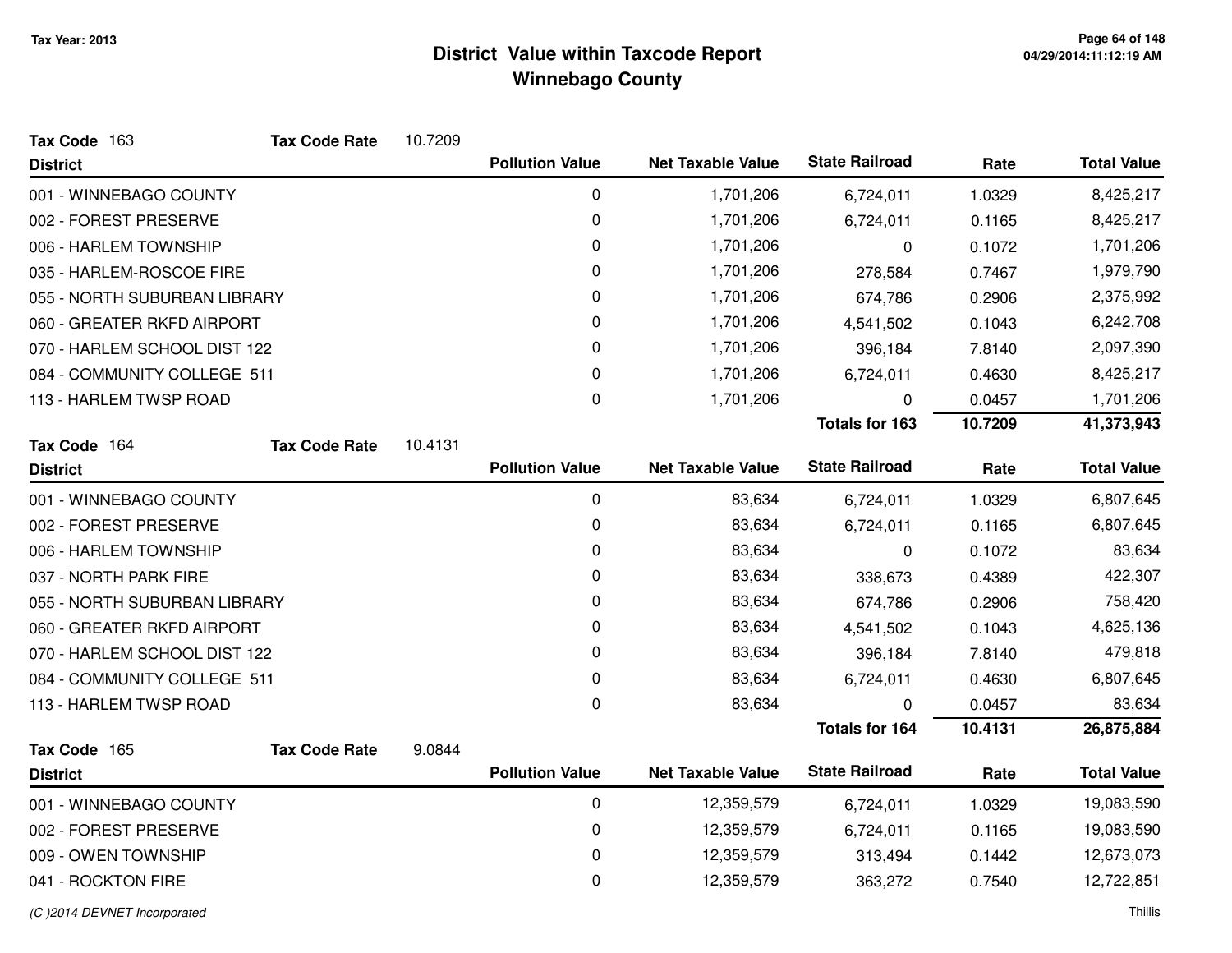| Tax Code 165                   | <b>Tax Code Rate</b>        | 9.0844 |                        |                          |                       |                      |                    |
|--------------------------------|-----------------------------|--------|------------------------|--------------------------|-----------------------|----------------------|--------------------|
| <b>District</b>                |                             |        | <b>Pollution Value</b> | <b>Net Taxable Value</b> | <b>State Railroad</b> | Rate                 | <b>Total Value</b> |
| 060 - GREATER RKFD AIRPORT     |                             |        | 0                      | 12,359,579               | 4,541,502             | 0.1043               | 16,901,081         |
| 074 - ROCKTON SCHOOL DIST 140  |                             |        | 0                      | 12,359,579               | 337,853               | 3.7431               | 12,697,432         |
| 077 - HONONEGAH HIGH SD #207   |                             |        | 0                      | 12,359,579               | 407,966               | 2.5241               | 12,767,545         |
| 084 - COMMUNITY COLLEGE 511    |                             |        | 0                      | 12,359,579               | 6,724,011             | 0.4630<br>19,083,590 |                    |
| 116 - OWEN TWSP ROAD           |                             |        | 0                      | 12,359,579               | 313,494               | 0.2023               | 12,673,073         |
|                                |                             |        |                        |                          | <b>Totals for 165</b> | 9.0844               | 137,685,825        |
| Tax Code 167                   | <b>Tax Code Rate</b>        | 9.6203 |                        |                          |                       |                      |                    |
| <b>District</b>                |                             |        | <b>Pollution Value</b> | <b>Net Taxable Value</b> | <b>State Railroad</b> | Rate                 | <b>Total Value</b> |
| 001 - WINNEBAGO COUNTY         |                             |        | 0                      | 161,668                  | 6,724,011             | 1.0329               | 6,885,679          |
| 002 - FOREST PRESERVE          |                             |        | 0                      | 161,668                  | 6,724,011             | 0.1165               | 6,885,679          |
| 009 - OWEN TOWNSHIP            |                             |        | 0                      | 161,668                  | 313,494               | 0.1442               | 475,162            |
| 038 - NORTHWEST FIRE           |                             |        | 0                      | 161,668                  | 243,593               | 0.4313               | 405,261            |
| 076 - ROCKFORD SCHOOL DIST 205 |                             |        | 0                      | 161,668                  | 3,986,195             | 7.2301               | 4,147,863          |
|                                | 084 - COMMUNITY COLLEGE 511 |        | 0                      | 161,668                  | 6,724,011             | 0.4630               | 6,885,679          |
| 116 - OWEN TWSP ROAD           |                             |        | 0                      | 161,668                  | 313,494               | 0.2023               | 475,162            |
|                                |                             |        |                        |                          | <b>Totals for 167</b> | 9.6203               | 26,160,485         |
| Tax Code 168                   | <b>Tax Code Rate</b>        | 9.0844 |                        |                          |                       |                      |                    |
| <b>District</b>                |                             |        | <b>Pollution Value</b> | <b>Net Taxable Value</b> | <b>State Railroad</b> | Rate                 | <b>Total Value</b> |
| 001 - WINNEBAGO COUNTY         |                             |        | 0                      | 0                        | 6,724,011             | 1.0329               | 6,724,011          |
| 002 - FOREST PRESERVE          |                             |        | 0                      | 0                        | 6,724,011             | 0.1165               | 6,724,011          |
| 009 - OWEN TOWNSHIP            |                             |        | 0                      | 0                        | 313,494               | 0.1442               | 313,494            |
| 020 - MACHESNEY PARK VILLAGE   |                             |        | 0                      | 0                        | 0                     | 0.0000               | 0                  |
| 041 - ROCKTON FIRE             |                             |        | 0                      | 0                        | 363,272               | 0.7540               | 363,272            |
| 060 - GREATER RKFD AIRPORT     |                             |        | 0                      | 0                        | 4,541,502             | 0.1043               | 4,541,502          |
| 074 - ROCKTON SCHOOL DIST 140  |                             |        | 0                      | 0                        | 337,853               | 3.7431               | 337,853            |
| 077 - HONONEGAH HIGH SD #207   |                             |        | 0                      | 0                        | 407,966               | 2.5241               | 407,966            |
| 084 - COMMUNITY COLLEGE 511    |                             |        | 0                      | 0                        | 6,724,011             | 0.4630               | 6,724,011          |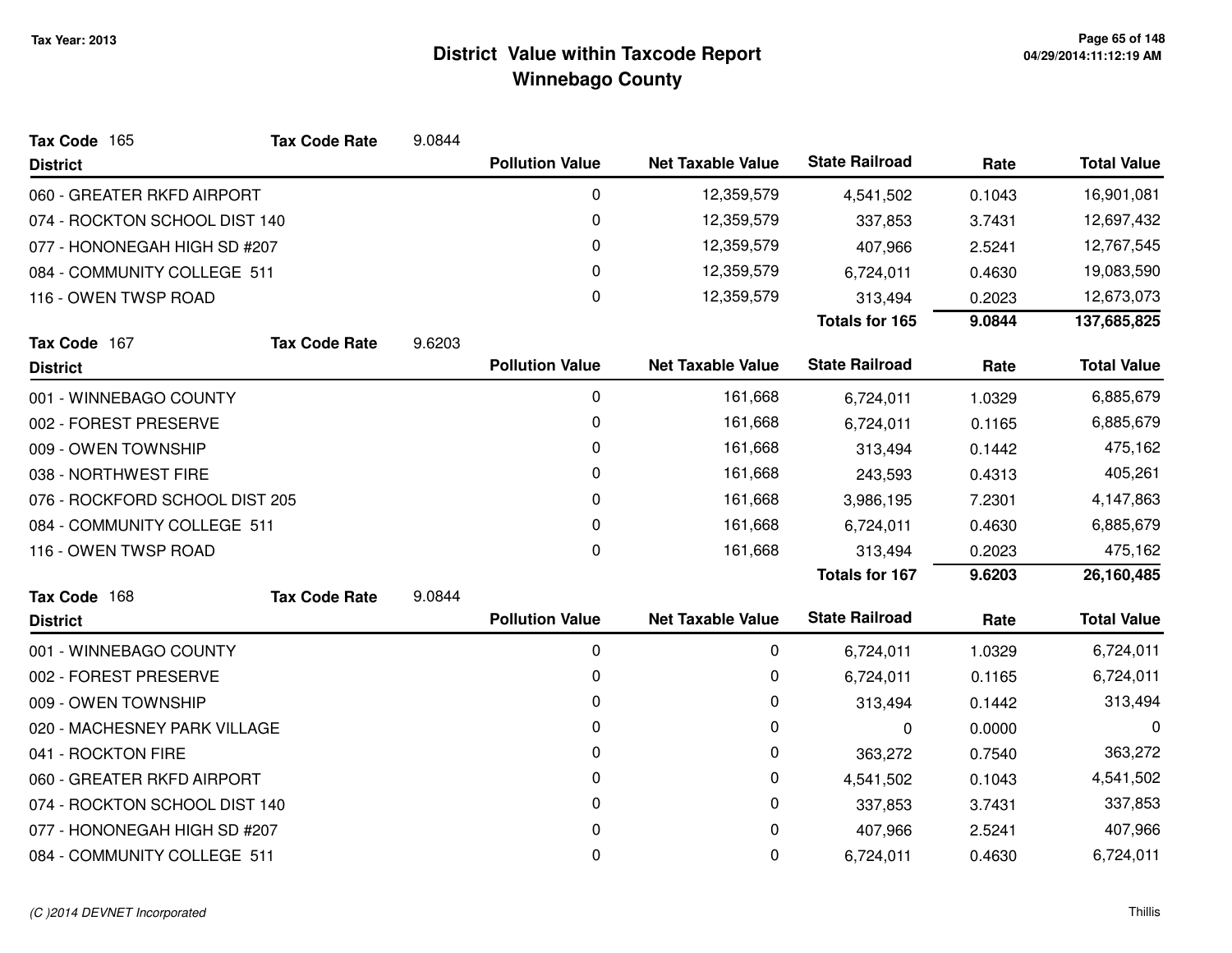| Tax Code 168                   | <b>Tax Code Rate</b> | 9.0844  |                        |                          |                       |            |                    |
|--------------------------------|----------------------|---------|------------------------|--------------------------|-----------------------|------------|--------------------|
| <b>District</b>                |                      |         | <b>Pollution Value</b> | <b>Net Taxable Value</b> | <b>State Railroad</b> | Rate       | <b>Total Value</b> |
| 116 - OWEN TWSP ROAD           |                      |         | 0                      | 0                        | 313,494               | 0.2023     | 313,494            |
|                                |                      |         |                        |                          | <b>Totals for 168</b> | 9.0844     | 26,449,614         |
| Tax Code 169                   | <b>Tax Code Rate</b> | 10.0152 |                        |                          |                       |            |                    |
| <b>District</b>                |                      |         | <b>Pollution Value</b> | <b>Net Taxable Value</b> | <b>State Railroad</b> | Rate       | <b>Total Value</b> |
| 001 - WINNEBAGO COUNTY         |                      |         | 0                      | 6,887,547                | 6,724,011             | 1.0329     | 13,611,558         |
| 002 - FOREST PRESERVE          |                      |         | 0                      | 6,887,547                | 6,724,011             | 0.1165     | 13,611,558         |
| 009 - OWEN TOWNSHIP            |                      |         | 0                      | 6,887,547                | 313,494               | 0.1442     | 7,201,041          |
| 038 - NORTHWEST FIRE           |                      |         | 0                      | 6,887,547                | 243,593               | 0.4313     | 7,131,140          |
| 055 - NORTH SUBURBAN LIBRARY   |                      |         | 0                      | 6,887,547                | 674,786               | 0.2906     | 7,562,333          |
| 060 - GREATER RKFD AIRPORT     |                      |         | 0                      | 6,887,547                | 4,541,502             | 0.1043     | 11,429,049         |
| 076 - ROCKFORD SCHOOL DIST 205 |                      | 0       | 6,887,547              | 3,986,195                | 7.2301                | 10,873,742 |                    |
| 084 - COMMUNITY COLLEGE 511    |                      |         | 0                      | 6,887,547                | 6,724,011             | 0.4630     | 13,611,558         |
| 116 - OWEN TWSP ROAD           |                      |         | 0                      | 6,887,547                | 313,494               | 0.2023     | 7,201,041          |
|                                |                      |         |                        |                          | <b>Totals for 169</b> | 10.0152    | 92,233,020         |
| Tax Code 170                   | <b>Tax Code Rate</b> | 9.9102  |                        |                          |                       |            |                    |
| <b>District</b>                |                      |         | <b>Pollution Value</b> | <b>Net Taxable Value</b> | <b>State Railroad</b> | Rate       | <b>Total Value</b> |
| 001 - WINNEBAGO COUNTY         |                      |         | 0                      | 85,589                   | 6,724,011             | 1.0329     | 6,809,600          |
| 002 - FOREST PRESERVE          |                      |         | 0                      | 85,589                   | 6,724,011             | 0.1165     | 6,809,600          |
| 009 - OWEN TOWNSHIP            |                      |         | 0                      | 85,589                   | 313,494               | 0.1442     | 399,083            |
| 038 - NORTHWEST FIRE           |                      |         | 0                      | 85,589                   | 243,593               | 0.4313     | 329,182            |
| 051 - ROCK RIVER WATER REC     |                      |         | 0                      | 85,589                   | 3,529,524             | 0.1856     | 3,615,113          |
| 060 - GREATER RKFD AIRPORT     |                      |         | 0                      | 85,589                   | 4,541,502             | 0.1043     | 4,627,091          |
| 076 - ROCKFORD SCHOOL DIST 205 |                      |         | 0                      | 85,589                   | 3,986,195             | 7.2301     | 4,071,784          |
| 084 - COMMUNITY COLLEGE 511    |                      |         | 0                      | 85,589                   | 6,724,011             | 0.4630     | 6,809,600          |
| 116 - OWEN TWSP ROAD           |                      |         | 0                      | 85,589                   | 313,494               | 0.2023     | 399,083            |
|                                |                      |         |                        |                          | <b>Totals for 170</b> | 9.9102     | 33,870,136         |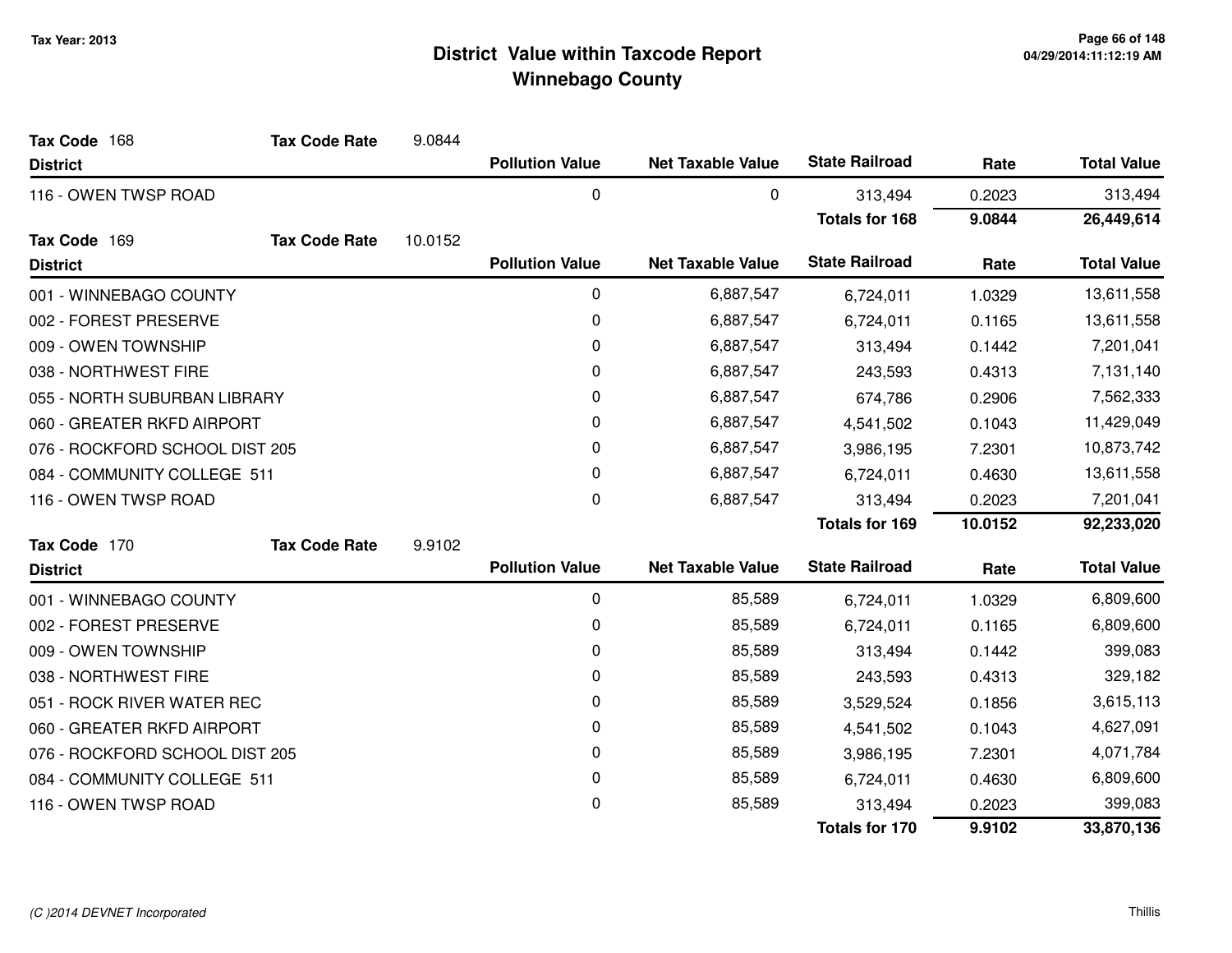| Tax Code 171                    | <b>Tax Code Rate</b> | 10.9679 |                        |                          |                       |         |                    |
|---------------------------------|----------------------|---------|------------------------|--------------------------|-----------------------|---------|--------------------|
| <b>District</b>                 |                      |         | <b>Pollution Value</b> | <b>Net Taxable Value</b> | <b>State Railroad</b> | Rate    | <b>Total Value</b> |
| 001 - WINNEBAGO COUNTY          |                      |         | $\pmb{0}$              | 117,001                  | 6,724,011             | 1.0329  | 6,841,012          |
| 002 - FOREST PRESERVE           |                      |         | 0                      | 117,001                  | 6,724,011             | 0.1165  | 6,841,012          |
| 009 - OWEN TOWNSHIP             |                      |         | 0                      | 117,001                  | 313,494               | 0.1442  | 430,495            |
| 038 - NORTHWEST FIRE            |                      |         | 0                      | 117,001                  | 243,593               | 0.4313  | 360,594            |
| 046 - ROCKFORD PARK DISTRICT    |                      |         | 0                      | 117,001                  | 3,294,952             | 1.0577  | 3,411,953          |
| 051 - ROCK RIVER WATER REC      |                      |         | 0                      | 117,001                  | 3,529,524             | 0.1856  | 3,646,525          |
| 060 - GREATER RKFD AIRPORT      |                      |         | 0                      | 117,001                  | 4,541,502             | 0.1043  | 4,658,503          |
| 076 - ROCKFORD SCHOOL DIST 205  |                      |         | 0                      | 117,001                  | 3,986,195             | 7.2301  | 4,103,196          |
| 084 - COMMUNITY COLLEGE 511     |                      |         | 0                      | 117,001                  | 6,724,011             | 0.4630  | 6,841,012          |
| 116 - OWEN TWSP ROAD            |                      |         | 0                      | 117,001                  | 313,494               | 0.2023  | 430,495            |
|                                 |                      |         |                        |                          | <b>Totals for 171</b> | 10.9679 | 37,564,797         |
| Tax Code 175                    | <b>Tax Code Rate</b> | 10.2412 |                        |                          |                       |         |                    |
| <b>District</b>                 |                      |         | <b>Pollution Value</b> | <b>Net Taxable Value</b> | <b>State Railroad</b> | Rate    | <b>Total Value</b> |
| 001 - WINNEBAGO COUNTY          |                      |         | 0                      | 36,020,301               | 6,724,011             | 1.0329  | 42,744,312         |
| 002 - FOREST PRESERVE           |                      |         | 0                      | 36,020,301               | 6,724,011             | 0.1165  | 42,744,312         |
| 013 - ROSCOE TOWNSHIP           |                      |         | 0                      | 36,020,301               | 505,730               | 0.1456  | 36,526,031         |
| 026 - SOUTH BELOIT CITY         |                      |         | 0                      | 36,020,301               | 804,347               | 1.1395  | 36,824,648         |
| 061 - SOUTH BELOIT CITY LIBRARY |                      |         | 0                      | 36,020,301               | 804,347               | 0.2047  | 36,824,648         |
| 072 - PRAIRIE HILL SCH DIST 133 |                      |         | 0                      | 36,020,301               | 0                     | 4.4356  | 36,020,301         |
| 077 - HONONEGAH HIGH SD #207    |                      |         | 0                      | 36,020,301               | 407,966               | 2.5241  | 36,428,267         |
| 084 - COMMUNITY COLLEGE 511     |                      |         | 0                      | 36,020,301               | 6,724,011             | 0.4630  | 42,744,312         |
| 120 - ROSCOE TWSP ROAD          |                      |         | 0                      | 36,020,301               | 505,730               | 0.1793  | 36,526,031         |
|                                 |                      |         |                        |                          | <b>Totals for 175</b> | 10.2412 | 347,382,862        |
| Tax Code 176                    | <b>Tax Code Rate</b> | 9.1876  |                        |                          |                       |         |                    |
| <b>District</b>                 |                      |         | <b>Pollution Value</b> | <b>Net Taxable Value</b> | <b>State Railroad</b> | Rate    | <b>Total Value</b> |
| 001 - WINNEBAGO COUNTY          |                      |         | 0                      | 301,820                  | 6,724,011             | 1.0329  | 7,025,831          |
| 002 - FOREST PRESERVE           |                      |         | 0                      | 301,820                  | 6,724,011             | 0.1165  | 7,025,831          |
| 013 - ROSCOE TOWNSHIP           |                      |         | 0                      | 301,820                  | 505,730               | 0.1456  | 807,550            |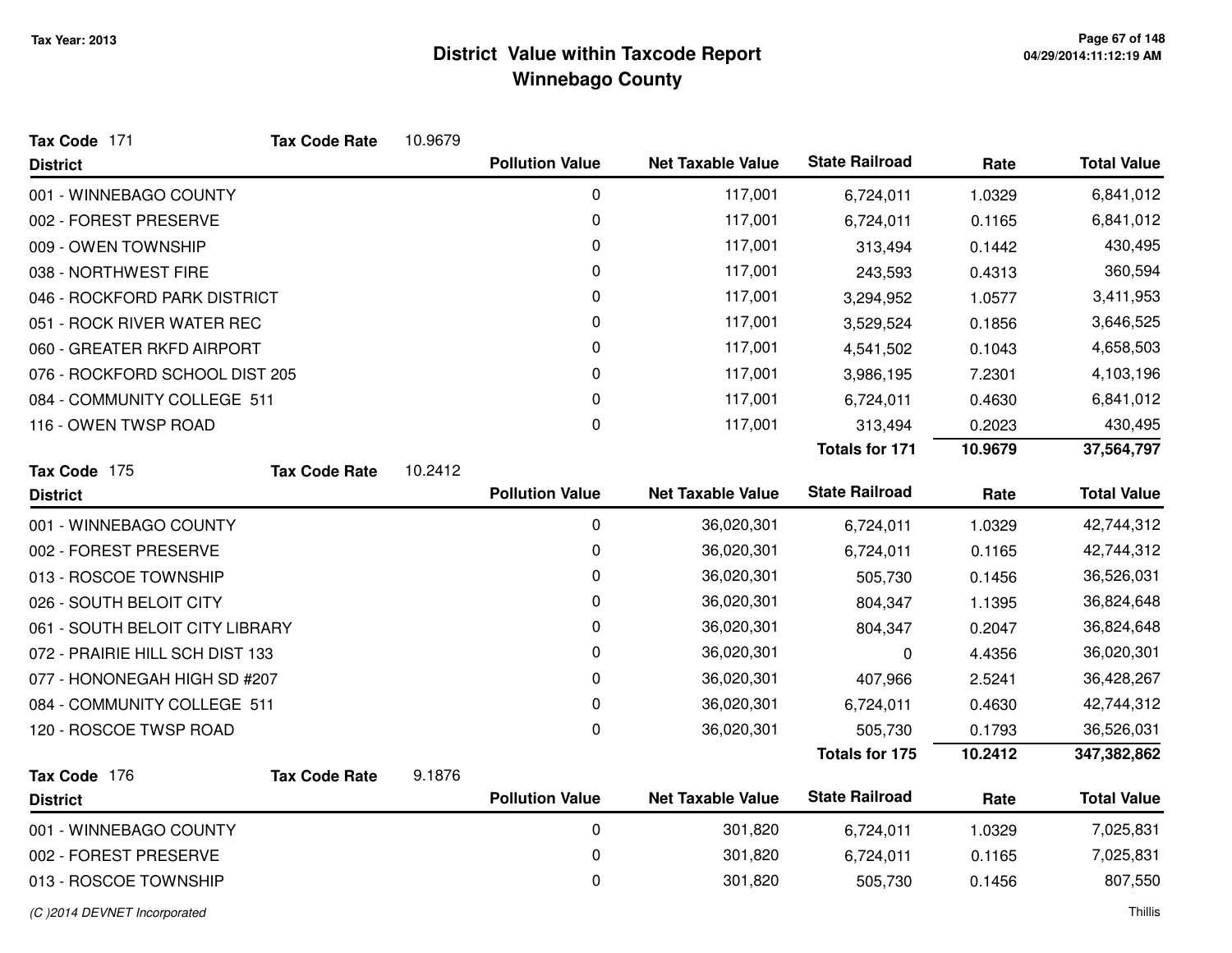| Tax Code 176                    | <b>Tax Code Rate</b> | 9.1876  |                        |                          |                       |         |                    |
|---------------------------------|----------------------|---------|------------------------|--------------------------|-----------------------|---------|--------------------|
| <b>District</b>                 |                      |         | <b>Pollution Value</b> | <b>Net Taxable Value</b> | <b>State Railroad</b> | Rate    | <b>Total Value</b> |
| 055 - NORTH SUBURBAN LIBRARY    |                      |         | 0                      | 301,820                  | 674,786               | 0.2906  | 976,606            |
| 072 - PRAIRIE HILL SCH DIST 133 |                      |         | 0                      | 301,820                  | 0                     | 4.4356  | 301,820            |
| 077 - HONONEGAH HIGH SD #207    |                      |         | 0                      | 301,820                  | 407,966               | 2.5241  | 709,786            |
| 084 - COMMUNITY COLLEGE 511     |                      |         | 0                      | 301,820                  | 6,724,011             | 0.4630  | 7,025,831          |
| 120 - ROSCOE TWSP ROAD          |                      |         | 0                      | 301,820                  | 505,730               | 0.1793  | 807,550            |
|                                 |                      |         |                        |                          | <b>Totals for 176</b> | 9.1876  | 24,680,805         |
| Tax Code 177                    | <b>Tax Code Rate</b> | 10.3591 |                        |                          |                       |         |                    |
| <b>District</b>                 |                      |         | <b>Pollution Value</b> | <b>Net Taxable Value</b> | <b>State Railroad</b> | Rate    | <b>Total Value</b> |
| 001 - WINNEBAGO COUNTY          |                      |         | 0                      | 11,993,305               | 6,724,011             | 1.0329  | 18,717,316         |
| 002 - FOREST PRESERVE           |                      |         | 0                      | 11,993,305               | 6,724,011             | 0.1165  | 18,717,316         |
| 013 - ROSCOE TOWNSHIP           |                      |         | 0                      | 11,993,305               | 505,730               | 0.1456  | 12,499,035         |
| 026 - SOUTH BELOIT CITY         |                      |         | 0                      | 11,993,305               | 804,347               | 1.1395  | 12,797,652         |
| 061 - SOUTH BELOIT CITY LIBRARY |                      |         | 0                      | 11,993,305               | 804,347               | 0.2047  | 12,797,652         |
| 079 - SOUTH BELOIT SD #320      |                      |         | 0                      | 11,993,305               | 875,490               | 7.0776  | 12,868,795         |
| 084 - COMMUNITY COLLEGE 511     |                      |         | 0                      | 11,993,305               | 6,724,011             | 0.4630  | 18,717,316         |
| 120 - ROSCOE TWSP ROAD          |                      |         | 0                      | 11,993,305               | 505,730               | 0.1793  | 12,499,035         |
|                                 |                      |         |                        |                          | <b>Totals for 177</b> | 10.3591 | 119,614,117        |
| Tax Code 178                    | <b>Tax Code Rate</b> | 9.3055  |                        |                          |                       |         |                    |
| <b>District</b>                 |                      |         | <b>Pollution Value</b> | <b>Net Taxable Value</b> | <b>State Railroad</b> | Rate    | <b>Total Value</b> |
| 001 - WINNEBAGO COUNTY          |                      |         | 0                      | 59,521                   | 6,724,011             | 1.0329  | 6,783,532          |
| 002 - FOREST PRESERVE           |                      |         | 0                      | 59,521                   | 6,724,011             | 0.1165  | 6,783,532          |
| 013 - ROSCOE TOWNSHIP           |                      |         | 0                      | 59,521                   | 505,730               | 0.1456  | 565,251            |
| 055 - NORTH SUBURBAN LIBRARY    |                      |         | 0                      | 59,521                   | 674,786               | 0.2906  | 734,307            |
| 079 - SOUTH BELOIT SD #320      |                      |         | 0                      | 59,521                   | 875,490               | 7.0776  | 935,011            |
| 084 - COMMUNITY COLLEGE 511     |                      |         | 0                      | 59,521                   | 6,724,011             | 0.4630  | 6,783,532          |
| 120 - ROSCOE TWSP ROAD          |                      |         | 0                      | 59,521                   | 505,730               | 0.1793  | 565,251            |
|                                 |                      |         |                        |                          | <b>Totals for 178</b> | 9.3055  | 23,150,416         |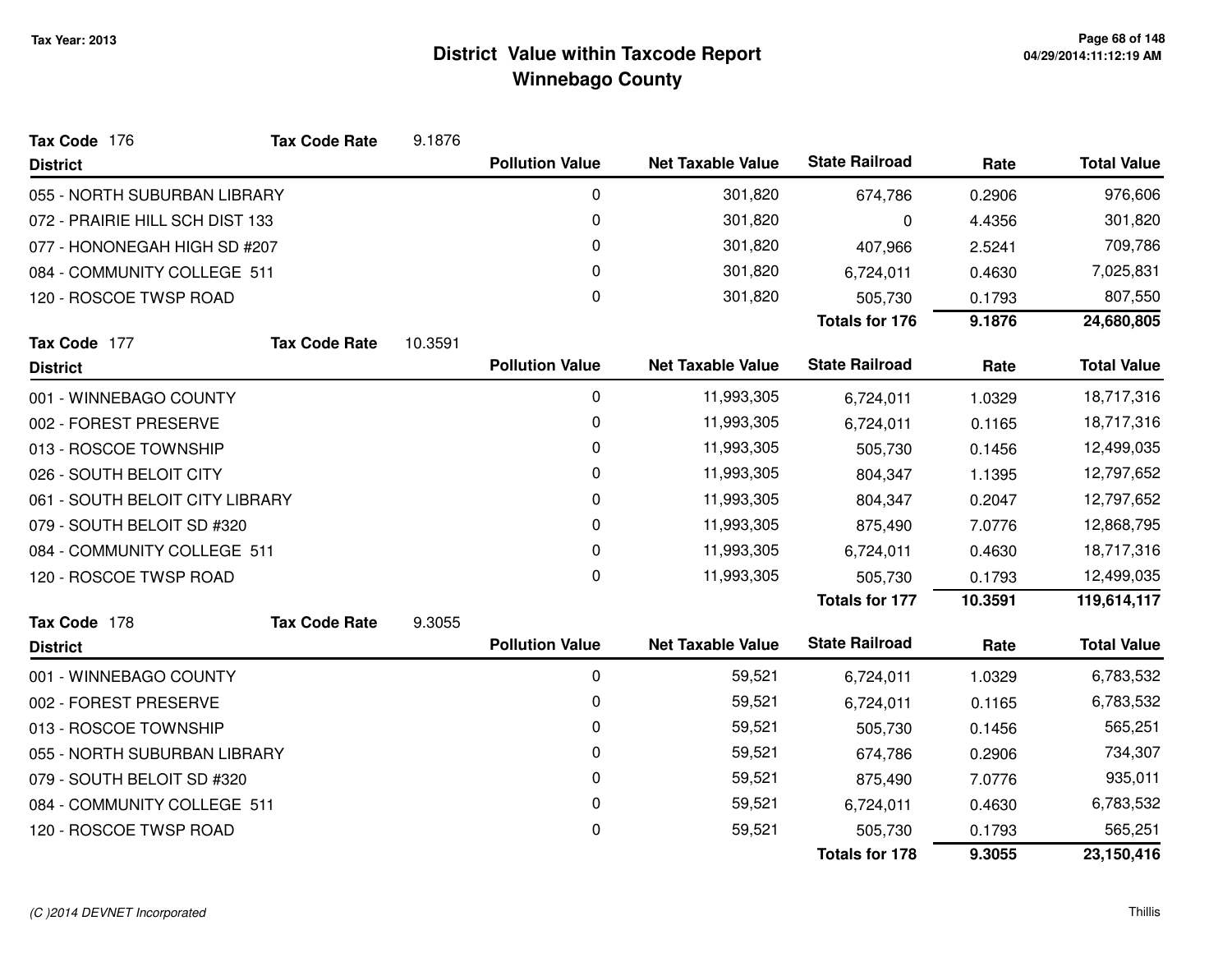| Tax Code 179                    | <b>Tax Code Rate</b> | 10.0522 |                        |                          |                       |         |                    |
|---------------------------------|----------------------|---------|------------------------|--------------------------|-----------------------|---------|--------------------|
| <b>District</b>                 |                      |         | <b>Pollution Value</b> | <b>Net Taxable Value</b> | <b>State Railroad</b> | Rate    | <b>Total Value</b> |
| 001 - WINNEBAGO COUNTY          |                      |         | 0                      | 8,857,629                | 6,724,011             | 1.0329  | 15,581,640         |
| 002 - FOREST PRESERVE           |                      |         | 0                      | 8,857,629                | 6,724,011             | 0.1165  | 15,581,640         |
| 013 - ROSCOE TOWNSHIP           |                      |         | 0                      | 8,857,629                | 505,730               | 0.1456  | 9,363,359          |
| 035 - HARLEM-ROSCOE FIRE        |                      |         | 0                      | 8,857,629                | 278,584               | 0.7467  | 9,136,213          |
| 055 - NORTH SUBURBAN LIBRARY    |                      |         | 0                      | 8,857,629                | 674,786               | 0.2906  | 9,532,415          |
| 079 - SOUTH BELOIT SD #320      |                      |         | 0                      | 8,857,629                | 875,490               | 7.0776  | 9,733,119          |
| 084 - COMMUNITY COLLEGE 511     |                      |         | 0                      | 8,857,629                | 6,724,011             | 0.4630  | 15,581,640         |
| 120 - ROSCOE TWSP ROAD          |                      |         | 0                      | 8,857,629                | 505,730               | 0.1793  | 9,363,359          |
|                                 |                      |         |                        |                          | <b>Totals for 179</b> | 10.0522 | 93,873,385         |
| Tax Code 180                    | <b>Tax Code Rate</b> | 9.9343  |                        |                          |                       |         |                    |
| <b>District</b>                 |                      |         | <b>Pollution Value</b> | <b>Net Taxable Value</b> | <b>State Railroad</b> | Rate    | <b>Total Value</b> |
| 001 - WINNEBAGO COUNTY          |                      |         | 0                      | 61,739,402               | 6,724,011             | 1.0329  | 68,463,413         |
| 002 - FOREST PRESERVE           |                      |         | $\pmb{0}$              | 61,739,402               | 6,724,011             | 0.1165  | 68,463,413         |
| 013 - ROSCOE TOWNSHIP           |                      |         | 0                      | 61,739,402               | 505,730               | 0.1456  | 62,245,132         |
| 035 - HARLEM-ROSCOE FIRE        |                      |         | 0                      | 61,739,402               | 278,584               | 0.7467  | 62,017,986         |
| 055 - NORTH SUBURBAN LIBRARY    |                      |         | 0                      | 61,739,402               | 674,786               | 0.2906  | 62,414,188         |
| 072 - PRAIRIE HILL SCH DIST 133 |                      |         | 0                      | 61,739,402               | 0                     | 4.4356  | 61,739,402         |
| 077 - HONONEGAH HIGH SD #207    |                      |         | 0                      | 61,739,402               | 407,966               | 2.5241  | 62,147,368         |
| 084 - COMMUNITY COLLEGE 511     |                      |         | 0                      | 61,739,402               | 6,724,011             | 0.4630  | 68,463,413         |
| 120 - ROSCOE TWSP ROAD          |                      |         | $\mathbf 0$            | 61,739,402               | 505,730               | 0.1793  | 62,245,132         |
|                                 |                      |         |                        |                          | <b>Totals for 180</b> | 9.9343  | 578,199,447        |
| Tax Code 181                    | <b>Tax Code Rate</b> | 9.0095  |                        |                          | <b>State Railroad</b> |         |                    |
| <b>District</b>                 |                      |         | <b>Pollution Value</b> | <b>Net Taxable Value</b> |                       | Rate    | <b>Total Value</b> |
| 001 - WINNEBAGO COUNTY          |                      |         | 0                      | 126,408,938              | 6,724,011             | 1.0329  | 133, 132, 949      |
| 002 - FOREST PRESERVE           |                      |         | 0                      | 126,408,938              | 6,724,011             | 0.1165  | 133, 132, 949      |
| 013 - ROSCOE TOWNSHIP           |                      |         | 0                      | 126,408,938              | 505,730               | 0.1456  | 126,914,668        |
| 035 - HARLEM-ROSCOE FIRE        |                      |         | 0                      | 126,408,938              | 278,584               | 0.7467  | 126,687,522        |
| 055 - NORTH SUBURBAN LIBRARY    |                      |         | 0                      | 126,408,938              | 674,786               | 0.2906  | 127,083,724        |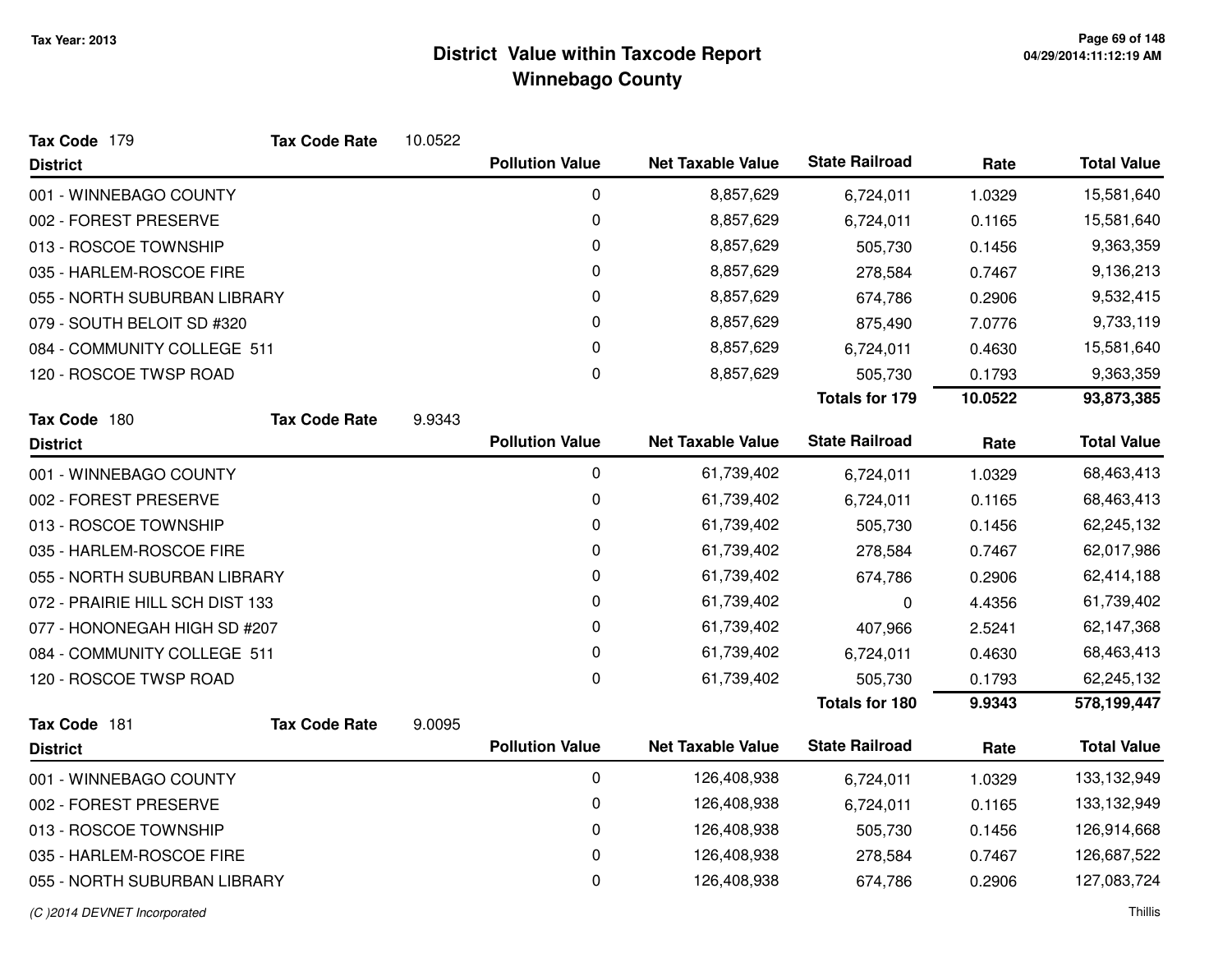| Tax Code 181                     | <b>Tax Code Rate</b> | 9.0095 |                        |                          |                       |         |                    |
|----------------------------------|----------------------|--------|------------------------|--------------------------|-----------------------|---------|--------------------|
| <b>District</b>                  |                      |        | <b>Pollution Value</b> | <b>Net Taxable Value</b> | <b>State Railroad</b> | Rate    | <b>Total Value</b> |
| 071 - KINNIKINNICK SD #131       |                      |        | 0                      | 126,408,938              | 70,113                | 3.5108  | 126,479,051        |
| 077 - HONONEGAH HIGH SD #207     |                      |        | 0                      | 126,408,938              | 407,966               | 2.5241  | 126,816,904        |
| 084 - COMMUNITY COLLEGE 511      |                      |        | 0                      | 126,408,938              | 6,724,011             | 0.4630  | 133,132,949        |
| 120 - ROSCOE TWSP ROAD           |                      |        | $\pmb{0}$              | 126,408,938              | 505,730               | 0.1793  | 126,914,668        |
|                                  |                      |        |                        |                          | <b>Totals for 181</b> | 9.0095  | 1,160,295,384      |
| Tax Code 182                     | <b>Tax Code Rate</b> | 8.9512 |                        |                          |                       |         |                    |
| <b>District</b>                  |                      |        | <b>Pollution Value</b> | <b>Net Taxable Value</b> | <b>State Railroad</b> | Rate    | <b>Total Value</b> |
| 001 - WINNEBAGO COUNTY           |                      |        | 0                      | 514,519                  | 6,724,011             | 1.0329  | 7,238,530          |
| 002 - FOREST PRESERVE            |                      |        | 0                      | 514,519                  | 6,724,011             | 0.1165  | 7,238,530          |
| 013 - ROSCOE TOWNSHIP            |                      |        | 0                      | 514,519                  | 505,730               | 0.1456  | 1,020,249          |
| 035 - HARLEM-ROSCOE FIRE         |                      | 0      | 514,519                | 278,584                  | 0.7467                | 793,103 |                    |
| 074 - ROCKTON SCHOOL DIST 140    |                      |        | 0                      | 514,519                  | 337,853               | 3.7431  | 852,372            |
| 077 - HONONEGAH HIGH SD #207     |                      | 0      | 514,519                | 407,966                  | 2.5241                | 922,485 |                    |
| 084 - COMMUNITY COLLEGE 511      |                      |        | 0                      | 514,519                  | 6,724,011             | 0.4630  | 7,238,530          |
| 120 - ROSCOE TWSP ROAD           |                      |        | 0                      | 514,519                  | 505,730               | 0.1793  | 1,020,249          |
|                                  |                      |        |                        |                          | <b>Totals for 182</b> | 8.9512  | 26,324,048         |
| Tax Code 183                     | <b>Tax Code Rate</b> | 8.9512 |                        |                          |                       |         |                    |
| <b>District</b>                  |                      |        | <b>Pollution Value</b> | <b>Net Taxable Value</b> | <b>State Railroad</b> | Rate    | <b>Total Value</b> |
| 001 - WINNEBAGO COUNTY           |                      |        | 0                      | 0                        | 6,724,011             | 1.0329  | 6,724,011          |
| 002 - FOREST PRESERVE            |                      |        | $\pmb{0}$              | 0                        | 6,724,011             | 0.1165  | 6,724,011          |
| 013 - ROSCOE TOWNSHIP            |                      |        | 0                      | 0                        | 505,730               | 0.1456  | 505,730            |
| 020 - MACHESNEY PARK VILLAGE     |                      |        | 0                      | 0                        | 0                     | 0.0000  | 0                  |
| 035 - HARLEM-ROSCOE FIRE         |                      |        | 0                      | 0                        | 278,584               | 0.7467  | 278,584            |
| ROCKTON SCHOOL DIST 140<br>074 - |                      |        | 0                      | 0                        | 337,853               | 3.7431  | 337,853            |
| 077 - HONONEGAH HIGH SD #207     |                      |        | 0                      | 0                        | 407,966               | 2.5241  | 407,966            |
| 084 - COMMUNITY COLLEGE 511      |                      |        | 0                      | 0                        | 6,724,011             | 0.4630  | 6,724,011          |
| 120 - ROSCOE TWSP ROAD           |                      |        | 0                      | 0                        | 505,730               | 0.1793  | 505,730            |
|                                  |                      |        |                        |                          | <b>Totals for 183</b> | 8.9512  | 22,207,896         |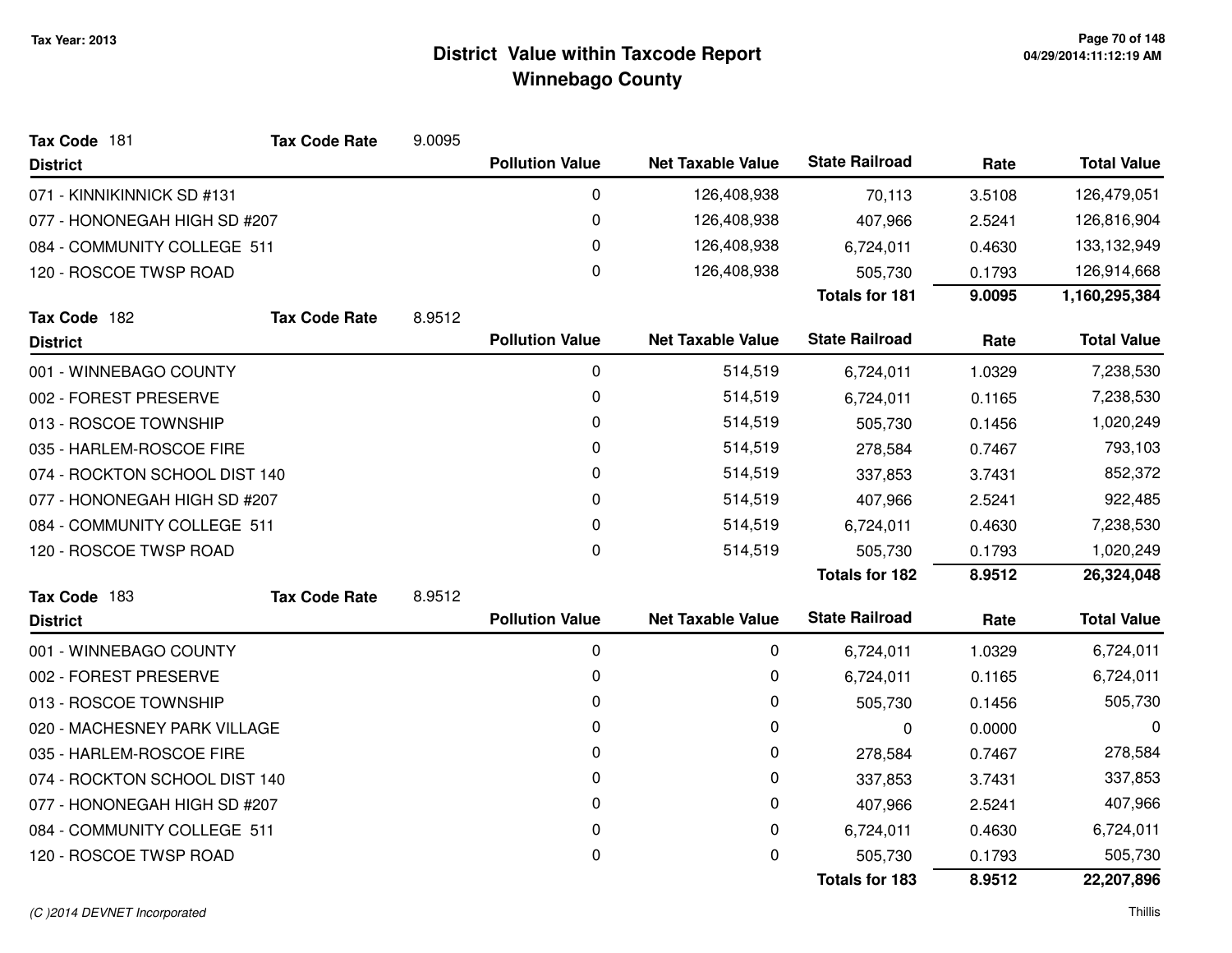| Tax Code 184                 | <b>Tax Code Rate</b> | 10.8765 |                        |                          |                       |         |                    |
|------------------------------|----------------------|---------|------------------------|--------------------------|-----------------------|---------|--------------------|
| <b>District</b>              |                      |         | <b>Pollution Value</b> | <b>Net Taxable Value</b> | <b>State Railroad</b> | Rate    | <b>Total Value</b> |
| 001 - WINNEBAGO COUNTY       |                      |         | 0                      | 465,098                  | 6,724,011             | 1.0329  | 7,189,109          |
| 002 - FOREST PRESERVE        |                      |         | 0                      | 465,098                  | 6,724,011             | 0.1165  | 7,189,109          |
| 013 - ROSCOE TOWNSHIP        |                      |         | 0                      | 465,098                  | 505,730               | 0.1456  | 970,828            |
| 035 - HARLEM-ROSCOE FIRE     |                      |         | 0                      | 465,098                  | 278,584               | 0.7467  | 743,682            |
| 055 - NORTH SUBURBAN LIBRARY |                      |         | 0                      | 465,098                  | 674,786               | 0.2906  | 1,139,884          |
| 075 - NORTH BOONE SD #200    |                      |         | 0                      | 465,098                  | 0                     | 7.9019  | 465,098            |
| 084 - COMMUNITY COLLEGE 511  |                      |         | 0                      | 465,098                  | 6,724,011             | 0.4630  | 7,189,109          |
| 120 - ROSCOE TWSP ROAD       |                      |         | 0                      | 465,098                  | 505,730               | 0.1793  | 970,828            |
|                              |                      |         |                        |                          | <b>Totals for 184</b> | 10.8765 | 25,857,647         |
| Tax Code 185                 | <b>Tax Code Rate</b> | 9.6677  |                        |                          |                       |         |                    |
| <b>District</b>              |                      |         | <b>Pollution Value</b> | <b>Net Taxable Value</b> | <b>State Railroad</b> | Rate    | <b>Total Value</b> |
| 001 - WINNEBAGO COUNTY       |                      |         | 0                      | 9,794,667                | 6,724,011             | 1.0329  | 16,518,678         |
| 002 - FOREST PRESERVE        |                      |         | 0                      | 9,794,667                | 6,724,011             | 0.1165  | 16,518,678         |
| 013 - ROSCOE TOWNSHIP        |                      |         | 0                      | 9,794,667                | 505,730               | 0.1456  | 10,300,397         |
| 025 - ROSCOE VILLAGE         |                      |         | 0                      | 9,794,667                | 0                     | 0.6582  | 9,794,667          |
| 035 - HARLEM-ROSCOE FIRE     |                      |         | 0                      | 9,794,667                | 278,584               | 0.7467  | 10,073,251         |
| 055 - NORTH SUBURBAN LIBRARY |                      |         | 0                      | 9,794,667                | 674,786               | 0.2906  | 10,469,453         |
| 071 - KINNIKINNICK SD #131   |                      |         | 0                      | 9,794,667                | 70,113                | 3.5108  | 9,864,780          |
| 077 - HONONEGAH HIGH SD #207 |                      |         | 0                      | 9,794,667                | 407,966               | 2.5241  | 10,202,633         |
| 084 - COMMUNITY COLLEGE 511  |                      |         | $\mathbf 0$            | 9,794,667                | 6,724,011             | 0.4630  | 16,518,678         |
| 120 - ROSCOE TWSP ROAD       |                      |         | 0                      | 9,794,667                | 505,730               | 0.1793  | 10,300,397         |
|                              |                      |         |                        |                          | Totals for 185        | 9.6677  | 120,561,612        |
| Tax Code 187                 | <b>Tax Code Rate</b> | 9.1951  |                        |                          |                       |         |                    |
| <b>District</b>              |                      |         | <b>Pollution Value</b> | <b>Net Taxable Value</b> | <b>State Railroad</b> | Rate    | <b>Total Value</b> |
| 001 - WINNEBAGO COUNTY       |                      |         | $\mathbf 0$            | 2,925,993                | 6,724,011             | 1.0329  | 9,650,004          |
| 002 - FOREST PRESERVE        |                      |         | 0                      | 2,925,993                | 6,724,011             | 0.1165  | 9,650,004          |
| 013 - ROSCOE TOWNSHIP        |                      |         | $\mathbf 0$            | 2,925,993                | 505,730               | 0.1456  | 3,431,723          |
| 035 - HARLEM-ROSCOE FIRE     |                      |         | 0                      | 2,925,993                | 278,584               | 0.7467  | 3,204,577          |
|                              |                      |         |                        |                          |                       |         |                    |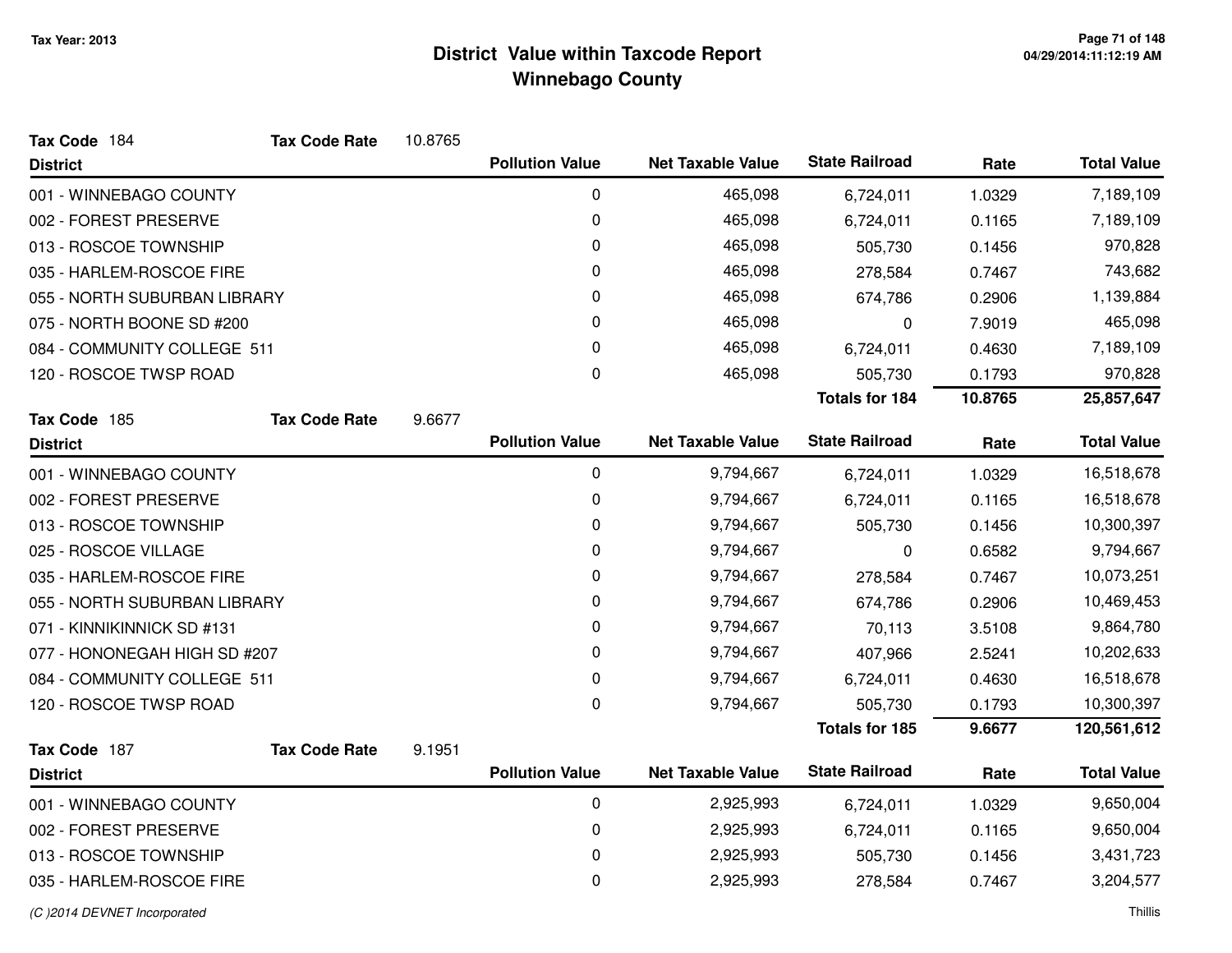| Tax Code 187                    | <b>Tax Code Rate</b> | 9.1951  |                        |                          |                       |           |                    |
|---------------------------------|----------------------|---------|------------------------|--------------------------|-----------------------|-----------|--------------------|
| <b>District</b>                 |                      |         | <b>Pollution Value</b> | <b>Net Taxable Value</b> | <b>State Railroad</b> | Rate      | <b>Total Value</b> |
| 051 - ROCK RIVER WATER REC      |                      |         | 0                      | 2,925,993                | 3,529,524             | 0.1856    | 6,455,517          |
| 055 - NORTH SUBURBAN LIBRARY    |                      |         | 0                      | 2,925,993                | 674,786               | 0.2906    | 3,600,779          |
| 071 - KINNIKINNICK SD #131      |                      |         | 0                      | 2,925,993                | 70,113                | 3.5108    | 2,996,106          |
| 077 - HONONEGAH HIGH SD #207    |                      | 0       | 2,925,993              | 407,966                  | 2.5241                | 3,333,959 |                    |
| 084 - COMMUNITY COLLEGE 511     |                      |         | 0                      | 2,925,993                | 6,724,011             | 0.4630    | 9,650,004          |
| 120 - ROSCOE TWSP ROAD          |                      |         | 0                      | 2,925,993                | 505,730               | 0.1793    | 3,431,723          |
|                                 |                      |         |                        |                          | <b>Totals for 187</b> | 9.1951    | 55,404,396         |
| Tax Code 188                    | <b>Tax Code Rate</b> | 10.1199 |                        |                          |                       |           |                    |
| <b>District</b>                 |                      |         | <b>Pollution Value</b> | <b>Net Taxable Value</b> | <b>State Railroad</b> | Rate      | <b>Total Value</b> |
| 001 - WINNEBAGO COUNTY          |                      |         | 0                      | 330,961                  | 6,724,011             | 1.0329    | 7,054,972          |
| 002 - FOREST PRESERVE           |                      |         | 0                      | 330,961                  | 6,724,011             | 0.1165    | 7,054,972          |
| 013 - ROSCOE TOWNSHIP           |                      |         | 0                      | 330,961                  | 505,730               | 0.1456    | 836,691            |
| 035 - HARLEM-ROSCOE FIRE        |                      |         | 0                      | 330,961                  | 278,584               | 0.7467    | 609,545            |
| 051 - ROCK RIVER WATER REC      |                      |         | $\pmb{0}$              | 330,961                  | 3,529,524             | 0.1856    | 3,860,485          |
| 055 - NORTH SUBURBAN LIBRARY    |                      |         | 0                      | 330,961                  | 674,786               | 0.2906    | 1,005,747          |
| 072 - PRAIRIE HILL SCH DIST 133 |                      |         | 0                      | 330,961                  | 0                     | 4.4356    | 330,961            |
| 077 - HONONEGAH HIGH SD #207    |                      |         | 0                      | 330,961                  | 407,966               | 2.5241    | 738,927            |
| 084 - COMMUNITY COLLEGE 511     |                      |         | $\pmb{0}$              | 330,961                  | 6,724,011             | 0.4630    | 7,054,972          |
| 120 - ROSCOE TWSP ROAD          |                      |         | $\mathbf{0}$           | 330,961                  | 505,730               | 0.1793    | 836,691            |
|                                 |                      |         |                        |                          | <b>Totals for 188</b> | 10.1199   | 29,383,963         |
| Tax Code 189                    | <b>Tax Code Rate</b> | 9.8533  |                        |                          |                       |           |                    |
| <b>District</b>                 |                      |         | <b>Pollution Value</b> | <b>Net Taxable Value</b> | <b>State Railroad</b> | Rate      | <b>Total Value</b> |
| 001 - WINNEBAGO COUNTY          |                      |         | 0                      | 67,063,246               | 6,724,011             | 1.0329    | 73,787,257         |
| 002 - FOREST PRESERVE           |                      |         | 0                      | 67,063,246               | 6,724,011             | 0.1165    | 73,787,257         |
| 013 - ROSCOE TOWNSHIP           |                      |         | 0                      | 67,063,246               | 505,730               | 0.1456    | 67,568,976         |
| 025 - ROSCOE VILLAGE            |                      |         | 0                      | 67,063,246               | $\mathbf 0$           | 0.6582    | 67,063,246         |
| 035 - HARLEM-ROSCOE FIRE        |                      |         | 0                      | 67,063,246               | 278,584               | 0.7467    | 67,341,830         |
| 051 - ROCK RIVER WATER REC      |                      |         | 0                      | 67,063,246               | 3,529,524             | 0.1856    | 70,592,770         |
|                                 |                      |         |                        |                          |                       |           |                    |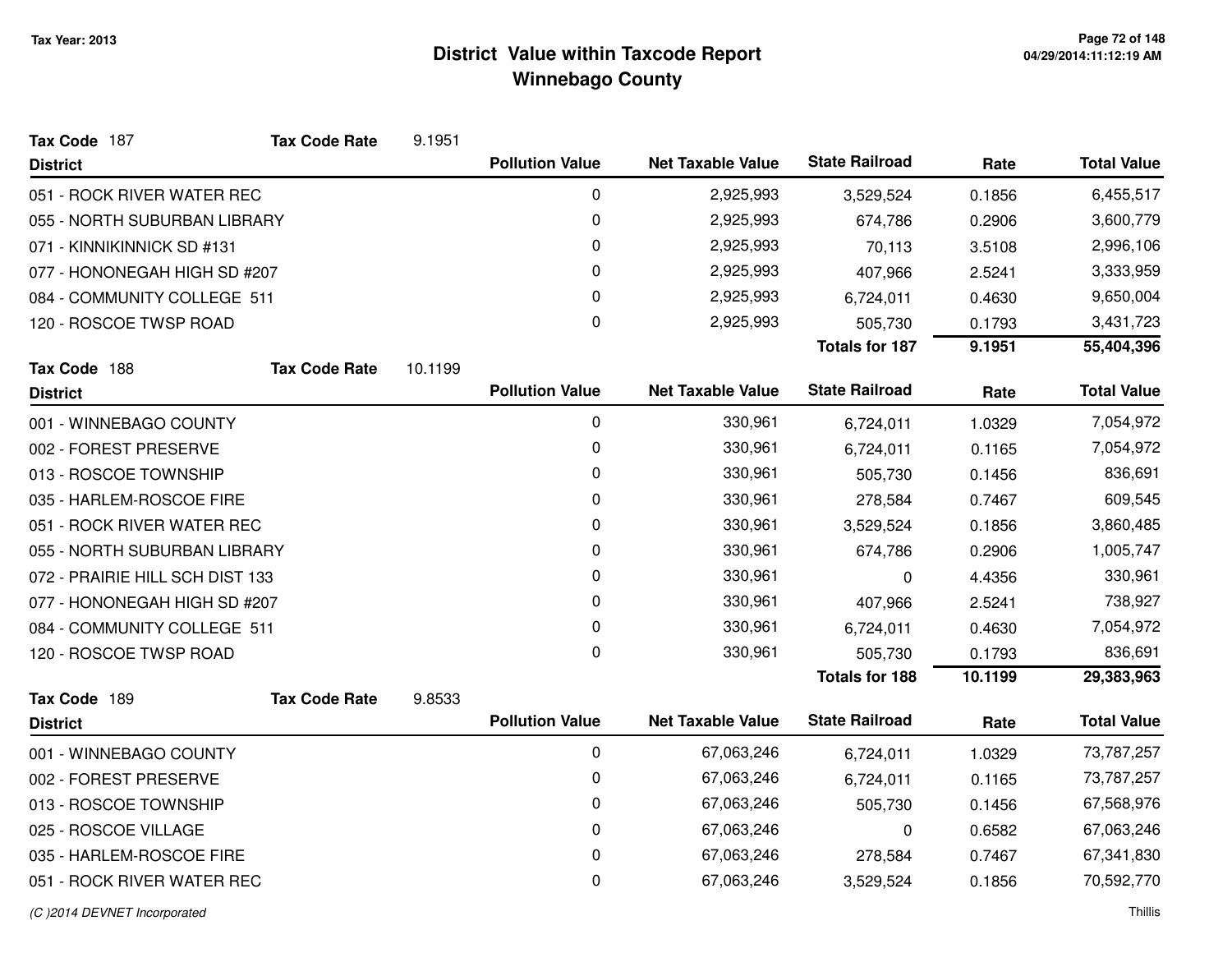| Tax Code 189                    | <b>Tax Code Rate</b> | 9.8533  |                        |                          |                       |         |                    |
|---------------------------------|----------------------|---------|------------------------|--------------------------|-----------------------|---------|--------------------|
| <b>District</b>                 |                      |         | <b>Pollution Value</b> | <b>Net Taxable Value</b> | <b>State Railroad</b> | Rate    | <b>Total Value</b> |
| 055 - NORTH SUBURBAN LIBRARY    |                      |         | 0                      | 67,063,246               | 674,786               | 0.2906  | 67,738,032         |
| 071 - KINNIKINNICK SD #131      |                      |         | $\mathbf 0$            | 67,063,246               | 70,113                | 3.5108  | 67,133,359         |
| 077 - HONONEGAH HIGH SD #207    |                      |         | 0                      | 67,063,246               | 407,966               | 2.5241  | 67,471,212         |
| 084 - COMMUNITY COLLEGE 511     |                      |         | 0                      | 67,063,246               | 6,724,011             | 0.4630  | 73,787,257         |
| 120 - ROSCOE TWSP ROAD          |                      |         | $\mathbf 0$            | 67,063,246               | 505,730               | 0.1793  | 67,568,976         |
|                                 |                      |         |                        |                          | <b>Totals for 189</b> | 9.8533  | 763,840,172        |
| Tax Code 190                    | <b>Tax Code Rate</b> | 10.3816 |                        |                          |                       |         |                    |
| <b>District</b>                 |                      |         | <b>Pollution Value</b> | <b>Net Taxable Value</b> | <b>State Railroad</b> | Rate    | <b>Total Value</b> |
| 001 - WINNEBAGO COUNTY          |                      |         | 0                      | 40,500,359               | 6,724,011             | 1.0329  | 47,224,370         |
| 002 - FOREST PRESERVE           |                      |         | 0                      | 40,500,359               | 6,724,011             | 0.1165  | 47,224,370         |
| 012 - ROCKTON TOWNSHIP          |                      |         | 0                      | 40,500,359               | 743,835               | 0.1939  | 41,244,194         |
| 026 - SOUTH BELOIT CITY         |                      |         | 0                      | 40,500,359               | 804,347               | 1.1395  | 41,304,706         |
| 061 - SOUTH BELOIT CITY LIBRARY |                      |         | 0                      | 40,500,359               | 804,347               | 0.2047  | 41,304,706         |
| 079 - SOUTH BELOIT SD #320      |                      |         | 0                      | 40,500,359               | 875,490               | 7.0776  | 41,375,849         |
| 084 - COMMUNITY COLLEGE 511     |                      |         | 0                      | 40,500,359               | 6,724,011             | 0.4630  | 47,224,370         |
| 119 - ROCKTON TWSP ROAD         |                      |         | 0                      | 40,500,359               | 743,835               | 0.1535  | 41,244,194         |
|                                 |                      |         |                        |                          | <b>Totals for 190</b> | 10.3816 | 348,146,759        |
| Tax Code 191                    | <b>Tax Code Rate</b> | 10.0026 |                        |                          |                       |         |                    |
| <b>District</b>                 |                      |         | <b>Pollution Value</b> | <b>Net Taxable Value</b> | <b>State Railroad</b> | Rate    | <b>Total Value</b> |
| 001 - WINNEBAGO COUNTY          |                      |         | $\pmb{0}$              | 11,053,475               | 6,724,011             | 1.0329  | 17,777,486         |
| 002 - FOREST PRESERVE           |                      |         | 0                      | 11,053,475               | 6,724,011             | 0.1165  | 17,777,486         |
| 012 - ROCKTON TOWNSHIP          |                      |         | 0                      | 11,053,475               | 743,835               | 0.1939  | 11,797,310         |
| 041 - ROCKTON FIRE              |                      |         | 0                      | 11,053,475               | 363,272               | 0.7540  | 11,416,747         |
| 057 - TALCOTT FREE LIBRARY      |                      |         | 0                      | 11,053,475               | 255,243               | 0.2112  | 11,308,718         |
| 079 - SOUTH BELOIT SD #320      |                      |         | 0                      | 11,053,475               | 875,490               | 7.0776  | 11,928,965         |
| 084 - COMMUNITY COLLEGE 511     |                      |         | $\pmb{0}$              | 11,053,475               | 6,724,011             | 0.4630  | 17,777,486         |
| 119 - ROCKTON TWSP ROAD         |                      |         | 0                      | 11,053,475               | 743,835               | 0.1535  | 11,797,310         |
|                                 |                      |         |                        |                          | <b>Totals for 191</b> | 10.0026 | 111,581,508        |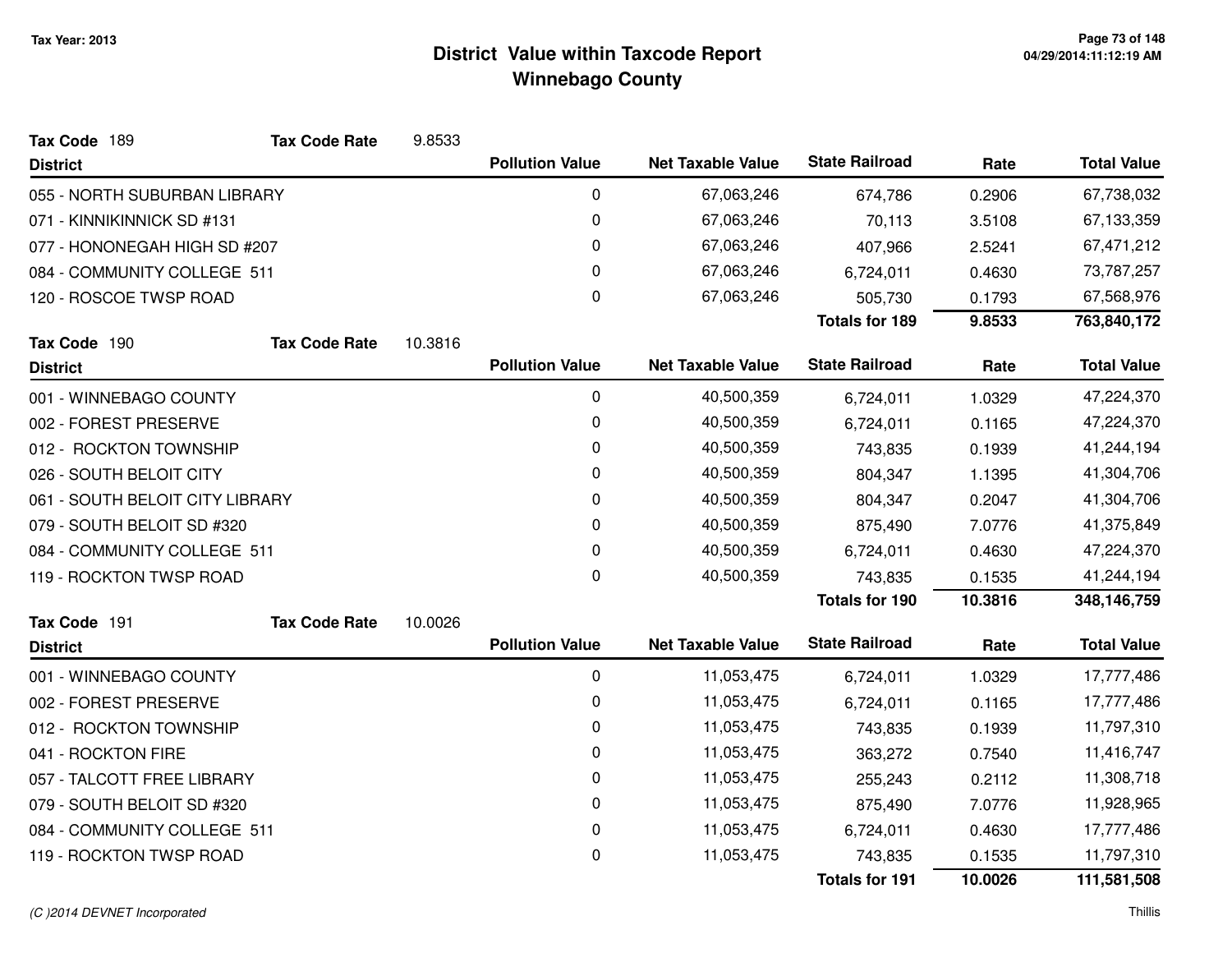| Tax Code 192                    | <b>Tax Code Rate</b> | 10.5925 |                        |                          |                       |         |                    |
|---------------------------------|----------------------|---------|------------------------|--------------------------|-----------------------|---------|--------------------|
| <b>District</b>                 |                      |         | <b>Pollution Value</b> | <b>Net Taxable Value</b> | <b>State Railroad</b> | Rate    | <b>Total Value</b> |
| 001 - WINNEBAGO COUNTY          |                      |         | 0                      | 12,081,466               | 6,724,011             | 1.0329  | 18,805,477         |
| 002 - FOREST PRESERVE           |                      |         | 0                      | 12,081,466               | 6,724,011             | 0.1165  | 18,805,477         |
| 013 - ROSCOE TOWNSHIP           |                      |         | 0                      | 12,081,466               | 505,730               | 0.1456  | 12,587,196         |
| 025 - ROSCOE VILLAGE            |                      |         | 0                      | 12,081,466               | 0                     | 0.6582  | 12,081,466         |
| 035 - HARLEM-ROSCOE FIRE        |                      |         | 0                      | 12,081,466               | 278,584               | 0.7467  | 12,360,050         |
| 055 - NORTH SUBURBAN LIBRARY    |                      |         | 0                      | 12,081,466               | 674,786               | 0.2906  | 12,756,252         |
| 072 - PRAIRIE HILL SCH DIST 133 |                      |         | 0                      | 12,081,466               | 0                     | 4.4356  | 12,081,466         |
| 077 - HONONEGAH HIGH SD #207    |                      |         | 0                      | 12,081,466               | 407,966               | 2.5241  | 12,489,432         |
| 084 - COMMUNITY COLLEGE 511     |                      |         | 0                      | 12,081,466               | 6,724,011             | 0.4630  | 18,805,477         |
| 120 - ROSCOE TWSP ROAD          |                      |         | 0                      | 12,081,466               | 505,730               | 0.1793  | 12,587,196         |
|                                 |                      |         |                        |                          | <b>Totals for 192</b> | 10.5925 | 143,359,489        |
| Tax Code 193                    | <b>Tax Code Rate</b> | 9.3004  |                        |                          |                       |         |                    |
| <b>District</b>                 |                      |         | <b>Pollution Value</b> | <b>Net Taxable Value</b> | <b>State Railroad</b> | Rate    | <b>Total Value</b> |
| 001 - WINNEBAGO COUNTY          |                      |         | 0                      | 7,101,682                | 6,724,011             | 1.0329  | 13,825,693         |
| 002 - FOREST PRESERVE           |                      |         | 0                      | 7,101,682                | 6,724,011             | 0.1165  | 13,825,693         |
| 012 - ROCKTON TOWNSHIP          |                      |         | 0                      | 7,101,682                | 743,835               | 0.1939  | 7,845,517          |
| 041 - ROCKTON FIRE              |                      |         | 0                      | 7,101,682                | 363,272               | 0.7540  | 7,464,954          |
| 057 - TALCOTT FREE LIBRARY      |                      |         | 0                      | 7,101,682                | 255,243               | 0.2112  | 7,356,925          |
| 073 - SHIRLAND SCHOOL DIST 134  |                      |         | 0                      | 7,101,682                | 0                     | 3.8513  | 7,101,682          |
| 077 - HONONEGAH HIGH SD #207    |                      |         | 0                      | 7,101,682                | 407,966               | 2.5241  | 7,509,648          |
| 084 - COMMUNITY COLLEGE 511     |                      |         | 0                      | 7,101,682                | 6,724,011             | 0.4630  | 13,825,693         |
| 119 - ROCKTON TWSP ROAD         |                      |         | 0                      | 7,101,682                | 743,835               | 0.1535  | 7,845,517          |
|                                 |                      |         |                        |                          | <b>Totals for 193</b> | 9.3004  | 86,601,322         |
| Tax Code 194                    | <b>Tax Code Rate</b> | 10.0148 |                        |                          |                       |         |                    |
| <b>District</b>                 |                      |         | <b>Pollution Value</b> | <b>Net Taxable Value</b> | <b>State Railroad</b> | Rate    | <b>Total Value</b> |
| 001 - WINNEBAGO COUNTY          |                      |         | 0                      | 2,776,531                | 6,724,011             | 1.0329  | 9,500,542          |
| 002 - FOREST PRESERVE           |                      |         | 0                      | 2,776,531                | 6,724,011             | 0.1165  | 9,500,542          |
| 006 - HARLEM TOWNSHIP           |                      |         | 0                      | 2,776,531                | 0                     | 0.1072  | 2,776,531          |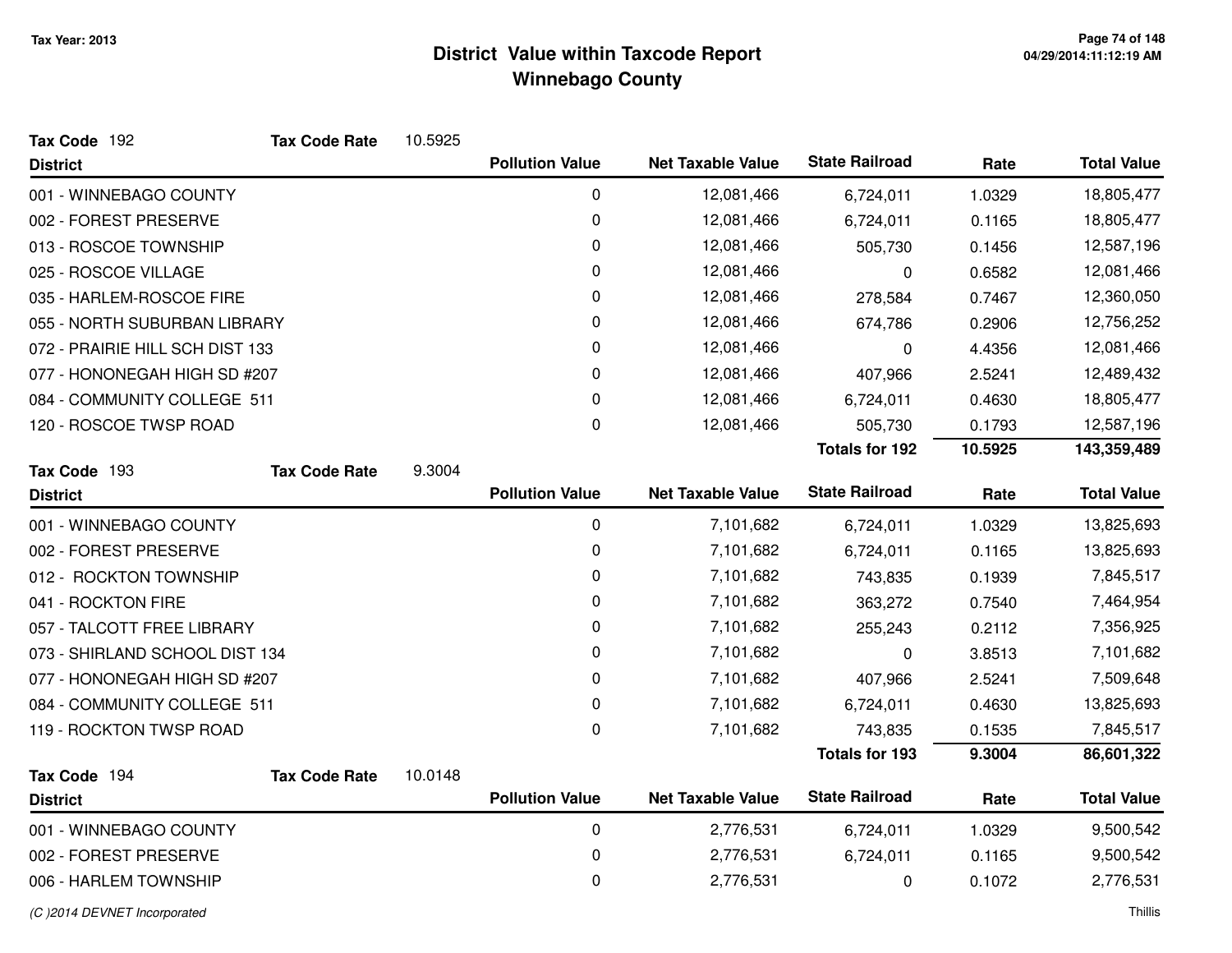| Tax Code 194                   | <b>Tax Code Rate</b> | 10.0148 |                        |                          |                       |         |                    |
|--------------------------------|----------------------|---------|------------------------|--------------------------|-----------------------|---------|--------------------|
| <b>District</b>                |                      |         | <b>Pollution Value</b> | <b>Net Taxable Value</b> | <b>State Railroad</b> | Rate    | <b>Total Value</b> |
| 037 - NORTH PARK FIRE          |                      |         | 0                      | 2,776,531                | 338,673               | 0.4389  | 3,115,204          |
| 051 - ROCK RIVER WATER REC     |                      |         | 0                      | 2,776,531                | 3,529,524             | 0.1856  | 6,306,055          |
| 055 - NORTH SUBURBAN LIBRARY   |                      |         | 0                      | 2,776,531                | 674,786               | 0.2906  | 3,451,317          |
| 060 - GREATER RKFD AIRPORT     |                      |         | 0                      | 2,776,531                | 4,541,502             | 0.1043  | 7,318,033          |
| 076 - ROCKFORD SCHOOL DIST 205 |                      |         | 0                      | 2,776,531                | 3,986,195             | 7.2301  | 6,762,726          |
| 084 - COMMUNITY COLLEGE 511    |                      |         | 0                      | 2,776,531                | 6,724,011             | 0.4630  | 9,500,542          |
| 113 - HARLEM TWSP ROAD         |                      |         | 0                      | 2,776,531                | 0                     | 0.0457  | 2,776,531          |
|                                |                      |         |                        |                          | <b>Totals for 194</b> | 10.0148 | 61,008,023         |
| Tax Code 195                   | <b>Tax Code Rate</b> | 9.9282  |                        |                          |                       |         |                    |
| <b>District</b>                |                      |         | <b>Pollution Value</b> | <b>Net Taxable Value</b> | <b>State Railroad</b> | Rate    | <b>Total Value</b> |
| 001 - WINNEBAGO COUNTY         |                      |         | 0                      | 0                        | 6,724,011             | 1.0329  | 6,724,011          |
| 002 - FOREST PRESERVE          |                      |         | 0                      | 0                        | 6,724,011             | 0.1165  | 6,724,011          |
| 009 - OWEN TOWNSHIP            |                      |         | 0                      | 0                        | 313,494               | 0.1442  | 313,494            |
| 025 - ROSCOE VILLAGE           |                      |         | 0                      | 0                        | 0                     | 0.6582  | 0                  |
| 041 - ROCKTON FIRE             |                      |         | 0                      | 0                        | 363,272               | 0.7540  | 363,272            |
| 051 - ROCK RIVER WATER REC     |                      |         | 0                      | 0                        | 3,529,524             | 0.1856  | 3,529,524          |
| 060 - GREATER RKFD AIRPORT     |                      |         | 0                      | 0                        | 4,541,502             | 0.1043  | 4,541,502          |
| 074 - ROCKTON SCHOOL DIST 140  |                      |         | 0                      | 0                        | 337,853               | 3.7431  | 337,853            |
| 077 - HONONEGAH HIGH SD #207   |                      |         | 0                      | 0                        | 407,966               | 2.5241  | 407,966            |
| 084 - COMMUNITY COLLEGE 511    |                      |         | 0                      | 0                        | 6,724,011             | 0.4630  | 6,724,011          |
| 116 - OWEN TWSP ROAD           |                      |         | 0                      | 0                        | 313,494               | 0.2023  | 313,494            |
|                                |                      |         |                        |                          | <b>Totals for 195</b> | 9.9282  | 29,979,138         |
| Tax Code 196                   | <b>Tax Code Rate</b> | 9.1368  |                        |                          |                       |         |                    |
| <b>District</b>                |                      |         | <b>Pollution Value</b> | <b>Net Taxable Value</b> | <b>State Railroad</b> | Rate    | <b>Total Value</b> |
| 001 - WINNEBAGO COUNTY         |                      |         | 0                      | 5,249                    | 6,724,011             | 1.0329  | 6,729,260          |
| 002 - FOREST PRESERVE          |                      |         | 0                      | 5,249                    | 6,724,011             | 0.1165  | 6,729,260          |
| 013 - ROSCOE TOWNSHIP          |                      |         | 0                      | 5,249                    | 505,730               | 0.1456  | 510,979            |
| 035 - HARLEM-ROSCOE FIRE       |                      |         | 0                      | 5,249                    | 278,584               | 0.7467  | 283,833            |
|                                |                      |         |                        |                          |                       |         |                    |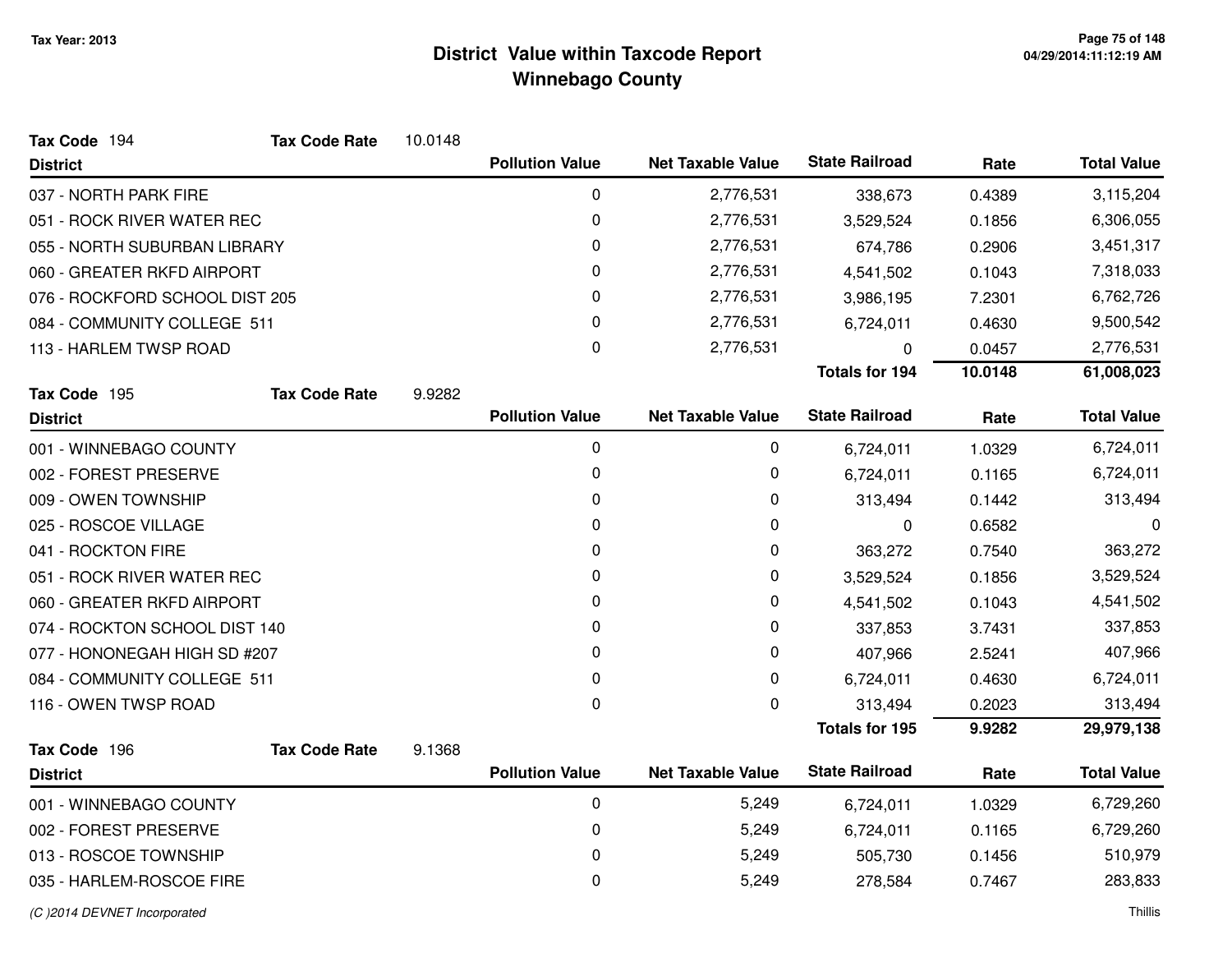| Tax Code 196                  | <b>Tax Code Rate</b> | 9.1368 |                        |                          |                       |        |                    |
|-------------------------------|----------------------|--------|------------------------|--------------------------|-----------------------|--------|--------------------|
| <b>District</b>               |                      |        | <b>Pollution Value</b> | <b>Net Taxable Value</b> | <b>State Railroad</b> | Rate   | <b>Total Value</b> |
| 051 - ROCK RIVER WATER REC    |                      |        | 0                      | 5,249                    | 3,529,524             | 0.1856 | 3,534,773          |
| 074 - ROCKTON SCHOOL DIST 140 |                      |        | 0                      | 5,249                    | 337,853               | 3.7431 | 343,102            |
| 077 - HONONEGAH HIGH SD #207  |                      |        | 0                      | 5,249                    | 407,966               | 2.5241 | 413,215            |
| 084 - COMMUNITY COLLEGE 511   |                      |        | 0                      | 5,249                    | 6,724,011             | 0.4630 | 6,729,260          |
| 120 - ROSCOE TWSP ROAD        |                      |        | 0                      | 5,249                    | 505,730               | 0.1793 | 510,979            |
|                               |                      |        |                        |                          | <b>Totals for 196</b> | 9.1368 | 25,784,661         |
| Tax Code 197                  | <b>Tax Code Rate</b> | 9.8762 |                        |                          |                       |        |                    |
| <b>District</b>               |                      |        | <b>Pollution Value</b> | <b>Net Taxable Value</b> | <b>State Railroad</b> | Rate   | <b>Total Value</b> |
| 001 - WINNEBAGO COUNTY        |                      |        | 0                      | 96,026,992               | 6,724,011             | 1.0329 | 102,751,003        |
| 002 - FOREST PRESERVE         |                      |        | 0                      | 96,026,992               | 6,724,011             | 0.1165 | 102,751,003        |
| 012 - ROCKTON TOWNSHIP        |                      |        | 0                      | 96,026,992               | 743,835               | 0.1939 | 96,770,827         |
| 024 - ROCKTON VILLAGE         |                      |        | 0                      | 96,026,992               | 89,494                | 0.6840 | 96,116,486         |
| 041 - ROCKTON FIRE            |                      |        | 0                      | 96,026,992               | 363,272               | 0.7540 | 96,390,264         |
| 057 - TALCOTT FREE LIBRARY    |                      |        | 0                      | 96,026,992               | 255,243               | 0.2112 | 96,282,235         |
| 074 - ROCKTON SCHOOL DIST 140 |                      |        | 0                      | 96,026,992               | 337,853               | 3.7431 | 96,364,845         |
| 077 - HONONEGAH HIGH SD #207  |                      |        | 0                      | 96,026,992               | 407,966               | 2.5241 | 96,434,958         |
| 084 - COMMUNITY COLLEGE 511   |                      |        | 0                      | 96,026,992               | 6,724,011             | 0.4630 | 102,751,003        |
| 119 - ROCKTON TWSP ROAD       |                      |        | 0                      | 96,026,992               | 743,835               | 0.1535 | 96,770,827         |
|                               |                      |        |                        |                          | <b>Totals for 197</b> | 9.8762 | 983,383,451        |
| Tax Code 198                  | <b>Tax Code Rate</b> | 9.6935 |                        |                          |                       |        |                    |
| <b>District</b>               |                      |        | <b>Pollution Value</b> | <b>Net Taxable Value</b> | <b>State Railroad</b> | Rate   | <b>Total Value</b> |
| 001 - WINNEBAGO COUNTY        |                      |        | 0                      | 2,828,207                | 6,724,011             | 1.0329 | 9,552,218          |
| 002 - FOREST PRESERVE         |                      |        | 0                      | 2,828,207                | 6,724,011             | 0.1165 | 9,552,218          |
| 013 - ROSCOE TOWNSHIP         |                      |        | 0                      | 2,828,207                | 505,730               | 0.1456 | 3,333,937          |
| 024 - ROCKTON VILLAGE         |                      |        | 0                      | 2,828,207                | 89,494                | 0.6840 | 2,917,701          |
| 035 - HARLEM-ROSCOE FIRE      |                      |        | 0                      | 2,828,207                | 278,584               | 0.7467 | 3,106,791          |
| 055 - NORTH SUBURBAN LIBRARY  |                      |        | 0                      | 2,828,207                | 674,786               | 0.2906 | 3,502,993          |
| 071 - KINNIKINNICK SD #131    |                      |        | 0                      | 2,828,207                | 70,113                | 3.5108 | 2,898,320          |
|                               |                      |        |                        |                          |                       |        |                    |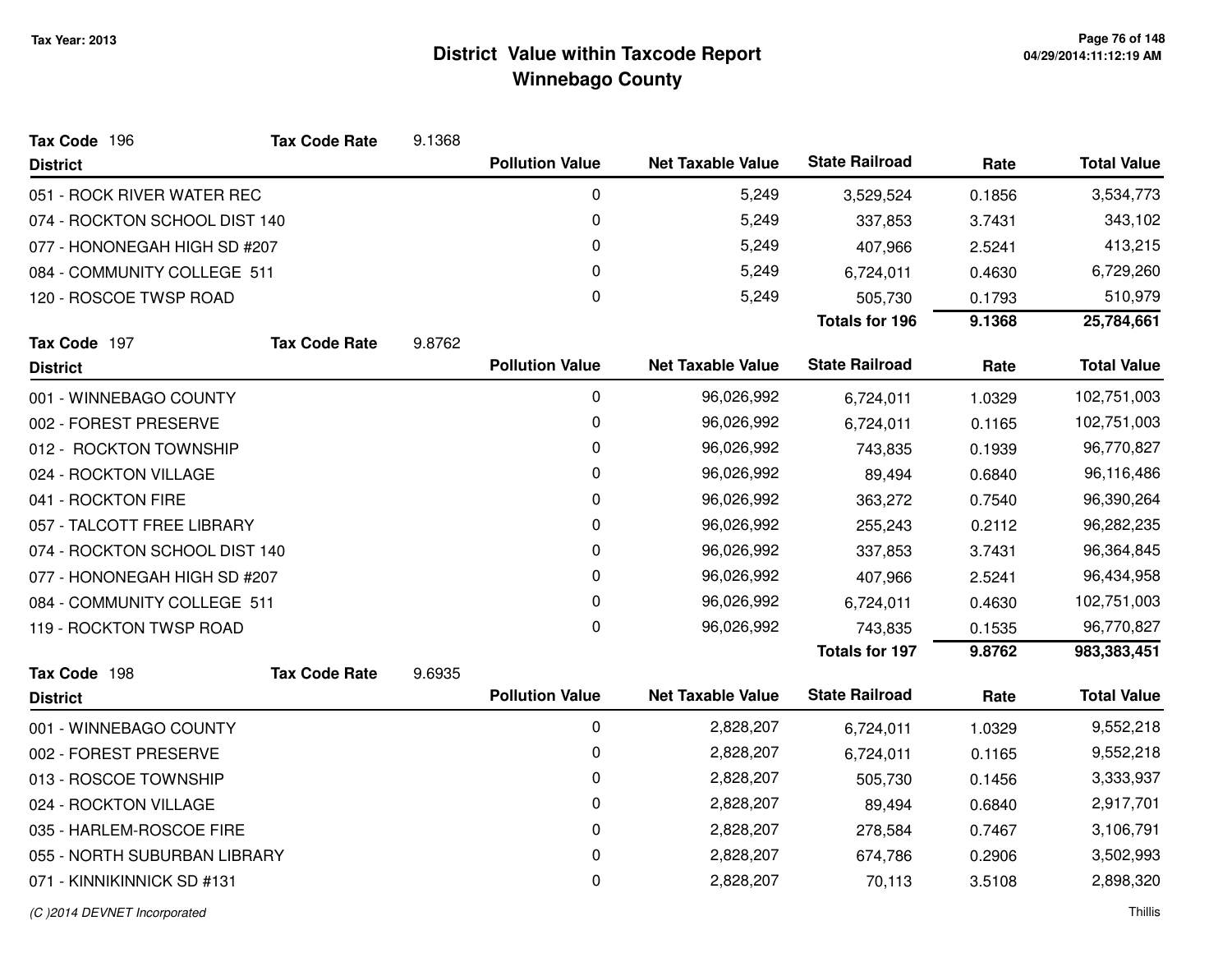| Tax Code 198<br><b>Tax Code Rate</b> | 9.6935  |                        |                          |                       |        |                    |
|--------------------------------------|---------|------------------------|--------------------------|-----------------------|--------|--------------------|
| <b>District</b>                      |         | <b>Pollution Value</b> | <b>Net Taxable Value</b> | <b>State Railroad</b> | Rate   | <b>Total Value</b> |
| 077 - HONONEGAH HIGH SD #207         |         | 0                      | 2,828,207                | 407,966               | 2.5241 | 3,236,173          |
| 084 - COMMUNITY COLLEGE 511          |         | 0                      | 2,828,207                | 6,724,011             | 0.4630 | 9,552,218          |
| 120 - ROSCOE TWSP ROAD               |         | 0                      | 2,828,207                | 505,730               | 0.1793 | 3,333,937          |
|                                      |         |                        |                          | <b>Totals for 198</b> | 9.6935 | 50,986,506         |
| Tax Code 199<br><b>Tax Code Rate</b> | 9.8791  |                        |                          |                       |        |                    |
| <b>District</b>                      |         | <b>Pollution Value</b> | <b>Net Taxable Value</b> | <b>State Railroad</b> | Rate   | <b>Total Value</b> |
| 001 - WINNEBAGO COUNTY               |         | 0                      | 35,688,726               | 6,724,011             | 1.0329 | 42,412,737         |
| 002 - FOREST PRESERVE                |         | 0                      | 35,688,726               | 6,724,011             | 0.1165 | 42,412,737         |
| 013 - ROSCOE TOWNSHIP                |         | $\pmb{0}$              | 35,688,726               | 505,730               | 0.1456 | 36,194,456         |
| 024 - ROCKTON VILLAGE                |         | 0                      | 35,688,726               | 89,494                | 0.6840 | 35,778,220         |
| 035 - HARLEM-ROSCOE FIRE             |         | 0                      | 35,688,726               | 278,584               | 0.7467 | 35,967,310         |
| 051 - ROCK RIVER WATER REC           |         | 0                      | 35,688,726               | 3,529,524             | 0.1856 | 39,218,250         |
| 055 - NORTH SUBURBAN LIBRARY         |         | 0                      | 35,688,726               | 674,786               | 0.2906 | 36,363,512         |
| 071 - KINNIKINNICK SD #131           |         | 0                      | 35,688,726               | 70,113                | 3.5108 | 35,758,839         |
| 077 - HONONEGAH HIGH SD #207         |         | 0                      | 35,688,726               | 407,966               | 2.5241 | 36,096,692         |
| 084 - COMMUNITY COLLEGE 511          |         | 0                      | 35,688,726               | 6,724,011             | 0.4630 | 42,412,737         |
| 120 - ROSCOE TWSP ROAD               |         | $\mathbf 0$            | 35,688,726               | 505,730               | 0.1793 | 36,194,456         |
|                                      |         |                        |                          | <b>Totals for 199</b> | 9.8791 | 418,809,946        |
| Tax Code 200<br><b>Tax Code Rate</b> | 10.2188 |                        |                          |                       |        |                    |
| <b>District</b>                      |         | <b>Pollution Value</b> | <b>Net Taxable Value</b> | <b>State Railroad</b> | Rate   | <b>Total Value</b> |
| 001 - WINNEBAGO COUNTY               |         | 0                      | 1,597,974                | 6,724,011             | 1.0329 | 8,321,985          |
| 002 - FOREST PRESERVE                |         | 0                      | 1,597,974                | 6,724,011             | 0.1165 | 8,321,985          |
| 009 - OWEN TOWNSHIP                  |         | $\pmb{0}$              | 1,597,974                | 313,494               | 0.1442 | 1,911,468          |
| 025 - ROSCOE VILLAGE                 |         | 0                      | 1,597,974                | 0                     | 0.6582 | 1,597,974          |
| 041 - ROCKTON FIRE                   |         | 0                      | 1,597,974                | 363,272               | 0.7540 | 1,961,246          |
| 051 - ROCK RIVER WATER REC           |         | 0                      | 1,597,974                | 3,529,524             | 0.1856 | 5,127,498          |
| 055 - NORTH SUBURBAN LIBRARY         |         | $\pmb{0}$              | 1,597,974                | 674,786               | 0.2906 | 2,272,760          |
| 060 - GREATER RKFD AIRPORT           |         | 0                      | 1,597,974                | 4,541,502             | 0.1043 | 6,139,476          |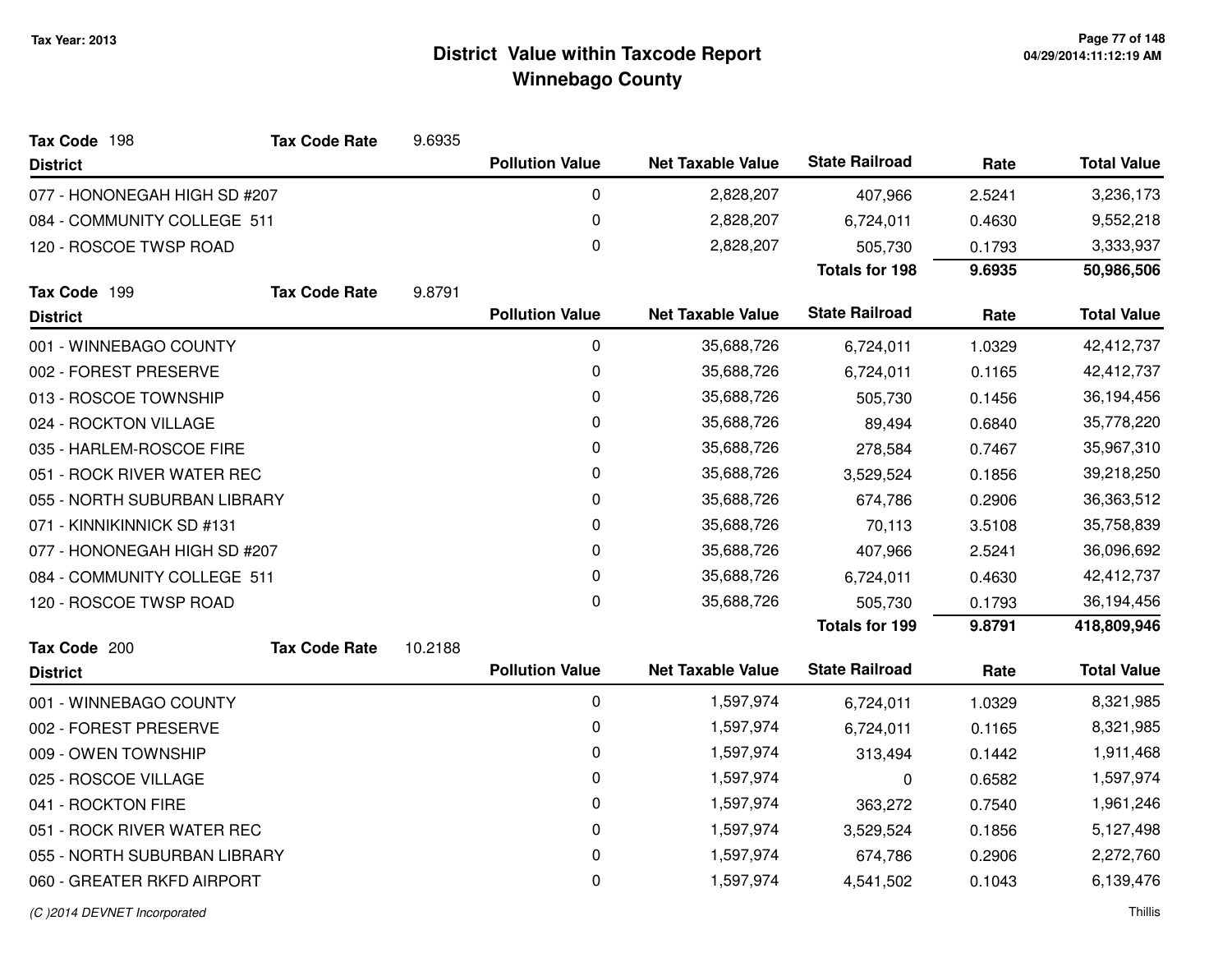| Tax Code 200                    | <b>Tax Code Rate</b> | 10.2188 |                        |                          |                       |         |                    |
|---------------------------------|----------------------|---------|------------------------|--------------------------|-----------------------|---------|--------------------|
| <b>District</b>                 |                      |         | <b>Pollution Value</b> | <b>Net Taxable Value</b> | <b>State Railroad</b> | Rate    | <b>Total Value</b> |
| 074 - ROCKTON SCHOOL DIST 140   |                      |         | 0                      | 1,597,974                | 337,853               | 3.7431  | 1,935,827          |
| 077 - HONONEGAH HIGH SD #207    |                      |         | $\mathbf 0$            | 1,597,974                | 407,966               | 2.5241  | 2,005,940          |
| 084 - COMMUNITY COLLEGE 511     |                      |         | 0                      | 1,597,974                | 6,724,011             | 0.4630  | 8,321,985          |
| 116 - OWEN TWSP ROAD            |                      |         | 0                      | 1,597,974                | 313,494               | 0.2023  | 1,911,468          |
|                                 |                      |         |                        |                          | <b>Totals for 200</b> | 10.2188 | 49,829,612         |
| Tax Code 201                    | <b>Tax Code Rate</b> | 9.5712  |                        |                          |                       |         |                    |
| <b>District</b>                 |                      |         | <b>Pollution Value</b> | <b>Net Taxable Value</b> | <b>State Railroad</b> | Rate    | <b>Total Value</b> |
| 001 - WINNEBAGO COUNTY          |                      |         | 0                      | 16,192,405               | 6,724,011             | 1.0329  | 22,916,416         |
| 002 - FOREST PRESERVE           |                      |         | 0                      | 16,192,405               | 6,724,011             | 0.1165  | 22,916,416         |
| 012 - ROCKTON TOWNSHIP          |                      |         | 0                      | 16,192,405               | 743,835               | 0.1939  | 16,936,240         |
| 026 - SOUTH BELOIT CITY         |                      |         | 0                      | 16,192,405               | 804,347               | 1.1395  | 16,996,752         |
| 061 - SOUTH BELOIT CITY LIBRARY |                      |         | 0                      | 16,192,405               | 804,347               | 0.2047  | 16,996,752         |
| 074 - ROCKTON SCHOOL DIST 140   |                      |         | 0                      | 16,192,405               | 337,853               | 3.7431  | 16,530,258         |
| 077 - HONONEGAH HIGH SD #207    |                      |         | 0                      | 16,192,405               | 407,966               | 2.5241  | 16,600,371         |
| 084 - COMMUNITY COLLEGE 511     |                      |         | 0                      | 16,192,405               | 6,724,011             | 0.4630  | 22,916,416         |
| 119 - ROCKTON TWSP ROAD         |                      |         | 0                      | 16,192,405               | 743,835               | 0.1535  | 16,936,240         |
|                                 |                      |         |                        |                          | <b>Totals for 201</b> | 9.5712  | 169,745,861        |
| Tax Code 202                    | <b>Tax Code Rate</b> | 9.1922  |                        |                          |                       |         |                    |
| <b>District</b>                 |                      |         | <b>Pollution Value</b> | <b>Net Taxable Value</b> | <b>State Railroad</b> | Rate    | <b>Total Value</b> |
| 001 - WINNEBAGO COUNTY          |                      |         | 0                      | 40,273,522               | 6,724,011             | 1.0329  | 46,997,533         |
| 002 - FOREST PRESERVE           |                      |         | 0                      | 40,273,522               | 6,724,011             | 0.1165  | 46,997,533         |
| 012 - ROCKTON TOWNSHIP          |                      |         | 0                      | 40,273,522               | 743,835               | 0.1939  | 41,017,357         |
| 041 - ROCKTON FIRE              |                      |         | 0                      | 40,273,522               | 363,272               | 0.7540  | 40,636,794         |
| 057 - TALCOTT FREE LIBRARY      |                      |         | 0                      | 40,273,522               | 255,243               | 0.2112  | 40,528,765         |
| 074 - ROCKTON SCHOOL DIST 140   |                      |         | 0                      | 40,273,522               | 337,853               | 3.7431  | 40,611,375         |
| 077 - HONONEGAH HIGH SD #207    |                      |         | 0                      | 40,273,522               | 407,966               | 2.5241  | 40,681,488         |
| 084 - COMMUNITY COLLEGE 511     |                      |         | 0                      | 40,273,522               | 6,724,011             | 0.4630  | 46,997,533         |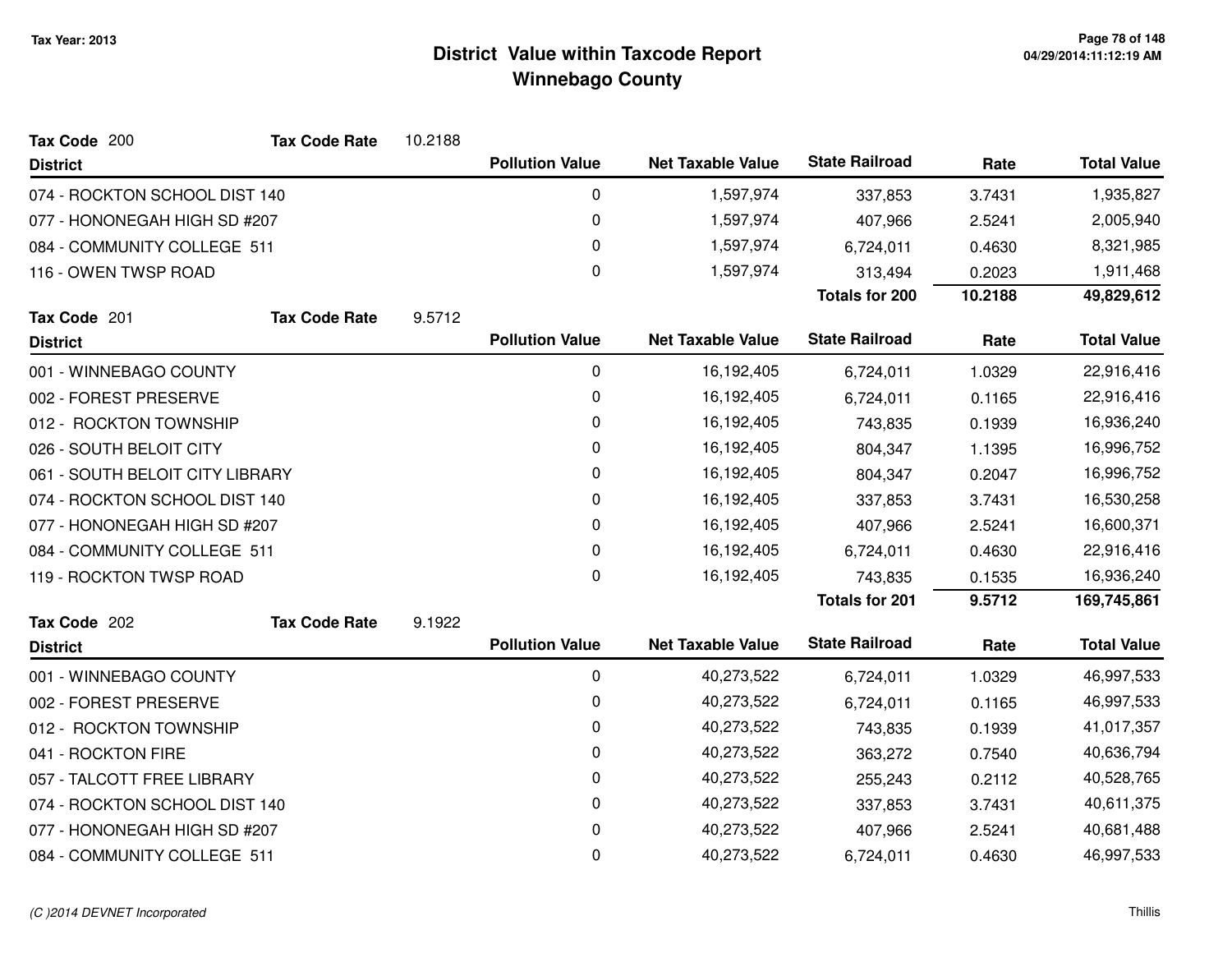| Tax Code 202                 | <b>Tax Code Rate</b> | 9.1922 |                        |                          |                       |        |                    |
|------------------------------|----------------------|--------|------------------------|--------------------------|-----------------------|--------|--------------------|
| <b>District</b>              |                      |        | <b>Pollution Value</b> | <b>Net Taxable Value</b> | <b>State Railroad</b> | Rate   | <b>Total Value</b> |
| 119 - ROCKTON TWSP ROAD      |                      |        | 0                      | 40,273,522               | 743,835               | 0.1535 | 41,017,357         |
|                              |                      |        |                        |                          | <b>Totals for 202</b> | 9.1922 | 385,485,735        |
| Tax Code 203                 | <b>Tax Code Rate</b> | 8.9599 |                        |                          |                       |        |                    |
| <b>District</b>              |                      |        | <b>Pollution Value</b> | <b>Net Taxable Value</b> | <b>State Railroad</b> | Rate   | <b>Total Value</b> |
| 001 - WINNEBAGO COUNTY       |                      |        | 0                      | 4,522,188                | 6,724,011             | 1.0329 | 11,246,199         |
| 002 - FOREST PRESERVE        |                      |        | 0                      | 4,522,188                | 6,724,011             | 0.1165 | 11,246,199         |
| 012 - ROCKTON TOWNSHIP       |                      |        | 0                      | 4,522,188                | 743,835               | 0.1939 | 5,266,023          |
| 041 - ROCKTON FIRE           |                      |        | 0                      | 4,522,188                | 363,272               | 0.7540 | 4,885,460          |
| 057 - TALCOTT FREE LIBRARY   |                      |        | 0                      | 4,522,188                | 255,243               | 0.2112 | 4,777,431          |
| 071 - KINNIKINNICK SD #131   |                      |        | 0                      | 4,522,188                | 70,113                | 3.5108 | 4,592,301          |
| 077 - HONONEGAH HIGH SD #207 |                      |        | 0                      | 4,522,188                | 407,966               | 2.5241 | 4,930,154          |
| 084 - COMMUNITY COLLEGE 511  |                      |        | 0                      | 4,522,188                | 6,724,011             | 0.4630 | 11,246,199         |
| 119 - ROCKTON TWSP ROAD      |                      |        | 0                      | 4,522,188                | 743,835               | 0.1535 | 5,266,023          |
|                              |                      |        |                        |                          | <b>Totals for 203</b> | 8.9599 | 63,455,989         |
| Tax Code 205                 | <b>Tax Code Rate</b> | 9.6181 |                        |                          |                       |        |                    |
| <b>District</b>              |                      |        | <b>Pollution Value</b> | <b>Net Taxable Value</b> | <b>State Railroad</b> | Rate   | <b>Total Value</b> |
| 001 - WINNEBAGO COUNTY       |                      |        | $\pmb{0}$              | 122,228                  | 6,724,011             | 1.0329 | 6,846,239          |
| 002 - FOREST PRESERVE        |                      |        | 0                      | 122,228                  | 6,724,011             | 0.1165 | 6,846,239          |
| 012 - ROCKTON TOWNSHIP       |                      |        | 0                      | 122,228                  | 743,835               | 0.1939 | 866,063            |
| 025 - ROSCOE VILLAGE         |                      |        | 0                      | 122,228                  | 0                     | 0.6582 | 122,228            |
| 041 - ROCKTON FIRE           |                      |        | 0                      | 122,228                  | 363,272               | 0.7540 | 485,500            |
| 057 - TALCOTT FREE LIBRARY   |                      |        | 0                      | 122,228                  | 255,243               | 0.2112 | 377,471            |
| 071 - KINNIKINNICK SD #131   |                      |        | 0                      | 122,228                  | 70,113                | 3.5108 | 192,341            |
| 077 - HONONEGAH HIGH SD #207 |                      |        | 0                      | 122,228                  | 407,966               | 2.5241 | 530,194            |
| 084 - COMMUNITY COLLEGE 511  |                      |        | 0                      | 122,228                  | 6,724,011             | 0.4630 | 6,846,239          |
| 119 - ROCKTON TWSP ROAD      |                      |        | 0                      | 122,228                  | 743,835               | 0.1535 | 866,063            |
|                              |                      |        |                        |                          | <b>Totals for 205</b> | 9.6181 | 23,978,577         |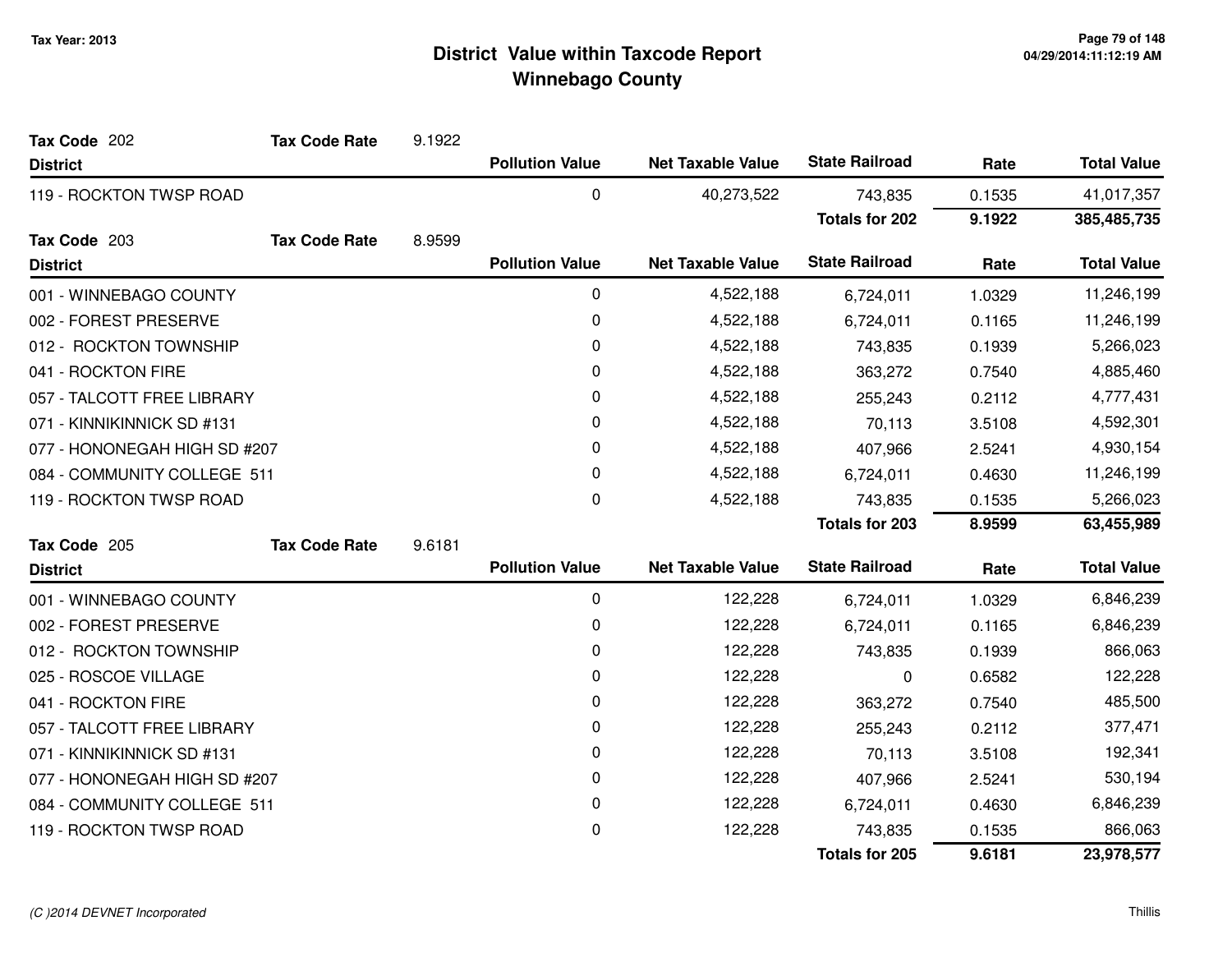| Tax Code 206                  | <b>Tax Code Rate</b> | 9.8037  |                        |                          |                       |        |                    |
|-------------------------------|----------------------|---------|------------------------|--------------------------|-----------------------|--------|--------------------|
| <b>District</b>               |                      |         | <b>Pollution Value</b> | <b>Net Taxable Value</b> | <b>State Railroad</b> | Rate   | <b>Total Value</b> |
| 001 - WINNEBAGO COUNTY        |                      |         | 0                      | 18,327,819               | 6,724,011             | 1.0329 | 25,051,830         |
| 002 - FOREST PRESERVE         |                      |         | 0                      | 18,327,819               | 6,724,011             | 0.1165 | 25,051,830         |
| 012 - ROCKTON TOWNSHIP        |                      |         | 0                      | 18,327,819               | 743,835               | 0.1939 | 19,071,654         |
| 025 - ROSCOE VILLAGE          |                      |         | 0                      | 18,327,819               | 0                     | 0.6582 | 18,327,819         |
| 041 - ROCKTON FIRE            |                      |         | 0                      | 18,327,819               | 363,272               | 0.7540 | 18,691,091         |
| 051 - ROCK RIVER WATER REC    |                      |         | 0                      | 18,327,819               | 3,529,524             | 0.1856 | 21,857,343         |
| 057 - TALCOTT FREE LIBRARY    |                      |         | 0                      | 18,327,819               | 255,243               | 0.2112 | 18,583,062         |
| 071 - KINNIKINNICK SD #131    |                      |         | 0                      | 18,327,819               | 70,113                | 3.5108 | 18,397,932         |
| 077 - HONONEGAH HIGH SD #207  |                      |         | 0                      | 18,327,819               | 407,966               | 2.5241 | 18,735,785         |
| 084 - COMMUNITY COLLEGE 511   |                      |         | 0                      | 18,327,819               | 6,724,011             | 0.4630 | 25,051,830         |
| 119 - ROCKTON TWSP ROAD       |                      |         | 0                      | 18,327,819               | 743,835               | 0.1535 | 19,071,654         |
|                               |                      |         |                        |                          | <b>Totals for 206</b> | 9.8037 | 227,891,830        |
| Tax Code 207                  | <b>Tax Code Rate</b> | 9.7950  |                        |                          |                       |        |                    |
| <b>District</b>               |                      |         | <b>Pollution Value</b> | <b>Net Taxable Value</b> | <b>State Railroad</b> | Rate   | <b>Total Value</b> |
| 001 - WINNEBAGO COUNTY        |                      |         | 0                      | 0                        | 6,724,011             | 1.0329 | 6,724,011          |
| 002 - FOREST PRESERVE         |                      |         | 0                      | 0                        | 6,724,011             | 0.1165 | 6,724,011          |
| 013 - ROSCOE TOWNSHIP         |                      |         | 0                      | 0                        | 505,730               | 0.1456 | 505,730            |
| 025 - ROSCOE VILLAGE          |                      |         | 0                      | 0                        | 0                     | 0.6582 | 0                  |
| 035 - HARLEM-ROSCOE FIRE      |                      |         | 0                      | 0                        | 278,584               | 0.7467 | 278,584            |
| 051 - ROCK RIVER WATER REC    |                      |         | 0                      | 0                        | 3,529,524             | 0.1856 | 3,529,524          |
| 074 - ROCKTON SCHOOL DIST 140 |                      |         | 0                      | 0                        | 337,853               | 3.7431 | 337,853            |
| 077 - HONONEGAH HIGH SD #207  |                      |         | 0                      | 0                        | 407,966               | 2.5241 | 407,966            |
| 084 - COMMUNITY COLLEGE 511   |                      |         | 0                      | 0                        | 6,724,011             | 0.4630 | 6,724,011          |
| 120 - ROSCOE TWSP ROAD        |                      |         | 0                      | $\mathbf 0$              | 505,730               | 0.1793 | 505,730            |
|                               |                      |         |                        |                          | <b>Totals for 207</b> | 9.7950 | 25,737,420         |
| Tax Code 208                  | <b>Tax Code Rate</b> | 10.3226 |                        |                          |                       |        |                    |
| <b>District</b>               |                      |         | <b>Pollution Value</b> | <b>Net Taxable Value</b> | <b>State Railroad</b> | Rate   | <b>Total Value</b> |
| 001 - WINNEBAGO COUNTY        |                      |         | 0                      | 47,708                   | 6,724,011             | 1.0329 | 6,771,719          |

(C )2014 DEVNET Incorporated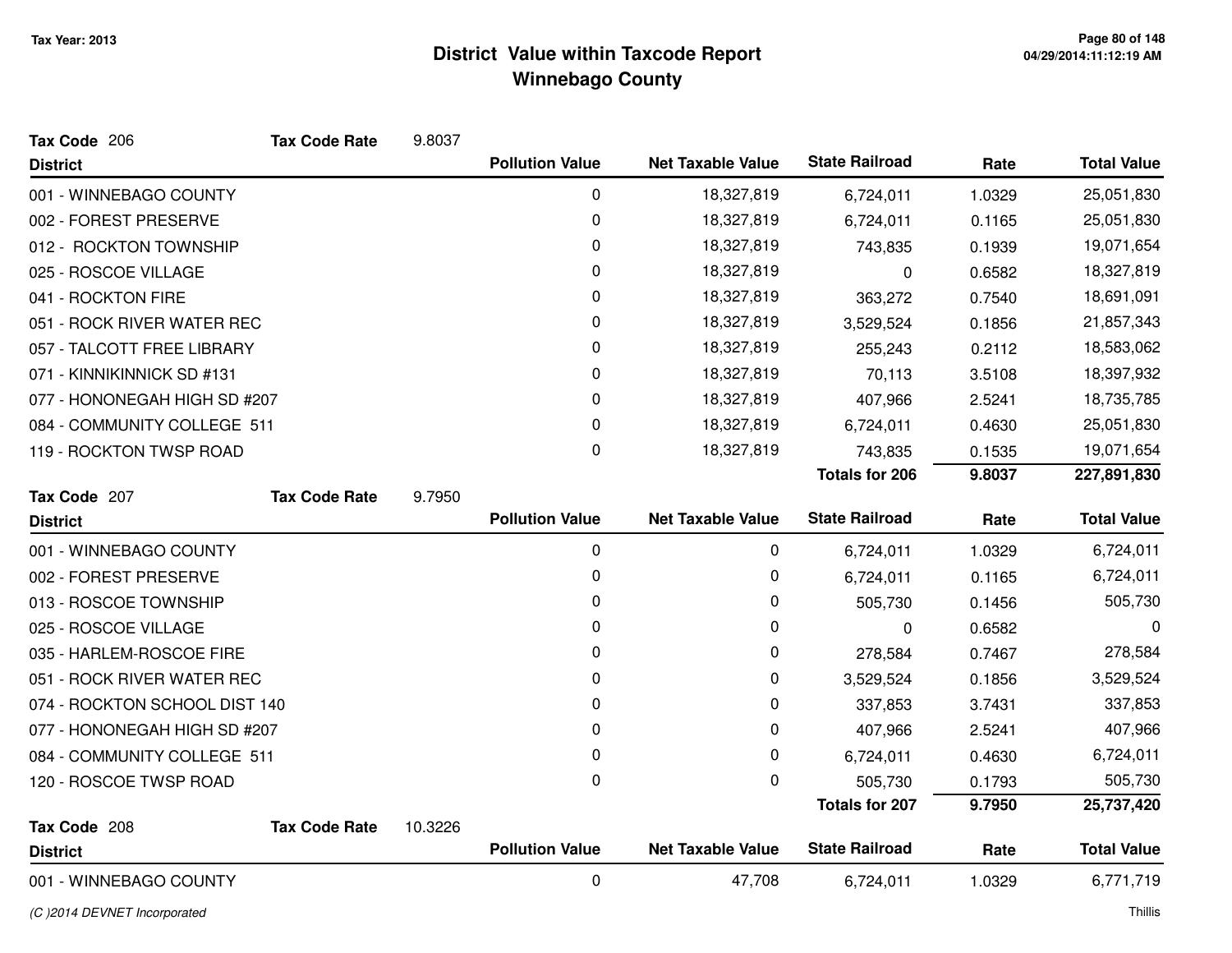| Tax Code 208                   | <b>Tax Code Rate</b> | 10.3226 |                        |                          |                       |         |                    |
|--------------------------------|----------------------|---------|------------------------|--------------------------|-----------------------|---------|--------------------|
| <b>District</b>                |                      |         | <b>Pollution Value</b> | <b>Net Taxable Value</b> | <b>State Railroad</b> | Rate    | <b>Total Value</b> |
| 002 - FOREST PRESERVE          |                      |         | $\pmb{0}$              | 47,708                   | 6,724,011             | 0.1165  | 6,771,719          |
| 006 - HARLEM TOWNSHIP          |                      |         | 0                      | 47,708                   | 0                     | 0.1072  | 47,708             |
| 035 - HARLEM-ROSCOE FIRE       |                      |         | 0                      | 47,708                   | 278,584               | 0.7467  | 326,292            |
| 051 - ROCK RIVER WATER REC     |                      |         | 0                      | 47,708                   | 3,529,524             | 0.1856  | 3,577,232          |
| 055 - NORTH SUBURBAN LIBRARY   |                      |         | 0                      | 47,708                   | 674,786               | 0.2906  | 722,494            |
| 060 - GREATER RKFD AIRPORT     |                      |         | 0                      | 47,708                   | 4,541,502             | 0.1043  | 4,589,210          |
| 076 - ROCKFORD SCHOOL DIST 205 |                      |         | 0                      | 47,708                   | 3,986,195             | 7.2301  | 4,033,903          |
| 084 - COMMUNITY COLLEGE 511    |                      |         | 0                      | 47,708                   | 6,724,011             | 0.4630  | 6,771,719          |
| 113 - HARLEM TWSP ROAD         |                      |         | 0                      | 47,708                   | 0                     | 0.0457  | 47,708             |
|                                |                      |         |                        |                          | <b>Totals for 208</b> | 10.3226 | 33,659,704         |
| Tax Code 209                   | <b>Tax Code Rate</b> | 10.0856 |                        |                          |                       |         |                    |
| <b>District</b>                |                      |         | <b>Pollution Value</b> | <b>Net Taxable Value</b> | <b>State Railroad</b> | Rate    | <b>Total Value</b> |
| 001 - WINNEBAGO COUNTY         |                      |         | $\pmb{0}$              | 32,874,370               | 6,724,011             | 1.0329  | 39,598,381         |
| 002 - FOREST PRESERVE          |                      |         | 0                      | 32,874,370               | 6,724,011             | 0.1165  | 39,598,381         |
| 013 - ROSCOE TOWNSHIP          |                      |         | 0                      | 32,874,370               | 505,730               | 0.1456  | 33,380,100         |
| 025 - ROSCOE VILLAGE           |                      |         | 0                      | 32,874,370               | 0                     | 0.6582  | 32,874,370         |
| 035 - HARLEM-ROSCOE FIRE       |                      |         | 0                      | 32,874,370               | 278,584               | 0.7467  | 33,152,954         |
| 051 - ROCK RIVER WATER REC     |                      |         | 0                      | 32,874,370               | 3,529,524             | 0.1856  | 36,403,894         |
| 055 - NORTH SUBURBAN LIBRARY   |                      |         | 0                      | 32,874,370               | 674,786               | 0.2906  | 33,549,156         |
| 074 - ROCKTON SCHOOL DIST 140  |                      |         | 0                      | 32,874,370               | 337,853               | 3.7431  | 33,212,223         |
| 077 - HONONEGAH HIGH SD #207   |                      |         | 0                      | 32,874,370               | 407,966               | 2.5241  | 33,282,336         |
| 084 - COMMUNITY COLLEGE 511    |                      |         | 0                      | 32,874,370               | 6,724,011             | 0.4630  | 39,598,381         |
| 120 - ROSCOE TWSP ROAD         |                      |         | 0                      | 32,874,370               | 505,730               | 0.1793  | 33,380,100         |
|                                |                      |         |                        |                          | <b>Totals for 209</b> | 10.0856 | 388,030,276        |
| Tax Code 210                   | <b>Tax Code Rate</b> | 9.0580  |                        |                          |                       |         |                    |
| <b>District</b>                |                      |         | <b>Pollution Value</b> | <b>Net Taxable Value</b> | <b>State Railroad</b> | Rate    | <b>Total Value</b> |
| 001 - WINNEBAGO COUNTY         |                      |         | 0                      | 6,826,923                | 6,724,011             | 1.0329  | 13,550,934         |
| 002 - FOREST PRESERVE          |                      |         | 0                      | 6,826,923                | 6,724,011             | 0.1165  | 13,550,934         |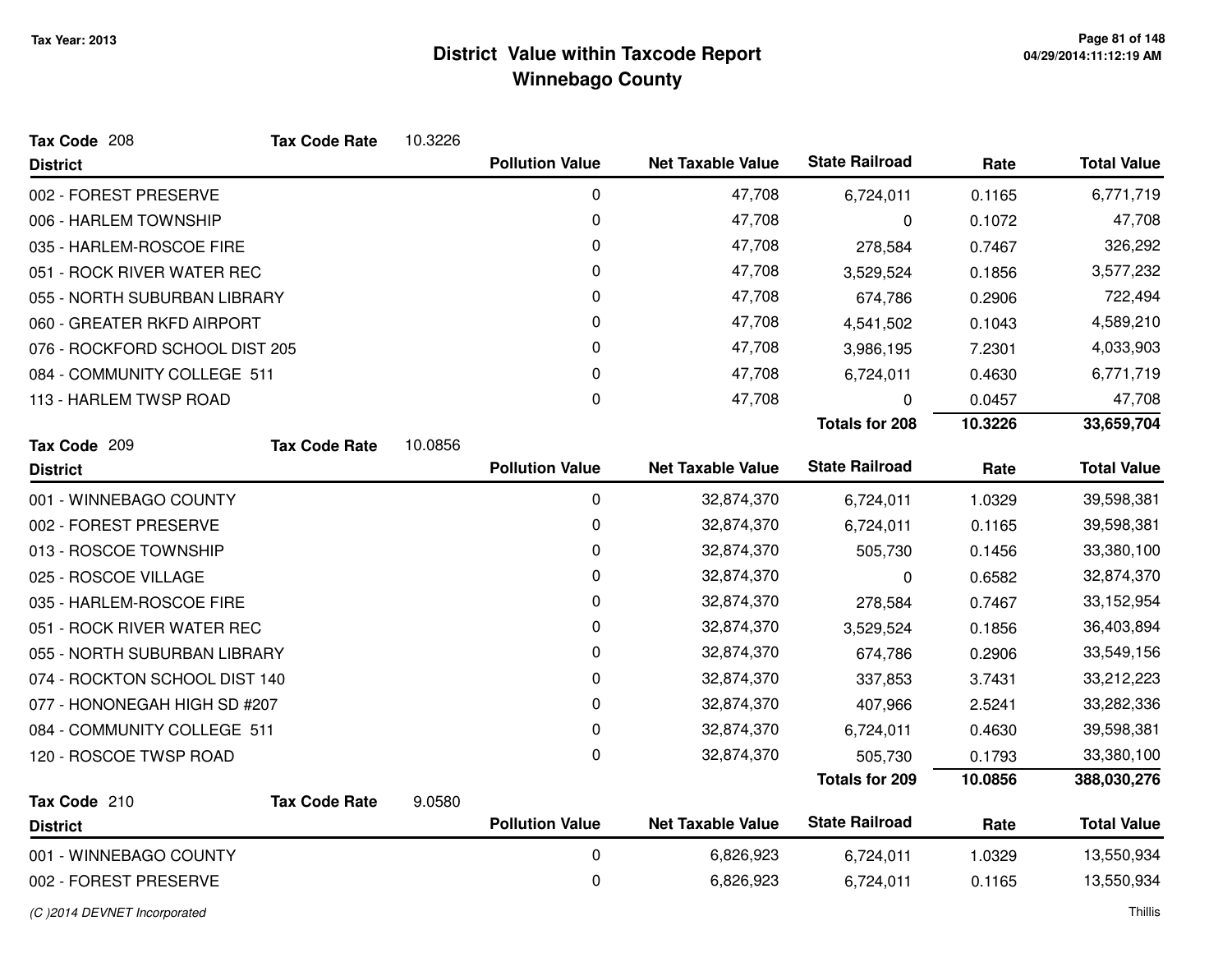| Tax Code 210                   | <b>Tax Code Rate</b> | 9.0580 |                        |                          |                       |        |                    |
|--------------------------------|----------------------|--------|------------------------|--------------------------|-----------------------|--------|--------------------|
| <b>District</b>                |                      |        | <b>Pollution Value</b> | <b>Net Taxable Value</b> | <b>State Railroad</b> | Rate   | <b>Total Value</b> |
| 015 - SHIRLAND TOWNSHIP        |                      |        | 0                      | 6,826,923                | $\Omega$              | 0.2044 | 6,826,923          |
| 041 - ROCKTON FIRE             |                      |        | 0                      | 6,826,923                | 363,272               | 0.7540 | 7,190,195          |
| 073 - SHIRLAND SCHOOL DIST 134 |                      |        | 0                      | 6,826,923                | 0                     | 3.8513 | 6,826,923          |
| 077 - HONONEGAH HIGH SD #207   |                      |        | 0                      | 6,826,923                | 407,966               | 2.5241 | 7,234,889          |
| 084 - COMMUNITY COLLEGE 511    |                      |        | 0                      | 6,826,923                | 6,724,011             | 0.4630 | 13,550,934         |
| 122 - SHIRLAND TWSP ROAD       |                      |        | 0                      | 6,826,923                | $\Omega$              | 0.1118 | 6,826,923          |
|                                |                      |        |                        |                          | <b>Totals for 210</b> | 9.0580 | 75,558,655         |
| Tax Code 211                   | <b>Tax Code Rate</b> | 9.0369 |                        |                          |                       |        |                    |
| <b>District</b>                |                      |        | <b>Pollution Value</b> | <b>Net Taxable Value</b> | <b>State Railroad</b> | Rate   | <b>Total Value</b> |
| 001 - WINNEBAGO COUNTY         |                      |        | 0                      | 15,453,260               | 6,724,011             | 1.0329 | 22,177,271         |
| 002 - FOREST PRESERVE          |                      |        | 0                      | 15,453,260               | 6,724,011             | 0.1165 | 22, 177, 271       |
| 015 - SHIRLAND TOWNSHIP        |                      |        | 0                      | 15,453,260               | 0                     | 0.2044 | 15,453,260         |
| 033 - FIRE 1                   |                      |        | 0                      | 15,453,260               | 0                     | 0.7329 | 15,453,260         |
| 073 - SHIRLAND SCHOOL DIST 134 |                      |        | 0                      | 15,453,260               | 0                     | 3.8513 | 15,453,260         |
| 077 - HONONEGAH HIGH SD #207   |                      |        | 0                      | 15,453,260               | 407,966               | 2.5241 | 15,861,226         |
| 084 - COMMUNITY COLLEGE 511    |                      |        | 0                      | 15,453,260               | 6,724,011             | 0.4630 | 22, 177, 271       |
| 122 - SHIRLAND TWSP ROAD       |                      |        | $\Omega$               | 15,453,260               | O                     | 0.1118 | 15,453,260         |
|                                |                      |        |                        |                          | <b>Totals for 211</b> | 9.0369 | 144,206,079        |
| Tax Code 212                   | <b>Tax Code Rate</b> | 9.0256 |                        |                          |                       |        |                    |
| <b>District</b>                |                      |        | <b>Pollution Value</b> | <b>Net Taxable Value</b> | <b>State Railroad</b> | Rate   | <b>Total Value</b> |
| 001 - WINNEBAGO COUNTY         |                      |        | $\mathbf 0$            | 0                        | 6,724,011             | 1.0329 | 6,724,011          |
| 002 - FOREST PRESERVE          |                      |        | 0                      | 0                        | 6,724,011             | 0.1165 | 6,724,011          |
| 008 - LAONA TOWNSHIP           |                      |        | 0                      | 0                        | 0                     | 0.1114 | 0                  |
| 033 - FIRE 1                   |                      |        | $\Omega$               | 0                        | 0                     | 0.7329 | 0                  |
| 073 - SHIRLAND SCHOOL DIST 134 |                      |        | 0                      | 0                        | 0                     | 3.8513 | 0                  |
| 077 - HONONEGAH HIGH SD #207   |                      |        | 0                      | 0                        | 407,966               | 2.5241 | 407,966            |
| 084 - COMMUNITY COLLEGE 511    |                      |        | 0                      | 0                        | 6,724,011             | 0.4630 | 6,724,011          |
|                                |                      |        |                        |                          |                       |        |                    |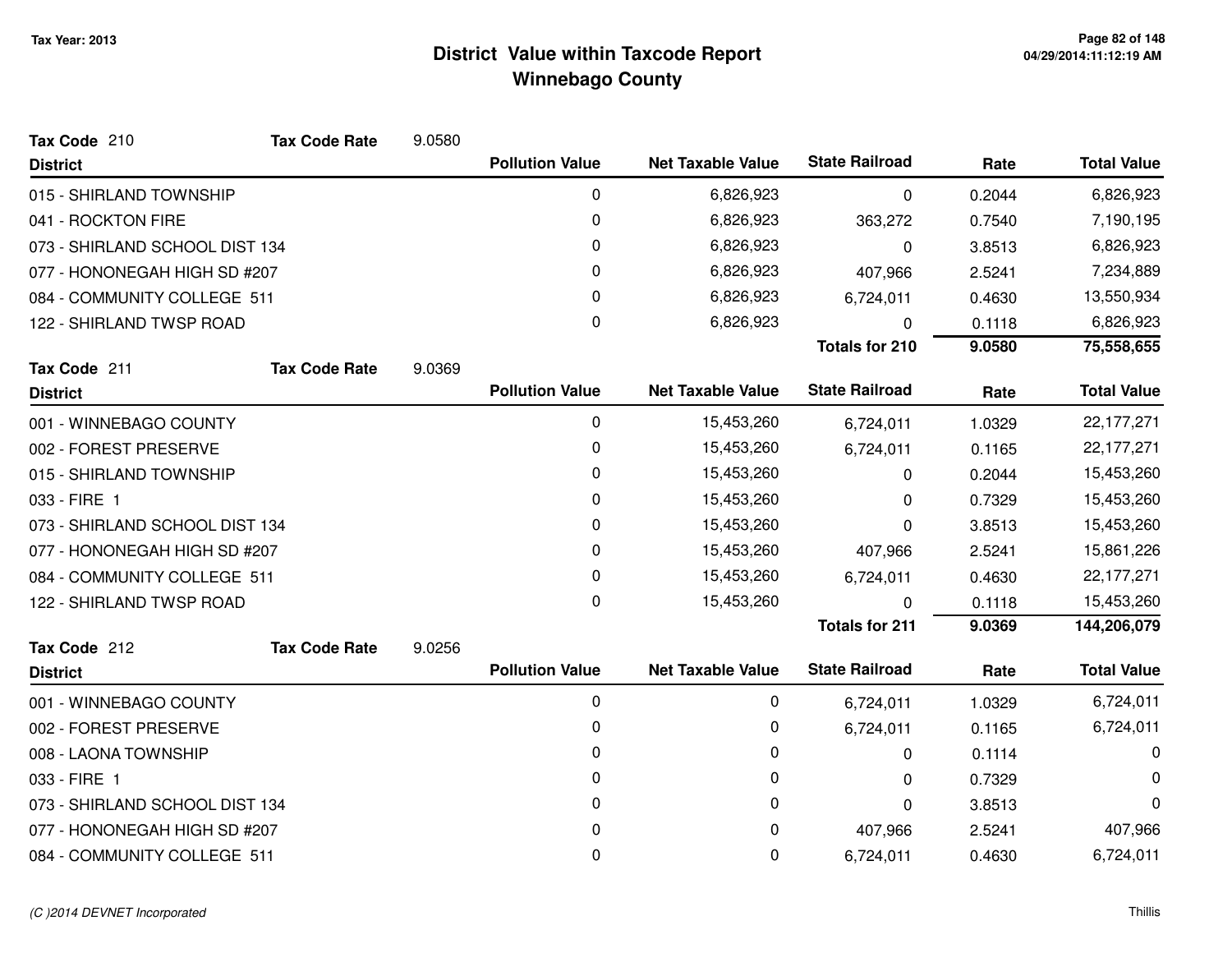| Tax Code 212                   | <b>Tax Code Rate</b> | 9.0256  |                        |                          |                       |         |                    |
|--------------------------------|----------------------|---------|------------------------|--------------------------|-----------------------|---------|--------------------|
| <b>District</b>                |                      |         | <b>Pollution Value</b> | <b>Net Taxable Value</b> | <b>State Railroad</b> | Rate    | <b>Total Value</b> |
| 115 - LAONA TWSP ROAD          |                      |         | 0                      | 0                        | 0                     | 0.1935  | 0                  |
|                                |                      |         |                        |                          | <b>Totals for 212</b> | 9.0256  | 20,579,999         |
| Tax Code 215                   | <b>Tax Code Rate</b> | 10.1598 |                        |                          |                       |         |                    |
| <b>District</b>                |                      |         | <b>Pollution Value</b> | <b>Net Taxable Value</b> | <b>State Railroad</b> | Rate    | <b>Total Value</b> |
| 001 - WINNEBAGO COUNTY         |                      |         | 0                      | 0                        | 6,724,011             | 1.0329  | 6,724,011          |
| 002 - FOREST PRESERVE          |                      |         | 0                      | 0                        | 6,724,011             | 0.1165  | 6,724,011          |
| 006 - HARLEM TOWNSHIP          |                      |         | 0                      | 0                        | 0                     | 0.1072  | O                  |
| 019 - LOVES PARK CITY          |                      |         | 0                      | 0                        | 0                     | 0.0000  | 0                  |
| 051 - ROCK RIVER WATER REC     |                      |         | 0                      | 0                        | 3,529,524             | 0.1856  | 3,529,524          |
| 055 - NORTH SUBURBAN LIBRARY   |                      |         | 0                      | 0                        | 674,786               | 0.2906  | 674,786            |
| 060 - GREATER RKFD AIRPORT     |                      |         | 0                      | 0                        | 4,541,502             | 0.1043  | 4,541,502          |
| 070 - HARLEM SCHOOL DIST 122   |                      |         | 0                      | 0                        | 396,184               | 7.8140  | 396,184            |
| 084 - COMMUNITY COLLEGE 511    |                      |         | 0                      | 0                        | 6,724,011             | 0.4630  | 6,724,011          |
| 113 - HARLEM TWSP ROAD         |                      |         | 0                      | 0                        | $\Omega$              | 0.0457  | 0                  |
|                                |                      |         |                        |                          | <b>Totals for 215</b> | 10.1598 | 29,314,029         |
| Tax Code 217                   | <b>Tax Code Rate</b> | 9.5759  |                        |                          |                       |         |                    |
| <b>District</b>                |                      |         | <b>Pollution Value</b> | <b>Net Taxable Value</b> | <b>State Railroad</b> | Rate    | <b>Total Value</b> |
| 001 - WINNEBAGO COUNTY         |                      |         | 0                      | 0                        | 6,724,011             | 1.0329  | 6,724,011          |
| 002 - FOREST PRESERVE          |                      |         | 0                      | 0                        | 6,724,011             | 0.1165  | 6,724,011          |
| 006 - HARLEM TOWNSHIP          |                      |         | 0                      | 0                        | 0                     | 0.1072  | 0                  |
| 019 - LOVES PARK CITY          |                      |         | 0                      | 0                        | 0                     | 0.0000  | 0                  |
| 051 - ROCK RIVER WATER REC     |                      |         | 0                      | 0                        | 3,529,524             | 0.1856  | 3,529,524          |
| 055 - NORTH SUBURBAN LIBRARY   |                      |         | 0                      | 0                        | 674,786               | 0.2906  | 674,786            |
| 060 - GREATER RKFD AIRPORT     |                      |         | 0                      | 0                        | 4,541,502             | 0.1043  | 4,541,502          |
| 076 - ROCKFORD SCHOOL DIST 205 |                      |         | 0                      | 0                        | 3,986,195             | 7.2301  | 3,986,195          |
| 084 - COMMUNITY COLLEGE 511    |                      |         | 0                      | 0                        | 6,724,011             | 0.4630  | 6,724,011          |
| 113 - HARLEM TWSP ROAD         |                      |         | 0                      | 0                        | 0                     | 0.0457  | 0                  |
|                                |                      |         |                        |                          | Totals for 217        | 9.5759  | 32,904,040         |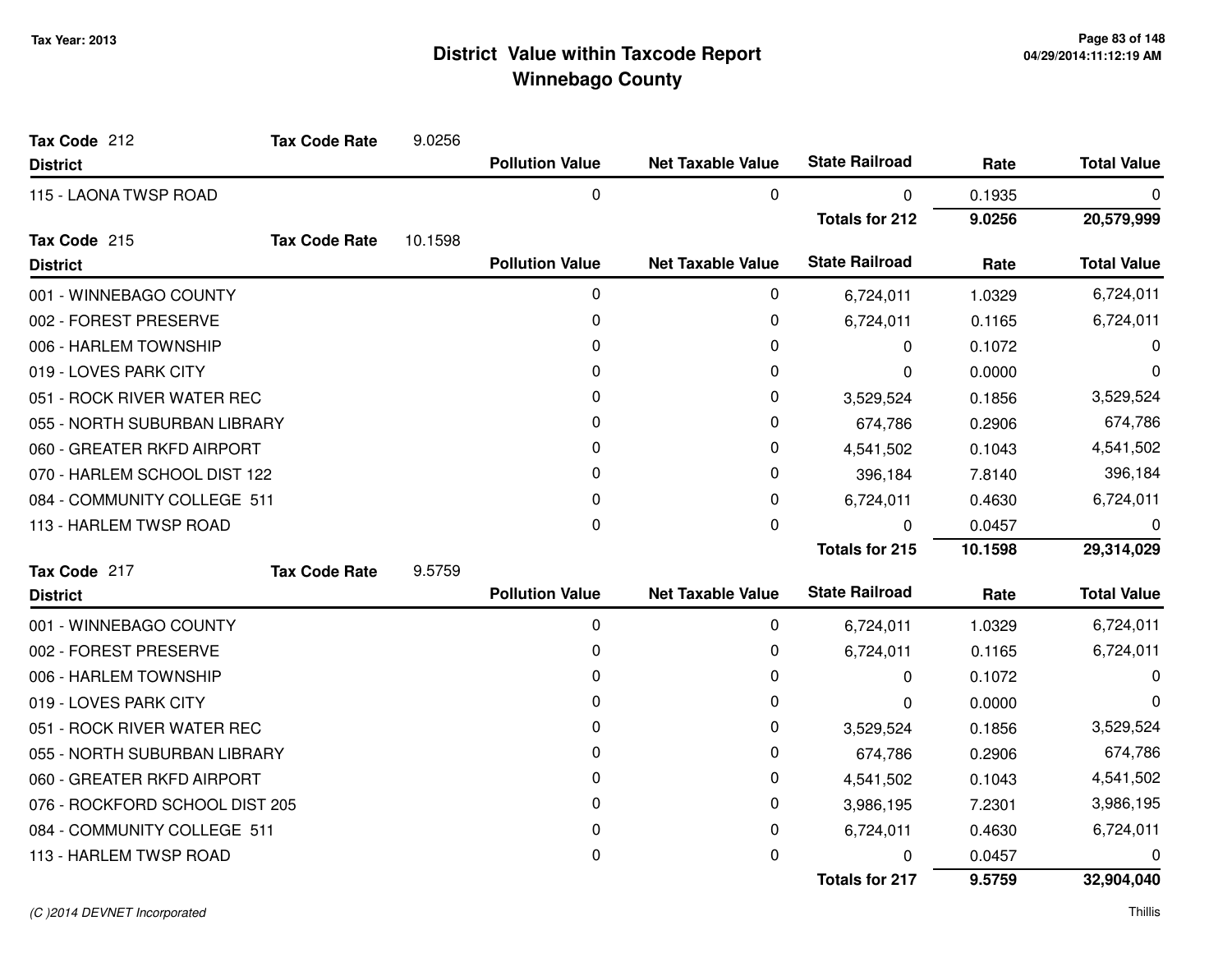| Tax Code 220                   | <b>Tax Code Rate</b> | 10.4118 |                        |                          |                       |         |                    |
|--------------------------------|----------------------|---------|------------------------|--------------------------|-----------------------|---------|--------------------|
| <b>District</b>                |                      |         | <b>Pollution Value</b> | <b>Net Taxable Value</b> | <b>State Railroad</b> | Rate    | <b>Total Value</b> |
| 001 - WINNEBAGO COUNTY         |                      |         | 0                      | 34,195,260               | 6,724,011             | 1.0329  | 40,919,271         |
| 002 - FOREST PRESERVE          |                      |         | 0                      | 34,195,260               | 6,724,011             | 0.1165  | 40,919,271         |
| 008 - LAONA TOWNSHIP           |                      |         | 0                      | 34,195,260               | 0                     | 0.1114  | 34,195,260         |
| 033 - FIRE 1                   |                      |         | 0                      | 34,195,260               | 0                     | 0.7329  | 34,195,260         |
| 081 - DURAND UNIT SD #322      |                      |         | 0                      | 34,195,260               | 0                     | 7.7235  | 34,195,260         |
| 084 - COMMUNITY COLLEGE 511    |                      |         | 0                      | 34,195,260               | 6,724,011             | 0.4630  | 40,919,271         |
| 102 - DU/LA MULTI TOWNSHIP     |                      |         | 0                      | 34,195,260               | 0                     | 0.0381  | 34,195,260         |
| 115 - LAONA TWSP ROAD          |                      |         | 0                      | 34,195,260               | 0                     | 0.1935  | 34,195,260         |
|                                |                      |         |                        |                          | <b>Totals for 220</b> | 10.4118 | 293,734,113        |
| Tax Code 223                   | <b>Tax Code Rate</b> | 14.0023 |                        |                          |                       |         |                    |
| <b>District</b>                |                      |         | <b>Pollution Value</b> | <b>Net Taxable Value</b> | <b>State Railroad</b> | Rate    | <b>Total Value</b> |
| 001 - WINNEBAGO COUNTY         |                      |         | 0                      | 7,852,975                | 6,724,011             | 1.0329  | 14,576,986         |
| 002 - FOREST PRESERVE          |                      |         | 0                      | 7,852,975                | 6,724,011             | 0.1165  | 14,576,986         |
| 011 - ROCKFORD TOWNSHIP        |                      |         | 0                      | 7,852,975                | 3,126,351             | 0.1288  | 10,979,326         |
| 023 - ROCKFORD CITY            |                      |         | 0                      | 7,852,975                | 2,610,161             | 3.0811  | 10,463,136         |
| 046 - ROCKFORD PARK DISTRICT   |                      |         | 0                      | 7,852,975                | 3,294,952             | 1.0577  | 11,147,927         |
| 051 - ROCK RIVER WATER REC     |                      |         | 0                      | 7,852,975                | 3,529,524             | 0.1856  | 11,382,499         |
| 059 - ROCKFORD CITY LIBRARY    |                      |         | 0                      | 7,852,975                | 2,610,161             | 0.4724  | 10,463,136         |
| 060 - GREATER RKFD AIRPORT     |                      |         | 0                      | 7,852,975                | 4,541,502             | 0.1043  | 12,394,477         |
| 076 - ROCKFORD SCHOOL DIST 205 |                      |         | 0                      | 7,852,975                | 3,986,195             | 7.2301  | 11,839,170         |
| 084 - COMMUNITY COLLEGE 511    |                      |         | 0                      | 7,852,975                | 6,724,011             | 0.4630  | 14,576,986         |
| 089 - JACKSON SCHOOL TIF       |                      |         | 0                      | 297,662                  | 0                     | 0.0000  | 297,662            |
| 118 - ROCKFORD TWSP ROAD       |                      |         | 0                      | 7,852,975                | 3,126,351             | 0.1299  | 10,979,326         |
|                                |                      |         |                        |                          | <b>Totals for 223</b> | 14.0023 | 133,677,617        |
| Tax Code 226                   | <b>Tax Code Rate</b> | 14.0023 |                        |                          |                       |         |                    |
| <b>District</b>                |                      |         | <b>Pollution Value</b> | <b>Net Taxable Value</b> | <b>State Railroad</b> | Rate    | <b>Total Value</b> |
| 001 - WINNEBAGO COUNTY         |                      |         | 0                      | 894,096                  | 6,724,011             | 1.0329  | 7,618,107          |
| 002 - FOREST PRESERVE          |                      |         | 0                      | 894,096                  | 6,724,011             | 0.1165  | 7,618,107          |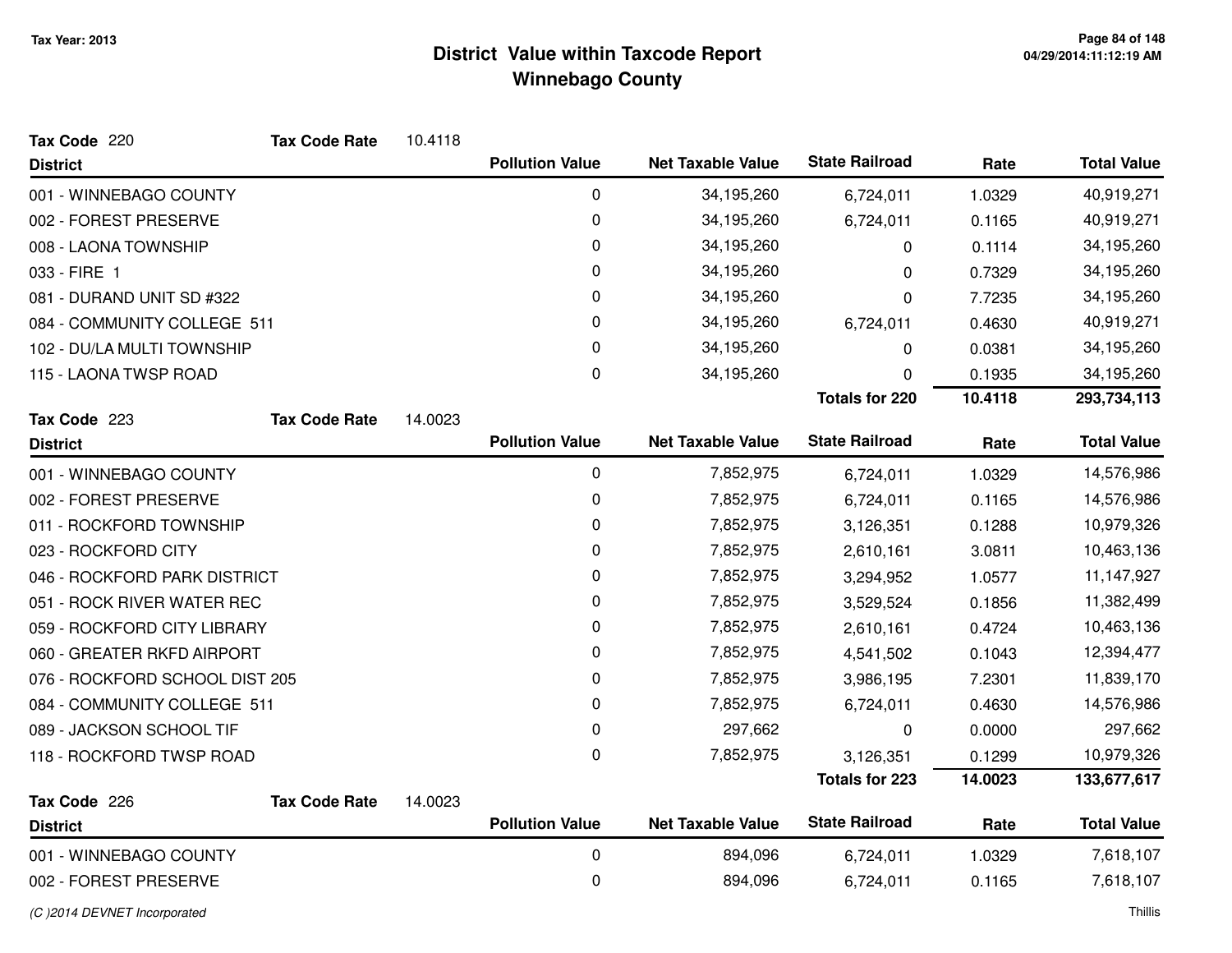| Tax Code 226                   | <b>Tax Code Rate</b> | 14.0023 |                        |                          |                       |         |                    |
|--------------------------------|----------------------|---------|------------------------|--------------------------|-----------------------|---------|--------------------|
| <b>District</b>                |                      |         | <b>Pollution Value</b> | <b>Net Taxable Value</b> | <b>State Railroad</b> | Rate    | <b>Total Value</b> |
| 011 - ROCKFORD TOWNSHIP        |                      |         | $\mathbf 0$            | 894,096                  | 3,126,351             | 0.1288  | 4,020,447          |
| 023 - ROCKFORD CITY            |                      |         | 0                      | 894,096                  | 2,610,161             | 3.0811  | 3,504,257          |
| 046 - ROCKFORD PARK DISTRICT   |                      |         | 0                      | 894,096                  | 3,294,952             | 1.0577  | 4,189,048          |
| 051 - ROCK RIVER WATER REC     |                      |         | 0                      | 894,096                  | 3,529,524             | 0.1856  | 4,423,620          |
| 059 - ROCKFORD CITY LIBRARY    |                      |         | 0                      | 894,096                  | 2,610,161             | 0.4724  | 3,504,257          |
| 060 - GREATER RKFD AIRPORT     |                      |         | 0                      | 894,096                  | 4,541,502             | 0.1043  | 5,435,598          |
| 068 - WEST STATE & KILBURN TIF |                      |         | 0                      | 52,325                   | 0                     | 0.0000  | 52,325             |
| 076 - ROCKFORD SCHOOL DIST 205 |                      |         | 0                      | 894,096                  | 3,986,195             | 7.2301  | 4,880,291          |
| 084 - COMMUNITY COLLEGE 511    |                      |         | 0                      | 894,096                  | 6,724,011             | 0.4630  | 7,618,107          |
| 118 - ROCKFORD TWSP ROAD       |                      |         | 0                      | 894,096                  | 3,126,351             | 0.1299  | 4,020,447          |
|                                |                      |         |                        |                          | <b>Totals for 226</b> | 14.0023 | 56,884,611         |
| Tax Code 228                   | <b>Tax Code Rate</b> | 10.8686 |                        |                          |                       |         |                    |
| <b>District</b>                |                      |         | <b>Pollution Value</b> | <b>Net Taxable Value</b> | <b>State Railroad</b> | Rate    | <b>Total Value</b> |
|                                |                      |         |                        |                          |                       |         |                    |
| 001 - WINNEBAGO COUNTY         |                      |         | 0                      | 1,344,432                | 6,724,011             | 1.0329  | 8,068,443          |
| 002 - FOREST PRESERVE          |                      |         | 0                      | 1,344,432                | 6,724,011             | 0.1165  | 8,068,443          |
| 005 - DURAND TOWNSHIP          |                      |         | 0                      | 1,344,432                | 0                     | 0.1632  | 1,344,432          |
| 018 - DURAND VILLAGE           |                      |         | 0                      | 1,344,432                | 0                     | 0.2954  | 1,344,432          |
| 033 - FIRE 1                   |                      |         | 0                      | 1,344,432                | 0                     | 0.7329  | 1,344,432          |
| 050 - DURAND SANITARY          |                      |         | 0                      | 1,344,432                | 0                     | 0.0402  | 1,344,432          |
| 081 - DURAND UNIT SD #322      |                      |         | 0                      | 1,344,432                | 0                     | 7.7235  | 1,344,432          |
| 084 - COMMUNITY COLLEGE 511    |                      |         | 0                      | 1,344,432                | 6,724,011             | 0.4630  | 8,068,443          |
| 102 - DU/LA MULTI TOWNSHIP     |                      |         | 0                      | 1,344,432                | 0                     | 0.0381  | 1,344,432          |
| 106 - DURAND VILLAGE TIF       |                      |         | 0                      | 325,989                  | 0                     | 0.0000  | 325,989            |
| 112 - DURAND TWSP ROAD         |                      |         | 0                      | 1,344,432                | 0                     | 0.2629  | 1,344,432          |
|                                |                      |         |                        |                          | <b>Totals for 228</b> | 10.8686 | 33,942,342         |
| Tax Code 229                   | <b>Tax Code Rate</b> | 10.8284 |                        |                          |                       |         |                    |
| <b>District</b>                |                      |         | <b>Pollution Value</b> | <b>Net Taxable Value</b> | <b>State Railroad</b> | Rate    | <b>Total Value</b> |

(C )2014 DEVNET Incorporated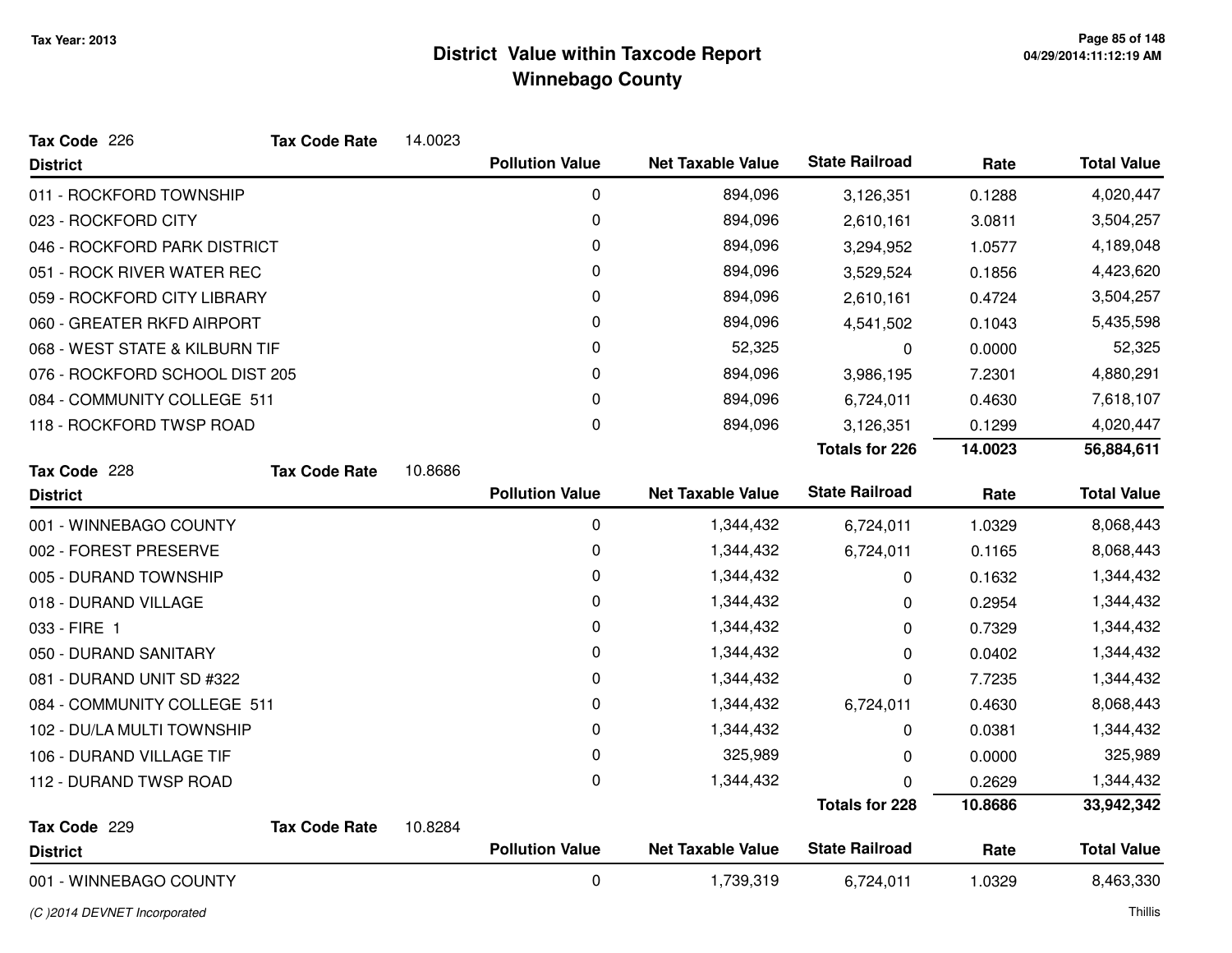| Tax Code 229                | <b>Tax Code Rate</b> | 10.8284 |                        |                          |                       |         |                    |
|-----------------------------|----------------------|---------|------------------------|--------------------------|-----------------------|---------|--------------------|
| <b>District</b>             |                      |         | <b>Pollution Value</b> | <b>Net Taxable Value</b> | <b>State Railroad</b> | Rate    | <b>Total Value</b> |
| 002 - FOREST PRESERVE       |                      |         | $\pmb{0}$              | 1,739,319                | 6,724,011             | 0.1165  | 8,463,330          |
| 005 - DURAND TOWNSHIP       |                      |         | 0                      | 1,739,319                | 0                     | 0.1632  | 1,739,319          |
| 018 - DURAND VILLAGE        |                      |         | 0                      | 1,739,319                | 0                     | 0.2954  | 1,739,319          |
| 033 - FIRE 1                |                      |         | 0                      | 1,739,319                | 0                     | 0.7329  | 1,739,319          |
| 081 - DURAND UNIT SD #322   |                      |         | $\pmb{0}$              | 1,739,319                | 0                     | 7.7235  | 1,739,319          |
| 084 - COMMUNITY COLLEGE 511 |                      |         | 0                      | 1,739,319                | 6,724,011             | 0.4630  | 8,463,330          |
| 102 - DU/LA MULTI TOWNSHIP  |                      |         | 0                      | 1,739,319                | 0                     | 0.0381  | 1,739,319          |
| 112 - DURAND TWSP ROAD      |                      |         | $\mathbf 0$            | 1,739,319                | 0                     | 0.2629  | 1,739,319          |
|                             |                      |         |                        |                          | <b>Totals for 229</b> | 10.8284 | 35,825,904         |
| Tax Code 230                | <b>Tax Code Rate</b> | 10.5330 |                        |                          |                       |         |                    |
| <b>District</b>             |                      |         | <b>Pollution Value</b> | <b>Net Taxable Value</b> | <b>State Railroad</b> | Rate    | <b>Total Value</b> |
| 001 - WINNEBAGO COUNTY      |                      |         | $\pmb{0}$              | 19,385,911               | 6,724,011             | 1.0329  | 26,109,922         |
| 002 - FOREST PRESERVE       |                      |         | 0                      | 19,385,911               | 6,724,011             | 0.1165  | 26,109,922         |
| 005 - DURAND TOWNSHIP       |                      |         | 0                      | 19,385,911               | 0                     | 0.1632  | 19,385,911         |
| 033 - FIRE 1                |                      |         | 0                      | 19,385,911               | 0                     | 0.7329  | 19,385,911         |
| 081 - DURAND UNIT SD #322   |                      |         | 0                      | 19,385,911               | 0                     | 7.7235  | 19,385,911         |
| 084 - COMMUNITY COLLEGE 511 |                      |         | 0                      | 19,385,911               | 6,724,011             | 0.4630  | 26,109,922         |
| 102 - DU/LA MULTI TOWNSHIP  |                      |         | 0                      | 19,385,911               | 0                     | 0.0381  | 19,385,911         |
| 112 - DURAND TWSP ROAD      |                      |         | 0                      | 19,385,911               | 0                     | 0.2629  | 19,385,911         |
|                             |                      |         |                        |                          | <b>Totals for 230</b> | 10.5330 | 175,259,321        |
| Tax Code 231                | <b>Tax Code Rate</b> | 10.7208 |                        |                          |                       |         |                    |
| <b>District</b>             |                      |         | <b>Pollution Value</b> | <b>Net Taxable Value</b> | <b>State Railroad</b> | Rate    | <b>Total Value</b> |
| 001 - WINNEBAGO COUNTY      |                      |         | $\pmb{0}$              | 96,961                   | 6,724,011             | 1.0329  | 6,820,972          |
| 002 - FOREST PRESERVE       |                      |         | 0                      | 96,961                   | 6,724,011             | 0.1165  | 6,820,972          |
| 005 - DURAND TOWNSHIP       |                      |         | 0                      | 96,961                   | 0                     | 0.1632  | 96,961             |
| 033 - FIRE 1                |                      |         | 0                      | 96,961                   | 0                     | 0.7329  | 96,961             |
| 056 - PECATONICA LIBRARY    |                      |         | 0                      | 96,961                   | 0                     | 0.1878  | 96,961             |
| 081 - DURAND UNIT SD #322   |                      |         | 0                      | 96,961                   | 0                     | 7.7235  | 96,961             |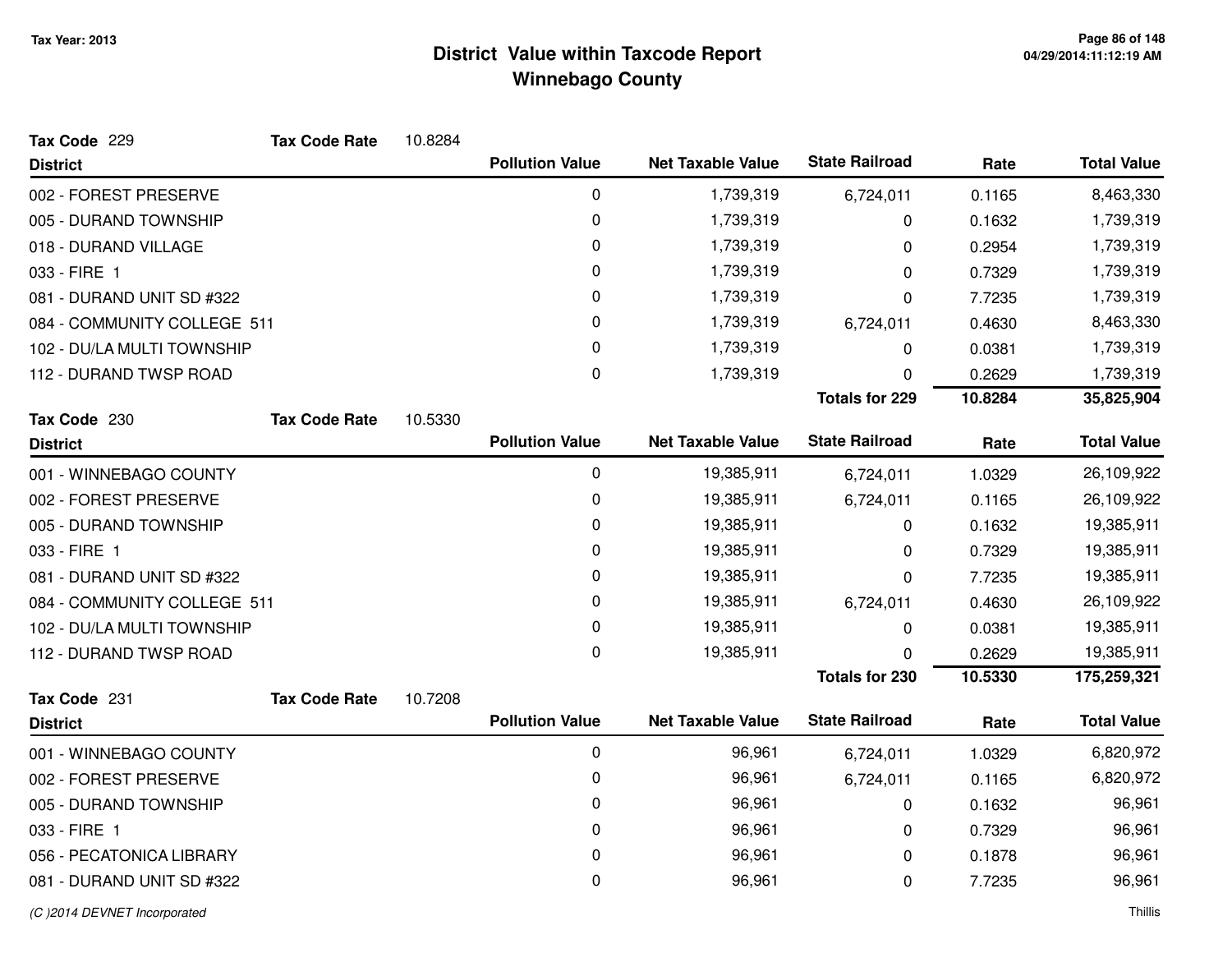| Tax Code 231                  | <b>Tax Code Rate</b> | 10.7208 |                        |                          |                       |         |                    |
|-------------------------------|----------------------|---------|------------------------|--------------------------|-----------------------|---------|--------------------|
| <b>District</b>               |                      |         | <b>Pollution Value</b> | <b>Net Taxable Value</b> | <b>State Railroad</b> | Rate    | <b>Total Value</b> |
| 084 - COMMUNITY COLLEGE 511   |                      |         | 0                      | 96,961                   | 6,724,011             | 0.4630  | 6,820,972          |
| 102 - DU/LA MULTI TOWNSHIP    |                      |         | 0                      | 96,961                   | 0                     | 0.0381  | 96,961             |
| 112 - DURAND TWSP ROAD        |                      |         | 0                      | 96,961                   | 0                     | 0.2629  | 96,961             |
|                               |                      |         |                        |                          | <b>Totals for 231</b> | 10.7208 | 21,044,682         |
| Tax Code 232                  | <b>Tax Code Rate</b> | 9.9144  |                        |                          |                       |         |                    |
| <b>District</b>               |                      |         | <b>Pollution Value</b> | <b>Net Taxable Value</b> | <b>State Railroad</b> | Rate    | <b>Total Value</b> |
| 001 - WINNEBAGO COUNTY        |                      |         | 0                      | 853,641                  | 6,724,011             | 1.0329  | 7,577,652          |
| 002 - FOREST PRESERVE         |                      |         | 0                      | 853,641                  | 6,724,011             | 0.1165  | 7,577,652          |
| 005 - DURAND TOWNSHIP         |                      |         | 0                      | 853,641                  | 0                     | 0.1632  | 853,641            |
| 033 - FIRE 1                  |                      |         | 0                      | 853,641                  | 0                     | 0.7329  | 853,641            |
| 056 - PECATONICA LIBRARY      |                      |         | 0                      | 853,641                  | 0                     | 0.1878  | 853,641            |
| 080 - PECATONICA UNIT SD #321 |                      |         | 0                      | 853,641                  | 0                     | 6.9171  | 853,641            |
| 084 - COMMUNITY COLLEGE 511   |                      |         | 0                      | 853,641                  | 6,724,011             | 0.4630  | 7,577,652          |
| 102 - DU/LA MULTI TOWNSHIP    |                      |         | 0                      | 853,641                  | 0                     | 0.0381  | 853,641            |
| 112 - DURAND TWSP ROAD        |                      |         | 0                      | 853,641                  | 0                     | 0.2629  | 853,641            |
|                               |                      |         |                        |                          | <b>Totals for 232</b> | 9.9144  | 27,854,802         |
| Tax Code 233                  | <b>Tax Code Rate</b> | 10.8686 |                        |                          |                       |         |                    |
| <b>District</b>               |                      |         | <b>Pollution Value</b> | <b>Net Taxable Value</b> | <b>State Railroad</b> | Rate    | <b>Total Value</b> |
| 001 - WINNEBAGO COUNTY        |                      |         | 0                      | 14,375,162               | 6,724,011             | 1.0329  | 21,099,173         |
| 002 - FOREST PRESERVE         |                      |         | 0                      | 14,375,162               | 6,724,011             | 0.1165  | 21,099,173         |
| 005 - DURAND TOWNSHIP         |                      |         | 0                      | 14,375,162               | 0                     | 0.1632  | 14,375,162         |
| 018 - DURAND VILLAGE          |                      |         | 0                      | 14,375,162               | 0                     | 0.2954  | 14,375,162         |
| 033 - FIRE 1                  |                      |         | 0                      | 14,375,162               | 0                     | 0.7329  | 14,375,162         |
| 050 - DURAND SANITARY         |                      |         | 0                      | 14,375,162               | 0                     | 0.0402  | 14,375,162         |
| 081 - DURAND UNIT SD #322     |                      |         | $\pmb{0}$              | 14,375,162               | 0                     | 7.7235  | 14,375,162         |
| 084 - COMMUNITY COLLEGE 511   |                      |         | 0                      | 14,375,162               | 6,724,011             | 0.4630  | 21,099,173         |
| 102 - DU/LA MULTI TOWNSHIP    |                      |         | 0                      | 14,375,162               | 0                     | 0.0381  | 14,375,162         |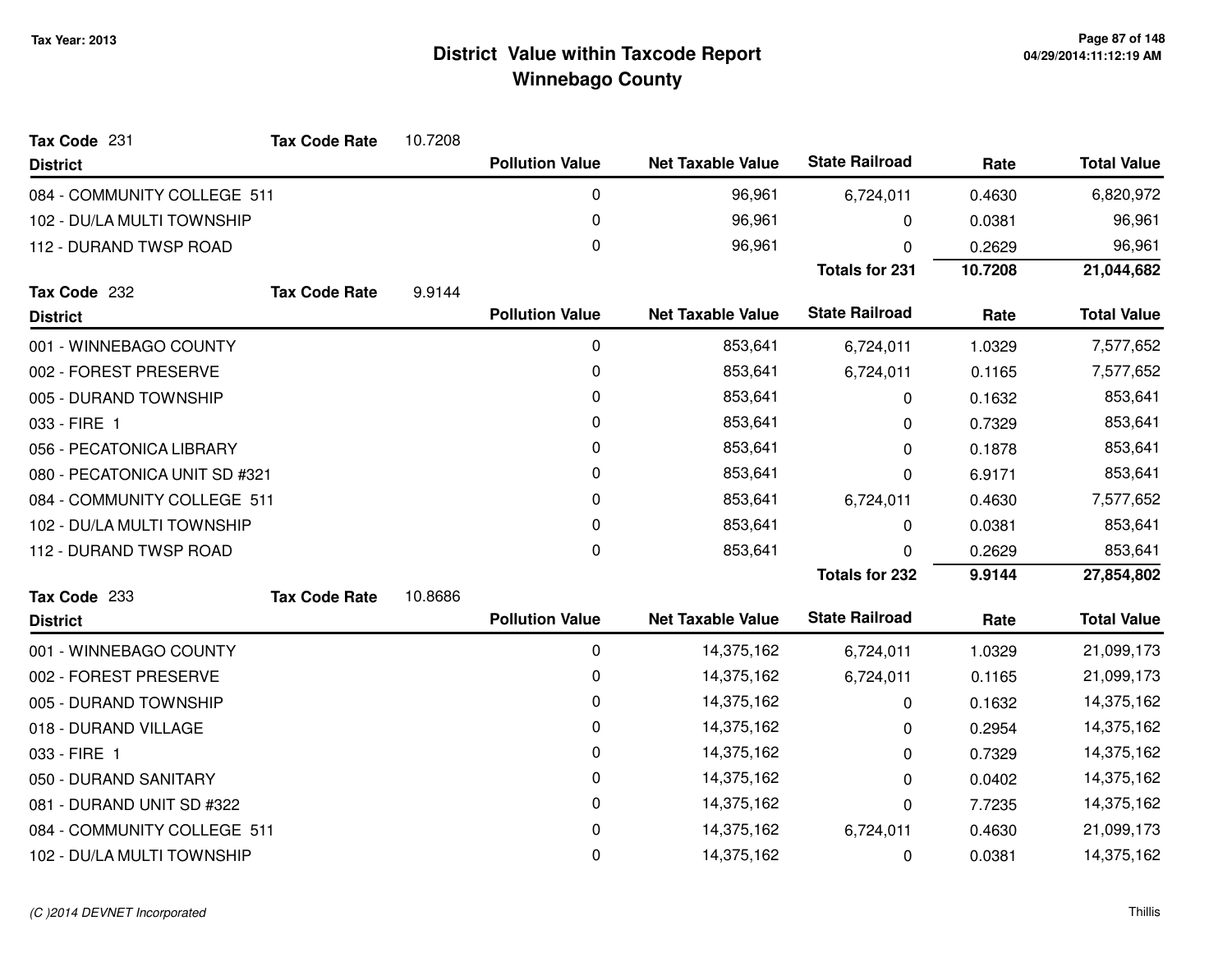| Tax Code 233                | <b>Tax Code Rate</b> | 10.8686 |                        |                          |                       |         |                    |
|-----------------------------|----------------------|---------|------------------------|--------------------------|-----------------------|---------|--------------------|
| <b>District</b>             |                      |         | <b>Pollution Value</b> | <b>Net Taxable Value</b> | <b>State Railroad</b> | Rate    | <b>Total Value</b> |
| 112 - DURAND TWSP ROAD      |                      |         | $\mathbf 0$            | 14,375,162               | 0                     | 0.2629  | 14,375,162         |
|                             |                      |         |                        |                          | <b>Totals for 233</b> | 10.8686 | 163,923,653        |
| Tax Code 234                | <b>Tax Code Rate</b> | 10.5732 |                        |                          |                       |         |                    |
| <b>District</b>             |                      |         | <b>Pollution Value</b> | <b>Net Taxable Value</b> | <b>State Railroad</b> | Rate    | <b>Total Value</b> |
| 001 - WINNEBAGO COUNTY      |                      |         | $\mathbf 0$            | 338,791                  | 6,724,011             | 1.0329  | 7,062,802          |
| 002 - FOREST PRESERVE       |                      |         | 0                      | 338,791                  | 6,724,011             | 0.1165  | 7,062,802          |
| 005 - DURAND TOWNSHIP       |                      |         | 0                      | 338,791                  | 0                     | 0.1632  | 338,791            |
| 033 - FIRE 1                |                      |         | 0                      | 338,791                  | 0                     | 0.7329  | 338,791            |
| 050 - DURAND SANITARY       |                      |         | 0                      | 338,791                  | 0                     | 0.0402  | 338,791            |
| 081 - DURAND UNIT SD #322   |                      |         | 0                      | 338,791                  | 0                     | 7.7235  | 338,791            |
| 084 - COMMUNITY COLLEGE 511 |                      |         | 0                      | 338,791                  | 6,724,011             | 0.4630  | 7,062,802          |
| 102 - DU/LA MULTI TOWNSHIP  |                      |         | 0                      | 338,791                  | 0                     | 0.0381  | 338,791            |
| 112 - DURAND TWSP ROAD      |                      |         | $\mathbf 0$            | 338,791                  | 0                     | 0.2629  | 338,791            |
|                             |                      |         |                        |                          | <b>Totals for 234</b> | 10.5732 | 23,221,152         |
| Tax Code 246                | <b>Tax Code Rate</b> | 10.4450 |                        |                          |                       |         |                    |
| <b>District</b>             |                      |         | <b>Pollution Value</b> | <b>Net Taxable Value</b> | <b>State Railroad</b> | Rate    | <b>Total Value</b> |
| 001 - WINNEBAGO COUNTY      |                      |         | $\pmb{0}$              | 7,405,578                | 6,724,011             | 1.0329  | 14,129,589         |
| 002 - FOREST PRESERVE       |                      |         | $\mathbf 0$            | 7,405,578                | 6,724,011             | 0.1165  | 14,129,589         |
| 007 - HARRISON TOWNSHIP     |                      |         | 0                      | 7,405,578                | 0                     | 0.1231  | 7,405,578          |
| 033 - FIRE 1                |                      |         | 0                      | 7,405,578                | 0                     | 0.7329  | 7,405,578          |
| 081 - DURAND UNIT SD #322   |                      |         | 0                      | 7,405,578                | 0                     | 7.7235  | 7,405,578          |
| 084 - COMMUNITY COLLEGE 511 |                      |         | 0                      | 7,405,578                | 6,724,011             | 0.4630  | 14,129,589         |
| 101 - BU/HA MULTI TOWNSHIP  |                      |         | 0                      | 7,405,578                | 0                     | 0.0481  | 7,405,578          |
| 114 - HARRISON TWSP ROAD    |                      |         | $\Omega$               | 7,405,578                | O                     | 0.2050  | 7,405,578          |
|                             |                      |         |                        |                          | <b>Totals for 246</b> | 10.4450 | 79,416,657         |
| Tax Code 247                | <b>Tax Code Rate</b> | 8.9887  |                        |                          |                       |         |                    |
| <b>District</b>             |                      |         | <b>Pollution Value</b> | <b>Net Taxable Value</b> | <b>State Railroad</b> | Rate    | <b>Total Value</b> |
| 001 - WINNEBAGO COUNTY      |                      |         | $\mathbf 0$            | 6,044,286                | 6,724,011             | 1.0329  | 12,768,297         |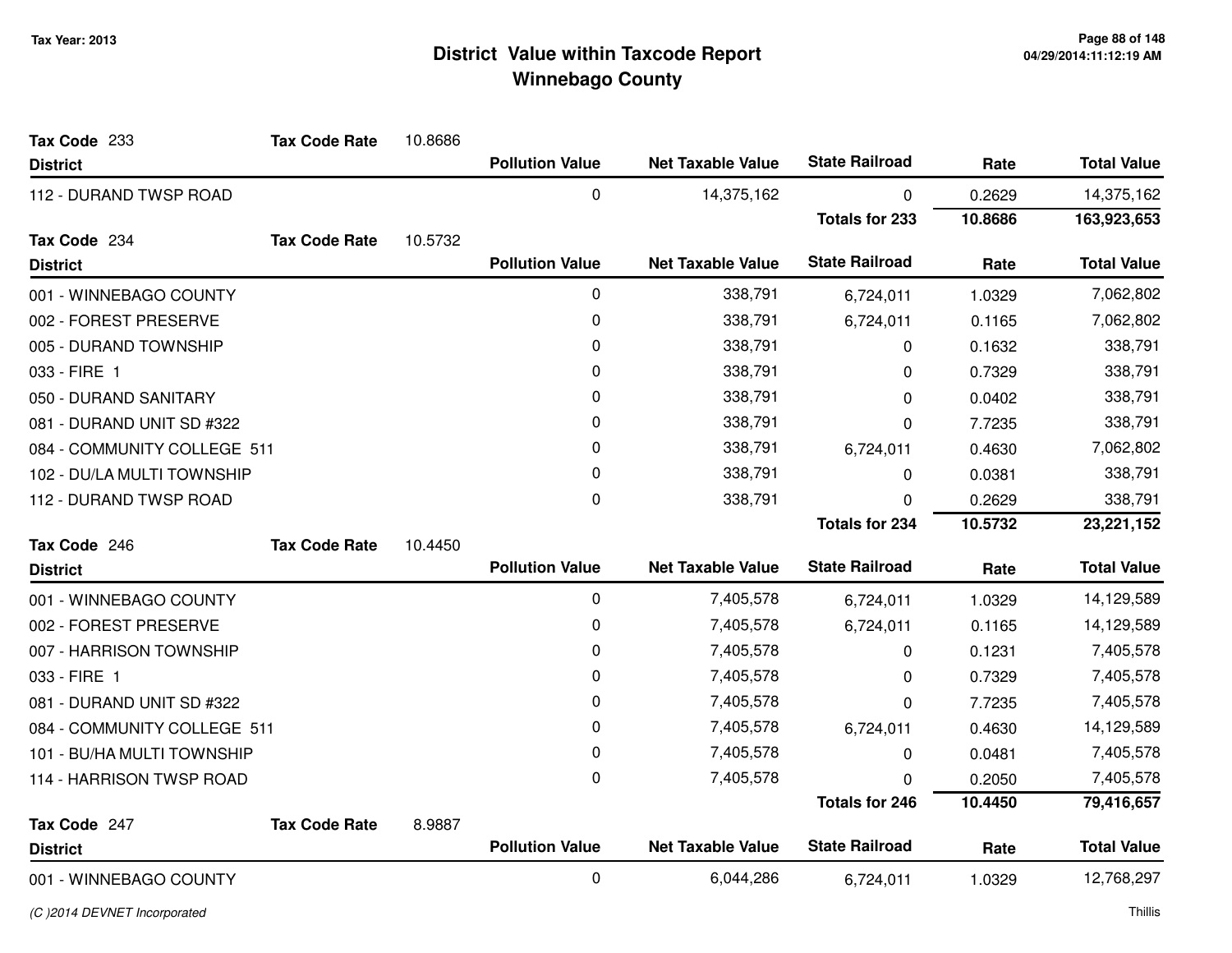| Tax Code 247                  | <b>Tax Code Rate</b> | 8.9887 |                        |                          |                       |        |                    |
|-------------------------------|----------------------|--------|------------------------|--------------------------|-----------------------|--------|--------------------|
| <b>District</b>               |                      |        | <b>Pollution Value</b> | <b>Net Taxable Value</b> | <b>State Railroad</b> | Rate   | <b>Total Value</b> |
| 002 - FOREST PRESERVE         |                      |        | 0                      | 6,044,286                | 6,724,011             | 0.1165 | 12,768,297         |
| 007 - HARRISON TOWNSHIP       |                      |        | 0                      | 6,044,286                | 0                     | 0.1231 | 6,044,286          |
| 033 - FIRE 1                  |                      |        | 0                      | 6,044,286                | 0                     | 0.7329 | 6,044,286          |
| 074 - ROCKTON SCHOOL DIST 140 |                      |        | 0                      | 6,044,286                | 337,853               | 3.7431 | 6,382,139          |
| 077 - HONONEGAH HIGH SD #207  |                      |        | 0                      | 6,044,286                | 407,966               | 2.5241 | 6,452,252          |
| 084 - COMMUNITY COLLEGE 511   |                      |        | 0                      | 6,044,286                | 6,724,011             | 0.4630 | 12,768,297         |
| 101 - BU/HA MULTI TOWNSHIP    |                      |        | 0                      | 6,044,286                | 0                     | 0.0481 | 6,044,286          |
| 114 - HARRISON TWSP ROAD      |                      |        | $\mathbf 0$            | 6,044,286                | 0                     | 0.2050 | 6,044,286          |
|                               |                      |        |                        |                          | <b>Totals for 247</b> | 8.9887 | 75,316,426         |
| Tax Code 248                  | <b>Tax Code Rate</b> | 9.8750 |                        |                          |                       |        |                    |
| <b>District</b>               |                      |        | <b>Pollution Value</b> | <b>Net Taxable Value</b> | <b>State Railroad</b> | Rate   | <b>Total Value</b> |
| 001 - WINNEBAGO COUNTY        |                      |        | 0                      | 34,803                   | 6,724,011             | 1.0329 | 6,758,814          |
| 002 - FOREST PRESERVE         |                      |        | $\pmb{0}$              | 34,803                   | 6,724,011             | 0.1165 | 6,758,814          |
| 007 - HARRISON TOWNSHIP       |                      |        | 0                      | 34,803                   | 0                     | 0.1231 | 34,803             |
| 033 - FIRE 1                  |                      |        | 0                      | 34,803                   | 0                     | 0.7329 | 34,803             |
| 058 - WINNEBAGO LIBRARY       |                      |        | 0                      | 34,803                   | 0                     | 0.2023 | 34,803             |
| 082 - WINNEBAGO UNIT SD #323  |                      |        | 0                      | 34,803                   | 1,046,418             | 6.9512 | 1,081,221          |
| 084 - COMMUNITY COLLEGE 511   |                      |        | 0                      | 34,803                   | 6,724,011             | 0.4630 | 6,758,814          |
| 101 - BU/HA MULTI TOWNSHIP    |                      |        | 0                      | 34,803                   | 0                     | 0.0481 | 34,803             |
| 114 - HARRISON TWSP ROAD      |                      |        | 0                      | 34,803                   | 0                     | 0.2050 | 34,803             |
|                               |                      |        |                        |                          | <b>Totals for 248</b> | 9.8750 | 21,531,678         |
| Tax Code 254                  | <b>Tax Code Rate</b> | 9.8654 |                        |                          |                       |        |                    |
| <b>District</b>               |                      |        | <b>Pollution Value</b> | <b>Net Taxable Value</b> | <b>State Railroad</b> | Rate   | <b>Total Value</b> |
| 001 - WINNEBAGO COUNTY        |                      |        | 0                      | 172,613                  | 6,724,011             | 1.0329 | 6,896,624          |
| 002 - FOREST PRESERVE         |                      |        | 0                      | 172,613                  | 6,724,011             | 0.1165 | 6,896,624          |
| 003 - BURRITT TOWNSHIP        |                      |        | 0                      | 172,613                  | 0                     | 0.1737 | 172,613            |
| 044 - W B S FIRE              |                      |        | 0                      | 172,613                  | 500,662               | 0.6414 | 673,275            |
| 058 - WINNEBAGO LIBRARY       |                      |        | 0                      | 172,613                  | 0                     | 0.2023 | 172,613            |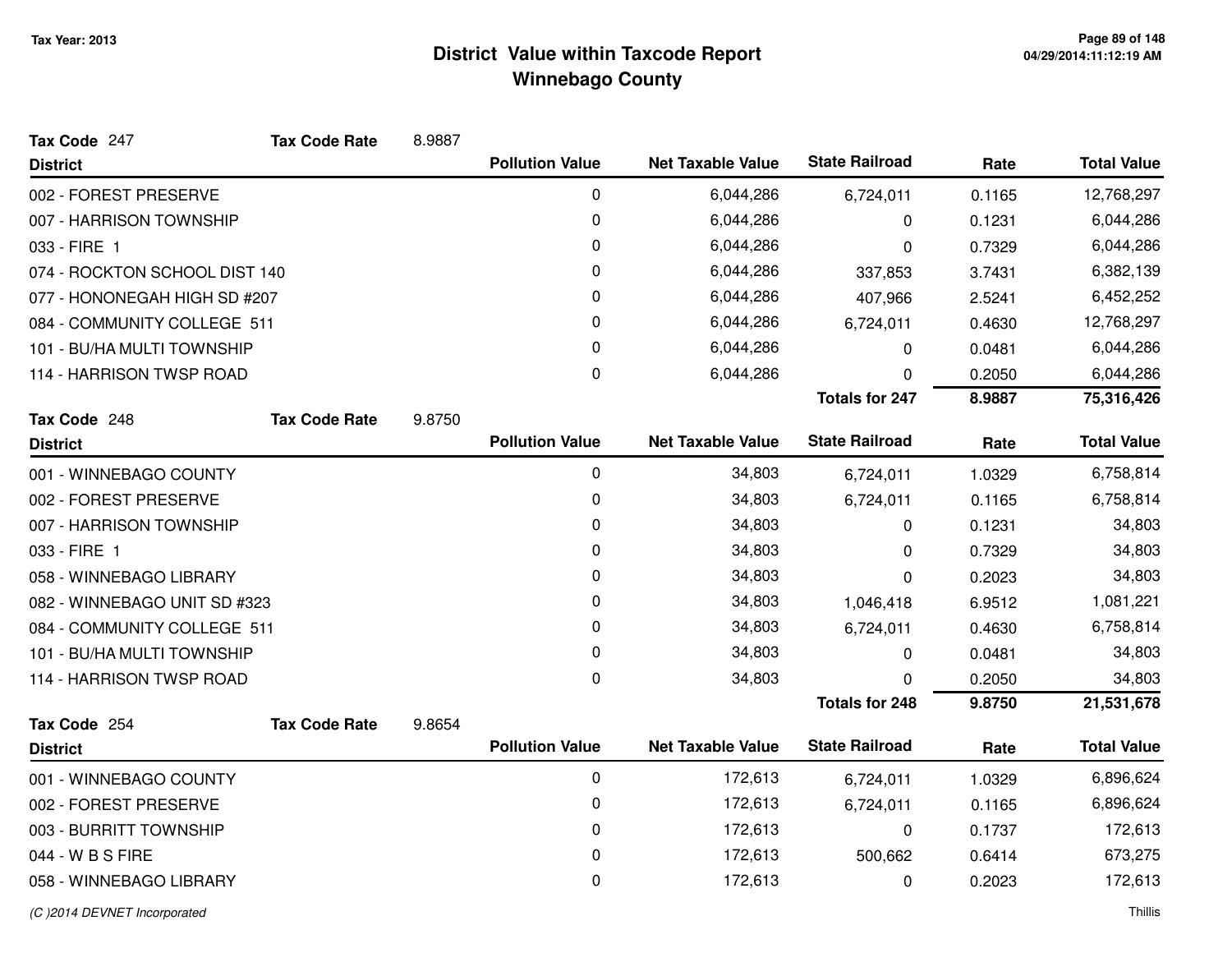| Tax Code 254                  | <b>Tax Code Rate</b> | 9.8654  |                        |                          |                       |         |                    |
|-------------------------------|----------------------|---------|------------------------|--------------------------|-----------------------|---------|--------------------|
| <b>District</b>               |                      |         | <b>Pollution Value</b> | <b>Net Taxable Value</b> | <b>State Railroad</b> | Rate    | <b>Total Value</b> |
| 062 - RKFD - WINN DRAINAGE    |                      |         | $\mathbf 0$            | 172,613                  | 0                     | 0.0380  | 172,613            |
| 082 - WINNEBAGO UNIT SD #323  |                      |         | 0                      | 172,613                  | 1,046,418             | 6.9512  | 1,219,031          |
| 084 - COMMUNITY COLLEGE 511   |                      |         | 0                      | 172,613                  | 6,724,011             | 0.4630  | 6,896,624          |
| 101 - BU/HA MULTI TOWNSHIP    |                      |         | 0                      | 172,613                  | $\Omega$              | 0.0481  | 172,613            |
| 110 - BURRITT TWSP ROAD       |                      |         | 0                      | 172,613                  | 0                     | 0.1983  | 172,613            |
|                               |                      |         |                        |                          | <b>Totals for 254</b> | 9.8654  | 23,445,243         |
| Tax Code 258                  | <b>Tax Code Rate</b> | 12.5372 |                        |                          |                       |         |                    |
| <b>District</b>               |                      |         | <b>Pollution Value</b> | <b>Net Taxable Value</b> | <b>State Railroad</b> | Rate    | <b>Total Value</b> |
| 001 - WINNEBAGO COUNTY        |                      |         | 0                      | 0                        | 6,724,011             | 1.0329  | 6,724,011          |
| 002 - FOREST PRESERVE         |                      |         | 0                      | 0                        | 6,724,011             | 0.1165  | 6,724,011          |
| 003 - BURRITT TOWNSHIP        |                      |         | 0                      | 0                        | 0                     | 0.1737  | 0                  |
| 023 - ROCKFORD CITY           |                      |         | 0                      | 0                        | 2,610,161             | 3.0811  | 2,610,161          |
| 059 - ROCKFORD CITY LIBRARY   |                      |         | 0                      | 0                        | 2,610,161             | 0.4724  | 2,610,161          |
| 082 - WINNEBAGO UNIT SD #323  |                      |         | 0                      | 0                        | 1,046,418             | 6.9512  | 1,046,418          |
| 084 - COMMUNITY COLLEGE 511   |                      |         | 0                      | 0                        | 6,724,011             | 0.4630  | 6,724,011          |
| 101 - BU/HA MULTI TOWNSHIP    |                      |         | 0                      | 0                        | 0                     | 0.0481  | 0                  |
| 110 - BURRITT TWSP ROAD       |                      |         | 0                      | $\Omega$                 | <sup>0</sup>          | 0.1983  | 0                  |
|                               |                      |         |                        |                          | <b>Totals for 258</b> | 12.5372 | 26,438,773         |
| Tax Code 259                  | <b>Tax Code Rate</b> | 12.5031 |                        |                          |                       |         |                    |
| <b>District</b>               |                      |         | <b>Pollution Value</b> | <b>Net Taxable Value</b> | <b>State Railroad</b> | Rate    | <b>Total Value</b> |
| 001 - WINNEBAGO COUNTY        |                      |         | 0                      | 0                        | 6,724,011             | 1.0329  | 6,724,011          |
| 002 - FOREST PRESERVE         |                      |         | 0                      | 0                        | 6,724,011             | 0.1165  | 6,724,011          |
| 003 - BURRITT TOWNSHIP        |                      |         | 0                      | 0                        | $\mathbf 0$           | 0.1737  | 0                  |
| 023 - ROCKFORD CITY           |                      |         | 0                      | 0                        | 2,610,161             | 3.0811  | 2,610,161          |
| 059 - ROCKFORD CITY LIBRARY   |                      |         | 0                      | 0                        | 2,610,161             | 0.4724  | 2,610,161          |
| 080 - PECATONICA UNIT SD #321 |                      |         | 0                      | 0                        | 0                     | 6.9171  | 0                  |
| 084 - COMMUNITY COLLEGE 511   |                      |         | 0                      | 0                        | 6,724,011             | 0.4630  | 6,724,011          |
| 101 - BU/HA MULTI TOWNSHIP    |                      |         | 0                      | 0                        | 0                     | 0.0481  | 0                  |
|                               |                      |         |                        |                          |                       |         |                    |

#### (C )2014 DEVNET Incorporated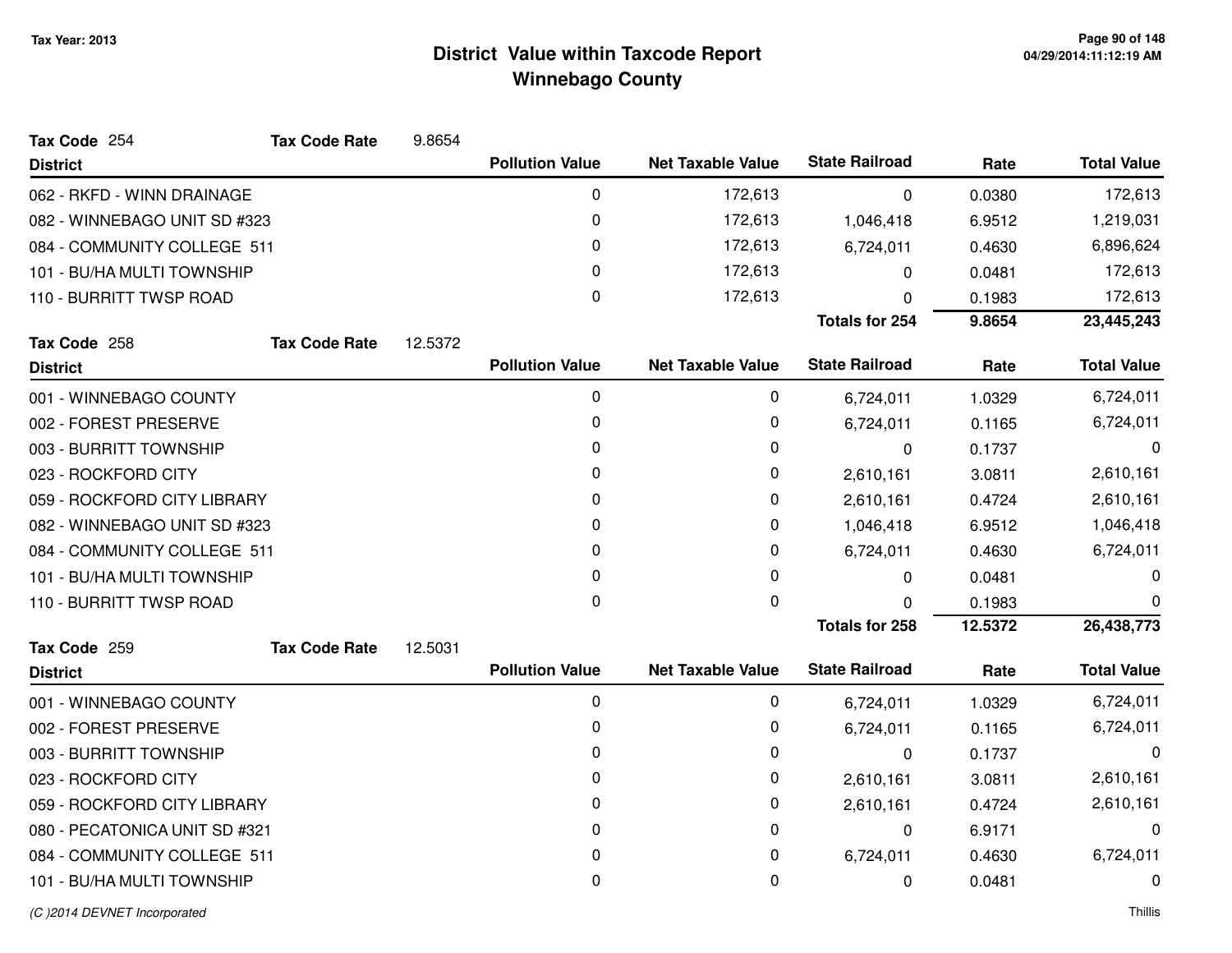| Tax Code 259                  | <b>Tax Code Rate</b> | 12.5031 |                        |                          |                       |         |                    |
|-------------------------------|----------------------|---------|------------------------|--------------------------|-----------------------|---------|--------------------|
| <b>District</b>               |                      |         | <b>Pollution Value</b> | <b>Net Taxable Value</b> | <b>State Railroad</b> | Rate    | <b>Total Value</b> |
| 110 - BURRITT TWSP ROAD       |                      |         | 0                      | 0                        | 0                     | 0.1983  | 0                  |
|                               |                      |         |                        |                          | <b>Totals for 259</b> | 12.5031 | 25,392,355         |
| Tax Code 260                  | <b>Tax Code Rate</b> | 9.8274  |                        |                          |                       |         |                    |
| <b>District</b>               |                      |         | <b>Pollution Value</b> | <b>Net Taxable Value</b> | <b>State Railroad</b> | Rate    | <b>Total Value</b> |
| 001 - WINNEBAGO COUNTY        |                      |         | 0                      | 13,033,410               | 6,724,011             | 1.0329  | 19,757,421         |
| 002 - FOREST PRESERVE         |                      |         | $\mathbf 0$            | 13,033,410               | 6,724,011             | 0.1165  | 19,757,421         |
| 003 - BURRITT TOWNSHIP        |                      |         | 0                      | 13,033,410               | 0                     | 0.1737  | 13,033,410         |
| 044 - W B S FIRE              |                      |         | 0                      | 13,033,410               | 500,662               | 0.6414  | 13,534,072         |
| 058 - WINNEBAGO LIBRARY       |                      |         | 0                      | 13,033,410               | 0                     | 0.2023  | 13,033,410         |
| 082 - WINNEBAGO UNIT SD #323  |                      |         | 0                      | 13,033,410               | 1,046,418             | 6.9512  | 14,079,828         |
| 084 - COMMUNITY COLLEGE 511   |                      |         | 0                      | 13,033,410               | 6,724,011             | 0.4630  | 19,757,421         |
| 101 - BU/HA MULTI TOWNSHIP    |                      |         | 0                      | 13,033,410               | 0                     | 0.0481  | 13,033,410         |
| 110 - BURRITT TWSP ROAD       |                      |         | 0                      | 13,033,410               | 0                     | 0.1983  | 13,033,410         |
|                               |                      |         |                        |                          | <b>Totals for 260</b> | 9.8274  | 139,019,803        |
| Tax Code 261                  | <b>Tax Code Rate</b> | 9.5910  |                        |                          |                       |         |                    |
| <b>District</b>               |                      |         | <b>Pollution Value</b> | <b>Net Taxable Value</b> | <b>State Railroad</b> | Rate    | <b>Total Value</b> |
| 001 - WINNEBAGO COUNTY        |                      |         | $\pmb{0}$              | 0                        | 6,724,011             | 1.0329  | 6,724,011          |
| 002 - FOREST PRESERVE         |                      |         | 0                      | 0                        | 6,724,011             | 0.1165  | 6,724,011          |
| 003 - BURRITT TOWNSHIP        |                      |         | 0                      | 0                        | 0                     | 0.1737  | 0                  |
| 044 - W B S FIRE              |                      |         | 0                      | 0                        | 500,662               | 0.6414  | 500,662            |
| 080 - PECATONICA UNIT SD #321 |                      |         | 0                      | 0                        | 0                     | 6.9171  | 0                  |
| 084 - COMMUNITY COLLEGE 511   |                      |         | 0                      | 0                        | 6,724,011             | 0.4630  | 6,724,011          |
| 101 - BU/HA MULTI TOWNSHIP    |                      |         | 0                      | 0                        | 0                     | 0.0481  | 0                  |
| 110 - BURRITT TWSP ROAD       |                      |         | 0                      | 0                        | 0                     | 0.1983  | 0                  |
|                               |                      |         |                        |                          | <b>Totals for 261</b> | 9.5910  | 20,672,695         |
| Tax Code 262                  | <b>Tax Code Rate</b> | 9.6251  |                        |                          |                       |         |                    |
| <b>District</b>               |                      |         | <b>Pollution Value</b> | <b>Net Taxable Value</b> | <b>State Railroad</b> | Rate    | <b>Total Value</b> |
| 001 - WINNEBAGO COUNTY        |                      |         | 0                      | 179,654                  | 6,724,011             | 1.0329  | 6,903,665          |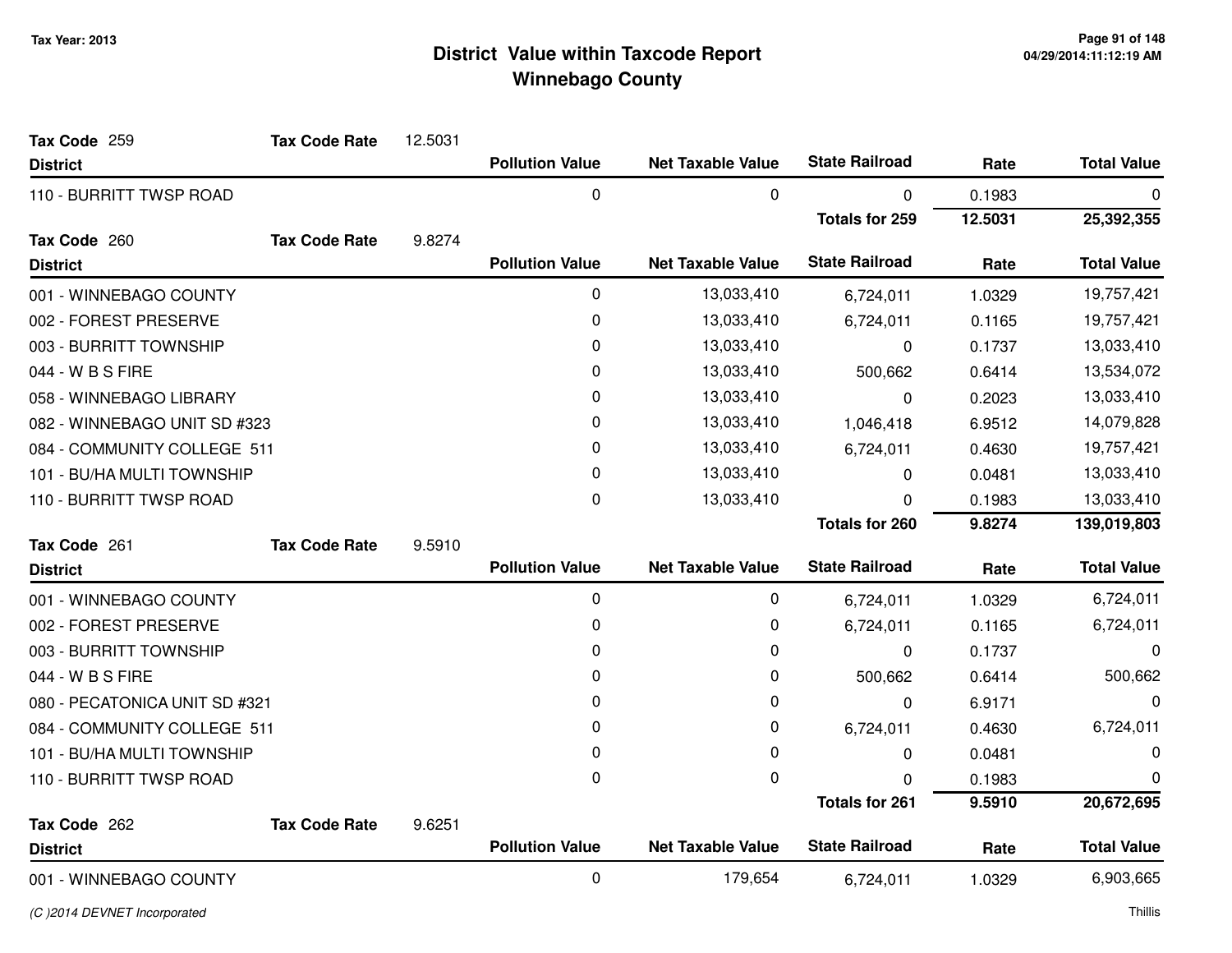| Tax Code 262                  | <b>Tax Code Rate</b> | 9.6251 |                        |                          |                       |        |                    |
|-------------------------------|----------------------|--------|------------------------|--------------------------|-----------------------|--------|--------------------|
| <b>District</b>               |                      |        | <b>Pollution Value</b> | <b>Net Taxable Value</b> | <b>State Railroad</b> | Rate   | <b>Total Value</b> |
| 002 - FOREST PRESERVE         |                      |        | $\pmb{0}$              | 179,654                  | 6,724,011             | 0.1165 | 6,903,665          |
| 003 - BURRITT TOWNSHIP        |                      |        | 0                      | 179,654                  | 0                     | 0.1737 | 179,654            |
| 044 - W B S FIRE              |                      |        | 0                      | 179,654                  | 500,662               | 0.6414 | 680,316            |
| 082 - WINNEBAGO UNIT SD #323  |                      |        | 0                      | 179,654                  | 1,046,418             | 6.9512 | 1,226,072          |
| 084 - COMMUNITY COLLEGE 511   |                      |        | 0                      | 179,654                  | 6,724,011             | 0.4630 | 6,903,665          |
| 101 - BU/HA MULTI TOWNSHIP    |                      |        | 0                      | 179,654                  | 0                     | 0.0481 | 179,654            |
| 110 - BURRITT TWSP ROAD       |                      |        | $\mathbf 0$            | 179,654                  | 0                     | 0.1983 | 179,654            |
|                               |                      |        |                        |                          | <b>Totals for 262</b> | 9.6251 | 23, 156, 345       |
| Tax Code 263                  | <b>Tax Code Rate</b> | 9.6293 |                        |                          |                       |        |                    |
| <b>District</b>               |                      |        | <b>Pollution Value</b> | <b>Net Taxable Value</b> | <b>State Railroad</b> | Rate   | <b>Total Value</b> |
| 001 - WINNEBAGO COUNTY        |                      |        | 0                      | 174,570                  | 6,724,011             | 1.0329 | 6,898,581          |
| 002 - FOREST PRESERVE         |                      |        | 0                      | 174,570                  | 6,724,011             | 0.1165 | 6,898,581          |
| 003 - BURRITT TOWNSHIP        |                      |        | 0                      | 174,570                  | $\mathbf 0$           | 0.1737 | 174,570            |
| 039 - PECATONICA FIRE         |                      |        | 0                      | 174,570                  | 432,282               | 0.4433 | 606,852            |
| 058 - WINNEBAGO LIBRARY       |                      |        | 0                      | 174,570                  | 0                     | 0.2023 | 174,570            |
| 082 - WINNEBAGO UNIT SD #323  |                      |        | 0                      | 174,570                  | 1,046,418             | 6.9512 | 1,220,988          |
| 084 - COMMUNITY COLLEGE 511   |                      |        | 0                      | 174,570                  | 6,724,011             | 0.4630 | 6,898,581          |
| 101 - BU/HA MULTI TOWNSHIP    |                      |        | 0                      | 174,570                  | 0                     | 0.0481 | 174,570            |
| 110 - BURRITT TWSP ROAD       |                      |        | 0                      | 174,570                  | 0                     | 0.1983 | 174,570            |
|                               |                      |        |                        |                          | <b>Totals for 263</b> | 9.6293 | 23,221,863         |
| Tax Code 264                  | <b>Tax Code Rate</b> | 9.3929 |                        |                          |                       |        |                    |
| <b>District</b>               |                      |        | <b>Pollution Value</b> | <b>Net Taxable Value</b> | <b>State Railroad</b> | Rate   | <b>Total Value</b> |
| 001 - WINNEBAGO COUNTY        |                      |        | 0                      | 0                        | 6,724,011             | 1.0329 | 6,724,011          |
| 002 - FOREST PRESERVE         |                      |        | 0                      | 0                        | 6,724,011             | 0.1165 | 6,724,011          |
| 003 - BURRITT TOWNSHIP        |                      |        | $\pmb{0}$              | 0                        | 0                     | 0.1737 | 0                  |
| 039 - PECATONICA FIRE         |                      |        | 0                      | 0                        | 432,282               | 0.4433 | 432,282            |
| 080 - PECATONICA UNIT SD #321 |                      |        | $\pmb{0}$              | 0                        | 0                     | 6.9171 | 0                  |
| 084 - COMMUNITY COLLEGE 511   |                      |        | 0                      | 0                        | 6,724,011             | 0.4630 | 6,724,011          |
| (C) 2014 DEVNET Incorporated  |                      |        |                        |                          |                       |        | Thillis            |

d and the contract of the contract of the contract of the contract of the contract of the contract of the contract of the contract of the contract of the contract of the contract of the contract of the contract of the cont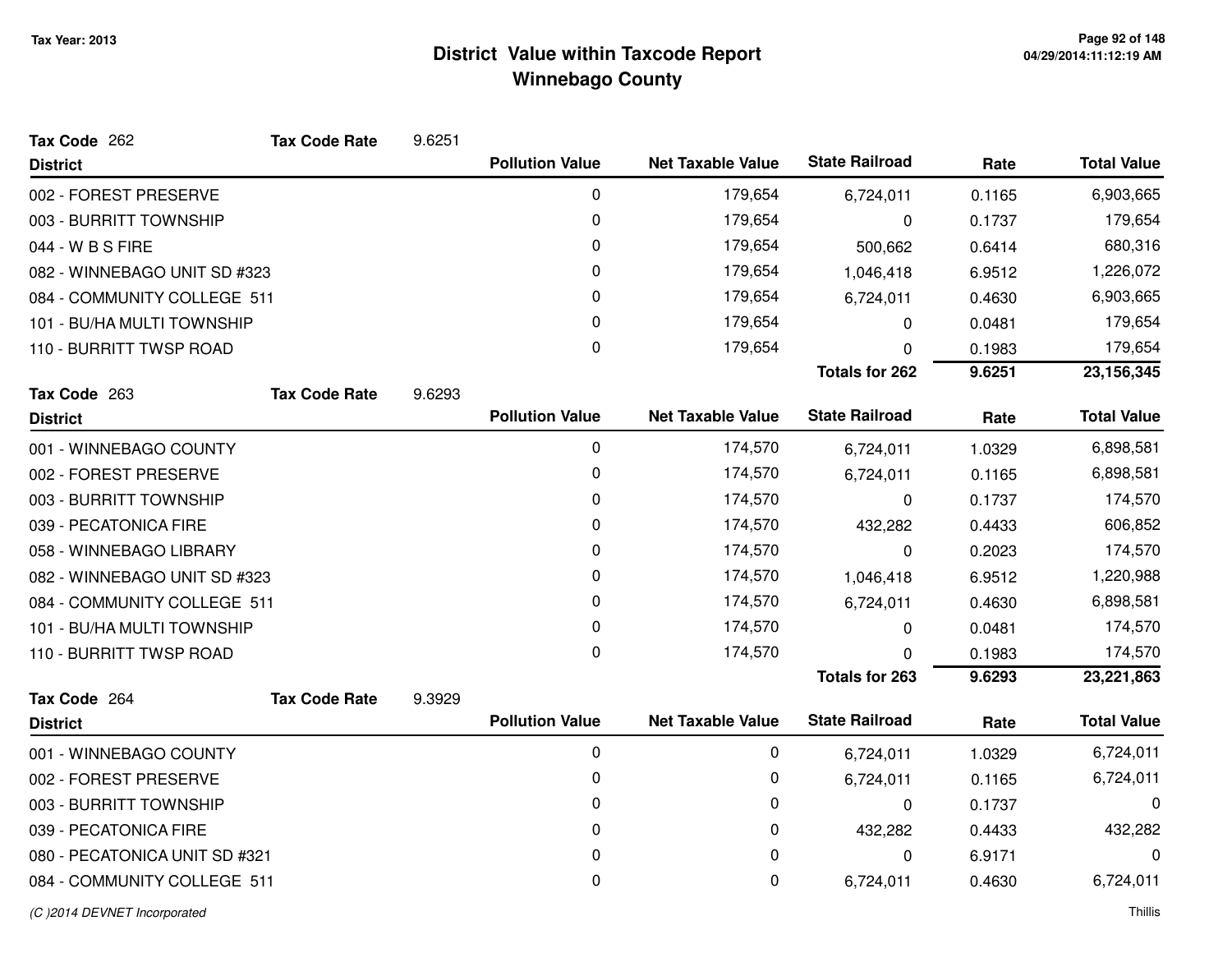| Tax Code 264                  | <b>Tax Code Rate</b> | 9.3929 |                        |                          |                       |        |                    |
|-------------------------------|----------------------|--------|------------------------|--------------------------|-----------------------|--------|--------------------|
| <b>District</b>               |                      |        | <b>Pollution Value</b> | <b>Net Taxable Value</b> | <b>State Railroad</b> | Rate   | <b>Total Value</b> |
| 101 - BU/HA MULTI TOWNSHIP    |                      |        | 0                      | 0                        | $\Omega$              | 0.0481 | 0                  |
| 110 - BURRITT TWSP ROAD       |                      |        | $\pmb{0}$              | 0                        | 0                     | 0.1983 | 0                  |
|                               |                      |        |                        |                          | <b>Totals for 264</b> | 9.3929 | 20,604,315         |
| Tax Code 265                  | <b>Tax Code Rate</b> | 9.8129 |                        |                          |                       |        |                    |
| <b>District</b>               |                      |        | <b>Pollution Value</b> | <b>Net Taxable Value</b> | <b>State Railroad</b> | Rate   | <b>Total Value</b> |
| 001 - WINNEBAGO COUNTY        |                      |        | 0                      | 762,339                  | 6,724,011             | 1.0329 | 7,486,350          |
| 002 - FOREST PRESERVE         |                      |        | 0                      | 762,339                  | 6,724,011             | 0.1165 | 7,486,350          |
| 003 - BURRITT TOWNSHIP        |                      |        | 0                      | 762,339                  | $\Omega$              | 0.1737 | 762,339            |
| 044 - W B S FIRE              |                      |        | 0                      | 762,339                  | 500,662               | 0.6414 | 1,263,001          |
| 056 - PECATONICA LIBRARY      |                      |        | $\mathbf{0}$           | 762,339                  | 0                     | 0.1878 | 762,339            |
| 082 - WINNEBAGO UNIT SD #323  |                      |        | 0                      | 762,339                  | 1,046,418             | 6.9512 | 1,808,757          |
| 084 - COMMUNITY COLLEGE 511   |                      |        | 0                      | 762,339                  | 6,724,011             | 0.4630 | 7,486,350          |
| 101 - BU/HA MULTI TOWNSHIP    |                      |        | $\mathbf{0}$           | 762,339                  | 0                     | 0.0481 | 762,339            |
| 110 - BURRITT TWSP ROAD       |                      |        | 0                      | 762,339                  | 0                     | 0.1983 | 762,339            |
|                               |                      |        |                        |                          | Totals for 265        | 9.8129 | 28,580,164         |
| Tax Code 266                  | <b>Tax Code Rate</b> | 9.7788 |                        |                          |                       |        |                    |
| <b>District</b>               |                      |        | <b>Pollution Value</b> | <b>Net Taxable Value</b> | <b>State Railroad</b> | Rate   | <b>Total Value</b> |
| 001 - WINNEBAGO COUNTY        |                      |        | 0                      | 5,553,121                | 6,724,011             | 1.0329 | 12,277,132         |
| 002 - FOREST PRESERVE         |                      |        | 0                      | 5,553,121                | 6,724,011             | 0.1165 | 12,277,132         |
| 003 - BURRITT TOWNSHIP        |                      |        | 0                      | 5,553,121                | 0                     | 0.1737 | 5,553,121          |
| 044 - W B S FIRE              |                      |        | 0                      | 5,553,121                | 500,662               | 0.6414 | 6,053,783          |
| 056 - PECATONICA LIBRARY      |                      |        | 0                      | 5,553,121                | 0                     | 0.1878 | 5,553,121          |
| 080 - PECATONICA UNIT SD #321 |                      |        | 0                      | 5,553,121                | 0                     | 6.9171 | 5,553,121          |
| 084 - COMMUNITY COLLEGE 511   |                      |        | 0                      | 5,553,121                | 6,724,011             | 0.4630 | 12,277,132         |
| 101 - BU/HA MULTI TOWNSHIP    |                      |        | 0                      | 5,553,121                | 0                     | 0.0481 | 5,553,121          |
| 110 - BURRITT TWSP ROAD       |                      |        | 0                      | 5,553,121                | 0                     | 0.1983 | 5,553,121          |
|                               |                      |        |                        |                          | <b>Totals for 266</b> | 9.7788 | 70,650,784         |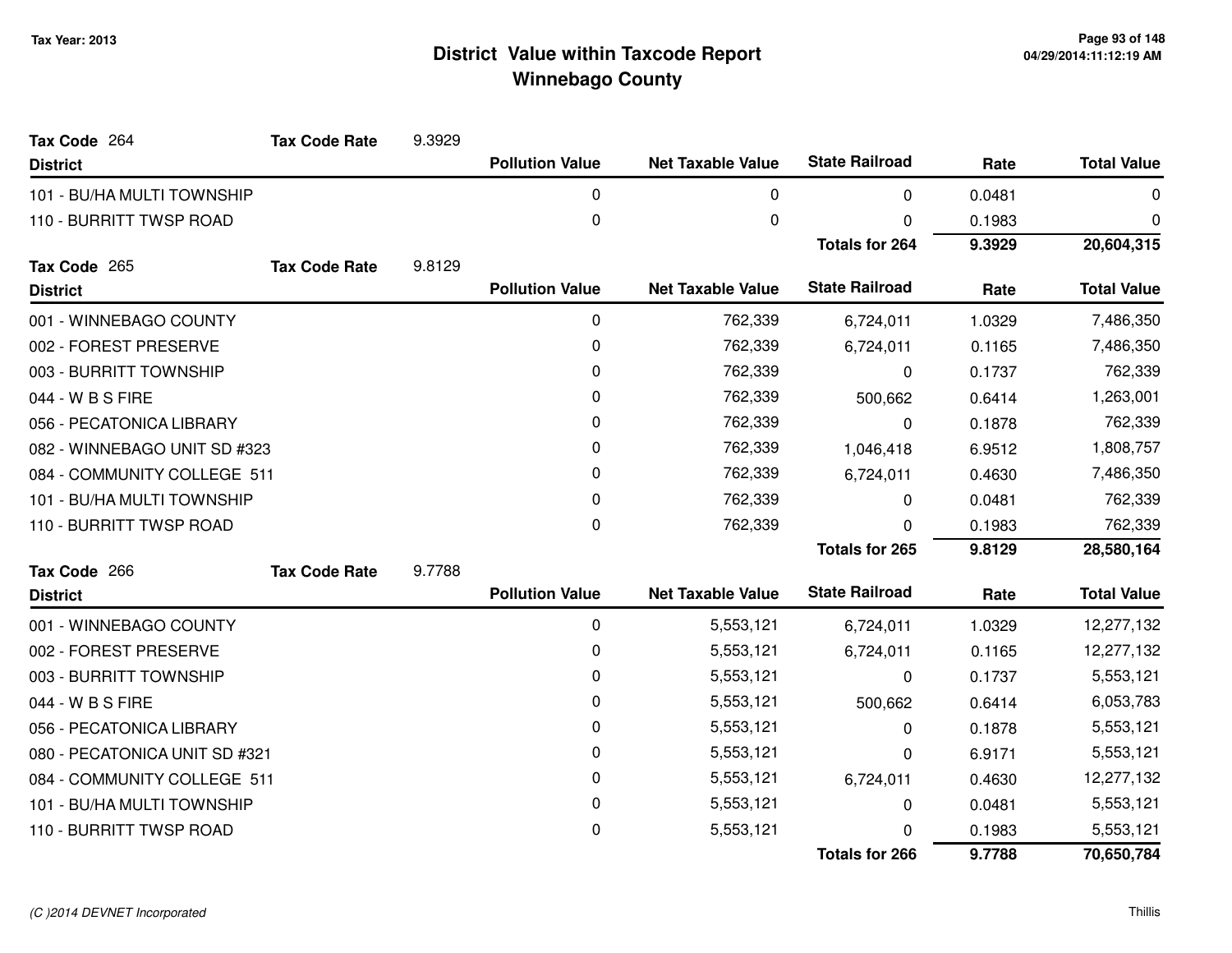| Tax Code 267                  | <b>Tax Code Rate</b> | 9.6148 |                        |                          |                       |        |                    |
|-------------------------------|----------------------|--------|------------------------|--------------------------|-----------------------|--------|--------------------|
| <b>District</b>               |                      |        | <b>Pollution Value</b> | <b>Net Taxable Value</b> | <b>State Railroad</b> | Rate   | <b>Total Value</b> |
| 001 - WINNEBAGO COUNTY        |                      |        | 0                      | 1,134,419                | 6,724,011             | 1.0329 | 7,858,430          |
| 002 - FOREST PRESERVE         |                      |        | 0                      | 1,134,419                | 6,724,011             | 0.1165 | 7,858,430          |
| 003 - BURRITT TOWNSHIP        |                      |        | 0                      | 1,134,419                | 0                     | 0.1737 | 1,134,419          |
| 039 - PECATONICA FIRE         |                      |        | 0                      | 1,134,419                | 432,282               | 0.4433 | 1,566,701          |
| 056 - PECATONICA LIBRARY      |                      |        | 0                      | 1,134,419                | $\pmb{0}$             | 0.1878 | 1,134,419          |
| 082 - WINNEBAGO UNIT SD #323  |                      |        | 0                      | 1,134,419                | 1,046,418             | 6.9512 | 2,180,837          |
| 084 - COMMUNITY COLLEGE 511   |                      |        | 0                      | 1,134,419                | 6,724,011             | 0.4630 | 7,858,430          |
| 101 - BU/HA MULTI TOWNSHIP    |                      |        | 0                      | 1,134,419                | 0                     | 0.0481 | 1,134,419          |
| 110 - BURRITT TWSP ROAD       |                      |        | 0                      | 1,134,419                | 0                     | 0.1983 | 1,134,419          |
|                               |                      |        |                        |                          | <b>Totals for 267</b> | 9.6148 | 31,860,504         |
| Tax Code 268                  | <b>Tax Code Rate</b> | 9.5807 |                        |                          |                       |        |                    |
| <b>District</b>               |                      |        | <b>Pollution Value</b> | <b>Net Taxable Value</b> | <b>State Railroad</b> | Rate   | <b>Total Value</b> |
| 001 - WINNEBAGO COUNTY        |                      |        | 0                      | 3,064,655                | 6,724,011             | 1.0329 | 9,788,666          |
| 002 - FOREST PRESERVE         |                      |        | 0                      | 3,064,655                | 6,724,011             | 0.1165 | 9,788,666          |
| 003 - BURRITT TOWNSHIP        |                      |        | 0                      | 3,064,655                | 0                     | 0.1737 | 3,064,655          |
| 039 - PECATONICA FIRE         |                      |        | 0                      | 3,064,655                | 432,282               | 0.4433 | 3,496,937          |
| 056 - PECATONICA LIBRARY      |                      |        | 0                      | 3,064,655                | 0                     | 0.1878 | 3,064,655          |
| 080 - PECATONICA UNIT SD #321 |                      |        | 0                      | 3,064,655                | 0                     | 6.9171 | 3,064,655          |
| 084 - COMMUNITY COLLEGE 511   |                      |        | 0                      | 3,064,655                | 6,724,011             | 0.4630 | 9,788,666          |
| 101 - BU/HA MULTI TOWNSHIP    |                      |        | 0                      | 3,064,655                | 0                     | 0.0481 | 3,064,655          |
| 110 - BURRITT TWSP ROAD       |                      |        | 0                      | 3,064,655                | 0                     | 0.1983 | 3,064,655          |
|                               |                      |        |                        |                          | <b>Totals for 268</b> | 9.5807 | 48,186,210         |
| Tax Code 281                  | <b>Tax Code Rate</b> | 9.7054 |                        |                          |                       |        |                    |
| <b>District</b>               |                      |        | <b>Pollution Value</b> | <b>Net Taxable Value</b> | <b>State Railroad</b> | Rate   | <b>Total Value</b> |
| 001 - WINNEBAGO COUNTY        |                      |        | $\pmb{0}$              | 39,194,933               | 6,724,011             | 1.0329 | 45,918,944         |
| 002 - FOREST PRESERVE         |                      |        | 0                      | 39,194,933               | 6,724,011             | 0.1165 | 45,918,944         |
| 010 - PECATONICA TOWNSHIP     |                      |        | 0                      | 39,194,933               | 0                     | 0.1726 | 39,194,933         |
| 039 - PECATONICA FIRE         |                      |        | 0                      | 39,194,933               | 432,282               | 0.4433 | 39,627,215         |
| (C) 2014 DEVNET Incorporated  |                      |        |                        |                          |                       |        | Thillis            |

d and the contract of the contract of the contract of the contract of the contract of the contract of the contract of the contract of the contract of the contract of the contract of the contract of the contract of the cont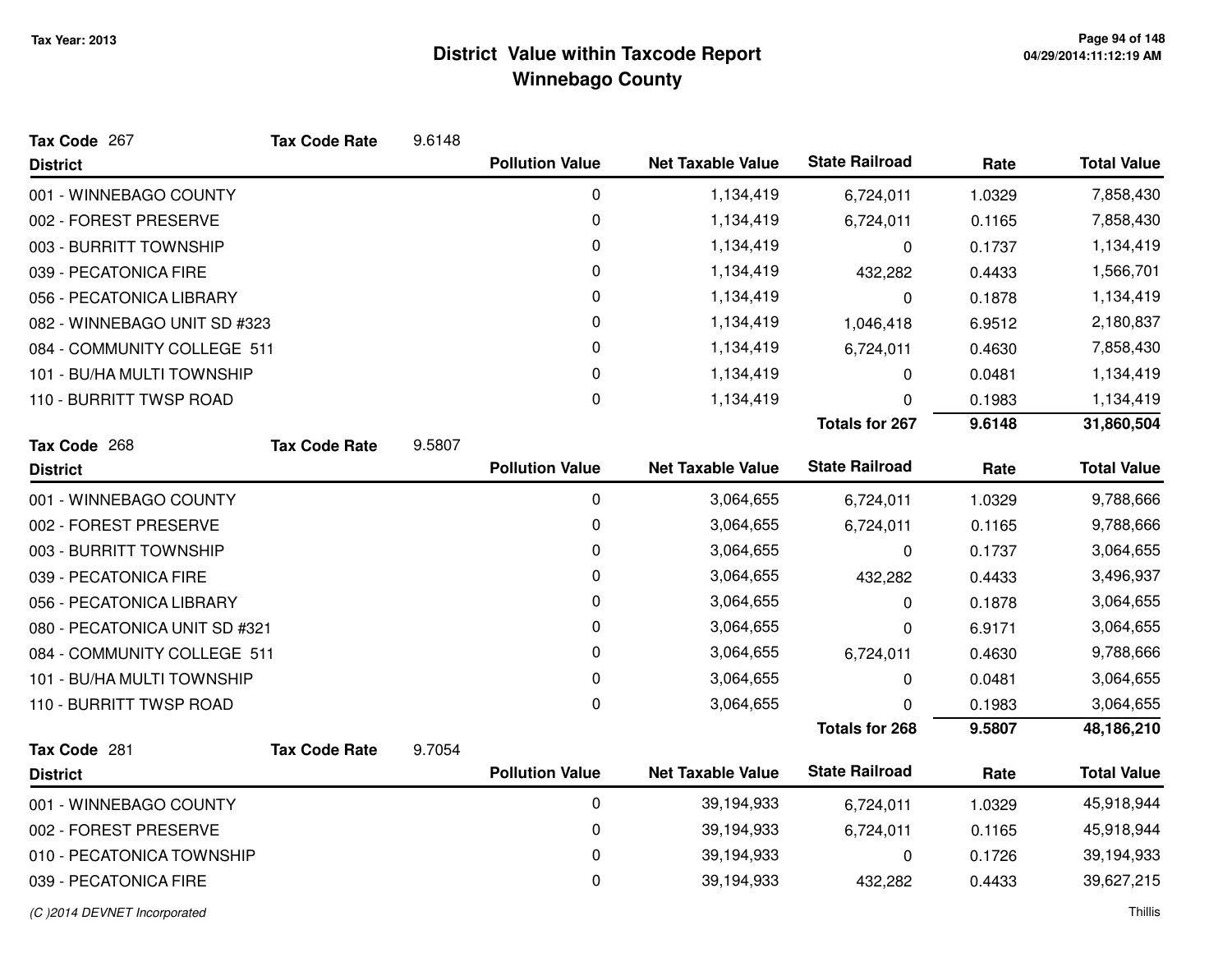| Tax Code 281                  | <b>Tax Code Rate</b> | 9.7054 |                        |                          |                       |        |                    |
|-------------------------------|----------------------|--------|------------------------|--------------------------|-----------------------|--------|--------------------|
| <b>District</b>               |                      |        | <b>Pollution Value</b> | <b>Net Taxable Value</b> | <b>State Railroad</b> | Rate   | <b>Total Value</b> |
| 047 - SUMNER PARK             |                      |        | 0                      | 39,194,933               | 0                     | 0.1435 | 39,194,933         |
| 056 - PECATONICA LIBRARY      |                      |        | 0                      | 39,194,933               | 0                     | 0.1878 | 39,194,933         |
| 080 - PECATONICA UNIT SD #321 |                      |        | 0                      | 39,194,933               | 0                     | 6.9171 | 39,194,933         |
| 084 - COMMUNITY COLLEGE 511   |                      |        | 0                      | 39,194,933               | 6,724,011             | 0.4630 | 45,918,944         |
| 117 - PECATONICA TWSP ROAD    |                      |        | 0                      | 39,194,933               | 0                     | 0.1769 | 39,194,933         |
| 124 - PE/SE MULTI TOWNSHIP    |                      |        | 0                      | 39,194,933               | 0                     | 0.0518 | 39,194,933         |
|                               |                      |        |                        |                          | <b>Totals for 281</b> | 9.7054 | 412,553,645        |
| Tax Code 282                  | <b>Tax Code Rate</b> | 9.7395 |                        |                          |                       |        |                    |
| <b>District</b>               |                      |        | <b>Pollution Value</b> | <b>Net Taxable Value</b> | <b>State Railroad</b> | Rate   | <b>Total Value</b> |
| 001 - WINNEBAGO COUNTY        |                      |        | 0                      | 149,948                  | 6,724,011             | 1.0329 | 6,873,959          |
| 002 - FOREST PRESERVE         |                      |        | 0                      | 149,948                  | 6,724,011             | 0.1165 | 6,873,959          |
| 010 - PECATONICA TOWNSHIP     |                      |        | 0                      | 149,948                  | $\mathbf{0}$          | 0.1726 | 149,948            |
| 039 - PECATONICA FIRE         |                      |        | 0                      | 149,948                  | 432,282               | 0.4433 | 582,230            |
| 047 - SUMNER PARK             |                      |        | 0                      | 149,948                  | 0                     | 0.1435 | 149,948            |
| 056 - PECATONICA LIBRARY      |                      |        | 0                      | 149,948                  | 0                     | 0.1878 | 149,948            |
| 082 - WINNEBAGO UNIT SD #323  |                      |        | 0                      | 149,948                  | 1,046,418             | 6.9512 | 1,196,366          |
| 084 - COMMUNITY COLLEGE 511   |                      |        | 0                      | 149,948                  | 6,724,011             | 0.4630 | 6,873,959          |
| 117 - PECATONICA TWSP ROAD    |                      |        | 0                      | 149,948                  | 0                     | 0.1769 | 149,948            |
| 124 - PE/SE MULTI TOWNSHIP    |                      |        | 0                      | 149,948                  | 0                     | 0.0518 | 149,948            |
|                               |                      |        |                        |                          | <b>Totals for 282</b> | 9.7395 | 23, 150, 213       |
| Tax Code 283                  | <b>Tax Code Rate</b> | 9.9376 |                        |                          |                       |        |                    |
| <b>District</b>               |                      |        | <b>Pollution Value</b> | <b>Net Taxable Value</b> | <b>State Railroad</b> | Rate   | <b>Total Value</b> |
| 001 - WINNEBAGO COUNTY        |                      |        | 0                      | 123,900                  | 6,724,011             | 1.0329 | 6,847,911          |
| 002 - FOREST PRESERVE         |                      |        | 0                      | 123,900                  | 6,724,011             | 0.1165 | 6,847,911          |
| 010 - PECATONICA TOWNSHIP     |                      |        | 0                      | 123,900                  | $\Omega$              | 0.1726 | 123,900            |
| 044 - W B S FIRE              |                      |        | 0                      | 123,900                  | 500,662               | 0.6414 | 624,562            |
| 047 - SUMNER PARK             |                      |        | 0                      | 123,900                  | 0                     | 0.1435 | 123,900            |
| 056 - PECATONICA LIBRARY      |                      |        | 0                      | 123,900                  | 0                     | 0.1878 | 123,900            |
|                               |                      |        |                        |                          |                       |        |                    |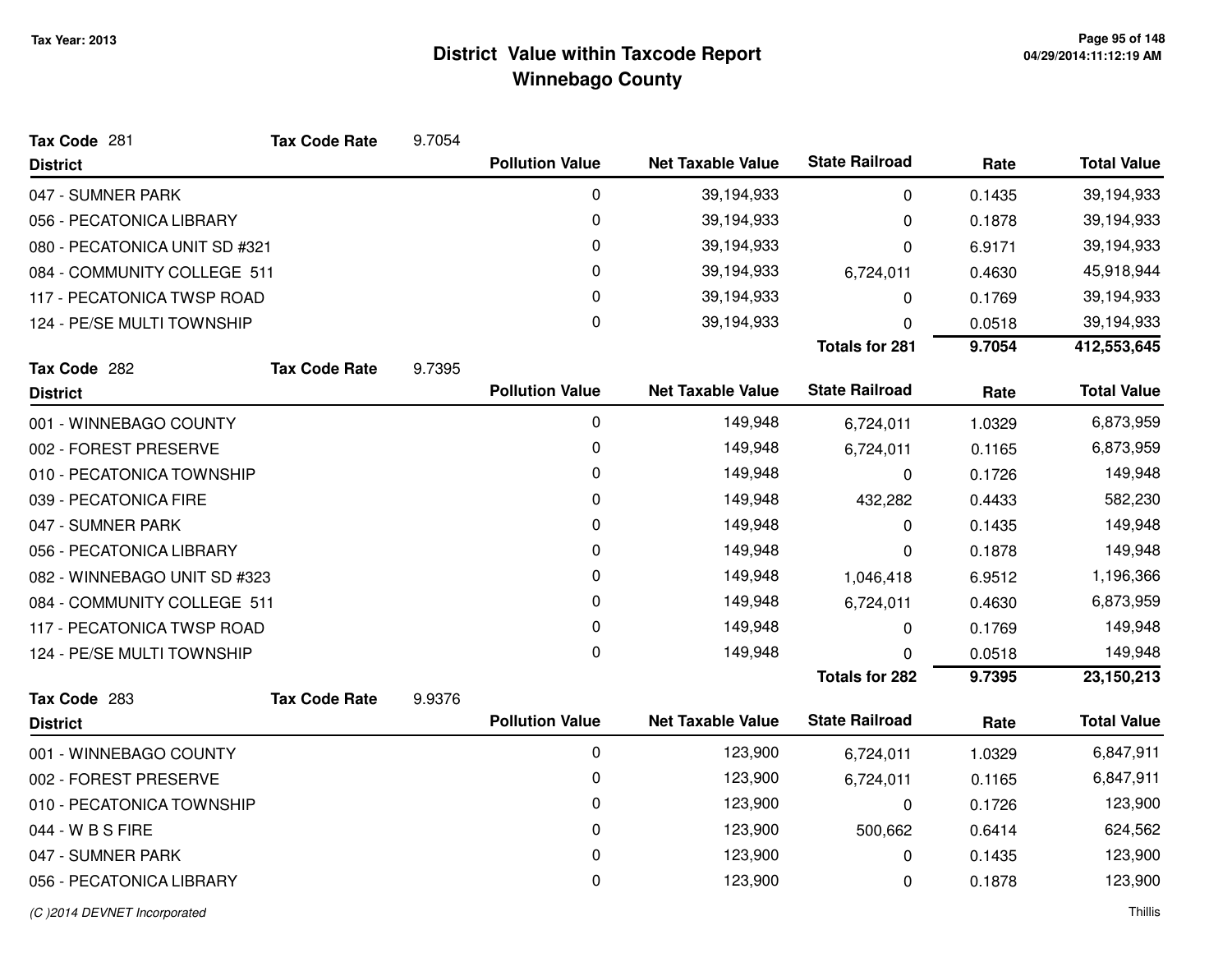| Tax Code 283                  | <b>Tax Code Rate</b> | 9.9376  |                        |                          |                       |        |                    |
|-------------------------------|----------------------|---------|------------------------|--------------------------|-----------------------|--------|--------------------|
| <b>District</b>               |                      |         | <b>Pollution Value</b> | <b>Net Taxable Value</b> | <b>State Railroad</b> | Rate   | <b>Total Value</b> |
| 082 - WINNEBAGO UNIT SD #323  |                      |         | 0                      | 123,900                  | 1,046,418             | 6.9512 | 1,170,318          |
| 084 - COMMUNITY COLLEGE 511   |                      |         | 0                      | 123,900                  | 6,724,011             | 0.4630 | 6,847,911          |
| 117 - PECATONICA TWSP ROAD    |                      |         | 0                      | 123,900                  | 0                     | 0.1769 | 123,900            |
| 124 - PE/SE MULTI TOWNSHIP    |                      |         | $\mathbf 0$            | 123,900                  | 0                     | 0.0518 | 123,900            |
|                               |                      |         |                        |                          | <b>Totals for 283</b> | 9.9376 | 22,958,113         |
| Tax Code 284                  | <b>Tax Code Rate</b> | 9.9035  |                        |                          |                       |        |                    |
| <b>District</b>               |                      |         | <b>Pollution Value</b> | <b>Net Taxable Value</b> | <b>State Railroad</b> | Rate   | <b>Total Value</b> |
| 001 - WINNEBAGO COUNTY        |                      |         | 0                      | 29,102                   | 6,724,011             | 1.0329 | 6,753,113          |
| 002 - FOREST PRESERVE         |                      |         | 0                      | 29,102                   | 6,724,011             | 0.1165 | 6,753,113          |
| 010 - PECATONICA TOWNSHIP     |                      |         | 0                      | 29,102                   | 0                     | 0.1726 | 29,102             |
| 044 - W B S FIRE              |                      |         | 0                      | 29,102                   | 500,662               | 0.6414 | 529,764            |
| 047 - SUMNER PARK             |                      |         | 0                      | 29,102                   | 0                     | 0.1435 | 29,102             |
| 056 - PECATONICA LIBRARY      |                      |         | 0                      | 29,102                   | 0                     | 0.1878 | 29,102             |
| 080 - PECATONICA UNIT SD #321 |                      |         | 0                      | 29,102                   | 0                     | 6.9171 | 29,102             |
| 084 - COMMUNITY COLLEGE 511   |                      |         | 0                      | 29,102                   | 6,724,011             | 0.4630 | 6,753,113          |
| 117 - PECATONICA TWSP ROAD    |                      |         | 0                      | 29,102                   | 0                     | 0.1769 | 29,102             |
| 124 - PE/SE MULTI TOWNSHIP    |                      |         | 0                      | 29,102                   | $\Omega$              | 0.0518 | 29,102             |
|                               |                      |         |                        |                          | <b>Totals for 284</b> | 9.9035 | 20,963,715         |
| Tax Code 286                  | <b>Tax Code Rate</b> | 10.1102 |                        |                          |                       |        |                    |
| <b>District</b>               |                      |         | <b>Pollution Value</b> | <b>Net Taxable Value</b> | <b>State Railroad</b> | Rate   | <b>Total Value</b> |
| 001 - WINNEBAGO COUNTY        |                      |         | 0                      | 27,211,702               | 6,724,011             | 1.0329 | 33,935,713         |
| 002 - FOREST PRESERVE         |                      |         | 0                      | 27,211,702               | 6,724,011             | 0.1165 | 33,935,713         |
| 010 - PECATONICA TOWNSHIP     |                      |         | 0                      | 27,211,702               | 0                     | 0.1726 | 27,211,702         |
| 022 - PECATONICA VILLAGE      |                      |         | 0                      | 27,211,702               | 0                     | 0.4048 | 27,211,702         |
| 039 - PECATONICA FIRE         |                      |         | $\pmb{0}$              | 27,211,702               | 432,282               | 0.4433 | 27,643,984         |
| 047 - SUMNER PARK             |                      |         | 0                      | 27,211,702               | 0                     | 0.1435 | 27,211,702         |
| 056 - PECATONICA LIBRARY      |                      |         | 0                      | 27,211,702               | 0                     | 0.1878 | 27,211,702         |
| 080 - PECATONICA UNIT SD #321 |                      |         | 0                      | 27,211,702               | 0                     | 6.9171 | 27,211,702         |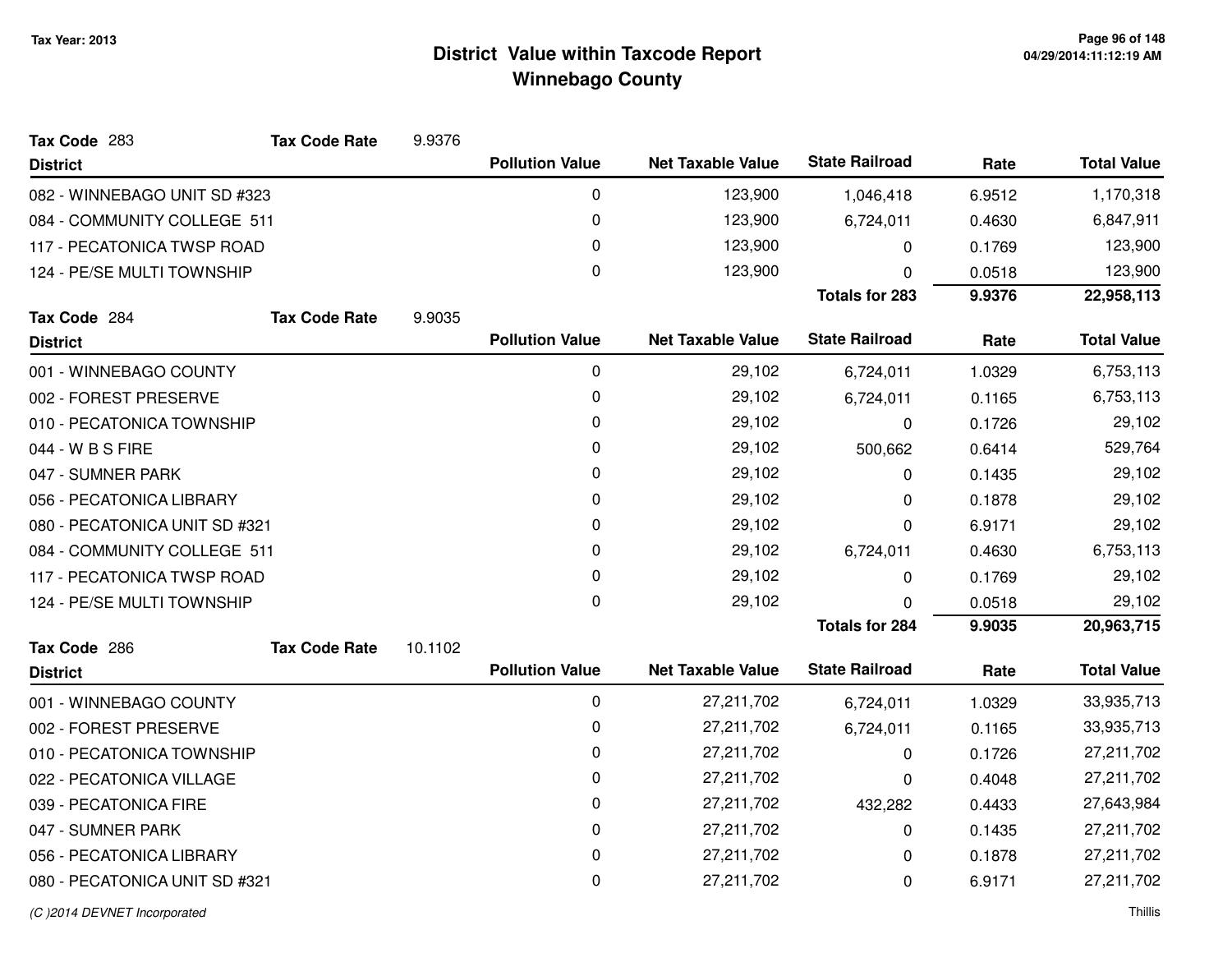| Tax Code 286                    | <b>Tax Code Rate</b> | 10.1102 |                        |                          |                       |         |                    |
|---------------------------------|----------------------|---------|------------------------|--------------------------|-----------------------|---------|--------------------|
| <b>District</b>                 |                      |         | <b>Pollution Value</b> | <b>Net Taxable Value</b> | <b>State Railroad</b> | Rate    | <b>Total Value</b> |
| 084 - COMMUNITY COLLEGE 511     |                      |         | 0                      | 27,211,702               | 6,724,011             | 0.4630  | 33,935,713         |
| 117 - PECATONICA TWSP ROAD      |                      |         | 0                      | 27,211,702               | 0                     | 0.1769  | 27,211,702         |
| 124 - PE/SE MULTI TOWNSHIP      |                      |         | 0                      | 27,211,702               | 0                     | 0.0518  | 27,211,702         |
|                                 |                      |         |                        |                          | <b>Totals for 286</b> | 10.1102 | 319,933,037        |
| Tax Code 290                    | <b>Tax Code Rate</b> | 10.3816 |                        |                          |                       |         |                    |
| <b>District</b>                 |                      |         | <b>Pollution Value</b> | <b>Net Taxable Value</b> | <b>State Railroad</b> | Rate    | <b>Total Value</b> |
| 001 - WINNEBAGO COUNTY          |                      |         | 0                      | 11,745                   | 6,724,011             | 1.0329  | 6,735,756          |
| 002 - FOREST PRESERVE           |                      |         | 0                      | 11,745                   | 6,724,011             | 0.1165  | 6,735,756          |
| 012 - ROCKTON TOWNSHIP          |                      |         | 0                      | 11,745                   | 743,835               | 0.1939  | 755,580            |
| 026 - SOUTH BELOIT CITY         |                      |         | 0                      | 11,745                   | 804,347               | 1.1395  | 816,092            |
| 061 - SOUTH BELOIT CITY LIBRARY |                      | 0       | 11,745                 | 804,347                  | 0.2047                | 816,092 |                    |
| 079 - SOUTH BELOIT SD #320      |                      |         | 0                      | 11,745                   | 875,490               | 7.0776  | 887,235            |
| 084 - COMMUNITY COLLEGE 511     |                      |         | 0                      | 11,745                   | 6,724,011             | 0.4630  | 6,735,756          |
| 119 - ROCKTON TWSP ROAD         |                      |         | 0                      | 11,745                   | 743,835               | 0.1535  | 755,580            |
| 160 - SOUTH BELOIT SSA 1        |                      |         | 0                      | 11,745                   | $\Omega$              | 0.0000  | 11,745             |
|                                 |                      |         |                        |                          | <b>Totals for 290</b> | 10.3816 | 24,249,592         |
| Tax Code 300                    | <b>Tax Code Rate</b> | 10.5867 |                        |                          |                       |         |                    |
| <b>District</b>                 |                      |         | <b>Pollution Value</b> | <b>Net Taxable Value</b> | <b>State Railroad</b> | Rate    | <b>Total Value</b> |
| 001 - WINNEBAGO COUNTY          |                      |         | 0                      | 0                        | 6,724,011             | 1.0329  | 6,724,011          |
| 002 - FOREST PRESERVE           |                      |         | 0                      | 0                        | 6,724,011             | 0.1165  | 6,724,011          |
| 014 - SEWARD TOWNSHIP           |                      |         | 0                      | 0                        | 502,013               | 0.4630  | 502,013            |
| 044 - W B S FIRE                |                      |         | 0                      | 0                        | 500,662               | 0.6414  | 500,662            |
| 049 - SEWARD PARK DISTRICT      |                      |         | 0                      | 0                        | 502,013               | 0.2100  | 502,013            |
| 058 - WINNEBAGO LIBRARY         |                      |         | 0                      | 0                        | 0                     | 0.2023  | 0                  |
| 082 - WINNEBAGO UNIT SD #323    |                      |         | 0                      | 0                        | 1,046,418             | 6.9512  | 1,046,418          |
| 084 - COMMUNITY COLLEGE 511     |                      |         | 0                      | 0                        | 6,724,011             | 0.4630  | 6,724,011          |
| 121 - SEWARD TWSP ROAD          |                      |         | 0                      | 0                        | 502,013               | 0.4546  | 502,013            |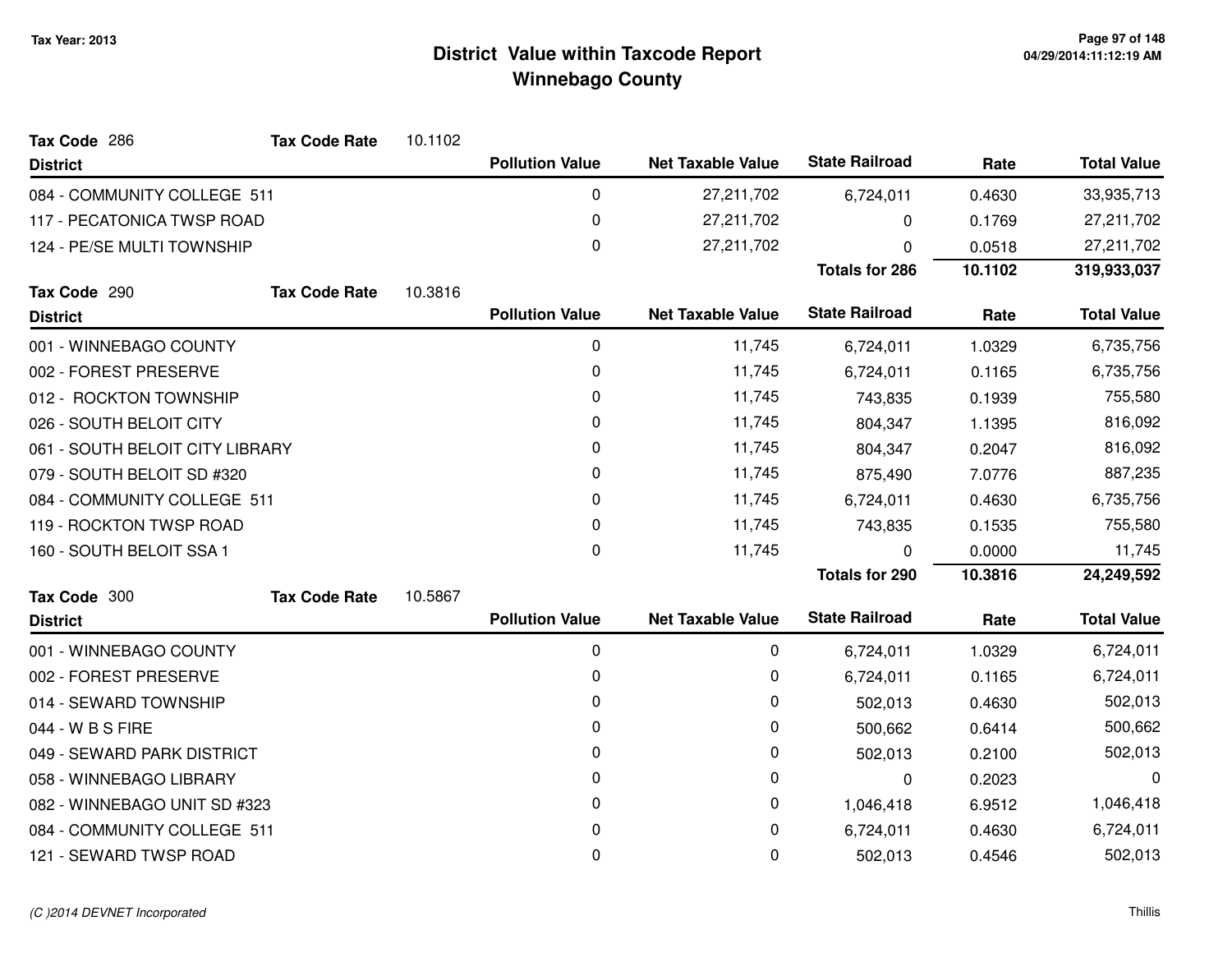| Tax Code 300                  | <b>Tax Code Rate</b> | 10.5867 |                        |                          |                       |         |                    |
|-------------------------------|----------------------|---------|------------------------|--------------------------|-----------------------|---------|--------------------|
| <b>District</b>               |                      |         | <b>Pollution Value</b> | <b>Net Taxable Value</b> | <b>State Railroad</b> | Rate    | <b>Total Value</b> |
| 124 - PE/SE MULTI TOWNSHIP    |                      |         | 0                      | 0                        | 0                     | 0.0518  | 0                  |
|                               |                      |         |                        |                          | <b>Totals for 300</b> | 10.5867 | 23,225,152         |
| Tax Code 301                  | <b>Tax Code Rate</b> | 10.3886 |                        |                          |                       |         |                    |
| <b>District</b>               |                      |         | <b>Pollution Value</b> | <b>Net Taxable Value</b> | <b>State Railroad</b> | Rate    | <b>Total Value</b> |
| 001 - WINNEBAGO COUNTY        |                      |         | 0                      | 0                        | 6,724,011             | 1.0329  | 6,724,011          |
| 002 - FOREST PRESERVE         |                      |         | 0                      | 0                        | 6,724,011             | 0.1165  | 6,724,011          |
| 014 - SEWARD TOWNSHIP         |                      |         | 0                      | 0                        | 502,013               | 0.4630  | 502,013            |
| 039 - PECATONICA FIRE         |                      |         | $\Omega$               | 0                        | 432,282               | 0.4433  | 432,282            |
| 049 - SEWARD PARK DISTRICT    |                      |         | 0                      | 0                        | 502,013               | 0.2100  | 502,013            |
| 058 - WINNEBAGO LIBRARY       |                      |         | 0                      | 0                        | 0                     | 0.2023  | 0                  |
| 082 - WINNEBAGO UNIT SD #323  |                      |         | 0                      | 0                        | 1,046,418             | 6.9512  | 1,046,418          |
| 084 - COMMUNITY COLLEGE 511   |                      |         | 0                      | 0                        | 6,724,011             | 0.4630  | 6,724,011          |
| 121 - SEWARD TWSP ROAD        |                      |         | 0                      | 0                        | 502,013               | 0.4546  | 502,013            |
| 124 - PE/SE MULTI TOWNSHIP    |                      |         | 0                      | 0                        | $\Omega$              | 0.0518  | 0                  |
|                               |                      |         |                        |                          | <b>Totals for 301</b> | 10.3886 | 23, 156, 772       |
| Tax Code 302                  | <b>Tax Code Rate</b> | 10.3400 |                        |                          |                       |         |                    |
| <b>District</b>               |                      |         | <b>Pollution Value</b> | <b>Net Taxable Value</b> | <b>State Railroad</b> | Rate    | <b>Total Value</b> |
| 001 - WINNEBAGO COUNTY        |                      |         | 0                      | 0                        | 6,724,011             | 1.0329  | 6,724,011          |
| 002 - FOREST PRESERVE         |                      |         | 0                      | 0                        | 6,724,011             | 0.1165  | 6,724,011          |
| 014 - SEWARD TOWNSHIP         |                      |         | 0                      | 0                        | 502,013               | 0.4630  | 502,013            |
| 039 - PECATONICA FIRE         |                      |         | 0                      | 0                        | 432,282               | 0.4433  | 432,282            |
| 049 - SEWARD PARK DISTRICT    |                      |         | 0                      | 0                        | 502,013               | 0.2100  | 502,013            |
| 056 - PECATONICA LIBRARY      |                      |         | 0                      | 0                        | 0                     | 0.1878  | 0                  |
| 080 - PECATONICA UNIT SD #321 |                      |         | 0                      | 0                        | 0                     | 6.9171  | 0                  |
| 084 - COMMUNITY COLLEGE 511   |                      |         | 0                      | 0                        | 6,724,011             | 0.4630  | 6,724,011          |
| 121 - SEWARD TWSP ROAD        |                      |         | 0                      | 0                        | 502,013               | 0.4546  | 502,013            |
| 124 - PE/SE MULTI TOWNSHIP    |                      |         | 0                      | 0                        | ŋ                     | 0.0518  | 0                  |
|                               |                      |         |                        |                          | <b>Totals for 302</b> | 10.3400 | 22,110,354         |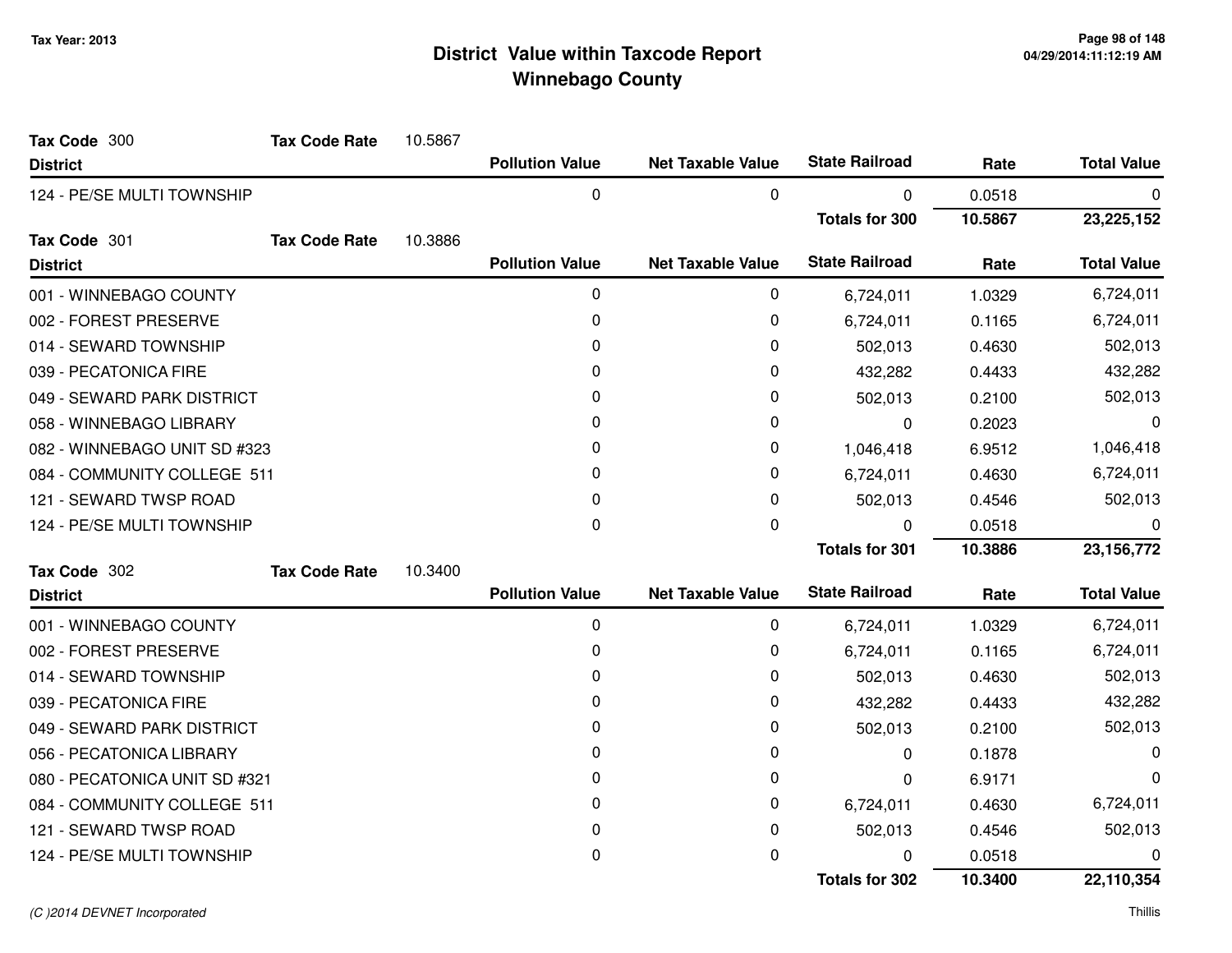| Tax Code 303                   | <b>Tax Code Rate</b> | 10.3741 |                        |                          |                       |           |                    |
|--------------------------------|----------------------|---------|------------------------|--------------------------|-----------------------|-----------|--------------------|
| <b>District</b>                |                      |         | <b>Pollution Value</b> | <b>Net Taxable Value</b> | <b>State Railroad</b> | Rate      | <b>Total Value</b> |
| 001 - WINNEBAGO COUNTY         |                      |         | 0                      | 0                        | 6,724,011             | 1.0329    | 6,724,011          |
| 002 - FOREST PRESERVE          |                      |         | $\mathbf{0}$           | 0                        | 6,724,011             | 0.1165    | 6,724,011          |
| 014 - SEWARD TOWNSHIP          |                      |         | 0                      | 0                        | 502,013               | 0.4630    | 502,013            |
| 039 - PECATONICA FIRE          |                      |         | $\Omega$               | 0                        | 432,282               | 0.4433    | 432,282            |
| 049 - SEWARD PARK DISTRICT     |                      |         | 0                      | 0                        | 502,013               | 0.2100    | 502,013            |
| 056 - PECATONICA LIBRARY       |                      |         | 0                      | 0                        | 0                     | 0.1878    | 0                  |
| 082 - WINNEBAGO UNIT SD #323   |                      | 0       | 0                      | 1,046,418                | 6.9512                | 1,046,418 |                    |
| 084 - COMMUNITY COLLEGE 511    |                      |         | 0                      | 0                        | 6,724,011             | 0.4630    | 6,724,011          |
| 121 - SEWARD TWSP ROAD         |                      |         | $\Omega$               | 0                        | 502,013               | 0.4546    | 502,013            |
| 124 - PE/SE MULTI TOWNSHIP     |                      |         | 0                      | 0                        | 0                     | 0.0518    | 0                  |
|                                |                      |         |                        |                          | <b>Totals for 303</b> | 10.3741   | 23,156,772         |
| Tax Code 304                   | <b>Tax Code Rate</b> | 10.6780 |                        |                          |                       |           |                    |
| <b>District</b>                |                      |         | <b>Pollution Value</b> | <b>Net Taxable Value</b> | <b>State Railroad</b> | Rate      | <b>Total Value</b> |
| 001 - WINNEBAGO COUNTY         |                      |         | 0                      | 0                        | 6,724,011             | 1.0329    | 6,724,011          |
| 002 - FOREST PRESERVE          |                      |         | 0                      | 0                        | 6,724,011             | 0.1165    | 6,724,011          |
| 009 - OWEN TOWNSHIP            |                      |         | 0                      | 0                        | 313,494               | 0.1442    | 313,494            |
| 038 - NORTHWEST FIRE           |                      |         | 0                      | 0                        | 243,593               | 0.4313    | 243,593            |
| 046 - ROCKFORD PARK DISTRICT   |                      |         | 0                      | 0                        | 3,294,952             | 1.0577    | 3,294,952          |
| 076 - ROCKFORD SCHOOL DIST 205 |                      |         | 0                      | 0                        | 3,986,195             | 7.2301    | 3,986,195          |
| 084 - COMMUNITY COLLEGE 511    |                      |         | 0                      | 0                        | 6,724,011             | 0.4630    | 6,724,011          |
| 116 - OWEN TWSP ROAD           |                      |         | 0                      | 0                        | 313,494               | 0.2023    | 313,494            |
|                                |                      |         |                        |                          | <b>Totals for 304</b> | 10.6780   | 28,323,761         |
| Tax Code 305                   | <b>Tax Code Rate</b> | 10.3400 |                        |                          |                       |           |                    |
| <b>District</b>                |                      |         | <b>Pollution Value</b> | <b>Net Taxable Value</b> | <b>State Railroad</b> | Rate      | <b>Total Value</b> |
| 001 - WINNEBAGO COUNTY         |                      |         | $\mathbf 0$            | 194,234                  | 6,724,011             | 1.0329    | 6,918,245          |
| 002 - FOREST PRESERVE          |                      |         | 0                      | 194,234                  | 6,724,011             | 0.1165    | 6,918,245          |
| 014 - SEWARD TOWNSHIP          |                      |         | 0                      | 194,234                  | 502,013               | 0.4630    | 696,247            |
| 039 - PECATONICA FIRE          |                      |         | 0                      | 194,234                  | 432,282               | 0.4433    | 626,516            |
| (C) 2014 DEVNET Incorporated   |                      |         |                        |                          |                       |           | Thillis            |

d and the contract of the contract of the contract of the contract of the contract of the contract of the contract of the contract of the contract of the contract of the contract of the contract of the contract of the cont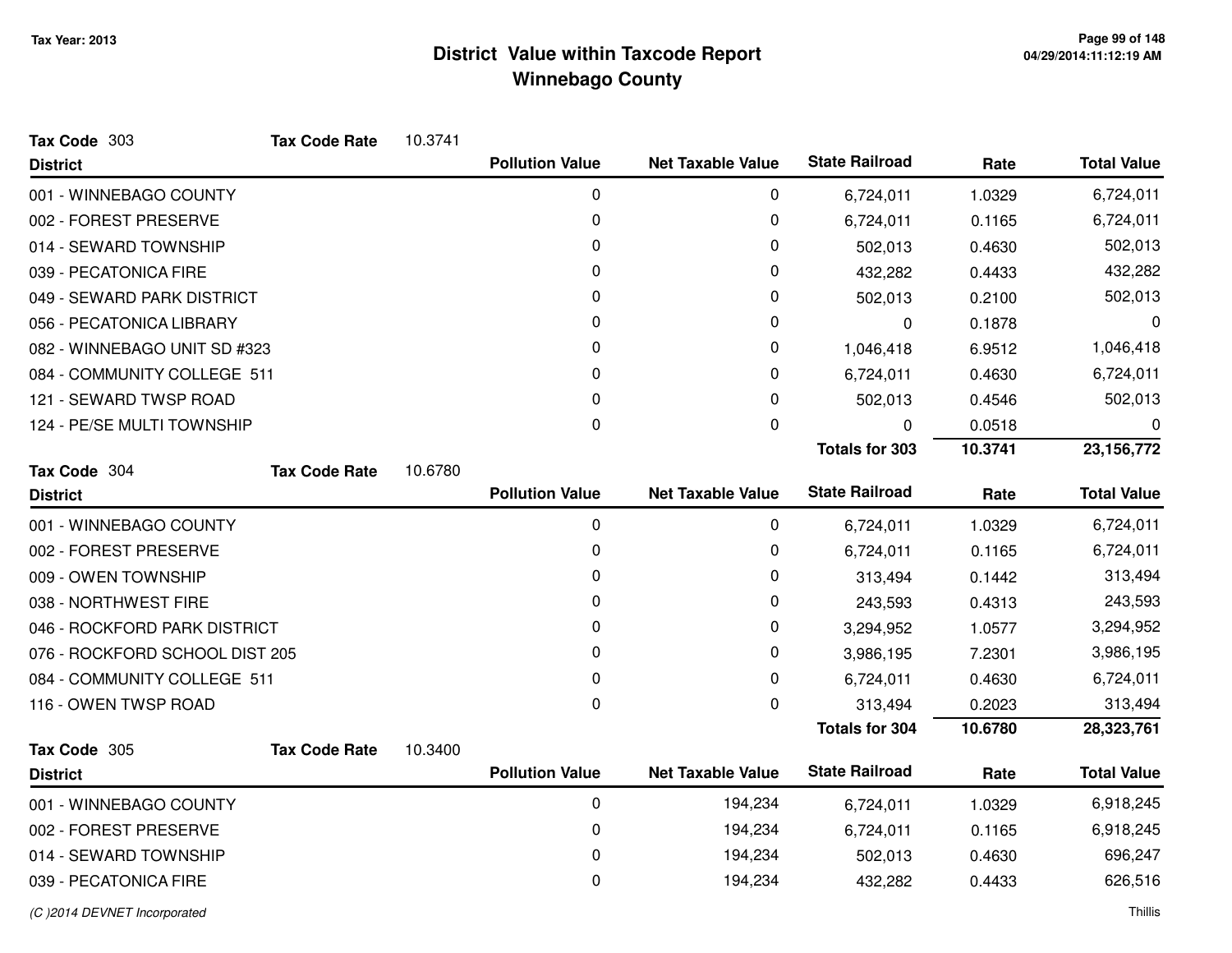| Tax Code 305                  | <b>Tax Code Rate</b> | 10.3400 |                        |                          |                       |         |                    |
|-------------------------------|----------------------|---------|------------------------|--------------------------|-----------------------|---------|--------------------|
| <b>District</b>               |                      |         | <b>Pollution Value</b> | <b>Net Taxable Value</b> | <b>State Railroad</b> | Rate    | <b>Total Value</b> |
| 049 - SEWARD PARK DISTRICT    |                      |         | $\mathbf 0$            | 194,234                  | 502,013               | 0.2100  | 696,247            |
| 056 - PECATONICA LIBRARY      |                      |         | 0                      | 194,234                  | 0                     | 0.1878  | 194,234            |
| 080 - PECATONICA UNIT SD #321 |                      |         | 0                      | 194,234                  | 0                     | 6.9171  | 194,234            |
| 084 - COMMUNITY COLLEGE 511   |                      |         | 0                      | 194,234                  | 6,724,011             | 0.4630  | 6,918,245          |
| 121 - SEWARD TWSP ROAD        |                      |         | 0                      | 194,234                  | 502,013               | 0.4546  | 696,247            |
| 124 - PE/SE MULTI TOWNSHIP    |                      |         | $\mathbf 0$            | 194,234                  | 0                     | 0.0518  | 194,234            |
|                               |                      |         |                        |                          | <b>Totals for 305</b> | 10.3400 | 24,052,694         |
| Tax Code 306                  | <b>Tax Code Rate</b> | 10.5202 |                        |                          |                       |         |                    |
| <b>District</b>               |                      |         | <b>Pollution Value</b> | <b>Net Taxable Value</b> | <b>State Railroad</b> | Rate    | <b>Total Value</b> |
| 001 - WINNEBAGO COUNTY        |                      |         | $\mathbf 0$            | 312,676                  | 6,724,011             | 1.0329  | 7,036,687          |
| 002 - FOREST PRESERVE         |                      |         | 0                      | 312,676                  | 6,724,011             | 0.1165  | 7,036,687          |
| 014 - SEWARD TOWNSHIP         |                      |         | 0                      | 312,676                  | 502,013               | 0.4630  | 814,689            |
| 044 - W B S FIRE              |                      |         | 0                      | 312,676                  | 500,662               | 0.6414  | 813,338            |
| 047 - SUMNER PARK             |                      |         | 0                      | 312,676                  | 0                     | 0.1435  | 312,676            |
| 058 - WINNEBAGO LIBRARY       |                      |         | 0                      | 312,676                  | 0                     | 0.2023  | 312,676            |
| 082 - WINNEBAGO UNIT SD #323  |                      |         | 0                      | 312,676                  | 1,046,418             | 6.9512  | 1,359,094          |
| 084 - COMMUNITY COLLEGE 511   |                      |         | 0                      | 312,676                  | 6,724,011             | 0.4630  | 7,036,687          |
| 121 - SEWARD TWSP ROAD        |                      |         | 0                      | 312,676                  | 502,013               | 0.4546  | 814,689            |
| 124 - PE/SE MULTI TOWNSHIP    |                      |         | $\mathbf 0$            | 312,676                  | $\Omega$              | 0.0518  | 312,676            |
|                               |                      |         |                        |                          | <b>Totals for 306</b> | 10.5202 | 25,849,899         |
| Tax Code 307                  | <b>Tax Code Rate</b> | 10.1522 |                        |                          |                       |         |                    |
| <b>District</b>               |                      |         | <b>Pollution Value</b> | <b>Net Taxable Value</b> | <b>State Railroad</b> | Rate    | <b>Total Value</b> |
| 001 - WINNEBAGO COUNTY        |                      |         | $\mathbf 0$            | 0                        | 6,724,011             | 1.0329  | 6,724,011          |
| 002 - FOREST PRESERVE         |                      |         | 0                      | 0                        | 6,724,011             | 0.1165  | 6,724,011          |
| 014 - SEWARD TOWNSHIP         |                      |         | 0                      | 0                        | 502,013               | 0.4630  | 502,013            |
| 039 - PECATONICA FIRE         |                      |         | 0                      | 0                        | 432,282               | 0.4433  | 432,282            |
| 049 - SEWARD PARK DISTRICT    |                      |         | 0                      | 0                        | 502,013               | 0.2100  | 502,013            |
| 080 - PECATONICA UNIT SD #321 |                      |         | 0                      | 0                        | 0                     | 6.9171  | 0                  |
|                               |                      |         |                        |                          |                       |         |                    |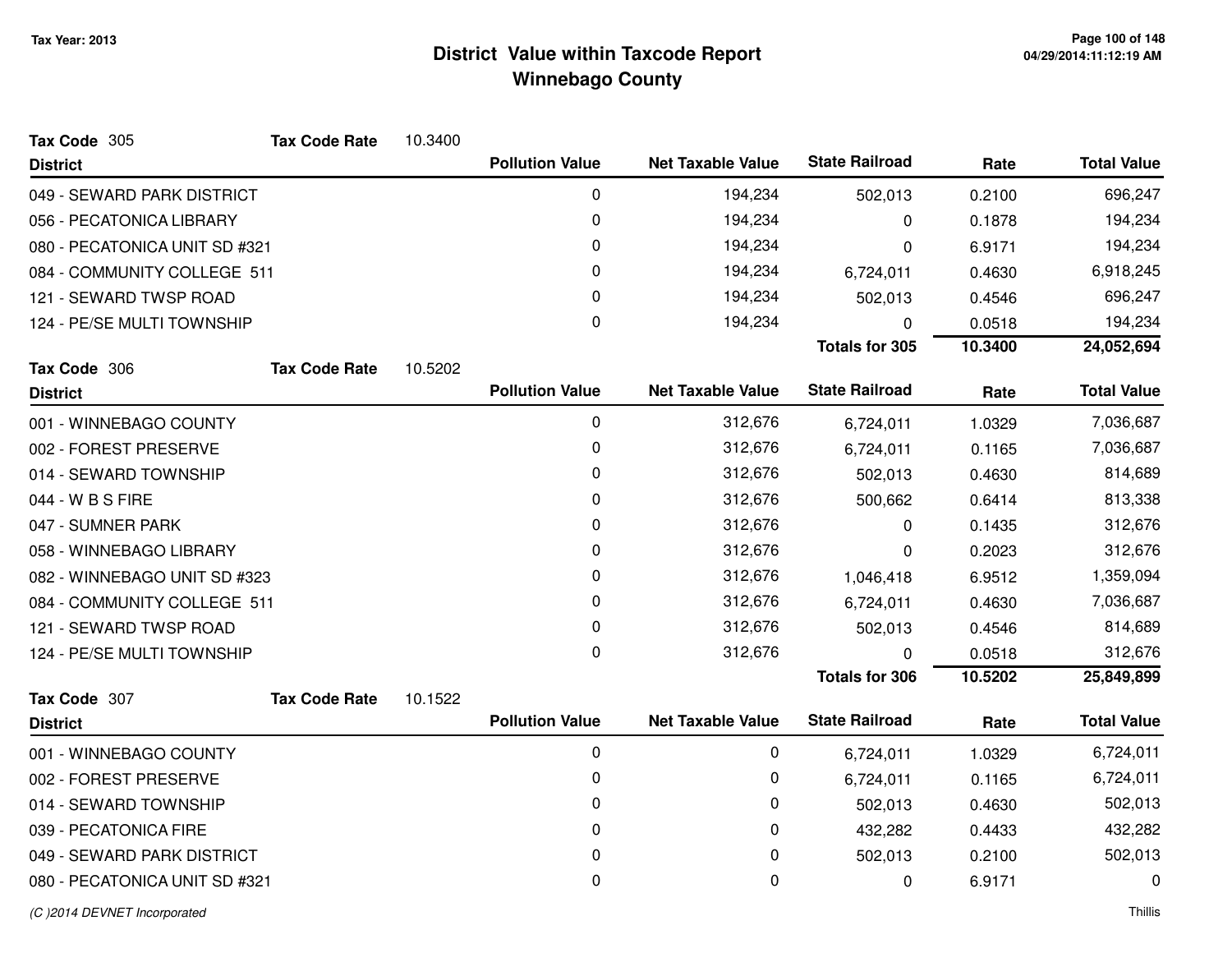| Tax Code 307                  | <b>Tax Code Rate</b> | 10.1522 |                        |                          |                       |           |                    |
|-------------------------------|----------------------|---------|------------------------|--------------------------|-----------------------|-----------|--------------------|
| <b>District</b>               |                      |         | <b>Pollution Value</b> | <b>Net Taxable Value</b> | <b>State Railroad</b> | Rate      | <b>Total Value</b> |
| 084 - COMMUNITY COLLEGE 511   |                      |         | 0                      | 0                        | 6,724,011             | 0.4630    | 6,724,011          |
| 121 - SEWARD TWSP ROAD        |                      |         | $\pmb{0}$              | 0                        | 502,013               | 0.4546    | 502,013            |
| 124 - PE/SE MULTI TOWNSHIP    |                      |         | $\mathbf 0$            | 0                        | 0                     | 0.0518    | 0                  |
|                               |                      |         |                        |                          | <b>Totals for 307</b> | 10.1522   | 22,110,354         |
| Tax Code 308                  | <b>Tax Code Rate</b> | 10.3221 |                        |                          | <b>State Railroad</b> |           |                    |
| <b>District</b>               |                      |         | <b>Pollution Value</b> | <b>Net Taxable Value</b> |                       | Rate      | <b>Total Value</b> |
| 001 - WINNEBAGO COUNTY        |                      |         | 0                      | 552,725                  | 6,724,011             | 1.0329    | 7,276,736          |
| 002 - FOREST PRESERVE         |                      |         | 0                      | 552,725                  | 6,724,011             | 0.1165    | 7,276,736          |
| 014 - SEWARD TOWNSHIP         |                      |         | 0                      | 552,725                  | 502,013               | 0.4630    | 1,054,738          |
| 039 - PECATONICA FIRE         |                      |         | 0                      | 552,725                  | 432,282               | 0.4433    | 985,007            |
| 047 - SUMNER PARK             |                      |         | 0                      | 552,725                  | 0                     | 0.1435    | 552,725            |
| 058 - WINNEBAGO LIBRARY       |                      |         | 0                      | 552,725                  | 0                     | 0.2023    | 552,725            |
| 082 - WINNEBAGO UNIT SD #323  |                      | 0       | 552,725                | 1,046,418                | 6.9512                | 1,599,143 |                    |
| 084 - COMMUNITY COLLEGE 511   |                      |         | 0                      | 552,725                  | 6,724,011             | 0.4630    | 7,276,736          |
| 121 - SEWARD TWSP ROAD        |                      |         | 0                      | 552,725                  | 502,013               | 0.4546    | 1,054,738          |
| 124 - PE/SE MULTI TOWNSHIP    |                      |         | 0                      | 552,725                  | 0                     | 0.0518    | 552,725            |
|                               |                      |         |                        |                          | <b>Totals for 308</b> | 10.3221   | 28,182,009         |
| Tax Code 309                  | <b>Tax Code Rate</b> | 10.2735 |                        |                          |                       |           |                    |
| <b>District</b>               |                      |         | <b>Pollution Value</b> | <b>Net Taxable Value</b> | <b>State Railroad</b> | Rate      | <b>Total Value</b> |
| 001 - WINNEBAGO COUNTY        |                      |         | 0                      | 4,801,624                | 6,724,011             | 1.0329    | 11,525,635         |
| 002 - FOREST PRESERVE         |                      |         | 0                      | 4,801,624                | 6,724,011             | 0.1165    | 11,525,635         |
| 014 - SEWARD TOWNSHIP         |                      |         | 0                      | 4,801,624                | 502,013               | 0.4630    | 5,303,637          |
| 039 - PECATONICA FIRE         |                      |         | 0                      | 4,801,624                | 432,282               | 0.4433    | 5,233,906          |
| 047 - SUMNER PARK             |                      |         | 0                      | 4,801,624                | 0                     | 0.1435    | 4,801,624          |
| 056 - PECATONICA LIBRARY      |                      |         | 0                      | 4,801,624                | 0                     | 0.1878    | 4,801,624          |
| 080 - PECATONICA UNIT SD #321 |                      |         | $\pmb{0}$              | 4,801,624                | 0                     | 6.9171    | 4,801,624          |
| 084 - COMMUNITY COLLEGE 511   |                      |         | 0                      | 4,801,624                | 6,724,011             | 0.4630    | 11,525,635         |
| 121 - SEWARD TWSP ROAD        |                      |         | $\pmb{0}$              | 4,801,624                | 502,013               | 0.4546    | 5,303,637          |
|                               |                      |         |                        |                          |                       |           |                    |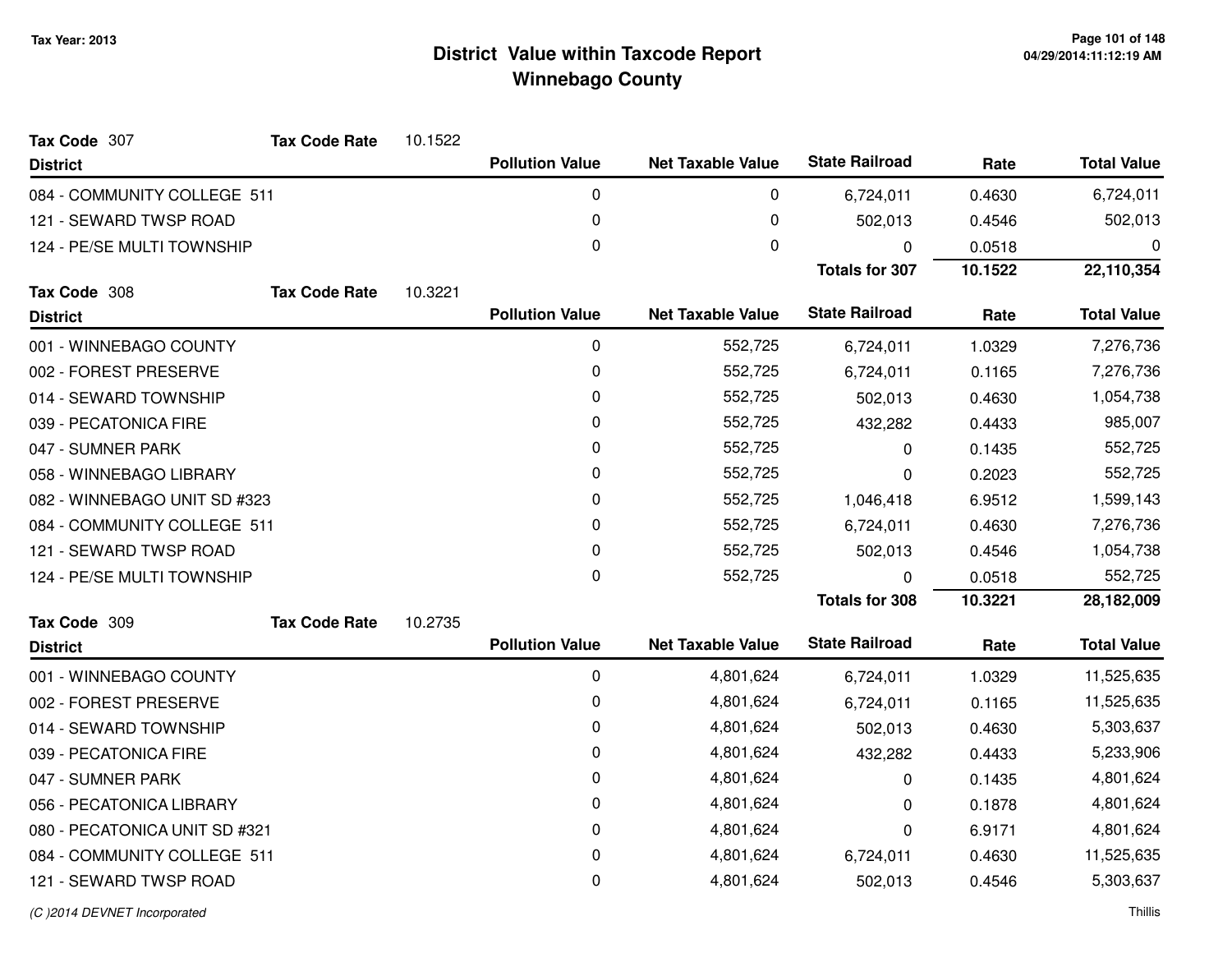| Tax Code 309                 | <b>Tax Code Rate</b> | 10.2735 |                        |                          |                       |         |                    |
|------------------------------|----------------------|---------|------------------------|--------------------------|-----------------------|---------|--------------------|
| <b>District</b>              |                      |         | <b>Pollution Value</b> | <b>Net Taxable Value</b> | <b>State Railroad</b> | Rate    | <b>Total Value</b> |
| 124 - PE/SE MULTI TOWNSHIP   |                      |         | $\mathbf 0$            | 4,801,624                | 0                     | 0.0518  | 4,801,624          |
|                              |                      |         |                        |                          | <b>Totals for 309</b> | 10.2735 | 69,624,581         |
| Tax Code 310                 | <b>Tax Code Rate</b> | 10.3886 |                        |                          |                       |         |                    |
| <b>District</b>              |                      |         | <b>Pollution Value</b> | <b>Net Taxable Value</b> | <b>State Railroad</b> | Rate    | <b>Total Value</b> |
| 001 - WINNEBAGO COUNTY       |                      |         | 0                      | 6,137,640                | 6,724,011             | 1.0329  | 12,861,651         |
| 002 - FOREST PRESERVE        |                      |         | 0                      | 6,137,640                | 6,724,011             | 0.1165  | 12,861,651         |
| 014 - SEWARD TOWNSHIP        |                      |         | 0                      | 6,137,640                | 502,013               | 0.4630  | 6,639,653          |
| 039 - PECATONICA FIRE        |                      |         | 0                      | 6,137,640                | 432,282               | 0.4433  | 6,569,922          |
| 049 - SEWARD PARK DISTRICT   |                      |         | 0                      | 6,137,640                | 502,013               | 0.2100  | 6,639,653          |
| 058 - WINNEBAGO LIBRARY      |                      |         | 0                      | 6,137,640                | 0                     | 0.2023  | 6,137,640          |
| 082 - WINNEBAGO UNIT SD #323 |                      |         | 0                      | 6,137,640                | 1,046,418             | 6.9512  | 7,184,058          |
| 084 - COMMUNITY COLLEGE 511  |                      |         | 0                      | 6,137,640                | 6,724,011             | 0.4630  | 12,861,651         |
| 121 - SEWARD TWSP ROAD       |                      |         | 0                      | 6,137,640                | 502,013               | 0.4546  | 6,639,653          |
| 124 - PE/SE MULTI TOWNSHIP   |                      |         | 0                      | 6,137,640                | $\Omega$              | 0.0518  | 6,137,640          |
|                              |                      |         |                        |                          | <b>Totals for 310</b> | 10.3886 | 84,533,172         |
| Tax Code 311                 | <b>Tax Code Rate</b> | 10.5867 |                        |                          |                       |         |                    |
| <b>District</b>              |                      |         | <b>Pollution Value</b> | <b>Net Taxable Value</b> | <b>State Railroad</b> | Rate    | <b>Total Value</b> |
| 001 - WINNEBAGO COUNTY       |                      |         | $\mathbf 0$            | 3,260,728                | 6,724,011             | 1.0329  | 9,984,739          |
| 002 - FOREST PRESERVE        |                      |         | 0                      | 3,260,728                | 6,724,011             | 0.1165  | 9,984,739          |
| 014 - SEWARD TOWNSHIP        |                      |         | 0                      | 3,260,728                | 502,013               | 0.4630  | 3,762,741          |
| 044 - W B S FIRE             |                      |         | 0                      | 3,260,728                | 500,662               | 0.6414  | 3,761,390          |
| 049 - SEWARD PARK DISTRICT   |                      |         | 0                      | 3,260,728                | 502,013               | 0.2100  | 3,762,741          |
| 058 - WINNEBAGO LIBRARY      |                      |         | 0                      | 3,260,728                | 0                     | 0.2023  | 3,260,728          |
| 082 - WINNEBAGO UNIT SD #323 |                      |         | 0                      | 3,260,728                | 1,046,418             | 6.9512  | 4,307,146          |
| 084 - COMMUNITY COLLEGE 511  |                      |         | $\mathbf 0$            | 3,260,728                | 6,724,011             | 0.4630  | 9,984,739          |
| 121 - SEWARD TWSP ROAD       |                      |         | 0                      | 3,260,728                | 502,013               | 0.4546  | 3,762,741          |
| 124 - PE/SE MULTI TOWNSHIP   |                      |         | 0                      | 3,260,728                | 0                     | 0.0518  | 3,260,728          |
|                              |                      |         |                        |                          | <b>Totals for 311</b> | 10.5867 | 55,832,432         |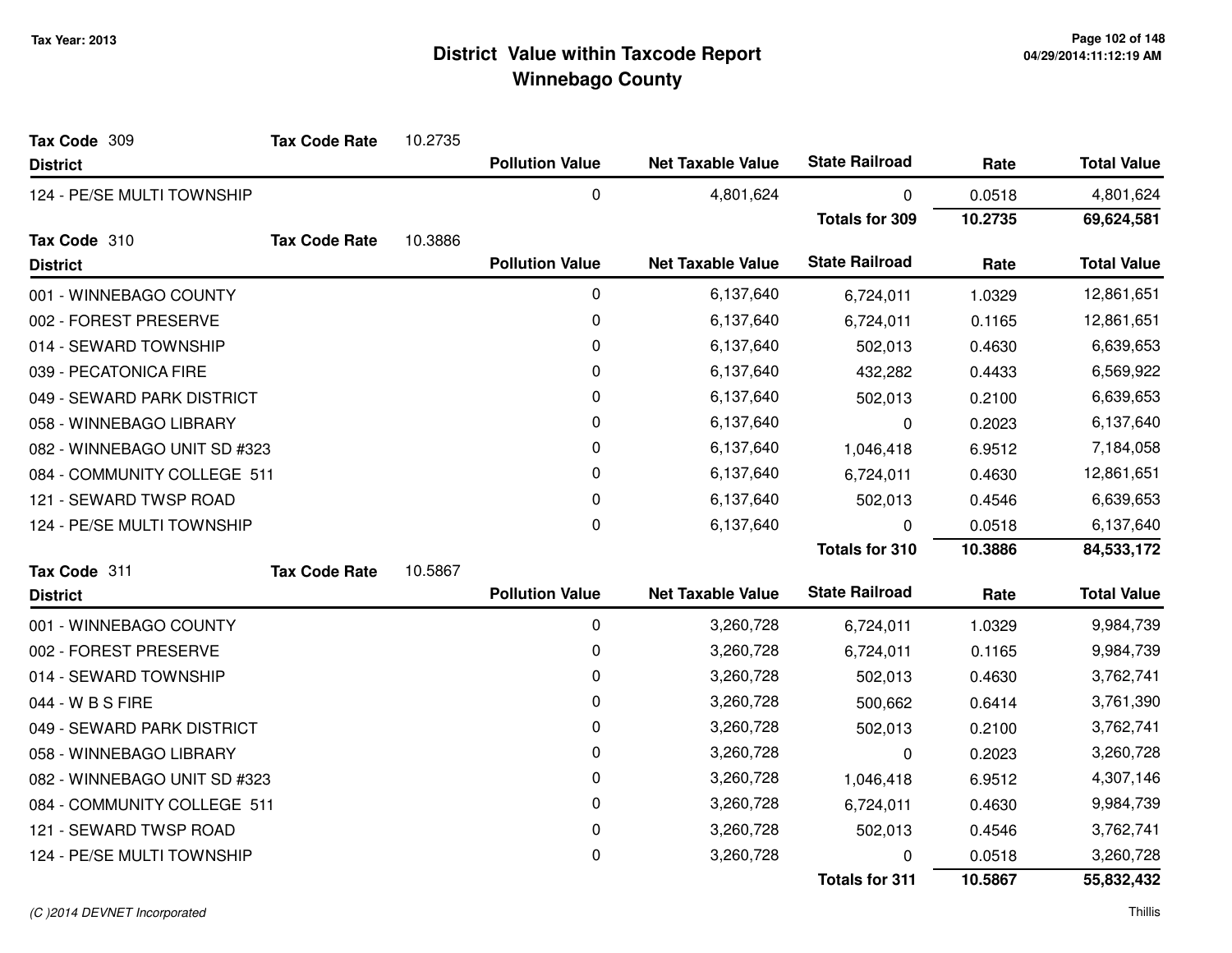| Tax Code 312                 | <b>Tax Code Rate</b> | 10.3076 |                        |                          |                       |         |                    |
|------------------------------|----------------------|---------|------------------------|--------------------------|-----------------------|---------|--------------------|
| <b>District</b>              |                      |         | <b>Pollution Value</b> | <b>Net Taxable Value</b> | <b>State Railroad</b> | Rate    | <b>Total Value</b> |
| 001 - WINNEBAGO COUNTY       |                      |         | 0                      | 1,289,850                | 6,724,011             | 1.0329  | 8,013,861          |
| 002 - FOREST PRESERVE        |                      |         | 0                      | 1,289,850                | 6,724,011             | 0.1165  | 8,013,861          |
| 014 - SEWARD TOWNSHIP        |                      |         | 0                      | 1,289,850                | 502,013               | 0.4630  | 1,791,863          |
| 039 - PECATONICA FIRE        |                      |         | 0                      | 1,289,850                | 432,282               | 0.4433  | 1,722,132          |
| 047 - SUMNER PARK            |                      |         | 0                      | 1,289,850                | 0                     | 0.1435  | 1,289,850          |
| 056 - PECATONICA LIBRARY     |                      |         | 0                      | 1,289,850                | 0                     | 0.1878  | 1,289,850          |
| 082 - WINNEBAGO UNIT SD #323 |                      |         | 0                      | 1,289,850                | 1,046,418             | 6.9512  | 2,336,268          |
| 084 - COMMUNITY COLLEGE 511  |                      |         | 0                      | 1,289,850                | 6,724,011             | 0.4630  | 8,013,861          |
| 121 - SEWARD TWSP ROAD       |                      |         | 0                      | 1,289,850                | 502,013               | 0.4546  | 1,791,863          |
| 124 - PE/SE MULTI TOWNSHIP   |                      |         | 0                      | 1,289,850                | $\mathbf{0}$          | 0.0518  | 1,289,850          |
|                              |                      |         |                        |                          | <b>Totals for 312</b> | 10.3076 | 35,553,259         |
| Tax Code 313                 | <b>Tax Code Rate</b> | 10.7046 |                        |                          |                       |         |                    |
| <b>District</b>              |                      |         | <b>Pollution Value</b> | <b>Net Taxable Value</b> | <b>State Railroad</b> | Rate    | <b>Total Value</b> |
| 001 - WINNEBAGO COUNTY       |                      |         | $\pmb{0}$              | 1,277,680                | 6,724,011             | 1.0329  | 8,001,691          |
| 002 - FOREST PRESERVE        |                      |         | 0                      | 1,277,680                | 6,724,011             | 0.1165  | 8,001,691          |
| 014 - SEWARD TOWNSHIP        |                      |         | 0                      | 1,277,680                | 502,013               | 0.4630  | 1,779,693          |
| 034 - GERMAN VALLEY FIRE     |                      |         | 0                      | 1,277,680                | 0                     | 0.7593  | 1,277,680          |
| 049 - SEWARD PARK DISTRICT   |                      |         | 0                      | 1,277,680                | 502,013               | 0.2100  | 1,779,693          |
| 058 - WINNEBAGO LIBRARY      |                      |         | 0                      | 1,277,680                | $\Omega$              | 0.2023  | 1,277,680          |
| 082 - WINNEBAGO UNIT SD #323 |                      |         | 0                      | 1,277,680                | 1,046,418             | 6.9512  | 2,324,098          |
| 084 - COMMUNITY COLLEGE 511  |                      |         | 0                      | 1,277,680                | 6,724,011             | 0.4630  | 8,001,691          |
| 121 - SEWARD TWSP ROAD       |                      |         | 0                      | 1,277,680                | 502,013               | 0.4546  | 1,779,693          |
| 124 - PE/SE MULTI TOWNSHIP   |                      |         | 0                      | 1,277,680                | $\mathbf{0}$          | 0.0518  | 1,277,680          |
|                              |                      |         |                        |                          | <b>Totals for 313</b> | 10.7046 | 35,501,290         |
| Tax Code 314                 | <b>Tax Code Rate</b> | 10.4786 |                        |                          |                       |         |                    |
| <b>District</b>              |                      |         | <b>Pollution Value</b> | <b>Net Taxable Value</b> | <b>State Railroad</b> | Rate    | <b>Total Value</b> |
| 001 - WINNEBAGO COUNTY       |                      |         | $\pmb{0}$              | 4,290,543                | 6,724,011             | 1.0329  | 11,014,554         |
| 002 - FOREST PRESERVE        |                      |         | $\mathbf 0$            | 4,290,543                | 6,724,011             | 0.1165  | 11,014,554         |
|                              |                      |         |                        |                          |                       |         |                    |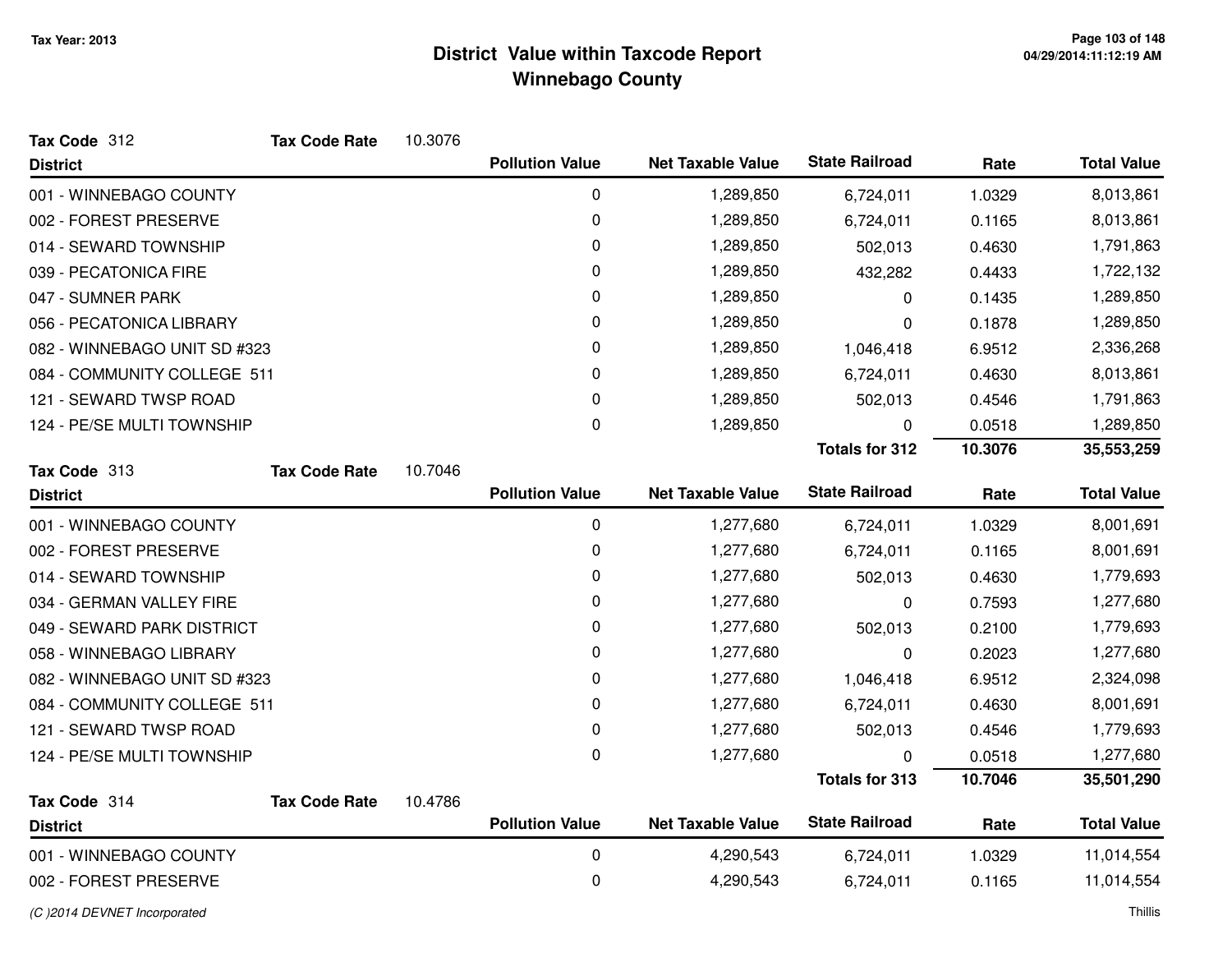| Tax Code 314                  | <b>Tax Code Rate</b> | 10.4786 |                        |                          |                       |         |                    |
|-------------------------------|----------------------|---------|------------------------|--------------------------|-----------------------|---------|--------------------|
| <b>District</b>               |                      |         | <b>Pollution Value</b> | <b>Net Taxable Value</b> | <b>State Railroad</b> | Rate    | <b>Total Value</b> |
| 014 - SEWARD TOWNSHIP         |                      |         | $\mathbf 0$            | 4,290,543                | 502,013               | 0.4630  | 4,792,556          |
| 039 - PECATONICA FIRE         |                      |         | 0                      | 4,290,543                | 432,282               | 0.4433  | 4,722,825          |
| 049 - SEWARD PARK DISTRICT    |                      |         | 0                      | 4,290,543                | 502,013               | 0.2100  | 4,792,556          |
| 053 - SEWARD SANITARY         |                      |         | 0                      | 4,290,543                | 44,579                | 0.0900  | 4,335,122          |
| 058 - WINNEBAGO LIBRARY       |                      |         | 0                      | 4,290,543                | $\mathbf 0$           | 0.2023  | 4,290,543          |
| 082 - WINNEBAGO UNIT SD #323  |                      |         | 0                      | 4,290,543                | 1,046,418             | 6.9512  | 5,336,961          |
| 084 - COMMUNITY COLLEGE 511   |                      |         | 0                      | 4,290,543                | 6,724,011             | 0.4630  | 11,014,554         |
| 121 - SEWARD TWSP ROAD        |                      |         | 0                      | 4,290,543                | 502,013               | 0.4546  | 4,792,556          |
| 124 - PE/SE MULTI TOWNSHIP    |                      |         | 0                      | 4,290,543                | 0                     | 0.0518  | 4,290,543          |
|                               |                      |         |                        |                          | <b>Totals for 314</b> | 10.4786 | 70,397,324         |
| Tax Code 315                  | <b>Tax Code Rate</b> | 12.6246 |                        |                          |                       |         |                    |
| <b>District</b>               |                      |         | <b>Pollution Value</b> | <b>Net Taxable Value</b> | <b>State Railroad</b> | Rate    | <b>Total Value</b> |
| 001 - WINNEBAGO COUNTY        |                      |         | 0                      | 0                        | 6,724,011             | 1.0329  | 6,724,011          |
| 002 - FOREST PRESERVE         |                      |         | 0                      | 0                        | 6,724,011             | 0.1165  | 6,724,011          |
| 016 - WINNEBAGO TOWNSHIP      |                      |         | 0                      | 0                        | 430,931               | 0.1593  | 430,931            |
| 023 - ROCKFORD CITY           |                      |         | 0                      | 0                        | 2,610,161             | 3.0811  | 2,610,161          |
| 048 - WINNEBAGO PARK DISTRICT |                      |         | 0                      | 0                        | 430,931               | 0.1237  | 430,931            |
| 059 - ROCKFORD CITY LIBRARY   |                      |         | 0                      | 0                        | 2,610,161             | 0.4724  | 2,610,161          |
| 062 - RKFD - WINN DRAINAGE    |                      |         | 0                      | 0                        | 0                     | 0.0380  | 0                  |
| 082 - WINNEBAGO UNIT SD #323  |                      |         | 0                      | 0                        | 1,046,418             | 6.9512  | 1,046,418          |
| 084 - COMMUNITY COLLEGE 511   |                      |         | 0                      | 0                        | 6,724,011             | 0.4630  | 6,724,011          |
| 123 - WINNEBAGO TWSP ROAD     |                      |         | $\Omega$               | 0                        | 430,931               | 0.1865  | 430,931            |
|                               |                      |         |                        |                          | <b>Totals for 315</b> | 12.6246 | 27,731,566         |
| Tax Code 324                  | <b>Tax Code Rate</b> | 9.9148  |                        |                          |                       |         |                    |
| <b>District</b>               |                      |         | <b>Pollution Value</b> | <b>Net Taxable Value</b> | <b>State Railroad</b> | Rate    | <b>Total Value</b> |
| 001 - WINNEBAGO COUNTY        |                      |         | 0                      | 1,935,132                | 6,724,011             | 1.0329  | 8,659,143          |
| 002 - FOREST PRESERVE         |                      |         | 0                      | 1,935,132                | 6,724,011             | 0.1165  | 8,659,143          |
| 016 - WINNEBAGO TOWNSHIP      |                      |         | 0                      | 1,935,132                | 430,931               | 0.1593  | 2,366,063          |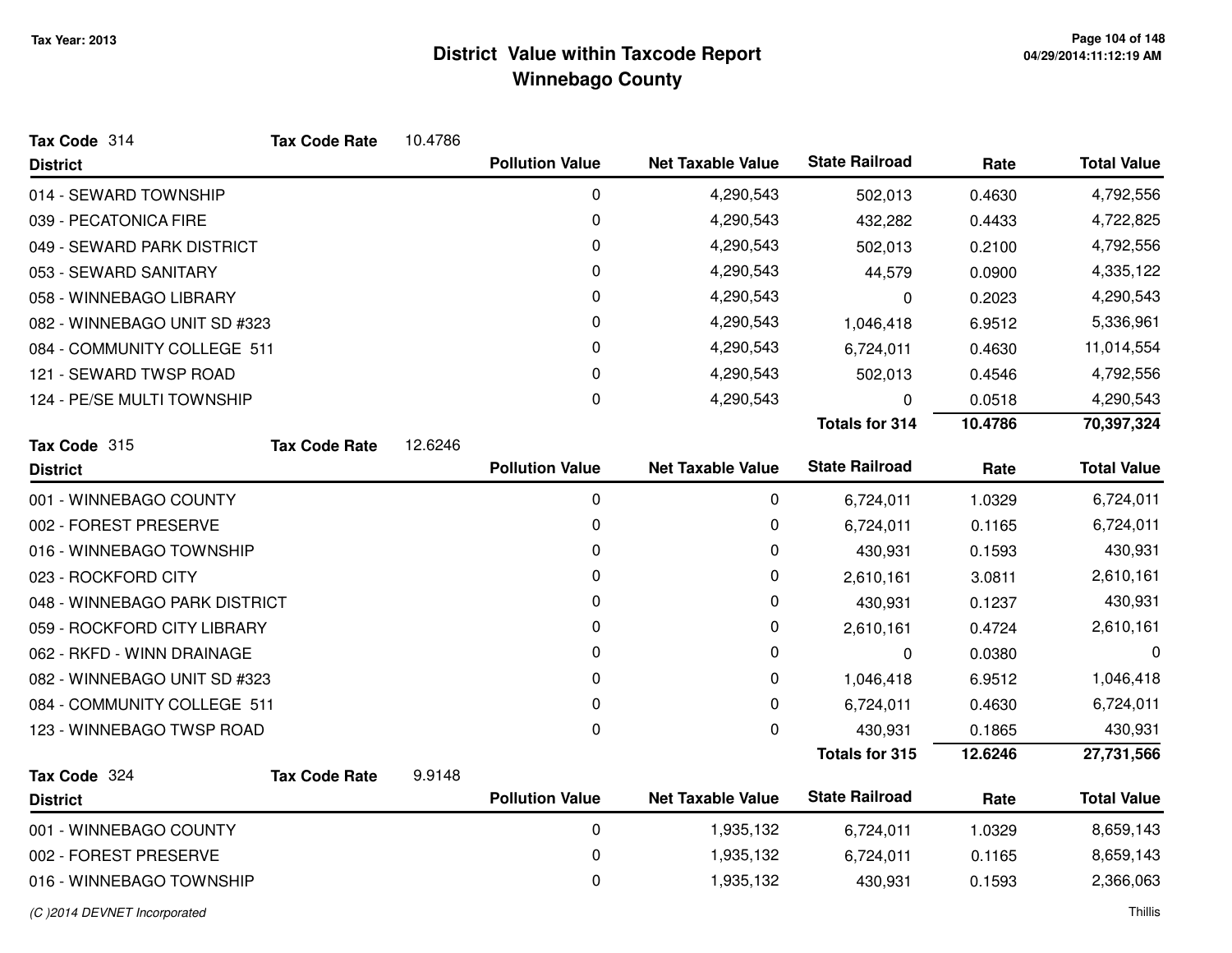| Tax Code 324                  | <b>Tax Code Rate</b> | 9.9148  |                        |                          |                       |         |                    |
|-------------------------------|----------------------|---------|------------------------|--------------------------|-----------------------|---------|--------------------|
| <b>District</b>               |                      |         | <b>Pollution Value</b> | <b>Net Taxable Value</b> | <b>State Railroad</b> | Rate    | <b>Total Value</b> |
| 044 - W B S FIRE              |                      |         | 0                      | 1,935,132                | 500,662               | 0.6414  | 2,435,794          |
| 048 - WINNEBAGO PARK DISTRICT |                      |         | $\pmb{0}$              | 1,935,132                | 430,931               | 0.1237  | 2,366,063          |
| 058 - WINNEBAGO LIBRARY       |                      |         | $\pmb{0}$              | 1,935,132                | 0                     | 0.2023  | 1,935,132          |
| 062 - RKFD - WINN DRAINAGE    |                      |         | 0                      | 1,935,132                | 0                     | 0.0380  | 1,935,132          |
| 082 - WINNEBAGO UNIT SD #323  |                      |         | 0                      | 1,935,132                | 1,046,418             | 6.9512  | 2,981,550          |
| 084 - COMMUNITY COLLEGE 511   |                      |         | 0                      | 1,935,132                | 6,724,011             | 0.4630  | 8,659,143          |
| 123 - WINNEBAGO TWSP ROAD     |                      |         | $\mathbf 0$            | 1,935,132                | 430,931               | 0.1865  | 2,366,063          |
|                               |                      |         |                        |                          | <b>Totals for 324</b> | 9.9148  | 42,363,226         |
| Tax Code 325                  | <b>Tax Code Rate</b> | 10.7573 |                        |                          |                       |         |                    |
| <b>District</b>               |                      |         | <b>Pollution Value</b> | <b>Net Taxable Value</b> | <b>State Railroad</b> | Rate    | <b>Total Value</b> |
| 001 - WINNEBAGO COUNTY        |                      |         | $\pmb{0}$              | 46,292,556               | 6,724,011             | 1.0329  | 53,016,567         |
| 002 - FOREST PRESERVE         |                      |         | 0                      | 46,292,556               | 6,724,011             | 0.1165  | 53,016,567         |
| 016 - WINNEBAGO TOWNSHIP      |                      |         | $\pmb{0}$              | 46,292,556               | 430,931               | 0.1593  | 46,723,487         |
| 027 - WINNEBAGO VILLAGE       |                      |         | 0                      | 46,292,556               | 0                     | 0.8805  | 46,292,556         |
| 044 - W B S FIRE              |                      |         | 0                      | 46,292,556               | 500,662               | 0.6414  | 46,793,218         |
| 048 - WINNEBAGO PARK DISTRICT |                      |         | $\pmb{0}$              | 46,292,556               | 430,931               | 0.1237  | 46,723,487         |
| 058 - WINNEBAGO LIBRARY       |                      |         | 0                      | 46,292,556               | $\mathbf 0$           | 0.2023  | 46,292,556         |
| 082 - WINNEBAGO UNIT SD #323  |                      |         | 0                      | 46,292,556               | 1,046,418             | 6.9512  | 47,338,974         |
| 084 - COMMUNITY COLLEGE 511   |                      |         | 0                      | 46,292,556               | 6,724,011             | 0.4630  | 53,016,567         |
| 123 - WINNEBAGO TWSP ROAD     |                      |         | 0                      | 46,292,556               | 430,931               | 0.1865  | 46,723,487         |
|                               |                      |         |                        |                          | <b>Totals for 325</b> | 10.7573 | 485,937,466        |
| Tax Code 326                  | <b>Tax Code Rate</b> | 9.8768  |                        |                          |                       |         |                    |
| <b>District</b>               |                      |         | <b>Pollution Value</b> | <b>Net Taxable Value</b> | <b>State Railroad</b> | Rate    | <b>Total Value</b> |
| 001 - WINNEBAGO COUNTY        |                      |         | 0                      | 43,881,880               | 6,724,011             | 1.0329  | 50,605,891         |
| 002 - FOREST PRESERVE         |                      |         | 0                      | 43,881,880               | 6,724,011             | 0.1165  | 50,605,891         |
| 016 - WINNEBAGO TOWNSHIP      |                      |         | $\pmb{0}$              | 43,881,880               | 430,931               | 0.1593  | 44,312,811         |
| 044 - W B S FIRE              |                      |         | 0                      | 43,881,880               | 500,662               | 0.6414  | 44,382,542         |
| 048 - WINNEBAGO PARK DISTRICT |                      |         | 0                      | 43,881,880               | 430,931               | 0.1237  | 44,312,811         |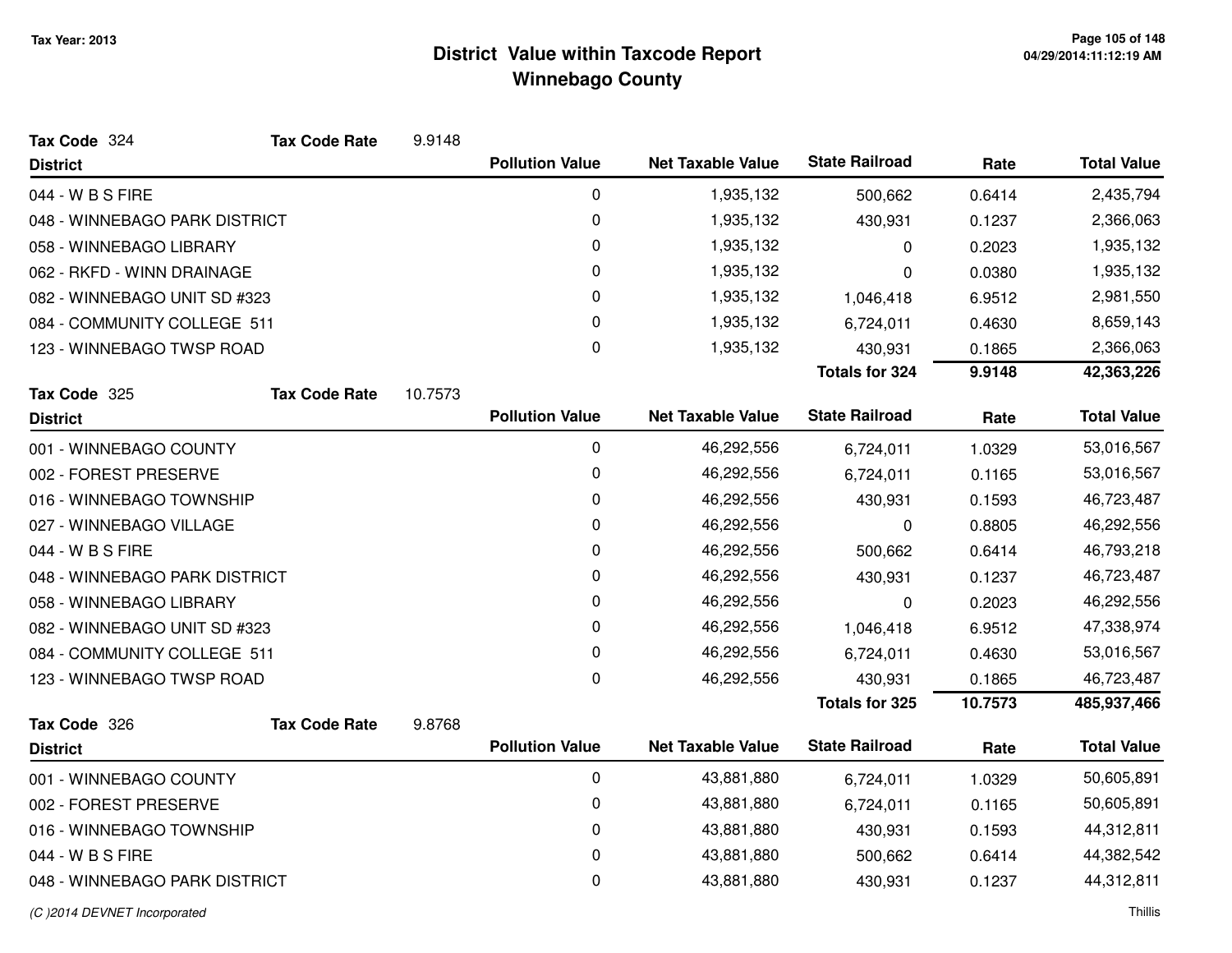| Tax Code 326                   | <b>Tax Code Rate</b> | 9.8768  |                        |                          |                       |           |                    |
|--------------------------------|----------------------|---------|------------------------|--------------------------|-----------------------|-----------|--------------------|
| <b>District</b>                |                      |         | <b>Pollution Value</b> | <b>Net Taxable Value</b> | <b>State Railroad</b> | Rate      | <b>Total Value</b> |
| 058 - WINNEBAGO LIBRARY        |                      |         | 0                      | 43,881,880               | $\mathbf 0$           | 0.2023    | 43,881,880         |
| 082 - WINNEBAGO UNIT SD #323   |                      |         | 0                      | 43,881,880               | 1,046,418             | 6.9512    | 44,928,298         |
| 084 - COMMUNITY COLLEGE 511    |                      |         | 0                      | 43,881,880               | 6,724,011             | 0.4630    | 50,605,891         |
| 123 - WINNEBAGO TWSP ROAD      |                      |         | $\pmb{0}$              | 43,881,880               | 430,931               | 0.1865    | 44,312,811         |
|                                |                      |         |                        |                          | <b>Totals for 326</b> | 9.8768    | 417,948,826        |
| Tax Code 343                   | <b>Tax Code Rate</b> | 11.4990 |                        |                          |                       |           |                    |
| <b>District</b>                |                      |         | <b>Pollution Value</b> | <b>Net Taxable Value</b> | <b>State Railroad</b> | Rate      | <b>Total Value</b> |
| 001 - WINNEBAGO COUNTY         |                      |         | 0                      | 531,598                  | 6,724,011             | 1.0329    | 7,255,609          |
| 002 - FOREST PRESERVE          |                      |         | 0                      | 531,598                  | 6,724,011             | 0.1165    | 7,255,609          |
| 004 - CHERRY VALLEY TOWNSHIP   |                      |         | 0                      | 531,598                  | 1,101,657             | 0.1330    | 1,633,255          |
| 031 - CHERRY VALLEY FIRE       |                      |         | 0                      | 531,598                  | 579,802               | 0.9166    | 1,111,400          |
| 046 - ROCKFORD PARK DISTRICT   |                      |         | 0                      | 531,598                  | 3,294,952             | 1.0577    | 3,826,550          |
| 051 - ROCK RIVER WATER REC     |                      | 0       | 531,598                | 3,529,524                | 0.1856                | 4,061,122 |                    |
| 060 - GREATER RKFD AIRPORT     |                      |         | 0                      | 531,598                  | 4,541,502             | 0.1043    | 5,073,100          |
| 076 - ROCKFORD SCHOOL DIST 205 |                      |         | 0                      | 531,598                  | 3,986,195             | 7.2301    | 4,517,793          |
| 084 - COMMUNITY COLLEGE 511    |                      |         | 0                      | 531,598                  | 6,724,011             | 0.4630    | 7,255,609          |
| 111 - CHERRY VALLEY TWSP ROAD  |                      |         | 0                      | 531,598                  | 1,101,657             | 0.2593    | 1,633,255          |
|                                |                      |         |                        |                          | <b>Totals for 343</b> | 11.4990   | 43,623,302         |
| Tax Code 351                   | <b>Tax Code Rate</b> | 7.6493  |                        |                          |                       |           |                    |
| <b>District</b>                |                      |         | <b>Pollution Value</b> | <b>Net Taxable Value</b> | <b>State Railroad</b> | Rate      | <b>Total Value</b> |
| 001 - WINNEBAGO COUNTY         |                      |         | $\pmb{0}$              | 847,209                  | 6,724,011             | 1.0329    | 7,571,220          |
| 002 - FOREST PRESERVE          |                      |         | 0                      | 847,209                  | 6,724,011             | 0.1165    | 7,571,220          |
| 011 - ROCKFORD TOWNSHIP        |                      |         | 0                      | 847,209                  | 3,126,351             | 0.1288    | 3,973,560          |
| 036 - NEW MILFORD FIRE         |                      |         | 0                      | 847,209                  | 43,474                | 0.3874    | 890,683            |
| 060 - GREATER RKFD AIRPORT     |                      |         | 0                      | 847,209                  | 4,541,502             | 0.1043    | 5,388,711          |
| 078 - MERIDIAN SCHOOL DIST 223 |                      |         | 0                      | 847,209                  | 11,758                | 5.2865    | 858,967            |
| 084 - COMMUNITY COLLEGE 511    |                      |         | 0                      | 847,209                  | 6,724,011             | 0.4630    | 7,571,220          |
|                                |                      |         |                        |                          |                       |           |                    |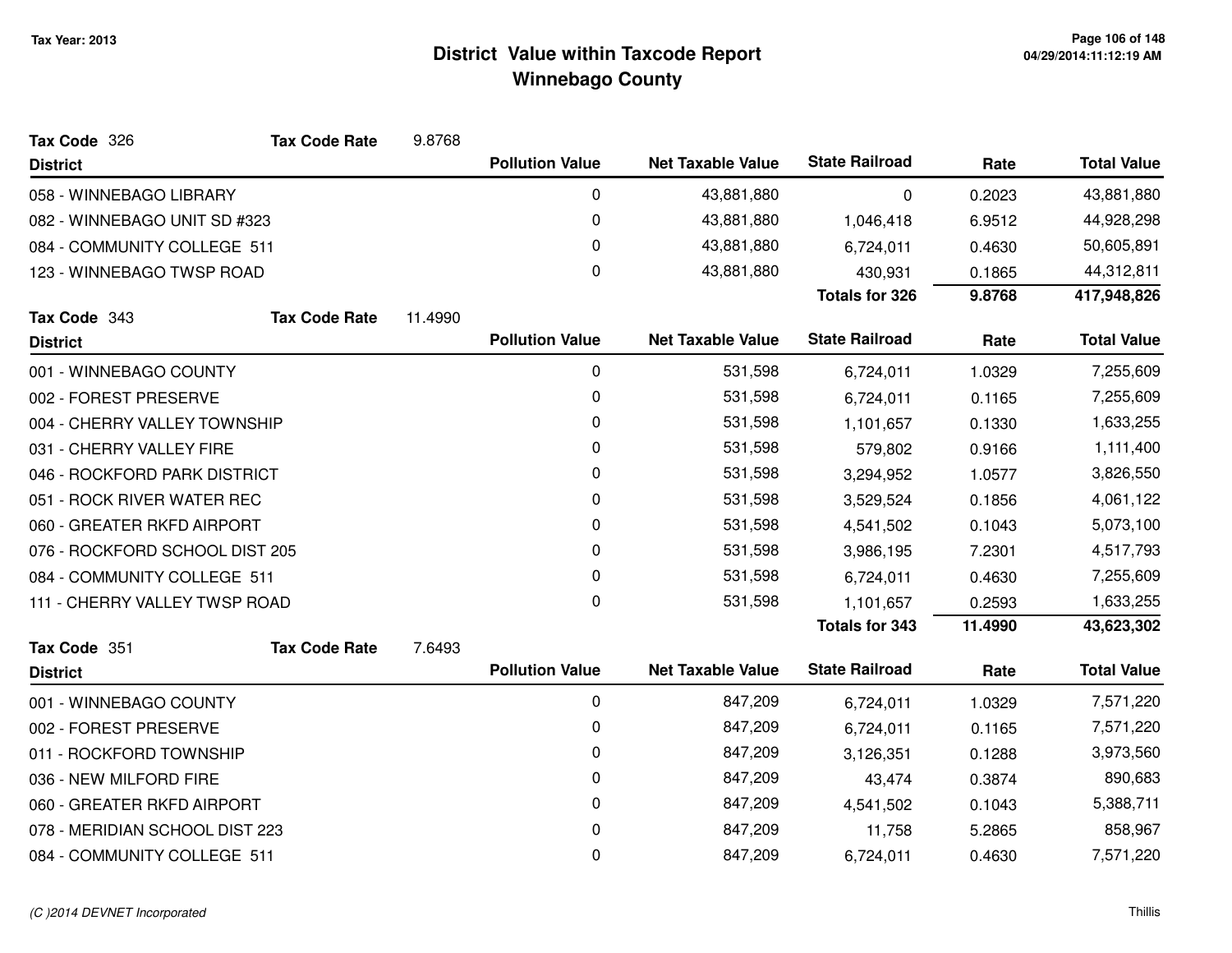| Tax Code 351                      | <b>Tax Code Rate</b> | 7.6493  |                        |                          |                       |           |                    |
|-----------------------------------|----------------------|---------|------------------------|--------------------------|-----------------------|-----------|--------------------|
| <b>District</b>                   |                      |         | <b>Pollution Value</b> | <b>Net Taxable Value</b> | <b>State Railroad</b> | Rate      | <b>Total Value</b> |
| 118 - ROCKFORD TWSP ROAD          |                      |         | 0                      | 847,209                  | 3,126,351             | 0.1299    | 3,973,560          |
|                                   |                      |         |                        |                          | <b>Totals for 351</b> | 7.6493    | 37,799,141         |
| Tax Code 358                      | <b>Tax Code Rate</b> | 10.0152 |                        |                          |                       |           |                    |
| <b>District</b>                   |                      |         | <b>Pollution Value</b> | <b>Net Taxable Value</b> | <b>State Railroad</b> | Rate      | <b>Total Value</b> |
| 001 - WINNEBAGO COUNTY            |                      |         | 0                      | 4,417                    | 6,724,011             | 1.0329    | 6,728,428          |
| 002 - FOREST PRESERVE             |                      |         | 0                      | 4,417                    | 6,724,011             | 0.1165    | 6,728,428          |
| 009 - OWEN TOWNSHIP               |                      |         | 0                      | 4,417                    | 313,494               | 0.1442    | 317,911            |
| 020 - MACHESNEY PARK VILLAGE      |                      |         | 0                      | 4,417                    | 0                     | 0.0000    | 4,417              |
| 038 - NORTHWEST FIRE              |                      |         | 0                      | 4,417                    | 243,593               | 0.4313    | 248,010            |
| 055 - NORTH SUBURBAN LIBRARY      |                      |         | 0                      | 4,417                    | 674,786               | 0.2906    | 679,203            |
| 060 - GREATER RKFD AIRPORT        |                      | 0       | 4,417                  | 4,541,502                | 0.1043                | 4,545,919 |                    |
| 076 - ROCKFORD SCHOOL DIST 205    |                      | 0       | 4,417                  | 3,986,195                | 7.2301                | 3,990,612 |                    |
| 084 - COMMUNITY COLLEGE 511       |                      |         | 0                      | 4,417                    | 6,724,011             | 0.4630    | 6,728,428          |
| 116 - OWEN TWSP ROAD              |                      |         | 0                      | 4,417                    | 313,494               | 0.2023    | 317,911            |
| 156 - OLDE RIVER RIDGE PLAT 6 SSA |                      |         | 0                      | 4,417                    | 0                     | 0.0000    | 4,417              |
|                                   |                      |         |                        |                          | <b>Totals for 358</b> | 10.0152   | 30,293,684         |
| Tax Code 360                      | <b>Tax Code Rate</b> | 9.6203  |                        |                          |                       |           |                    |
| <b>District</b>                   |                      |         | <b>Pollution Value</b> | <b>Net Taxable Value</b> | <b>State Railroad</b> | Rate      | <b>Total Value</b> |
| 001 - WINNEBAGO COUNTY            |                      |         | 0                      | 4,511,746                | 6,724,011             | 1.0329    | 11,235,757         |
| 002 - FOREST PRESERVE             |                      |         | 0                      | 4,511,746                | 6,724,011             | 0.1165    | 11,235,757         |
| 009 - OWEN TOWNSHIP               |                      |         | 0                      | 4,511,746                | 313,494               | 0.1442    | 4,825,240          |
| 038 - NORTHWEST FIRE              |                      |         | 0                      | 4,511,746                | 243,593               | 0.4313    | 4,755,339          |
| 076 - ROCKFORD SCHOOL DIST 205    |                      |         | 0                      | 4,511,746                | 3,986,195             | 7.2301    | 8,497,941          |
| 084 - COMMUNITY COLLEGE 511       |                      |         | 0                      | 4,511,746                | 6,724,011             | 0.4630    | 11,235,757         |
| 116 - OWEN TWSP ROAD              |                      |         | 0                      | 4,511,746                | 313,494               | 0.2023    | 4,825,240          |
|                                   |                      |         |                        |                          | <b>Totals for 360</b> | 9.6203    | 56,611,031         |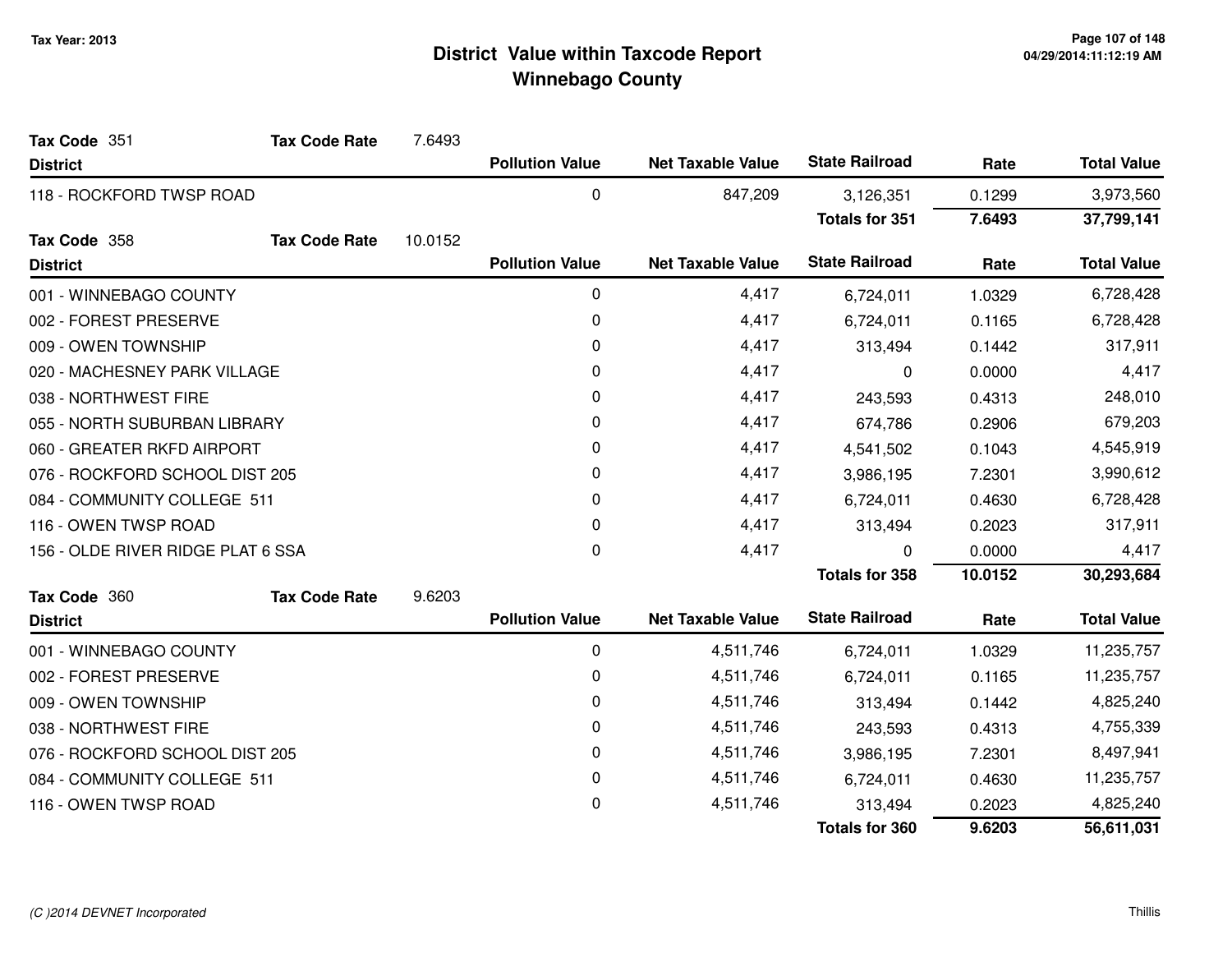| Tax Code 361                   | <b>Tax Code Rate</b> | 13.0324 |                        |                          |                       |         |                    |
|--------------------------------|----------------------|---------|------------------------|--------------------------|-----------------------|---------|--------------------|
| <b>District</b>                |                      |         | <b>Pollution Value</b> | <b>Net Taxable Value</b> | <b>State Railroad</b> | Rate    | <b>Total Value</b> |
| 001 - WINNEBAGO COUNTY         |                      |         | $\mathbf 0$            | 2,566                    | 6,724,011             | 1.0329  | 6,726,577          |
| 002 - FOREST PRESERVE          |                      |         | 0                      | 2,566                    | 6,724,011             | 0.1165  | 6,726,577          |
| 009 - OWEN TOWNSHIP            |                      |         | 0                      | 2,566                    | 313,494               | 0.1442  | 316,060            |
| 023 - ROCKFORD CITY            |                      |         | 0                      | 2,566                    | 2,610,161             | 3.0811  | 2,612,727          |
| 051 - ROCK RIVER WATER REC     |                      |         | 0                      | 2,566                    | 3,529,524             | 0.1856  | 3,532,090          |
| 059 - ROCKFORD CITY LIBRARY    |                      |         | 0                      | 2,566                    | 2,610,161             | 0.4724  | 2,612,727          |
| 060 - GREATER RKFD AIRPORT     |                      |         | 0                      | 2,566                    | 4,541,502             | 0.1043  | 4,544,068          |
| 076 - ROCKFORD SCHOOL DIST 205 |                      |         | 0                      | 2,566                    | 3,986,195             | 7.2301  | 3,988,761          |
| 084 - COMMUNITY COLLEGE 511    |                      |         | 0                      | 2,566                    | 6,724,011             | 0.4630  | 6,726,577          |
| 116 - OWEN TWSP ROAD           |                      |         | 0                      | 2,566                    | 313,494               | 0.2023  | 316,060            |
|                                |                      |         |                        |                          | <b>Totals for 361</b> | 13.0324 | 38,102,224         |
| Tax Code 362                   | <b>Tax Code Rate</b> | 8.6574  |                        |                          |                       |         |                    |
| <b>District</b>                |                      |         | <b>Pollution Value</b> | <b>Net Taxable Value</b> | <b>State Railroad</b> | Rate    | <b>Total Value</b> |
| 001 - WINNEBAGO COUNTY         |                      |         | 0                      | 659,793                  | 6,724,011             | 1.0329  | 7,383,804          |
| 002 - FOREST PRESERVE          |                      |         | 0                      | 659,793                  | 6,724,011             | 0.1165  | 7,383,804          |
| 009 - OWEN TOWNSHIP            |                      |         | 0                      | 659,793                  | 313,494               | 0.1442  | 973,287            |
| 038 - NORTHWEST FIRE           |                      |         | 0                      | 659,793                  | 243,593               | 0.4313  | 903,386            |
| 074 - ROCKTON SCHOOL DIST 140  |                      |         | 0                      | 659,793                  | 337,853               | 3.7431  | 997,646            |
| 077 - HONONEGAH HIGH SD #207   |                      |         | 0                      | 659,793                  | 407,966               | 2.5241  | 1,067,759          |
| 084 - COMMUNITY COLLEGE 511    |                      |         | 0                      | 659,793                  | 6,724,011             | 0.4630  | 7,383,804          |
| 116 - OWEN TWSP ROAD           |                      |         | 0                      | 659,793                  | 313,494               | 0.2023  | 973,287            |
|                                |                      |         |                        |                          | Totals for 362        | 8.6574  | 27,066,777         |
| Tax Code 363                   | <b>Tax Code Rate</b> | 9.5437  |                        |                          |                       |         |                    |
| <b>District</b>                |                      |         | <b>Pollution Value</b> | <b>Net Taxable Value</b> | <b>State Railroad</b> | Rate    | <b>Total Value</b> |
| 001 - WINNEBAGO COUNTY         |                      |         | 0                      | 35,531                   | 6,724,011             | 1.0329  | 6,759,542          |
| 002 - FOREST PRESERVE          |                      |         | 0                      | 35,531                   | 6,724,011             | 0.1165  | 6,759,542          |
| 009 - OWEN TOWNSHIP            |                      |         | 0                      | 35,531                   | 313,494               | 0.1442  | 349,025            |
| 038 - NORTHWEST FIRE           |                      |         | 0                      | 35,531                   | 243,593               | 0.4313  | 279,124            |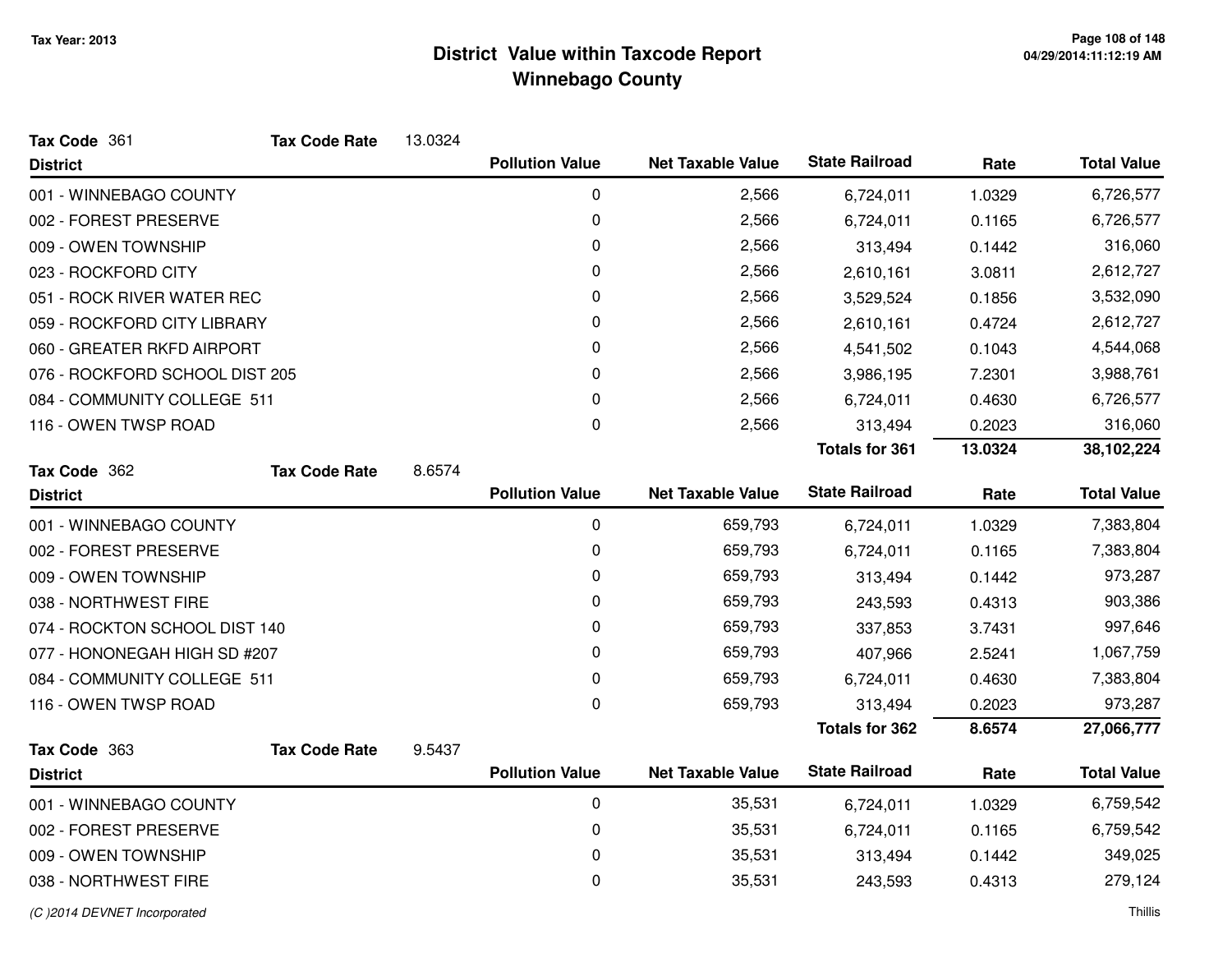| Tax Code 363                   | <b>Tax Code Rate</b> | 9.5437  |                        |                          |                       |        |                    |
|--------------------------------|----------------------|---------|------------------------|--------------------------|-----------------------|--------|--------------------|
| <b>District</b>                |                      |         | <b>Pollution Value</b> | <b>Net Taxable Value</b> | <b>State Railroad</b> | Rate   | <b>Total Value</b> |
| 058 - WINNEBAGO LIBRARY        |                      |         | 0                      | 35,531                   | 0                     | 0.2023 | 35,531             |
| 082 - WINNEBAGO UNIT SD #323   |                      |         | 0                      | 35,531                   | 1,046,418             | 6.9512 | 1,081,949          |
| 084 - COMMUNITY COLLEGE 511    |                      |         | 0                      | 35,531                   | 6,724,011             | 0.4630 | 6,759,542          |
| 116 - OWEN TWSP ROAD           |                      |         | 0                      | 35,531                   | 313,494               | 0.2023 | 349,025            |
|                                |                      |         |                        |                          | <b>Totals for 363</b> | 9.5437 | 22,373,280         |
| Tax Code 364                   | <b>Tax Code Rate</b> | 8.9801  |                        |                          |                       |        |                    |
| <b>District</b>                |                      |         | <b>Pollution Value</b> | <b>Net Taxable Value</b> | <b>State Railroad</b> | Rate   | <b>Total Value</b> |
| 001 - WINNEBAGO COUNTY         |                      |         | 0                      | 172,558                  | 6,724,011             | 1.0329 | 6,896,569          |
| 002 - FOREST PRESERVE          |                      |         | 0                      | 172,558                  | 6,724,011             | 0.1165 | 6,896,569          |
| 009 - OWEN TOWNSHIP            |                      |         | 0                      | 172,558                  | 313,494               | 0.1442 | 486,052            |
| 041 - ROCKTON FIRE             |                      |         | 0                      | 172,558                  | 363,272               | 0.7540 | 535,830            |
| 074 - ROCKTON SCHOOL DIST 140  |                      |         | 0                      | 172,558                  | 337,853               | 3.7431 | 510,411            |
| 077 - HONONEGAH HIGH SD #207   |                      |         | 0                      | 172,558                  | 407,966               | 2.5241 | 580,524            |
| 084 - COMMUNITY COLLEGE 511    |                      |         | 0                      | 172,558                  | 6,724,011             | 0.4630 | 6,896,569          |
| 116 - OWEN TWSP ROAD           |                      |         | 0                      | 172,558                  | 313,494               | 0.2023 | 486,052            |
|                                |                      |         |                        |                          | <b>Totals for 364</b> | 8.9801 | 23,288,576         |
| Tax Code 365                   | <b>Tax Code Rate</b> | 10.2008 |                        |                          |                       |        |                    |
| <b>District</b>                |                      |         | <b>Pollution Value</b> | <b>Net Taxable Value</b> | <b>State Railroad</b> | Rate   | <b>Total Value</b> |
| 001 - WINNEBAGO COUNTY         |                      |         | 0                      | 8,618,204                | 6,724,011             | 1.0329 | 15,342,215         |
| 002 - FOREST PRESERVE          |                      |         | 0                      | 8,618,204                | 6,724,011             | 0.1165 | 15,342,215         |
| 009 - OWEN TOWNSHIP            |                      |         | 0                      | 8,618,204                | 313,494               | 0.1442 | 8,931,698          |
| 020 - MACHESNEY PARK VILLAGE   |                      |         | 0                      | 8,618,204                | 0                     | 0.0000 | 8,618,204          |
| 038 - NORTHWEST FIRE           |                      |         | 0                      | 8,618,204                | 243,593               | 0.4313 | 8,861,797          |
| 051 - ROCK RIVER WATER REC     |                      |         | 0                      | 8,618,204                | 3,529,524             | 0.1856 | 12,147,728         |
| 055 - NORTH SUBURBAN LIBRARY   |                      |         | 0                      | 8,618,204                | 674,786               | 0.2906 | 9,292,990          |
| 060 - GREATER RKFD AIRPORT     |                      |         | 0                      | 8,618,204                | 4,541,502             | 0.1043 | 13,159,706         |
| 076 - ROCKFORD SCHOOL DIST 205 |                      |         | 0                      | 8,618,204                | 3,986,195             | 7.2301 | 12,604,399         |
| 084 - COMMUNITY COLLEGE 511    |                      |         | 0                      | 8,618,204                | 6,724,011             | 0.4630 | 15,342,215         |
|                                |                      |         |                        |                          |                       |        |                    |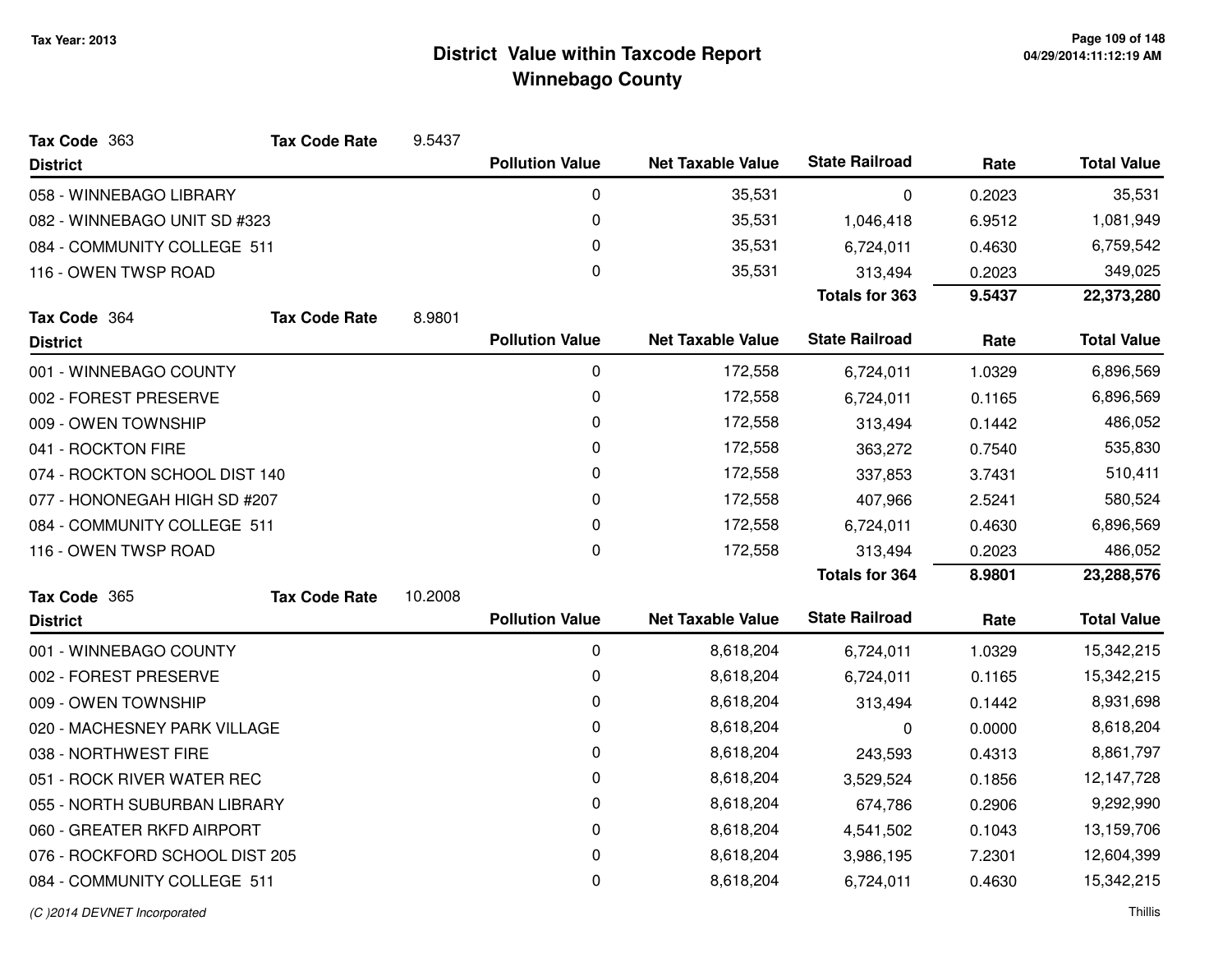| Tax Code 365                   | <b>Tax Code Rate</b> | 10.2008 |                        |                          |                       |         |                    |
|--------------------------------|----------------------|---------|------------------------|--------------------------|-----------------------|---------|--------------------|
| <b>District</b>                |                      |         | <b>Pollution Value</b> | <b>Net Taxable Value</b> | <b>State Railroad</b> | Rate    | <b>Total Value</b> |
| 116 - OWEN TWSP ROAD           |                      |         | 0                      | 8,618,204                | 313,494               | 0.2023  | 8,931,698          |
|                                |                      |         |                        |                          | <b>Totals for 365</b> | 10.2008 | 128,574,865        |
| Tax Code 366                   | <b>Tax Code Rate</b> | 10.5288 |                        |                          |                       |         |                    |
| <b>District</b>                |                      |         | <b>Pollution Value</b> | <b>Net Taxable Value</b> | <b>State Railroad</b> | Rate    | <b>Total Value</b> |
| 001 - WINNEBAGO COUNTY         |                      |         | 0                      | 636,644                  | 6,724,011             | 1.0329  | 7,360,655          |
| 002 - FOREST PRESERVE          |                      |         | 0                      | 636,644                  | 6,724,011             | 0.1165  | 7,360,655          |
| 004 - CHERRY VALLEY TOWNSHIP   |                      |         | 0                      | 636,644                  | 1,101,657             | 0.1330  | 1,738,301          |
| 031 - CHERRY VALLEY FIRE       |                      |         | 0                      | 636,644                  | 579,802               | 0.9166  | 1,216,446          |
| 054 - CHERRY VALLEY LIBRARY    |                      |         | 0                      | 636,644                  | 696,730               | 0.3774  | 1,333,374          |
| 076 - ROCKFORD SCHOOL DIST 205 |                      |         | 0                      | 636,644                  | 3,986,195             | 7.2301  | 4,622,839          |
| 084 - COMMUNITY COLLEGE 511    |                      |         | 0                      | 636,644                  | 6,724,011             | 0.4630  | 7,360,655          |
| 111 - CHERRY VALLEY TWSP ROAD  |                      |         | 0                      | 636,644                  | 1,101,657             | 0.2593  | 1,738,301          |
|                                |                      |         |                        |                          | <b>Totals for 366</b> | 10.5288 | 32,731,226         |
| Tax Code 367                   | <b>Tax Code Rate</b> | 9.4727  |                        |                          |                       |         |                    |
| <b>District</b>                |                      |         | <b>Pollution Value</b> | <b>Net Taxable Value</b> | <b>State Railroad</b> | Rate    | <b>Total Value</b> |
| 001 - WINNEBAGO COUNTY         |                      |         | $\pmb{0}$              | 84,607                   | 6,724,011             | 1.0329  | 6,808,618          |
| 002 - FOREST PRESERVE          |                      |         | $\mathbf 0$            | 84,607                   | 6,724,011             | 0.1165  | 6,808,618          |
| 004 - CHERRY VALLEY TOWNSHIP   |                      |         | 0                      | 84,607                   | 1,101,657             | 0.1330  | 1,186,264          |
| 031 - CHERRY VALLEY FIRE       |                      |         | 0                      | 84,607                   | 579,802               | 0.9166  | 664,409            |
| 054 - CHERRY VALLEY LIBRARY    |                      |         | 0                      | 84,607                   | 696,730               | 0.3774  | 781,337            |
| 083 - HIAWATHA SCHOOL DIST 426 |                      |         | 0                      | 84,607                   | 0                     | 5.9134  | 84,607             |
| 085 - COMMUNITY COLLEGE 523    |                      |         | 0                      | 84,607                   | 0                     | 0.7236  | 84,607             |
| 111 - CHERRY VALLEY TWSP ROAD  |                      |         | $\mathbf 0$            | 84,607                   | 1,101,657             | 0.2593  | 1,186,264          |
|                                |                      |         |                        |                          | <b>Totals for 367</b> | 9.4727  | 17,604,724         |
| Tax Code 368                   | <b>Tax Code Rate</b> | 10.0152 |                        |                          |                       |         |                    |
| <b>District</b>                |                      |         | <b>Pollution Value</b> | <b>Net Taxable Value</b> | <b>State Railroad</b> | Rate    | <b>Total Value</b> |
| 001 - WINNEBAGO COUNTY         |                      |         | $\mathbf 0$            | 415,638                  | 6,724,011             | 1.0329  | 7,139,649          |
| 002 - FOREST PRESERVE          |                      |         | 0                      | 415,638                  | 6,724,011             | 0.1165  | 7,139,649          |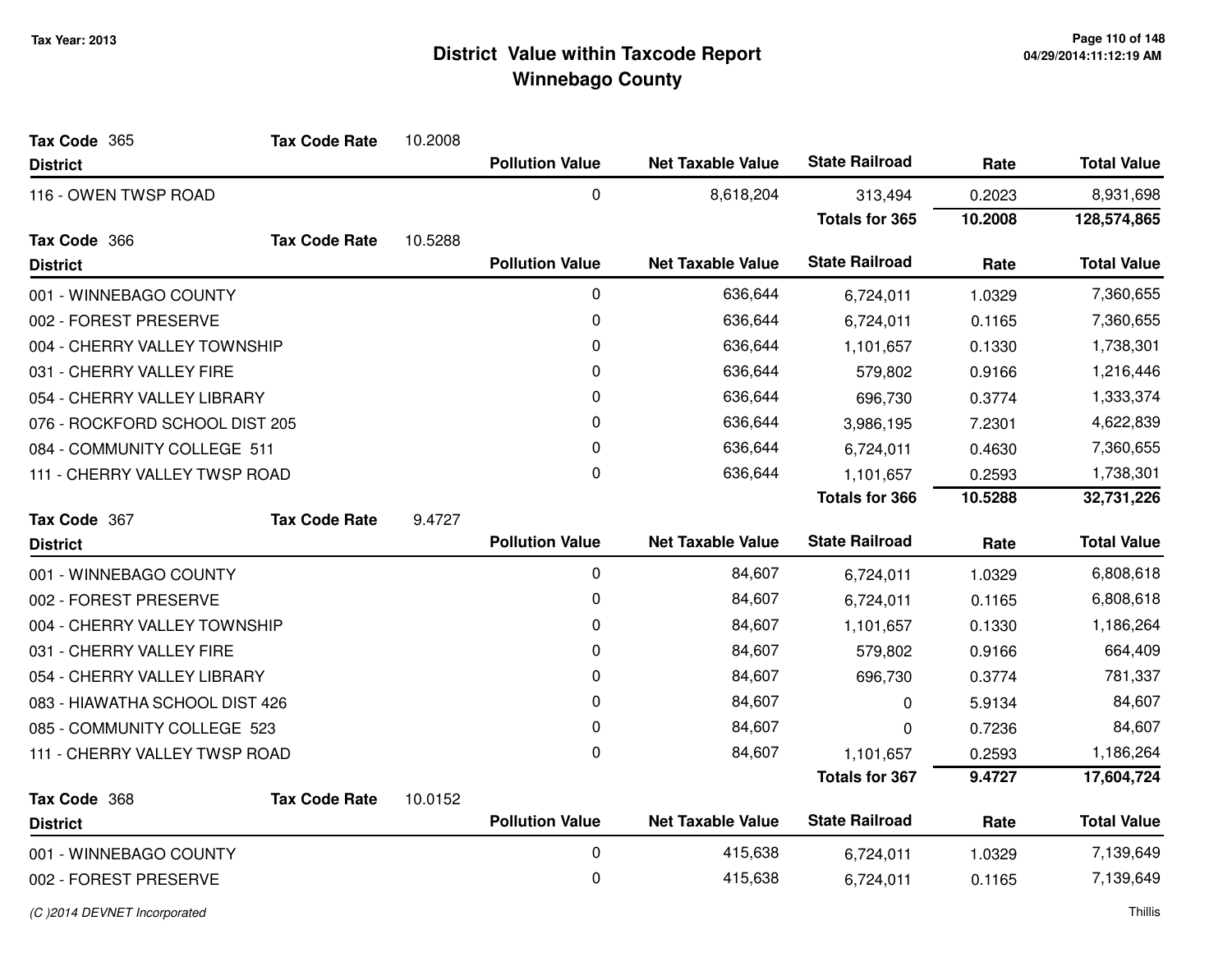| Tax Code 368                   | <b>Tax Code Rate</b> | 10.0152 |                        |                          |                       |         |                    |
|--------------------------------|----------------------|---------|------------------------|--------------------------|-----------------------|---------|--------------------|
| <b>District</b>                |                      |         | <b>Pollution Value</b> | <b>Net Taxable Value</b> | <b>State Railroad</b> | Rate    | <b>Total Value</b> |
| 009 - OWEN TOWNSHIP            |                      |         | $\mathbf 0$            | 415,638                  | 313,494               | 0.1442  | 729,132            |
| 020 - MACHESNEY PARK VILLAGE   |                      |         | 0                      | 415,638                  | 0                     | 0.0000  | 415,638            |
| 038 - NORTHWEST FIRE           |                      |         | 0                      | 415,638                  | 243,593               | 0.4313  | 659,231            |
| 055 - NORTH SUBURBAN LIBRARY   |                      |         | 0                      | 415,638                  | 674,786               | 0.2906  | 1,090,424          |
| 060 - GREATER RKFD AIRPORT     |                      |         | 0                      | 415,638                  | 4,541,502             | 0.1043  | 4,957,140          |
| 076 - ROCKFORD SCHOOL DIST 205 |                      |         | 0                      | 415,638                  | 3,986,195             | 7.2301  | 4,401,833          |
| 084 - COMMUNITY COLLEGE 511    |                      |         | 0                      | 415,638                  | 6,724,011             | 0.4630  | 7,139,649          |
| 116 - OWEN TWSP ROAD           |                      |         | 0                      | 415,638                  | 313,494               | 0.2023  | 729,132            |
|                                |                      |         |                        |                          | <b>Totals for 368</b> | 10.0152 | 34,401,477         |
| Tax Code 369                   | <b>Tax Code Rate</b> | 10.2008 |                        |                          |                       |         |                    |
| <b>District</b>                |                      |         | <b>Pollution Value</b> | <b>Net Taxable Value</b> | <b>State Railroad</b> | Rate    | <b>Total Value</b> |
| 001 - WINNEBAGO COUNTY         |                      |         | 0                      | 142,805                  | 6,724,011             | 1.0329  | 6,866,816          |
| 002 - FOREST PRESERVE          |                      |         | 0                      | 142,805                  | 6,724,011             | 0.1165  | 6,866,816          |
| 009 - OWEN TOWNSHIP            |                      |         | 0                      | 142,805                  | 313,494               | 0.1442  | 456,299            |
| 038 - NORTHWEST FIRE           |                      |         | 0                      | 142,805                  | 243,593               | 0.4313  | 386,398            |
| 051 - ROCK RIVER WATER REC     |                      |         | 0                      | 142,805                  | 3,529,524             | 0.1856  | 3,672,329          |
| 055 - NORTH SUBURBAN LIBRARY   |                      |         | 0                      | 142,805                  | 674,786               | 0.2906  | 817,591            |
| 060 - GREATER RKFD AIRPORT     |                      |         | 0                      | 142,805                  | 4,541,502             | 0.1043  | 4,684,307          |
| 076 - ROCKFORD SCHOOL DIST 205 |                      |         | $\Omega$               | 142,805                  | 3,986,195             | 7.2301  | 4,129,000          |
| 084 - COMMUNITY COLLEGE 511    |                      |         | 0                      | 142,805                  | 6,724,011             | 0.4630  | 6,866,816          |
| 116 - OWEN TWSP ROAD           |                      |         | 0                      | 142,805                  | 313,494               | 0.2023  | 456,299            |
|                                |                      |         |                        |                          | <b>Totals for 369</b> | 10.2008 | 35,202,671         |
| Tax Code 370                   | <b>Tax Code Rate</b> | 11.0280 |                        |                          |                       |         |                    |
| <b>District</b>                |                      |         | <b>Pollution Value</b> | <b>Net Taxable Value</b> | <b>State Railroad</b> | Rate    | <b>Total Value</b> |
| 001 - WINNEBAGO COUNTY         |                      |         | 0                      | 0                        | 6,724,011             | 1.0329  | 6,724,011          |
| 002 - FOREST PRESERVE          |                      |         | 0                      | 0                        | 6,724,011             | 0.1165  | 6,724,011          |
| 011 - ROCKFORD TOWNSHIP        |                      |         | 0                      | 0                        | 3,126,351             | 0.1288  | 3,126,351          |
| 021 - NEW MILFORD VILLAGE      |                      |         | 0                      | 0                        | 0                     | 0.0000  | 0                  |
|                                |                      |         |                        |                          |                       |         |                    |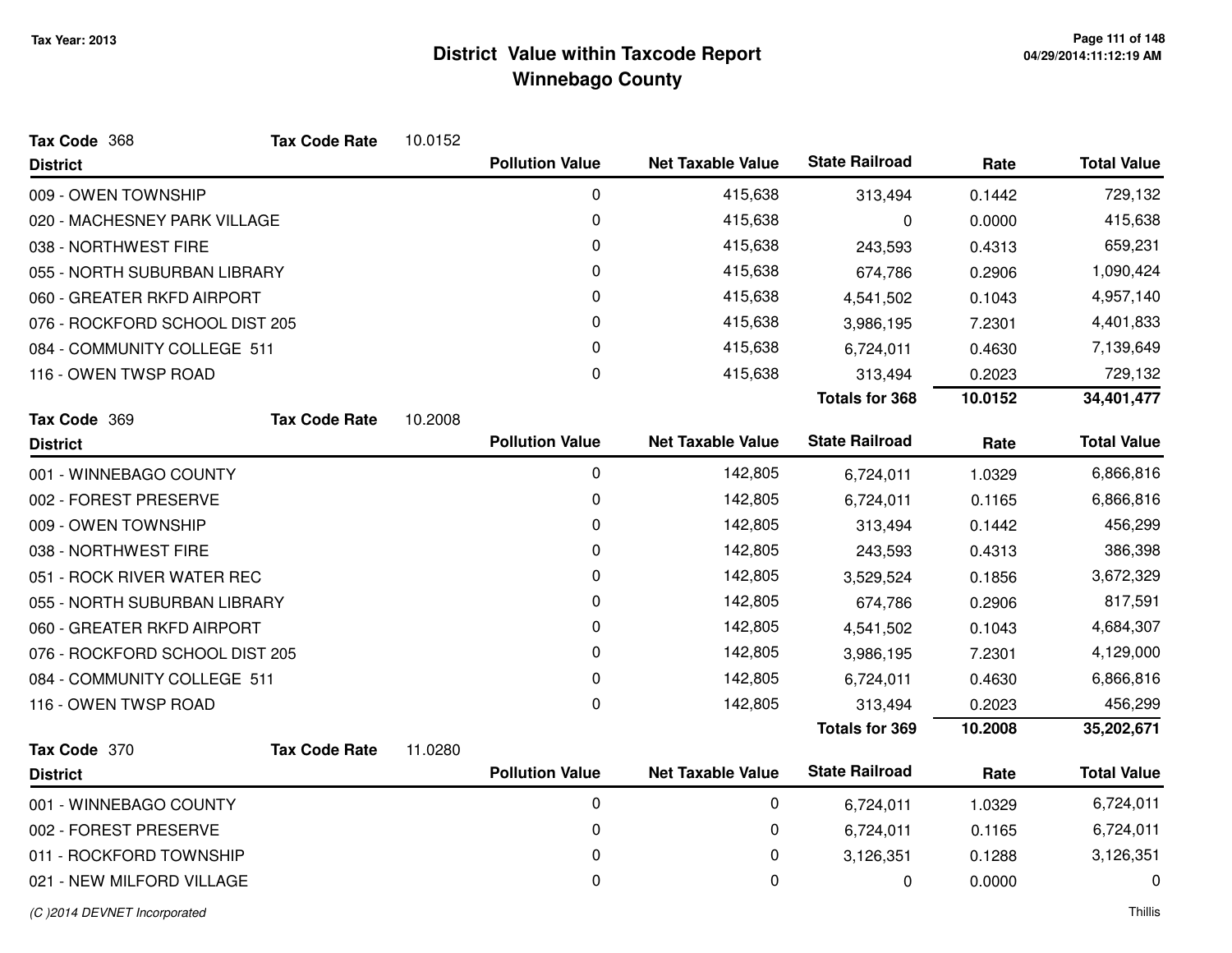| Tax Code 370                   | <b>Tax Code Rate</b> | 11.0280 |                        |                          |                       |         |                    |
|--------------------------------|----------------------|---------|------------------------|--------------------------|-----------------------|---------|--------------------|
| <b>District</b>                |                      |         | <b>Pollution Value</b> | <b>Net Taxable Value</b> | <b>State Railroad</b> | Rate    | <b>Total Value</b> |
| 036 - NEW MILFORD FIRE         |                      |         | 0                      | 0                        | 43,474                | 0.3874  | 43,474             |
| 046 - ROCKFORD PARK DISTRICT   |                      |         | 0                      | 0                        | 3,294,952             | 1.0577  | 3,294,952          |
| 054 - CHERRY VALLEY LIBRARY    |                      |         | 0                      | 0                        | 696,730               | 0.3774  | 696,730            |
| 060 - GREATER RKFD AIRPORT     |                      |         | 0                      | 0                        | 4,541,502             | 0.1043  | 4,541,502          |
| 076 - ROCKFORD SCHOOL DIST 205 |                      |         | 0                      | 0                        | 3,986,195             | 7.2301  | 3,986,195          |
| 084 - COMMUNITY COLLEGE 511    |                      |         | 0                      | $\mathbf 0$              | 6,724,011             | 0.4630  | 6,724,011          |
| 118 - ROCKFORD TWSP ROAD       |                      |         | $\mathbf{0}$           | $\mathbf 0$              | 3,126,351             | 0.1299  | 3,126,351          |
|                                |                      |         |                        |                          | <b>Totals for 370</b> | 11.0280 | 38,987,588         |
| Tax Code 372                   | <b>Tax Code Rate</b> | 11.2136 |                        |                          |                       |         |                    |
| <b>District</b>                |                      |         | <b>Pollution Value</b> | <b>Net Taxable Value</b> | <b>State Railroad</b> | Rate    | <b>Total Value</b> |
| 001 - WINNEBAGO COUNTY         |                      |         | 0                      | 4,335,934                | 6,724,011             | 1.0329  | 11,059,945         |
| 002 - FOREST PRESERVE          |                      |         | 0                      | 4,335,934                | 6,724,011             | 0.1165  | 11,059,945         |
| 011 - ROCKFORD TOWNSHIP        |                      |         | 0                      | 4,335,934                | 3,126,351             | 0.1288  | 7,462,285          |
| 021 - NEW MILFORD VILLAGE      |                      |         | 0                      | 4,335,934                | 0                     | 0.0000  | 4,335,934          |
| 036 - NEW MILFORD FIRE         |                      |         | 0                      | 4,335,934                | 43,474                | 0.3874  | 4,379,408          |
| 046 - ROCKFORD PARK DISTRICT   |                      |         | 0                      | 4,335,934                | 3,294,952             | 1.0577  | 7,630,886          |
| 051 - ROCK RIVER WATER REC     |                      |         | 0                      | 4,335,934                | 3,529,524             | 0.1856  | 7,865,458          |
| 054 - CHERRY VALLEY LIBRARY    |                      |         | 0                      | 4,335,934                | 696,730               | 0.3774  | 5,032,664          |
| 060 - GREATER RKFD AIRPORT     |                      |         | 0                      | 4,335,934                | 4,541,502             | 0.1043  | 8,877,436          |
| 076 - ROCKFORD SCHOOL DIST 205 |                      |         | 0                      | 4,335,934                | 3,986,195             | 7.2301  | 8,322,129          |
| 084 - COMMUNITY COLLEGE 511    |                      |         | 0                      | 4,335,934                | 6,724,011             | 0.4630  | 11,059,945         |
| 118 - ROCKFORD TWSP ROAD       |                      |         | 0                      | 4,335,934                | 3,126,351             | 0.1299  | 7,462,285          |
|                                |                      |         |                        |                          | <b>Totals for 372</b> | 11.2136 | 94,548,320         |
| Tax Code 373                   | <b>Tax Code Rate</b> | 9.7785  |                        |                          |                       |         |                    |
| <b>District</b>                |                      |         | <b>Pollution Value</b> | <b>Net Taxable Value</b> | <b>State Railroad</b> | Rate    | <b>Total Value</b> |
| 001 - WINNEBAGO COUNTY         |                      |         | 0                      | 1,766,759                | 6,724,011             | 1.0329  | 8,490,770          |
| 002 - FOREST PRESERVE          |                      |         | 0                      | 1,766,759                | 6,724,011             | 0.1165  | 8,490,770          |
| 011 - ROCKFORD TOWNSHIP        |                      |         | 0                      | 1,766,759                | 3,126,351             | 0.1288  | 4,893,110          |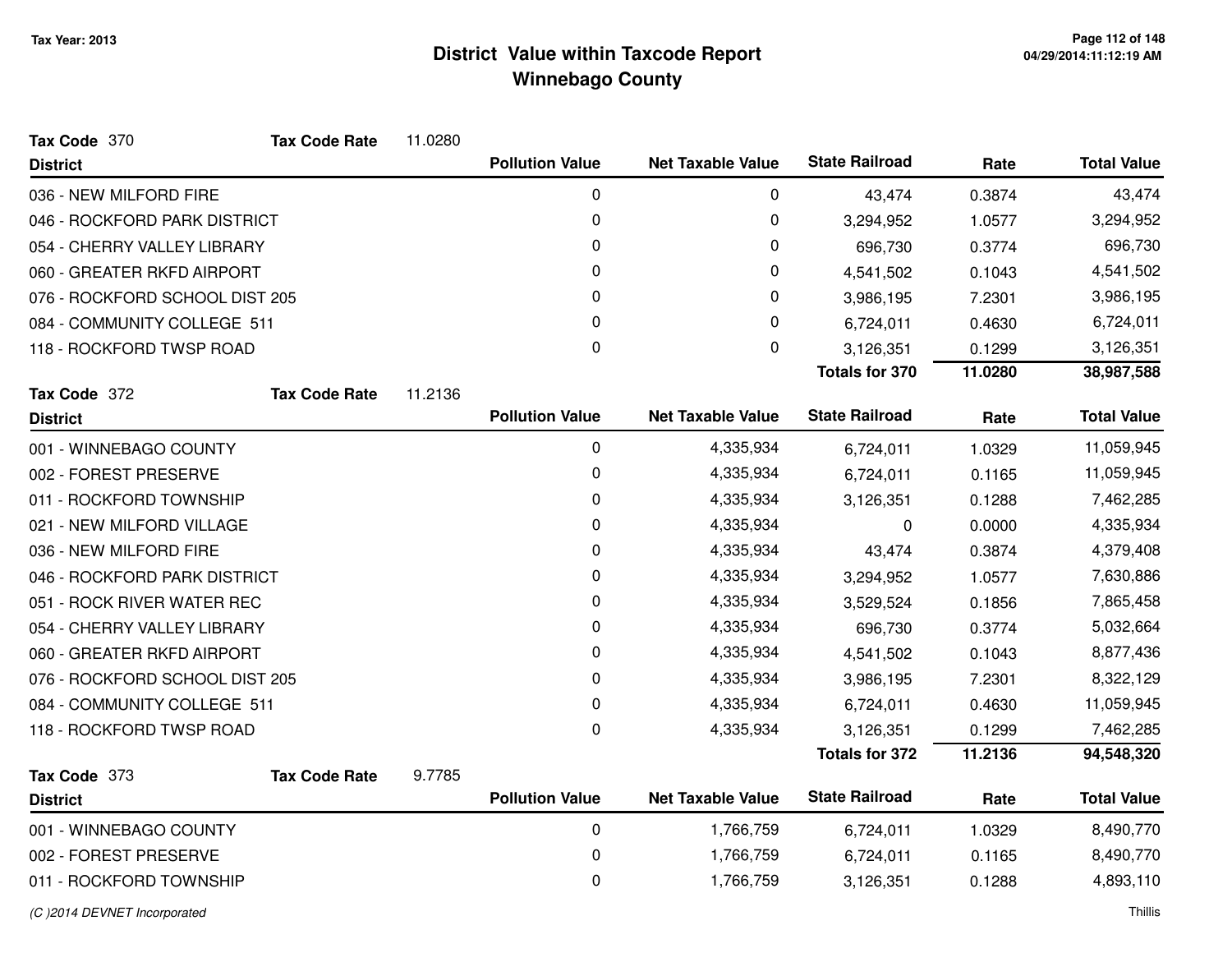| Tax Code 373                   | <b>Tax Code Rate</b> | 9.7785  |                        |                          |                       |         |                    |
|--------------------------------|----------------------|---------|------------------------|--------------------------|-----------------------|---------|--------------------|
| <b>District</b>                |                      |         | <b>Pollution Value</b> | <b>Net Taxable Value</b> | <b>State Railroad</b> | Rate    | <b>Total Value</b> |
| 021 - NEW MILFORD VILLAGE      |                      |         | 0                      | 1,766,759                | 0                     | 0.0000  | 1,766,759          |
| 036 - NEW MILFORD FIRE         |                      |         | 0                      | 1,766,759                | 43,474                | 0.3874  | 1,810,233          |
| 051 - ROCK RIVER WATER REC     |                      |         | 0                      | 1,766,759                | 3,529,524             | 0.1856  | 5,296,283          |
| 060 - GREATER RKFD AIRPORT     |                      |         | 0                      | 1,766,759                | 4,541,502             | 0.1043  | 6,308,261          |
| 076 - ROCKFORD SCHOOL DIST 205 |                      |         | 0                      | 1,766,759                | 3,986,195             | 7.2301  | 5,752,954          |
| 084 - COMMUNITY COLLEGE 511    |                      |         | 0                      | 1,766,759                | 6,724,011             | 0.4630  | 8,490,770          |
| 118 - ROCKFORD TWSP ROAD       |                      |         | 0                      | 1,766,759                | 3,126,351             | 0.1299  | 4,893,110          |
|                                |                      |         |                        |                          | <b>Totals for 373</b> | 9.7785  | 56,193,020         |
| Tax Code 374                   | <b>Tax Code Rate</b> | 11.5572 |                        |                          |                       |         |                    |
| <b>District</b>                |                      |         | <b>Pollution Value</b> | <b>Net Taxable Value</b> | <b>State Railroad</b> | Rate    | <b>Total Value</b> |
| 001 - WINNEBAGO COUNTY         |                      |         | 0                      | 1,078,877                | 6,724,011             | 1.0329  | 7,802,888          |
| 002 - FOREST PRESERVE          |                      |         | 0                      | 1,078,877                | 6,724,011             | 0.1165  | 7,802,888          |
| 011 - ROCKFORD TOWNSHIP        |                      |         | 0                      | 1,078,877                | 3,126,351             | 0.1288  | 4,205,228          |
| 017 - CHERRY VALLEY VILLAGE    |                      |         | 0                      | 1,078,877                | 131,310               | 0.0000  | 1,210,187          |
| 031 - CHERRY VALLEY FIRE       |                      |         | 0                      | 1,078,877                | 579,802               | 0.9166  | 1,658,679          |
| 046 - ROCKFORD PARK DISTRICT   |                      |         | 0                      | 1,078,877                | 3,294,952             | 1.0577  | 4,373,829          |
| 054 - CHERRY VALLEY LIBRARY    |                      |         | 0                      | 1,078,877                | 696,730               | 0.3774  | 1,775,607          |
| 060 - GREATER RKFD AIRPORT     |                      |         | $\pmb{0}$              | 1,078,877                | 4,541,502             | 0.1043  | 5,620,379          |
| 076 - ROCKFORD SCHOOL DIST 205 |                      |         | 0                      | 1,078,877                | 3,986,195             | 7.2301  | 5,065,072          |
| 084 - COMMUNITY COLLEGE 511    |                      |         | 0                      | 1,078,877                | 6,724,011             | 0.4630  | 7,802,888          |
| 118 - ROCKFORD TWSP ROAD       |                      |         | 0                      | 1,078,877                | 3,126,351             | 0.1299  | 4,205,228          |
|                                |                      |         |                        |                          | <b>Totals for 374</b> | 11.5572 | 51,522,873         |
| Tax Code 377                   | <b>Tax Code Rate</b> | 11.0327 |                        |                          |                       |         |                    |
| <b>District</b>                |                      |         | <b>Pollution Value</b> | <b>Net Taxable Value</b> | <b>State Railroad</b> | Rate    | <b>Total Value</b> |
| 001 - WINNEBAGO COUNTY         |                      |         | $\pmb{0}$              | $\mathbf 0$              | 6,724,011             | 1.0329  | 6,724,011          |
| 002 - FOREST PRESERVE          |                      |         | 0                      | 0                        | 6,724,011             | 0.1165  | 6,724,011          |
| 011 - ROCKFORD TOWNSHIP        |                      |         | 0                      | $\pmb{0}$                | 3,126,351             | 0.1288  | 3,126,351          |
| 019 - LOVES PARK CITY          |                      |         | 0                      | $\mathbf 0$              | 0                     | 0.0000  | 0                  |
|                                |                      |         |                        |                          |                       |         |                    |

(C )2014 DEVNET Incorporated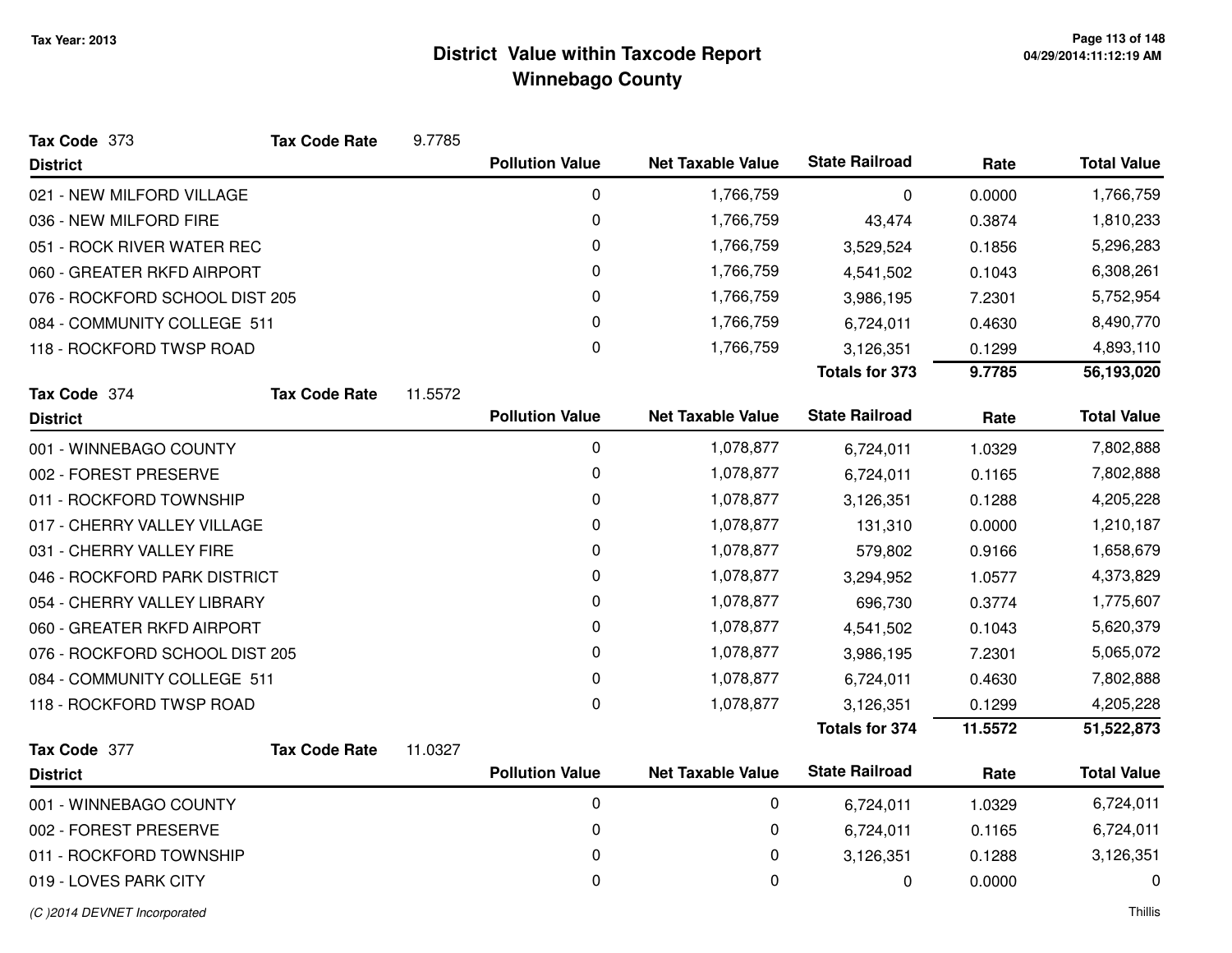| Tax Code 377                   | <b>Tax Code Rate</b> | 11.0327 |                        |                          |                       |         |                    |
|--------------------------------|----------------------|---------|------------------------|--------------------------|-----------------------|---------|--------------------|
| <b>District</b>                |                      |         | <b>Pollution Value</b> | <b>Net Taxable Value</b> | <b>State Railroad</b> | Rate    | <b>Total Value</b> |
| 046 - ROCKFORD PARK DISTRICT   |                      |         | $\mathbf 0$            | 0                        | 3,294,952             | 1.0577  | 3,294,952          |
| 051 - ROCK RIVER WATER REC     |                      |         | 0                      | 0                        | 3,529,524             | 0.1856  | 3,529,524          |
| 060 - GREATER RKFD AIRPORT     |                      |         | 0                      | 0                        | 4,541,502             | 0.1043  | 4,541,502          |
| 070 - HARLEM SCHOOL DIST 122   |                      |         | 0                      | 0                        | 396,184               | 7.8140  | 396,184            |
| 084 - COMMUNITY COLLEGE 511    |                      |         | 0                      | 0                        | 6,724,011             | 0.4630  | 6,724,011          |
| 118 - ROCKFORD TWSP ROAD       |                      |         | 0                      | 0                        | 3,126,351             | 0.1299  | 3,126,351          |
|                                |                      |         |                        |                          | <b>Totals for 377</b> | 11.0327 | 38,186,897         |
| Tax Code 378                   | <b>Tax Code Rate</b> | 11.7428 |                        |                          |                       |         |                    |
| <b>District</b>                |                      |         | <b>Pollution Value</b> | <b>Net Taxable Value</b> | <b>State Railroad</b> | Rate    | <b>Total Value</b> |
| 001 - WINNEBAGO COUNTY         |                      |         | $\mathbf 0$            | 46,479,601               | 6,724,011             | 1.0329  | 53,203,612         |
| 002 - FOREST PRESERVE          |                      |         | 0                      | 46,479,601               | 6,724,011             | 0.1165  | 53,203,612         |
| 011 - ROCKFORD TOWNSHIP        |                      |         | $\mathbf 0$            | 46,479,601               | 3,126,351             | 0.1288  | 49,605,952         |
| 017 - CHERRY VALLEY VILLAGE    |                      |         | 0                      | 46,479,601               | 131,310               | 0.0000  | 46,610,911         |
| 031 - CHERRY VALLEY FIRE       |                      |         | 0                      | 46,479,601               | 579,802               | 0.9166  | 47,059,403         |
| 046 - ROCKFORD PARK DISTRICT   |                      |         | 0                      | 46,479,601               | 3,294,952             | 1.0577  | 49,774,553         |
| 051 - ROCK RIVER WATER REC     |                      |         | 0                      | 46,479,601               | 3,529,524             | 0.1856  | 50,009,125         |
| 054 - CHERRY VALLEY LIBRARY    |                      |         | 0                      | 46,479,601               | 696,730               | 0.3774  | 47,176,331         |
| 060 - GREATER RKFD AIRPORT     |                      |         | 0                      | 46,479,601               | 4,541,502             | 0.1043  | 51,021,103         |
| 076 - ROCKFORD SCHOOL DIST 205 |                      |         | 0                      | 46,479,601               | 3,986,195             | 7.2301  | 50,465,796         |
| 084 - COMMUNITY COLLEGE 511    |                      |         | 0                      | 46,479,601               | 6,724,011             | 0.4630  | 53,203,612         |
| 118 - ROCKFORD TWSP ROAD       |                      |         | 0                      | 46,479,601               | 3,126,351             | 0.1299  | 49,605,952         |
|                                |                      |         |                        |                          | <b>Totals for 378</b> | 11.7428 | 600,939,962        |
| Tax Code 379                   | <b>Tax Code Rate</b> | 9.5929  |                        |                          |                       |         |                    |
| <b>District</b>                |                      |         | <b>Pollution Value</b> | <b>Net Taxable Value</b> | <b>State Railroad</b> | Rate    | <b>Total Value</b> |
| 001 - WINNEBAGO COUNTY         |                      |         | $\mathbf 0$            | 725,517                  | 6,724,011             | 1.0329  | 7,449,528          |
| 002 - FOREST PRESERVE          |                      |         | 0                      | 725,517                  | 6,724,011             | 0.1165  | 7,449,528          |
| 011 - ROCKFORD TOWNSHIP        |                      |         | 0                      | 725,517                  | 3,126,351             | 0.1288  | 3,851,868          |
| 021 - NEW MILFORD VILLAGE      |                      |         | 0                      | 725,517                  | 0                     | 0.0000  | 725,517            |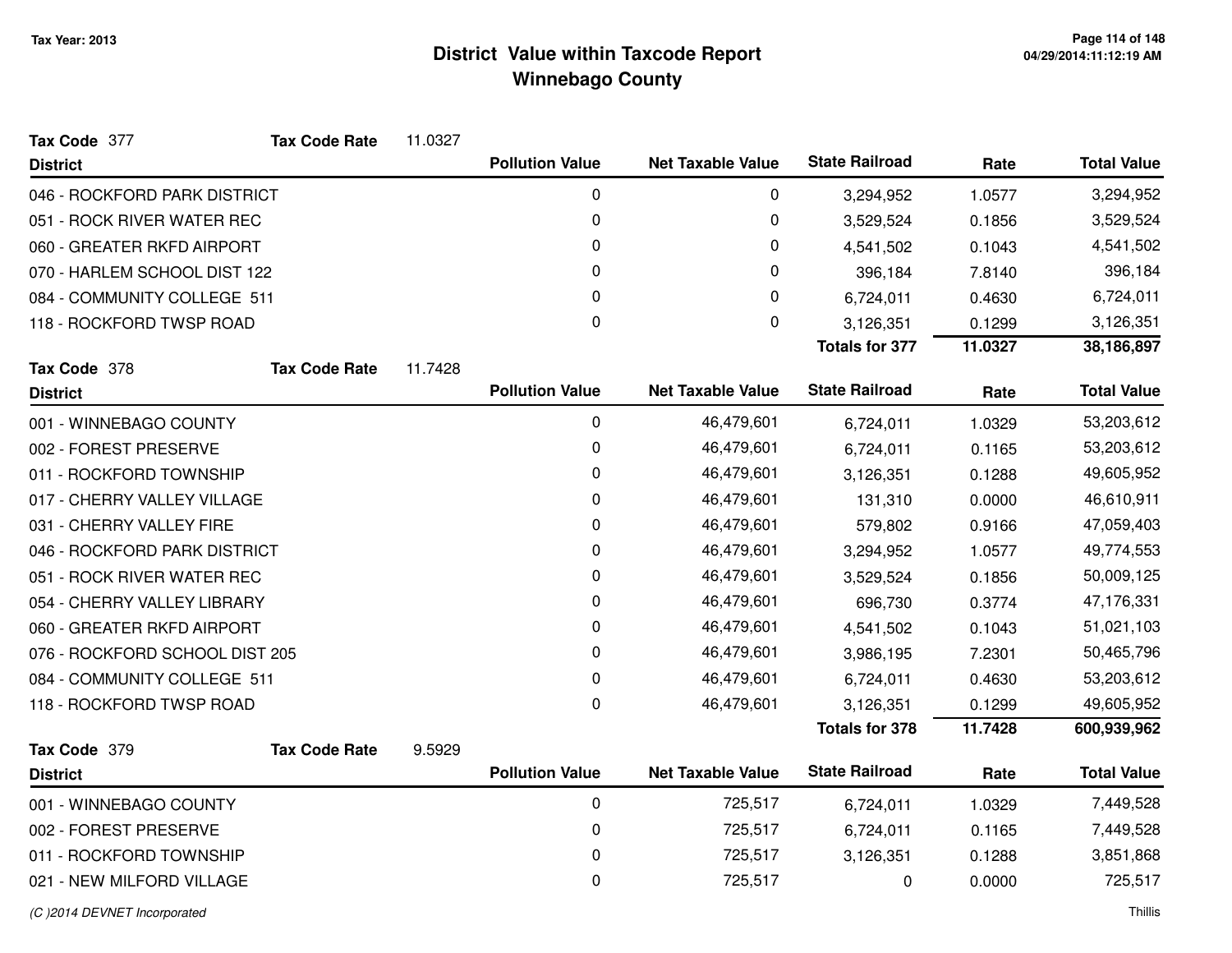| Tax Code 379                   | <b>Tax Code Rate</b> | 9.5929  |                        |                          |                       |         |                    |
|--------------------------------|----------------------|---------|------------------------|--------------------------|-----------------------|---------|--------------------|
| <b>District</b>                |                      |         | <b>Pollution Value</b> | <b>Net Taxable Value</b> | <b>State Railroad</b> | Rate    | <b>Total Value</b> |
| 036 - NEW MILFORD FIRE         |                      |         | $\mathbf 0$            | 725,517                  | 43,474                | 0.3874  | 768,991            |
| 060 - GREATER RKFD AIRPORT     |                      |         | 0                      | 725,517                  | 4,541,502             | 0.1043  | 5,267,019          |
| 076 - ROCKFORD SCHOOL DIST 205 |                      |         | 0                      | 725,517                  | 3,986,195             | 7.2301  | 4,711,712          |
| 084 - COMMUNITY COLLEGE 511    |                      |         | 0                      | 725,517                  | 6,724,011             | 0.4630  | 7,449,528          |
| 118 - ROCKFORD TWSP ROAD       |                      |         | 0                      | 725,517                  | 3,126,351             | 0.1299  | 3,851,868          |
|                                |                      |         |                        |                          | Totals for 379        | 9.5929  | 41,525,559         |
| Tax Code 380                   | <b>Tax Code Rate</b> | 10.6506 |                        |                          |                       |         |                    |
| <b>District</b>                |                      |         | <b>Pollution Value</b> | <b>Net Taxable Value</b> | <b>State Railroad</b> | Rate    | <b>Total Value</b> |
| 001 - WINNEBAGO COUNTY         |                      |         | $\mathbf 0$            | 1,010,395                | 6,724,011             | 1.0329  | 7,734,406          |
| 002 - FOREST PRESERVE          |                      |         | 0                      | 1,010,395                | 6,724,011             | 0.1165  | 7,734,406          |
| 011 - ROCKFORD TOWNSHIP        |                      |         | 0                      | 1,010,395                | 3,126,351             | 0.1288  | 4,136,746          |
| 021 - NEW MILFORD VILLAGE      |                      |         | 0                      | 1,010,395                | 0                     | 0.0000  | 1,010,395          |
| 036 - NEW MILFORD FIRE         |                      |         | 0                      | 1,010,395                | 43,474                | 0.3874  | 1,053,869          |
| 046 - ROCKFORD PARK DISTRICT   |                      |         | 0                      | 1,010,395                | 3,294,952             | 1.0577  | 4,305,347          |
| 060 - GREATER RKFD AIRPORT     |                      |         | 0                      | 1,010,395                | 4,541,502             | 0.1043  | 5,551,897          |
| 076 - ROCKFORD SCHOOL DIST 205 |                      |         | 0                      | 1,010,395                | 3,986,195             | 7.2301  | 4,996,590          |
| 084 - COMMUNITY COLLEGE 511    |                      |         | 0                      | 1,010,395                | 6,724,011             | 0.4630  | 7,734,406          |
| 118 - ROCKFORD TWSP ROAD       |                      |         | $\mathbf 0$            | 1,010,395                | 3,126,351             | 0.1299  | 4,136,746          |
|                                |                      |         |                        |                          | <b>Totals for 380</b> | 10.6506 | 48,394,808         |
| Tax Code 381                   | <b>Tax Code Rate</b> | 13.7234 |                        |                          |                       |         |                    |
| <b>District</b>                |                      |         | <b>Pollution Value</b> | <b>Net Taxable Value</b> | <b>State Railroad</b> | Rate    | <b>Total Value</b> |
| 001 - WINNEBAGO COUNTY         |                      |         | $\pmb{0}$              | 4,621,688                | 6,724,011             | 1.0329  | 11,345,699         |
| 002 - FOREST PRESERVE          |                      |         | 0                      | 6,111,995                | 6,724,011             | 0.1165  | 12,836,006         |
| 011 - ROCKFORD TOWNSHIP        |                      |         | $\mathbf 0$            | 4,621,688                | 3,126,351             | 0.1288  | 7,748,039          |
| 023 - ROCKFORD CITY            |                      |         | 0                      | 4,621,688                | 2,610,161             | 3.0811  | 7,231,849          |
| 046 - ROCKFORD PARK DISTRICT   |                      |         | 0                      | 4,621,688                | 3,294,952             | 1.0577  | 7,916,640          |
| 051 - ROCK RIVER WATER REC     |                      |         | 0                      | 4,621,688                | 3,529,524             | 0.1856  | 8,151,212          |
| 059 - ROCKFORD CITY LIBRARY    |                      |         | 0                      | 4,621,688                | 2,610,161             | 0.4724  | 7,231,849          |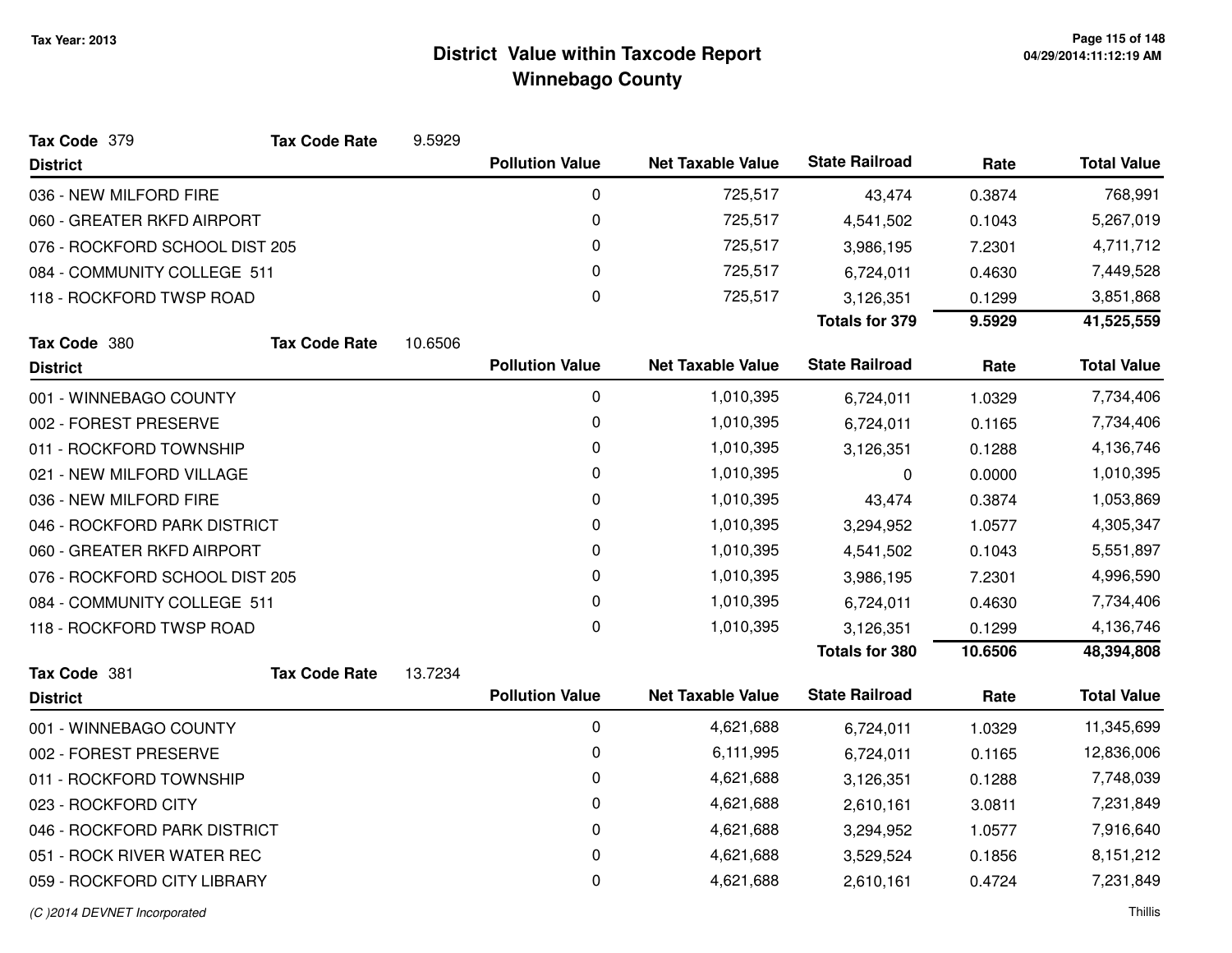| Tax Code 381                   | <b>Tax Code Rate</b> | 13.7234 |                        |                          |                       |         |                    |
|--------------------------------|----------------------|---------|------------------------|--------------------------|-----------------------|---------|--------------------|
| <b>District</b>                |                      |         | <b>Pollution Value</b> | <b>Net Taxable Value</b> | <b>State Railroad</b> | Rate    | <b>Total Value</b> |
| 060 - GREATER RKFD AIRPORT     |                      |         | $\pmb{0}$              | 4,621,688                | 4,541,502             | 0.1043  | 9,163,190          |
| 082 - WINNEBAGO UNIT SD #323   |                      |         | 0                      | 4,621,688                | 1,046,418             | 6.9512  | 5,668,106          |
| 084 - COMMUNITY COLLEGE 511    |                      |         | 0                      | 4,621,688                | 6,724,011             | 0.4630  | 11,345,699         |
| 118 - ROCKFORD TWSP ROAD       |                      |         | $\mathbf 0$            | 4,621,688                | 3,126,351             | 0.1299  | 7,748,039          |
|                                |                      |         |                        |                          | <b>Totals for 381</b> | 13.7234 | 96,386,328         |
| Tax Code 382                   | <b>Tax Code Rate</b> | 13.5378 |                        |                          |                       |         |                    |
| <b>District</b>                |                      |         | <b>Pollution Value</b> | <b>Net Taxable Value</b> | <b>State Railroad</b> | Rate    | <b>Total Value</b> |
| 001 - WINNEBAGO COUNTY         |                      |         | $\mathbf 0$            | 163,446                  | 6,724,011             | 1.0329  | 6,887,457          |
| 002 - FOREST PRESERVE          |                      |         | 0                      | 163,446                  | 6,724,011             | 0.1165  | 6,887,457          |
| 011 - ROCKFORD TOWNSHIP        |                      |         | 0                      | 163,446                  | 3,126,351             | 0.1288  | 3,289,797          |
| 023 - ROCKFORD CITY            |                      |         | 0                      | 163,446                  | 2,610,161             | 3.0811  | 2,773,607          |
| 046 - ROCKFORD PARK DISTRICT   |                      |         | 0                      | 163,446                  | 3,294,952             | 1.0577  | 3,458,398          |
| 059 - ROCKFORD CITY LIBRARY    |                      |         | 0                      | 163,446                  | 2,610,161             | 0.4724  | 2,773,607          |
| 060 - GREATER RKFD AIRPORT     |                      |         | 0                      | 163,446                  | 4,541,502             | 0.1043  | 4,704,948          |
| 082 - WINNEBAGO UNIT SD #323   |                      |         | 0                      | 163,446                  | 1,046,418             | 6.9512  | 1,209,864          |
| 084 - COMMUNITY COLLEGE 511    |                      |         | 0                      | 163,446                  | 6,724,011             | 0.4630  | 6,887,457          |
| 118 - ROCKFORD TWSP ROAD       |                      |         | 0                      | 163,446                  | 3,126,351             | 0.1299  | 3,289,797          |
|                                |                      |         |                        |                          | <b>Totals for 382</b> | 13.5378 | 42,162,389         |
| Tax Code 383                   | <b>Tax Code Rate</b> | 13.9503 |                        |                          |                       |         |                    |
| <b>District</b>                |                      |         | <b>Pollution Value</b> | <b>Net Taxable Value</b> | <b>State Railroad</b> | Rate    | <b>Total Value</b> |
| 001 - WINNEBAGO COUNTY         |                      |         | $\mathbf 0$            | 1,436,294                | 6,724,011             | 1.0329  | 8,160,305          |
| 002 - FOREST PRESERVE          |                      |         | 0                      | 1,436,294                | 6,724,011             | 0.1165  | 8,160,305          |
| 004 - CHERRY VALLEY TOWNSHIP   |                      |         | 0                      | 1,436,294                | 1,101,657             | 0.1330  | 2,537,951          |
| 023 - ROCKFORD CITY            |                      |         | $\Omega$               | 1,436,294                | 2,610,161             | 3.0811  | 4,046,455          |
| 046 - ROCKFORD PARK DISTRICT   |                      |         | 0                      | 1,436,294                | 3,294,952             | 1.0577  | 4,731,246          |
| 059 - ROCKFORD CITY LIBRARY    |                      |         | 0                      | 1,436,294                | 2,610,161             | 0.4724  | 4,046,455          |
| 060 - GREATER RKFD AIRPORT     |                      |         | 0                      | 1,436,294                | 4,541,502             | 0.1043  | 5,977,796          |
| 076 - ROCKFORD SCHOOL DIST 205 |                      |         | 0                      | 1,436,294                | 3,986,195             | 7.2301  | 5,422,489          |
| (C) 2014 DEVNET Incorporated   |                      |         |                        |                          |                       |         | Thillis            |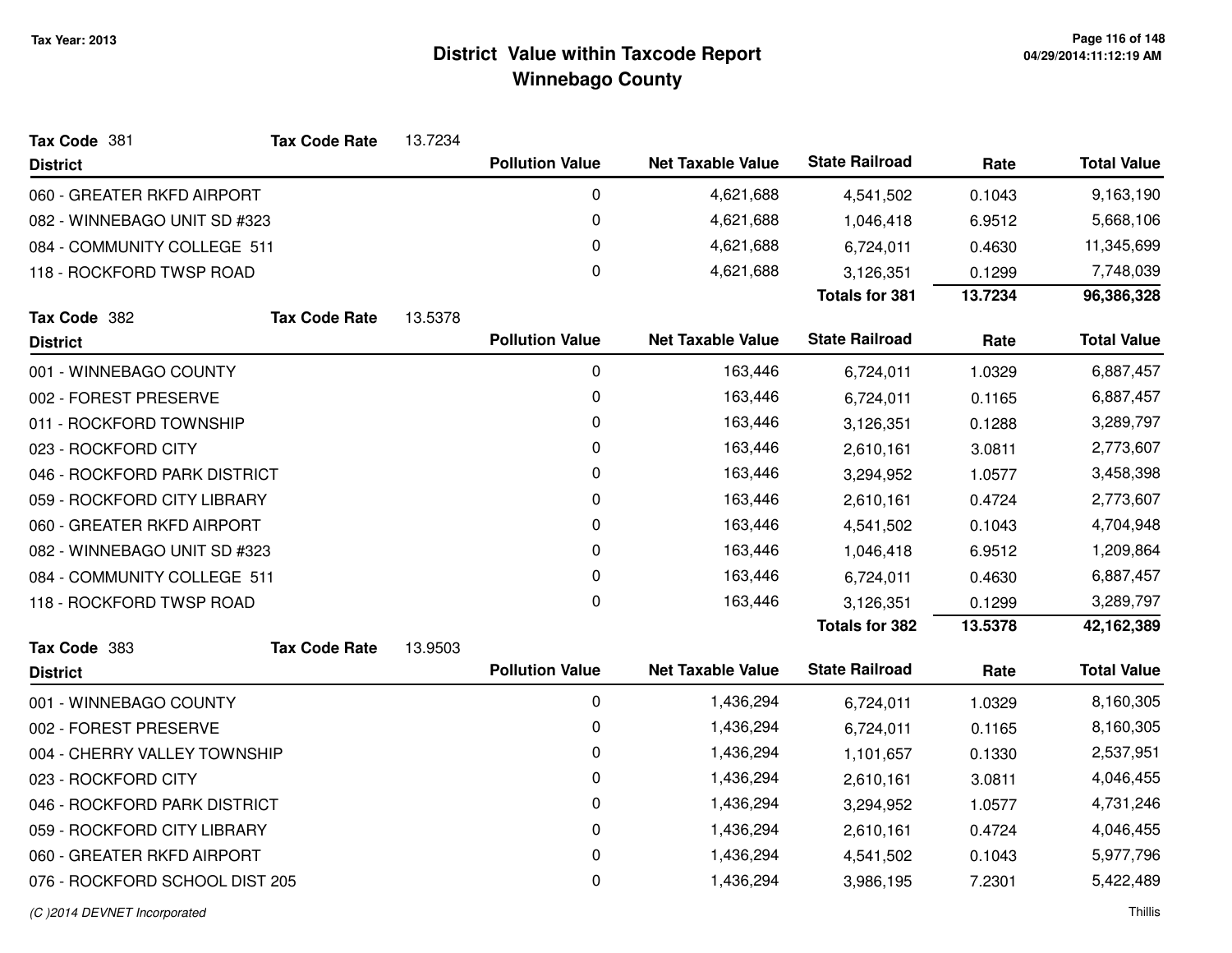| Tax Code 383                   | <b>Tax Code Rate</b> | 13.9503 |                        |                          |                       |         |                    |
|--------------------------------|----------------------|---------|------------------------|--------------------------|-----------------------|---------|--------------------|
| <b>District</b>                |                      |         | <b>Pollution Value</b> | <b>Net Taxable Value</b> | <b>State Railroad</b> | Rate    | <b>Total Value</b> |
| 084 - COMMUNITY COLLEGE 511    |                      |         | 0                      | 1,436,294                | 6,724,011             | 0.4630  | 8,160,305          |
| 111 - CHERRY VALLEY TWSP ROAD  |                      |         | 0                      | 1,436,294                | 1,101,657             | 0.2593  | 2,537,951          |
|                                |                      |         |                        |                          | <b>Totals for 383</b> | 13.9503 | 53,781,258         |
| Tax Code 385                   | <b>Tax Code Rate</b> | 10.8362 |                        |                          |                       |         |                    |
| <b>District</b>                |                      |         | <b>Pollution Value</b> | <b>Net Taxable Value</b> | <b>State Railroad</b> | Rate    | <b>Total Value</b> |
| 001 - WINNEBAGO COUNTY         |                      |         | 0                      | 595,278                  | 6,724,011             | 1.0329  | 7,319,289          |
| 002 - FOREST PRESERVE          |                      |         | 0                      | 595,278                  | 6,724,011             | 0.1165  | 7,319,289          |
| 011 - ROCKFORD TOWNSHIP        |                      |         | 0                      | 595,278                  | 3,126,351             | 0.1288  | 3,721,629          |
| 021 - NEW MILFORD VILLAGE      |                      |         | 0                      | 595,278                  | 0                     | 0.0000  | 595,278            |
| 036 - NEW MILFORD FIRE         |                      |         | 0                      | 595,278                  | 43,474                | 0.3874  | 638,752            |
| 046 - ROCKFORD PARK DISTRICT   |                      |         | 0                      | 595,278                  | 3,294,952             | 1.0577  | 3,890,230          |
| 051 - ROCK RIVER WATER REC     |                      |         | 0                      | 595,278                  | 3,529,524             | 0.1856  | 4,124,802          |
| 060 - GREATER RKFD AIRPORT     |                      |         | 0                      | 595,278                  | 4,541,502             | 0.1043  | 5,136,780          |
| 076 - ROCKFORD SCHOOL DIST 205 |                      |         | 0                      | 595,278                  | 3,986,195             | 7.2301  | 4,581,473          |
| 084 - COMMUNITY COLLEGE 511    |                      |         | 0                      | 595,278                  | 6,724,011             | 0.4630  | 7,319,289          |
| 118 - ROCKFORD TWSP ROAD       |                      |         | 0                      | 595,278                  | 3,126,351             | 0.1299  | 3,721,629          |
|                                |                      |         |                        |                          | <b>Totals for 385</b> | 10.8362 | 48,368,440         |
| Tax Code 386                   | <b>Tax Code Rate</b> | 11.6908 |                        |                          |                       |         |                    |
| <b>District</b>                |                      |         | <b>Pollution Value</b> | <b>Net Taxable Value</b> | <b>State Railroad</b> | Rate    | <b>Total Value</b> |
| 001 - WINNEBAGO COUNTY         |                      |         | 0                      | 0                        | 6,724,011             | 1.0329  | 6,724,011          |
| 002 - FOREST PRESERVE          |                      |         | 0                      | 0                        | 6,724,011             | 0.1165  | 6,724,011          |
| 004 - CHERRY VALLEY TOWNSHIP   |                      |         | 0                      | 0                        | 1,101,657             | 0.1330  | 1,101,657          |
| 021 - NEW MILFORD VILLAGE      |                      |         | 0                      | 0                        | 0                     | 0.0000  | 0                  |
| 031 - CHERRY VALLEY FIRE       |                      |         | 0                      | 0                        | 579,802               | 0.9166  | 579,802            |
| 046 - ROCKFORD PARK DISTRICT   |                      |         | 0                      | 0                        | 3,294,952             | 1.0577  | 3,294,952          |
| 054 - CHERRY VALLEY LIBRARY    |                      |         | 0                      | 0                        | 696,730               | 0.3774  | 696,730            |
| 060 - GREATER RKFD AIRPORT     |                      |         | 0                      | 0                        | 4,541,502             | 0.1043  | 4,541,502          |
| 076 - ROCKFORD SCHOOL DIST 205 |                      |         | 0                      | 0                        | 3,986,195             | 7.2301  | 3,986,195          |
|                                |                      |         |                        |                          |                       |         |                    |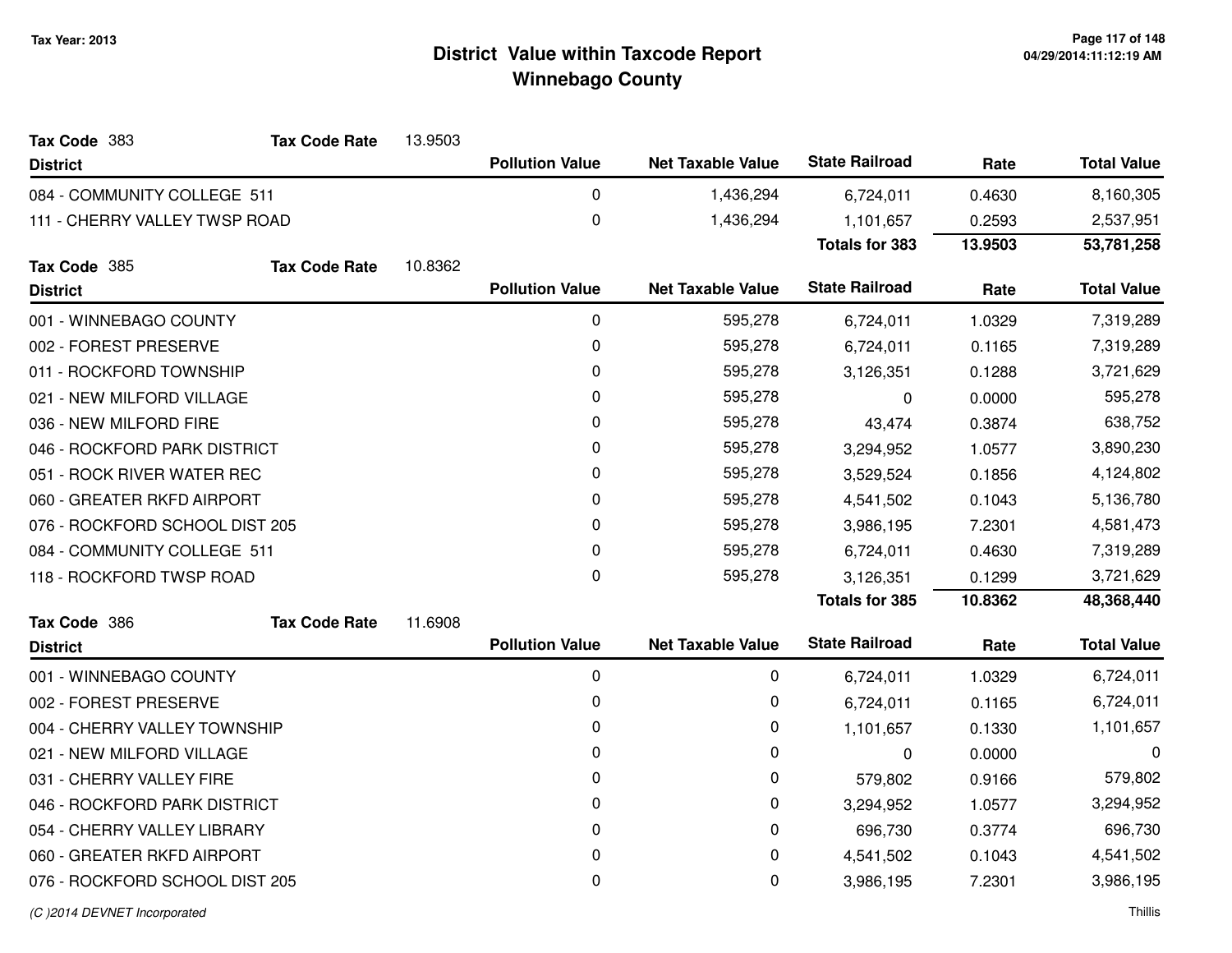| Tax Code 386                   | <b>Tax Code Rate</b> | 11.6908 |                        |                          |                       |         |                    |
|--------------------------------|----------------------|---------|------------------------|--------------------------|-----------------------|---------|--------------------|
| <b>District</b>                |                      |         | <b>Pollution Value</b> | <b>Net Taxable Value</b> | <b>State Railroad</b> | Rate    | <b>Total Value</b> |
| 084 - COMMUNITY COLLEGE 511    |                      |         | 0                      | 0                        | 6,724,011             | 0.4630  | 6,724,011          |
| 111 - CHERRY VALLEY TWSP ROAD  |                      |         | $\mathbf 0$            | 0                        | 1,101,657             | 0.2593  | 1,101,657          |
|                                |                      |         |                        |                          | <b>Totals for 386</b> | 11.6908 | 35,474,528         |
| Tax Code 391                   | <b>Tax Code Rate</b> | 14.0023 |                        |                          |                       |         |                    |
| <b>District</b>                |                      |         | <b>Pollution Value</b> | <b>Net Taxable Value</b> | <b>State Railroad</b> | Rate    | <b>Total Value</b> |
| 001 - WINNEBAGO COUNTY         |                      |         | 0                      | 872,367                  | 6,724,011             | 1.0329  | 7,596,378          |
| 002 - FOREST PRESERVE          |                      |         | 0                      | 872,367                  | 6,724,011             | 0.1165  | 7,596,378          |
| 011 - ROCKFORD TOWNSHIP        |                      |         | 0                      | 872,367                  | 3,126,351             | 0.1288  | 3,998,718          |
| 023 - ROCKFORD CITY            |                      |         | $\pmb{0}$              | 872,367                  | 2,610,161             | 3.0811  | 3,482,528          |
| 046 - ROCKFORD PARK DISTRICT   |                      |         | $\pmb{0}$              | 872,367                  | 3,294,952             | 1.0577  | 4,167,319          |
| 051 - ROCK RIVER WATER REC     |                      |         | 0                      | 872,367                  | 3,529,524             | 0.1856  | 4,401,891          |
| 059 - ROCKFORD CITY LIBRARY    |                      |         | 0                      | 872,367                  | 2,610,161             | 0.4724  | 3,482,528          |
| 060 - GREATER RKFD AIRPORT     |                      |         | 0                      | 872,367                  | 4,541,502             | 0.1043  | 5,413,869          |
| 076 - ROCKFORD SCHOOL DIST 205 |                      |         | 0                      | 872,367                  | 3,986,195             | 7.2301  | 4,858,562          |
| 084 - COMMUNITY COLLEGE 511    |                      |         | 0                      | 872,367                  | 6,724,011             | 0.4630  | 7,596,378          |
| 093 - NORTH MAIN TIF           |                      |         | 0                      | 383,379                  | 0                     | 0.0000  | 383,379            |
| 118 - ROCKFORD TWSP ROAD       |                      |         | 0                      | 872,367                  | 3,126,351             | 0.1299  | 3,998,718          |
|                                |                      |         |                        |                          | <b>Totals for 391</b> | 14.0023 | 56,976,646         |
| Tax Code 392                   | <b>Tax Code Rate</b> | 14.0023 |                        |                          |                       |         |                    |
| <b>District</b>                |                      |         | <b>Pollution Value</b> | <b>Net Taxable Value</b> | <b>State Railroad</b> | Rate    | <b>Total Value</b> |
| 001 - WINNEBAGO COUNTY         |                      |         | 0                      | 22,450,220               | 6,724,011             | 1.0329  | 29,174,231         |
| 002 - FOREST PRESERVE          |                      |         | $\pmb{0}$              | 22,450,220               | 6,724,011             | 0.1165  | 29,174,231         |
| 011 - ROCKFORD TOWNSHIP        |                      |         | 0                      | 22,450,220               | 3,126,351             | 0.1288  | 25,576,571         |
| 023 - ROCKFORD CITY            |                      |         | 0                      | 22,450,220               | 2,610,161             | 3.0811  | 25,060,381         |
| 046 - ROCKFORD PARK DISTRICT   |                      |         | 0                      | 22,450,220               | 3,294,952             | 1.0577  | 25,745,172         |
| 051 - ROCK RIVER WATER REC     |                      |         | $\pmb{0}$              | 22,450,220               | 3,529,524             | 0.1856  | 25,979,744         |
| 059 - ROCKFORD CITY LIBRARY    |                      |         | $\pmb{0}$              | 22,450,220               | 2,610,161             | 0.4724  | 25,060,381         |
| 060 - GREATER RKFD AIRPORT     |                      |         | 0                      | 22,450,220               | 4,541,502             | 0.1043  | 26,991,722         |
|                                |                      |         |                        |                          |                       |         |                    |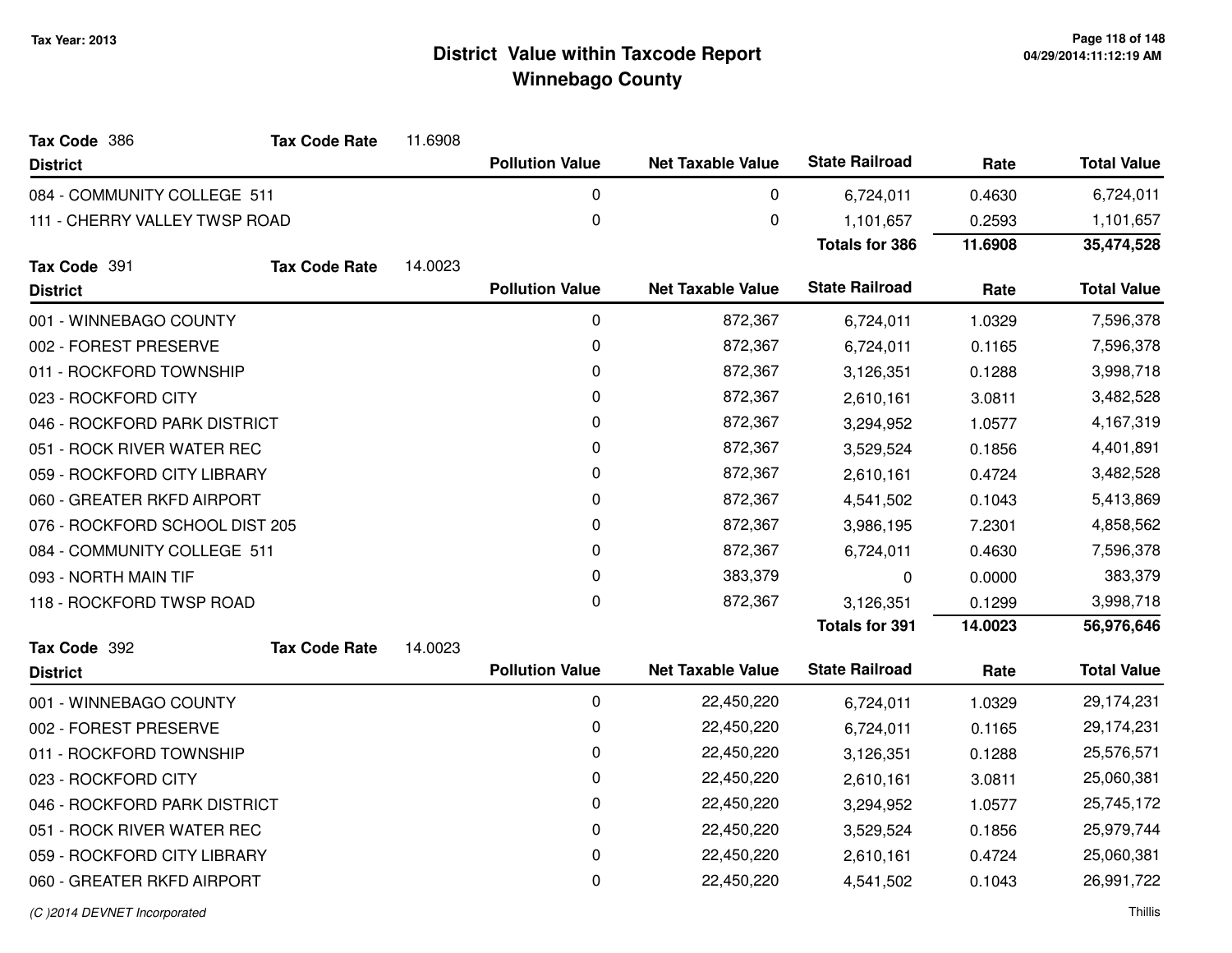| Tax Code 392                   | <b>Tax Code Rate</b> | 14.0023 |                        |                          |                       |         |                    |
|--------------------------------|----------------------|---------|------------------------|--------------------------|-----------------------|---------|--------------------|
| <b>District</b>                |                      |         | <b>Pollution Value</b> | <b>Net Taxable Value</b> | <b>State Railroad</b> | Rate    | <b>Total Value</b> |
| 076 - ROCKFORD SCHOOL DIST 205 |                      |         | 0                      | 22,450,220               | 3,986,195             | 7.2301  | 26,436,415         |
| 084 - COMMUNITY COLLEGE 511    |                      |         | 0                      | 22,450,220               | 6,724,011             | 0.4630  | 29,174,231         |
| 094 - GLOBAL TRADE TIF #1      |                      |         | 0                      | 5,387,439                | 0                     | 0.0000  | 5,387,439          |
| 118 - ROCKFORD TWSP ROAD       |                      |         | 0                      | 22,450,220               | 3,126,351             | 0.1299  | 25,576,571         |
|                                |                      |         |                        |                          | <b>Totals for 392</b> | 14.0023 | 299,337,089        |
| Tax Code 393                   | <b>Tax Code Rate</b> | 9.9703  |                        |                          |                       |         |                    |
| <b>District</b>                |                      |         | <b>Pollution Value</b> | <b>Net Taxable Value</b> | <b>State Railroad</b> | Rate    | <b>Total Value</b> |
| 001 - WINNEBAGO COUNTY         |                      |         | 0                      | 210,723                  | 6,724,011             | 1.0329  | 6,934,734          |
| 002 - FOREST PRESERVE          |                      |         | 0                      | 210,723                  | 6,724,011             | 0.1165  | 6,934,734          |
| 011 - ROCKFORD TOWNSHIP        |                      |         | 0                      | 210,723                  | 3,126,351             | 0.1288  | 3,337,074          |
| 021 - NEW MILFORD VILLAGE      |                      |         | 0                      | 210,723                  | 0                     | 0.0000  | 210,723            |
| 036 - NEW MILFORD FIRE         |                      |         | 0                      | 210,723                  | 43,474                | 0.3874  | 254,197            |
| 054 - CHERRY VALLEY LIBRARY    |                      |         | 0                      | 210,723                  | 696,730               | 0.3774  | 907,453            |
| 060 - GREATER RKFD AIRPORT     |                      |         | 0                      | 210,723                  | 4,541,502             | 0.1043  | 4,752,225          |
| 076 - ROCKFORD SCHOOL DIST 205 |                      |         | 0                      | 210,723                  | 3,986,195             | 7.2301  | 4,196,918          |
| 084 - COMMUNITY COLLEGE 511    |                      |         | 0                      | 210,723                  | 6,724,011             | 0.4630  | 6,934,734          |
| 118 - ROCKFORD TWSP ROAD       |                      |         | 0                      | 210,723                  | 3,126,351             | 0.1299  | 3,337,074          |
|                                |                      |         |                        |                          | <b>Totals for 393</b> | 9.9703  | 37,799,866         |
| Tax Code 394                   | <b>Tax Code Rate</b> | 9.9703  |                        |                          |                       |         |                    |
| <b>District</b>                |                      |         | <b>Pollution Value</b> | <b>Net Taxable Value</b> | <b>State Railroad</b> | Rate    | <b>Total Value</b> |
| 001 - WINNEBAGO COUNTY         |                      |         | 0                      | 0                        | 6,724,011             | 1.0329  | 6,724,011          |
| 002 - FOREST PRESERVE          |                      |         | 0                      | 0                        | 6,724,011             | 0.1165  | 6,724,011          |
| 011 - ROCKFORD TOWNSHIP        |                      |         | 0                      | 0                        | 3,126,351             | 0.1288  | 3,126,351          |
| 017 - CHERRY VALLEY VILLAGE    |                      |         | 0                      | 0                        | 131,310               | 0.0000  | 131,310            |
| 036 - NEW MILFORD FIRE         |                      |         | 0                      | 0                        | 43,474                | 0.3874  | 43,474             |
| 054 - CHERRY VALLEY LIBRARY    |                      |         | 0                      | 0                        | 696,730               | 0.3774  | 696,730            |
| 060 - GREATER RKFD AIRPORT     |                      |         | 0                      | 0                        | 4,541,502             | 0.1043  | 4,541,502          |
| 076 - ROCKFORD SCHOOL DIST 205 |                      |         | 0                      | 0                        | 3,986,195             | 7.2301  | 3,986,195          |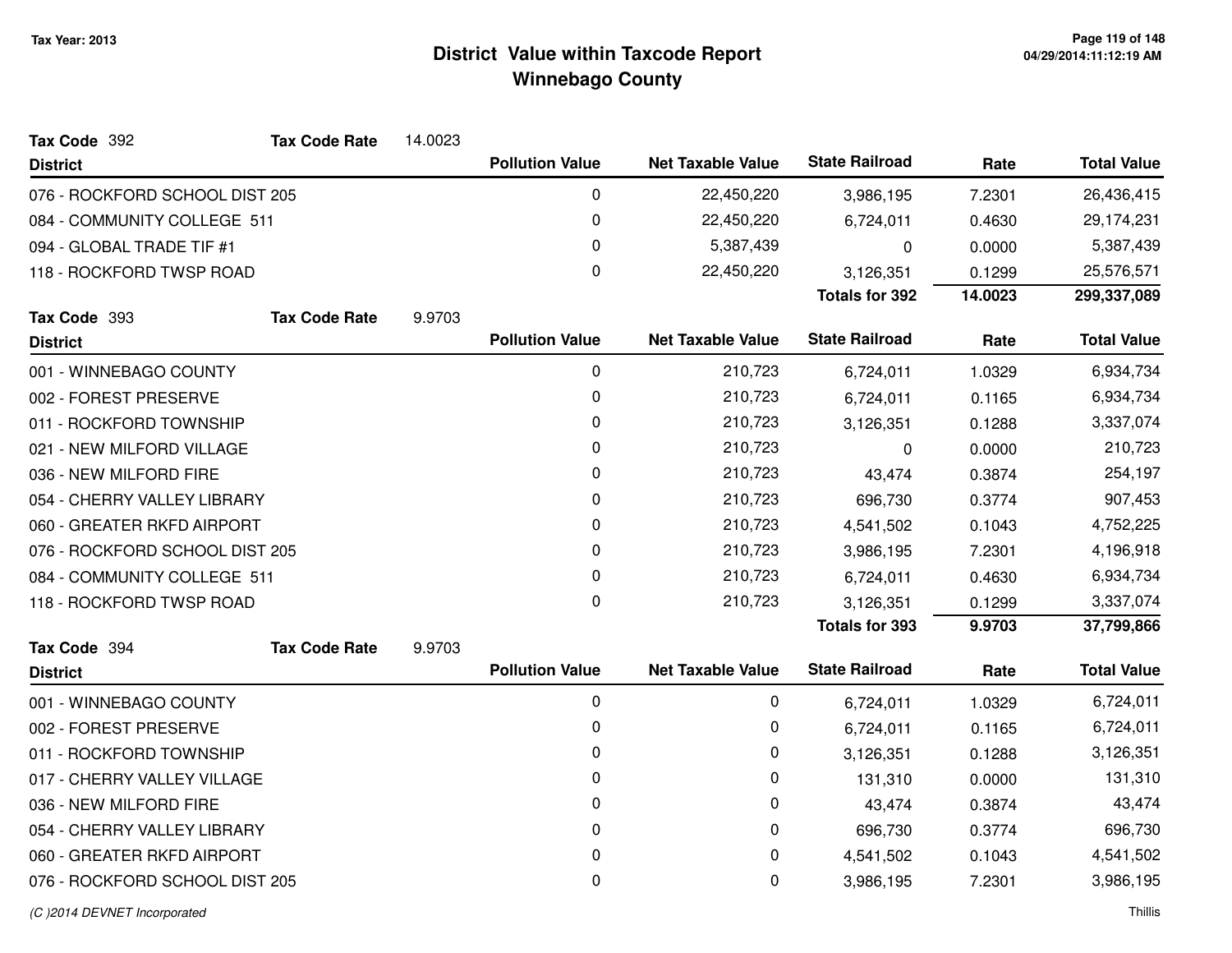| Tax Code 394                   | <b>Tax Code Rate</b> | 9.9703  |                        |                          |                       |         |                    |
|--------------------------------|----------------------|---------|------------------------|--------------------------|-----------------------|---------|--------------------|
| <b>District</b>                |                      |         | <b>Pollution Value</b> | <b>Net Taxable Value</b> | <b>State Railroad</b> | Rate    | <b>Total Value</b> |
| 084 - COMMUNITY COLLEGE 511    |                      |         | $\mathbf{0}$           | 0                        | 6,724,011             | 0.4630  | 6,724,011          |
| 118 - ROCKFORD TWSP ROAD       |                      |         | 0                      | 0                        | 3,126,351             | 0.1299  | 3,126,351          |
|                                |                      |         |                        |                          | <b>Totals for 394</b> | 9.9703  | 35,823,946         |
| Tax Code 395                   | <b>Tax Code Rate</b> | 9.5929  |                        |                          |                       |         |                    |
| <b>District</b>                |                      |         | <b>Pollution Value</b> | <b>Net Taxable Value</b> | <b>State Railroad</b> | Rate    | <b>Total Value</b> |
| 001 - WINNEBAGO COUNTY         |                      |         | 0                      | 0                        | 6,724,011             | 1.0329  | 6,724,011          |
| 002 - FOREST PRESERVE          |                      |         | 0                      | 0                        | 6,724,011             | 0.1165  | 6,724,011          |
| 011 - ROCKFORD TOWNSHIP        |                      |         | 0                      | 0                        | 3,126,351             | 0.1288  | 3,126,351          |
| 017 - CHERRY VALLEY VILLAGE    |                      |         | 0                      | 0                        | 131,310               | 0.0000  | 131,310            |
| 036 - NEW MILFORD FIRE         |                      |         | 0                      | 0                        | 43,474                | 0.3874  | 43,474             |
| 060 - GREATER RKFD AIRPORT     |                      |         | 0                      | 0                        | 4,541,502             | 0.1043  | 4,541,502          |
| 076 - ROCKFORD SCHOOL DIST 205 |                      |         | 0                      | 0                        | 3,986,195             | 7.2301  | 3,986,195          |
| 084 - COMMUNITY COLLEGE 511    |                      |         | 0                      | $\Omega$                 | 6,724,011             | 0.4630  | 6,724,011          |
| 118 - ROCKFORD TWSP ROAD       |                      |         | 0                      | 0                        | 3,126,351             | 0.1299  | 3,126,351          |
|                                |                      |         |                        |                          | <b>Totals for 395</b> | 9.5929  | 35,127,216         |
| Tax Code 396                   | <b>Tax Code Rate</b> | 10.5288 |                        |                          |                       |         |                    |
| <b>District</b>                |                      |         | <b>Pollution Value</b> | <b>Net Taxable Value</b> | <b>State Railroad</b> | Rate    | <b>Total Value</b> |
| 001 - WINNEBAGO COUNTY         |                      |         | 0                      | 0                        | 6,724,011             | 1.0329  | 6,724,011          |
| 002 - FOREST PRESERVE          |                      |         | 0                      | 0                        | 6,724,011             | 0.1165  | 6,724,011          |
| 004 - CHERRY VALLEY TOWNSHIP   |                      |         | 0                      | 0                        | 1,101,657             | 0.1330  | 1,101,657          |
| 017 - CHERRY VALLEY VILLAGE    |                      |         | 0                      | 0                        | 131,310               | 0.0000  | 131,310            |
| 031 - CHERRY VALLEY FIRE       |                      |         | 0                      | 0                        | 579,802               | 0.9166  | 579,802            |
| 054 - CHERRY VALLEY LIBRARY    |                      |         | 0                      | 0                        | 696,730               | 0.3774  | 696,730            |
| 076 - ROCKFORD SCHOOL DIST 205 |                      |         | 0                      | 0                        | 3,986,195             | 7.2301  | 3,986,195          |
| 084 - COMMUNITY COLLEGE 511    |                      |         | 0                      | 0                        | 6,724,011             | 0.4630  | 6,724,011          |
| 111 - CHERRY VALLEY TWSP ROAD  |                      |         | 0                      | 0                        | 1,101,657             | 0.2593  | 1,101,657          |
|                                |                      |         |                        |                          | <b>Totals for 396</b> | 10.5288 | 27,769,384         |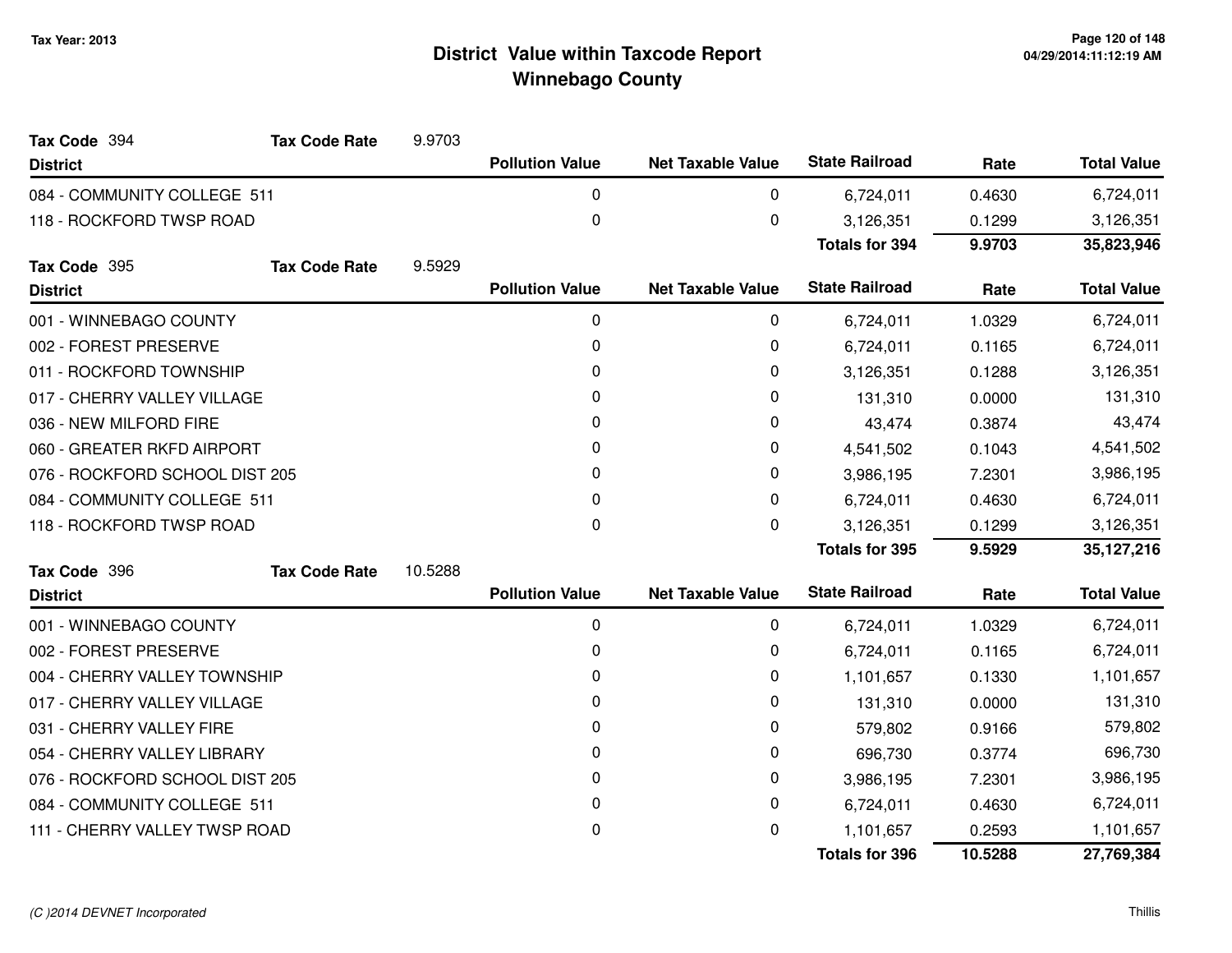| Tax Code 397                     | <b>Tax Code Rate</b> | 10.1221 |                        |                          |                       |         |                    |
|----------------------------------|----------------------|---------|------------------------|--------------------------|-----------------------|---------|--------------------|
| <b>District</b>                  |                      |         | <b>Pollution Value</b> | <b>Net Taxable Value</b> | <b>State Railroad</b> | Rate    | <b>Total Value</b> |
| 001 - WINNEBAGO COUNTY           |                      |         | 0                      | 0                        | 6,724,011             | 1.0329  | 6,724,011          |
| 002 - FOREST PRESERVE            |                      |         | 0                      | 0                        | 6,724,011             | 0.1165  | 6,724,011          |
| 011 - ROCKFORD TOWNSHIP          |                      |         | 0                      | 0                        | 3,126,351             | 0.1288  | 3,126,351          |
| 017 - CHERRY VALLEY VILLAGE      |                      |         | 0                      | 0                        | 131,310               | 0.0000  | 131,310            |
| 031 - CHERRY VALLEY FIRE         |                      |         | 0                      | 0                        | 579,802               | 0.9166  | 579,802            |
| 060 - GREATER RKFD AIRPORT       |                      |         | 0                      | 0                        | 4,541,502             | 0.1043  | 4,541,502          |
| 076 - ROCKFORD SCHOOL DIST 205   |                      |         | 0                      | 0                        | 3,986,195             | 7.2301  | 3,986,195          |
| 084 - COMMUNITY COLLEGE 511      |                      |         | 0                      | 0                        | 6,724,011             | 0.4630  | 6,724,011          |
| 118 - ROCKFORD TWSP ROAD         |                      |         | 0                      | 0                        | 3,126,351             | 0.1299  | 3,126,351          |
|                                  |                      |         |                        |                          | <b>Totals for 397</b> | 10.1221 | 35,663,544         |
| Tax Code 398                     | <b>Tax Code Rate</b> | 10.8154 |                        |                          |                       |         |                    |
| <b>District</b>                  |                      |         | <b>Pollution Value</b> | <b>Net Taxable Value</b> | <b>State Railroad</b> | Rate    | <b>Total Value</b> |
| 001 - WINNEBAGO COUNTY           |                      |         | $\pmb{0}$              | 0                        | 6,724,011             | 1.0329  | 6,724,011          |
| 002 - FOREST PRESERVE            |                      |         | 0                      | 0                        | 6,724,011             | 0.1165  | 6,724,011          |
| 011 - ROCKFORD TOWNSHIP          |                      |         | 0                      | 0                        | 3,126,351             | 0.1288  | 3,126,351          |
| 023 - ROCKFORD CITY              |                      |         | 0                      | 0                        | 2,610,161             | 3.0811  | 2,610,161          |
| 059 - ROCKFORD CITY LIBRARY      |                      |         | 0                      | 0                        | 2,610,161             | 0.4724  | 2,610,161          |
| 060 - GREATER RKFD AIRPORT       |                      |         | 0                      | 0                        | 4,541,502             | 0.1043  | 4,541,502          |
| 078 - MERIDIAN SCHOOL DIST 223   |                      |         | 0                      | 0                        | 11,758                | 5.2865  | 11,758             |
| 084 - COMMUNITY COLLEGE 511      |                      |         | 0                      | 0                        | 6,724,011             | 0.4630  | 6,724,011          |
| 118 - ROCKFORD TWSP ROAD         |                      |         | 0                      | 0                        | 3,126,351             | 0.1299  | 3,126,351          |
| 150 - GLOBAL TRADEPARK SOUTH TIF |                      |         | 0                      |                          | 0                     | 0.0000  |                    |
|                                  |                      |         |                        |                          | <b>Totals for 398</b> | 10.8154 | 36,198,317         |
| Tax Code 400                     | <b>Tax Code Rate</b> | 14.0023 |                        |                          |                       |         |                    |
| <b>District</b>                  |                      |         | <b>Pollution Value</b> | <b>Net Taxable Value</b> | <b>State Railroad</b> | Rate    | <b>Total Value</b> |
| 001 - WINNEBAGO COUNTY           |                      |         | 0                      | 43,031                   | 6,724,011             | 1.0329  | 6,767,042          |
| 002 - FOREST PRESERVE            |                      |         | 0                      | 43,031                   | 6,724,011             | 0.1165  | 6,767,042          |
| 011 - ROCKFORD TOWNSHIP          |                      |         | 0                      | 43,031                   | 3,126,351             | 0.1288  | 3,169,382          |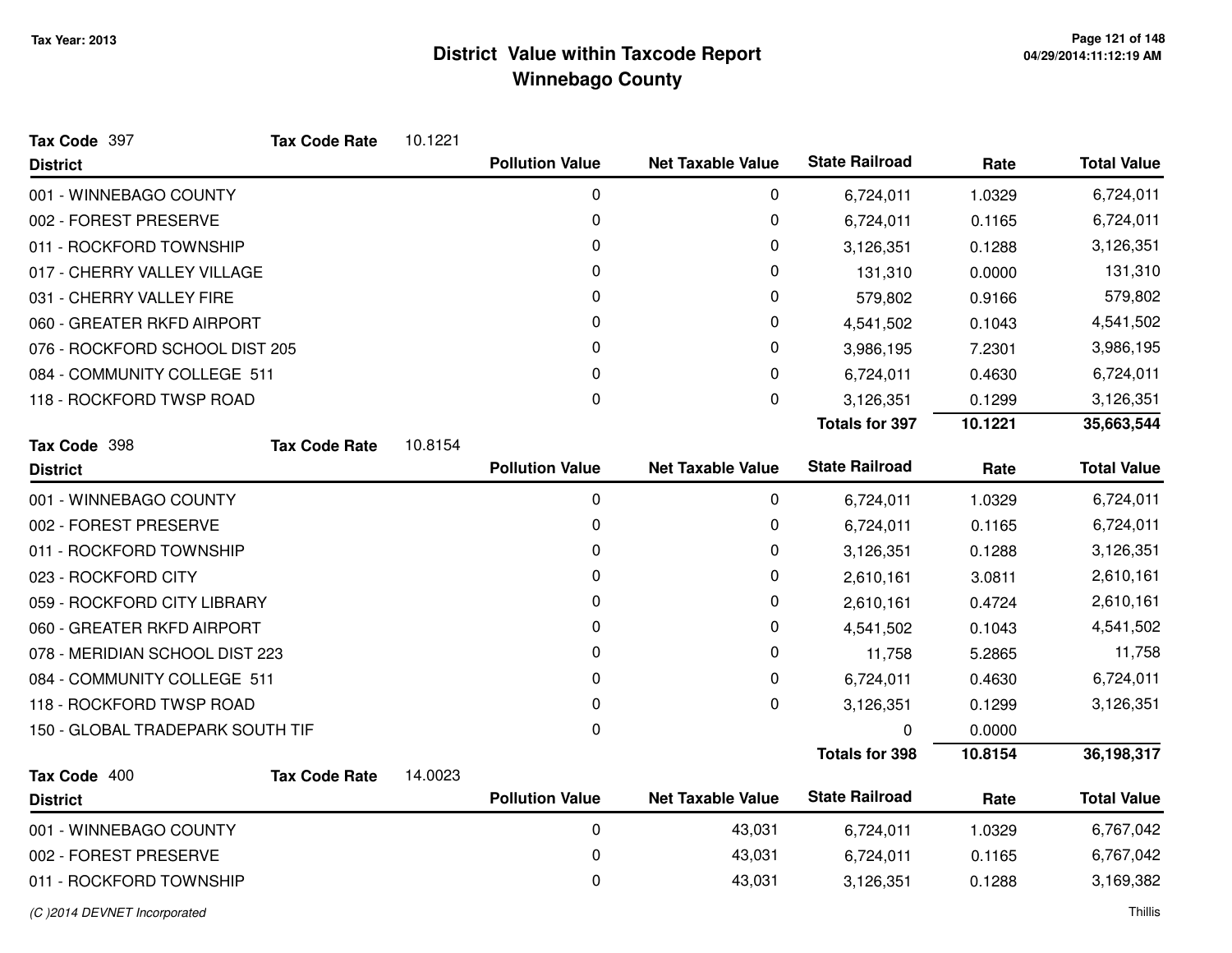| Tax Code 400                   | <b>Tax Code Rate</b> | 14.0023 |                        |                          |                       |         |                    |
|--------------------------------|----------------------|---------|------------------------|--------------------------|-----------------------|---------|--------------------|
| <b>District</b>                |                      |         | <b>Pollution Value</b> | <b>Net Taxable Value</b> | <b>State Railroad</b> | Rate    | <b>Total Value</b> |
| 023 - ROCKFORD CITY            |                      |         | 0                      | 43,031                   | 2,610,161             | 3.0811  | 2,653,192          |
| 046 - ROCKFORD PARK DISTRICT   |                      |         | 0                      | 43,031                   | 3,294,952             | 1.0577  | 3,337,983          |
| 051 - ROCK RIVER WATER REC     |                      |         | 0                      | 43,031                   | 3,529,524             | 0.1856  | 3,572,555          |
| 059 - ROCKFORD CITY LIBRARY    |                      |         | 0                      | 43,031                   | 2,610,161             | 0.4724  | 2,653,192          |
| 060 - GREATER RKFD AIRPORT     |                      |         | 0                      | 43,031                   | 4,541,502             | 0.1043  | 4,584,533          |
| 076 - ROCKFORD SCHOOL DIST 205 |                      |         | 0                      | 43,031                   | 3,986,195             | 7.2301  | 4,029,226          |
| 084 - COMMUNITY COLLEGE 511    |                      |         | 0                      | 43,031                   | 6,724,011             | 0.4630  | 6,767,042          |
| 118 - ROCKFORD TWSP ROAD       |                      |         | 0                      | 43,031                   | 3,126,351             | 0.1299  | 3,169,382          |
|                                |                      |         |                        |                          | <b>Totals for 400</b> | 14.0023 | 47,470,571         |
| Tax Code 402                   | <b>Tax Code Rate</b> | 9.8762  |                        |                          |                       |         |                    |
| <b>District</b>                |                      |         | <b>Pollution Value</b> | <b>Net Taxable Value</b> | <b>State Railroad</b> | Rate    | <b>Total Value</b> |
| 001 - WINNEBAGO COUNTY         |                      |         | 0                      | 553,767                  | 6,724,011             | 1.0329  | 7,277,778          |
| 002 - FOREST PRESERVE          |                      |         | $\mathbf 0$            | 553,767                  | 6,724,011             | 0.1165  | 7,277,778          |
| 012 - ROCKTON TOWNSHIP         |                      |         | 0                      | 553,767                  | 743,835               | 0.1939  | 1,297,602          |
| 024 - ROCKTON VILLAGE          |                      |         | 0                      | 553,767                  | 89,494                | 0.6840  | 643,261            |
| 041 - ROCKTON FIRE             |                      |         | 0                      | 553,767                  | 363,272               | 0.7540  | 917,039            |
| 057 - TALCOTT FREE LIBRARY     |                      |         | 0                      | 553,767                  | 255,243               | 0.2112  | 809,010            |
| 074 - ROCKTON SCHOOL DIST 140  |                      |         | 0                      | 553,767                  | 337,853               | 3.7431  | 891,620            |
| 077 - HONONEGAH HIGH SD #207   |                      |         | 0                      | 553,767                  | 407,966               | 2.5241  | 961,733            |
| 084 - COMMUNITY COLLEGE 511    |                      |         | 0                      | 553,767                  | 6,724,011             | 0.4630  | 7,277,778          |
| 119 - ROCKTON TWSP ROAD        |                      |         | 0                      | 553,767                  | 743,835               | 0.1535  | 1,297,602          |
| 125 - WAGON WHEEL TIF          |                      |         | 0                      | 1,148,273                | 0                     | 0.0000  | 1,148,273          |
|                                |                      |         |                        |                          | <b>Totals for 402</b> | 9.8762  | 29,799,474         |
| Tax Code 403                   | <b>Tax Code Rate</b> | 14.0023 |                        |                          |                       |         |                    |
| <b>District</b>                |                      |         | <b>Pollution Value</b> | <b>Net Taxable Value</b> | <b>State Railroad</b> | Rate    | <b>Total Value</b> |
| 001 - WINNEBAGO COUNTY         |                      |         | 0                      | 81,530                   | 6,724,011             | 1.0329  | 6,805,541          |
| 002 - FOREST PRESERVE          |                      |         | 0                      | 81,530                   | 6,724,011             | 0.1165  | 6,805,541          |
| 011 - ROCKFORD TOWNSHIP        |                      |         | 0                      | 81,530                   | 3,126,351             | 0.1288  | 3,207,881          |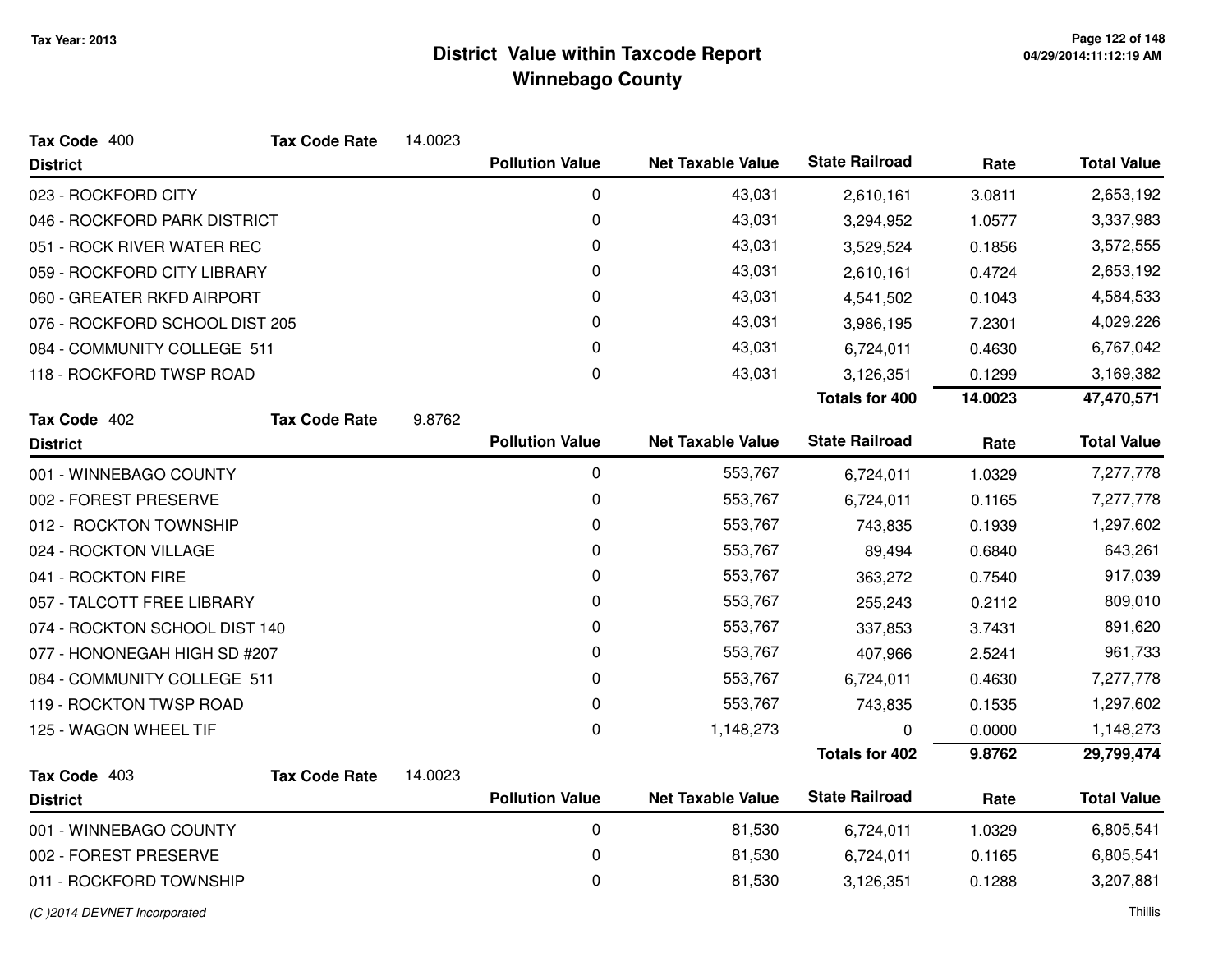| Tax Code 403                   | <b>Tax Code Rate</b> | 14.0023 |                        |                          |                       |         |                    |
|--------------------------------|----------------------|---------|------------------------|--------------------------|-----------------------|---------|--------------------|
| <b>District</b>                |                      |         | <b>Pollution Value</b> | <b>Net Taxable Value</b> | <b>State Railroad</b> | Rate    | <b>Total Value</b> |
| 023 - ROCKFORD CITY            |                      |         | 0                      | 81,530                   | 2,610,161             | 3.0811  | 2,691,691          |
| 046 - ROCKFORD PARK DISTRICT   |                      |         | 0                      | 81,530                   | 3,294,952             | 1.0577  | 3,376,482          |
| 051 - ROCK RIVER WATER REC     |                      |         | 0                      | 81,530                   | 3,529,524             | 0.1856  | 3,611,054          |
| 059 - ROCKFORD CITY LIBRARY    |                      |         | 0                      | 81,530                   | 2,610,161             | 0.4724  | 2,691,691          |
| 060 - GREATER RKFD AIRPORT     |                      |         | 0                      | 81,530                   | 4,541,502             | 0.1043  | 4,623,032          |
| 076 - ROCKFORD SCHOOL DIST 205 |                      |         | 0                      | 81,530                   | 3,986,195             | 7.2301  | 4,067,725          |
| 084 - COMMUNITY COLLEGE 511    |                      |         | 0                      | 81,530                   | 6,724,011             | 0.4630  | 6,805,541          |
| 118 - ROCKFORD TWSP ROAD       |                      |         | 0                      | 81,530                   | 3,126,351             | 0.1299  | 3,207,881          |
| 126 - RIVER OAKS TIF           |                      |         | 0                      | 214,307                  | 0                     | 0.0000  | 214,307            |
|                                |                      |         |                        |                          | <b>Totals for 403</b> | 14.0023 | 48,108,367         |
| Tax Code 404                   | <b>Tax Code Rate</b> | 14.0023 |                        |                          |                       |         |                    |
| <b>District</b>                |                      |         | <b>Pollution Value</b> | <b>Net Taxable Value</b> | <b>State Railroad</b> | Rate    | <b>Total Value</b> |
| 001 - WINNEBAGO COUNTY         |                      |         | 0                      | 1,145,427                | 6,724,011             | 1.0329  | 7,869,438          |
| 002 - FOREST PRESERVE          |                      |         | 0                      | 1,145,427                | 6,724,011             | 0.1165  | 7,869,438          |
| 011 - ROCKFORD TOWNSHIP        |                      |         | 0                      | 1,145,427                | 3,126,351             | 0.1288  | 4,271,778          |
| 023 - ROCKFORD CITY            |                      |         | 0                      | 1,145,427                | 2,610,161             | 3.0811  | 3,755,588          |
| 046 - ROCKFORD PARK DISTRICT   |                      |         | 0                      | 1,145,427                | 3,294,952             | 1.0577  | 4,440,379          |
| 051 - ROCK RIVER WATER REC     |                      |         | 0                      | 1,145,427                | 3,529,524             | 0.1856  | 4,674,951          |
| 059 - ROCKFORD CITY LIBRARY    |                      |         | 0                      | 1,145,427                | 2,610,161             | 0.4724  | 3,755,588          |
| 060 - GREATER RKFD AIRPORT     |                      |         | 0                      | 1,145,427                | 4,541,502             | 0.1043  | 5,686,929          |
| 076 - ROCKFORD SCHOOL DIST 205 |                      |         | 0                      | 1,145,427                | 3,986,195             | 7.2301  | 5,131,622          |
| 084 - COMMUNITY COLLEGE 511    |                      |         | 0                      | 1,145,427                | 6,724,011             | 0.4630  | 7,869,438          |
| 118 - ROCKFORD TWSP ROAD       |                      |         | 0                      | 1,145,427                | 3,126,351             | 0.1299  | 4,271,778          |
| 127 - GARRISON SCHOOL TIF      |                      |         | 0                      | 433,087                  |                       | 0.0000  | 433,087            |
|                                |                      |         |                        |                          | <b>Totals for 404</b> | 14.0023 | 60,030,014         |
| Tax Code 405                   | <b>Tax Code Rate</b> | 14.0023 |                        |                          |                       |         |                    |
| <b>District</b>                |                      |         | <b>Pollution Value</b> | <b>Net Taxable Value</b> | <b>State Railroad</b> | Rate    | <b>Total Value</b> |
| 001 - WINNEBAGO COUNTY         |                      |         | $\mathbf 0$            | 1,489,196                | 6,724,011             | 1.0329  | 8,213,207          |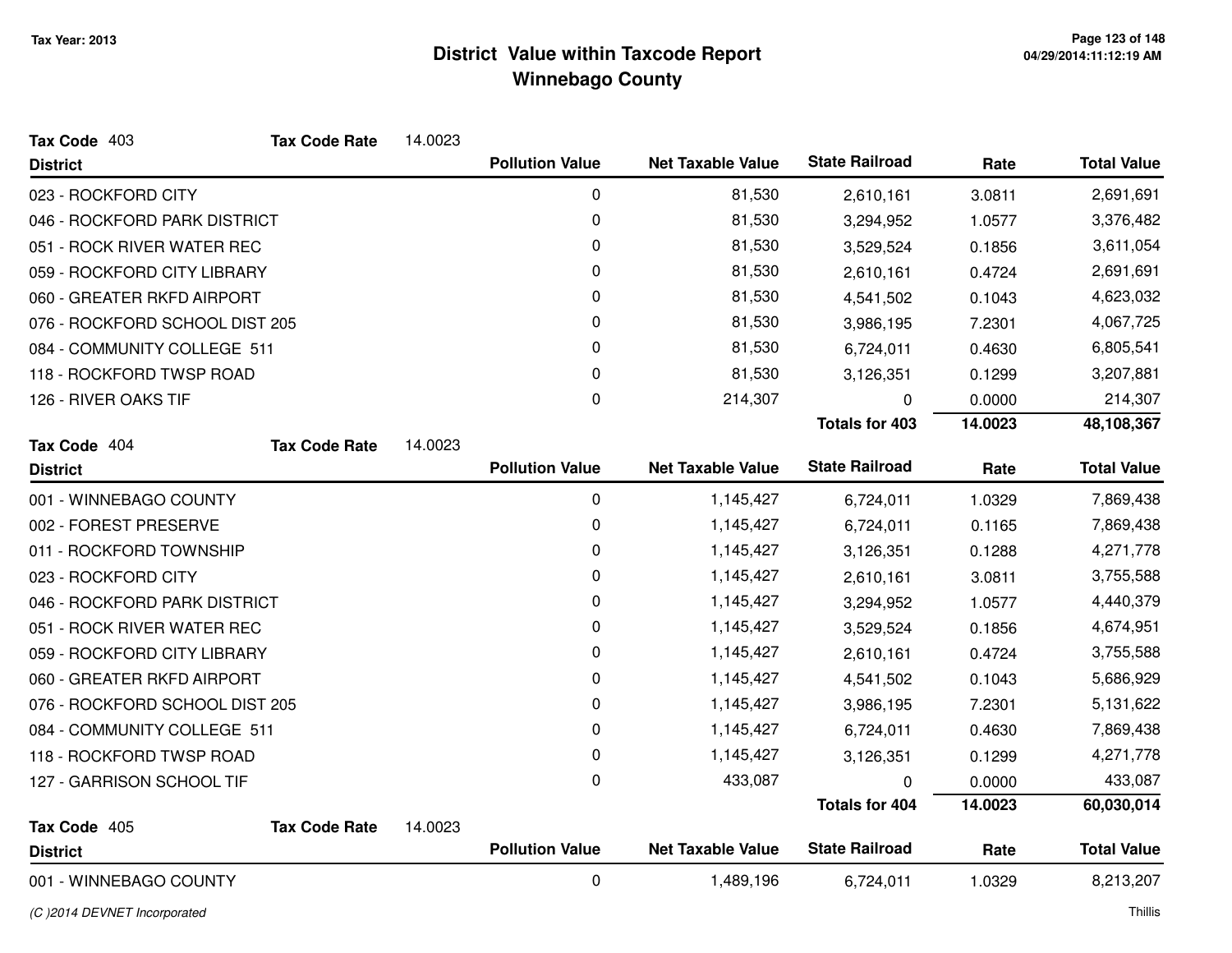| Tax Code 405                   | <b>Tax Code Rate</b> | 14.0023 |                        |                          |                       |         |                    |
|--------------------------------|----------------------|---------|------------------------|--------------------------|-----------------------|---------|--------------------|
| <b>District</b>                |                      |         | <b>Pollution Value</b> | <b>Net Taxable Value</b> | <b>State Railroad</b> | Rate    | <b>Total Value</b> |
| 002 - FOREST PRESERVE          |                      |         | 0                      | 1,489,196                | 6,724,011             | 0.1165  | 8,213,207          |
| 011 - ROCKFORD TOWNSHIP        |                      |         | 0                      | 1,489,196                | 3,126,351             | 0.1288  | 4,615,547          |
| 023 - ROCKFORD CITY            |                      |         | 0                      | 1,489,196                | 2,610,161             | 3.0811  | 4,099,357          |
| 046 - ROCKFORD PARK DISTRICT   |                      |         | 0                      | 1,489,196                | 3,294,952             | 1.0577  | 4,784,148          |
| 051 - ROCK RIVER WATER REC     |                      |         | 0                      | 1,489,196                | 3,529,524             | 0.1856  | 5,018,720          |
| 059 - ROCKFORD CITY LIBRARY    |                      |         | 0                      | 1,489,196                | 2,610,161             | 0.4724  | 4,099,357          |
| 060 - GREATER RKFD AIRPORT     |                      |         | 0                      | 1,489,196                | 4,541,502             | 0.1043  | 6,030,698          |
| 076 - ROCKFORD SCHOOL DIST 205 |                      |         | 0                      | 1,489,196                | 3,986,195             | 7.2301  | 5,475,391          |
| 084 - COMMUNITY COLLEGE 511    |                      |         | 0                      | 1,489,196                | 6,724,011             | 0.4630  | 8,213,207          |
| 118 - ROCKFORD TWSP ROAD       |                      |         | 0                      | 1,489,196                | 3,126,351             | 0.1299  | 4,615,547          |
| 128 - KISHWAUKEE/HARRISON TIF  |                      |         | 0                      | 291,404                  | 0                     | 0.0000  | 291,404            |
|                                |                      |         |                        |                          | <b>Totals for 405</b> | 14.0023 | 63,669,790         |
| Tax Code 406                   | <b>Tax Code Rate</b> | 14.0023 |                        |                          |                       |         |                    |
| <b>District</b>                |                      |         | <b>Pollution Value</b> | <b>Net Taxable Value</b> | <b>State Railroad</b> | Rate    | <b>Total Value</b> |
| 001 - WINNEBAGO COUNTY         |                      |         | $\mathbf 0$            | 10,548                   | 6,724,011             | 1.0329  | 6,734,559          |
| 002 - FOREST PRESERVE          |                      |         | 0                      | 10,548                   | 6,724,011             | 0.1165  | 6,734,559          |
| 011 - ROCKFORD TOWNSHIP        |                      |         | 0                      | 10,548                   | 3,126,351             | 0.1288  | 3,136,899          |
| 023 - ROCKFORD CITY            |                      |         | 0                      | 10,548                   | 2,610,161             | 3.0811  | 2,620,709          |
| 046 - ROCKFORD PARK DISTRICT   |                      |         | 0                      | 10,548                   | 3,294,952             | 1.0577  | 3,305,500          |
| 051 - ROCK RIVER WATER REC     |                      |         | 0                      | 10,548                   | 3,529,524             | 0.1856  | 3,540,072          |
| 059 - ROCKFORD CITY LIBRARY    |                      |         | 0                      | 10,548                   | 2,610,161             | 0.4724  | 2,620,709          |
| 060 - GREATER RKFD AIRPORT     |                      |         | 0                      | 10,548                   | 4,541,502             | 0.1043  | 4,552,050          |
| 076 - ROCKFORD SCHOOL DIST 205 |                      |         | 0                      | 10,548                   | 3,986,195             | 7.2301  | 3,996,743          |
| 084 - COMMUNITY COLLEGE 511    |                      |         | 0                      | 10,548                   | 6,724,011             | 0.4630  | 6,734,559          |
| 118 - ROCKFORD TWSP ROAD       |                      |         | 0                      | 10,548                   | 3,126,351             | 0.1299  | 3,136,899          |
| 129 - LINCOLNWOOD TIF #2       |                      |         | 0                      | 306,130                  |                       | 0.0000  | 306,130            |
|                                |                      |         |                        |                          | <b>Totals for 406</b> | 14.0023 | 47,419,388         |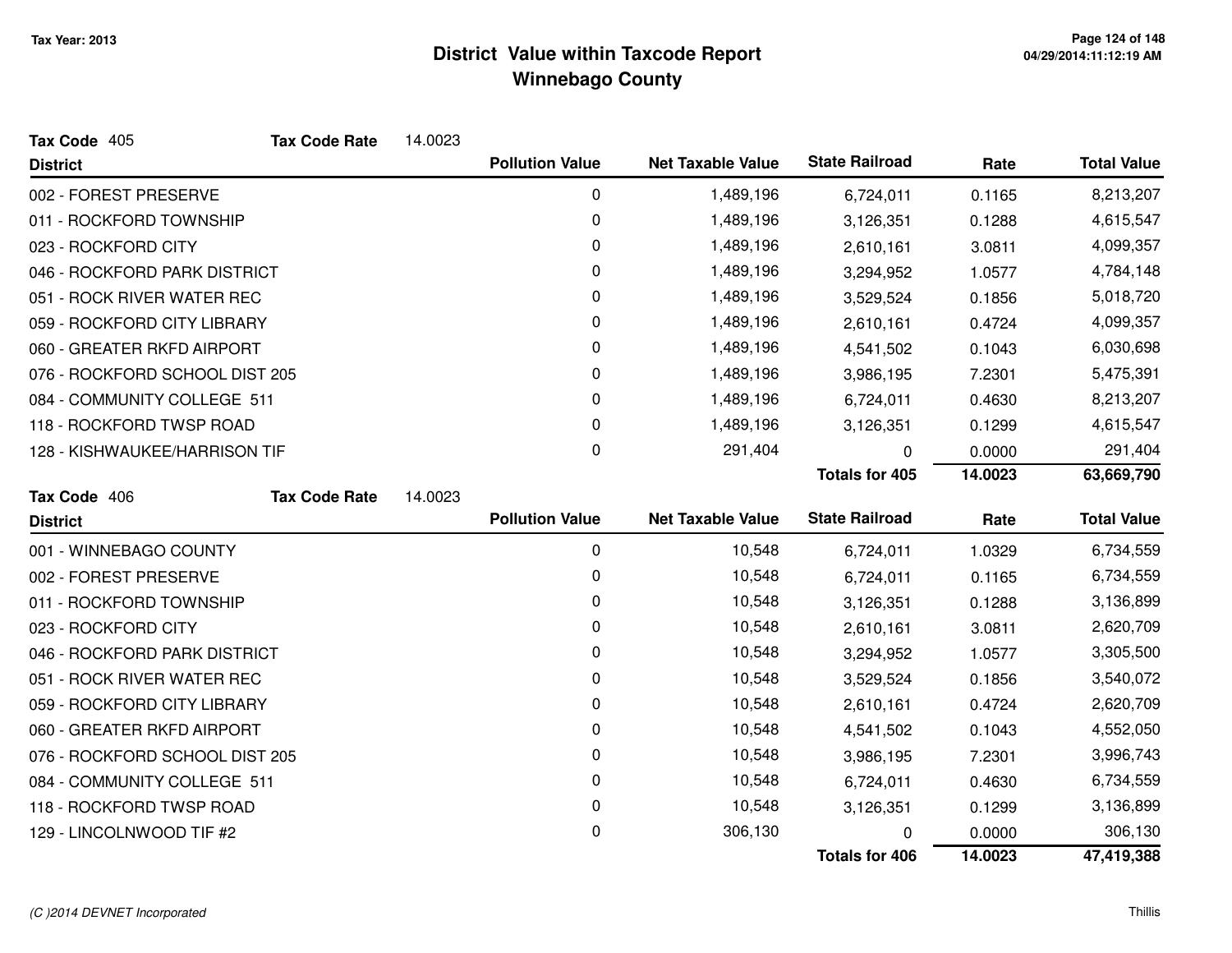| Tax Code 407                   | <b>Tax Code Rate</b> | 14.0023 |                        |                          |                       |         |                    |
|--------------------------------|----------------------|---------|------------------------|--------------------------|-----------------------|---------|--------------------|
| <b>District</b>                |                      |         | <b>Pollution Value</b> | <b>Net Taxable Value</b> | <b>State Railroad</b> | Rate    | <b>Total Value</b> |
| 001 - WINNEBAGO COUNTY         |                      |         | 0                      | 754,341                  | 6,724,011             | 1.0329  | 7,478,352          |
| 002 - FOREST PRESERVE          |                      |         | 0                      | 754,341                  | 6,724,011             | 0.1165  | 7,478,352          |
| 011 - ROCKFORD TOWNSHIP        |                      |         | 0                      | 754,341                  | 3,126,351             | 0.1288  | 3,880,692          |
| 023 - ROCKFORD CITY            |                      |         | 0                      | 754,341                  | 2,610,161             | 3.0811  | 3,364,502          |
| 046 - ROCKFORD PARK DISTRICT   |                      |         | 0                      | 754,341                  | 3,294,952             | 1.0577  | 4,049,293          |
| 051 - ROCK RIVER WATER REC     |                      |         | 0                      | 754,341                  | 3,529,524             | 0.1856  | 4,283,865          |
| 059 - ROCKFORD CITY LIBRARY    |                      |         | 0                      | 754,341                  | 2,610,161             | 0.4724  | 3,364,502          |
| 060 - GREATER RKFD AIRPORT     |                      |         | 0                      | 754,341                  | 4,541,502             | 0.1043  | 5,295,843          |
| 076 - ROCKFORD SCHOOL DIST 205 |                      |         | 0                      | 754,341                  | 3,986,195             | 7.2301  | 4,740,536          |
| 084 - COMMUNITY COLLEGE 511    |                      |         | 0                      | 754,341                  | 6,724,011             | 0.4630  | 7,478,352          |
| 118 - ROCKFORD TWSP ROAD       |                      |         | 0                      | 754,341                  | 3,126,351             | 0.1299  | 3,880,692          |
| 130 - HOPE VI TIF              |                      |         | 0                      | 1,132,373                | 0                     | 0.0000  | 1,132,373          |
|                                |                      |         |                        |                          | <b>Totals for 407</b> | 14.0023 | 56,427,354         |
|                                |                      |         |                        |                          |                       |         |                    |
| Tax Code 408                   | <b>Tax Code Rate</b> | 11.9642 |                        |                          |                       |         |                    |
| <b>District</b>                |                      |         | <b>Pollution Value</b> | <b>Net Taxable Value</b> | <b>State Railroad</b> | Rate    | <b>Total Value</b> |
| 001 - WINNEBAGO COUNTY         |                      |         | $\mathbf 0$            | 0                        | 6,724,011             | 1.0329  | 6,724,011          |
| 002 - FOREST PRESERVE          |                      |         | 0                      | 0                        | 6,724,011             | 0.1165  | 6,724,011          |
| 006 - HARLEM TOWNSHIP          |                      |         | 0                      | 0                        | 0                     | 0.1072  | 0                  |
| 020 - MACHESNEY PARK VILLAGE   |                      |         | 0                      | 0                        | 0                     | 0.0000  | 0                  |
| 035 - HARLEM-ROSCOE FIRE       |                      |         | 0                      | 0                        | 278,584               | 0.7467  | 278,584            |
| 046 - ROCKFORD PARK DISTRICT   |                      |         | 0                      | 0                        | 3,294,952             | 1.0577  | 3,294,952          |
| 051 - ROCK RIVER WATER REC     |                      |         | 0                      | 0                        | 3,529,524             | 0.1856  | 3,529,524          |
| 055 - NORTH SUBURBAN LIBRARY   |                      |         | 0                      | $\mathbf 0$              | 674,786               | 0.2906  | 674,786            |
| 060 - GREATER RKFD AIRPORT     |                      |         | 0                      | $\mathbf 0$              | 4,541,502             | 0.1043  | 4,541,502          |
| 070 - HARLEM SCHOOL DIST 122   |                      |         | 0                      | 0                        | 396,184               | 7.8140  | 396,184            |
| 084 - COMMUNITY COLLEGE 511    |                      |         | 0                      | 0                        | 6,724,011             | 0.4630  | 6,724,011          |

#### (C )2014 DEVNET Incorporated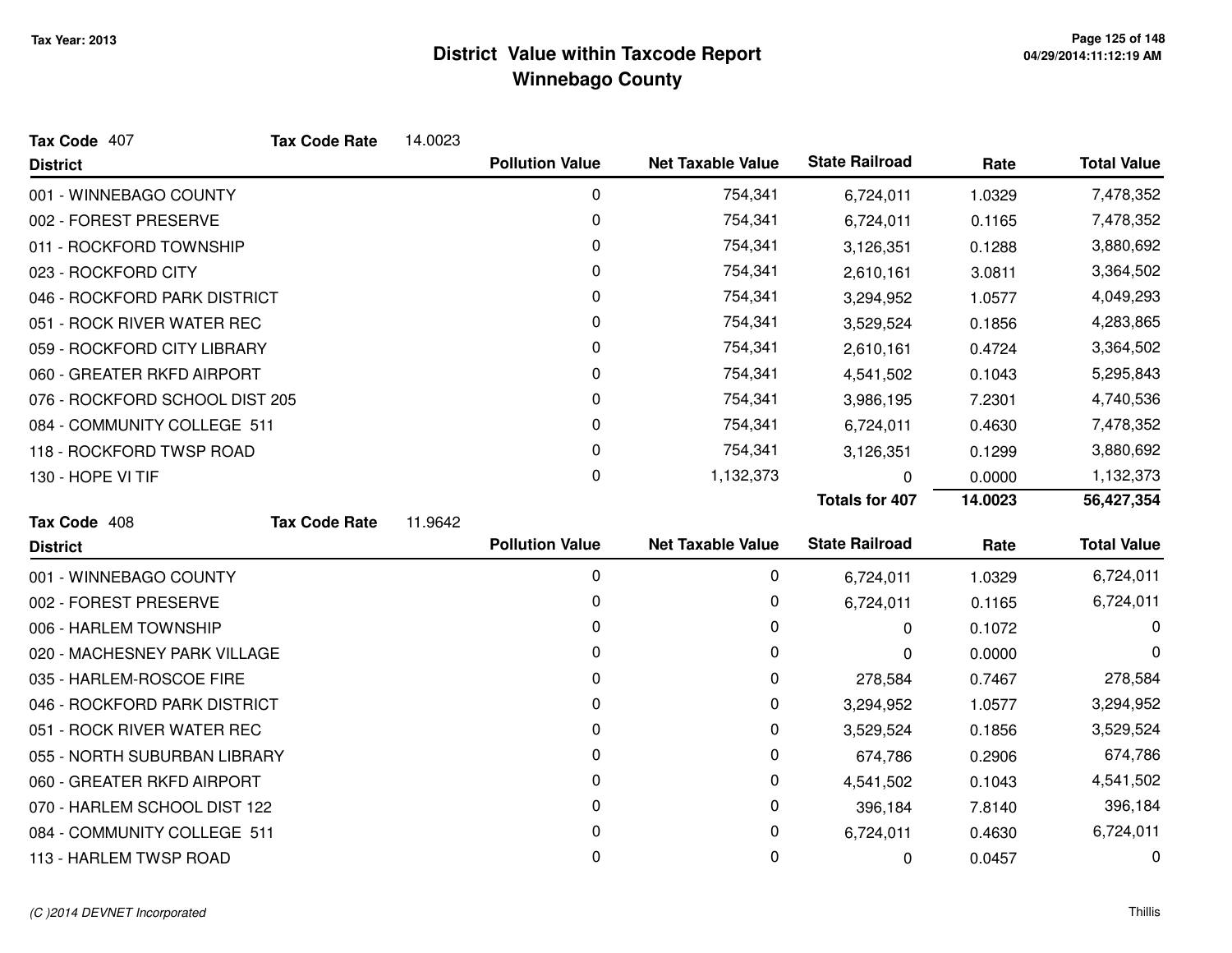| Tax Code 408<br><b>Tax Code Rate</b> | 11.9642 |                        |                          |                       |         |                    |
|--------------------------------------|---------|------------------------|--------------------------|-----------------------|---------|--------------------|
| <b>District</b>                      |         | <b>Pollution Value</b> | <b>Net Taxable Value</b> | <b>State Railroad</b> | Rate    | <b>Total Value</b> |
| 131 - QUARRY TIF                     |         | 0                      | 0                        | 0                     | 0.0000  | 0                  |
|                                      |         |                        |                          | <b>Totals for 408</b> | 11.9642 | 32,887,565         |
| Tax Code 409<br><b>Tax Code Rate</b> | 11.3233 |                        |                          |                       |         |                    |
| <b>District</b>                      |         | <b>Pollution Value</b> | <b>Net Taxable Value</b> | <b>State Railroad</b> | Rate    | <b>Total Value</b> |
| 001 - WINNEBAGO COUNTY               |         | 0                      | 10,453,549               | 6,724,011             | 1.0329  | 17,177,560         |
| 002 - FOREST PRESERVE                |         | 0                      | 10,453,549               | 6,724,011             | 0.1165  | 17,177,560         |
| 011 - ROCKFORD TOWNSHIP              |         | 0                      | 10,453,549               | 3,126,351             | 0.1288  | 13,579,900         |
| 019 - LOVES PARK CITY                |         | 0                      | 10,453,549               | 0                     | 0.0000  | 10,453,549         |
| 046 - ROCKFORD PARK DISTRICT         |         | $\pmb{0}$              | 10,453,549               | 3,294,952             | 1.0577  | 13,748,501         |
| 051 - ROCK RIVER WATER REC           |         | 0                      | 10,453,549               | 3,529,524             | 0.1856  | 13,983,073         |
| 055 - NORTH SUBURBAN LIBRARY         |         | 0                      | 10,453,549               | 674,786               | 0.2906  | 11,128,335         |
| 060 - GREATER RKFD AIRPORT           |         | 0                      | 10,453,549               | 4,541,502             | 0.1043  | 14,995,051         |
| 070 - HARLEM SCHOOL DIST 122         |         | 0                      | 10,453,549               | 396,184               | 7.8140  | 10,849,733         |
| 084 - COMMUNITY COLLEGE 511          |         | 0                      | 10,453,549               | 6,724,011             | 0.4630  | 17,177,560         |
| 118 - ROCKFORD TWSP ROAD             |         | 0                      | 10,453,549               | 3,126,351             | 0.1299  | 13,579,900         |
| 132 - NORTH 2ND TIF LOVES PARK       |         | 0                      | 744,826                  | n                     | 0.0000  | 744,826            |
|                                      |         |                        |                          | <b>Totals for 409</b> | 11.3233 | 154,595,548        |
| Tax Code 410<br><b>Tax Code Rate</b> | 14.0023 |                        |                          |                       |         |                    |
| <b>District</b>                      |         | <b>Pollution Value</b> | <b>Net Taxable Value</b> | <b>State Railroad</b> | Rate    | <b>Total Value</b> |
| 001 - WINNEBAGO COUNTY               |         | 0                      | 6,992,528                | 6,724,011             | 1.0329  | 13,716,539         |
| 002 - FOREST PRESERVE                |         | 0                      | 6,992,528                | 6,724,011             | 0.1165  | 13,716,539         |
| 011 - ROCKFORD TOWNSHIP              |         | $\pmb{0}$              | 6,992,528                | 3,126,351             | 0.1288  | 10,118,879         |
| 023 - ROCKFORD CITY                  |         | 0                      | 6,992,528                | 2,610,161             | 3.0811  | 9,602,689          |
| 046 - ROCKFORD PARK DISTRICT         |         | 0                      | 6,992,528                | 3,294,952             | 1.0577  | 10,287,480         |
| 051 - ROCK RIVER WATER REC           |         | 0                      | 6,992,528                | 3,529,524             | 0.1856  | 10,522,052         |
| 059 - ROCKFORD CITY LIBRARY          |         | 0                      | 6,992,528                | 2,610,161             | 0.4724  | 9,602,689          |
| 060 - GREATER RKFD AIRPORT           |         | 0                      | 6,992,528                | 4,541,502             | 0.1043  | 11,534,030         |
| 076 - ROCKFORD SCHOOL DIST 205       |         | 0                      | 6,992,528                | 3,986,195             | 7.2301  | 10,978,723         |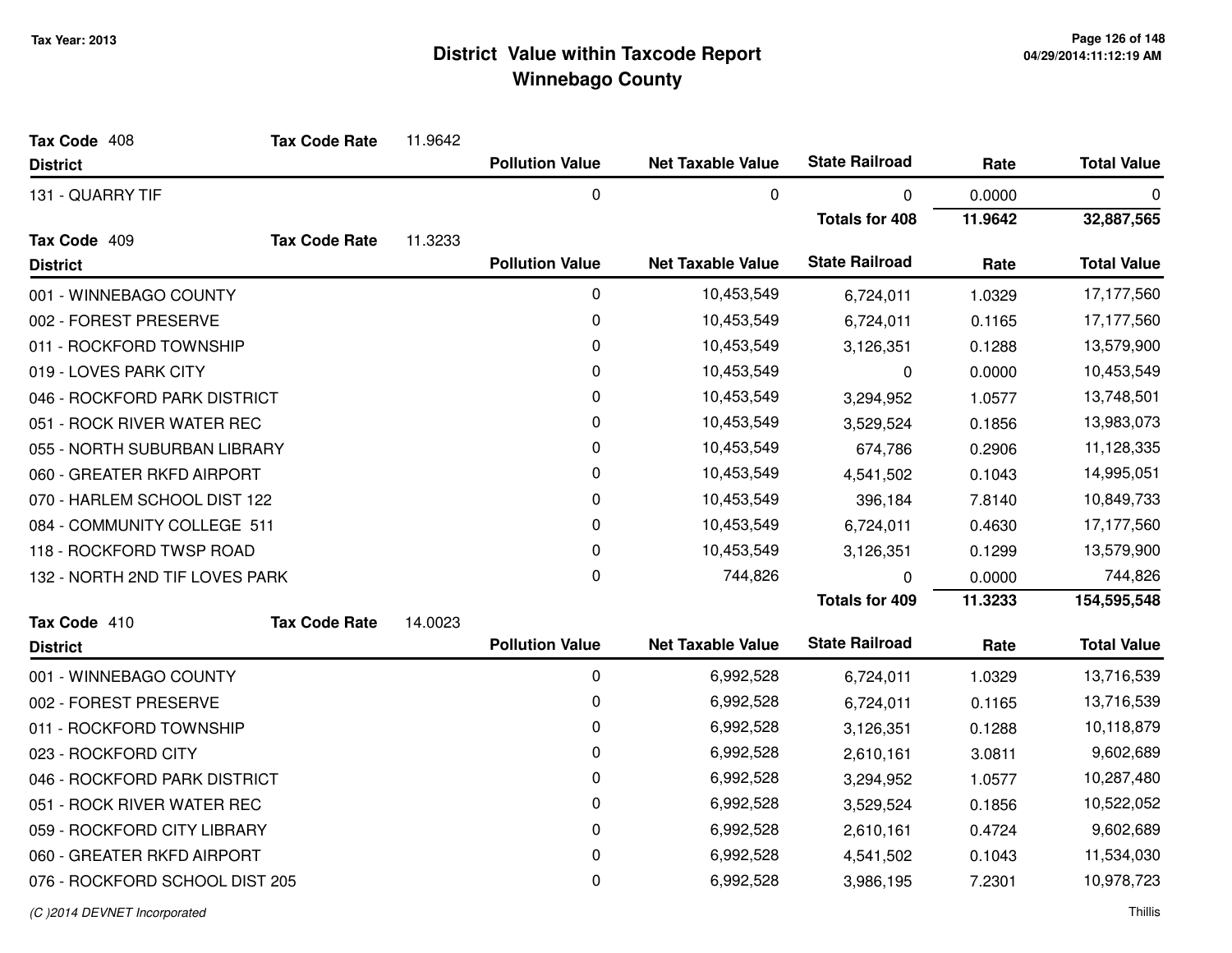| Tax Code 410                   | <b>Tax Code Rate</b> | 14.0023 |                        |                          |                       |         |                    |
|--------------------------------|----------------------|---------|------------------------|--------------------------|-----------------------|---------|--------------------|
| <b>District</b>                |                      |         | <b>Pollution Value</b> | <b>Net Taxable Value</b> | <b>State Railroad</b> | Rate    | <b>Total Value</b> |
| 084 - COMMUNITY COLLEGE 511    |                      |         | $\pmb{0}$              | 6,992,528                | 6,724,011             | 0.4630  | 13,716,539         |
| 118 - ROCKFORD TWSP ROAD       |                      |         | 0                      | 6,992,528                | 3,126,351             | 0.1299  | 10,118,879         |
| 133 - GLOBAL TRADE TIF #2      |                      |         | $\mathbf 0$            | 1,751,912                | $\mathbf{0}$          | 0.0000  | 1,751,912          |
|                                |                      |         |                        |                          | <b>Totals for 410</b> | 14.0023 | 125,666,950        |
| Tax Code 411                   | <b>Tax Code Rate</b> | 13.8167 |                        |                          |                       |         |                    |
| <b>District</b>                |                      |         | <b>Pollution Value</b> | <b>Net Taxable Value</b> | <b>State Railroad</b> | Rate    | <b>Total Value</b> |
| 001 - WINNEBAGO COUNTY         |                      |         | $\pmb{0}$              | 331                      | 6,724,011             | 1.0329  | 6,724,342          |
| 002 - FOREST PRESERVE          |                      |         | 0                      | 331                      | 6,724,011             | 0.1165  | 6,724,342          |
| 011 - ROCKFORD TOWNSHIP        |                      |         | 0                      | 331                      | 3,126,351             | 0.1288  | 3,126,682          |
| 023 - ROCKFORD CITY            |                      |         | 0                      | 331                      | 2,610,161             | 3.0811  | 2,610,492          |
| 046 - ROCKFORD PARK DISTRICT   |                      |         | 0                      | 331                      | 3,294,952             | 1.0577  | 3,295,283          |
| 059 - ROCKFORD CITY LIBRARY    |                      |         | 0                      | 331                      | 2,610,161             | 0.4724  | 2,610,492          |
| 060 - GREATER RKFD AIRPORT     |                      |         | 0                      | 331                      | 4,541,502             | 0.1043  | 4,541,833          |
| 076 - ROCKFORD SCHOOL DIST 205 |                      |         | 0                      | 331                      | 3,986,195             | 7.2301  | 3,986,526          |
| 084 - COMMUNITY COLLEGE 511    |                      |         | 0                      | 331                      | 6,724,011             | 0.4630  | 6,724,342          |
| 118 - ROCKFORD TWSP ROAD       |                      |         | $\pmb{0}$              | 331                      | 3,126,351             | 0.1299  | 3,126,682          |
| 133 - GLOBAL TRADE TIF #2      |                      |         | 0                      | 0                        | 0                     | 0.0000  | 0                  |
|                                |                      |         |                        |                          | <b>Totals for 411</b> | 13.8167 | 43,471,016         |
| Tax Code 412                   | <b>Tax Code Rate</b> | 14.0023 |                        |                          |                       |         |                    |
| <b>District</b>                |                      |         | <b>Pollution Value</b> | <b>Net Taxable Value</b> | <b>State Railroad</b> | Rate    | <b>Total Value</b> |
| 001 - WINNEBAGO COUNTY         |                      |         | 0                      | 70,541                   | 6,724,011             | 1.0329  | 6,794,552          |
| 002 - FOREST PRESERVE          |                      |         | 0                      | 70,541                   | 6,724,011             | 0.1165  | 6,794,552          |
| 011 - ROCKFORD TOWNSHIP        |                      |         | 0                      | 70,541                   | 3,126,351             | 0.1288  | 3,196,892          |
| 023 - ROCKFORD CITY            |                      |         | 0                      | 70,541                   | 2,610,161             | 3.0811  | 2,680,702          |
| 046 - ROCKFORD PARK DISTRICT   |                      |         | 0                      | 70,541                   | 3,294,952             | 1.0577  | 3,365,493          |
| 051 - ROCK RIVER WATER REC     |                      |         | 0                      | 70,541                   | 3,529,524             | 0.1856  | 3,600,065          |
| 059 - ROCKFORD CITY LIBRARY    |                      |         | 0                      | 70,541                   | 2,610,161             | 0.4724  | 2,680,702          |
| 060 - GREATER RKFD AIRPORT     |                      |         | $\mathbf 0$            | 70,541                   | 4,541,502             | 0.1043  | 4,612,043          |
|                                |                      |         |                        |                          |                       |         |                    |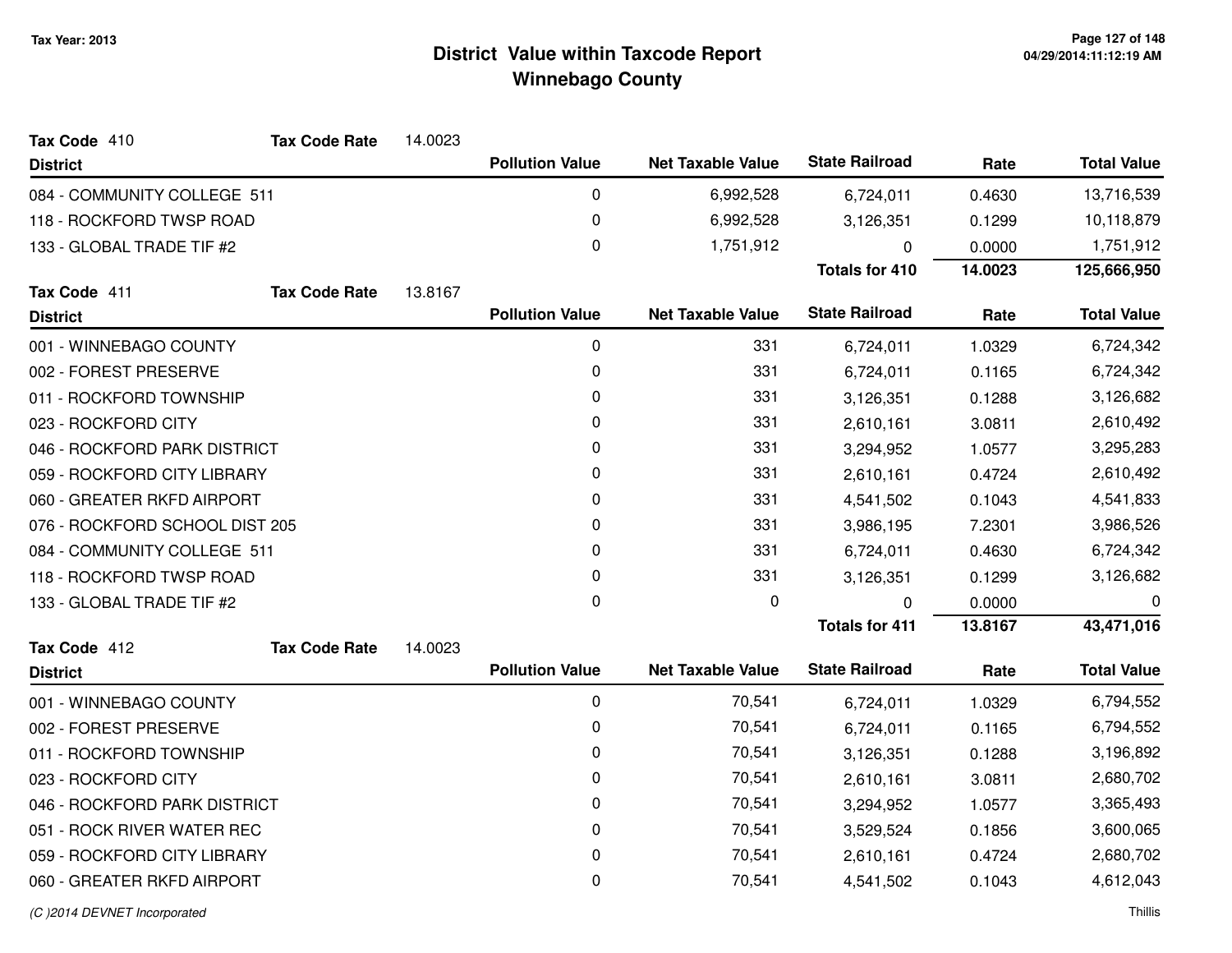| Tax Code 412                             | <b>Tax Code Rate</b> | 14.0023 |                        |                          |                       |         |                    |
|------------------------------------------|----------------------|---------|------------------------|--------------------------|-----------------------|---------|--------------------|
| <b>District</b>                          |                      |         | <b>Pollution Value</b> | <b>Net Taxable Value</b> | <b>State Railroad</b> | Rate    | <b>Total Value</b> |
| 076 - ROCKFORD SCHOOL DIST 205           |                      |         | 0                      | 70,541                   | 3,986,195             | 7.2301  | 4,056,736          |
| 084 - COMMUNITY COLLEGE 511              |                      |         | 0                      | 70,541                   | 6,724,011             | 0.4630  | 6,794,552          |
| 118 - ROCKFORD TWSP ROAD                 |                      |         | 0                      | 70,541                   | 3,126,351             | 0.1299  | 3,196,892          |
| 134 - ASSISTED LIVING/ RIVER HOUSING TIF |                      |         | $\mathbf 0$            | 0                        | 0                     | 0.0000  | 0                  |
|                                          |                      |         |                        |                          | <b>Totals for 412</b> | 14.0023 | 47,773,181         |
| Tax Code 413                             | <b>Tax Code Rate</b> | 10.7209 |                        |                          |                       |         |                    |
| <b>District</b>                          |                      |         | <b>Pollution Value</b> | <b>Net Taxable Value</b> | <b>State Railroad</b> | Rate    | <b>Total Value</b> |
| 001 - WINNEBAGO COUNTY                   |                      |         | 0                      | 479,066                  | 6,724,011             | 1.0329  | 7,203,077          |
| 002 - FOREST PRESERVE                    |                      |         | 0                      | 479,066                  | 6,724,011             | 0.1165  | 7,203,077          |
| 006 - HARLEM TOWNSHIP                    |                      |         | 0                      | 479,066                  | $\mathbf{0}$          | 0.1072  | 479,066            |
| 020 - MACHESNEY PARK VILLAGE             |                      |         | 0                      | 479,066                  | 0                     | 0.0000  | 479,066            |
| 035 - HARLEM-ROSCOE FIRE                 |                      |         | 0                      | 479,066                  | 278,584               | 0.7467  | 757,650            |
| 055 - NORTH SUBURBAN LIBRARY             |                      |         | 0                      | 479,066                  | 674,786               | 0.2906  | 1,153,852          |
| 060 - GREATER RKFD AIRPORT               |                      |         | 0                      | 479,066                  | 4,541,502             | 0.1043  | 5,020,568          |
| 070 - HARLEM SCHOOL DIST 122             |                      |         | 0                      | 479,066                  | 396,184               | 7.8140  | 875,250            |
| 084 - COMMUNITY COLLEGE 511              |                      |         | 0                      | 479,066                  | 6,724,011             | 0.4630  | 7,203,077          |
| 113 - HARLEM TWSP ROAD                   |                      |         | $\mathbf{0}$           | 479,066                  | 0                     | 0.0457  | 479,066            |
| 135 - NORTH 2ND TIF MACHESNEY PARK       |                      |         | 0                      | 145,102                  | 0                     | 0.0000  | 145,102            |
|                                          |                      |         |                        |                          | <b>Totals for 413</b> | 10.7209 | 30,998,851         |
| Tax Code 414                             | <b>Tax Code Rate</b> | 10.9065 |                        |                          |                       |         |                    |
| <b>District</b>                          |                      |         | <b>Pollution Value</b> | <b>Net Taxable Value</b> | <b>State Railroad</b> | Rate    | <b>Total Value</b> |
| 001 - WINNEBAGO COUNTY                   |                      |         | $\pmb{0}$              | 1,031,228                | 6,724,011             | 1.0329  | 7,755,239          |
| 002 - FOREST PRESERVE                    |                      |         | 0                      | 1,031,228                | 6,724,011             | 0.1165  | 7,755,239          |
| 006 - HARLEM TOWNSHIP                    |                      |         | 0                      | 1,031,228                | 0                     | 0.1072  | 1,031,228          |
| 020 - MACHESNEY PARK VILLAGE             |                      |         | 0                      | 1,031,228                | 0                     | 0.0000  | 1,031,228          |
| 035 - HARLEM-ROSCOE FIRE                 |                      |         | 0                      | 1,031,228                | 278,584               | 0.7467  | 1,309,812          |
| 051 - ROCK RIVER WATER REC               |                      |         | 0                      | 1,031,228                | 3,529,524             | 0.1856  | 4,560,752          |
| 055 - NORTH SUBURBAN LIBRARY             |                      |         | $\mathbf{0}$           | 1,031,228                | 674,786               | 0.2906  | 1,706,014          |
|                                          |                      |         |                        |                          |                       |         |                    |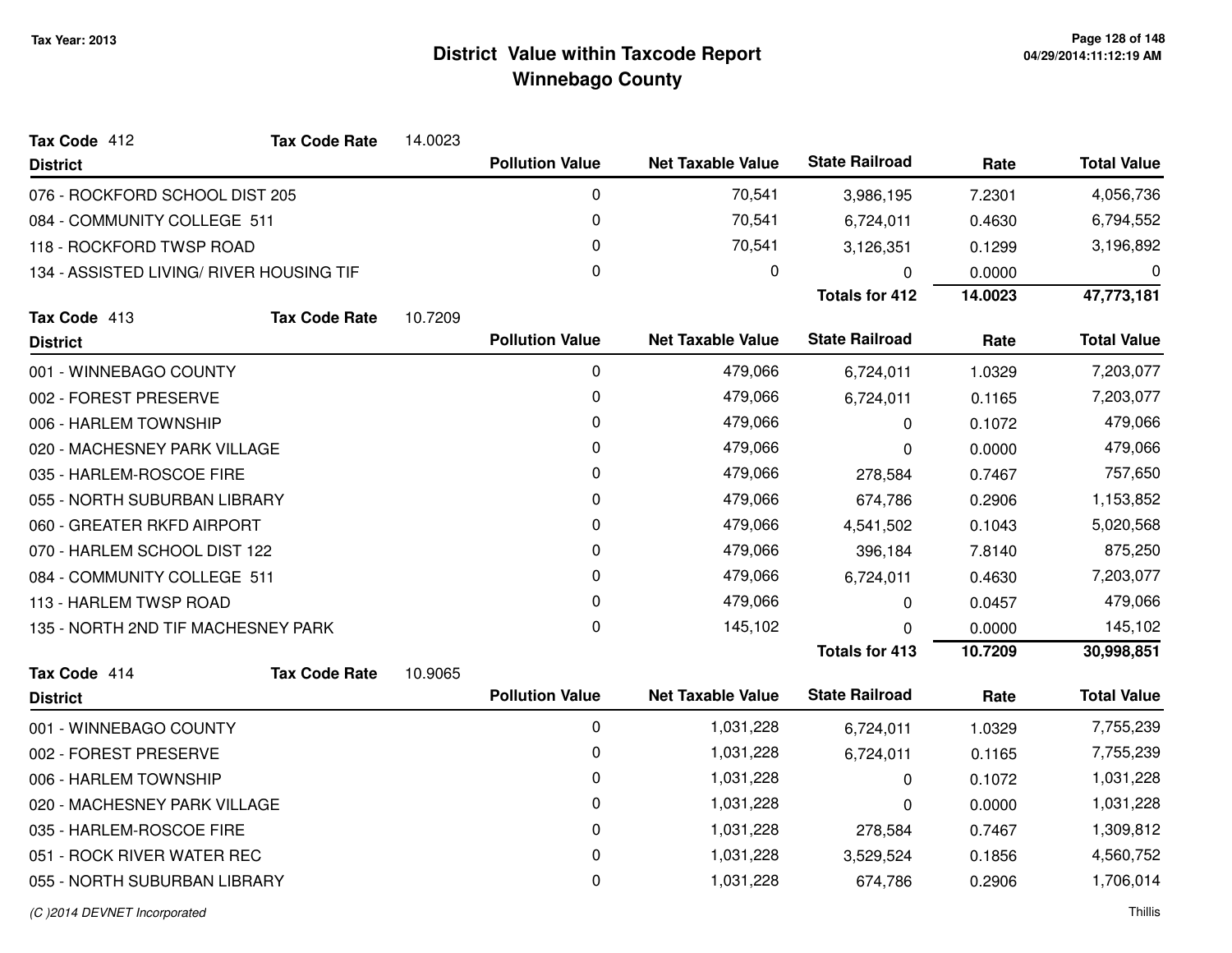| Tax Code 414                       | <b>Tax Code Rate</b> | 10.9065 |                        |                          |                       |         |                    |
|------------------------------------|----------------------|---------|------------------------|--------------------------|-----------------------|---------|--------------------|
| <b>District</b>                    |                      |         | <b>Pollution Value</b> | <b>Net Taxable Value</b> | <b>State Railroad</b> | Rate    | <b>Total Value</b> |
| 060 - GREATER RKFD AIRPORT         |                      |         | 0                      | 1,031,228                | 4,541,502             | 0.1043  | 5,572,730          |
| 070 - HARLEM SCHOOL DIST 122       |                      |         | 0                      | 1,031,228                | 396,184               | 7.8140  | 1,427,412          |
| 084 - COMMUNITY COLLEGE 511        |                      |         | 0                      | 1,031,228                | 6,724,011             | 0.4630  | 7,755,239          |
| 113 - HARLEM TWSP ROAD             |                      |         | 0                      | 1,031,228                | 0                     | 0.0457  | 1,031,228          |
| 135 - NORTH 2ND TIF MACHESNEY PARK |                      |         | 0                      | 19,614                   | $\Omega$              | 0.0000  | 19,614             |
|                                    |                      |         |                        |                          | <b>Totals for 414</b> | 10.9065 | 40,955,735         |
| Tax Code 416                       | <b>Tax Code Rate</b> | 10.5987 |                        |                          |                       |         |                    |
| <b>District</b>                    |                      |         | <b>Pollution Value</b> | <b>Net Taxable Value</b> | <b>State Railroad</b> | Rate    | <b>Total Value</b> |
| 001 - WINNEBAGO COUNTY             |                      |         | 0                      | 6,443,715                | 6,724,011             | 1.0329  | 13,167,726         |
| 002 - FOREST PRESERVE              |                      |         | 0                      | 6,443,715                | 6,724,011             | 0.1165  | 13,167,726         |
| 006 - HARLEM TOWNSHIP              |                      |         | 0                      | 6,443,715                | 0                     | 0.1072  | 6,443,715          |
| 020 - MACHESNEY PARK VILLAGE       |                      |         | 0                      | 6,443,715                | 0                     | 0.0000  | 6,443,715          |
| 037 - NORTH PARK FIRE              |                      |         | 0                      | 6,443,715                | 338,673               | 0.4389  | 6,782,388          |
| 051 - ROCK RIVER WATER REC         |                      |         | 0                      | 6,443,715                | 3,529,524             | 0.1856  | 9,973,239          |
| 055 - NORTH SUBURBAN LIBRARY       |                      |         | 0                      | 6,443,715                | 674,786               | 0.2906  | 7,118,501          |
| 060 - GREATER RKFD AIRPORT         |                      |         | 0                      | 6,443,715                | 4,541,502             | 0.1043  | 10,985,217         |
| 070 - HARLEM SCHOOL DIST 122       |                      |         | 0                      | 6,443,715                | 396,184               | 7.8140  | 6,839,899          |
| 084 - COMMUNITY COLLEGE 511        |                      |         | 0                      | 6,443,715                | 6,724,011             | 0.4630  | 13,167,726         |
| 113 - HARLEM TWSP ROAD             |                      |         | 0                      | 6,443,715                | 0                     | 0.0457  | 6,443,715          |
| 135 - NORTH 2ND TIF MACHESNEY PARK |                      |         | 0                      | 472,958                  | $\Omega$              | 0.0000  | 472,958            |
|                                    |                      |         |                        |                          | <b>Totals for 416</b> | 10.5987 | 101,006,525        |
| Tax Code 417                       | <b>Tax Code Rate</b> | 14.0023 |                        |                          |                       |         |                    |
| <b>District</b>                    |                      |         | <b>Pollution Value</b> | <b>Net Taxable Value</b> | <b>State Railroad</b> | Rate    | <b>Total Value</b> |
| 001 - WINNEBAGO COUNTY             |                      |         | 0                      | 902,646                  | 6,724,011             | 1.0329  | 7,626,657          |
| 002 - FOREST PRESERVE              |                      |         | 0                      | 902,646                  | 6,724,011             | 0.1165  | 7,626,657          |
| 011 - ROCKFORD TOWNSHIP            |                      |         | 0                      | 902,646                  | 3,126,351             | 0.1288  | 4,028,997          |
| 023 - ROCKFORD CITY                |                      |         | 0                      | 902,646                  | 2,610,161             | 3.0811  | 3,512,807          |
| 046 - ROCKFORD PARK DISTRICT       |                      |         | 0                      | 902,646                  | 3,294,952             | 1.0577  | 4,197,598          |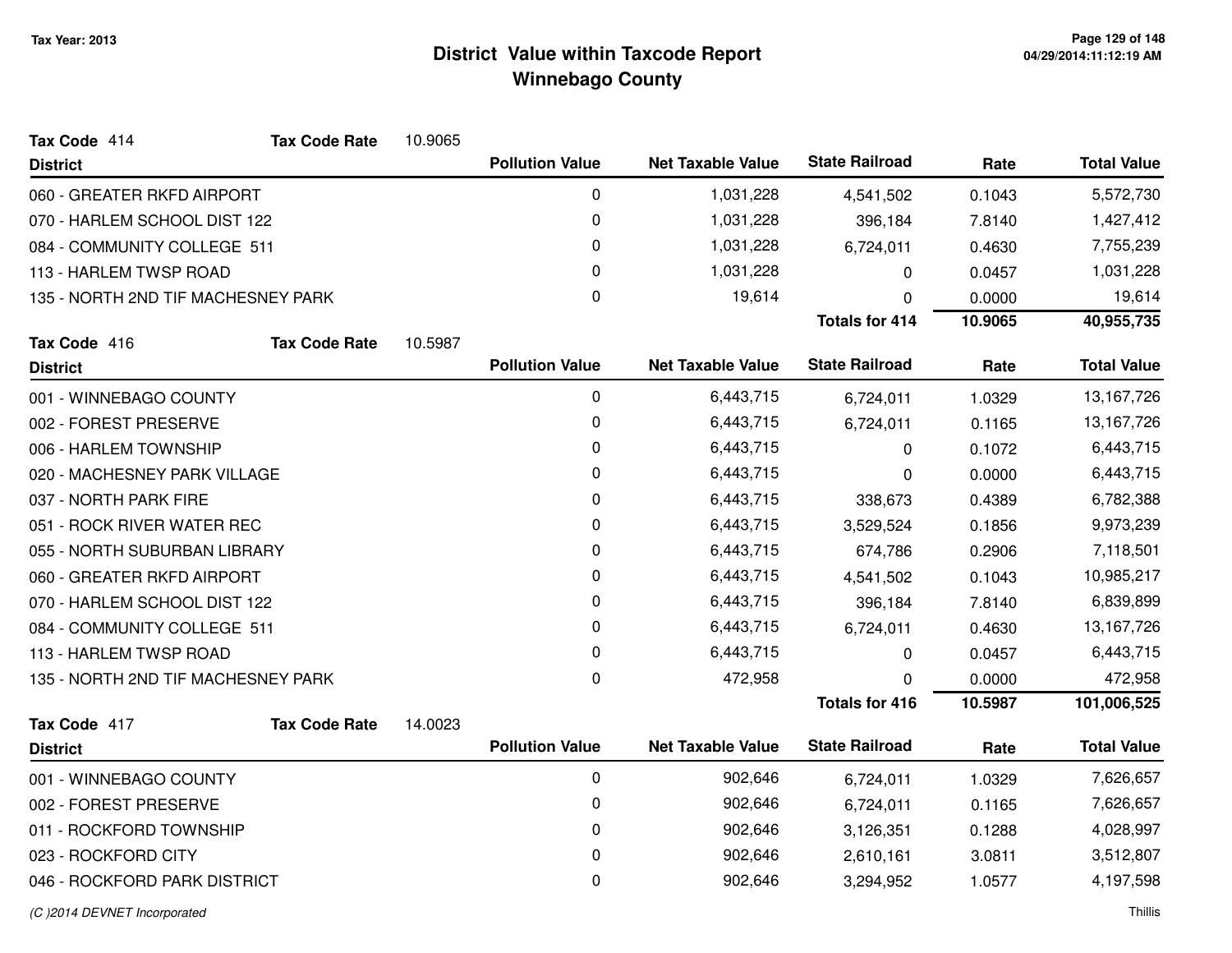| Tax Code 417                   | <b>Tax Code Rate</b> | 14.0023 |                        |                          |                       |         |                    |
|--------------------------------|----------------------|---------|------------------------|--------------------------|-----------------------|---------|--------------------|
| <b>District</b>                |                      |         | <b>Pollution Value</b> | <b>Net Taxable Value</b> | <b>State Railroad</b> | Rate    | <b>Total Value</b> |
| 051 - ROCK RIVER WATER REC     |                      |         | 0                      | 902,646                  | 3,529,524             | 0.1856  | 4,432,170          |
| 059 - ROCKFORD CITY LIBRARY    |                      |         | 0                      | 902,646                  | 2,610,161             | 0.4724  | 3,512,807          |
| 060 - GREATER RKFD AIRPORT     |                      |         | 0                      | 902,646                  | 4,541,502             | 0.1043  | 5,444,148          |
| 076 - ROCKFORD SCHOOL DIST 205 |                      |         | 0                      | 902,646                  | 3,986,195             | 7.2301  | 4,888,841          |
| 084 - COMMUNITY COLLEGE 511    |                      |         | 0                      | 902,646                  | 6,724,011             | 0.4630  | 7,626,657          |
| 118 - ROCKFORD TWSP ROAD       |                      |         | 0                      | 902,646                  | 3,126,351             | 0.1299  | 4,028,997          |
| 137 - MAIN/WHITMAN TIF         |                      |         | $\mathbf 0$            | 190,626                  | $\Omega$              | 0.0000  | 190,626            |
|                                |                      |         |                        |                          | <b>Totals for 417</b> | 14.0023 | 57,116,962         |
| Tax Code 418                   | <b>Tax Code Rate</b> | 14.0023 |                        |                          |                       |         |                    |
| <b>District</b>                |                      |         | <b>Pollution Value</b> | <b>Net Taxable Value</b> | <b>State Railroad</b> | Rate    | <b>Total Value</b> |
| 001 - WINNEBAGO COUNTY         |                      |         | 0                      | 6,517,099                | 6,724,011             | 1.0329  | 13,241,110         |
| 002 - FOREST PRESERVE          |                      |         | 0                      | 6,517,099                | 6,724,011             | 0.1165  | 13,241,110         |
| 011 - ROCKFORD TOWNSHIP        |                      |         | $\pmb{0}$              | 6,517,099                | 3,126,351             | 0.1288  | 9,643,450          |
| 023 - ROCKFORD CITY            |                      |         | 0                      | 6,517,099                | 2,610,161             | 3.0811  | 9,127,260          |
| 046 - ROCKFORD PARK DISTRICT   |                      |         | 0                      | 6,517,099                | 3,294,952             | 1.0577  | 9,812,051          |
| 051 - ROCK RIVER WATER REC     |                      |         | 0                      | 6,517,099                | 3,529,524             | 0.1856  | 10,046,623         |
| 059 - ROCKFORD CITY LIBRARY    |                      |         | 0                      | 6,517,099                | 2,610,161             | 0.4724  | 9,127,260          |
| 060 - GREATER RKFD AIRPORT     |                      |         | 0                      | 6,517,099                | 4,541,502             | 0.1043  | 11,058,601         |
| 076 - ROCKFORD SCHOOL DIST 205 |                      |         | 0                      | 6,517,099                | 3,986,195             | 7.2301  | 10,503,294         |
| 084 - COMMUNITY COLLEGE 511    |                      |         | 0                      | 6,517,099                | 6,724,011             | 0.4630  | 13,241,110         |
| 118 - ROCKFORD TWSP ROAD       |                      |         | $\pmb{0}$              | 6,517,099                | 3,126,351             | 0.1299  | 9,643,450          |
| 138 - MIDTOWN TIF              |                      |         | 0                      | 100,151                  | $\Omega$              | 0.0000  | 100,151            |
|                                |                      |         |                        |                          | <b>Totals for 418</b> | 14.0023 | 118,785,470        |
| Tax Code 419                   | <b>Tax Code Rate</b> | 14.0023 |                        |                          |                       |         |                    |
| <b>District</b>                |                      |         | <b>Pollution Value</b> | <b>Net Taxable Value</b> | <b>State Railroad</b> | Rate    | <b>Total Value</b> |
| 001 - WINNEBAGO COUNTY         |                      |         | 0                      | 409,064                  | 6,724,011             | 1.0329  | 7,133,075          |
| 002 - FOREST PRESERVE          |                      |         | 0                      | 409,064                  | 6,724,011             | 0.1165  | 7,133,075          |
| 011 - ROCKFORD TOWNSHIP        |                      |         | 0                      | 409,064                  | 3,126,351             | 0.1288  | 3,535,415          |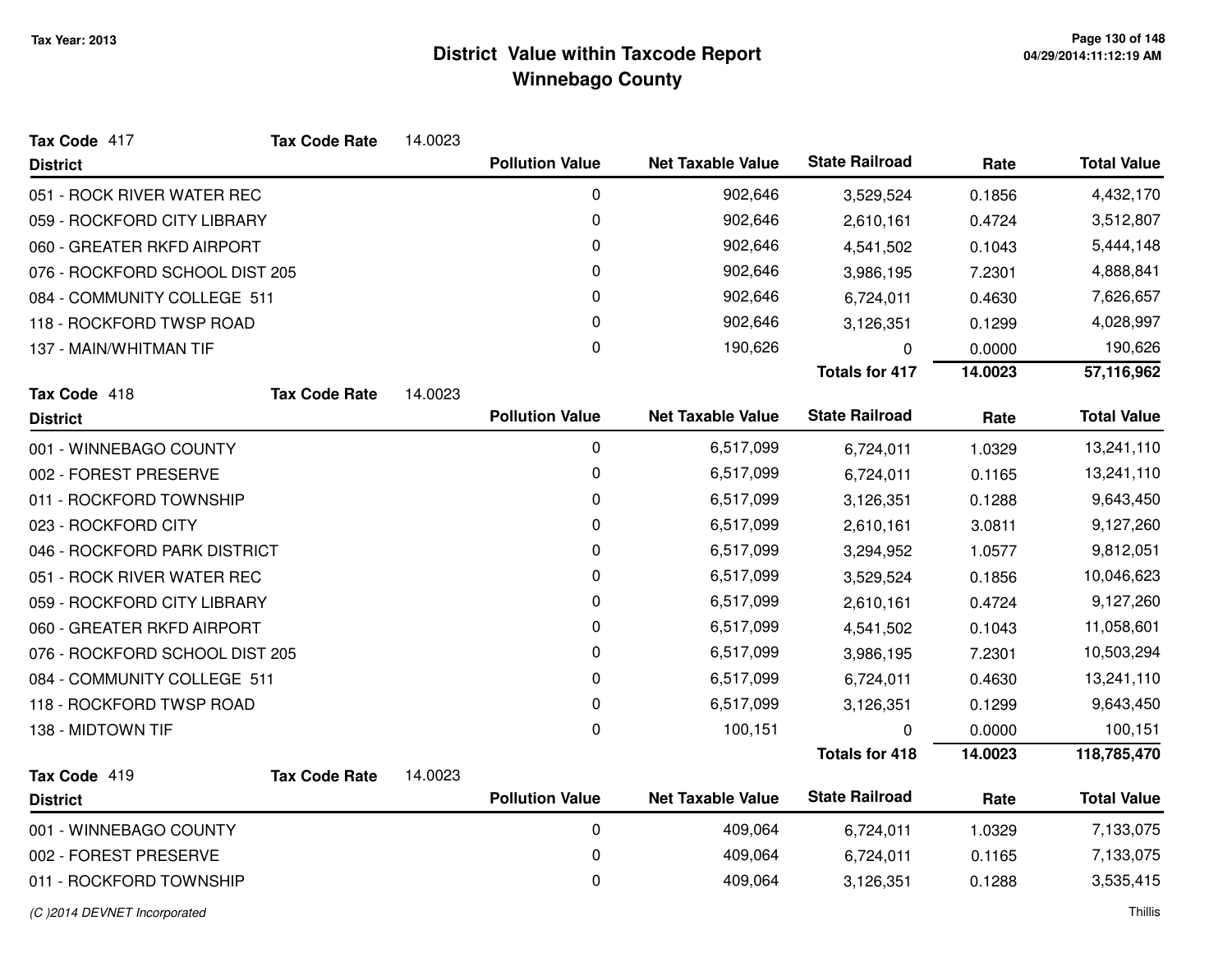| 14.0023 |                        |                                                  |                                                      |                                                |                    |
|---------|------------------------|--------------------------------------------------|------------------------------------------------------|------------------------------------------------|--------------------|
|         | <b>Pollution Value</b> | <b>Net Taxable Value</b>                         | <b>State Railroad</b>                                | Rate                                           | <b>Total Value</b> |
|         | 0                      | 409,064                                          | 2,610,161                                            | 3.0811                                         | 3,019,225          |
|         | 0                      | 409,064                                          | 3,294,952                                            | 1.0577                                         | 3,704,016          |
|         | 0                      | 409,064                                          | 3,529,524                                            | 0.1856                                         | 3,938,588          |
|         | 0                      | 409,064                                          | 2,610,161                                            | 0.4724                                         | 3,019,225          |
|         | $\pmb{0}$              | 409,064                                          | 4,541,502                                            | 0.1043                                         | 4,950,566          |
|         | 0                      | 409,064                                          | 3,986,195                                            | 7.2301                                         | 4,395,259          |
|         | 0                      | 409,064                                          | 6,724,011                                            | 0.4630                                         | 7,133,075          |
|         | 0                      | 409,064                                          | 3,126,351                                            | 0.1299                                         | 3,535,415          |
|         | $\pmb{0}$              | 0                                                | 0                                                    | 0.0000                                         | $\boldsymbol{0}$   |
|         |                        |                                                  | <b>Totals for 419</b>                                | 14.0023                                        | 51,496,934         |
|         |                        |                                                  |                                                      |                                                |                    |
|         |                        |                                                  |                                                      |                                                | <b>Total Value</b> |
|         | $\pmb{0}$              | 1,748,653                                        | 6,724,011                                            | 1.0329                                         | 8,472,664          |
|         | $\pmb{0}$              | 1,748,653                                        | 6,724,011                                            | 0.1165                                         | 8,472,664          |
|         | 0                      | 1,748,653                                        | 743,835                                              | 0.1939                                         | 2,492,488          |
|         | $\pmb{0}$              | 1,748,653                                        | 89,494                                               | 0.6840                                         | 1,838,147          |
|         | 0                      | 1,748,653                                        | 363,272                                              | 0.7540                                         | 2,111,925          |
|         | $\pmb{0}$              | 1,748,653                                        | 255,243                                              | 0.2112                                         | 2,003,896          |
|         | 0                      | 1,748,653                                        | 337,853                                              | 3.7431                                         | 2,086,506          |
|         | $\mathbf 0$            | 1,748,653                                        | 407,966                                              | 2.5241                                         | 2,156,619          |
|         | 0                      | 1,748,653                                        | 6,724,011                                            | 0.4630                                         | 8,472,664          |
|         | 0                      | 1,748,653                                        | 743,835                                              | 0.1535                                         | 2,492,488          |
|         | 0                      | 2,166,622                                        | 0                                                    | 0.0000                                         | 2,166,622          |
|         |                        |                                                  | <b>Totals for 420</b>                                | 9.8762                                         | 42,766,683         |
| 14.0023 |                        |                                                  |                                                      |                                                |                    |
|         |                        |                                                  |                                                      |                                                | <b>Total Value</b> |
|         |                        |                                                  |                                                      |                                                |                    |
|         | $\pmb{0}$              | 13,749,766                                       | 6,724,011                                            | 1.0329                                         | 20,473,777         |
|         | 9.8762                 | <b>Pollution Value</b><br><b>Pollution Value</b> | <b>Net Taxable Value</b><br><b>Net Taxable Value</b> | <b>State Railroad</b><br><b>State Railroad</b> | Rate<br>Rate       |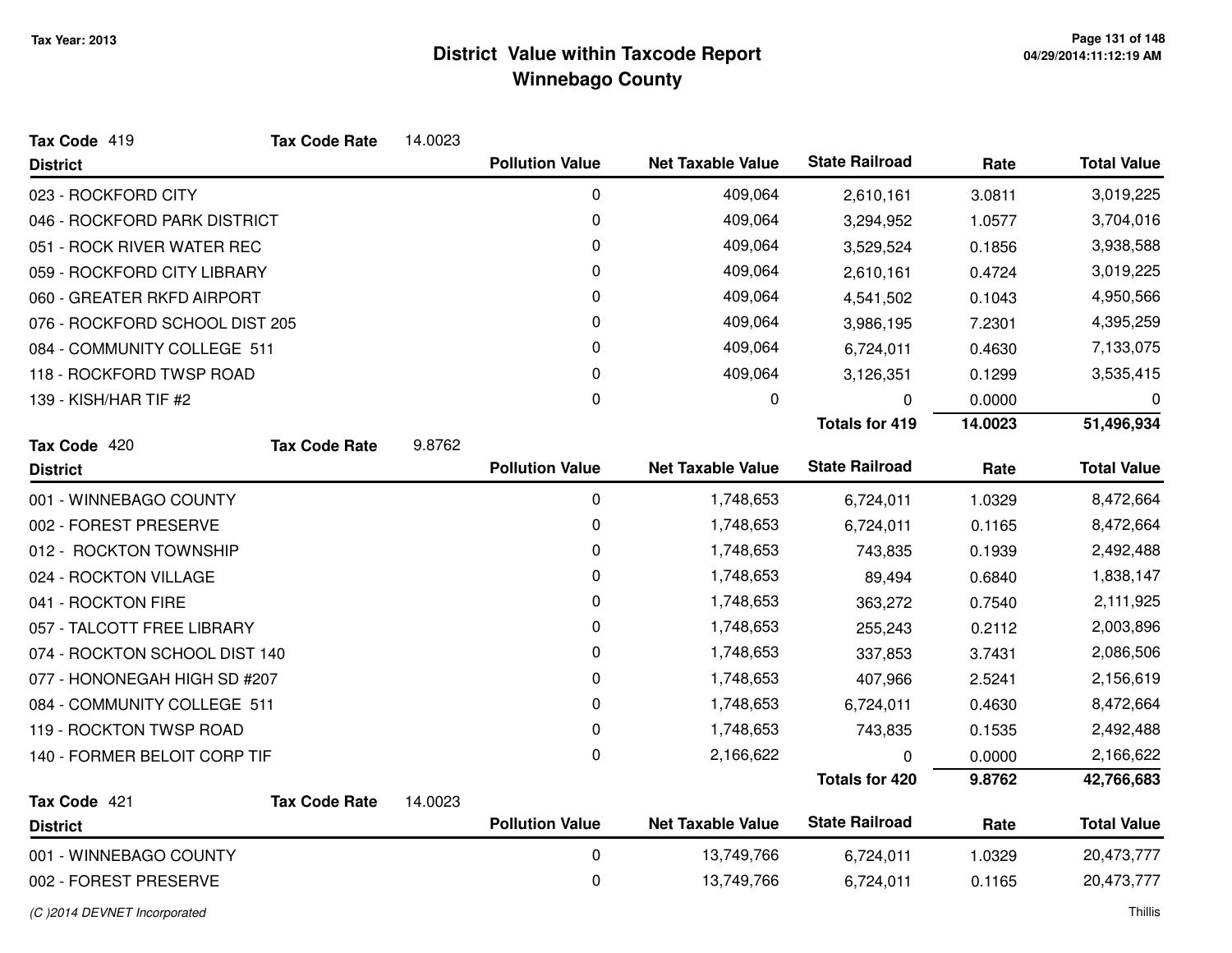| Tax Code 421                   | <b>Tax Code Rate</b> | 14.0023 |                        |                          |                       |         |                    |
|--------------------------------|----------------------|---------|------------------------|--------------------------|-----------------------|---------|--------------------|
| <b>District</b>                |                      |         | <b>Pollution Value</b> | <b>Net Taxable Value</b> | <b>State Railroad</b> | Rate    | <b>Total Value</b> |
| 011 - ROCKFORD TOWNSHIP        |                      |         | $\pmb{0}$              | 13,749,766               | 3,126,351             | 0.1288  | 16,876,117         |
| 023 - ROCKFORD CITY            |                      |         | 0                      | 13,749,766               | 2,610,161             | 3.0811  | 16,359,927         |
| 046 - ROCKFORD PARK DISTRICT   |                      |         | 0                      | 13,749,766               | 3,294,952             | 1.0577  | 17,044,718         |
| 051 - ROCK RIVER WATER REC     |                      |         | 0                      | 13,749,766               | 3,529,524             | 0.1856  | 17,279,290         |
| 059 - ROCKFORD CITY LIBRARY    |                      |         | 0                      | 13,749,766               | 2,610,161             | 0.4724  | 16,359,927         |
| 060 - GREATER RKFD AIRPORT     |                      |         | 0                      | 13,749,766               | 4,541,502             | 0.1043  | 18,291,268         |
| 076 - ROCKFORD SCHOOL DIST 205 |                      |         | 0                      | 13,749,766               | 3,986,195             | 7.2301  | 17,735,961         |
| 084 - COMMUNITY COLLEGE 511    |                      |         | 0                      | 13,749,766               | 6,724,011             | 0.4630  | 20,473,777         |
| 118 - ROCKFORD TWSP ROAD       |                      |         | 0                      | 13,749,766               | 3,126,351             | 0.1299  | 16,876,117         |
| 141 - GLOBAL TRADE TIF #3      |                      |         | 0                      | 151,837                  | U                     | 0.0000  | 151,837            |
|                                |                      |         |                        |                          | <b>Totals for 421</b> | 14.0023 | 198,396,493        |
| Tax Code 422                   | <b>Tax Code Rate</b> | 14.0023 |                        |                          |                       |         |                    |
| <b>District</b>                |                      |         | <b>Pollution Value</b> | <b>Net Taxable Value</b> | <b>State Railroad</b> | Rate    | <b>Total Value</b> |
| 001 - WINNEBAGO COUNTY         |                      |         | $\mathbf 0$            | 7,399,476                | 6,724,011             | 1.0329  | 14,123,487         |
| 002 - FOREST PRESERVE          |                      |         | 0                      | 7,399,476                | 6,724,011             | 0.1165  | 14,123,487         |
| 011 - ROCKFORD TOWNSHIP        |                      |         | 0                      | 7,399,476                | 3,126,351             | 0.1288  | 10,525,827         |
| 023 - ROCKFORD CITY            |                      |         | 0                      | 7,399,476                | 2,610,161             | 3.0811  | 10,009,637         |
| 046 - ROCKFORD PARK DISTRICT   |                      |         | 0                      | 7,399,476                | 3,294,952             | 1.0577  | 10,694,428         |
| 051 - ROCK RIVER WATER REC     |                      |         | 0                      | 7,399,476                | 3,529,524             | 0.1856  | 10,929,000         |
| 059 - ROCKFORD CITY LIBRARY    |                      |         | $\mathbf 0$            | 7,399,476                | 2,610,161             | 0.4724  | 10,009,637         |
| 060 - GREATER RKFD AIRPORT     |                      |         | 0                      | 7,399,476                | 4,541,502             | 0.1043  | 11,940,978         |
| 076 - ROCKFORD SCHOOL DIST 205 |                      |         | 0                      | 7,399,476                | 3,986,195             | 7.2301  | 11,385,671         |
| 084 - COMMUNITY COLLEGE 511    |                      |         | 0                      | 7,399,476                | 6,724,011             | 0.4630  | 14,123,487         |
| 118 - ROCKFORD TWSP ROAD       |                      |         | 0                      | 7,399,476                | 3,126,351             | 0.1299  | 10,525,827         |
| 142 - RIVER DISTRICT NORTH TIF |                      |         | 0                      | 424,937                  | O                     | 0.0000  | 424,937            |
|                                |                      |         |                        |                          | <b>Totals for 422</b> | 14.0023 | 128,816,403        |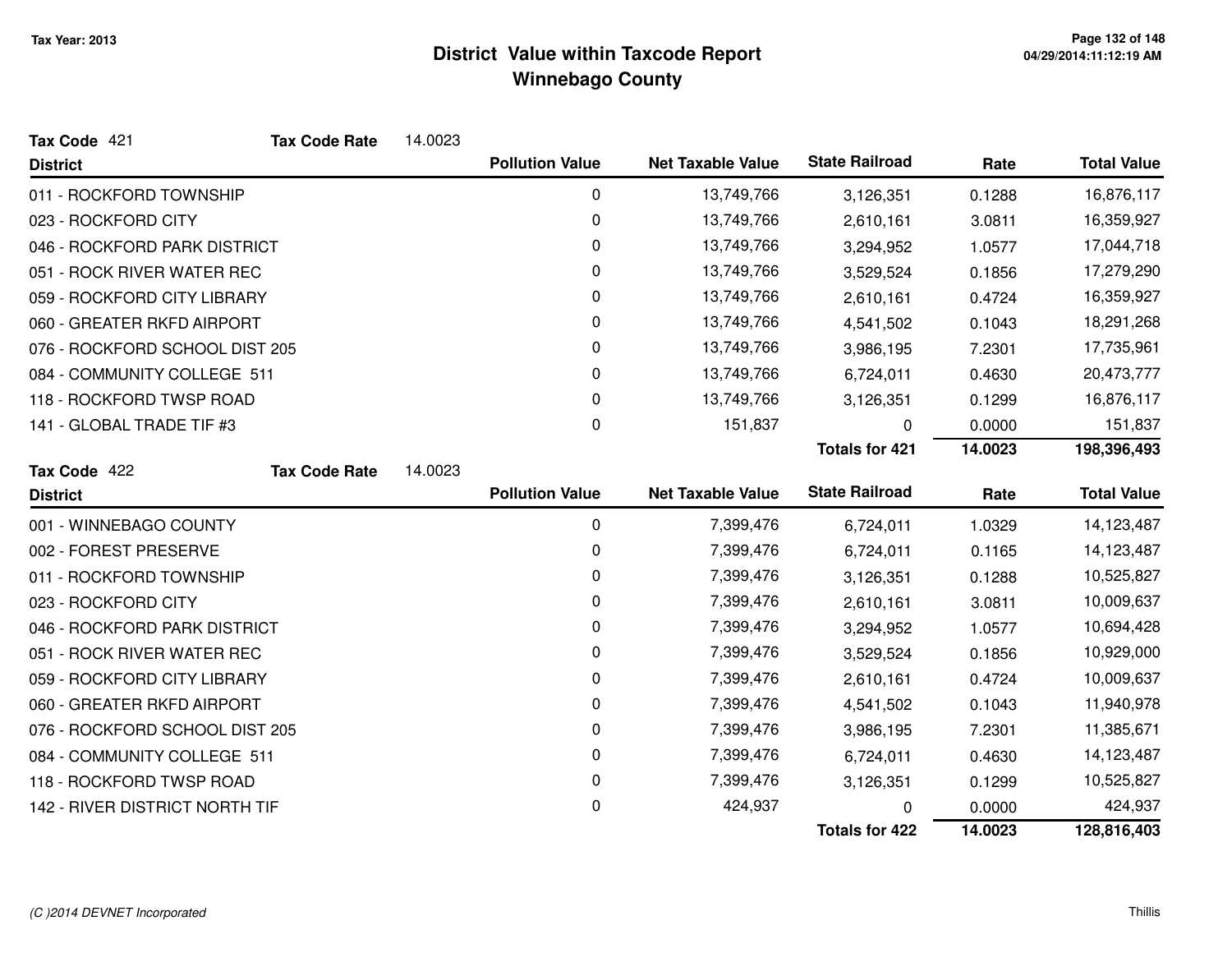| Tax Code 423                   | <b>Tax Code Rate</b> | 14.0023 |                        |                          |                       |         |                    |
|--------------------------------|----------------------|---------|------------------------|--------------------------|-----------------------|---------|--------------------|
| <b>District</b>                |                      |         | <b>Pollution Value</b> | <b>Net Taxable Value</b> | <b>State Railroad</b> | Rate    | <b>Total Value</b> |
| 001 - WINNEBAGO COUNTY         |                      |         | $\mathbf 0$            | 13,443,163               | 6,724,011             | 1.0329  | 20, 167, 174       |
| 002 - FOREST PRESERVE          |                      |         | 0                      | 13,443,163               | 6,724,011             | 0.1165  | 20,167,174         |
| 011 - ROCKFORD TOWNSHIP        |                      |         | 0                      | 13,443,163               | 3,126,351             | 0.1288  | 16,569,514         |
| 023 - ROCKFORD CITY            |                      |         | 0                      | 13,443,163               | 2,610,161             | 3.0811  | 16,053,324         |
| 046 - ROCKFORD PARK DISTRICT   |                      |         | 0                      | 13,443,163               | 3,294,952             | 1.0577  | 16,738,115         |
| 051 - ROCK RIVER WATER REC     |                      |         | 0                      | 13,443,163               | 3,529,524             | 0.1856  | 16,972,687         |
| 059 - ROCKFORD CITY LIBRARY    |                      |         | 0                      | 13,443,163               | 2,610,161             | 0.4724  | 16,053,324         |
| 060 - GREATER RKFD AIRPORT     |                      |         | 0                      | 13,443,163               | 4,541,502             | 0.1043  | 17,984,665         |
| 076 - ROCKFORD SCHOOL DIST 205 |                      |         | 0                      | 13,443,163               | 3,986,195             | 7.2301  | 17,429,358         |
| 084 - COMMUNITY COLLEGE 511    |                      |         | 0                      | 13,443,163               | 6,724,011             | 0.4630  | 20,167,174         |
| 118 - ROCKFORD TWSP ROAD       |                      |         | 0                      | 13,443,163               | 3,126,351             | 0.1299  | 16,569,514         |
| 143 - BROADWAY TIF             |                      |         | $\mathbf 0$            | 134,550                  | 0                     | 0.0000  | 134,550            |
|                                |                      |         |                        |                          | <b>Totals for 423</b> | 14.0023 | 195,006,573        |
| Tax Code 424                   | <b>Tax Code Rate</b> | 14.0023 |                        |                          |                       |         |                    |
| <b>District</b>                |                      |         | <b>Pollution Value</b> | <b>Net Taxable Value</b> | <b>State Railroad</b> | Rate    | <b>Total Value</b> |
| 001 - WINNEBAGO COUNTY         |                      |         | 0                      | 9,528,625                | 6,724,011             | 1.0329  | 16,252,636         |
| 002 - FOREST PRESERVE          |                      |         | 0                      | 9,528,625                | 6,724,011             | 0.1165  | 16,252,636         |
| 011 - ROCKFORD TOWNSHIP        |                      |         | 0                      | 9,528,625                | 3,126,351             | 0.1288  | 12,654,976         |
| 023 - ROCKFORD CITY            |                      |         | 0                      | 9,528,625                | 2,610,161             | 3.0811  | 12,138,786         |
| 046 - ROCKFORD PARK DISTRICT   |                      |         | 0                      | 9,528,625                | 3,294,952             | 1.0577  | 12,823,577         |
| 051 - ROCK RIVER WATER REC     |                      |         | 0                      | 9,528,625                | 3,529,524             | 0.1856  | 13,058,149         |
| 059 - ROCKFORD CITY LIBRARY    |                      |         | 0                      | 9,528,625                | 2,610,161             | 0.4724  | 12,138,786         |
| 060 - GREATER RKFD AIRPORT     |                      |         | 0                      | 9,528,625                | 4,541,502             | 0.1043  | 14,070,127         |
| 076 - ROCKFORD SCHOOL DIST 205 |                      |         | 0                      | 9,528,625                | 3,986,195             | 7.2301  | 13,514,820         |
| 084 - COMMUNITY COLLEGE 511    |                      |         | 0                      | 9,528,625                | 6,724,011             | 0.4630  | 16,252,636         |
| 118 - ROCKFORD TWSP ROAD       |                      |         | 0                      | 9,528,625                | 3,126,351             | 0.1299  | 12,654,976         |
| 144 - EAST RIVER TIF           |                      |         | 0                      | 929,652                  | 0                     | 0.0000  | 929,652            |
|                                |                      |         |                        |                          | <b>Totals for 424</b> | 14.0023 | 152,741,757        |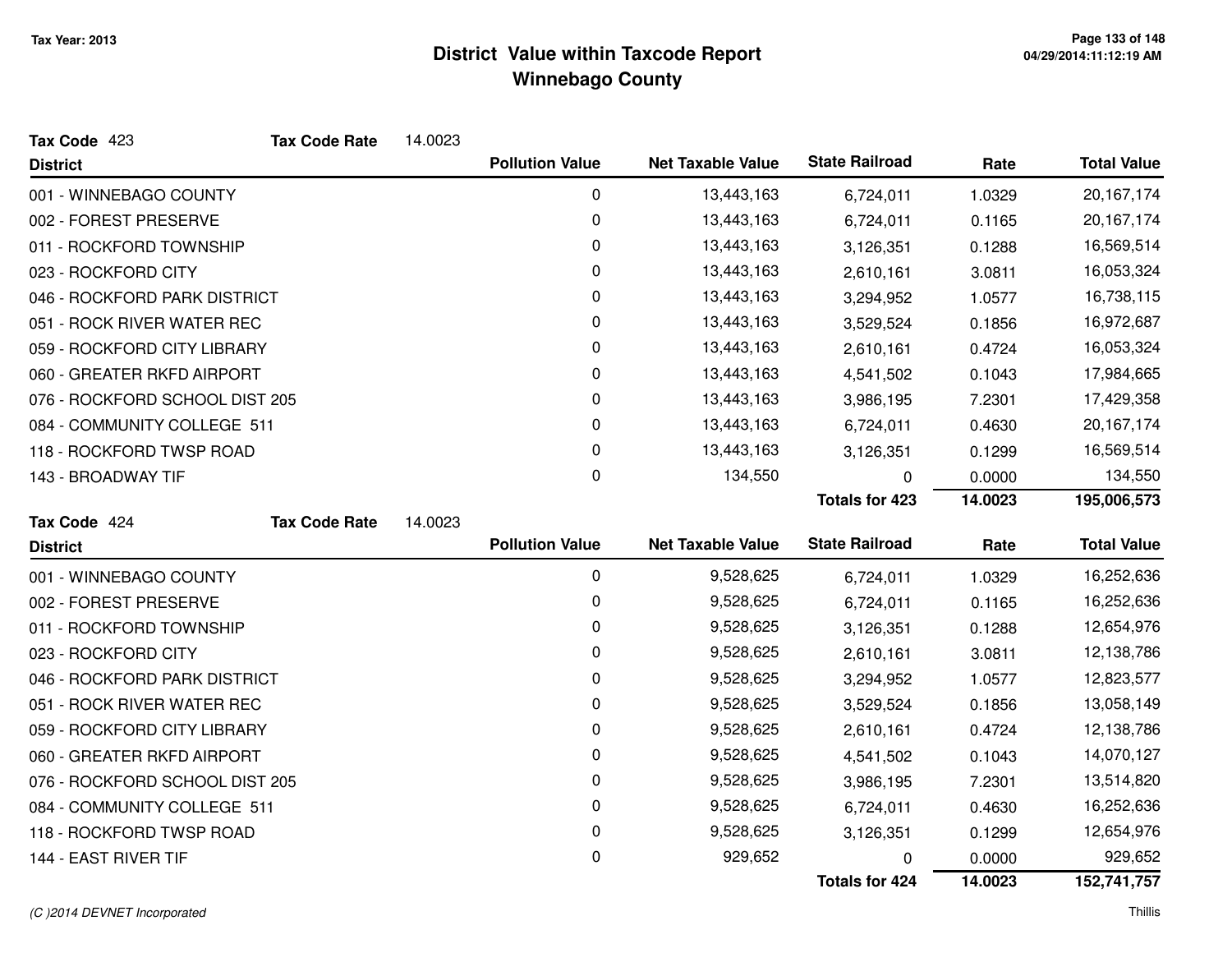| Tax Code 425                       | <b>Tax Code Rate</b> | 10.1102 |                        |                          |                       |         |                    |
|------------------------------------|----------------------|---------|------------------------|--------------------------|-----------------------|---------|--------------------|
| <b>District</b>                    |                      |         | <b>Pollution Value</b> | <b>Net Taxable Value</b> | <b>State Railroad</b> | Rate    | <b>Total Value</b> |
| 001 - WINNEBAGO COUNTY             |                      |         | $\mathbf 0$            | 58,949                   | 6,724,011             | 1.0329  | 6,782,960          |
| 002 - FOREST PRESERVE              |                      |         | 0                      | 58,949                   | 6,724,011             | 0.1165  | 6,782,960          |
| 010 - PECATONICA TOWNSHIP          |                      |         | 0                      | 58,949                   | 0                     | 0.1726  | 58,949             |
| 022 - PECATONICA VILLAGE           |                      |         | 0                      | 58,949                   | 0                     | 0.4048  | 58,949             |
| 039 - PECATONICA FIRE              |                      |         | 0                      | 58,949                   | 432,282               | 0.4433  | 491,231            |
| 047 - SUMNER PARK                  |                      |         | 0                      | 58,949                   | 0                     | 0.1435  | 58,949             |
| 056 - PECATONICA LIBRARY           |                      |         | 0                      | 58,949                   | 0                     | 0.1878  | 58,949             |
| 080 - PECATONICA UNIT SD #321      |                      |         | 0                      | 58,949                   | 0                     | 6.9171  | 58,949             |
| 084 - COMMUNITY COLLEGE 511        |                      |         | 0                      | 58,949                   | 6,724,011             | 0.4630  | 6,782,960          |
| 117 - PECATONICA TWSP ROAD         |                      |         | 0                      | 58,949                   | 0                     | 0.1769  | 58,949             |
| 124 - PE/SE MULTI TOWNSHIP         |                      |         | 0                      | 58,949                   | 0                     | 0.0518  | 58,949             |
| 145 - SUMNER ROAD/GROVE STREET TIF |                      |         | 0                      | 0                        | 0                     | 0.0000  | 0                  |
|                                    |                      |         |                        |                          | <b>Totals for 425</b> | 10.1102 | 21,252,754         |
| Tax Code 426                       | <b>Tax Code Rate</b> | 10.7394 |                        |                          |                       |         |                    |
| <b>District</b>                    |                      |         | <b>Pollution Value</b> | <b>Net Taxable Value</b> | <b>State Railroad</b> | Rate    | <b>Total Value</b> |
| 001 - WINNEBAGO COUNTY             |                      |         | $\mathbf 0$            | 2,280,909                | 6,724,011             | 1.0329  | 9,004,920          |
| 002 - FOREST PRESERVE              |                      |         | 0                      | 2,280,909                | 6,724,011             | 0.1165  | 9,004,920          |
| 011 - ROCKFORD TOWNSHIP            |                      |         | 0                      | 2,280,909                | 3,126,351             | 0.1288  | 5,407,260          |
| 019 - LOVES PARK CITY              |                      |         | 0                      | 2,280,909                | 0                     | 0.0000  | 2,280,909          |
| 046 - ROCKFORD PARK DISTRICT       |                      |         | 0                      | 2,280,909                | 3,294,952             | 1.0577  | 5,575,861          |
| 051 - ROCK RIVER WATER REC         |                      |         | 0                      | 2,280,909                | 3,529,524             | 0.1856  | 5,810,433          |
| 055 - NORTH SUBURBAN LIBRARY       |                      |         | 0                      | 2,280,909                | 674,786               | 0.2906  | 2,955,695          |
| 060 - GREATER RKFD AIRPORT         |                      |         | 0                      | 2,280,909                | 4,541,502             | 0.1043  | 6,822,411          |
| 076 - ROCKFORD SCHOOL DIST 205     |                      |         | 0                      | 2,280,909                | 3,986,195             | 7.2301  | 6,267,104          |
| 084 - COMMUNITY COLLEGE 511        |                      |         | 0                      | 2,280,909                | 6,724,011             | 0.4630  | 9,004,920          |
| 118 - ROCKFORD TWSP ROAD           |                      |         | 0                      | 2,280,909                | 3,126,351             | 0.1299  | 5,407,260          |
| 146 - LOVES PARK CORP CENTER TIF   |                      |         | 0                      | 133,224                  | 0                     | 0.0000  | 133,224            |
|                                    |                      |         |                        |                          | Totals for 426        | 10.7394 | 67,674,917         |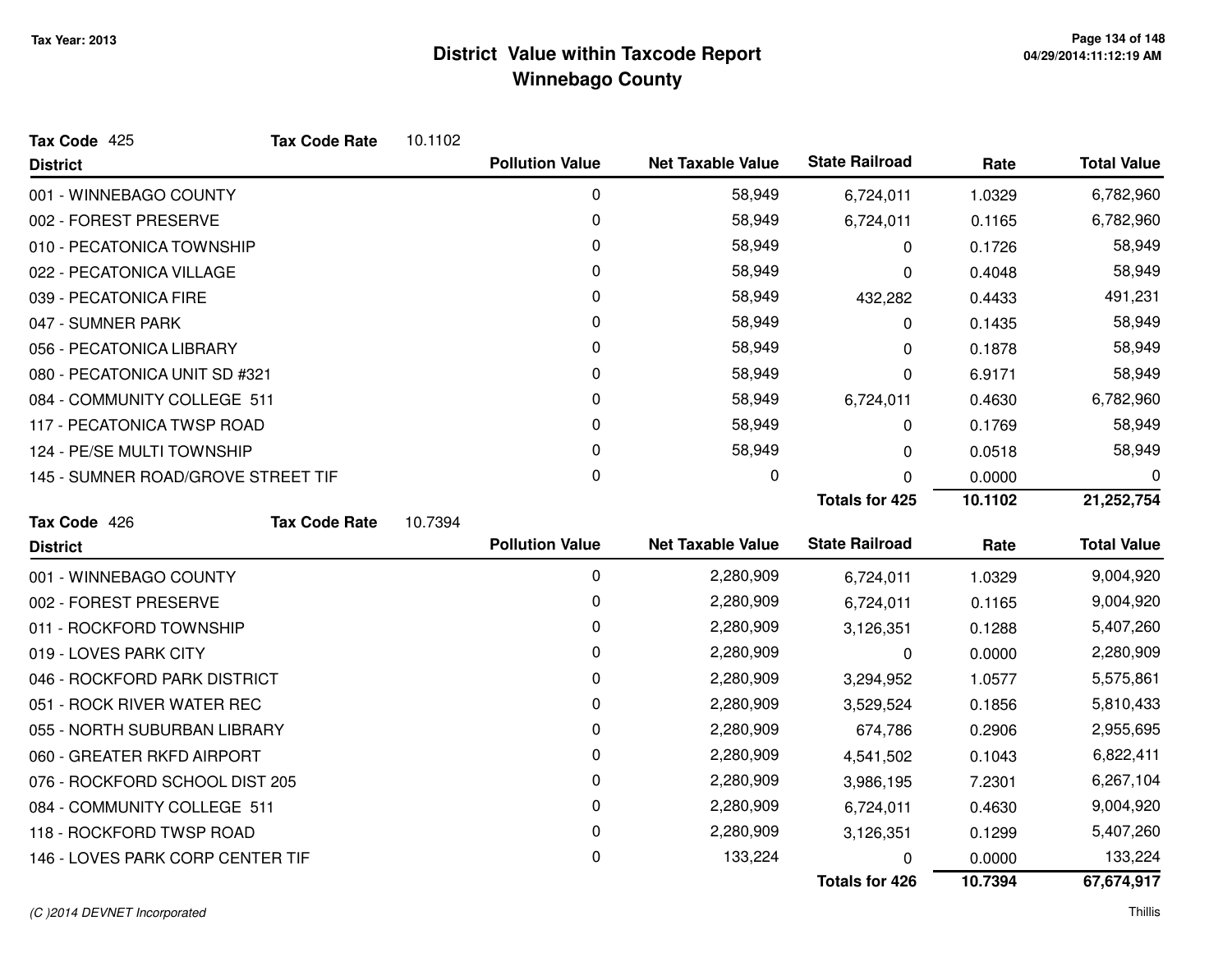| Tax Code 427                     | <b>Tax Code Rate</b> | 10.4480 |                        |                          |                       |         |                    |
|----------------------------------|----------------------|---------|------------------------|--------------------------|-----------------------|---------|--------------------|
| <b>District</b>                  |                      |         | <b>Pollution Value</b> | <b>Net Taxable Value</b> | <b>State Railroad</b> | Rate    | <b>Total Value</b> |
| 001 - WINNEBAGO COUNTY           |                      |         | 0                      | 10,449                   | 6,724,011             | 1.0329  | 6,734,460          |
| 002 - FOREST PRESERVE            |                      |         | 0                      | 10,449                   | 6,724,011             | 0.1165  | 6,734,460          |
| 006 - HARLEM TOWNSHIP            |                      |         | 0                      | 10,449                   | 0                     | 0.1072  | 10,449             |
| 019 - LOVES PARK CITY            |                      |         | 0                      | 10,449                   | 0                     | 0.0000  | 10,449             |
| 046 - ROCKFORD PARK DISTRICT     |                      |         | 0                      | 10,449                   | 3,294,952             | 1.0577  | 3,305,401          |
| 055 - NORTH SUBURBAN LIBRARY     |                      |         | 0                      | 10,449                   | 674,786               | 0.2906  | 685,235            |
| 060 - GREATER RKFD AIRPORT       |                      |         | 0                      | 10,449                   | 4,541,502             | 0.1043  | 4,551,951          |
| 076 - ROCKFORD SCHOOL DIST 205   |                      |         | 0                      | 10,449                   | 3,986,195             | 7.2301  | 3,996,644          |
| 084 - COMMUNITY COLLEGE 511      |                      |         | 0                      | 10,449                   | 6,724,011             | 0.4630  | 6,734,460          |
| 113 - HARLEM TWSP ROAD           |                      |         | $\mathbf 0$            | 10,449                   | 0                     | 0.0457  | 10,449             |
| 146 - LOVES PARK CORP CENTER TIF |                      |         | 0                      | 1,430,478                | 0                     | 0.0000  | 1,430,478          |
|                                  |                      |         |                        |                          | <b>Totals for 427</b> | 10.4480 | 34,204,436         |
| Tax Code 428                     | <b>Tax Code Rate</b> | 10.6336 |                        |                          |                       |         |                    |
| <b>District</b>                  |                      |         | <b>Pollution Value</b> | <b>Net Taxable Value</b> | <b>State Railroad</b> | Rate    | <b>Total Value</b> |
| 001 - WINNEBAGO COUNTY           |                      |         | $\mathbf 0$            | 1,745,756                | 6,724,011             | 1.0329  | 8,469,767          |
| 002 - FOREST PRESERVE            |                      |         | 0                      | 1,745,756                | 6,724,011             | 0.1165  | 8,469,767          |
| 006 - HARLEM TOWNSHIP            |                      |         | 0                      | 1,745,756                | 0                     | 0.1072  | 1,745,756          |
| 019 - LOVES PARK CITY            |                      |         | 0                      | 1,745,756                | 0                     | 0.0000  | 1,745,756          |
| 046 - ROCKFORD PARK DISTRICT     |                      |         | 0                      | 1,745,756                | 3,294,952             | 1.0577  | 5,040,708          |
| 051 - ROCK RIVER WATER REC       |                      |         | 0                      | 1,745,756                | 3,529,524             | 0.1856  | 5,275,280          |
| 055 - NORTH SUBURBAN LIBRARY     |                      |         | 0                      | 1,745,756                | 674,786               | 0.2906  | 2,420,542          |
| 060 - GREATER RKFD AIRPORT       |                      |         |                        |                          |                       |         |                    |
|                                  |                      |         | 0                      | 1,745,756                | 4,541,502             | 0.1043  | 6,287,258          |
| 076 - ROCKFORD SCHOOL DIST 205   |                      |         | 0                      | 1,745,756                | 3,986,195             | 7.2301  | 5,731,951          |
| 084 - COMMUNITY COLLEGE 511      |                      |         | 0                      | 1,745,756                | 6,724,011             | 0.4630  | 8,469,767          |
| 113 - HARLEM TWSP ROAD           |                      |         | 0                      | 1,745,756                | 0                     | 0.0457  | 1,745,756          |
| 146 - LOVES PARK CORP CENTER TIF |                      |         | 0                      | 1,040                    |                       | 0.0000  | 1,040              |

#### (C )2014 DEVNET Incorporated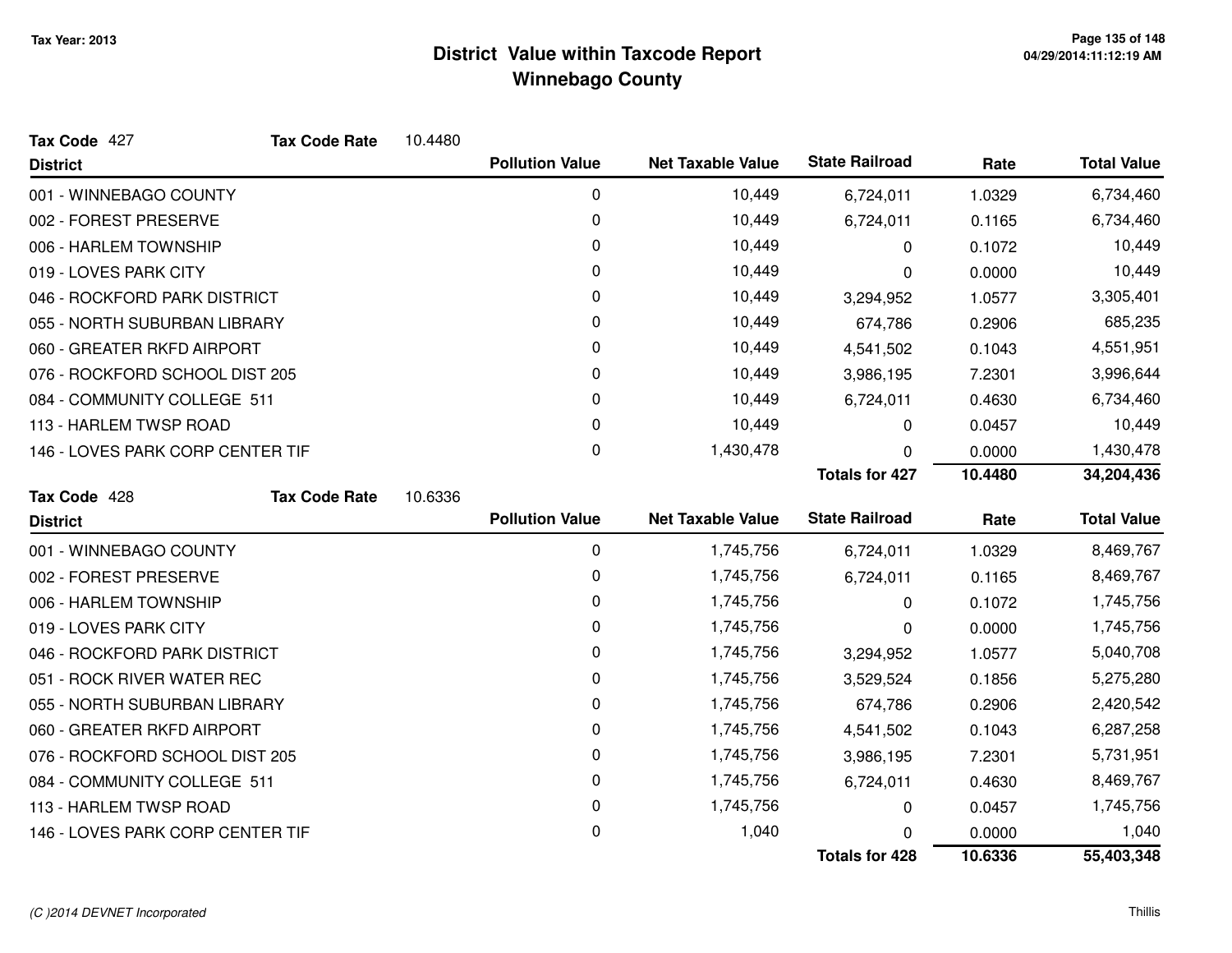| Tax Code 429                   | <b>Tax Code Rate</b> | 10.1370 |                        |                          |                       |         |                    |
|--------------------------------|----------------------|---------|------------------------|--------------------------|-----------------------|---------|--------------------|
| <b>District</b>                |                      |         | <b>Pollution Value</b> | <b>Net Taxable Value</b> | <b>State Railroad</b> | Rate    | <b>Total Value</b> |
| 001 - WINNEBAGO COUNTY         |                      |         | 0                      | 3,334                    | 6,724,011             | 1.0329  | 6,727,345          |
| 002 - FOREST PRESERVE          |                      |         | 0                      | 3,334                    | 6,724,011             | 0.1165  | 6,727,345          |
| 006 - HARLEM TOWNSHIP          |                      |         | 0                      | 3,334                    | 0                     | 0.1072  | 3,334              |
| 020 - MACHESNEY PARK VILLAGE   |                      |         | 0                      | 3,334                    | 0                     | 0.0000  | 3,334              |
| 035 - HARLEM-ROSCOE FIRE       |                      |         | 0                      | 3,334                    | 278,584               | 0.7467  | 281,918            |
| 055 - NORTH SUBURBAN LIBRARY   |                      |         | 0                      | 3,334                    | 674,786               | 0.2906  | 678,120            |
| 060 - GREATER RKFD AIRPORT     |                      |         | 0                      | 3,334                    | 4,541,502             | 0.1043  | 4,544,836          |
| 076 - ROCKFORD SCHOOL DIST 205 |                      |         | 0                      | 3,334                    | 3,986,195             | 7.2301  | 3,989,529          |
| 084 - COMMUNITY COLLEGE 511    |                      |         | 0                      | 3,334                    | 6,724,011             | 0.4630  | 6,727,345          |
| 113 - HARLEM TWSP ROAD         |                      |         | 0                      | 3,334                    | 0                     | 0.0457  | 3,334              |
| 147 - WESTSTONE TIF            |                      |         | $\Omega$               | 736                      | 0                     | 0.0000  | 736                |
|                                |                      |         |                        |                          | <b>Totals for 429</b> | 10.1370 | 29,687,176         |
| Tax Code 430                   | <b>Tax Code Rate</b> | 10.3226 |                        |                          |                       |         |                    |
| <b>District</b>                |                      |         | <b>Pollution Value</b> | <b>Net Taxable Value</b> | <b>State Railroad</b> | Rate    | <b>Total Value</b> |
| 001 - WINNEBAGO COUNTY         |                      |         | 0                      | 92,785                   | 6,724,011             | 1.0329  | 6,816,796          |
| 002 - FOREST PRESERVE          |                      |         | 0                      | 92,785                   | 6,724,011             | 0.1165  | 6,816,796          |
| 006 - HARLEM TOWNSHIP          |                      |         | 0                      | 92,785                   | 0                     | 0.1072  | 92,785             |
| 020 - MACHESNEY PARK VILLAGE   |                      |         | 0                      | 92,785                   | 0                     | 0.0000  | 92,785             |
| 035 - HARLEM-ROSCOE FIRE       |                      |         | 0                      | 92,785                   | 278,584               | 0.7467  | 371,369            |
| 051 - ROCK RIVER WATER REC     |                      |         | 0                      | 92,785                   | 3,529,524             | 0.1856  | 3,622,309          |
| 055 - NORTH SUBURBAN LIBRARY   |                      |         | 0                      | 92,785                   | 674,786               | 0.2906  | 767,571            |
| 060 - GREATER RKFD AIRPORT     |                      |         | 0                      | 92,785                   | 4,541,502             | 0.1043  | 4,634,287          |
| 076 - ROCKFORD SCHOOL DIST 205 |                      |         | 0                      | 92,785                   | 3,986,195             | 7.2301  | 4,078,980          |
| 084 - COMMUNITY COLLEGE 511    |                      |         | 0                      | 92,785                   | 6,724,011             | 0.4630  | 6,816,796          |
| 113 - HARLEM TWSP ROAD         |                      |         | 0                      | 92,785                   | 0                     | 0.0457  | 92,785             |
| 147 - WESTSTONE TIF            |                      |         | 0                      | 1,365                    | 0                     | 0.0000  | 1,365              |
|                                |                      |         |                        |                          |                       |         |                    |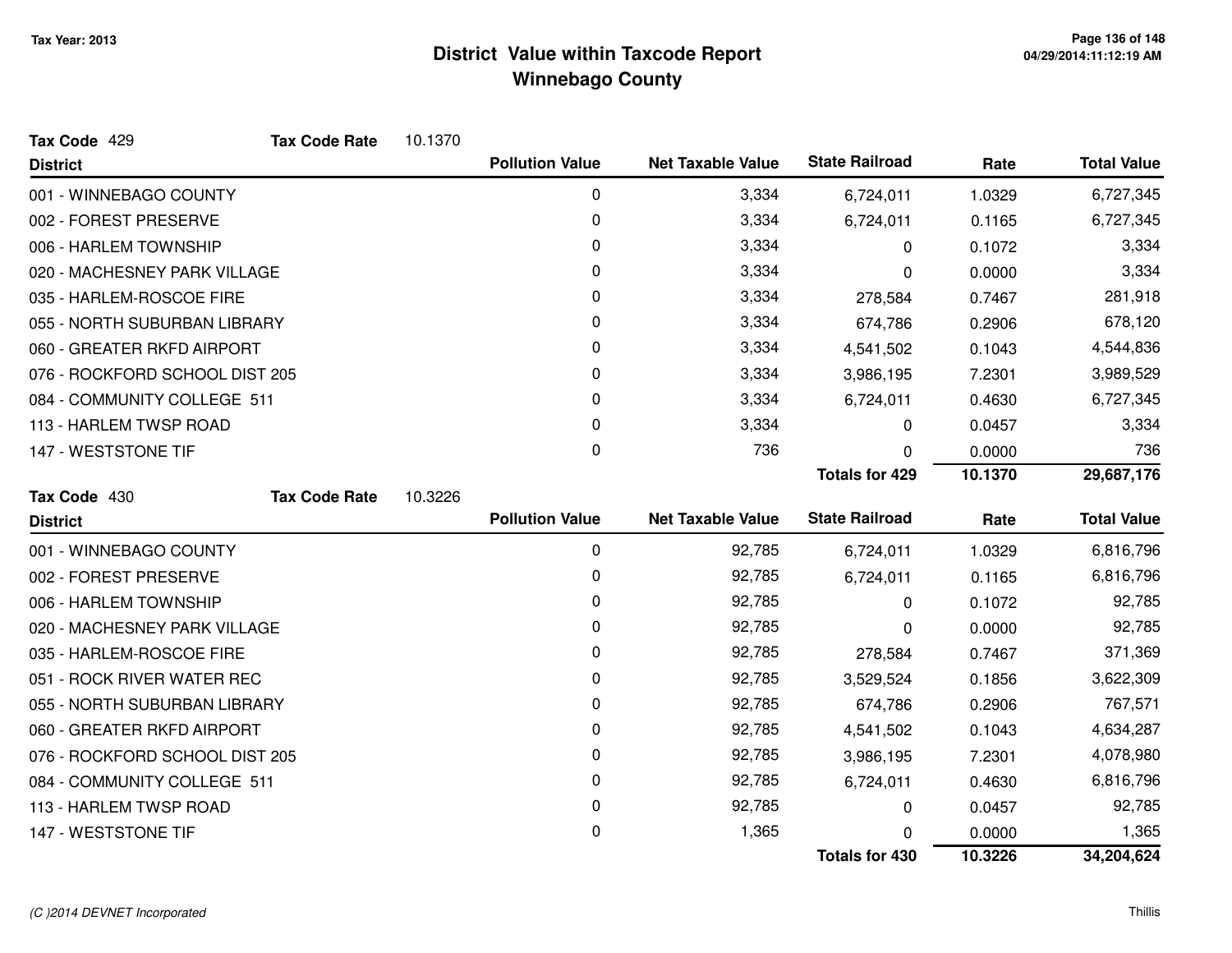| Tax Code 431                   | <b>Tax Code Rate</b> | 10.3226 |                        |                          |                       |         |                    |
|--------------------------------|----------------------|---------|------------------------|--------------------------|-----------------------|---------|--------------------|
| <b>District</b>                |                      |         | <b>Pollution Value</b> | <b>Net Taxable Value</b> | <b>State Railroad</b> | Rate    | <b>Total Value</b> |
| 001 - WINNEBAGO COUNTY         |                      |         | 0                      | 2,135                    | 6,724,011             | 1.0329  | 6,726,146          |
| 002 - FOREST PRESERVE          |                      |         | 0                      | 2,135                    | 6,724,011             | 0.1165  | 6,726,146          |
| 006 - HARLEM TOWNSHIP          |                      |         | 0                      | 2,135                    | 0                     | 0.1072  | 2,135              |
| 035 - HARLEM-ROSCOE FIRE       |                      |         | 0                      | 2,135                    | 278,584               | 0.7467  | 280,719            |
| 051 - ROCK RIVER WATER REC     |                      |         | 0                      | 2,135                    | 3,529,524             | 0.1856  | 3,531,659          |
| 055 - NORTH SUBURBAN LIBRARY   |                      |         | 0                      | 2,135                    | 674,786               | 0.2906  | 676,921            |
| 060 - GREATER RKFD AIRPORT     |                      |         | 0                      | 2,135                    | 4,541,502             | 0.1043  | 4,543,637          |
| 076 - ROCKFORD SCHOOL DIST 205 |                      |         | 0                      | 2,135                    | 3,986,195             | 7.2301  | 3,988,330          |
| 084 - COMMUNITY COLLEGE 511    |                      |         | 0                      | 2,135                    | 6,724,011             | 0.4630  | 6,726,146          |
| 113 - HARLEM TWSP ROAD         |                      |         | 0                      | 2,135                    | 0                     | 0.0457  | 2,135              |
| 147 - WESTSTONE TIF            |                      |         | 0                      | 781                      | 0                     | 0.0000  | 781                |
|                                |                      |         |                        |                          | <b>Totals for 431</b> | 10.3226 | 33,204,755         |
| Tax Code 432                   | <b>Tax Code Rate</b> | 10.1370 |                        |                          |                       |         |                    |
| <b>District</b>                |                      |         | <b>Pollution Value</b> | <b>Net Taxable Value</b> | <b>State Railroad</b> | Rate    | <b>Total Value</b> |
| 001 - WINNEBAGO COUNTY         |                      |         | 0                      | 1,279                    | 6,724,011             | 1.0329  | 6,725,290          |
| 002 - FOREST PRESERVE          |                      |         | 0                      | 1,279                    | 6,724,011             | 0.1165  | 6,725,290          |
| 006 - HARLEM TOWNSHIP          |                      |         | 0                      | 1,279                    | 0                     | 0.1072  | 1,279              |
| 035 - HARLEM-ROSCOE FIRE       |                      |         | 0                      | 1,279                    | 278,584               | 0.7467  | 279,863            |
| 055 - NORTH SUBURBAN LIBRARY   |                      |         | 0                      | 1,279                    | 674,786               | 0.2906  | 676,065            |
| 060 - GREATER RKFD AIRPORT     |                      |         | 0                      | 1,279                    | 4,541,502             | 0.1043  | 4,542,781          |
| 076 - ROCKFORD SCHOOL DIST 205 |                      |         | 0                      | 1,279                    | 3,986,195             | 7.2301  | 3,987,474          |
| 084 - COMMUNITY COLLEGE 511    |                      |         | 0                      | 1,279                    | 6,724,011             | 0.4630  | 6,725,290          |
| 113 - HARLEM TWSP ROAD         |                      |         | 0                      | 1,279                    | 0                     | 0.0457  | 1,279              |
| 147 - WESTSTONE TIF            |                      |         | 0                      | 432                      | 0                     | 0.0000  | 432                |
|                                |                      |         |                        |                          | <b>Totals for 432</b> | 10.1370 | 29,665,043         |
| Tax Code 433                   | <b>Tax Code Rate</b> | 10.9065 |                        |                          |                       |         |                    |
| <b>District</b>                |                      |         | <b>Pollution Value</b> | <b>Net Taxable Value</b> | <b>State Railroad</b> | Rate    | <b>Total Value</b> |
| 001 - WINNEBAGO COUNTY         |                      |         | $\pmb{0}$              | 1,345,758                | 6,724,011             | 1.0329  | 8,069,769          |

(C )2014 DEVNET Incorporated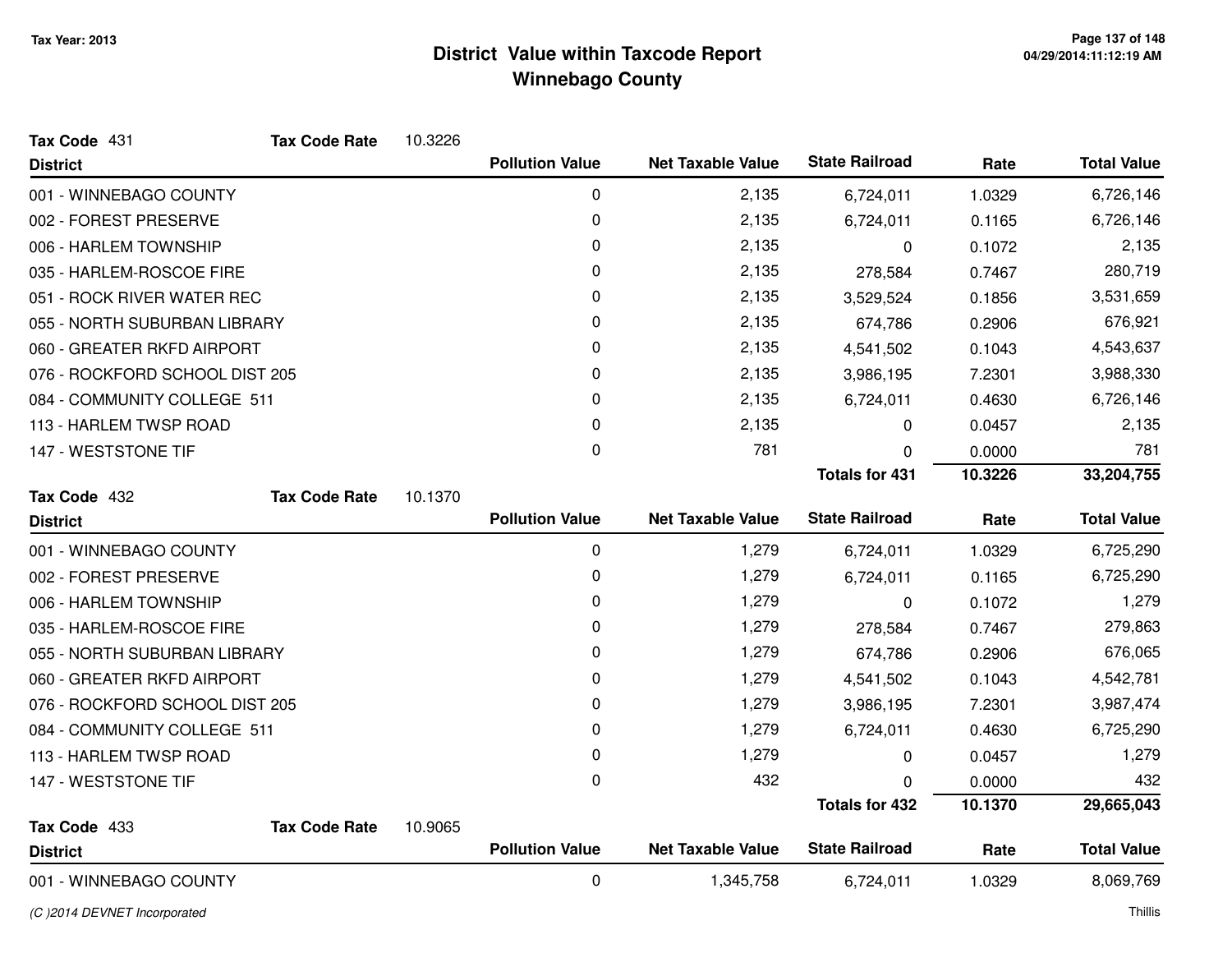| Tax Code 433                 | <b>Tax Code Rate</b> | 10.9065 |                        |                          |                       |         |                    |
|------------------------------|----------------------|---------|------------------------|--------------------------|-----------------------|---------|--------------------|
| <b>District</b>              |                      |         | <b>Pollution Value</b> | <b>Net Taxable Value</b> | <b>State Railroad</b> | Rate    | <b>Total Value</b> |
| 002 - FOREST PRESERVE        |                      |         | 0                      | 1,345,758                | 6,724,011             | 0.1165  | 8,069,769          |
| 006 - HARLEM TOWNSHIP        |                      |         | 0                      | 1,345,758                | 0                     | 0.1072  | 1,345,758          |
| 020 - MACHESNEY PARK VILLAGE |                      |         | 0                      | 1,345,758                | 0                     | 0.0000  | 1,345,758          |
| 035 - HARLEM-ROSCOE FIRE     |                      |         | 0                      | 1,345,758                | 278,584               | 0.7467  | 1,624,342          |
| 051 - ROCK RIVER WATER REC   |                      |         | 0                      | 1,345,758                | 3,529,524             | 0.1856  | 4,875,282          |
| 055 - NORTH SUBURBAN LIBRARY |                      |         | 0                      | 1,345,758                | 674,786               | 0.2906  | 2,020,544          |
| 060 - GREATER RKFD AIRPORT   |                      |         | 0                      | 1,345,758                | 4,541,502             | 0.1043  | 5,887,260          |
| 070 - HARLEM SCHOOL DIST 122 |                      |         | 0                      | 1,345,758                | 396,184               | 7.8140  | 1,741,942          |
| 084 - COMMUNITY COLLEGE 511  |                      |         | 0                      | 1,345,758                | 6,724,011             | 0.4630  | 8,069,769          |
| 113 - HARLEM TWSP ROAD       |                      |         | 0                      | 1,345,758                | 0                     | 0.0457  | 1,345,758          |
| 148 - NORTH WILLOW CREEK TIF |                      |         | 0                      | 103,820                  | 0                     | 0.0000  | 103,820            |
|                              |                      |         |                        |                          | <b>Totals for 433</b> | 10.9065 | 44,499,771         |
| Tax Code 434                 | <b>Tax Code Rate</b> | 10.9065 |                        |                          |                       |         |                    |
| <b>District</b>              |                      |         | <b>Pollution Value</b> | <b>Net Taxable Value</b> | <b>State Railroad</b> | Rate    | <b>Total Value</b> |
| 001 - WINNEBAGO COUNTY       |                      |         | 0                      | 195,169                  | 6,724,011             | 1.0329  | 6,919,180          |
| 002 - FOREST PRESERVE        |                      |         | 0                      | 195,169                  | 6,724,011             | 0.1165  | 6,919,180          |
| 006 - HARLEM TOWNSHIP        |                      |         | 0                      | 195,169                  | 0                     | 0.1072  | 195,169            |
| 035 - HARLEM-ROSCOE FIRE     |                      |         | 0                      | 195,169                  | 278,584               | 0.7467  | 473,753            |
| 051 - ROCK RIVER WATER REC   |                      |         | 0                      | 195,169                  | 3,529,524             | 0.1856  | 3,724,693          |
| 055 - NORTH SUBURBAN LIBRARY |                      |         | 0                      | 195,169                  | 674,786               | 0.2906  | 869,955            |
| 060 - GREATER RKFD AIRPORT   |                      |         | 0                      | 195,169                  | 4,541,502             | 0.1043  | 4,736,671          |
| 070 - HARLEM SCHOOL DIST 122 |                      |         | 0                      | 195,169                  | 396,184               | 7.8140  | 591,353            |
| 084 - COMMUNITY COLLEGE 511  |                      |         | 0                      | 195,169                  | 6,724,011             | 0.4630  | 6,919,180          |
| 113 - HARLEM TWSP ROAD       |                      |         | 0                      | 195,169                  | 0                     | 0.0457  | 195,169            |
| 149 - SOUTH WILLOW CREEK TIF |                      |         | 0                      | 0                        | 0                     | 0.0000  | 0                  |
|                              |                      |         |                        |                          | <b>Totals for 434</b> | 10.9065 | 31,544,303         |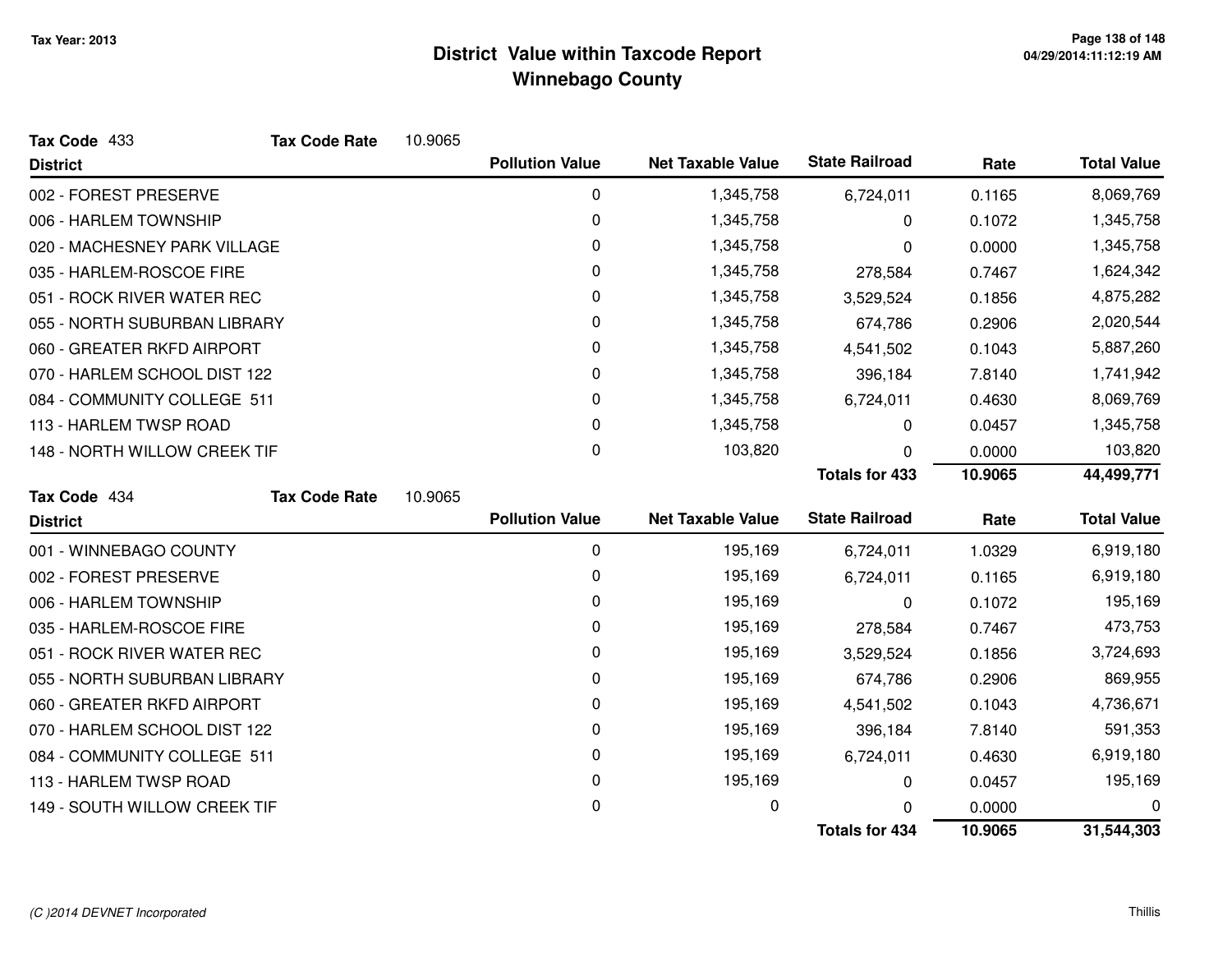| Tax Code 435                     | <b>Tax Code Rate</b> | 10.9065 |                        |                          |                       |         |                    |
|----------------------------------|----------------------|---------|------------------------|--------------------------|-----------------------|---------|--------------------|
| <b>District</b>                  |                      |         | <b>Pollution Value</b> | <b>Net Taxable Value</b> | <b>State Railroad</b> | Rate    | <b>Total Value</b> |
| 001 - WINNEBAGO COUNTY           |                      |         | 0                      | 5,409,386                | 6,724,011             | 1.0329  | 12,133,397         |
| 002 - FOREST PRESERVE            |                      |         | 0                      | 5,409,386                | 6,724,011             | 0.1165  | 12,133,397         |
| 006 - HARLEM TOWNSHIP            |                      |         | 0                      | 5,409,386                | 0                     | 0.1072  | 5,409,386          |
| 020 - MACHESNEY PARK VILLAGE     |                      |         | 0                      | 5,409,386                | 0                     | 0.0000  | 5,409,386          |
| 035 - HARLEM-ROSCOE FIRE         |                      |         | 0                      | 5,409,386                | 278,584               | 0.7467  | 5,687,970          |
| 051 - ROCK RIVER WATER REC       |                      |         | 0                      | 5,409,386                | 3,529,524             | 0.1856  | 8,938,910          |
| 055 - NORTH SUBURBAN LIBRARY     |                      |         | 0                      | 5,409,386                | 674,786               | 0.2906  | 6,084,172          |
| 060 - GREATER RKFD AIRPORT       |                      |         | 0                      | 5,409,386                | 4,541,502             | 0.1043  | 9,950,888          |
| 070 - HARLEM SCHOOL DIST 122     |                      |         | 0                      | 5,409,386                | 396,184               | 7.8140  | 5,805,570          |
| 084 - COMMUNITY COLLEGE 511      |                      |         | 0                      | 5,409,386                | 6,724,011             | 0.4630  | 12,133,397         |
| 113 - HARLEM TWSP ROAD           |                      |         | 0                      | 5,409,386                | 0                     | 0.0457  | 5,409,386          |
| 149 - SOUTH WILLOW CREEK TIF     |                      |         | 0                      | 395,004                  | O                     | 0.0000  | 395,004            |
|                                  |                      |         |                        |                          | <b>Totals for 435</b> | 10.9065 | 89,490,863         |
|                                  |                      |         |                        |                          |                       |         |                    |
| Tax Code 436                     | <b>Tax Code Rate</b> | 7.9469  |                        |                          |                       |         |                    |
| <b>District</b>                  |                      |         | <b>Pollution Value</b> | <b>Net Taxable Value</b> | <b>State Railroad</b> | Rate    | <b>Total Value</b> |
| 001 - WINNEBAGO COUNTY           |                      |         | 0                      | 0                        | 6,724,011             | 1.0329  | 6,724,011          |
| 002 - FOREST PRESERVE            |                      |         | 0                      | $\pmb{0}$                | 6,724,011             | 0.1165  | 6,724,011          |
| 011 - ROCKFORD TOWNSHIP          |                      |         | 0                      | 0                        | 3,126,351             | 0.1288  | 3,126,351          |
| 042 - STILLMAN FIRE              |                      |         | 0                      | $\mathbf 0$              | 0                     | 0.6850  | 0                  |
| 060 - GREATER RKFD AIRPORT       |                      |         | 0                      | $\mathbf 0$              | 4,541,502             | 0.1043  | 4,541,502          |
| 078 - MERIDIAN SCHOOL DIST 223   |                      |         | 0                      | 0                        | 11,758                | 5.2865  | 11,758             |
| 084 - COMMUNITY COLLEGE 511      |                      |         | 0                      | $\mathbf 0$              | 6,724,011             | 0.4630  | 6,724,011          |
| 118 - ROCKFORD TWSP ROAD         |                      |         | 0                      | $\mathbf 0$              | 3,126,351             | 0.1299  | 3,126,351          |
| 150 - GLOBAL TRADEPARK SOUTH TIF |                      |         | 0                      |                          |                       | 0.0000  |                    |
|                                  |                      |         |                        |                          | <b>Totals for 436</b> | 7.9469  | 30,977,995         |
| Tax Code 437                     | <b>Tax Code Rate</b> | 7.6493  |                        |                          |                       |         |                    |
| <b>District</b>                  |                      |         | <b>Pollution Value</b> | <b>Net Taxable Value</b> | <b>State Railroad</b> | Rate    | <b>Total Value</b> |

(C )2014 DEVNET Incorporated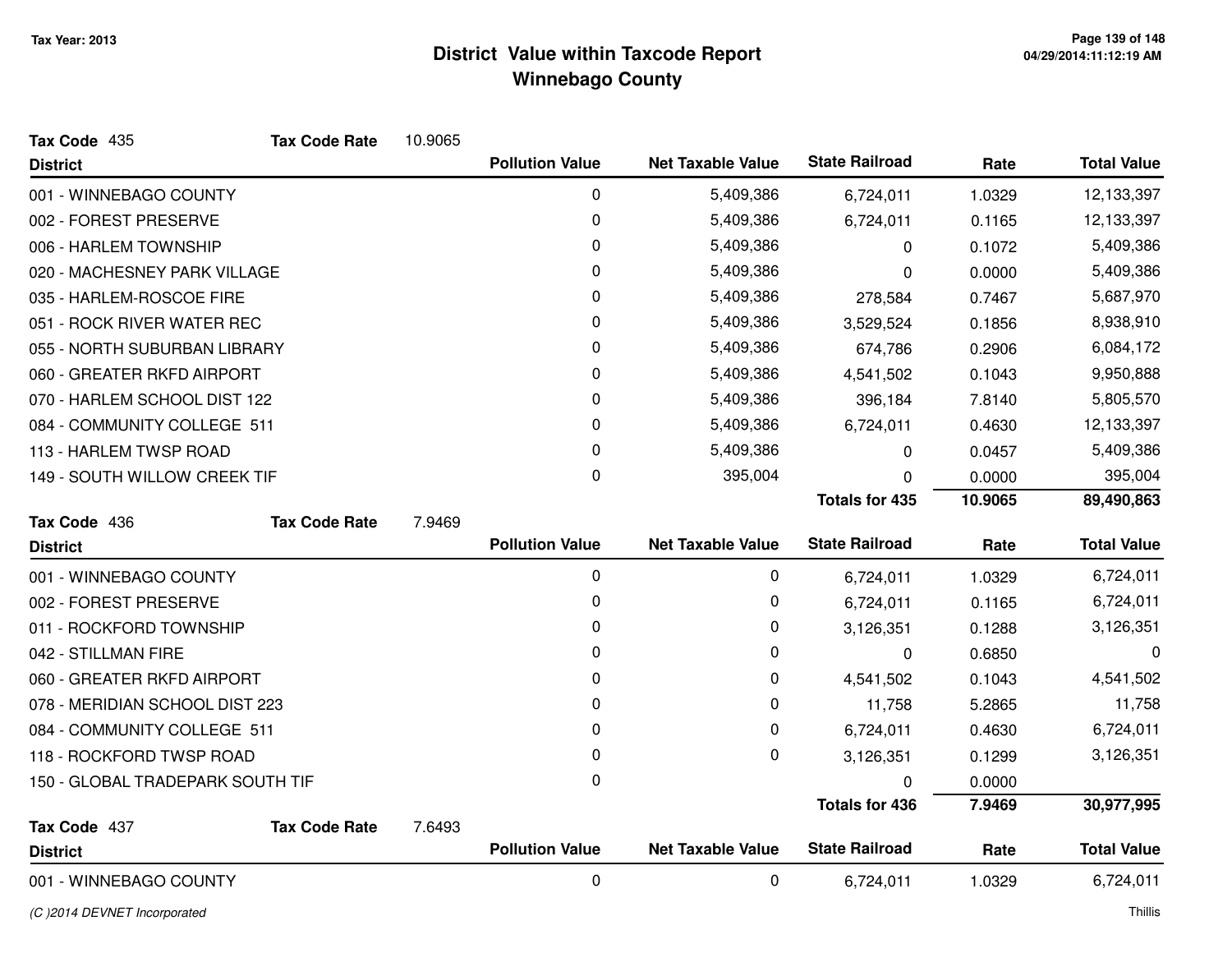| Tax Code 437<br><b>Tax Code Rate</b> | 7.6493  |                        |                          |                       |        |                    |
|--------------------------------------|---------|------------------------|--------------------------|-----------------------|--------|--------------------|
| <b>District</b>                      |         | <b>Pollution Value</b> | <b>Net Taxable Value</b> | <b>State Railroad</b> | Rate   | <b>Total Value</b> |
| 002 - FOREST PRESERVE                |         | 0                      | 0                        | 6,724,011             | 0.1165 | 6,724,011          |
| 011 - ROCKFORD TOWNSHIP              |         | $\pmb{0}$              | 0                        | 3,126,351             | 0.1288 | 3,126,351          |
| 036 - NEW MILFORD FIRE               |         | 0                      | 0                        | 43,474                | 0.3874 | 43,474             |
| 060 - GREATER RKFD AIRPORT           |         | 0                      | 0                        | 4,541,502             | 0.1043 | 4,541,502          |
| 078 - MERIDIAN SCHOOL DIST 223       |         | 0                      | 0                        | 11,758                | 5.2865 | 11,758             |
| 084 - COMMUNITY COLLEGE 511          |         | 0                      | 0                        | 6,724,011             | 0.4630 | 6,724,011          |
| 118 - ROCKFORD TWSP ROAD             |         | $\Omega$               | 0                        | 3,126,351             | 0.1299 | 3,126,351          |
| 150 - GLOBAL TRADEPARK SOUTH TIF     |         | 0                      |                          | 0                     | 0.0000 |                    |
|                                      |         |                        |                          | <b>Totals for 437</b> | 7.6493 | 31,021,469         |
| Tax Code 438<br><b>Tax Code Rate</b> | 9.9703  |                        |                          |                       |        |                    |
| <b>District</b>                      |         | <b>Pollution Value</b> | <b>Net Taxable Value</b> | <b>State Railroad</b> | Rate   | <b>Total Value</b> |
| 001 - WINNEBAGO COUNTY               |         | 0                      | 916,525                  | 6,724,011             | 1.0329 | 7,640,536          |
| 002 - FOREST PRESERVE                |         | 0                      | 916,525                  | 6,724,011             | 0.1165 | 7,640,536          |
| 011 - ROCKFORD TOWNSHIP              |         | 0                      | 916,525                  | 3,126,351             | 0.1288 | 4,042,876          |
| 036 - NEW MILFORD FIRE               |         | 0                      | 916,525                  | 43,474                | 0.3874 | 959,999            |
| 054 - CHERRY VALLEY LIBRARY          |         | $\Omega$               | 916,525                  | 696,730               | 0.3774 | 1,613,255          |
| 060 - GREATER RKFD AIRPORT           |         | 0                      | 916,525                  | 4,541,502             | 0.1043 | 5,458,027          |
| 076 - ROCKFORD SCHOOL DIST 205       |         | 0                      | 916,525                  | 3,986,195             | 7.2301 | 4,902,720          |
| 084 - COMMUNITY COLLEGE 511          |         | 0                      | 916,525                  | 6,724,011             | 0.4630 | 7,640,536          |
| 118 - ROCKFORD TWSP ROAD             |         | 0                      | 916,525                  | 3,126,351             | 0.1299 | 4,042,876          |
| 151 - I-39 / BAXTER ROAD TIF         |         | 0                      | 8,906                    | 0                     | 0.0000 | 8,906              |
|                                      |         |                        |                          | <b>Totals for 438</b> | 9.9703 | 43,950,267         |
| Tax Code 439<br><b>Tax Code Rate</b> | 10.4995 |                        |                          |                       |        |                    |
| <b>District</b>                      |         | <b>Pollution Value</b> | <b>Net Taxable Value</b> | <b>State Railroad</b> | Rate   | <b>Total Value</b> |
| 001 - WINNEBAGO COUNTY               |         | 0                      | 415,067                  | 6,724,011             | 1.0329 | 7,139,078          |
| 002 - FOREST PRESERVE                |         | 0                      | 415,067                  | 6,724,011             | 0.1165 | 7,139,078          |
| 011 - ROCKFORD TOWNSHIP              |         | 0                      | 415,067                  | 3,126,351             | 0.1288 | 3,541,418          |
| 017 - CHERRY VALLEY VILLAGE          |         | 0                      | 415,067                  | 131,310               | 0.0000 | 546,377            |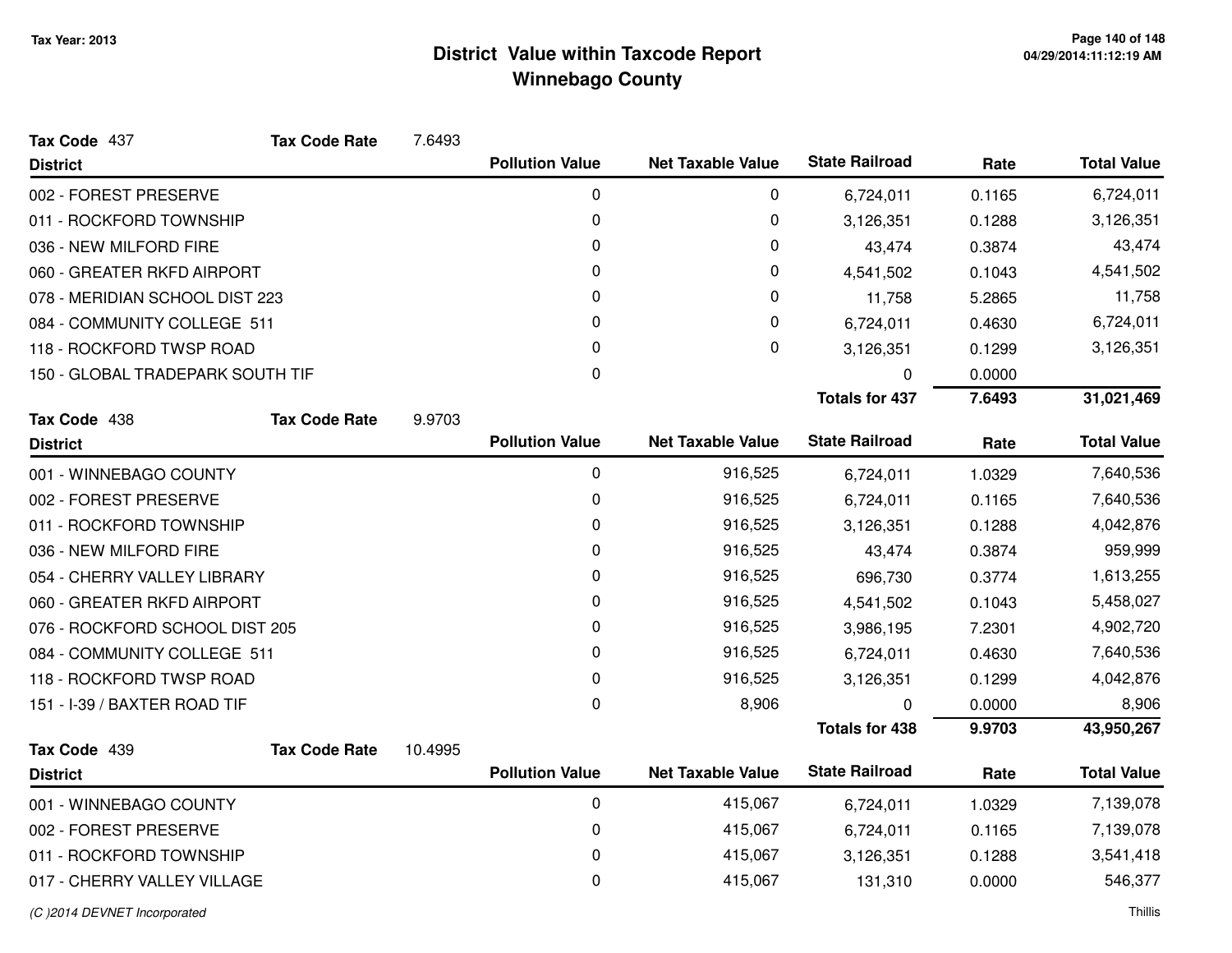| Tax Code 439                   | <b>Tax Code Rate</b> | 10.4995 |                        |                          |                       |         |                    |
|--------------------------------|----------------------|---------|------------------------|--------------------------|-----------------------|---------|--------------------|
| <b>District</b>                |                      |         | <b>Pollution Value</b> | <b>Net Taxable Value</b> | <b>State Railroad</b> | Rate    | <b>Total Value</b> |
| 031 - CHERRY VALLEY FIRE       |                      |         | 0                      | 415,067                  | 579,802               | 0.9166  | 994,869            |
| 054 - CHERRY VALLEY LIBRARY    |                      |         | 0                      | 415,067                  | 696,730               | 0.3774  | 1,111,797          |
| 060 - GREATER RKFD AIRPORT     |                      |         | 0                      | 415,067                  | 4,541,502             | 0.1043  | 4,956,569          |
| 076 - ROCKFORD SCHOOL DIST 205 |                      |         | 0                      | 415,067                  | 3,986,195             | 7.2301  | 4,401,262          |
| 084 - COMMUNITY COLLEGE 511    |                      |         | 0                      | 415,067                  | 6,724,011             | 0.4630  | 7,139,078          |
| 118 - ROCKFORD TWSP ROAD       |                      |         | 0                      | 415,067                  | 3,126,351             | 0.1299  | 3,541,418          |
| 151 - I-39 / BAXTER ROAD TIF   |                      |         | 0                      | 6,497                    | 0                     | 0.0000  | 6,497              |
|                                |                      |         |                        |                          | <b>Totals for 439</b> | 10.4995 | 40,517,441         |
| Tax Code 440                   | <b>Tax Code Rate</b> | 10.6331 |                        |                          |                       |         |                    |
| <b>District</b>                |                      |         | <b>Pollution Value</b> | <b>Net Taxable Value</b> | <b>State Railroad</b> | Rate    | <b>Total Value</b> |
| 001 - WINNEBAGO COUNTY         |                      |         | $\mathbf 0$            | 29,889                   | 6,724,011             | 1.0329  | 6,753,900          |
| 002 - FOREST PRESERVE          |                      |         | 0                      | 29,889                   | 6,724,011             | 0.1165  | 6,753,900          |
| 004 - CHERRY VALLEY TOWNSHIP   |                      |         | 0                      | 29,889                   | 1,101,657             | 0.1330  | 1,131,546          |
| 017 - CHERRY VALLEY VILLAGE    |                      |         | 0                      | 29,889                   | 131,310               | 0.0000  | 161,199            |
| 031 - CHERRY VALLEY FIRE       |                      |         | 0                      | 29,889                   | 579,802               | 0.9166  | 609,691            |
| 054 - CHERRY VALLEY LIBRARY    |                      |         | 0                      | 29,889                   | 696,730               | 0.3774  | 726,619            |
| 060 - GREATER RKFD AIRPORT     |                      |         | 0                      | 29,889                   | 4,541,502             | 0.1043  | 4,571,391          |
| 076 - ROCKFORD SCHOOL DIST 205 |                      |         | 0                      | 29,889                   | 3,986,195             | 7.2301  | 4,016,084          |
| 084 - COMMUNITY COLLEGE 511    |                      |         | 0                      | 29,889                   | 6,724,011             | 0.4630  | 6,753,900          |
| 111 - CHERRY VALLEY TWSP ROAD  |                      |         | 0                      | 29,889                   | 1,101,657             | 0.2593  | 1,131,546          |
| 151 - I-39 / BAXTER ROAD TIF   |                      |         | $\mathbf 0$            | 20,419                   | 0                     | 0.0000  | 20,419             |
|                                |                      |         |                        |                          | <b>Totals for 440</b> | 10.6331 | 32,630,195         |
| Tax Code 441                   | <b>Tax Code Rate</b> | 9.9703  |                        |                          |                       |         |                    |
| <b>District</b>                |                      |         | <b>Pollution Value</b> | <b>Net Taxable Value</b> | <b>State Railroad</b> | Rate    | <b>Total Value</b> |
| 001 - WINNEBAGO COUNTY         |                      |         | 0                      | 75,503                   | 6,724,011             | 1.0329  | 6,799,514          |
| 002 - FOREST PRESERVE          |                      |         | 0                      | 75,503                   | 6,724,011             | 0.1165  | 6,799,514          |
| 011 - ROCKFORD TOWNSHIP        |                      |         | 0                      | 75,503                   | 3,126,351             | 0.1288  | 3,201,854          |
| 021 - NEW MILFORD VILLAGE      |                      |         | 0                      | 75,503                   | 0                     | 0.0000  | 75,503             |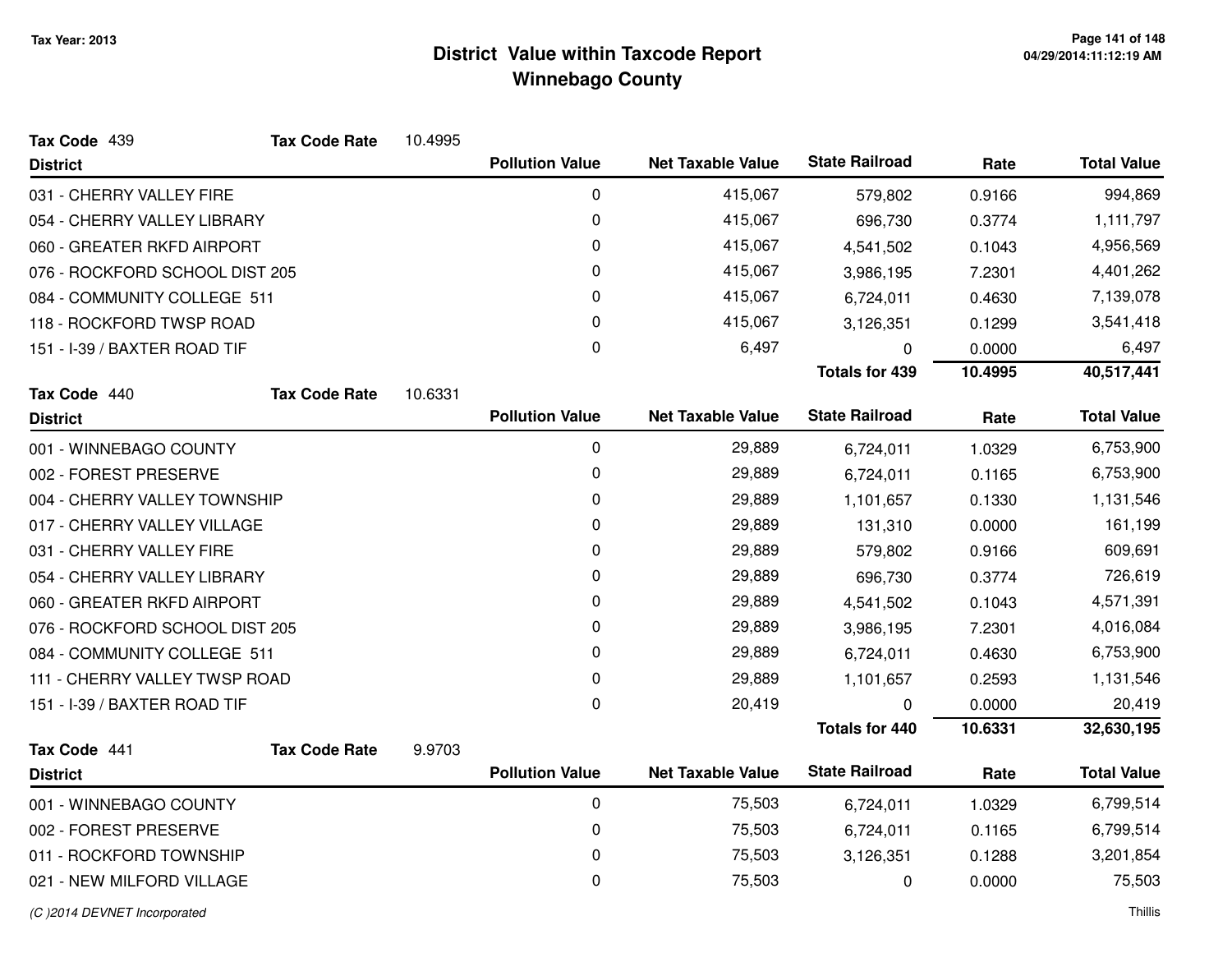| Tax Code 441                   | <b>Tax Code Rate</b> | 9.9703  |                        |                          |                       |         |                    |
|--------------------------------|----------------------|---------|------------------------|--------------------------|-----------------------|---------|--------------------|
| <b>District</b>                |                      |         | <b>Pollution Value</b> | <b>Net Taxable Value</b> | <b>State Railroad</b> | Rate    | <b>Total Value</b> |
| 036 - NEW MILFORD FIRE         |                      |         | 0                      | 75,503                   | 43,474                | 0.3874  | 118,977            |
| 054 - CHERRY VALLEY LIBRARY    |                      |         | 0                      | 75,503                   | 696,730               | 0.3774  | 772,233            |
| 060 - GREATER RKFD AIRPORT     |                      |         | 0                      | 75,503                   | 4,541,502             | 0.1043  | 4,617,005          |
| 076 - ROCKFORD SCHOOL DIST 205 |                      |         | 0                      | 75,503                   | 3,986,195             | 7.2301  | 4,061,698          |
| 084 - COMMUNITY COLLEGE 511    |                      |         | 0                      | 75,503                   | 6,724,011             | 0.4630  | 6,799,514          |
| 118 - ROCKFORD TWSP ROAD       |                      |         | 0                      | 75,503                   | 3,126,351             | 0.1299  | 3,201,854          |
| 151 - I-39 / BAXTER ROAD TIF   |                      |         | 0                      | 13,106                   | 0                     | 0.0000  | 13,106             |
|                                |                      |         |                        |                          | <b>Totals for 441</b> | 9.9703  | 36,460,772         |
| Tax Code 442                   | <b>Tax Code Rate</b> | 11.2175 |                        |                          |                       |         |                    |
| <b>District</b>                |                      |         | <b>Pollution Value</b> | <b>Net Taxable Value</b> | <b>State Railroad</b> | Rate    | <b>Total Value</b> |
| 001 - WINNEBAGO COUNTY         |                      |         | $\mathbf 0$            | 879,598                  | 6,724,011             | 1.0329  | 7,603,609          |
| 002 - FOREST PRESERVE          |                      |         | 0                      | 879,598                  | 6,724,011             | 0.1165  | 7,603,609          |
| 006 - HARLEM TOWNSHIP          |                      |         | 0                      | 879,598                  | 0                     | 0.1072  | 879,598            |
| 019 - LOVES PARK CITY          |                      |         | 0                      | 879,598                  | 0                     | 0.0000  | 879,598            |
| 046 - ROCKFORD PARK DISTRICT   |                      |         | 0                      | 879,598                  | 3,294,952             | 1.0577  | 4,174,550          |
| 051 - ROCK RIVER WATER REC     |                      |         | 0                      | 879,598                  | 3,529,524             | 0.1856  | 4,409,122          |
| 055 - NORTH SUBURBAN LIBRARY   |                      |         | 0                      | 879,598                  | 674,786               | 0.2906  | 1,554,384          |
| 060 - GREATER RKFD AIRPORT     |                      |         | 0                      | 879,598                  | 4,541,502             | 0.1043  | 5,421,100          |
| 070 - HARLEM SCHOOL DIST 122   |                      |         | 0                      | 879,598                  | 396,184               | 7.8140  | 1,275,782          |
| 084 - COMMUNITY COLLEGE 511    |                      |         | 0                      | 879,598                  | 6,724,011             | 0.4630  | 7,603,609          |
| 113 - HARLEM TWSP ROAD         |                      |         | 0                      | 879,598                  | 0                     | 0.0457  | 879,598            |
| 152 - ZENITH CUTTER TIF        |                      |         | 0                      | 181                      | 0                     | 0.0000  | 181                |
|                                |                      |         |                        |                          | <b>Totals for 442</b> | 11.2175 | 42,284,740         |
| Tax Code 443                   | <b>Tax Code Rate</b> | 9.3903  |                        |                          |                       |         |                    |
| <b>District</b>                |                      |         | <b>Pollution Value</b> | <b>Net Taxable Value</b> | <b>State Railroad</b> | Rate    | <b>Total Value</b> |
| 001 - WINNEBAGO COUNTY         |                      |         | 0                      | 53,848                   | 6,724,011             | 1.0329  | 6,777,859          |
| 002 - FOREST PRESERVE          |                      |         | 0                      | 53,848                   | 6,724,011             | 0.1165  | 6,777,859          |
| 006 - HARLEM TOWNSHIP          |                      |         | 0                      | 53,848                   | 0                     | 0.1072  | 53,848             |
|                                |                      |         |                        |                          |                       |         |                    |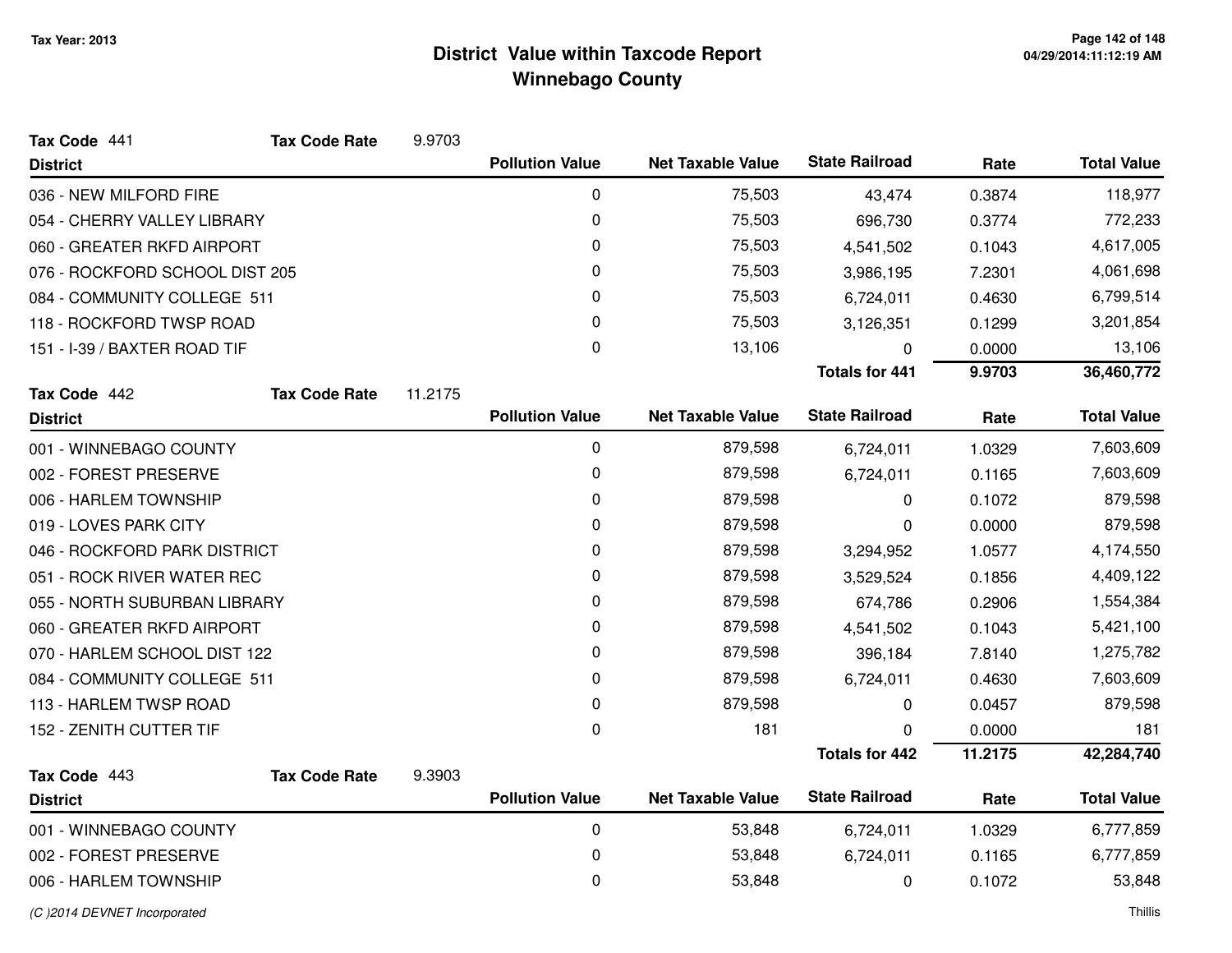| <b>Pollution Value</b><br><b>Net Taxable Value</b><br><b>District</b><br>$\mathbf 0$<br>53,848<br>019 - LOVES PARK CITY<br>0<br>055 - NORTH SUBURBAN LIBRARY<br>53,848<br>0<br>060 - GREATER RKFD AIRPORT<br>53,848<br>076 - ROCKFORD SCHOOL DIST 205<br>0<br>53,848<br>0<br>084 - COMMUNITY COLLEGE 511<br>53,848<br>113 - HARLEM TWSP ROAD<br>0<br>53,848<br>0<br>19,084<br>153 - SPRING CREEK LAKES TIF<br>Tax Code 444<br><b>Tax Code Rate</b><br>10.6336<br><b>Pollution Value</b><br><b>Net Taxable Value</b><br><b>District</b><br>0<br>13,646<br>001 - WINNEBAGO COUNTY<br>0<br>13,646<br>002 - FOREST PRESERVE<br>0<br>13,646<br>006 - HARLEM TOWNSHIP<br>0<br>13,646<br>019 - LOVES PARK CITY<br>0<br>13,646<br>046 - ROCKFORD PARK DISTRICT<br>051 - ROCK RIVER WATER REC<br>0<br>13,646<br>0<br>13,646<br>055 - NORTH SUBURBAN LIBRARY<br>060 - GREATER RKFD AIRPORT<br>0<br>13,646<br>0<br>076 - ROCKFORD SCHOOL DIST 205<br>13,646<br>0<br>084 - COMMUNITY COLLEGE 511<br>13,646<br>0<br>13,646<br>113 - HARLEM TWSP ROAD<br>0<br>428<br>153 - SPRING CREEK LAKES TIF<br>Tax Code 445<br><b>Tax Code Rate</b><br>10.0148<br><b>Pollution Value</b><br><b>Net Taxable Value</b><br><b>District</b><br>0<br>0<br>001 - WINNEBAGO COUNTY<br>0<br>0<br>002 - FOREST PRESERVE |                       |             |         |                    |
|----------------------------------------------------------------------------------------------------------------------------------------------------------------------------------------------------------------------------------------------------------------------------------------------------------------------------------------------------------------------------------------------------------------------------------------------------------------------------------------------------------------------------------------------------------------------------------------------------------------------------------------------------------------------------------------------------------------------------------------------------------------------------------------------------------------------------------------------------------------------------------------------------------------------------------------------------------------------------------------------------------------------------------------------------------------------------------------------------------------------------------------------------------------------------------------------------------------------------------------------------------------------------------------|-----------------------|-------------|---------|--------------------|
|                                                                                                                                                                                                                                                                                                                                                                                                                                                                                                                                                                                                                                                                                                                                                                                                                                                                                                                                                                                                                                                                                                                                                                                                                                                                                        | <b>State Railroad</b> |             | Rate    | <b>Total Value</b> |
|                                                                                                                                                                                                                                                                                                                                                                                                                                                                                                                                                                                                                                                                                                                                                                                                                                                                                                                                                                                                                                                                                                                                                                                                                                                                                        |                       | $\mathbf 0$ | 0.0000  | 53,848             |
|                                                                                                                                                                                                                                                                                                                                                                                                                                                                                                                                                                                                                                                                                                                                                                                                                                                                                                                                                                                                                                                                                                                                                                                                                                                                                        |                       | 674,786     | 0.2906  | 728,634            |
|                                                                                                                                                                                                                                                                                                                                                                                                                                                                                                                                                                                                                                                                                                                                                                                                                                                                                                                                                                                                                                                                                                                                                                                                                                                                                        |                       | 4,541,502   | 0.1043  | 4,595,350          |
|                                                                                                                                                                                                                                                                                                                                                                                                                                                                                                                                                                                                                                                                                                                                                                                                                                                                                                                                                                                                                                                                                                                                                                                                                                                                                        |                       | 3,986,195   | 7.2301  | 4,040,043          |
|                                                                                                                                                                                                                                                                                                                                                                                                                                                                                                                                                                                                                                                                                                                                                                                                                                                                                                                                                                                                                                                                                                                                                                                                                                                                                        |                       | 6,724,011   | 0.4630  | 6,777,859          |
|                                                                                                                                                                                                                                                                                                                                                                                                                                                                                                                                                                                                                                                                                                                                                                                                                                                                                                                                                                                                                                                                                                                                                                                                                                                                                        |                       | 0           | 0.0457  | 53,848             |
|                                                                                                                                                                                                                                                                                                                                                                                                                                                                                                                                                                                                                                                                                                                                                                                                                                                                                                                                                                                                                                                                                                                                                                                                                                                                                        |                       | 0           | 0.0000  | 19,084             |
|                                                                                                                                                                                                                                                                                                                                                                                                                                                                                                                                                                                                                                                                                                                                                                                                                                                                                                                                                                                                                                                                                                                                                                                                                                                                                        | <b>Totals for 443</b> |             | 9.3903  | 29,878,232         |
|                                                                                                                                                                                                                                                                                                                                                                                                                                                                                                                                                                                                                                                                                                                                                                                                                                                                                                                                                                                                                                                                                                                                                                                                                                                                                        |                       |             |         |                    |
|                                                                                                                                                                                                                                                                                                                                                                                                                                                                                                                                                                                                                                                                                                                                                                                                                                                                                                                                                                                                                                                                                                                                                                                                                                                                                        | <b>State Railroad</b> |             | Rate    | <b>Total Value</b> |
|                                                                                                                                                                                                                                                                                                                                                                                                                                                                                                                                                                                                                                                                                                                                                                                                                                                                                                                                                                                                                                                                                                                                                                                                                                                                                        |                       | 6,724,011   | 1.0329  | 6,737,657          |
|                                                                                                                                                                                                                                                                                                                                                                                                                                                                                                                                                                                                                                                                                                                                                                                                                                                                                                                                                                                                                                                                                                                                                                                                                                                                                        |                       | 6,724,011   | 0.1165  | 6,737,657          |
|                                                                                                                                                                                                                                                                                                                                                                                                                                                                                                                                                                                                                                                                                                                                                                                                                                                                                                                                                                                                                                                                                                                                                                                                                                                                                        |                       | 0           | 0.1072  | 13,646             |
|                                                                                                                                                                                                                                                                                                                                                                                                                                                                                                                                                                                                                                                                                                                                                                                                                                                                                                                                                                                                                                                                                                                                                                                                                                                                                        |                       | 0           | 0.0000  | 13,646             |
|                                                                                                                                                                                                                                                                                                                                                                                                                                                                                                                                                                                                                                                                                                                                                                                                                                                                                                                                                                                                                                                                                                                                                                                                                                                                                        |                       | 3,294,952   | 1.0577  | 3,308,598          |
|                                                                                                                                                                                                                                                                                                                                                                                                                                                                                                                                                                                                                                                                                                                                                                                                                                                                                                                                                                                                                                                                                                                                                                                                                                                                                        |                       | 3,529,524   | 0.1856  | 3,543,170          |
|                                                                                                                                                                                                                                                                                                                                                                                                                                                                                                                                                                                                                                                                                                                                                                                                                                                                                                                                                                                                                                                                                                                                                                                                                                                                                        |                       | 674,786     | 0.2906  | 688,432            |
|                                                                                                                                                                                                                                                                                                                                                                                                                                                                                                                                                                                                                                                                                                                                                                                                                                                                                                                                                                                                                                                                                                                                                                                                                                                                                        |                       | 4,541,502   | 0.1043  | 4,555,148          |
|                                                                                                                                                                                                                                                                                                                                                                                                                                                                                                                                                                                                                                                                                                                                                                                                                                                                                                                                                                                                                                                                                                                                                                                                                                                                                        |                       | 3,986,195   | 7.2301  | 3,999,841          |
|                                                                                                                                                                                                                                                                                                                                                                                                                                                                                                                                                                                                                                                                                                                                                                                                                                                                                                                                                                                                                                                                                                                                                                                                                                                                                        |                       | 6,724,011   | 0.4630  | 6,737,657          |
|                                                                                                                                                                                                                                                                                                                                                                                                                                                                                                                                                                                                                                                                                                                                                                                                                                                                                                                                                                                                                                                                                                                                                                                                                                                                                        |                       | 0           | 0.0457  | 13,646             |
|                                                                                                                                                                                                                                                                                                                                                                                                                                                                                                                                                                                                                                                                                                                                                                                                                                                                                                                                                                                                                                                                                                                                                                                                                                                                                        |                       | 0           | 0.0000  | 428                |
|                                                                                                                                                                                                                                                                                                                                                                                                                                                                                                                                                                                                                                                                                                                                                                                                                                                                                                                                                                                                                                                                                                                                                                                                                                                                                        | <b>Totals for 444</b> |             | 10.6336 | 36,349,526         |
|                                                                                                                                                                                                                                                                                                                                                                                                                                                                                                                                                                                                                                                                                                                                                                                                                                                                                                                                                                                                                                                                                                                                                                                                                                                                                        |                       |             |         |                    |
|                                                                                                                                                                                                                                                                                                                                                                                                                                                                                                                                                                                                                                                                                                                                                                                                                                                                                                                                                                                                                                                                                                                                                                                                                                                                                        | <b>State Railroad</b> |             | Rate    | <b>Total Value</b> |
|                                                                                                                                                                                                                                                                                                                                                                                                                                                                                                                                                                                                                                                                                                                                                                                                                                                                                                                                                                                                                                                                                                                                                                                                                                                                                        | 6,724,011             |             | 1.0329  | 6,724,011          |
|                                                                                                                                                                                                                                                                                                                                                                                                                                                                                                                                                                                                                                                                                                                                                                                                                                                                                                                                                                                                                                                                                                                                                                                                                                                                                        |                       | 6,724,011   | 0.1165  | 6,724,011          |
| 0<br>0<br>006 - HARLEM TOWNSHIP                                                                                                                                                                                                                                                                                                                                                                                                                                                                                                                                                                                                                                                                                                                                                                                                                                                                                                                                                                                                                                                                                                                                                                                                                                                        |                       | 0           | 0.1072  | 0                  |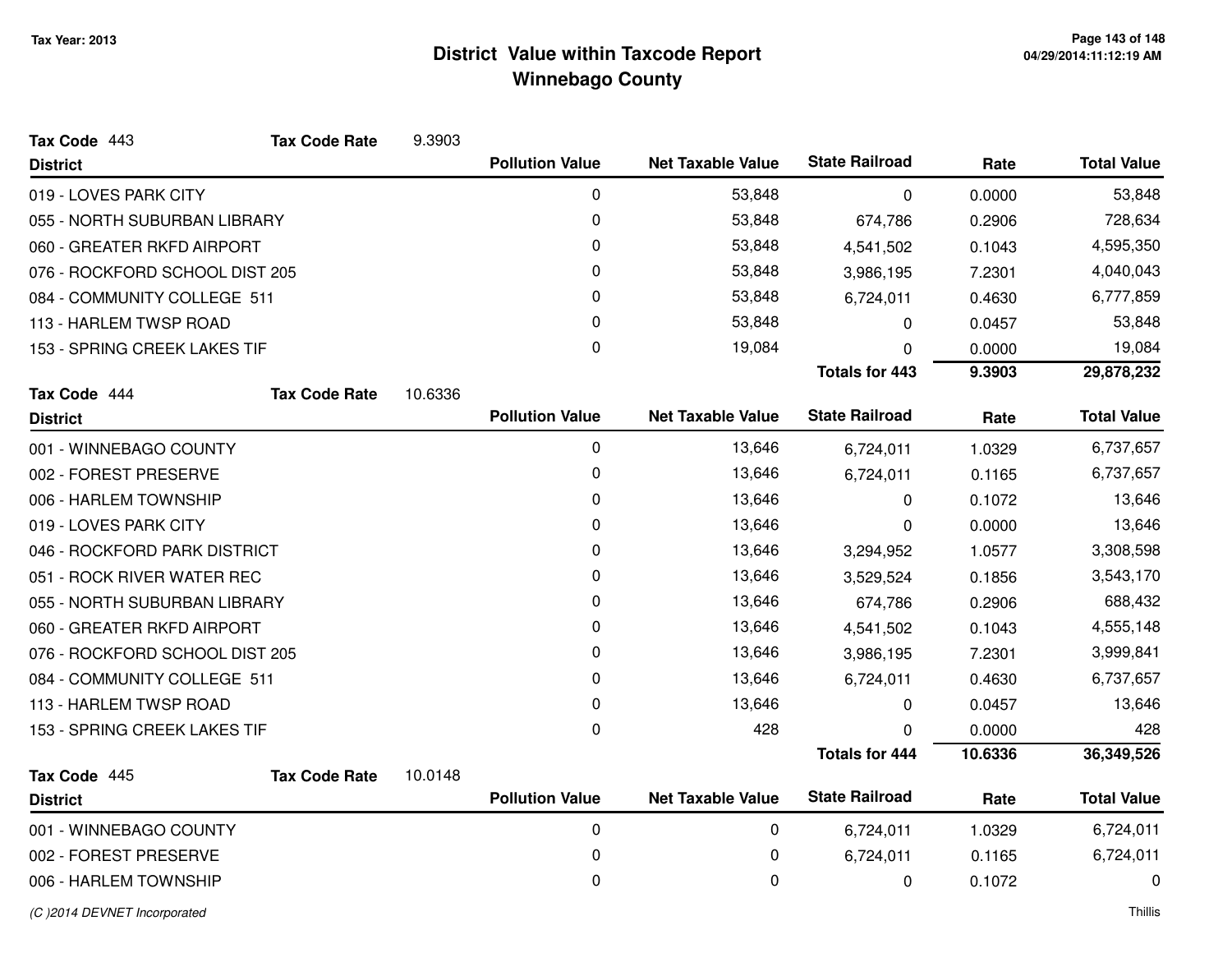| Tax Code 445                    | <b>Tax Code Rate</b> | 10.0148 |                        |                          |                       |         |                    |
|---------------------------------|----------------------|---------|------------------------|--------------------------|-----------------------|---------|--------------------|
| <b>District</b>                 |                      |         | <b>Pollution Value</b> | <b>Net Taxable Value</b> | <b>State Railroad</b> | Rate    | <b>Total Value</b> |
| 037 - NORTH PARK FIRE           |                      |         | 0                      | 0                        | 338,673               | 0.4389  | 338,673            |
| 051 - ROCK RIVER WATER REC      |                      |         | 0                      | 0                        | 3,529,524             | 0.1856  | 3,529,524          |
| 055 - NORTH SUBURBAN LIBRARY    |                      |         | 0                      | 0                        | 674,786               | 0.2906  | 674,786            |
| 060 - GREATER RKFD AIRPORT      |                      |         | 0                      | 0                        | 4,541,502             | 0.1043  | 4,541,502          |
| 076 - ROCKFORD SCHOOL DIST 205  |                      |         | 0                      | 0                        | 3,986,195             | 7.2301  | 3,986,195          |
| 084 - COMMUNITY COLLEGE 511     |                      |         | 0                      | 0                        | 6,724,011             | 0.4630  | 6,724,011          |
| 113 - HARLEM TWSP ROAD          |                      |         | 0                      | 0                        | $\Omega$              | 0.0457  | 0                  |
| 153 - SPRING CREEK LAKES TIF    |                      |         | 0                      |                          |                       | 0.0000  |                    |
|                                 |                      |         |                        |                          | <b>Totals for 445</b> | 10.0148 | 33,242,713         |
| Tax Code 446                    | <b>Tax Code Rate</b> | 11.1783 |                        |                          |                       |         |                    |
| <b>District</b>                 |                      |         | <b>Pollution Value</b> | <b>Net Taxable Value</b> | <b>State Railroad</b> | Rate    | <b>Total Value</b> |
| 001 - WINNEBAGO COUNTY          |                      |         | 0                      | 0                        | 6,724,011             | 1.0329  | 6,724,011          |
| 002 - FOREST PRESERVE           |                      |         | 0                      | 0                        | 6,724,011             | 0.1165  | 6,724,011          |
| 011 - ROCKFORD TOWNSHIP         |                      |         | 0                      | 0                        | 3,126,351             | 0.1288  | 3,126,351          |
| 037 - NORTH PARK FIRE           |                      |         | 0                      | 0                        | 338,673               | 0.4389  | 338,673            |
| 046 - ROCKFORD PARK DISTRICT    |                      |         | 0                      | 0                        | 3,294,952             | 1.0577  | 3,294,952          |
| 051 - ROCK RIVER WATER REC      |                      |         | 0                      | 0                        | 3,529,524             | 0.1856  | 3,529,524          |
| 055 - NORTH SUBURBAN LIBRARY    |                      |         | 0                      | 0                        | 674,786               | 0.2906  | 674,786            |
| 060 - GREATER RKFD AIRPORT      |                      |         | $\Omega$               | 0                        | 4,541,502             | 0.1043  | 4,541,502          |
| 076 - ROCKFORD SCHOOL DIST 205  |                      |         | 0                      | 0                        | 3,986,195             | 7.2301  | 3,986,195          |
| 084 - COMMUNITY COLLEGE 511     |                      |         | $\Omega$               | 0                        | 6,724,011             | 0.4630  | 6,724,011          |
| 118 - ROCKFORD TWSP ROAD        |                      |         | 0                      | 0                        | 3,126,351             | 0.1299  | 3,126,351          |
| 153 - SPRING CREEK LAKES TIF    |                      |         | 0                      |                          | $\Omega$              | 0.0000  |                    |
|                                 |                      |         |                        |                          | <b>Totals for 446</b> | 11.1783 | 42,790,367         |
| Tax Code 447<br><b>District</b> | <b>Tax Code Rate</b> | 9.6677  | <b>Pollution Value</b> | <b>Net Taxable Value</b> | <b>State Railroad</b> | Rate    | <b>Total Value</b> |
| 001 - WINNEBAGO COUNTY          |                      |         | $\mathbf 0$            | 390,181                  | 6,724,011             | 1.0329  | 7,114,192          |
| 002 - FOREST PRESERVE           |                      |         | $\mathbf 0$            | 390,181                  | 6,724,011             | 0.1165  | 7,114,192          |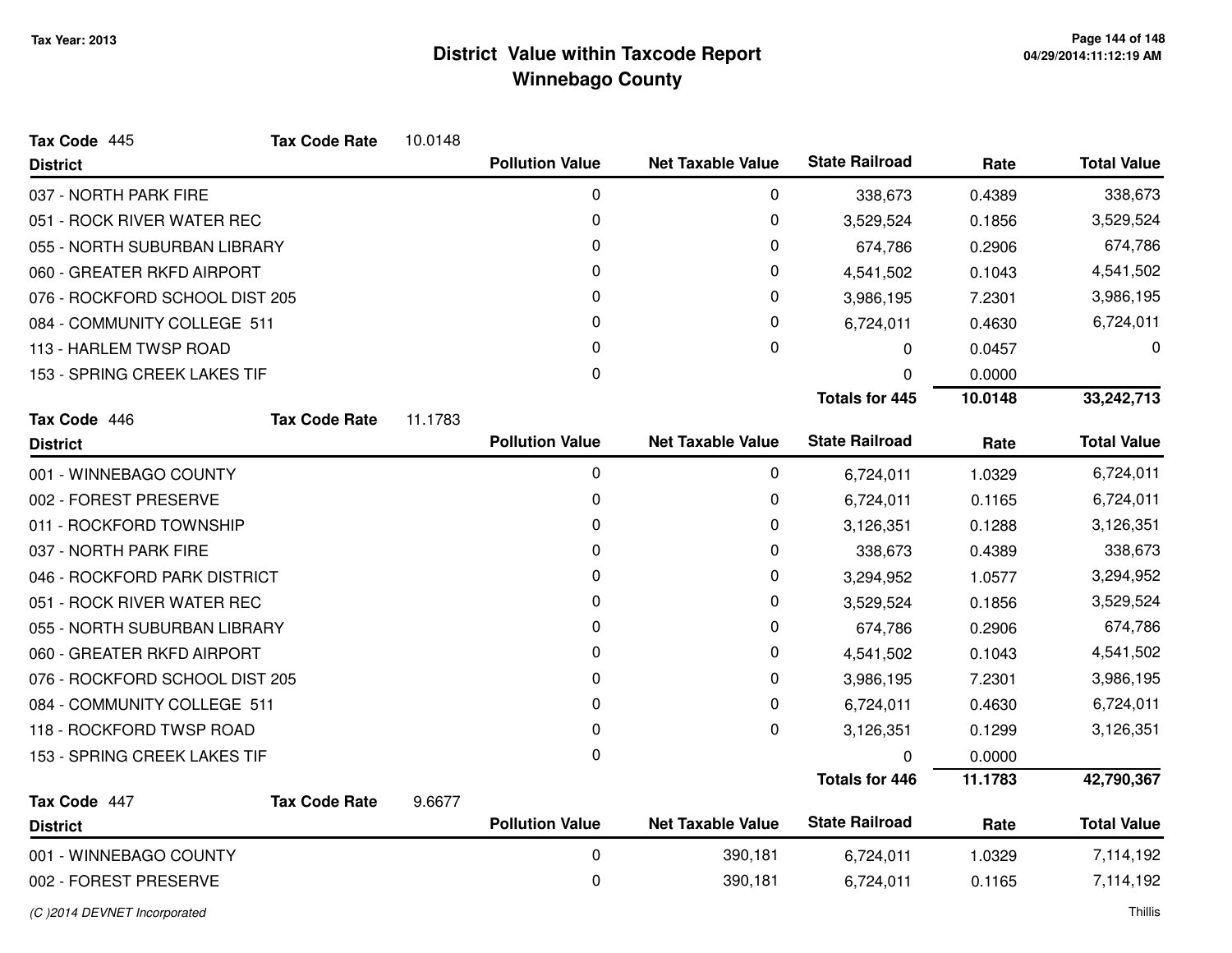| Tax Code 447                     | <b>Tax Code Rate</b> | 9.6677   |                        |                          |                       |           |                    |
|----------------------------------|----------------------|----------|------------------------|--------------------------|-----------------------|-----------|--------------------|
| <b>District</b>                  |                      |          | <b>Pollution Value</b> | <b>Net Taxable Value</b> | <b>State Railroad</b> | Rate      | <b>Total Value</b> |
| 013 - ROSCOE TOWNSHIP            |                      |          | 0                      | 390,181                  | 505,730               | 0.1456    | 895,911            |
| 025 - ROSCOE VILLAGE             |                      |          | 0                      | 390,181                  | 0                     | 0.6582    | 390,181            |
| 035 - HARLEM-ROSCOE FIRE         |                      |          | 0                      | 390,181                  | 278,584               | 0.7467    | 668,765            |
| 055 - NORTH SUBURBAN LIBRARY     |                      |          | 0                      | 390,181                  | 674,786               | 0.2906    | 1,064,967          |
| 071 - KINNIKINNICK SD #131       |                      |          | 0                      | 390,181                  | 70,113                | 3.5108    | 460,294            |
| 077 - HONONEGAH HIGH SD #207     |                      |          | 0                      | 390,181                  | 407,966               | 2.5241    | 798,147            |
| 084 - COMMUNITY COLLEGE 511      |                      |          | 0                      | 390,181                  | 6,724,011             | 0.4630    | 7,114,192          |
| 120 - ROSCOE TWSP ROAD           |                      |          | $\Omega$               | 390,181                  | 505,730               | 0.1793    | 895,911            |
| 154 - FORMER WARNER ELECTRIC TIF |                      | 0        | 10,477                 | 0                        | 0.0000                | 10,477    |                    |
|                                  |                      |          |                        |                          | <b>Totals for 447</b> | 9.6677    | 26,527,229         |
| Tax Code 448                     | <b>Tax Code Rate</b> | 10.7394  |                        |                          |                       |           |                    |
| <b>District</b>                  |                      |          | <b>Pollution Value</b> | <b>Net Taxable Value</b> | <b>State Railroad</b> | Rate      | <b>Total Value</b> |
| 001 - WINNEBAGO COUNTY           |                      |          | $\pmb{0}$              | 9,744                    | 6,724,011             | 1.0329    | 6,733,755          |
| 002 - FOREST PRESERVE            |                      |          | 0                      | 9,744                    | 6,724,011             | 0.1165    | 6,733,755          |
| 011 - ROCKFORD TOWNSHIP          |                      | 0        | 9,744                  | 3,126,351                | 0.1288                | 3,136,095 |                    |
| 019 - LOVES PARK CITY            |                      | $\Omega$ | 9,744                  | 0                        | 0.0000                | 9,744     |                    |
| 046 - ROCKFORD PARK DISTRICT     |                      |          | 0                      | 9,744                    | 3,294,952             | 1.0577    | 3,304,696          |
| 051 - ROCK RIVER WATER REC       |                      |          | 0                      | 9,744                    | 3,529,524             | 0.1856    | 3,539,268          |
| 055 - NORTH SUBURBAN LIBRARY     |                      |          | 0                      | 9,744                    | 674,786               | 0.2906    | 684,530            |
| 060 - GREATER RKFD AIRPORT       |                      |          | 0                      | 9,744                    | 4,541,502             | 0.1043    | 4,551,246          |
| 076 - ROCKFORD SCHOOL DIST 205   |                      |          | 0                      | 9,744                    | 3,986,195             | 7.2301    | 3,995,939          |
| 084 - COMMUNITY COLLEGE 511      |                      |          | 0                      | 9,744                    | 6,724,011             | 0.4630    | 6,733,755          |
| 118 - ROCKFORD TWSP ROAD         |                      |          | 0                      | 9,744                    | 3,126,351             | 0.1299    | 3,136,095          |
| 153 - SPRING CREEK LAKES TIF     |                      |          | 0                      | 0                        | U                     | 0.0000    | 0                  |
|                                  |                      |          |                        |                          | <b>Totals for 448</b> | 10.7394   | 42,558,878         |
| Tax Code 449                     | <b>Tax Code Rate</b> | 9.5759   |                        |                          |                       |           |                    |
| <b>District</b>                  |                      |          | <b>Pollution Value</b> | <b>Net Taxable Value</b> | <b>State Railroad</b> | Rate      | <b>Total Value</b> |
| 001 - WINNEBAGO COUNTY           |                      |          | $\pmb{0}$              | 0                        | 6,724,011             | 1.0329    | 6,724,011          |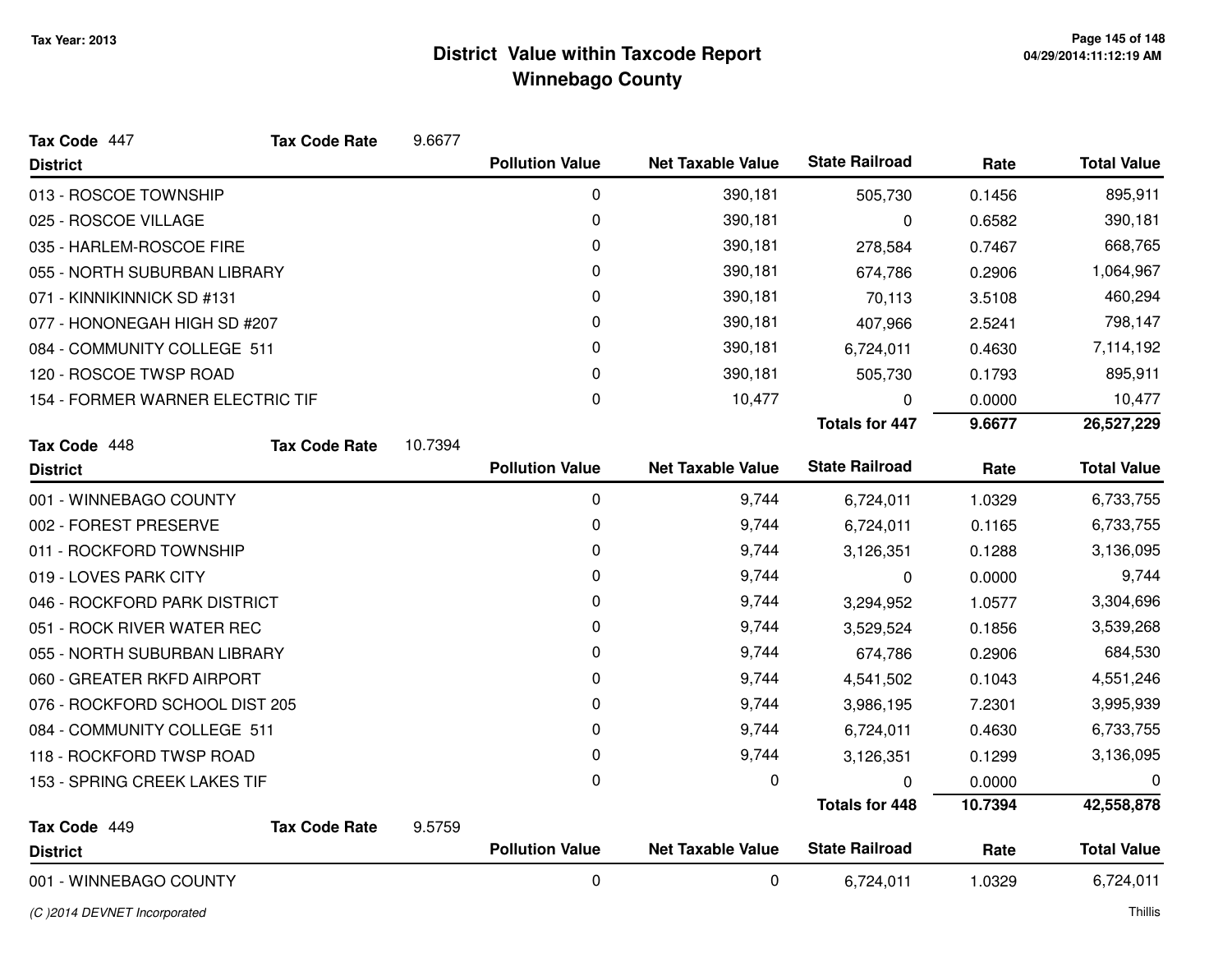| Tax Code 449                       | <b>Tax Code Rate</b> | 9.5759  |                        |                          |                       |           |                    |
|------------------------------------|----------------------|---------|------------------------|--------------------------|-----------------------|-----------|--------------------|
| <b>District</b>                    |                      |         | <b>Pollution Value</b> | <b>Net Taxable Value</b> | <b>State Railroad</b> | Rate      | <b>Total Value</b> |
| 002 - FOREST PRESERVE              |                      |         | 0                      | 0                        | 6,724,011             | 0.1165    | 6,724,011          |
| 006 - HARLEM TOWNSHIP              |                      |         | 0                      | 0                        | 0                     | 0.1072    | 0                  |
| 019 - LOVES PARK CITY              |                      |         | 0                      | 0                        | 0                     | 0.0000    | 0                  |
| 051 - ROCK RIVER WATER REC         |                      |         | 0                      | 0                        | 3,529,524             | 0.1856    | 3,529,524          |
| 055 - NORTH SUBURBAN LIBRARY       |                      |         | 0                      | 0                        | 674,786               | 0.2906    | 674,786            |
| 060 - GREATER RKFD AIRPORT         |                      |         | 0                      | 0                        | 4,541,502             | 0.1043    | 4,541,502          |
| 076 - ROCKFORD SCHOOL DIST 205     |                      |         | 0                      | 0                        | 3,986,195             | 7.2301    | 3,986,195          |
| 084 - COMMUNITY COLLEGE 511        |                      |         | 0                      | 0                        | 6,724,011             | 0.4630    | 6,724,011          |
| 113 - HARLEM TWSP ROAD             |                      |         | 0                      | 0                        | 0                     | 0.0457    | 0                  |
| 153 - SPRING CREEK LAKES TIF       |                      |         | 0                      |                          | 0                     | 0.0000    |                    |
|                                    |                      |         |                        |                          | <b>Totals for 449</b> | 9.5759    | 32,904,040         |
| Tax Code 450                       | <b>Tax Code Rate</b> | 14.0023 |                        |                          |                       |           |                    |
| <b>District</b>                    |                      |         | <b>Pollution Value</b> | <b>Net Taxable Value</b> | <b>State Railroad</b> | Rate      | <b>Total Value</b> |
| 001 - WINNEBAGO COUNTY             |                      |         | 0                      | 221,672                  | 6,724,011             | 1.0329    | 6,945,683          |
| 002 - FOREST PRESERVE              |                      |         | 0                      | 221,672                  | 6,724,011             | 0.1165    | 6,945,683          |
| 011 - ROCKFORD TOWNSHIP            |                      | 0       | 221,672                | 3,126,351                | 0.1288                | 3,348,023 |                    |
| 023 - ROCKFORD CITY                |                      | 0       | 221,672                | 2,610,161                | 3.0811                | 2,831,833 |                    |
| 046 - ROCKFORD PARK DISTRICT       |                      | 0       | 221,672                | 3,294,952                | 1.0577                | 3,516,624 |                    |
| 051 - ROCK RIVER WATER REC         |                      |         | 0                      | 221,672                  | 3,529,524             | 0.1856    | 3,751,196          |
| 059 - ROCKFORD CITY LIBRARY        |                      |         | 0                      | 221,672                  | 2,610,161             | 0.4724    | 2,831,833          |
| 060 - GREATER RKFD AIRPORT         |                      | 0       | 221,672                | 4,541,502                | 0.1043                | 4,763,174 |                    |
| 076 - ROCKFORD SCHOOL DIST 205     |                      | 0       | 221,672                | 3,986,195                | 7.2301                | 4,207,867 |                    |
| 084 - COMMUNITY COLLEGE 511        |                      | 0       | 221,672                | 6,724,011                | 0.4630                | 6,945,683 |                    |
| 118 - ROCKFORD TWSP ROAD           |                      | 0       | 221,672                | 3,126,351                | 0.1299                | 3,348,023 |                    |
| 157 - JEFFERSON / NORTH 3RD ST TIF |                      |         | 0                      | 101,961                  |                       | 0.0000    | 101,961            |
|                                    |                      |         |                        |                          | <b>Totals for 450</b> | 14.0023   | 49,537,583         |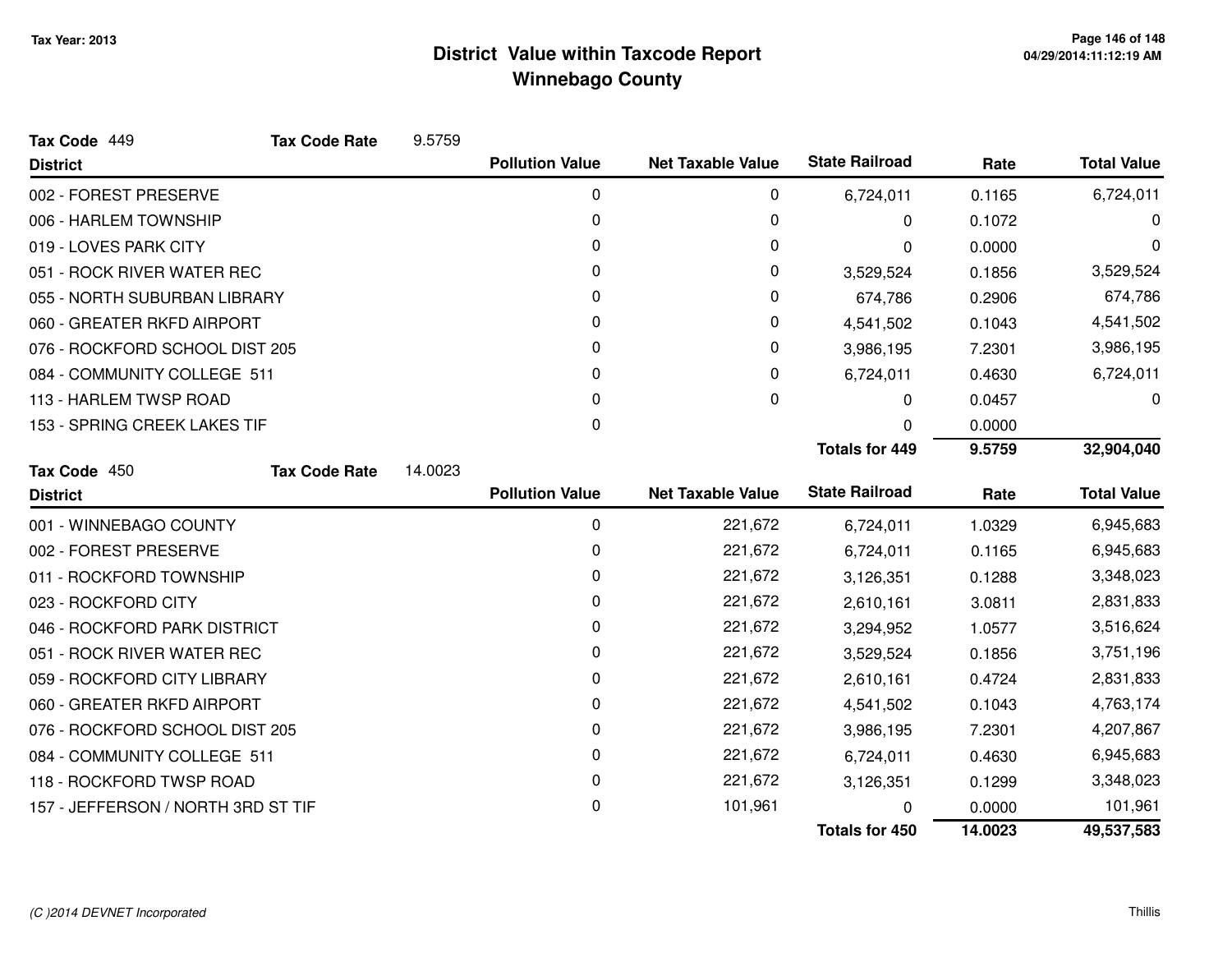| Tax Code 451                          | <b>Tax Code Rate</b> | 14.0023 |                        |                          |                       |           |                    |
|---------------------------------------|----------------------|---------|------------------------|--------------------------|-----------------------|-----------|--------------------|
| <b>District</b>                       |                      |         | <b>Pollution Value</b> | <b>Net Taxable Value</b> | <b>State Railroad</b> | Rate      | <b>Total Value</b> |
| 001 - WINNEBAGO COUNTY                |                      |         | 0                      | 40,743,087               | 6,724,011             | 1.0329    | 47,467,098         |
| 002 - FOREST PRESERVE                 |                      |         | 0                      | 40,743,087               | 6,724,011             | 0.1165    | 47,467,098         |
| 011 - ROCKFORD TOWNSHIP               |                      |         | 0                      | 40,743,087               | 3,126,351             | 0.1288    | 43,869,438         |
| 023 - ROCKFORD CITY                   |                      |         | 0                      | 40,743,087               | 2,610,161             | 3.0811    | 43,353,248         |
| 046 - ROCKFORD PARK DISTRICT          |                      |         | 0                      | 40,743,087               | 3,294,952             | 1.0577    | 44,038,039         |
| 051 - ROCK RIVER WATER REC            |                      |         | 0                      | 40,743,087               | 3,529,524             | 0.1856    | 44,272,611         |
| 059 - ROCKFORD CITY LIBRARY           |                      |         | 0                      | 40,743,087               | 2,610,161             | 0.4724    | 43,353,248         |
| 060 - GREATER RKFD AIRPORT            |                      |         | 0                      | 40,743,087               | 4,541,502             | 0.1043    | 45,284,589         |
| 076 - ROCKFORD SCHOOL DIST 205        |                      |         | 0                      | 40,743,087               | 3,986,195             | 7.2301    | 44,729,282         |
| 084 - COMMUNITY COLLEGE 511           |                      |         | 0                      | 40,743,087               | 6,724,011             | 0.4630    | 47,467,098         |
| 118 - ROCKFORD TWSP ROAD              |                      |         | 0                      | 40,743,087               | 3,126,351             | 0.1299    | 43,869,438         |
| 159 - MULFORD & EAST STATE STREET TIF |                      |         | 0                      | 981,469                  | 0                     | 0.0000    | 981,469            |
|                                       |                      |         |                        |                          | <b>Totals for 451</b> | 14.0023   | 496,152,656        |
| Tax Code 452                          | <b>Tax Code Rate</b> | 9.9703  |                        |                          |                       |           |                    |
| <b>District</b>                       |                      |         | <b>Pollution Value</b> | <b>Net Taxable Value</b> | <b>State Railroad</b> | Rate      | <b>Total Value</b> |
| 001 - WINNEBAGO COUNTY                |                      |         | 0                      | 26,491                   | 6,724,011             | 1.0329    | 6,750,502          |
| 002 - FOREST PRESERVE                 |                      | 0       | 26,491                 | 6,724,011                | 0.1165                | 6,750,502 |                    |
| 011 - ROCKFORD TOWNSHIP               |                      |         | 0                      | 26,491                   | 3,126,351             | 0.1288    | 3,152,842          |
| 017 - CHERRY VALLEY VILLAGE           |                      |         | 0                      | 26,491                   | 131,310               | 0.0000    | 157,801            |
| 036 - NEW MILFORD FIRE                |                      |         | 0                      | 26,491                   | 43,474                | 0.3874    | 69,965             |
| 054 - CHERRY VALLEY LIBRARY           |                      |         | 0                      | 26,491                   | 696,730               | 0.3774    | 723,221            |
| 060 - GREATER RKFD AIRPORT            |                      |         | 0                      | 26,491                   | 4,541,502             | 0.1043    | 4,567,993          |
| 076 - ROCKFORD SCHOOL DIST 205        |                      |         | 0                      | 26,491                   | 3,986,195             | 7.2301    | 4,012,686          |
| 084 - COMMUNITY COLLEGE 511           |                      |         | 0                      | 26,491                   | 6,724,011             | 0.4630    | 6,750,502          |
| 118 - ROCKFORD TWSP ROAD              |                      | 0       | 26,491                 | 3,126,351                | 0.1299                | 3,152,842 |                    |
| 151 - I-39 / BAXTER ROAD TIF          |                      |         | 0                      | 1,065                    | 0                     | 0.0000    | 1,065              |
|                                       |                      |         |                        |                          | <b>Totals for 452</b> | 9.9703    | 36,089,921         |